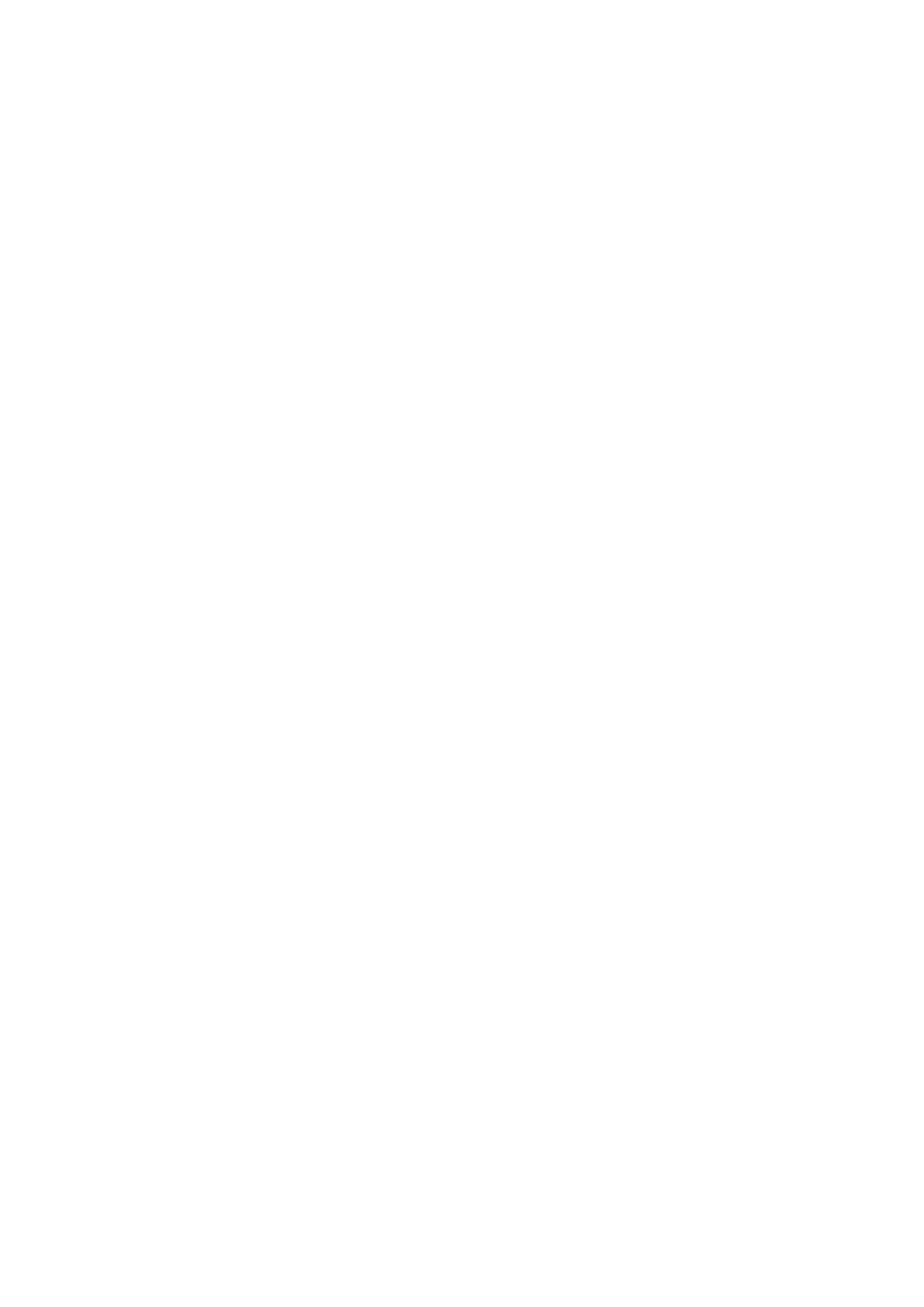

# **Road Transport (Offences) Amendment Regulation 2012 (No 2)**

**Subordinate Law SL2012-22** 

made under the **Road Transport (General) Act 1999** 

### **1 Name of regulation**

This regulation is the *Road Transport (Offences) Amendment Regulation 2012 (No 2)*.

### **2 Commencement**

This regulation commences on 1 July 2012.

*Note* The naming and commencement provisions automatically commence on the notification day (see Legislation Act, s 75 (1)).

J2012-256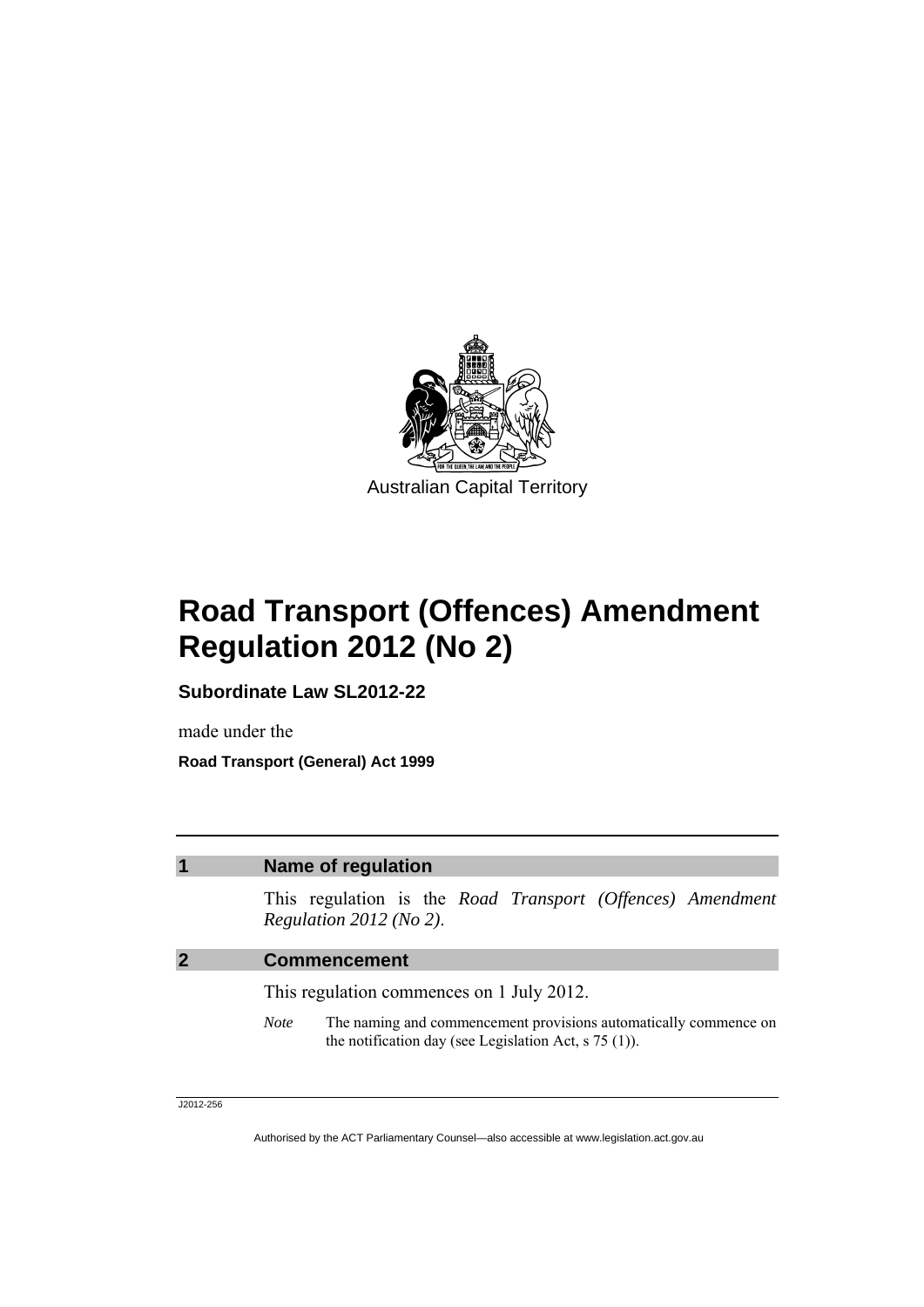### **3 Legislation amended**

This regulation amends the *Road Transport (Offences) Regulation 2005*.

**4 Schedule 1** 

*substitute* 

## **Schedule 1 Short descriptions, penalties and demerit points**

(see ss 5, 6, 8, 17 and 18)

### **Part 1.1 General**

### **1.1 Definitions—sch 1**

In this schedule:

*pu* means penalty units.

*prison* means imprisonment.

- < means less than.
- $\leq$  means less than or equal to.
- > means more than.
- $\geq$  means more than or equal to.
- *Note 1* The Legislation Act, s 133 deals with the meaning of offence penalties that are expressed in penalty units.
- *Note 2* An offence is a *national schedule offence* if the text '(NS)' appears in the item, col 6 (see s 19 (1)).
- *Note 3* An offence is a *non-national schedule offence* if the text '(NS)' does not appear in the item, col 6 (see s 20 (1)).

page 2 Road Transport (Offences) Amendment Regulation 2012 (No 2)

SL2012-22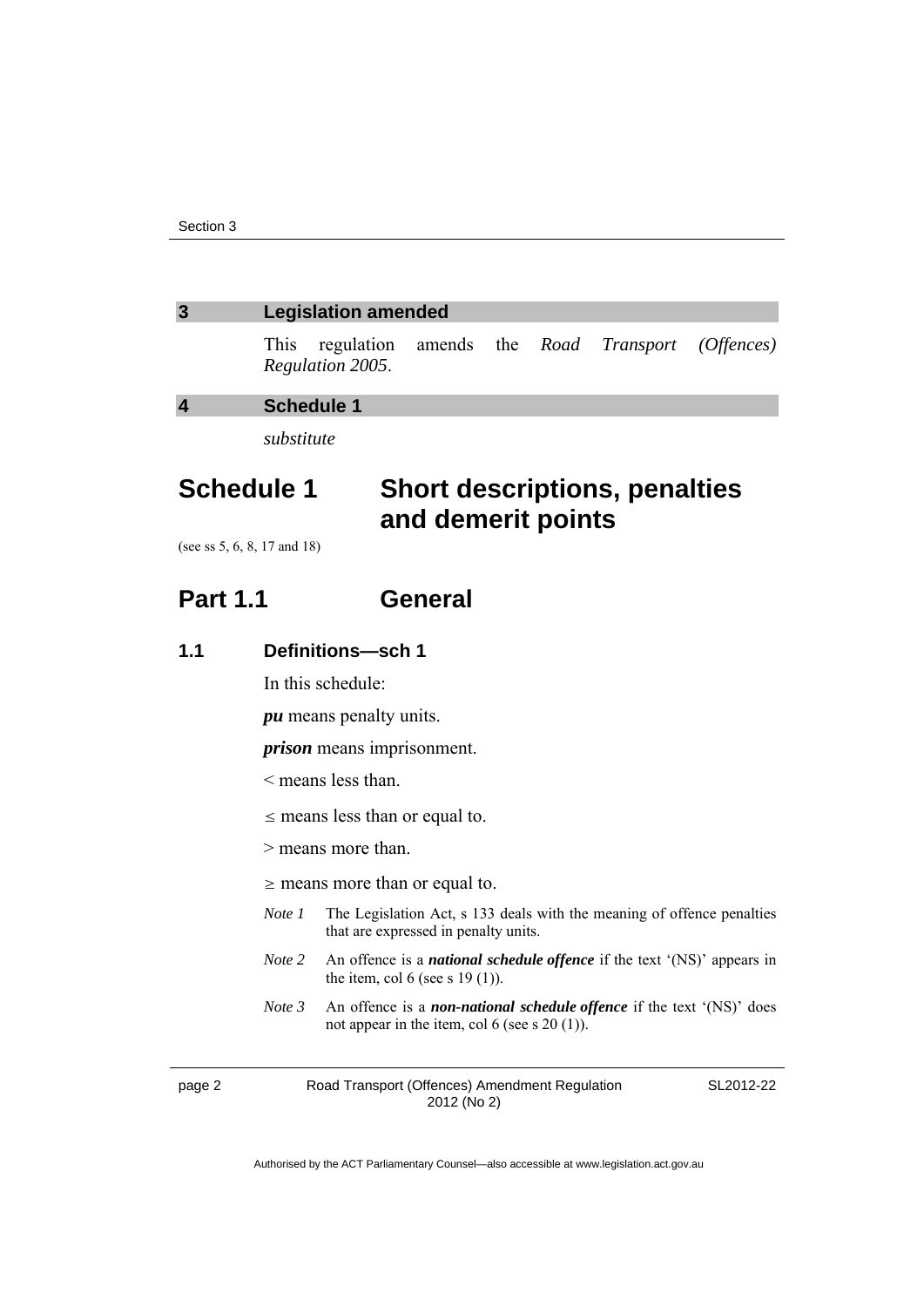### **Part 1.2 Australian Road Rules**

| column 1 |    | column 2                                                                      | column 3                                                           | column 4                | column 5                     | column 6          |
|----------|----|-------------------------------------------------------------------------------|--------------------------------------------------------------------|-------------------------|------------------------------|-------------------|
| item     |    | offence provision and, if<br>relevant, case                                   | short description                                                  | offence<br>penalty (pu) | infringement<br>penalty (\$) | demerit<br>points |
|          | 20 |                                                                               |                                                                    |                         |                              |                   |
| 1.1      |    | not in school zone,<br>driving $\leq 15$ km/h<br>faster than limit            | non-school zone exceed speed limit by<br>$\leq 15$ km/h            | 20                      | 167                          | $1$ (NS)          |
| 1.2      | ٠  | not in school zone,<br>driving $> 15$ but $\leq 30$<br>km/h faster than limit | non-school zone exceed speed limit by<br>$> 15$ but $\leq 30$ km/h | 20                      | 261                          | $3$ (NS)          |
| 1.3      | ٠  | not in school zone,<br>driving $>$ 30 but $\leq$ 45<br>km/h faster than limit | non-school zone exceed speed limit by<br>$>$ 30 but $\leq$ 45 km/h | 20                      | 664                          | $4$ (NS)          |

SL2012-22 Road Transport (Offences) Amendment Regulation 2012 (No 2) page 3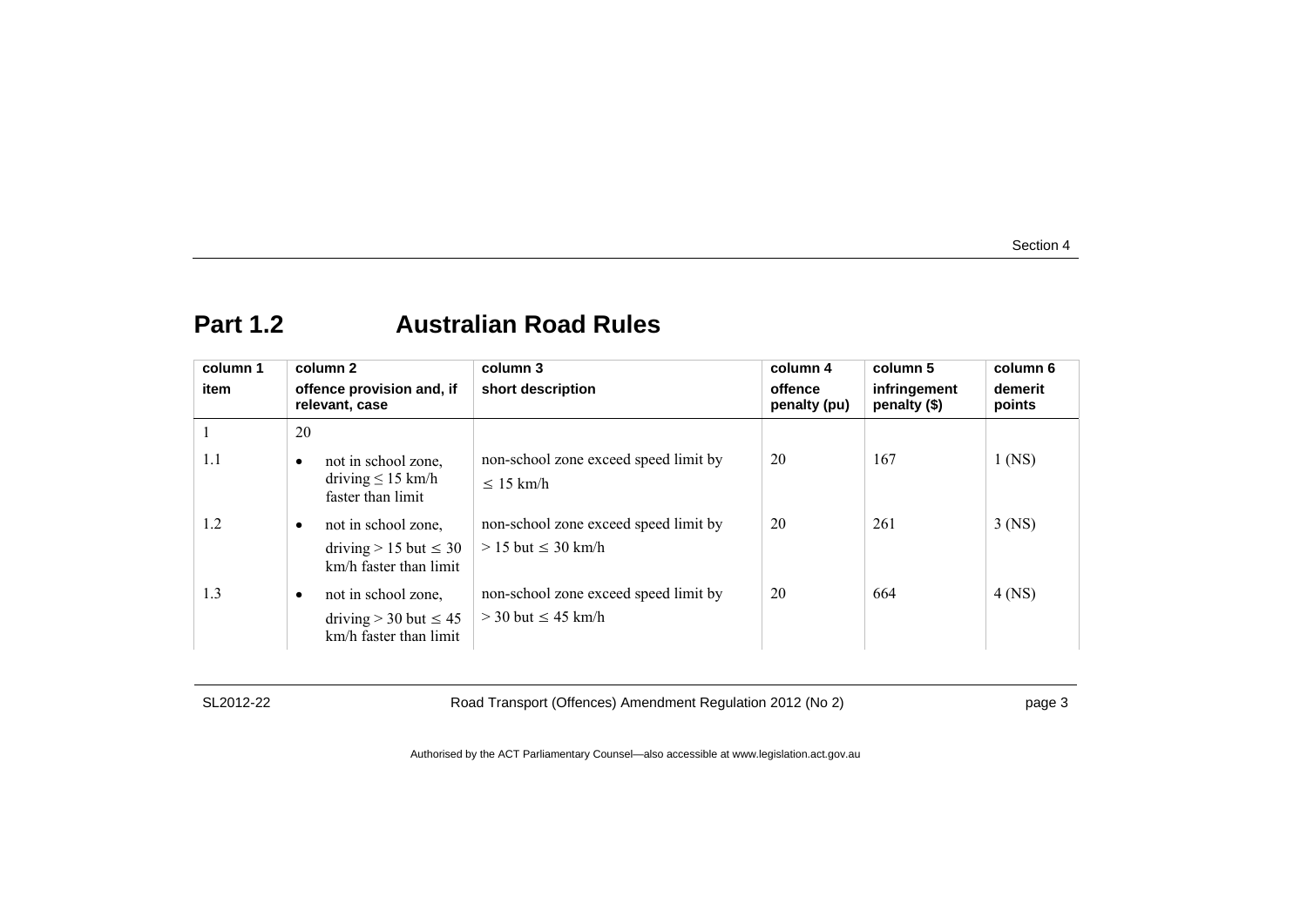| column 1 |           | column 2                                                                     | column 3                                                       | column 4                | column 5                     | column 6          |
|----------|-----------|------------------------------------------------------------------------------|----------------------------------------------------------------|-------------------------|------------------------------|-------------------|
| item     |           | offence provision and, if<br>relevant, case                                  | short description                                              | offence<br>penalty (pu) | infringement<br>penalty (\$) | demerit<br>points |
| 1.4      | $\bullet$ | not in school zone,<br>driving $> 45$ km/h<br>faster than limit              | non-school zone exceed speed limit by<br>$>45$ km/h            | 20                      | 1811                         | 6 (NS)            |
| 1.5      | $\bullet$ | in school zone,<br>driving $\leq 15$ km/h<br>faster than limit               | school zone exceed speed limit by $\leq 15$<br>km/h            | 20                      | 167                          | $1$ (NS)          |
| 1.6      | $\bullet$ | in school zone,<br>driving<br>$> 15$ but $\leq 30$ km/h<br>faster than limit | school zone exceed speed limit by<br>$> 15$ but $\leq 30$ km/h | 20                      | 261                          | $3$ (NS)          |
| 1.7      | $\bullet$ | in school zone.<br>driving<br>$>$ 30 but $\leq$ 45 km/h<br>faster than limit | school zone exceed speed limit by<br>$>$ 30 but $\leq$ 45 km/h | 20                      | 664                          | $4$ (NS)          |

page 4 Road Transport (Offences) Amendment Regulation 2012 (No 2) SL2012-22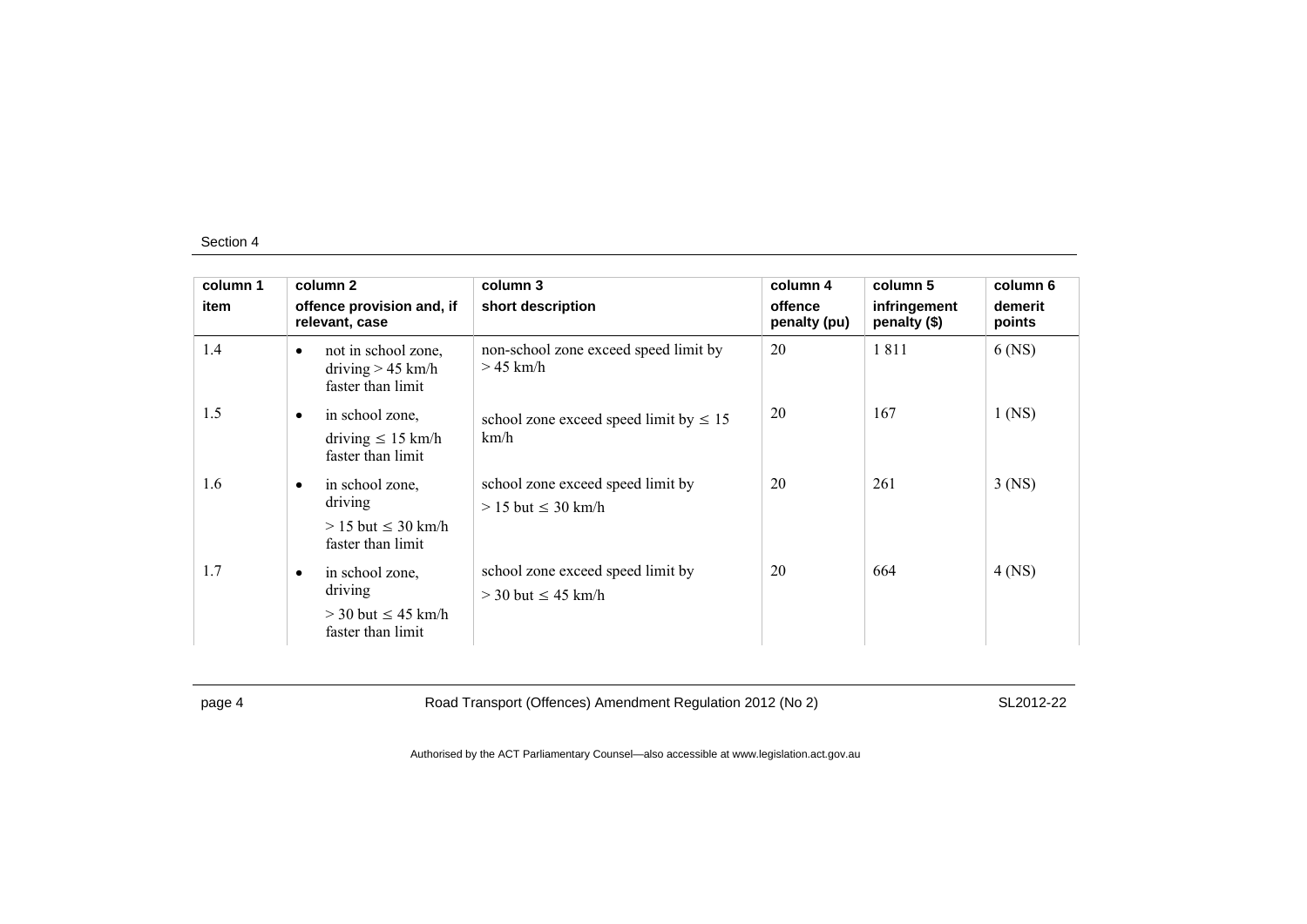| column 1 | column 2                                                                 | column 3                                                                                                                 | column 4                | column 5                     | column 6          |
|----------|--------------------------------------------------------------------------|--------------------------------------------------------------------------------------------------------------------------|-------------------------|------------------------------|-------------------|
| item     | offence provision and, if<br>relevant, case                              | short description                                                                                                        | offence<br>penalty (pu) | infringement<br>penalty (\$) | demerit<br>points |
| 1.8      | in school zone,<br>$\bullet$<br>driving $> 45$ km/h<br>faster than limit | school zone exceed speed limit by<br>$>$ 45 km/h                                                                         | 20                      | 1811                         | $6$ (NS)          |
| 2        | 27(1)                                                                    | not turn left from far left side of road                                                                                 | 20                      | 230                          | $2$ (NS)          |
| 3        | 28(1)                                                                    | not turn left from multi-lane road from<br>within left lane                                                              | 20                      | 230                          | $2$ (NS)          |
| 4        | 28(1A)                                                                   | not turn left from multi-lane road from<br>within slip lane or left lane                                                 | 20                      | 230                          | $2$ (NS)          |
| 5        | 28(2A)                                                                   | bicycle rider turning left not approach/enter<br>intersection from part of bicycle storage<br>area in front of left lane | 20                      | 230                          | $2$ (NS)          |
| 6        | 29(1)                                                                    | turn left contrary to road marking                                                                                       | 20                      | 167                          | $2$ (NS)          |

SL2012-22 Road Transport (Offences) Amendment Regulation 2012 (No 2) page 5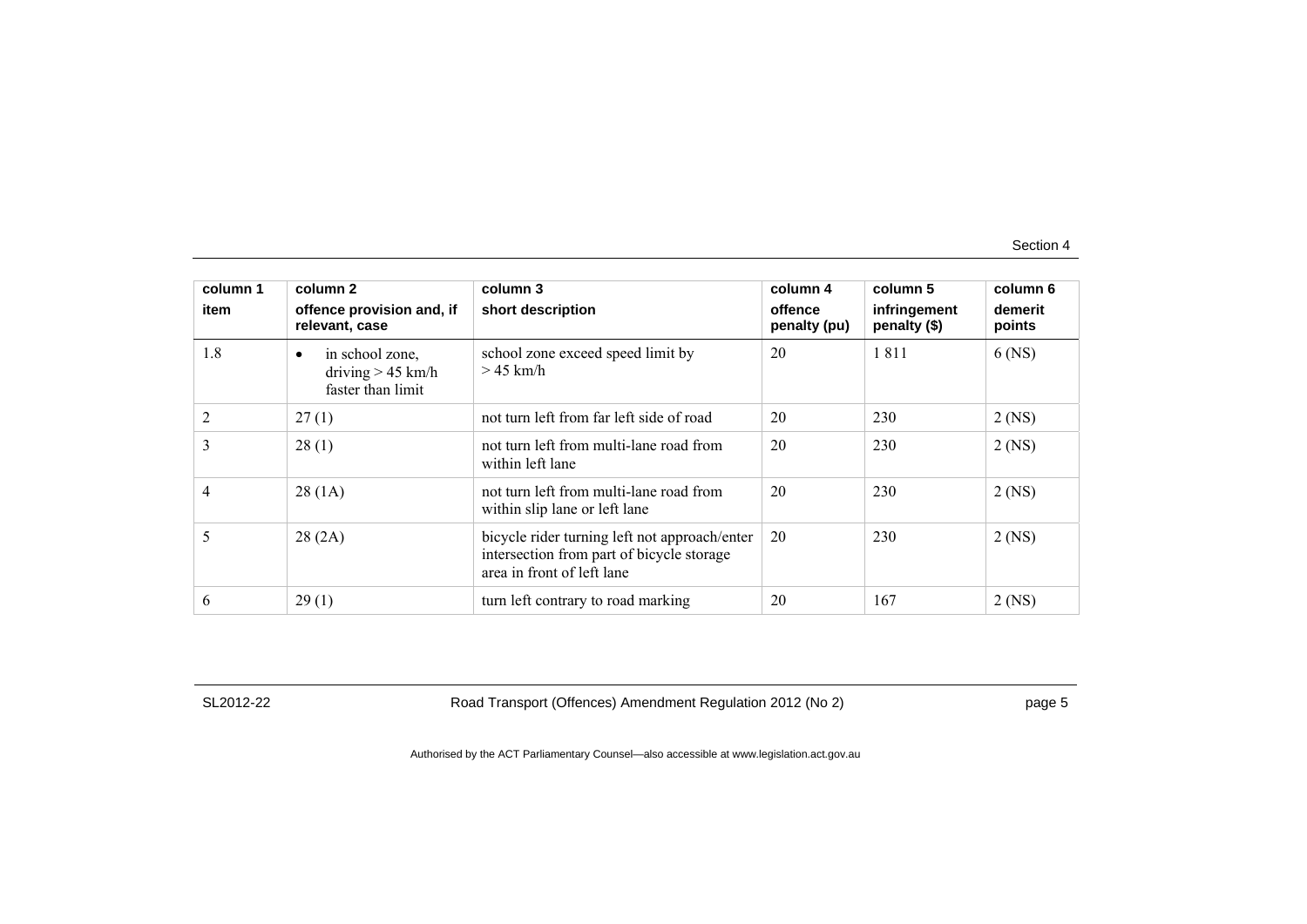| column 1<br>item | column 2<br>offence provision and, if<br>relevant, case | column 3<br>short description                                                                                              | column 4<br>offence<br>penalty (pu) | column 5<br>infringement<br>penalty (\$) | column 6<br>demerit<br>points |
|------------------|---------------------------------------------------------|----------------------------------------------------------------------------------------------------------------------------|-------------------------------------|------------------------------------------|-------------------------------|
| 7                | 31(1)                                                   |                                                                                                                            |                                     |                                          |                               |
| 7.1              | by contravening<br>$\bullet$<br>31(2)                   | not turn right from left of/parallel to/near<br>line/strip                                                                 | 20                                  | 230                                      | $2$ (NS)                      |
| 7.2              | by contravening<br>$\bullet$<br>31(3)                   | not turn right from left of/parallel to/near<br>centre of road                                                             | 20                                  | 230                                      | $2$ (NS)                      |
| 7.3              | by contravening<br>$\bullet$<br>31(4)                   | not turn right from far right side of one-<br>way road                                                                     | 20                                  | 230                                      | $2$ (NS)                      |
| 8                | 32(1)                                                   | not turn right from multi-lane road from<br>within right lane                                                              | 20                                  | 230                                      | $2$ (NS)                      |
| 9                | 32(2A)                                                  | bicycle rider turning right not<br>approach/enter intersection from part of<br>bicycle storage area in front of right lane | 20                                  | 230                                      | $2$ (NS)                      |

page 6 Road Transport (Offences) Amendment Regulation 2012 (No 2) SL2012-22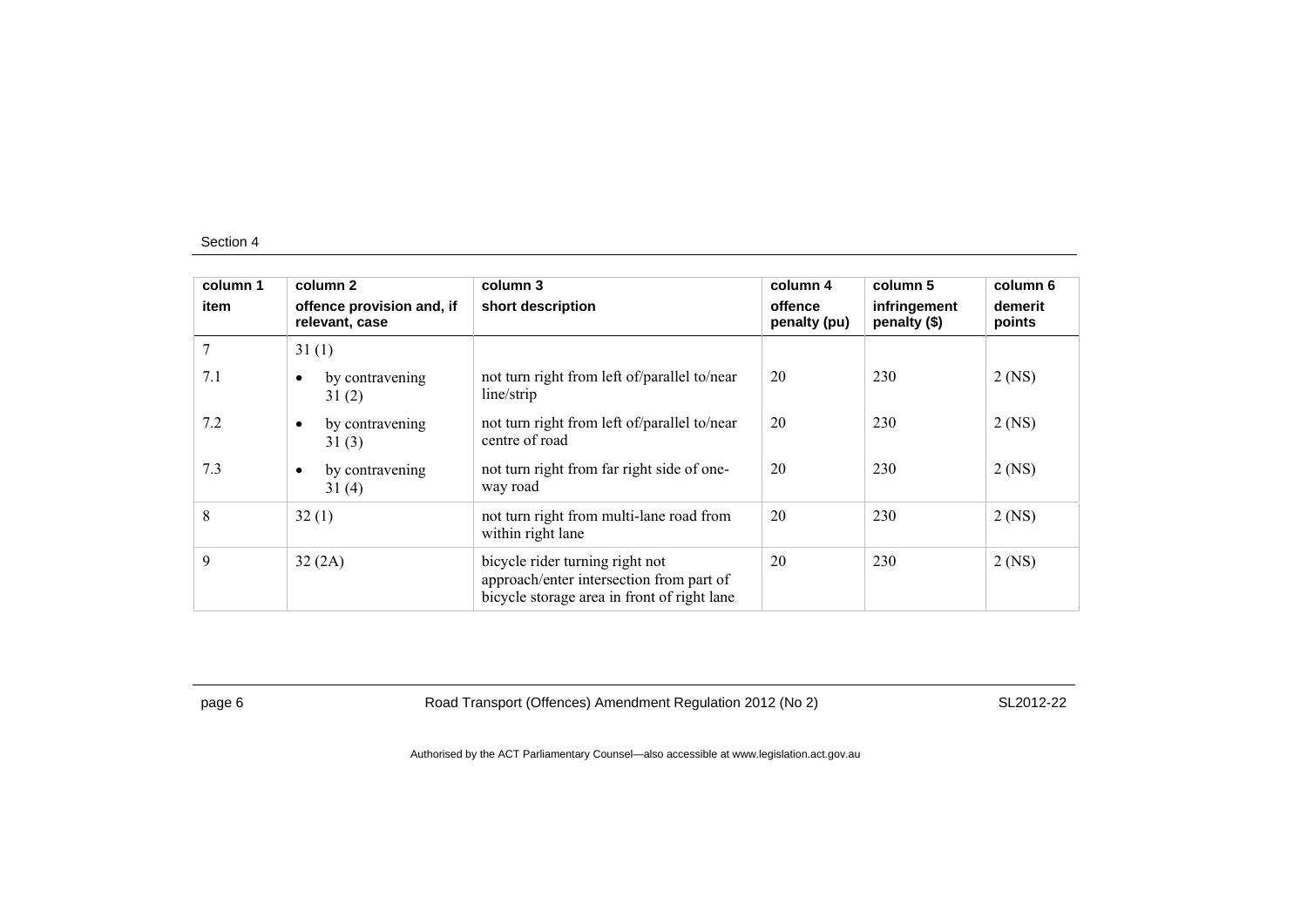| column 1 | column 2                                    | column 3                                                         | column 4                | column 5                     | column 6          |
|----------|---------------------------------------------|------------------------------------------------------------------|-------------------------|------------------------------|-------------------|
| item     | offence provision and, if<br>relevant, case | short description                                                | offence<br>penalty (pu) | infringement<br>penalty (\$) | demerit<br>points |
| 10       | 33(1)                                       |                                                                  |                         |                              |                   |
| 10.1     | by contravening<br>$\bullet$<br>33(2)       | turn right contrary to road marking                              | 20                      | 167                          | $2$ (NS)          |
| 10.2     | by contravening<br>$\bullet$<br>33(3)(a)    | not turn right near to right of centre of<br>intersection        | 20                      | 230                          | $2$ (NS)          |
| 10.3     | by contravening<br>$\bullet$<br>33(3)(b)    | not turn right into left of centre of road                       | 20                      | 230                          | $2$ (NS)          |
| 11       | 34(1)                                       | not make required hook turn                                      | 20                      |                              | $2$ (NS)          |
| 12       | 35(2)                                       | make hook turn not in accordance with<br>subrule $(3)$           | 20                      |                              |                   |
| 13       | 36                                          | make hook turn to turn right at intersection<br>contrary to sign | 20                      |                              |                   |

SL2012-22 Road Transport (Offences) Amendment Regulation 2012 (No 2) page 7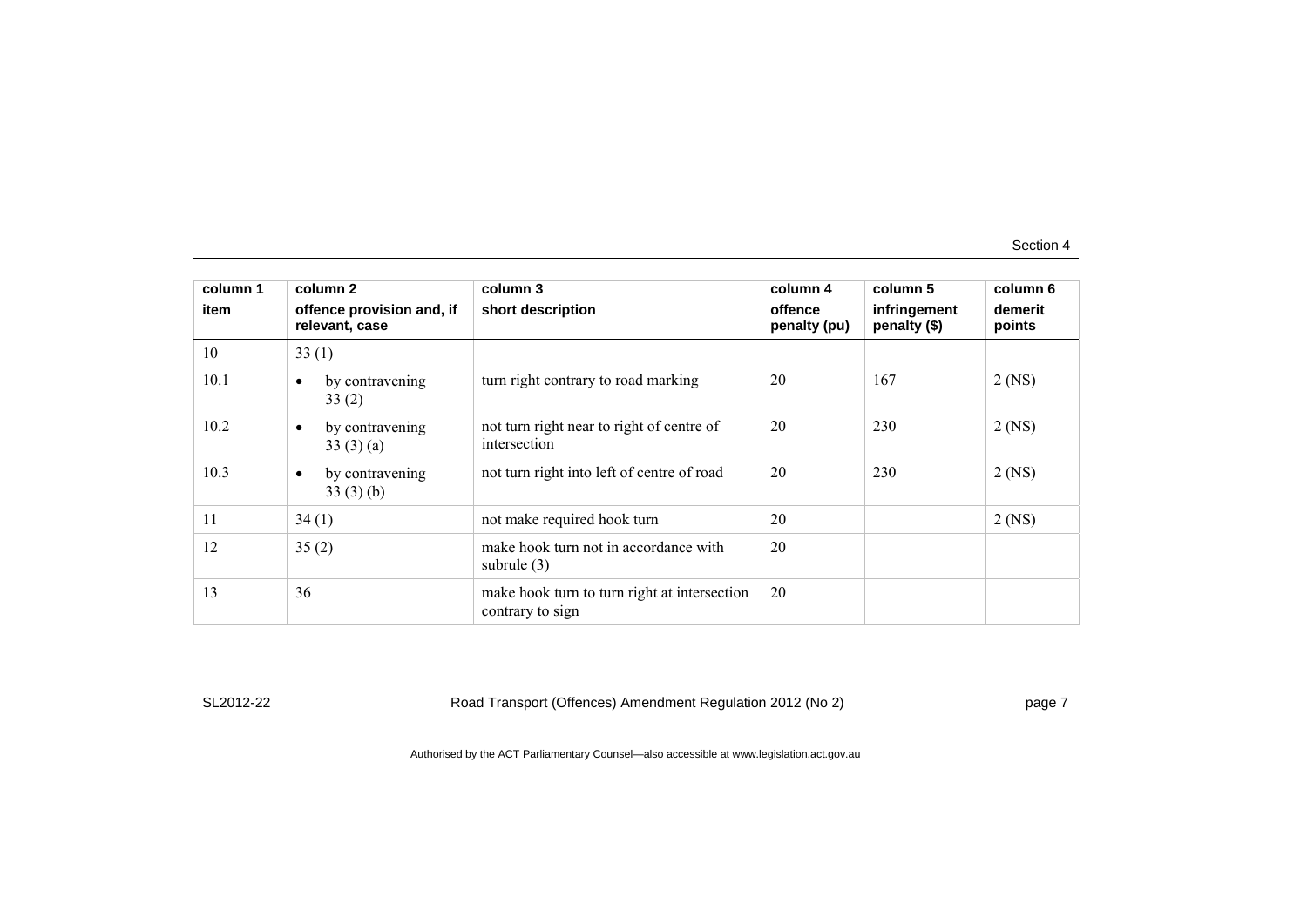| column 1 | column 2                                    | column 3                                                    | column 4                | column 5                     | column 6          |
|----------|---------------------------------------------|-------------------------------------------------------------|-------------------------|------------------------------|-------------------|
| item     | offence provision and, if<br>relevant, case | short description                                           | offence<br>penalty (pu) | infringement<br>penalty (\$) | demerit<br>points |
| 14       | 37(a)                                       | begin U-turn without view of approaching<br>traffic         | 20                      | 291                          | $2$ (NS)          |
| 15       | 37(b)                                       | begin U-turn when driver could obstruct<br>traffic          | 20                      | 291                          | $2$ (NS)          |
| 16       | 38                                          | make U-turn without giving way to<br>vehicle/pedestrian     | 20                      | 291                          | $3$ (NS)          |
| 17       | 39(1)                                       | make U-turn at break in dividing strip<br>contrary to sign  | 20                      | 167                          | $2$ (NS)          |
| 18       | 39(2)                                       | make U-turn on length of road contrary to<br>sign           | 20                      | 167                          | $2$ (NS)          |
| 19       | 40                                          | make U-turn at intersection with traffic<br>lights          | 20                      | 230                          | $2$ (NS)          |
| 20       | 41                                          | make U-turn at intersection (no lights)<br>contrary to sign | 20                      | 167                          | $2$ (NS)          |

page 8 Road Transport (Offences) Amendment Regulation 2012 (No 2) SL2012-22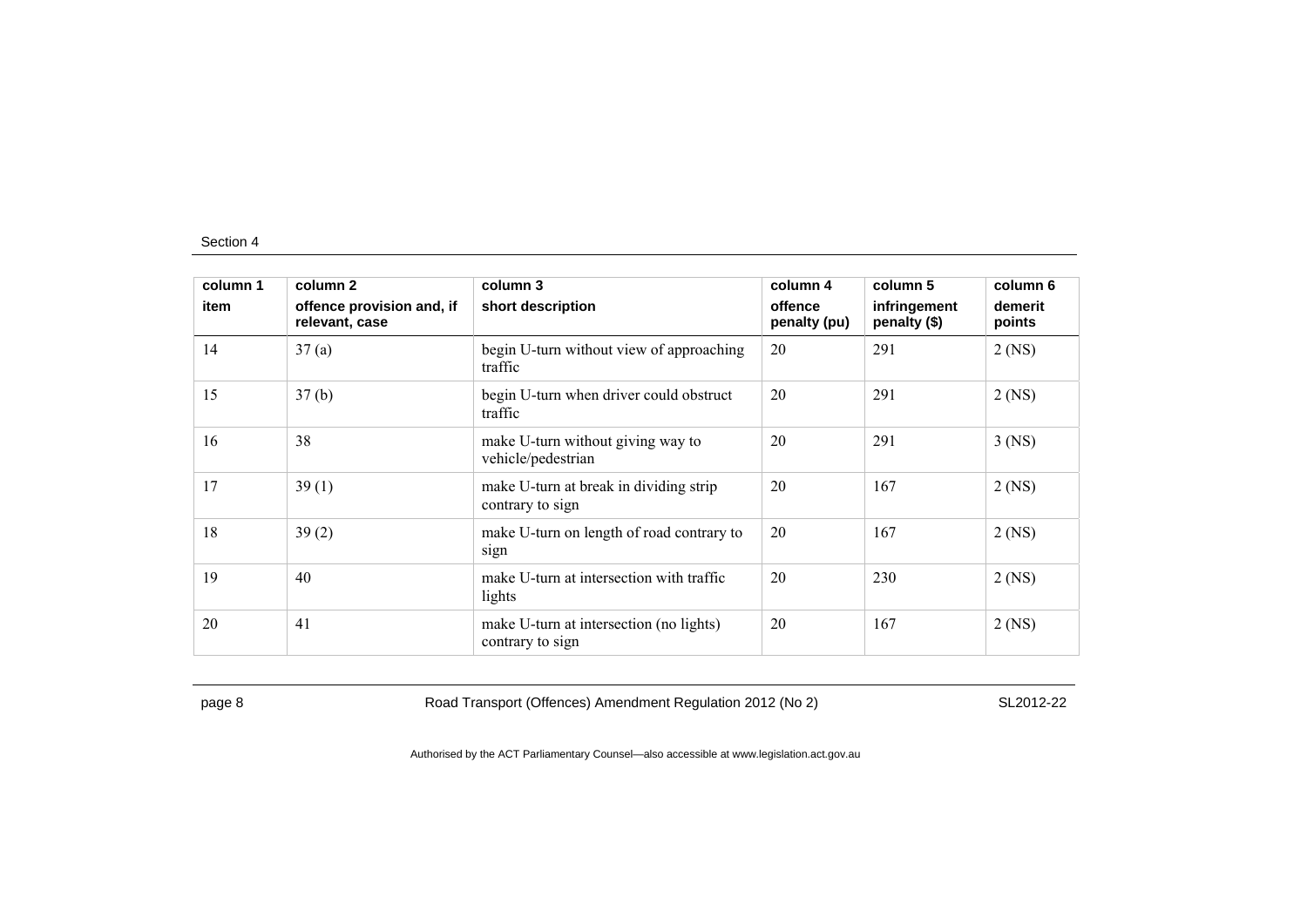| column 1<br>item | column 2<br>offence provision and, if<br>relevant, case | column 3<br>short description                                  | column 4<br>offence<br>penalty (pu) | column 5<br>infringement<br>penalty (\$) | column 6<br>demerit<br>points |
|------------------|---------------------------------------------------------|----------------------------------------------------------------|-------------------------------------|------------------------------------------|-------------------------------|
| 21               | 42(a)                                                   | not start U-turn in lane nearest dividing<br>line/median strip | 20                                  | 230                                      | $2$ (NS)                      |
| 22               | 42(b)                                                   | not start U-turn from left of centre of road                   | 20                                  | 230                                      | $2$ (NS)                      |
| 23               | 46(1)                                                   |                                                                |                                     |                                          |                               |
| 23.1             | by contravening 47<br>$\bullet$                         | not give required signal                                       | 20                                  | 167                                      | $2$ (NS)                      |
| 23.2             | by contravening<br>$\bullet$<br>46(2)                   | not give sufficient left change of direction<br>signal         | 20                                  | 167                                      | $2$ (NS)                      |
| 23.3             | by contravening<br>$\bullet$<br>46(3)                   | give left change of direction signal (less<br>than 5 seconds)  | 20                                  | 167                                      | $2$ (NS)                      |
| 24               | 46(4)                                                   | not stop left change of direction signal after<br>change       | 20                                  | 105                                      | 2                             |

SL2012-22 Road Transport (Offences) Amendment Regulation 2012 (No 2) page 9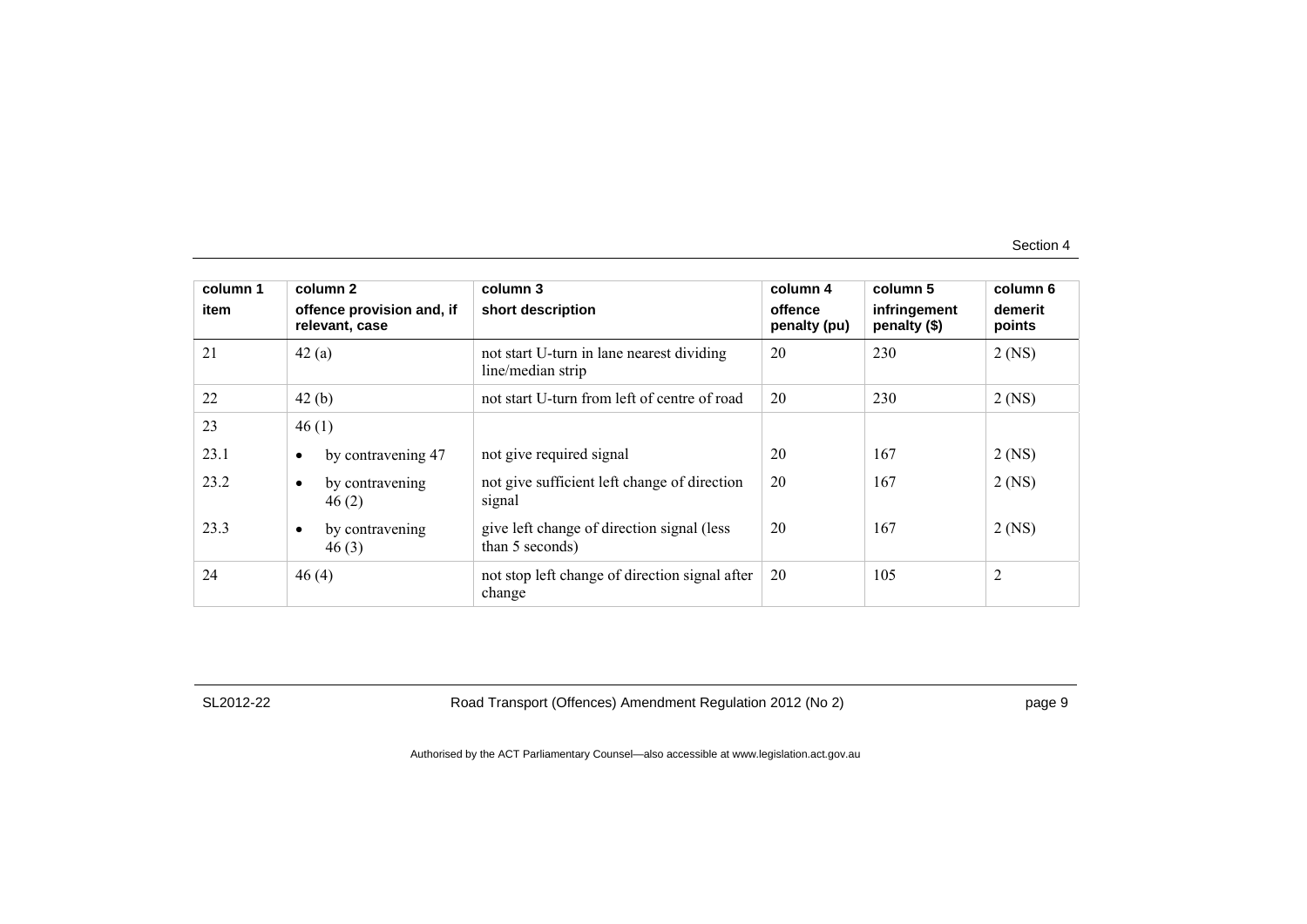| column 1 | column 2                                    | column 3                                                        | column 4                | column 5                     | column 6          |
|----------|---------------------------------------------|-----------------------------------------------------------------|-------------------------|------------------------------|-------------------|
| item     | offence provision and, if<br>relevant, case | short description                                               | offence<br>penalty (pu) | infringement<br>penalty (\$) | demerit<br>points |
| 25       | 48 $(1)$                                    |                                                                 |                         |                              |                   |
| 25.1     | by contravening 49<br>$\bullet$             | not give right change of direction signal<br>with lights        | 20                      | 167                          | $2$ (NS)          |
| 25.2     | by contravening<br>٠<br>48(2)               | not give sufficient right change of direction<br>signal         | 20                      | 167                          | $2$ (NS)          |
| 25.3     | by contravening<br>٠<br>48(3)               | give right change of direction signal (less)<br>than 5 seconds) | 20                      | 167                          | $2$ (NS)          |
| 26       | 48(4)                                       | not stop right change of direction signal<br>after change       | 20                      | 105                          |                   |
| 27       | 51                                          | operate indicator light contrary to<br>permitted use            | 20                      | 105                          |                   |
| 28       | 53 $(1)$                                    | not give stop signal with brake<br>lights/signal/device         | 20                      | 167                          | $2$ (NS)          |

page 10 Road Transport (Offences) Amendment Regulation 2012 (No 2) SL2012-22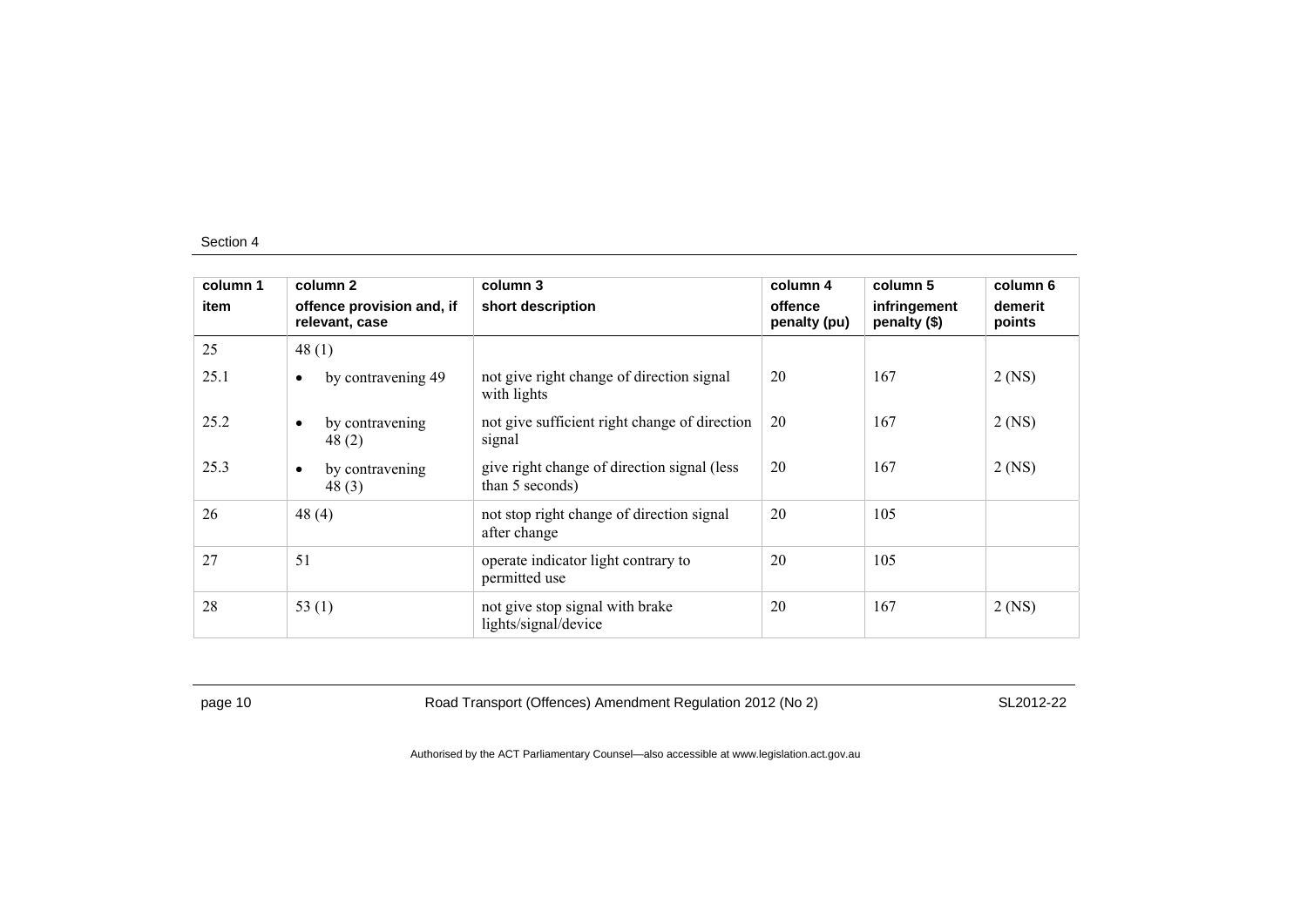| column 1 | column 2                                        | column 3                                                        | column 4                | column 5                     | column 6          |
|----------|-------------------------------------------------|-----------------------------------------------------------------|-------------------------|------------------------------|-------------------|
| item     | offence provision and, if<br>relevant, case     | short description                                               | offence<br>penalty (pu) | infringement<br>penalty (\$) | demerit<br>points |
| 29       | 53 $(2)$                                        | not give sufficient warning of stopping                         | 20                      | 167                          | $2$ (NS)          |
| 30       | 53 $(3)$                                        | not give stop signal when slowing suddenly                      | 20                      | 167                          | $2$ (NS)          |
| 31       | 56 $(1)$ $(a)$                                  |                                                                 |                         |                              |                   |
| 31.1     | other than at toll<br>$\bullet$<br><b>booth</b> | not stop at stop line at red light—other than<br>toll booth     | 20                      | 291                          | $3$ (NS)          |
| 31.2     | at toll booth<br>$\bullet$                      | not stop at stop line at red light—toll booth                   | 20                      | 179                          | $3$ (NS)          |
| 32       | 56 $(1)$ (b)                                    |                                                                 |                         |                              |                   |
| 32.1     | other than at toll<br>$\bullet$<br>booth        | not stop before stop sign at red light—other<br>than toll booth | 20                      | 291                          | $3$ (NS)          |
| 32.2     | at toll booth<br>$\bullet$                      | not stop before stop sign at red light—toll<br>booth            | 20                      | 179                          | $3$ (NS)          |

SL2012-22 Road Transport (Offences) Amendment Regulation 2012 (No 2) page 11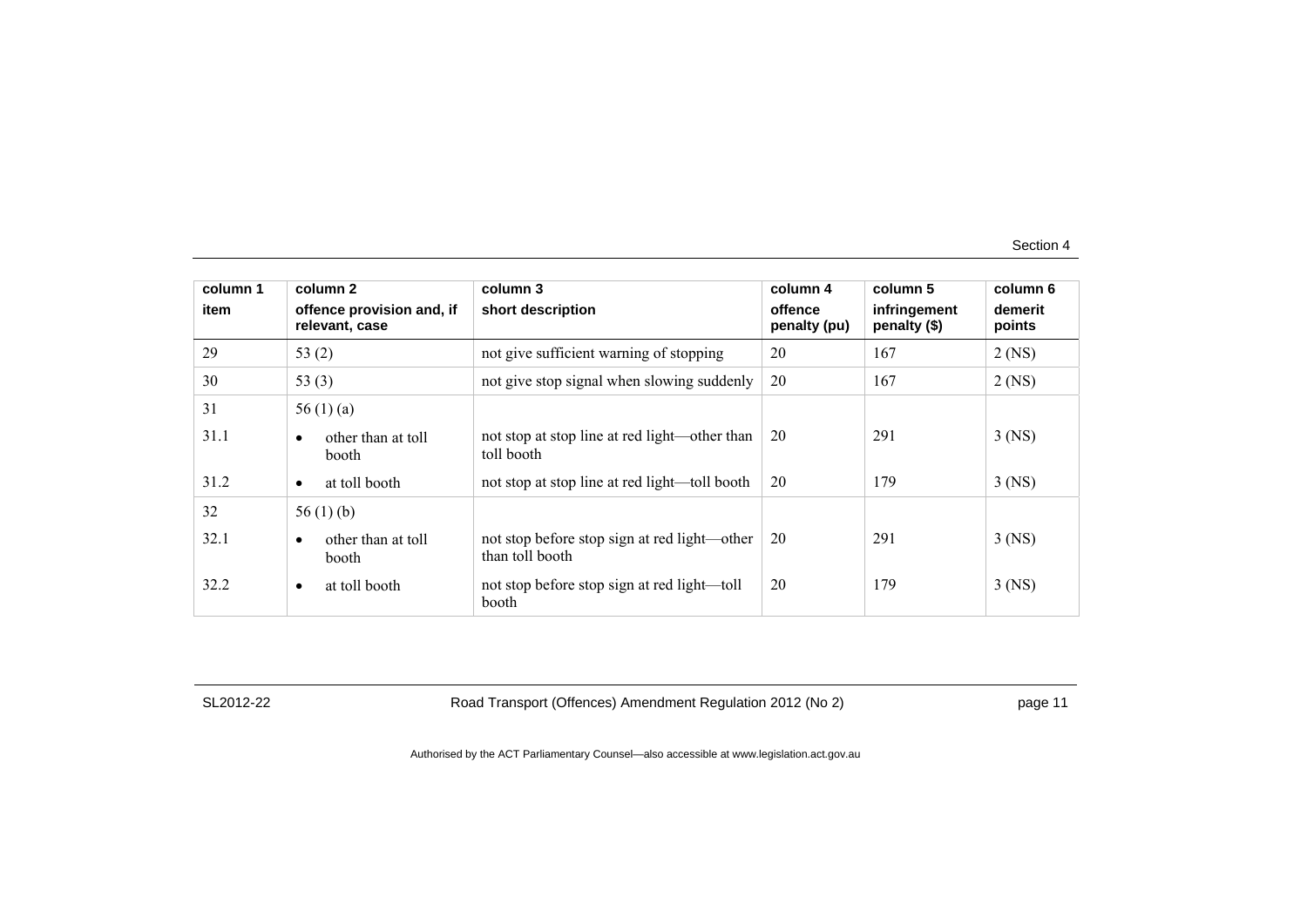| column 1 | column 2                                    | column 3                                                     | column 4                | column 5                     | column 6          |
|----------|---------------------------------------------|--------------------------------------------------------------|-------------------------|------------------------------|-------------------|
| item     | offence provision and, if<br>relevant, case | short description                                            | offence<br>penalty (pu) | infringement<br>penalty (\$) | demerit<br>points |
| 33       | 56 $(1)(c)$                                 |                                                              |                         |                              |                   |
| 33.1     | other than at toll<br>booth                 | not stop before lights at red light—other<br>than toll booth | 20                      | 291                          | $3$ (NS)          |
| 33.2     | at toll booth<br>$\bullet$                  | not stop before lights at red light—toll<br>booth            | 20                      | 179                          | $3$ (NS)          |
| 34       | 56 $(2)$ $(a)$                              | not stop at stop line at red arrow                           | 20                      | 291                          | $3$ (NS)          |
| 35       | 56 $(2)$ $(b)$                              | not stop before stop sign at red arrow                       | 20                      | 291                          | $3$ (NS)          |
| 36       | 56 $(2)$ $(c)$                              | not stop before lights at red arrow                          | 20                      | 291                          | $3$ (NS)          |
| 37       | 57(1)(a)                                    | not stop at stop line at yellow light                        | 20                      | 291                          | $3$ (NS)          |
| 38       | 57 $(1)$ (b)                                | not stop before traffic lights at yellow light               | 20                      | 291                          | $3$ (NS)          |
| 39       | 57 $(1)(c)$                                 | not stop before intersection at yellow light                 | 20                      | 291                          | $3$ (NS)          |
| 40       | 57(2)(a)                                    | not stop at stop line at yellow arrow                        | 20                      | 291                          | $3$ (NS)          |

page 12 **Road Transport (Offences) Amendment Regulation 2012 (No 2)** SL2012-22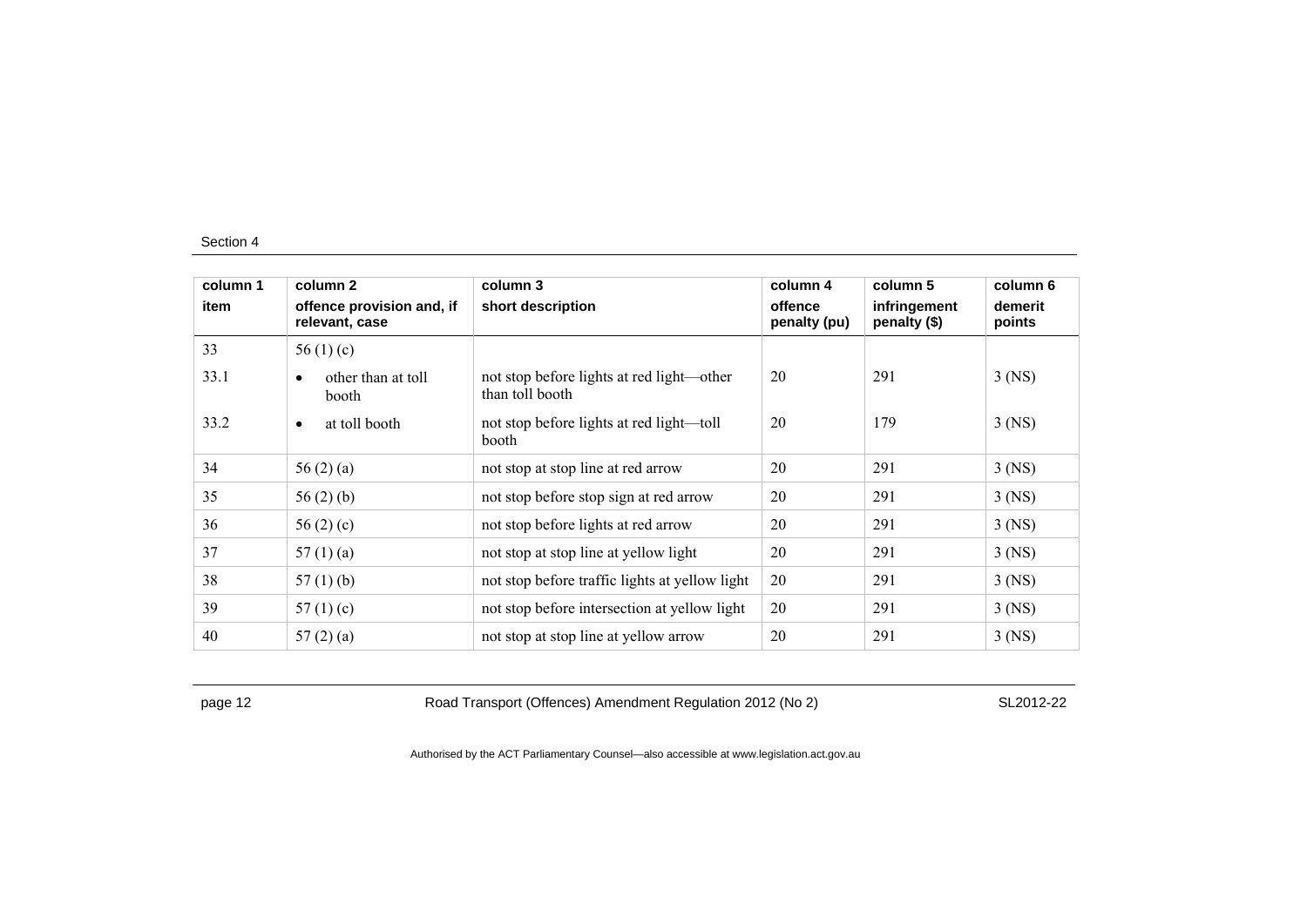| column 1<br>item | column 2<br>offence provision and, if | column 3<br>short description                                        | column 4<br>offence | column 5<br>infringement | column 6<br>demerit |
|------------------|---------------------------------------|----------------------------------------------------------------------|---------------------|--------------------------|---------------------|
|                  | relevant, case                        |                                                                      | penalty (pu)        | penalty (\$)             | points              |
| 41               | 57(2)(b)                              | not stop before traffic lights at yellow<br>arrow                    | 20                  | 291                      | $3$ (NS)            |
| 42               | 57 $(2)$ $(c)$                        | not stop before intersection at yellow arrow                         | 20                  | 291                      | $3$ (NS)            |
| 43               | 57(3)                                 | not leave intersection safely after yellow<br>light/arrow            | 20                  | 291                      | $3$ (NS)            |
| 44               | 59(1)                                 | enter intersection or marked foot crossing<br>when traffic light red | 20                  | 291                      | $3$ (NS)            |
| 45               | 60                                    | enter intersection or marked foot crossing<br>when traffic arrow red | 20                  | 291                      | $3$ (NS)            |
| 46               | 60A(1)                                | enter bicycle storage area when traffic light<br>red                 | 20                  | 291                      | $3$ (NS)            |

SL2012-22 Road Transport (Offences) Amendment Regulation 2012 (No 2) page 13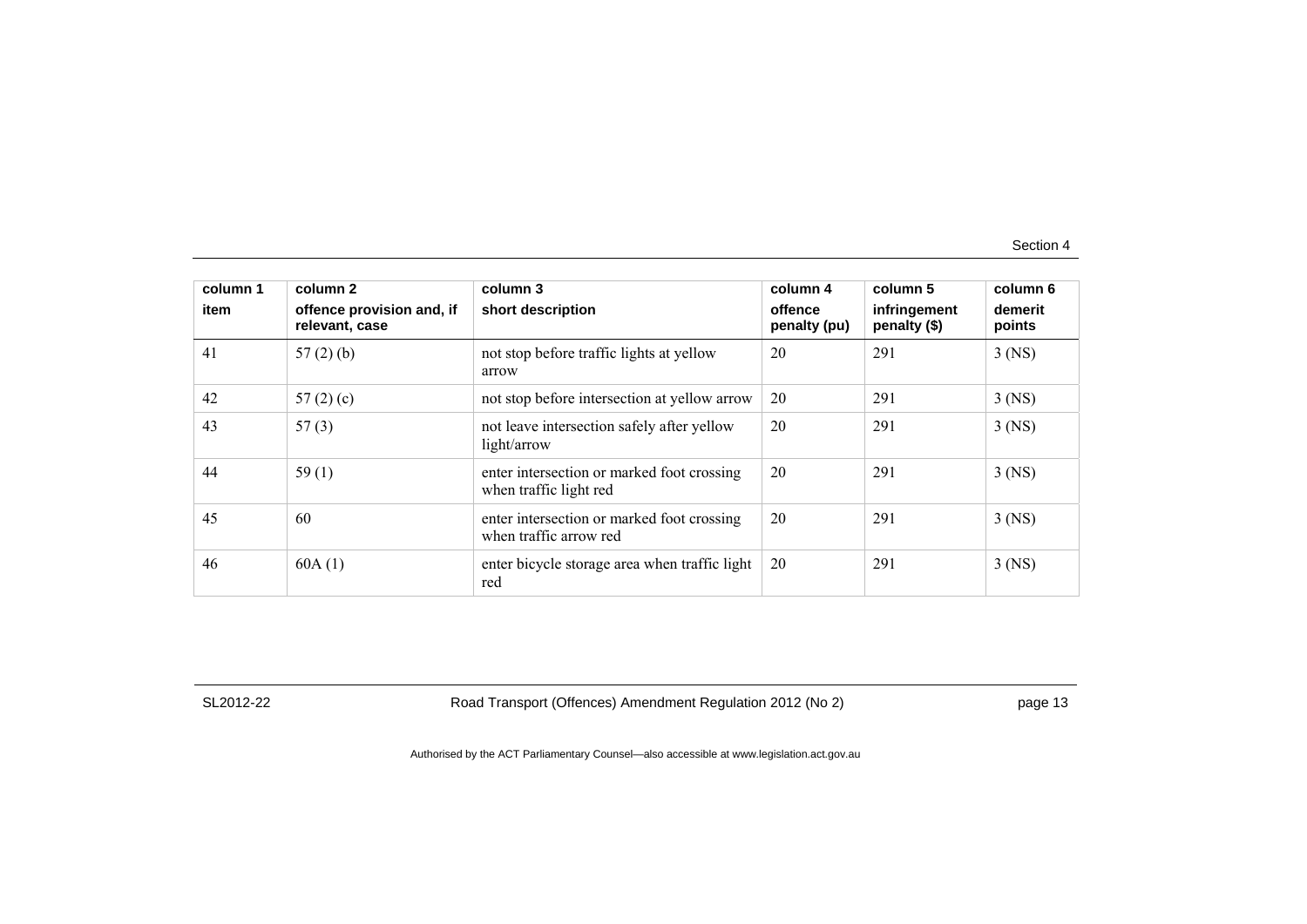| column 1<br>item | column 2<br>offence provision and, if<br>relevant, case | column 3<br>short description                                      | column 4<br>offence<br>penalty (pu) | column 5<br>infringement<br>penalty (\$) | column 6<br>demerit<br>points |
|------------------|---------------------------------------------------------|--------------------------------------------------------------------|-------------------------------------|------------------------------------------|-------------------------------|
| 47               | 60A(2)                                                  | enter bicycle storage area when traffic<br>arrow red               | 20                                  | 291                                      | $3$ (NS)                      |
| 48               | 61(2)                                                   | enter intersection when lights/arrow<br>yellow/red                 | 20                                  | 291                                      | $3$ (NS)                      |
| 49               | 61(5)                                                   | not leave intersection safely after<br>light/arrow goes yellow/red | 20                                  | 291                                      | 3                             |
| 50               | 62(1)(a)                                                | not give way at lights to pedestrian on road                       | 20                                  | 291                                      | $3$ (NS)                      |
| 51               | 62(1)(b)                                                | not give way at lights to other vehicle (left)<br>turn)            | 20                                  | 291                                      | $3$ (NS)                      |
| 52               | 62 $(1)(c)$                                             | not give way at lights to oncoming vehicle<br>(right turn)         | 20                                  | 291                                      | $3$ (NS)                      |

page 14 **Road Transport (Offences) Amendment Regulation 2012 (No 2)** SL2012-22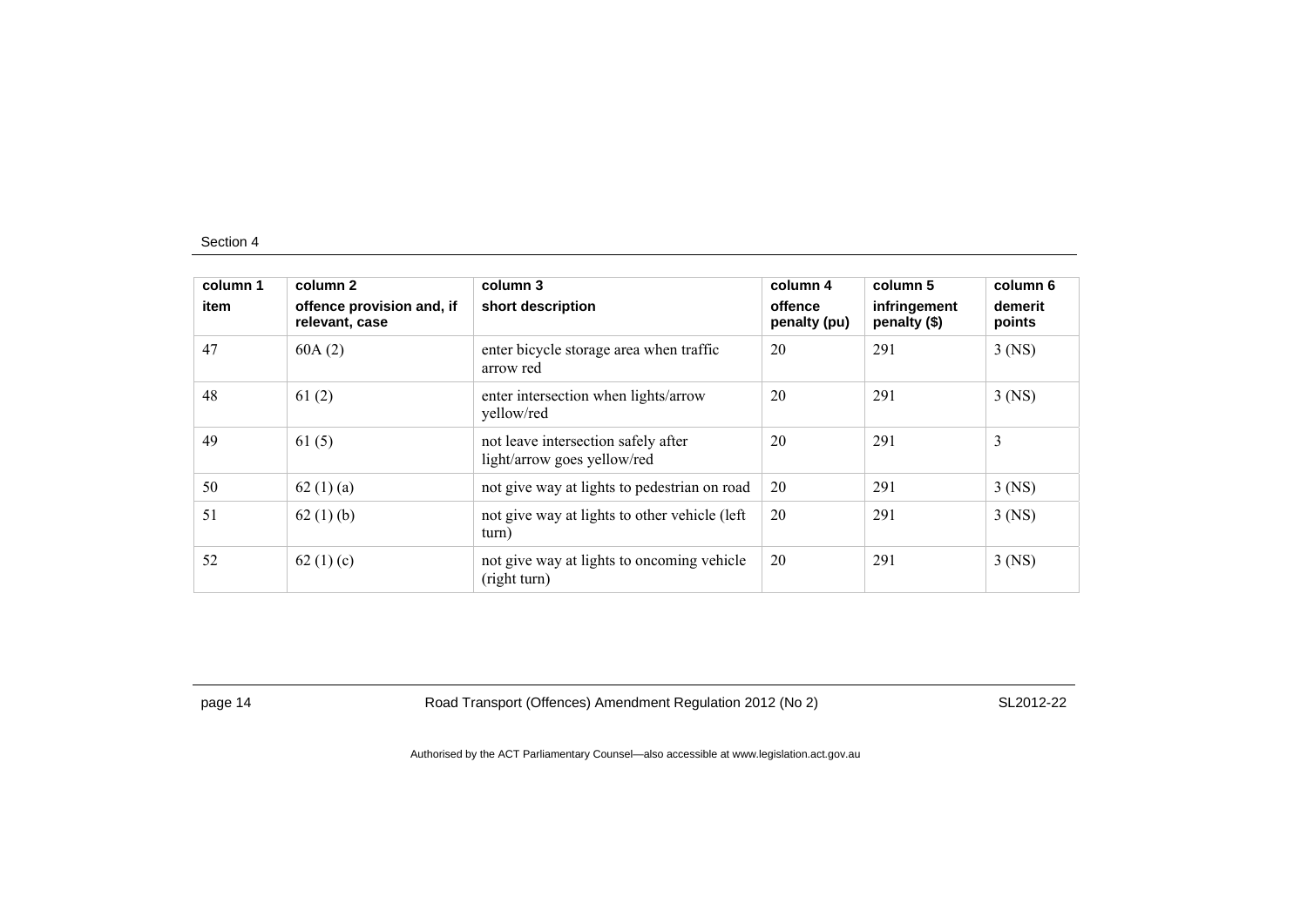| column 1 | column 2                                    | column 3                                                    | column 4                | column 5                     | column 6          |
|----------|---------------------------------------------|-------------------------------------------------------------|-------------------------|------------------------------|-------------------|
| item     | offence provision and, if<br>relevant, case | short description                                           | offence<br>penalty (pu) | infringement<br>penalty (\$) | demerit<br>points |
| 53       | 63(2)                                       |                                                             |                         |                              |                   |
| 53.1     | by contravening<br>67(2)                    | not stop at traffic light/stop sign (lights not<br>working) | 20                      | 291                          | $3$ (NS)          |
| 53.2     | by contravening<br>$\bullet$<br>67(3)       | not give way to vehicle at traffic light/stop<br>sign       | 20                      | 291                          | $3$ (NS)          |
| 53.3     | by contravening<br>$\bullet$<br>67(4)       | not give way to pedestrian at traffic<br>light/stop sign    | 20                      | 291                          | $3$ (NS)          |
| 54       | 63(3)                                       |                                                             |                         |                              |                   |
| 54.1     | by contravening<br>$\bullet$<br>72(2)       | not give way at intersection to vehicle on<br>right         | 20                      | 291                          | $3$ (NS)          |
| 54.2     | by contravening<br>$\bullet$<br>72(3)(a)    | not give way to vehicle (left turn)                         | 20                      | 291                          | $3$ (NS)          |

SL2012-22 Road Transport (Offences) Amendment Regulation 2012 (No 2) page 15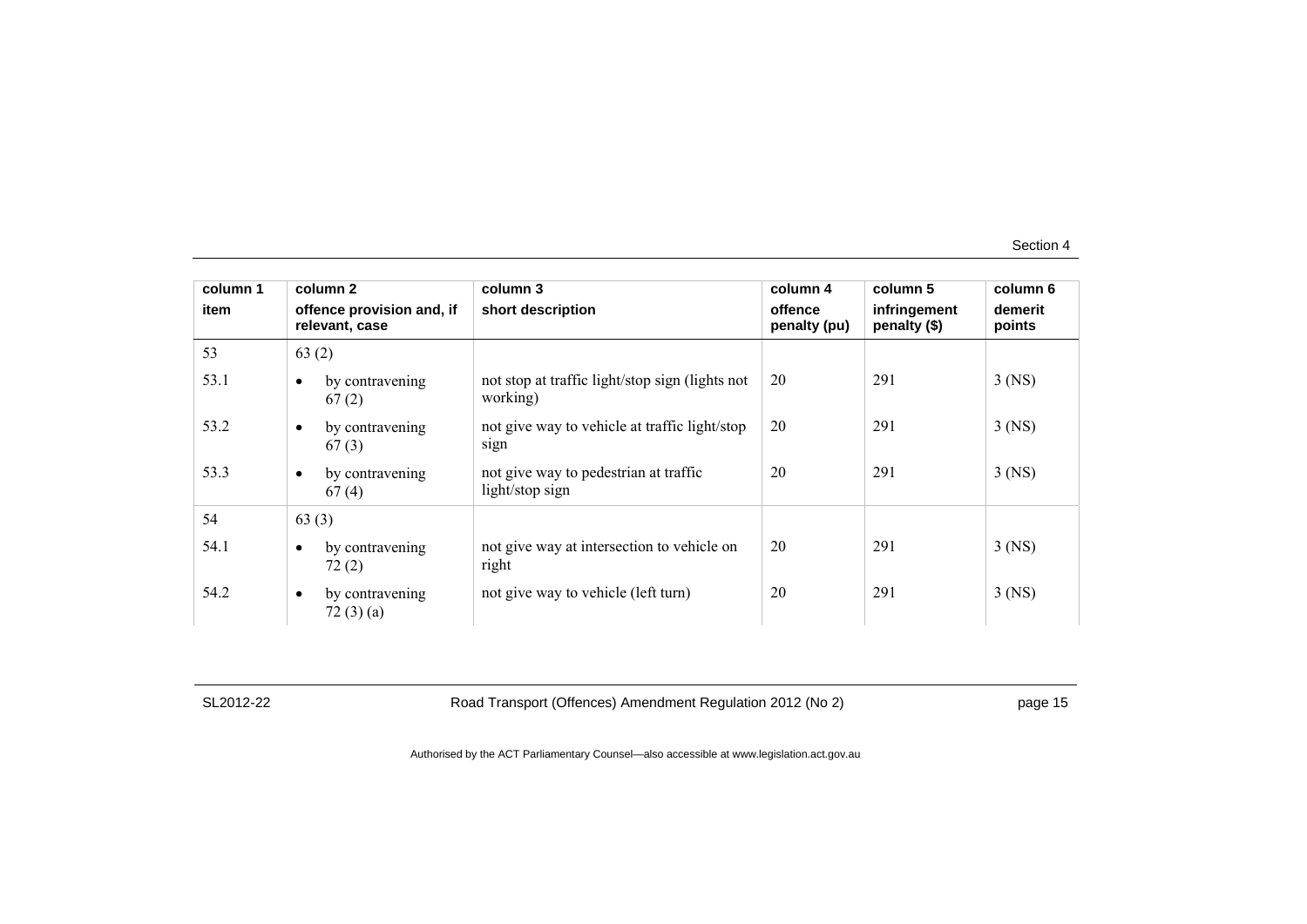| column 1 |                                             | column 2                       | column 3                                                 | column 4                | column 5                     | column 6          |
|----------|---------------------------------------------|--------------------------------|----------------------------------------------------------|-------------------------|------------------------------|-------------------|
| item     | offence provision and, if<br>relevant, case |                                | short description                                        | offence<br>penalty (pu) | infringement<br>penalty (\$) | demerit<br>points |
| 54.3     | $\bullet$                                   | by contravening<br>72(3)(b)    | not give way to pedestrian (left turn)                   | 20                      | 291                          | $3$ (NS)          |
| 54.4     | $\bullet$                                   | by contravening<br>72 $(4)(a)$ | not give way to vehicle (left turn from slip<br>lane)    | 20                      | 291                          | $3$ (NS)          |
| 54.5     | $\bullet$                                   | by contravening<br>72(4)(b)    | not give way to pedestrian (left turn from<br>slip lane) | 20                      | 291                          | $3$ (NS)          |
| 54.6     | $\bullet$                                   | by contravening<br>72(5)(a)    | not give way to vehicle (right turn)                     | 20                      | 291                          | $3$ (NS)          |
| 54.7     | $\bullet$                                   | by contravening<br>72(5)(b)    | not give way to oncoming vehicle (right)<br>turn)        | 20                      | 291                          | $3$ (NS)          |
| 54.8     | $\bullet$                                   | by contravening<br>72 $(5)(c)$ | not give way to vehicle/pedestrian (right)<br>turn)      | 20                      | 291                          | $3$ (NS)          |
| 54.9     | $\bullet$                                   | by contravening<br>73(2)(a)    | not give way to vehicle at T-intersection                | 20                      | 291                          | $3$ (NS)          |

page 16 **Road Transport (Offences) Amendment Regulation 2012 (No 2)** SL2012-22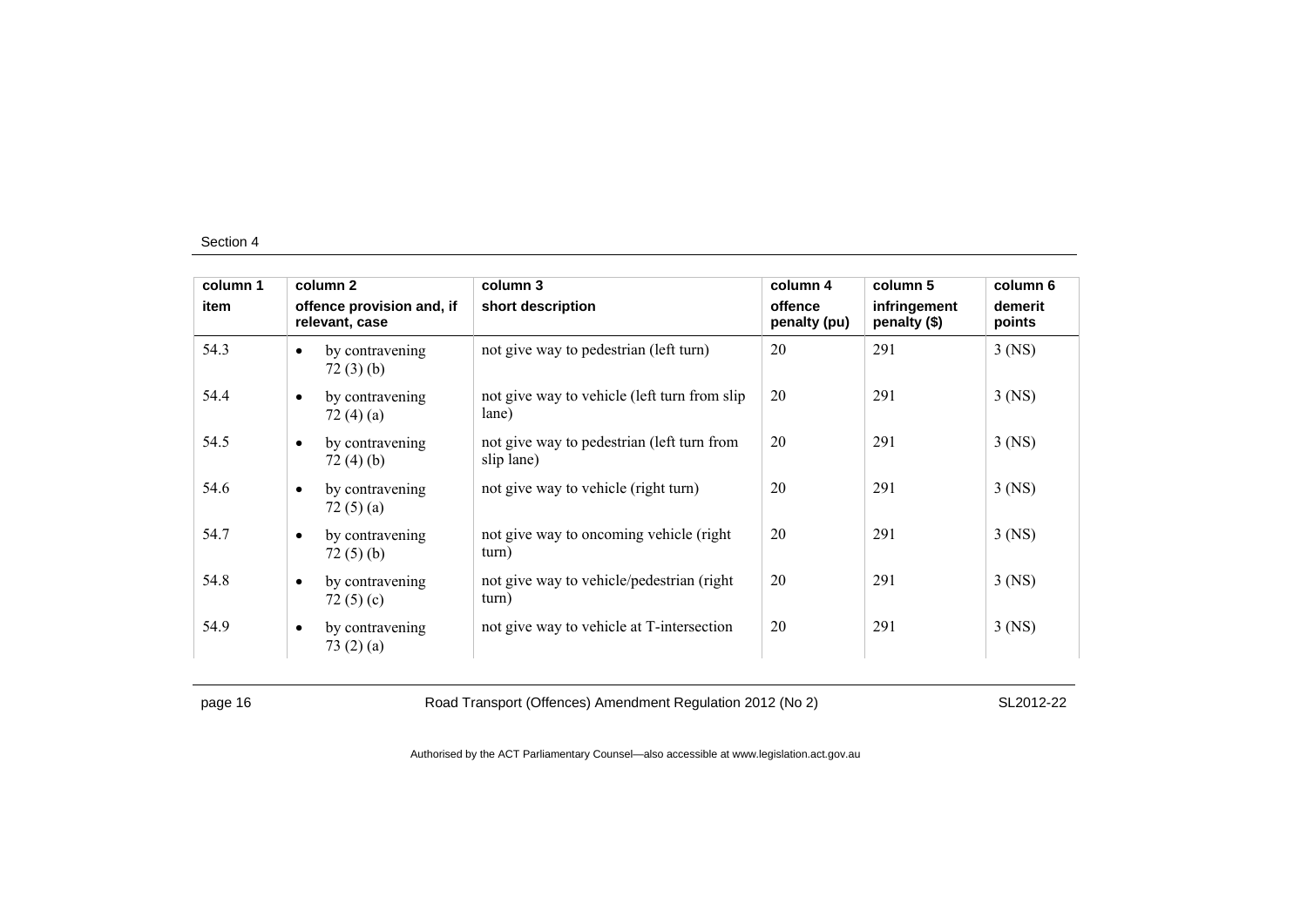| column 1 | column 2                                       | column 3                                                      | column 4                | column 5                     | column 6          |
|----------|------------------------------------------------|---------------------------------------------------------------|-------------------------|------------------------------|-------------------|
| item     | offence provision and, if<br>relevant, case    | short description                                             | offence<br>penalty (pu) | infringement<br>penalty (\$) | demerit<br>points |
| 54.10    | by contravening<br>$\bullet$<br>73(2)(b)       | not give way to pedestrian at T-intersection                  | 20                      | 291                          | $3$ (NS)          |
| 54.11    | by contravening<br>$\bullet$<br>73(3)(a)       | not give way to vehicle at T-intersection<br>(slip lane)      | 20                      | 291                          | $3$ (NS)          |
| 54.12    | by contravening<br>$\bullet$<br>73(3)(b)       | not give way to pedestrian at T-intersection<br>(slip lane)   | 20                      | 291                          | $3$ (NS)          |
| 54.13    | by contravening<br>$\bullet$<br>73 (4)         | not give way to pedestrian at T-intersection<br>(left turn)   | 20                      | 291                          | $3$ (NS)          |
| 54.14    | by contravening<br>$\bullet$<br>73 $(5)(a)$    | not give way to vehicle (slip lane at<br>terminating road)    | 20                      | 291                          | $3$ (NS)          |
| 54.15    | by contravening<br>$\bullet$<br>73(5)(b)       | not give way to pedestrian (slip lane at<br>terminating road) | 20                      | 291                          | $3$ (NS)          |
| 54.16    | by contravening<br>$\bullet$<br>73 $(6)$ $(a)$ | not give way to vehicle (right turn at<br>terminating road)   | 20                      | 291                          | $3$ (NS)          |

SL2012-22 Road Transport (Offences) Amendment Regulation 2012 (No 2) page 17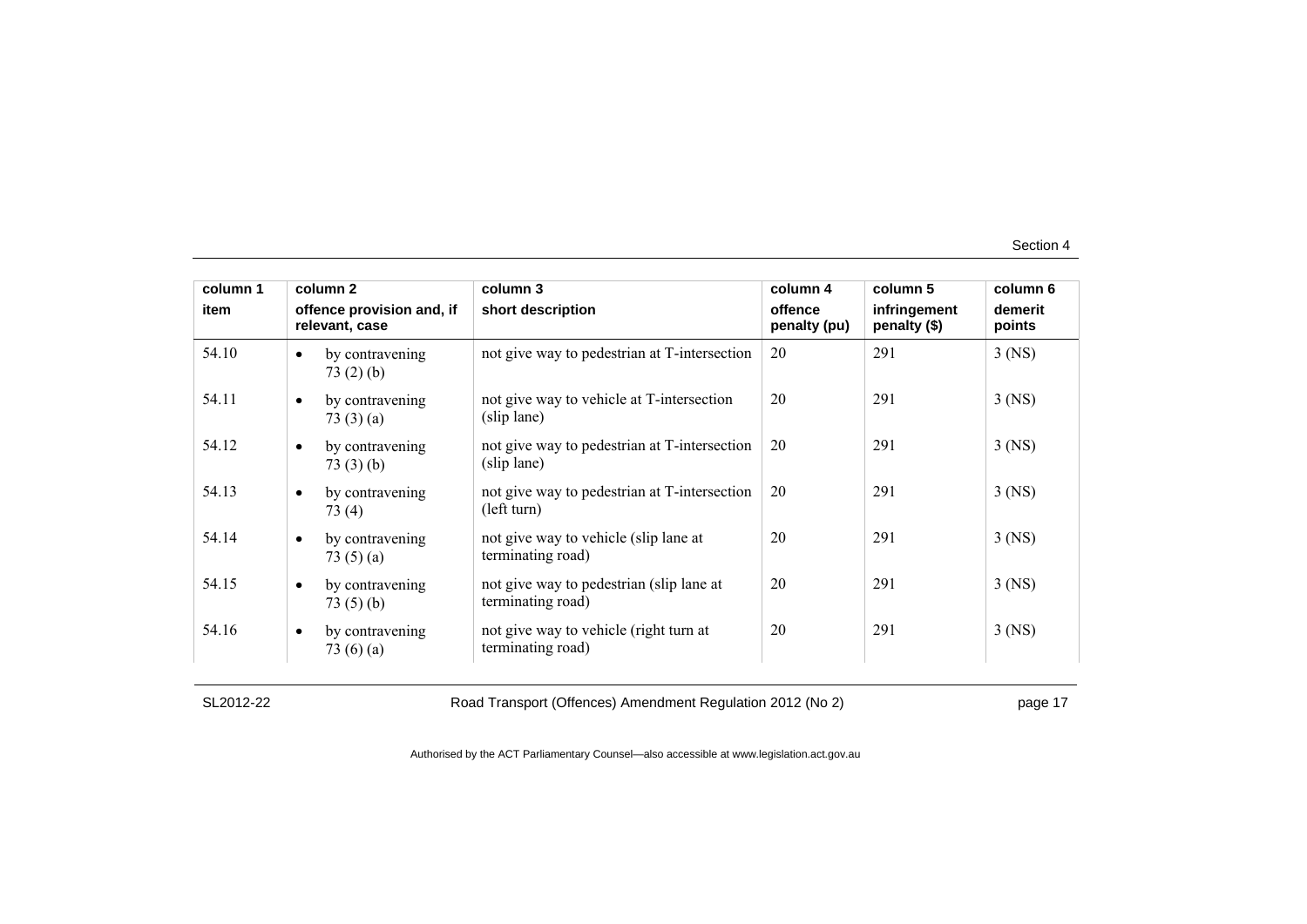| column 1 | column 2                                    | column 3                                                       | column 4                | column 5                     | column 6          |
|----------|---------------------------------------------|----------------------------------------------------------------|-------------------------|------------------------------|-------------------|
| item     | offence provision and, if<br>relevant, case | short description                                              | offence<br>penalty (pu) | infringement<br>penalty (\$) | demerit<br>points |
| 54.17    | by contravening<br>$\bullet$<br>73(6)(b)    | not give way to pedestrian (right turn at<br>terminating road) | 20                      | 291                          | $3$ (NS)          |
| 55       | 64(a)                                       | not give way to vehicle (flashing yellow<br>arrow)             | 20                      | 291                          | $3$ (NS)          |
| 56       | 64(b)                                       | not give way to pedestrian (flashing yellow<br>arrow)          | 20                      | 291                          | $3$ (NS)          |
| 57       | 64 <sub>(c)</sub>                           | not give way to oncoming vehicle (flashing)<br>yellow arrow)   | 20                      | 291                          | $3$ (NS)          |
| 58       | 65(2)(a)                                    | not give way to pedestrian (flashing yellow<br>light)          | 20                      | 291                          | $3$ (NS)          |
| 59       | 65(2)(b)                                    | obstruct pedestrian (flashing yellow light)                    | 20                      | 291                          | $3$ (NS)          |
| 60       | 65 $(2)$ (c)                                | overtake/pass vehicle (flashing yellow<br>light)               | 20                      | 291                          | $3$ (NS)          |

page 18 **Road Transport (Offences) Amendment Regulation 2012 (No 2)** SL2012-22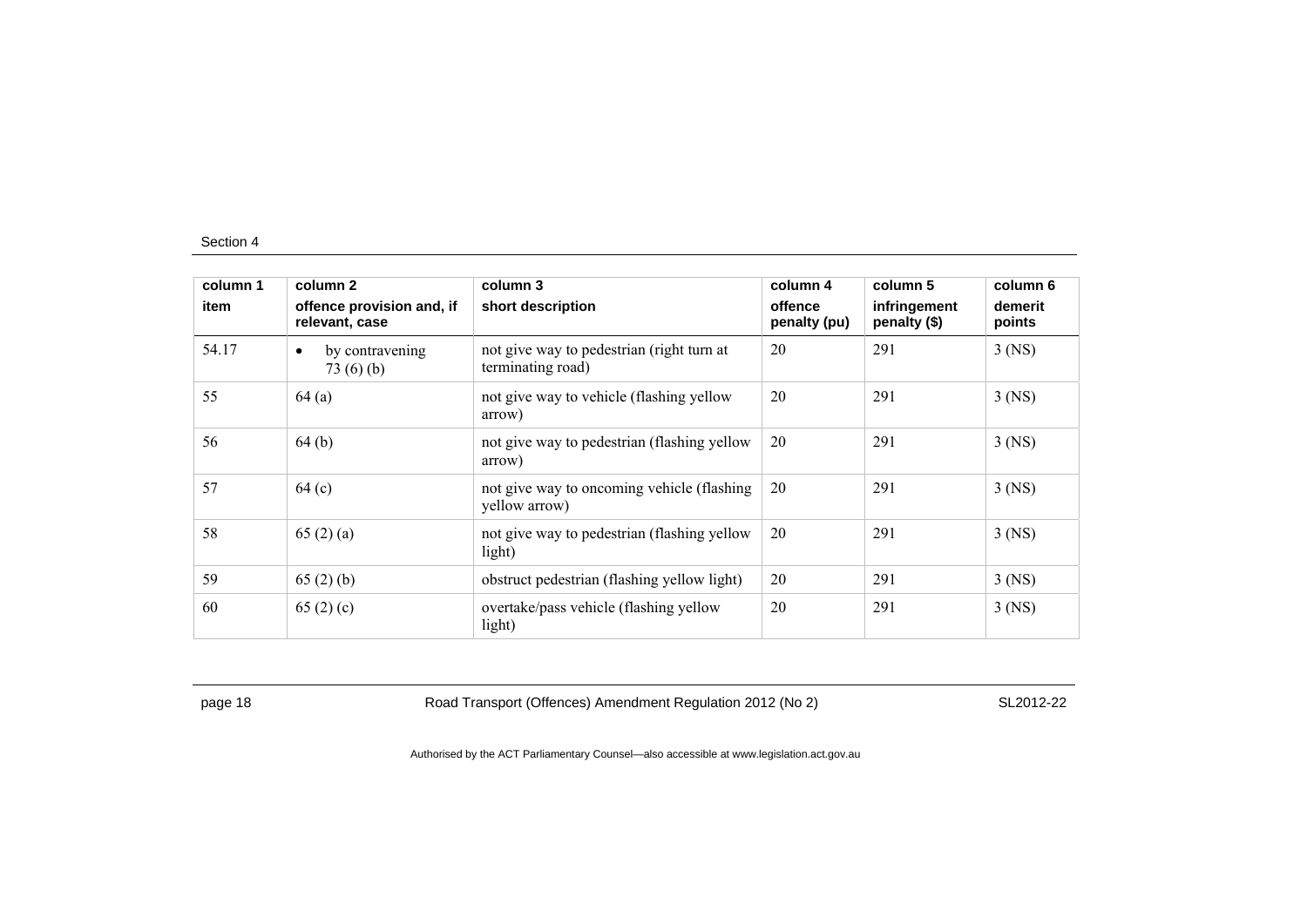| column 1 | column 2                                    | column 3                                                                 | column 4                | column 5                     | column 6          |
|----------|---------------------------------------------|--------------------------------------------------------------------------|-------------------------|------------------------------|-------------------|
| item     | offence provision and, if<br>relevant, case | short description                                                        | offence<br>penalty (pu) | infringement<br>penalty (\$) | demerit<br>points |
| 61       | 66(1)                                       |                                                                          |                         |                              |                   |
| 61.1     | by contravening<br>66(2)                    | not stop before stop line (twin red lights)                              | 20                      | 277                          | $3$ (NS)          |
| 61.2     | by contravening<br>$\bullet$<br>66(3)       | not stop before lights (twin red lights)                                 | 20                      | 277                          | $3$ (NS)          |
| 62       | 66(4)                                       | proceed after stopping (twin red lights<br>showing)                      | 20                      | 277                          | $3$ (NS)          |
| 63       | 67(1)                                       |                                                                          |                         |                              |                   |
| 63.1     | by contravening<br>67(2)                    | not stop at stop line/near intersection<br>(intersection with no lights) | 20                      | 291                          | $3$ (NS)          |
| 63.2     | by contravening<br>$\bullet$<br>67(3)       | not give way to vehicle (intersection with<br>no lights)                 | 20                      | 291                          | $3$ (NS)          |

SL2012-22 Road Transport (Offences) Amendment Regulation 2012 (No 2) page 19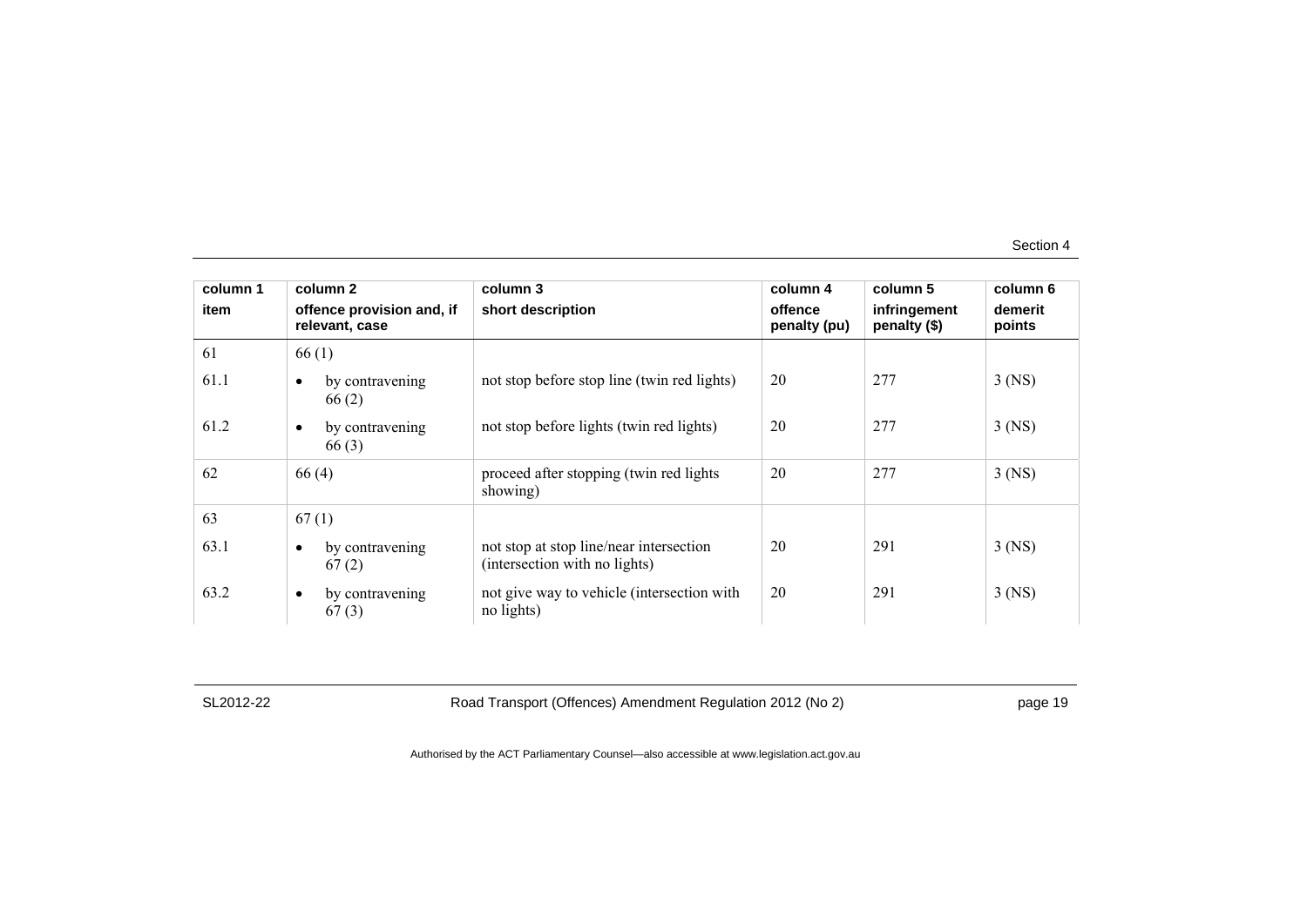| column 1 | column 2                                    | column 3                                                    | column 4                | column 5                     | column 6          |
|----------|---------------------------------------------|-------------------------------------------------------------|-------------------------|------------------------------|-------------------|
| item     | offence provision and, if<br>relevant, case | short description                                           | offence<br>penalty (pu) | infringement<br>penalty (\$) | demerit<br>points |
| 63.3     | by contravening<br>$\bullet$<br>67(4)       | not give way to pedestrian (intersection<br>with no lights) | 20                      | 291                          | $3$ (NS)          |
| 64       | 68(1)                                       |                                                             |                         |                              |                   |
| 64.1     | by contravening<br>$\bullet$<br>68(2)       | not stop at/before stop line/stop sign                      | 20                      | 291                          | $3$ (NS)          |
| 64.2     | by contravening<br>$\bullet$<br>68(3)       | not give way to vehicle/pedestrian (stop)<br>sign)          | 20                      | 291                          | $3$ (NS)          |
| 65       | 69(1)                                       |                                                             |                         |                              |                   |
| 65.1     | by contravening<br>$\bullet$<br>69(2)       | not give way to vehicle (give way<br>sign/line)             | 20                      | 291                          | $3$ (NS)          |
| 65.2     | by contravening<br>$\bullet$<br>69(2A)(a)   | not give way to vehicle on road when<br>leaving slip lane   | 20                      | 291                          | $3$ (NS)          |

page 20 Road Transport (Offences) Amendment Regulation 2012 (No 2) SL2012-22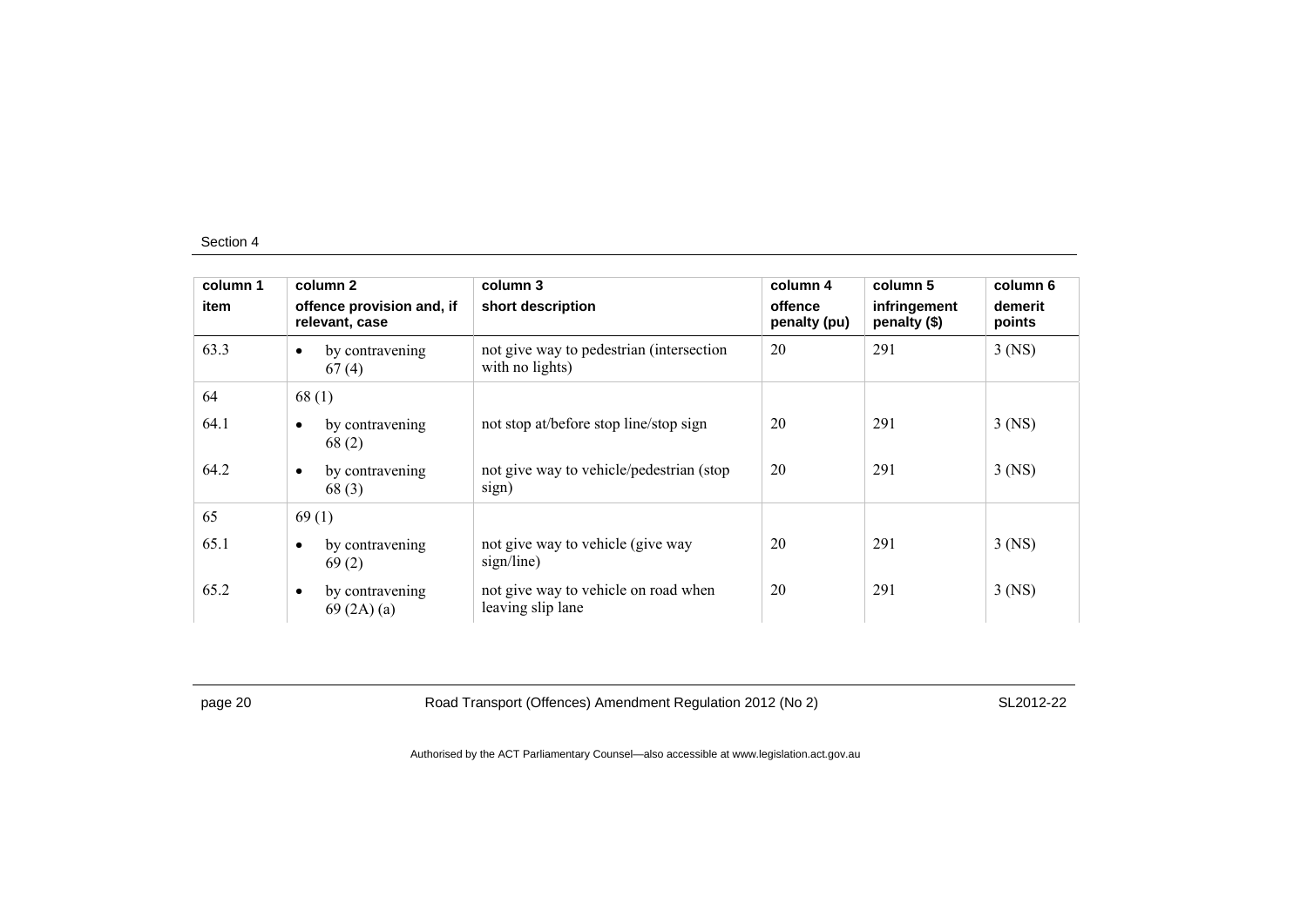| column 1 | column 2                                    | column 3                                                      | column 4                | column 5                     | column 6          |
|----------|---------------------------------------------|---------------------------------------------------------------|-------------------------|------------------------------|-------------------|
| item     | offence provision and, if<br>relevant, case | short description                                             | offence<br>penalty (pu) | infringement<br>penalty (\$) | demerit<br>points |
| 65.3     | by contravening<br>$\bullet$<br>69(2A)(b)   | not give way to vehicle/pedestrian on slip<br>lane            | 20                      | 291                          | $3$ (NS)          |
| 65.4     | by contravening<br>$\bullet$<br>69(3)       | not give way to pedestrian (give way<br>sign/line)            | 20                      | 291                          | $3$ (NS)          |
| 66       | 70                                          | disobey give way sign on bridge/narrow<br>road                | 20                      | 291                          | $3$ (NS)          |
| 67       | 71(1)                                       | not give way to vehicle/pedestrian (give<br>way sign/line)    | 20                      | 291                          | $3$ (NS)          |
| 68       | 72(1)                                       |                                                               |                         |                              |                   |
| 68.1     | by contravening<br>$\bullet$<br>72(2)       | not give way to vehicle on right (unmarked)<br>intersection)  | 20                      | 291                          | $3$ (NS)          |
| 68.2     | by contravening<br>$\bullet$<br>72(3)(a)    | not give way to vehicle (left turn—<br>unmarked intersection) | 20                      | 291                          | $3$ (NS)          |

SL2012-22 Road Transport (Offences) Amendment Regulation 2012 (No 2) page 21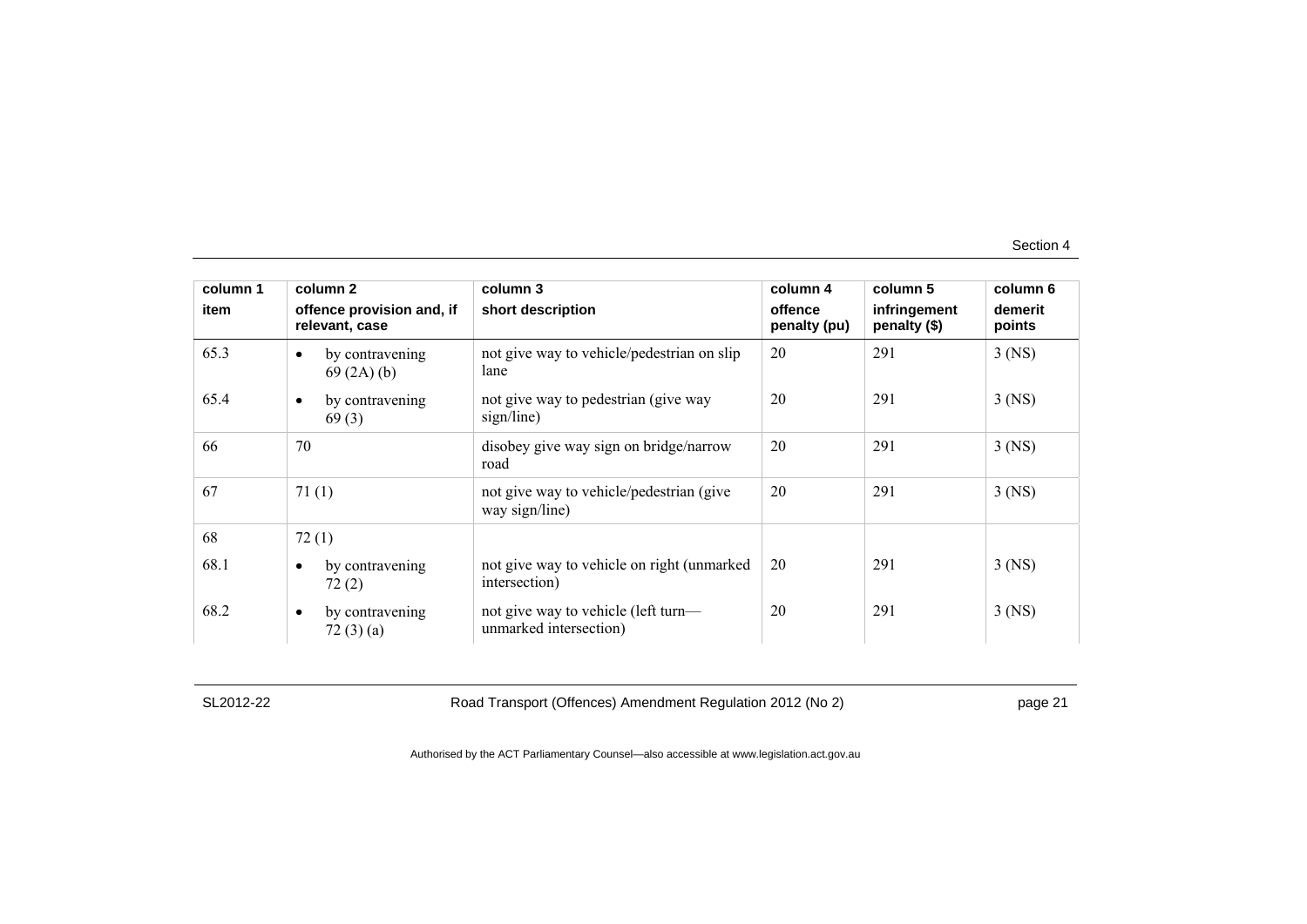| column 1<br>item |           | column 2<br>offence provision and, if<br>relevant, case | column 3<br>short description                                    | column 4<br>offence<br>penalty (pu) | column 5<br>infringement<br>penalty (\$) | column 6<br>demerit<br>points |
|------------------|-----------|---------------------------------------------------------|------------------------------------------------------------------|-------------------------------------|------------------------------------------|-------------------------------|
| 68.3             | $\bullet$ | by contravening<br>72(3)(b)                             | not give way to pedestrian (left turn—<br>unmarked intersection) | 20                                  | 291                                      | $3$ (NS)                      |
| 68.4             | $\bullet$ | by contravening<br>72 $(4)(a)$                          | not give way to vehicle (slip turn—<br>unmarked intersection)    | 20                                  | 291                                      | $3$ (NS)                      |
| 68.5             | $\bullet$ | by contravening<br>72(4)(b)                             | not give way to pedestrian (slip turn—<br>unmarked intersection) | 20                                  | 291                                      | $3$ (NS)                      |
| 68.6             | $\bullet$ | by contravening<br>72 $(5)(a)$                          | not give way to vehicle on right (unmarked)<br>intersection)     | 20                                  | 291                                      | $3$ (NS)                      |
| 68.7             | $\bullet$ | by contravening<br>72(5)(b)                             | not give way to oncoming vehicle<br>(unmarked intersection)      | 20                                  | 291                                      | $3$ (NS)                      |
| 68.8             | $\bullet$ | by contravening<br>72 $(5)(c)$                          | not give way to pedestrian (unmarked<br>intersection)            | 20                                  | 291                                      | $3$ (NS)                      |

page 22 Road Transport (Offences) Amendment Regulation 2012 (No 2) SL2012-22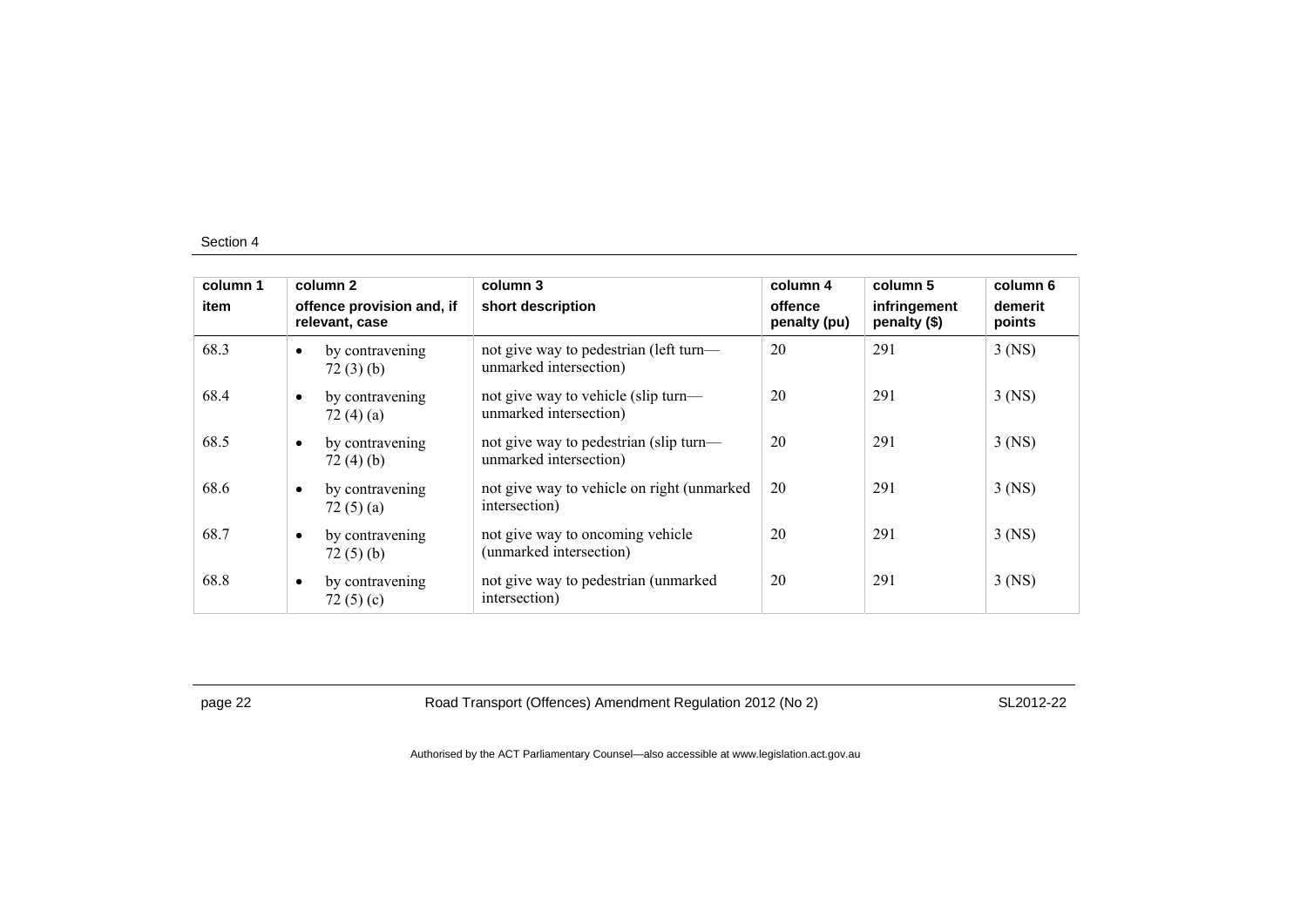| column 1 | column 2                                    |                 | column 3                                                                              | column 4                | column 5                     | column 6          |
|----------|---------------------------------------------|-----------------|---------------------------------------------------------------------------------------|-------------------------|------------------------------|-------------------|
| item     | offence provision and, if<br>relevant, case |                 | short description                                                                     | offence<br>penalty (pu) | infringement<br>penalty (\$) | demerit<br>points |
| 69       | 73(1)                                       |                 |                                                                                       |                         |                              |                   |
| 69.1     | 73(2)(a)                                    | by contravening | not give way to vehicle—turn from<br>terminating road (unmarked intersection)         | 20                      | 291                          | $3$ (NS)          |
| 69.2     | 73(2)(b)                                    | by contravening | not give way to pedestrian—turn from<br>terminating road (unmarked intersection)      | 20                      | 291                          | $3$ (NS)          |
| 69.3     | by contravening<br>73(3)(a)                 |                 | not give way to vehicle—left turn from slip<br>lane (unmarked intersection)           | 20                      | 291                          | $3$ (NS)          |
| 69.4     | by contravening<br>$\bullet$<br>73(3)(b)    |                 | not give way to pedestrian—left turn from<br>slip lane (unmarked intersection)        | 20                      | 291                          | $3$ (NS)          |
| 69.5     | 73(4)                                       | by contravening | not give way to pedestrian—left turn into<br>terminating road (unmarked intersection) | 20                      | 291                          | $3$ (NS)          |
| 69.6     | $\bullet$<br>73 $(5)(a)$                    | by contravening | not give way to vehicle—slip turn into<br>terminating road (unmarked intersection)    | 20                      | 291                          | $3$ (NS)          |

SL2012-22 Road Transport (Offences) Amendment Regulation 2012 (No 2) page 23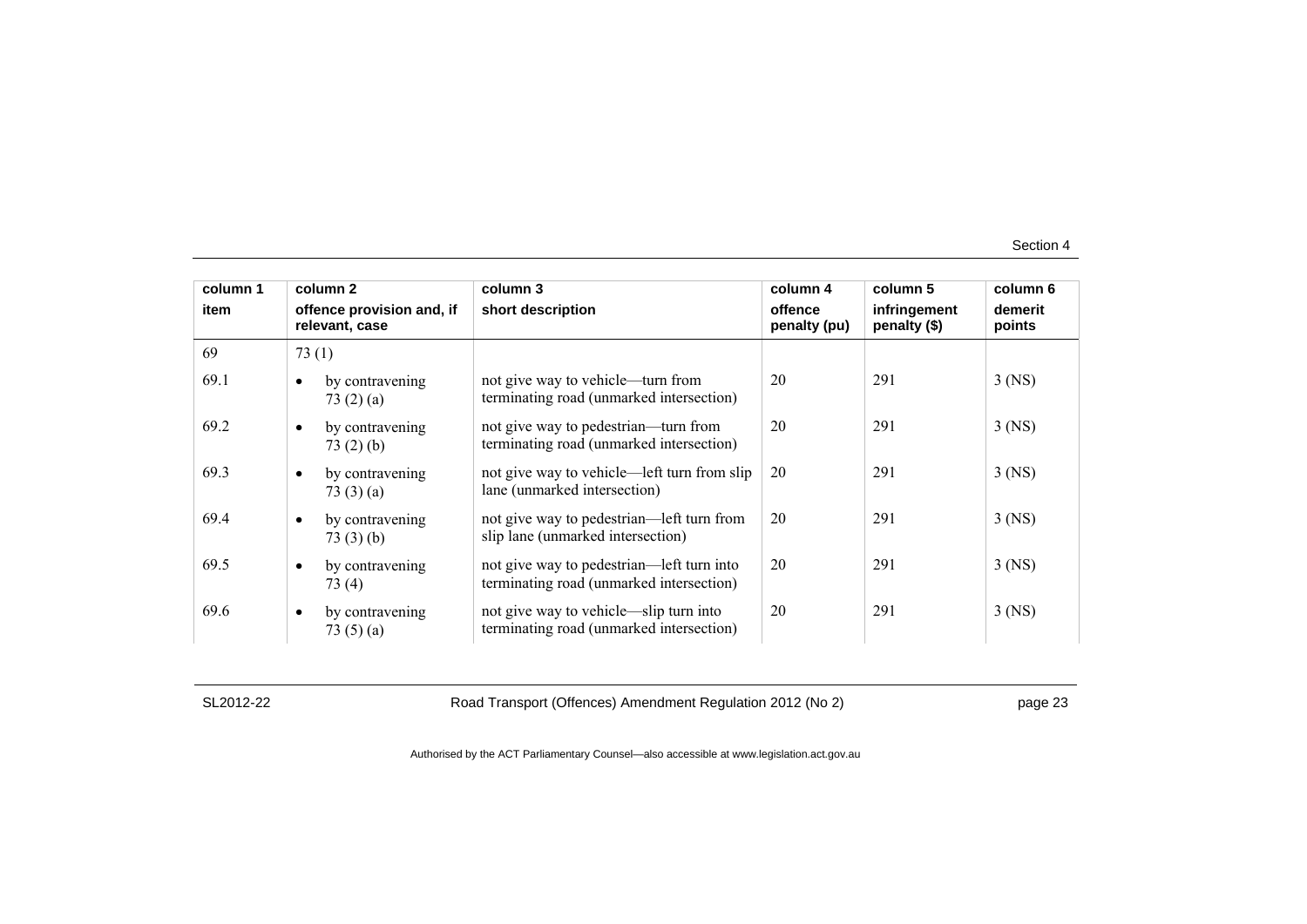| column 1 | column 2                                    | column 3                                                                               | column 4                | column 5                     | column 6          |
|----------|---------------------------------------------|----------------------------------------------------------------------------------------|-------------------------|------------------------------|-------------------|
| item     | offence provision and, if<br>relevant, case | short description                                                                      | offence<br>penalty (pu) | infringement<br>penalty (\$) | demerit<br>points |
| 69.7     | by contravening<br>$\bullet$<br>73(5)(b)    | not give way to pedestrian—slip turn into<br>terminating road (unmarked intersection)  | 20                      | 291                          | $3$ (NS)          |
| 69.8     | by contravening<br>$\bullet$<br>73 $(6)(a)$ | not give way to vehicle—right turn into<br>terminating road (unmarked intersection)    | 20                      | 291                          | $3$ (NS)          |
| 69.9     | by contravening<br>$\bullet$<br>73(6)(b)    | not give way to pedestrian—right turn into<br>terminating road (unmarked intersection) | 20                      | 291                          | 3 (NS)            |
| 70       | 74 $(1)(a)$                                 | leave area/land—not give way to vehicle                                                | 20                      | 167                          | $3$ (NS)          |
| 71       | 74 $(1)$ $(b)$                              | leave area/land—not give way to<br>pedestrian                                          | 20                      | 167                          | $3$ (NS)          |
| 72       | 74 $(1)(c)$                                 | leave area/land not give way to vehicle on<br>area                                     | 20                      | 167                          | $3$ (NS)          |
| 73       | 74 $(1)(c)$                                 | leave area/land not give way to pedestrian<br>on area                                  | 20                      | 167                          | $3$ (NS)          |

page 24 Road Transport (Offences) Amendment Regulation 2012 (No 2) SL2012-22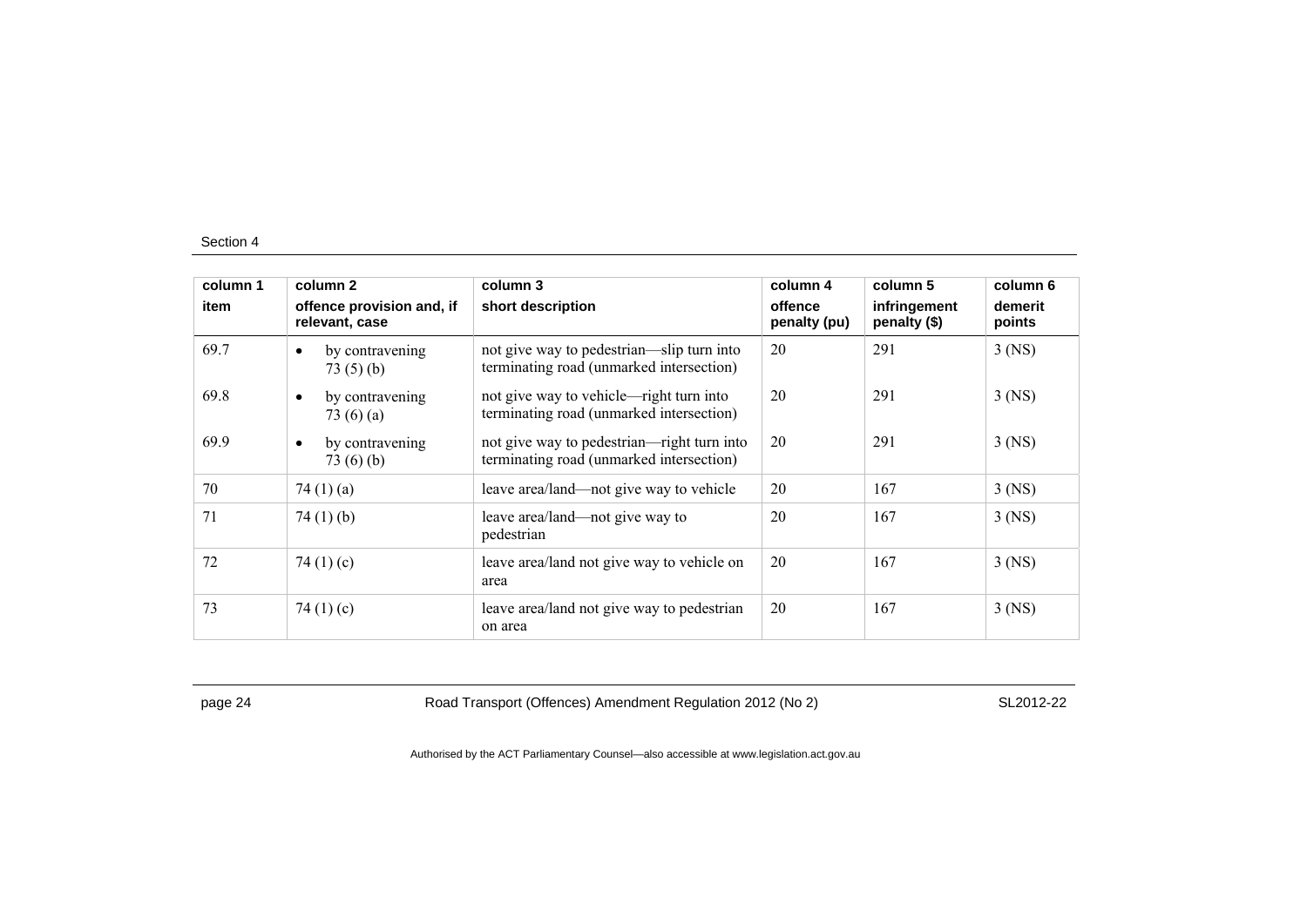| column 1 | column 2                                    | column 3                                                     | column 4                | column 5                     | column 6          |
|----------|---------------------------------------------|--------------------------------------------------------------|-------------------------|------------------------------|-------------------|
| item     | offence provision and, if<br>relevant, case | short description                                            | offence<br>penalty (pu) | infringement<br>penalty (\$) | demerit<br>points |
| 74       | 74 $(1)$ $(d)$ $(i)$                        | leave area—not give way to pedestrian on<br>area             | 20                      | 167                          | $3$ (NS)          |
| 75       | 74 $(1)$ $(d)$ $(ii)$                       | leave area—not give way to vehicle on area                   | 20                      | 167                          | $3$ (NS)          |
| 76       | 75 $(1)$ $(a)$                              | enter area/land—not give way to pedestrian<br>on road        | 20                      | 167                          | $3$ (NS)          |
| 77       | 75 $(1)$ (b)                                | enter area/land—not give way to vehicle on<br>area           | 20                      | 167                          | $3$ (NS)          |
| 78       | 75 $(1)$ (b)                                | enter area/land—not give way to pedestrian<br>on area        | 20                      | 167                          | $3$ (NS)          |
| 79       | 75 $(1)(c)$                                 | not give way to vehicle—right turn from<br>area/land         | 20                      | 167                          | $3$ (NS)          |
| 80       | 75 $(1)$ $(d)$                              | not give way to vehicle—enter area/land at<br>T-intersection | 20                      | 167                          | $3$ (NS)          |

SL2012-22 Road Transport (Offences) Amendment Regulation 2012 (No 2) page 25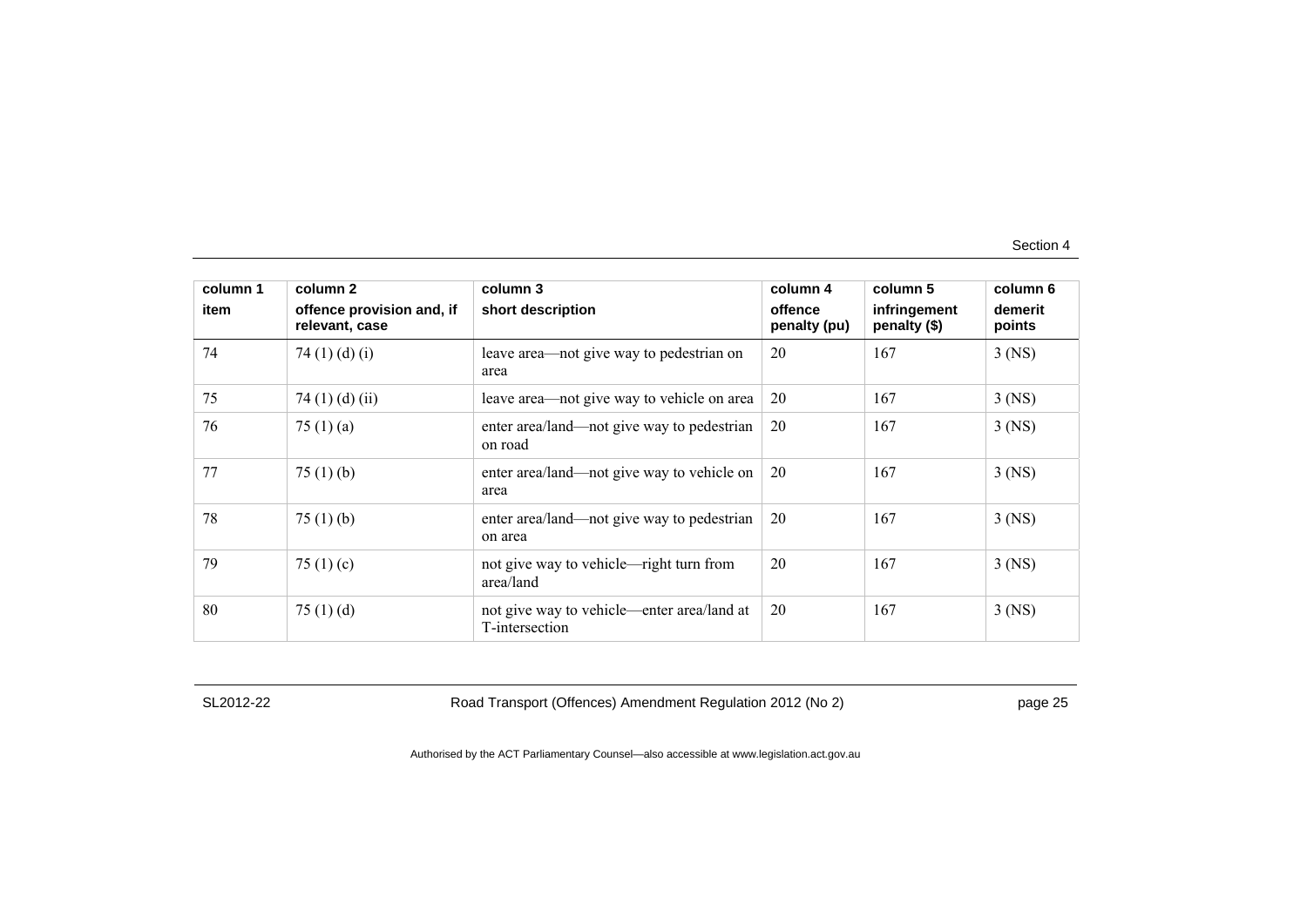| column 1 | column 2                                    | column 3                                                             | column 4                | column 5                     | column 6          |
|----------|---------------------------------------------|----------------------------------------------------------------------|-------------------------|------------------------------|-------------------|
| item     | offence provision and, if<br>relevant, case | short description                                                    | offence<br>penalty (pu) | infringement<br>penalty (\$) | demerit<br>points |
| 81       | 76(1)                                       | drive into path of approaching tram                                  | 20                      | 284                          | $3$ (NS)          |
| 82       | 76(2)                                       | not move out of path of approaching tram                             | 20                      | 105                          | $3$ (NS)          |
| 83       | 77(1)                                       | driver in left lane/traffic line/bicycle lane<br>not give way to bus | 20                      | 167                          | $3$ (NS)          |
| 84       | 78(1)                                       | move into path of police/emergency<br>vehicle                        | 20                      | 197                          | $3$ (NS)          |
| 85       | 78(2)                                       | not move out of path of police/emergency<br>vehicle                  | 20                      | 197                          | $3$ (NS)          |
| 86       | 79(1)                                       | not give way to police/emergency vehicle                             | 20                      | 197                          | $3$ (NS)          |
| 87       | 80(1)                                       | approach children's crossing too quickly to<br>stop safely           | 20                      | 291                          | $3$ (NS)          |
| 88       | 80(2)(a)                                    | disobey hand-held stop sign at children's<br>crossing                | 20                      | 291                          | $3$ (NS)          |

page 26 Road Transport (Offences) Amendment Regulation 2012 (No 2) SL2012-22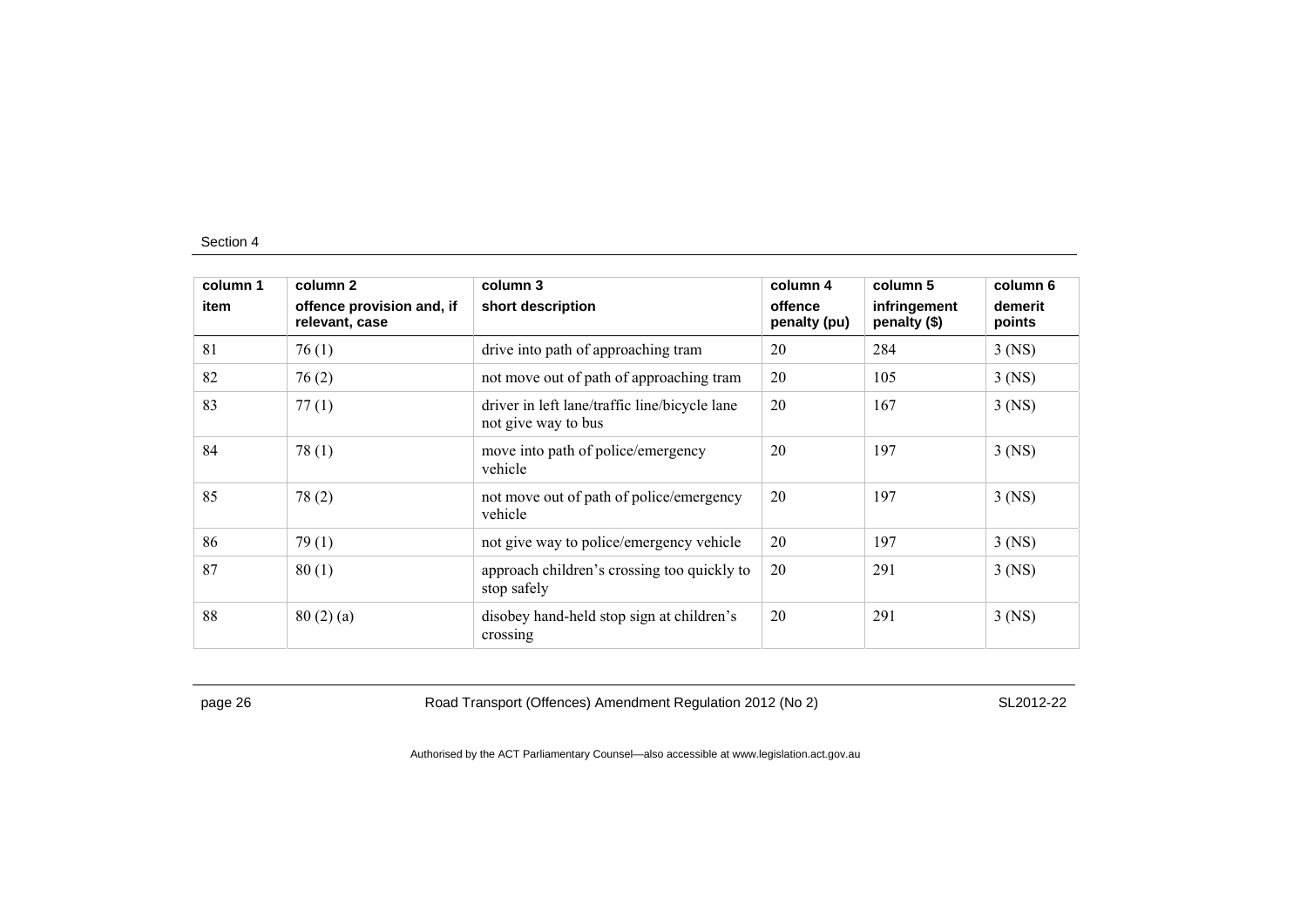| column 1<br>item | column 2<br>offence provision and, if<br>relevant, case | column 3<br>short description                                     | column 4<br>offence<br>penalty (pu) | column 5<br>infringement<br>penalty (\$) | column 6<br>demerit<br>points |
|------------------|---------------------------------------------------------|-------------------------------------------------------------------|-------------------------------------|------------------------------------------|-------------------------------|
| 89               | 80(2)(b)                                                | not stop at children's crossing—pedestrian<br>on crossing         | 20                                  | 291                                      | $3$ (NS)                      |
| 90               | 80(3)(a)                                                | proceed at children's crossing while sign<br>shown                | 20                                  | 291                                      | $3$ (NS)                      |
| 91               | 80(3)(b)                                                | proceed at children's crossing contrary to<br>directions          | 20                                  | 291                                      | $3$ (NS)                      |
| 92               | 80(4)                                                   | proceed at children's crossing—pedestrian<br>on/entering crossing | 20                                  | 291                                      | $3$ (NS)                      |
| 93               | 81(1)                                                   | approach pedestrian crossing too quickly to<br>stop safely        | 20                                  | 291                                      | $3$ (NS)                      |
| 94               | 81(2)                                                   | not give way to pedestrian on pedestrian<br>crossing              | 20                                  | 291                                      | $3$ (NS)                      |
| 95               | 82                                                      | pass/overtake vehicle at<br>pedestrian/children's crossing        | 20                                  | 291                                      | $3$ (NS)                      |

SL2012-22 Road Transport (Offences) Amendment Regulation 2012 (No 2) page 27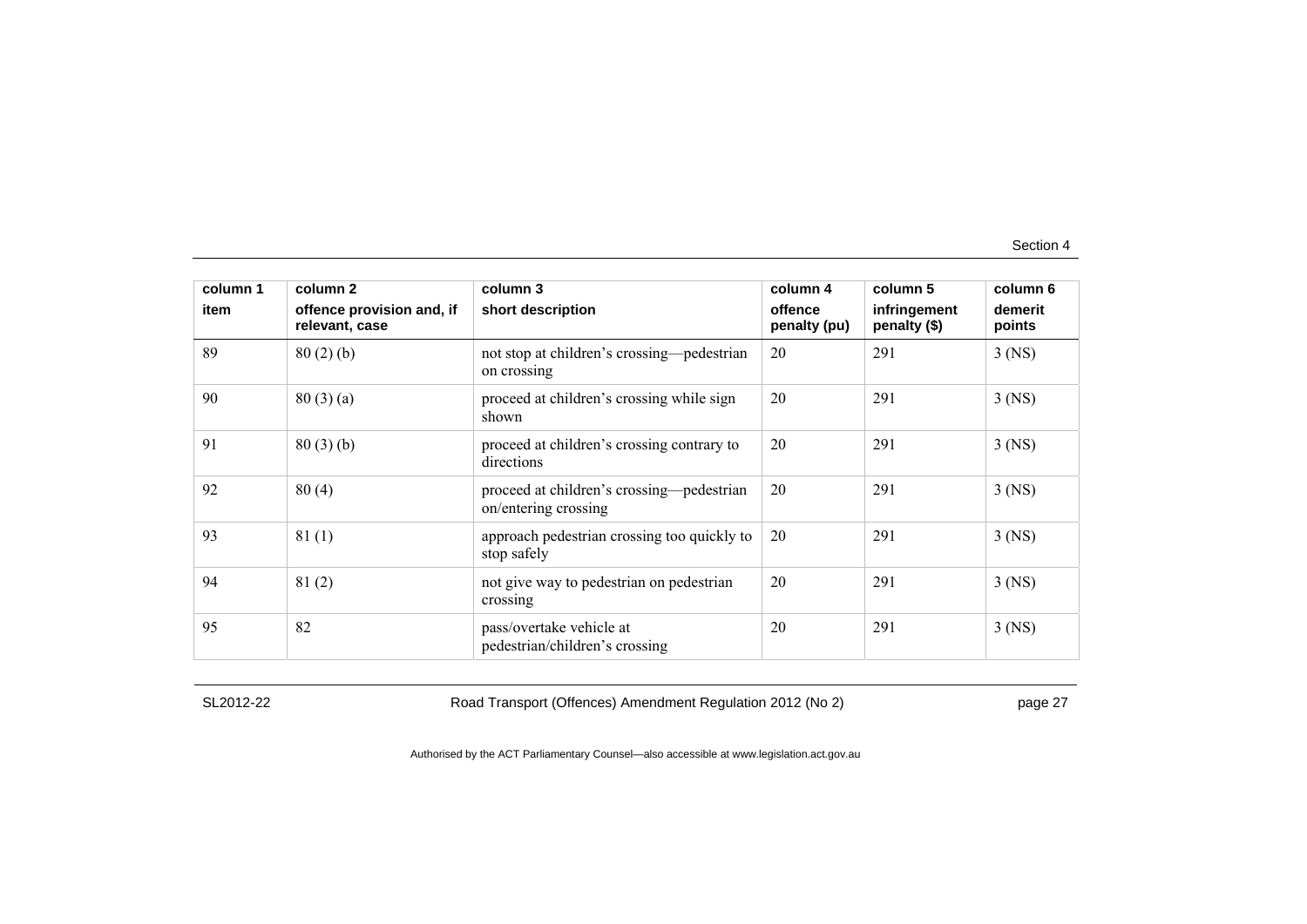| column 1 | column 2                                    | column 4<br>column 3<br>short description<br>offence<br>penalty (pu) | column 5 |                              | column 6<br>demerit<br>points |
|----------|---------------------------------------------|----------------------------------------------------------------------|----------|------------------------------|-------------------------------|
| item     | offence provision and, if<br>relevant, case |                                                                      |          | infringement<br>penalty (\$) |                               |
| 96       | 83                                          | not give way to pedestrian in shared zone                            | 20       | 167                          | $3$ (NS)                      |
| 97       | 84(1)(a)                                    | not give way to tram (drive through<br>dividing strip break)         | 20       | 105                          | $3$ (NS)                      |
| 98       | 84(1)(b)                                    | not give way to vehicle (drive through<br>dividing strip break)      | 20       | 291                          | $3$ (NS)                      |
| 99       | 85(a)                                       | not give way to vehicle in turning lane                              | 20       | 291                          | $3$ (NS)                      |
| 100      | 85(b)                                       | not give way to vehicle entering turning<br>lane from right          | 20       | 291                          | $3$ (NS)                      |
| 101      | 85 (c)                                      | not give way to vehicle entering turning<br>lane from left           | 20       | 291                          | $3$ (NS)                      |
| 102      | 86(1)                                       | not give way to vehicle (median turning<br>bay)                      | 20       | 167                          | $3$ (NS)                      |
| 103      | 87(1)                                       | not give way to vehicle (enter road from<br>side/shoulder)           | 20       | 230                          | $3$ (NS)                      |

page 28 Road Transport (Offences) Amendment Regulation 2012 (No 2) SL2012-22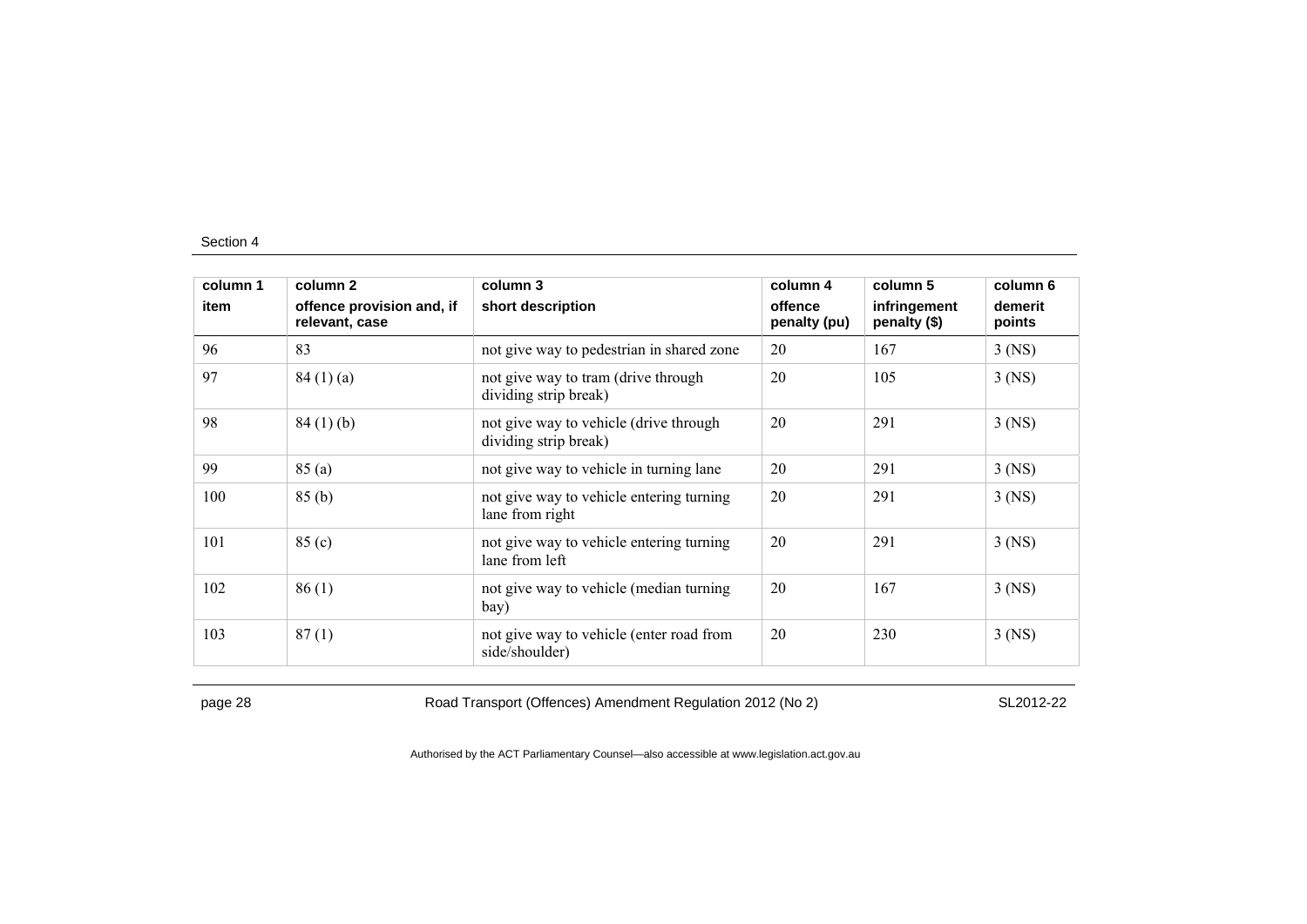| column 1 | column 2                                    | column 3                                                  | column 4                | column 5                     | column 6          |
|----------|---------------------------------------------|-----------------------------------------------------------|-------------------------|------------------------------|-------------------|
| item     | offence provision and, if<br>relevant, case | short description                                         | offence<br>penalty (pu) | infringement<br>penalty (\$) | demerit<br>points |
| 104      | 87(3)                                       | not give way to vehicle (enter road from<br>parking area) | 20                      | 230                          | $3$ (NS)          |
| 105      | 88(1)                                       | disobey left turn only sign                               | 20                      | 167                          | $2$ (NS)          |
| 106      | 88(2)                                       | disobey left lane must turn left sign                     | 20                      | 167                          | $2$ (NS)          |
| 107      | 89(1)                                       | disobey right turn only sign                              | 20                      | 167                          | $2$ (NS)          |
| 108      | 89(2)                                       | disobey right lane must turn right sign                   | 20                      | 167                          | $2$ (NS)          |
| 109      | 90                                          | disobey no turns sign                                     | 20                      | 167                          | $2$ (NS)          |
| 110      | 91(1)                                       | disobey no left turn sign                                 | 20                      | 167                          | $2$ (NS)          |
| 111      | 91(2)                                       | disobey no right turn sign                                | 20                      | 167                          | $2$ (NS)          |
| 112      | 92(1)                                       | drive contrary to direction of traffic lane<br>arrow      | 20                      | 167                          |                   |

SL2012-22 Road Transport (Offences) Amendment Regulation 2012 (No 2) page 29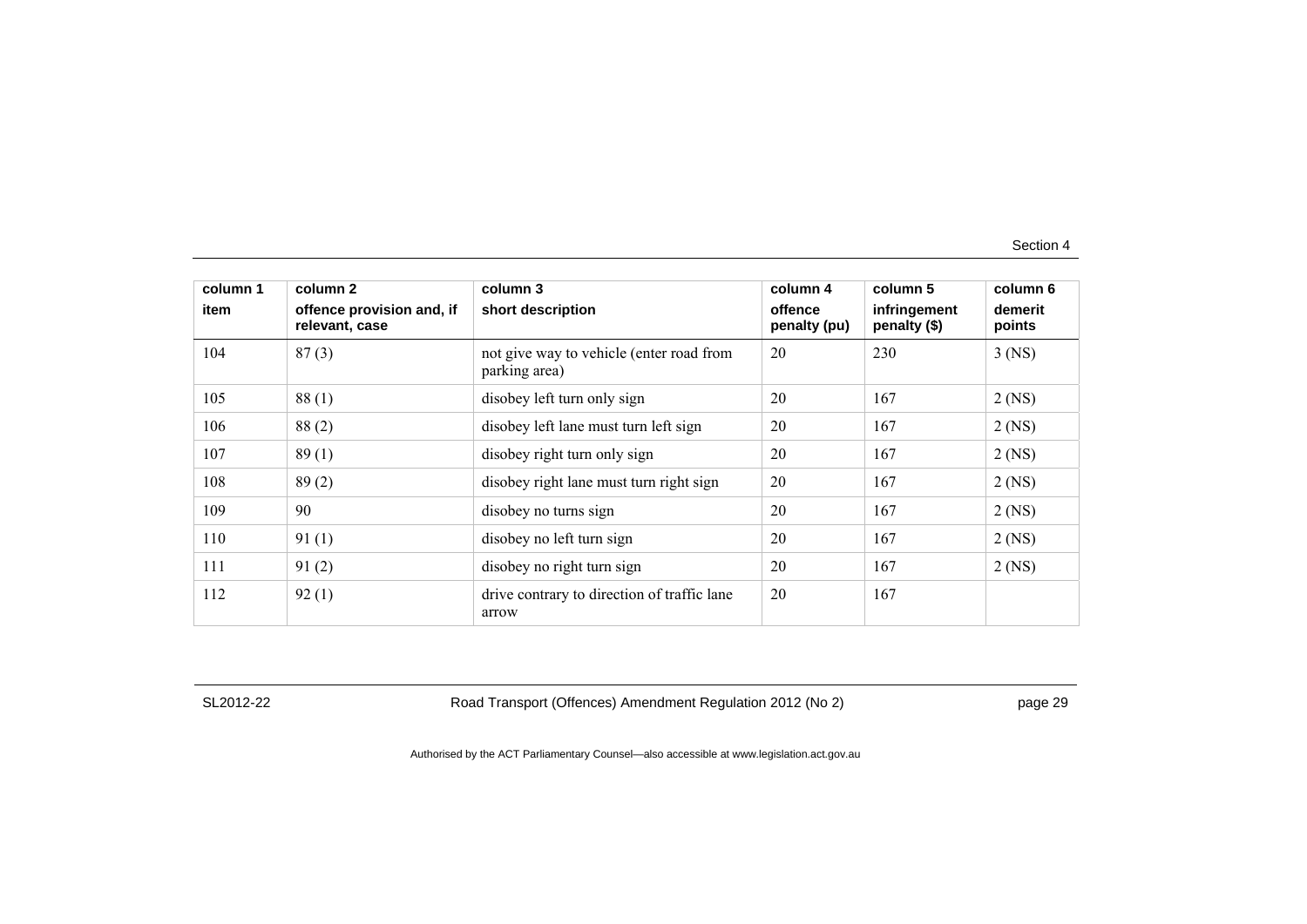| column 1 | column 2                                    | column 3                                                      | column 4                | column 5                     | column 6          |
|----------|---------------------------------------------|---------------------------------------------------------------|-------------------------|------------------------------|-------------------|
| item     | offence provision and, if<br>relevant, case | short description                                             | offence<br>penalty (pu) | infringement<br>penalty (\$) | demerit<br>points |
| 113      | 93 $(1)(a)$                                 | pass sign contrary to no overtaking or<br>passing sign        | 20                      | 167                          | $2$ (NS)          |
| 114      | 93 $(1)(b)$                                 | overtake vehicle contrary to no overtaking<br>or passing sign | 20                      | 167                          | $2$ (NS)          |
| 115      | 94                                          | disobey no overtaking on bridge sign                          | 20                      | 167                          | $2$ (NS)          |
| 116      | 95(1)                                       | drive in emergency stopping lane                              | 20                      | 167                          |                   |
| 117      | 96(1)                                       | stop on area marked with keep clear<br>marking                | 20                      | 167                          |                   |
| 118      | 97(1)                                       | disobey road access sign                                      | 20                      | 167                          |                   |
| 119      | 98(1)                                       | disobey one-way sign                                          | 20                      | 167                          |                   |
| 120      | 99(1)                                       | disobey keep left sign                                        | 20                      | 167                          |                   |
| 121      | 99(2)                                       | disobey keep right sign                                       | 20                      | 167                          |                   |

page 30 Road Transport (Offences) Amendment Regulation 2012 (No 2) SL2012-22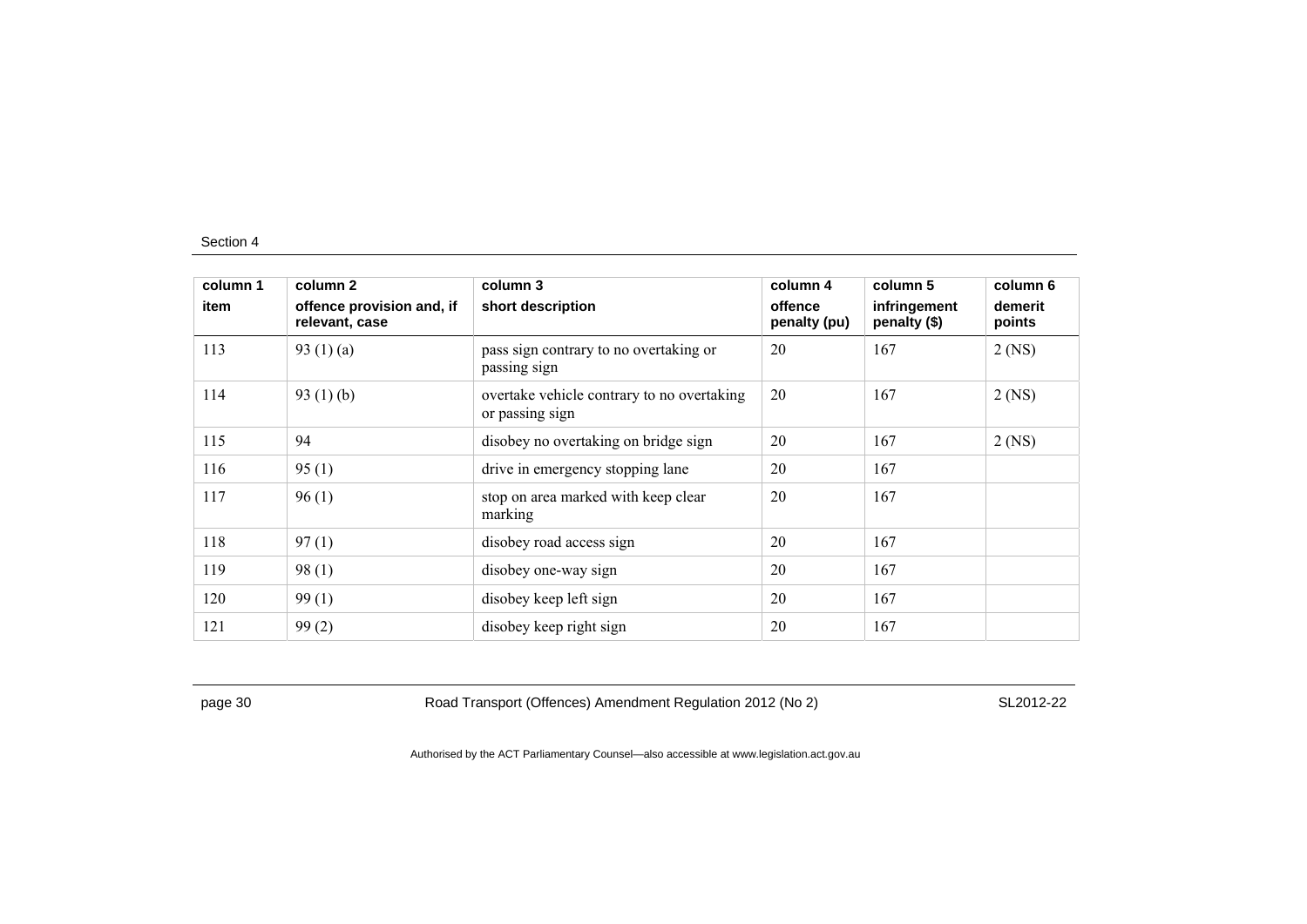| column 1 | column 2                                    | column 3                                                   | column 4                | column 5                     | column 6          |
|----------|---------------------------------------------|------------------------------------------------------------|-------------------------|------------------------------|-------------------|
| item     | offence provision and, if<br>relevant, case | short description                                          | offence<br>penalty (pu) | infringement<br>penalty (\$) | demerit<br>points |
| 122      | 100                                         | disobey no entry sign                                      | 20                      | 167                          |                   |
| 123      | 101(1)                                      | not stop before hand-held stop sign                        | 20                      | 291                          | $3$ (NS)          |
| 124      | 101 $(2)$ $(a)$                             | proceed past hand-held stop sign while sign<br>shown       | 20                      | 291                          | $3$ (NS)          |
| 125      | 101(2)(b)                                   | proceed past hand-held stop sign contrary<br>to directions | 20                      | 291                          | $3$ (NS)          |
| 126      | 101A(1)                                     | drive on safety ramp or arrester bed when<br>not necessary | 20                      | 167                          |                   |
| 127      | 102(1)                                      | disobey clearance/low clearance sign                       | 20                      | 167                          |                   |
| 128      | 103(1)                                      | disobey bridge load limit (gross mass) sign                | 20                      | 219                          |                   |
| 129      | 103(1)                                      | disobey gross load limit sign                              | 20                      | 219                          |                   |

SL2012-22 Road Transport (Offences) Amendment Regulation 2012 (No 2) page 31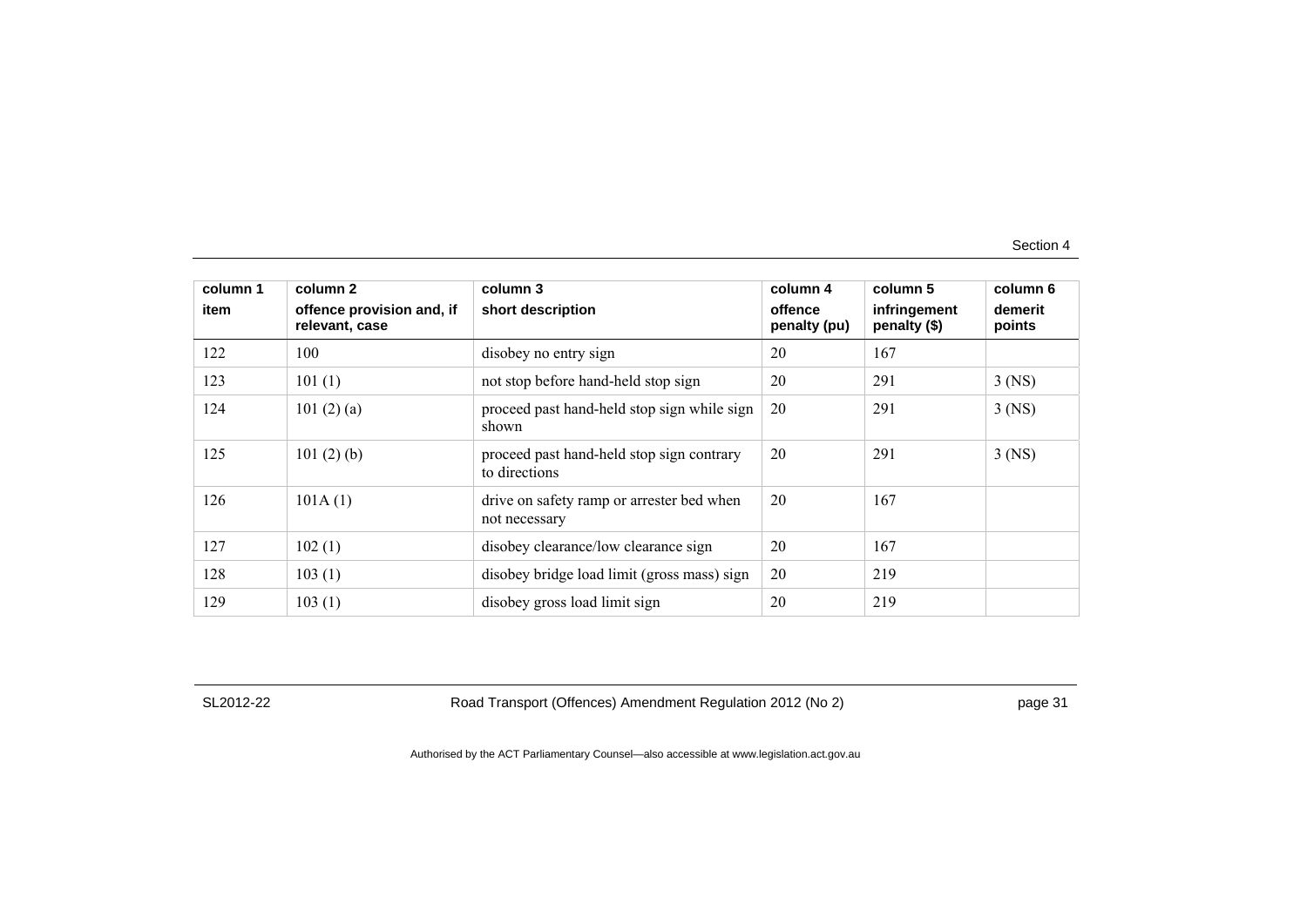| column 1 | column 2                                    | column 3                                                | column 4                | column 5                     | column 6          |
|----------|---------------------------------------------|---------------------------------------------------------|-------------------------|------------------------------|-------------------|
| item     | offence provision and, if<br>relevant, case | short description                                       | offence<br>penalty (pu) | infringement<br>penalty (\$) | demerit<br>points |
| 130      | 103(2)                                      | disobey bridge load limit (mass per axle<br>group) sign | 20                      | 219                          |                   |
| 131      | 104(1)                                      | disobey no trucks sign (GVM)                            | 20                      | 167                          |                   |
| 132      | 104(2)                                      | disobey no trucks sign (length)                         | 20                      | 167                          |                   |
| 133      | 104(3)                                      | disobey no trucks sign                                  | 20                      | 167                          |                   |
| 134      | 105                                         | disobey trucks must enter sign                          | 20                      | 167                          |                   |
| 135      | 106(1)                                      | disobey no buses sign (GVM)                             | 20                      | 167                          |                   |
| 136      | 106(2)                                      | disobey no buses sign (length)                          | 20                      | 167                          |                   |
| 137      | 106(3)                                      | disobey no buses sign                                   | 20                      | 167                          |                   |
| 138      | 107                                         | disobey buses must enter sign                           | 20                      | 167                          |                   |
| 139      | 108(1)                                      | disobey trucks and buses low gear sign                  | 20                      | 167                          |                   |

page 32 Road Transport (Offences) Amendment Regulation 2012 (No 2) SL2012-22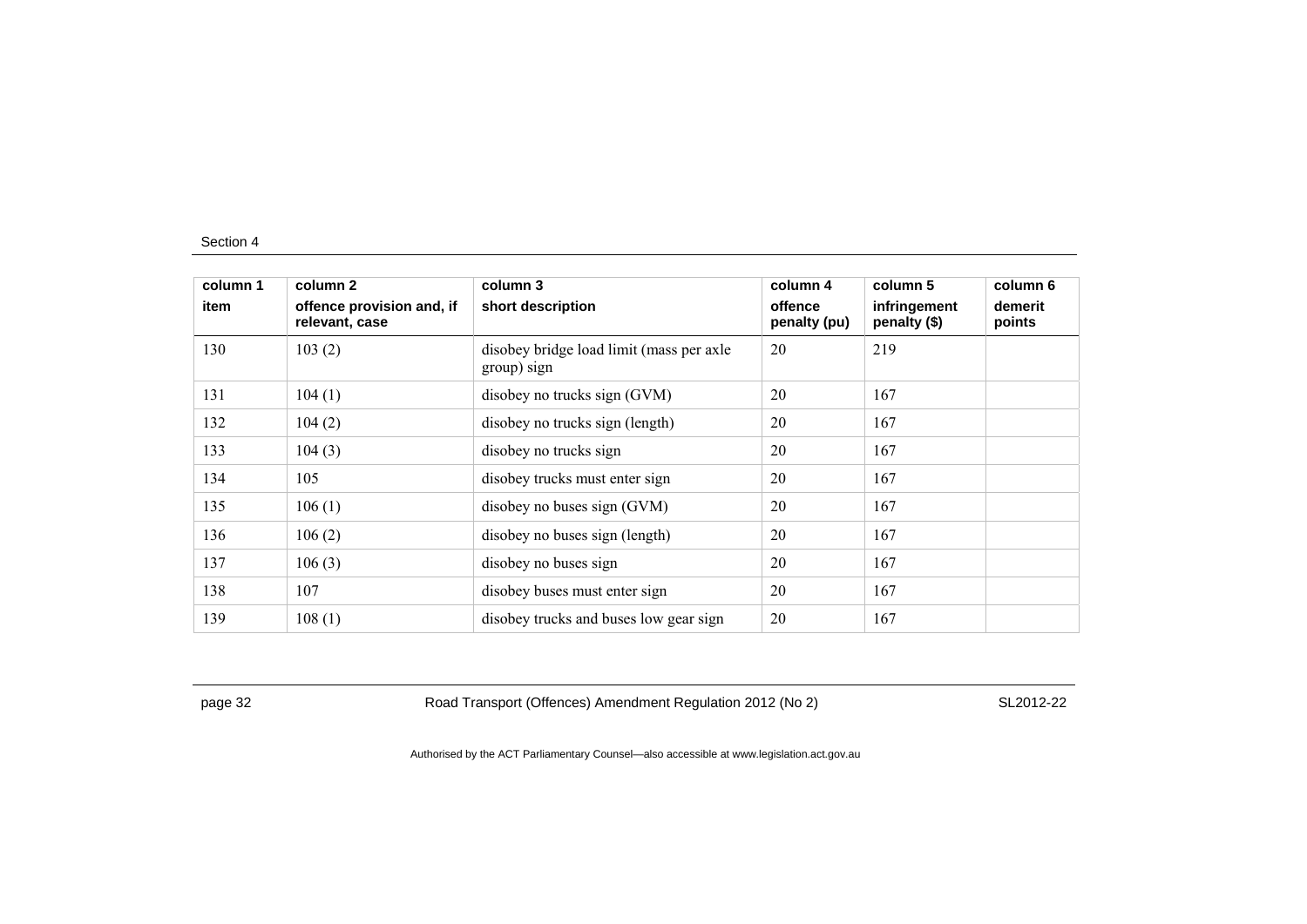| column 1 | column 2                                    | column 3                                                         | column 4                | column 5                     | column 6          |
|----------|---------------------------------------------|------------------------------------------------------------------|-------------------------|------------------------------|-------------------|
| item     | offence provision and, if<br>relevant, case | short description                                                | offence<br>penalty (pu) | infringement<br>penalty (\$) | demerit<br>points |
| 140      | 111(1)                                      |                                                                  |                         |                              |                   |
| 140.1    | by contravening<br>$\bullet$<br>111(2)      | not enter roundabout on left (leave less<br>than halfway)        | 20                      | 230                          |                   |
| 140.2    | by contravening<br>$\bullet$<br>111 $(3)$   | not enter roundabout on right (leave more<br>than halfway)       | 20                      | 230                          |                   |
| 140.3    | by contravening<br>$\bullet$<br>111(5)      | not enter roundabout in direction of traffic<br>lane arrow       | 20                      | 167                          |                   |
| 141      | 112(2)                                      | not give left change of direction signal<br>entering roundabout  | 20                      | 167                          | $2$ (NS)          |
| 142      | 112(3)                                      | not maintain left change of direction signal<br>in roundabout    | 20                      | 167                          | $2$ (NS)          |
| 143      | 113(2)                                      | not give right change of direction signal<br>entering roundabout | 20                      | 167                          | $2$ (NS)          |

SL2012-22 Road Transport (Offences) Amendment Regulation 2012 (No 2) page 33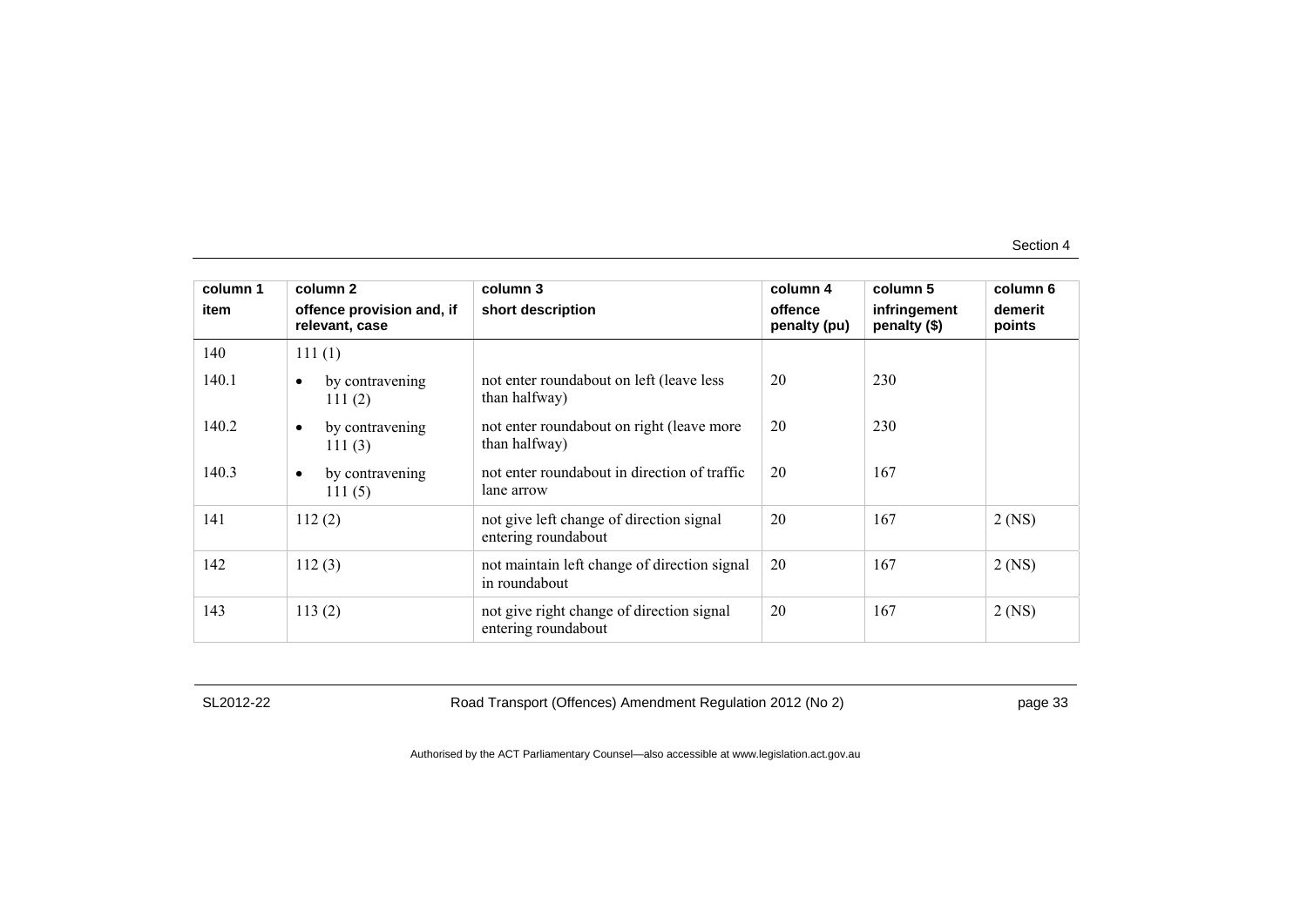| column 1<br>item | column 2<br>offence provision and, if<br>relevant, case | column 3<br>short description                                 | column 4<br>offence<br>penalty (pu) | column 5<br>infringement<br>penalty (\$) | column 6<br>demerit<br>points |
|------------------|---------------------------------------------------------|---------------------------------------------------------------|-------------------------------------|------------------------------------------|-------------------------------|
|                  |                                                         |                                                               |                                     |                                          |                               |
| 145              | $114(1)$ (a)                                            | not give way to vehicle when entering<br>roundabout           | 20                                  | 291                                      | $3$ (NS)                      |
| 146              | $114(1)$ (b)                                            | not give way to tram when entering<br>roundabout              | 20                                  | 291                                      | $3$ (NS)                      |
| 147              | 114(2)                                                  | not give way to tram when driving in<br>roundabout            | 20                                  | 291                                      | $3$ (NS)                      |
| 148              | 115(1)(a)                                               | not drive left of traffic island in roundabout                | 20                                  | 219                                      | $2$ (NS)                      |
| 149              | 115(1)(b)                                               | not drive on edge and left of traffic island                  | 20                                  | 219                                      | $2$ (NS)                      |
| 150              | 115(1)(c)                                               | not drive over and left of traffic island                     | 20                                  | 219                                      | $2$ (NS)                      |
| 151              | 116                                                     | not drive in roundabout in direction of<br>traffic lane arrow | 20                                  | 167                                      |                               |

page 34 Road Transport (Offences) Amendment Regulation 2012 (No 2) SL2012-22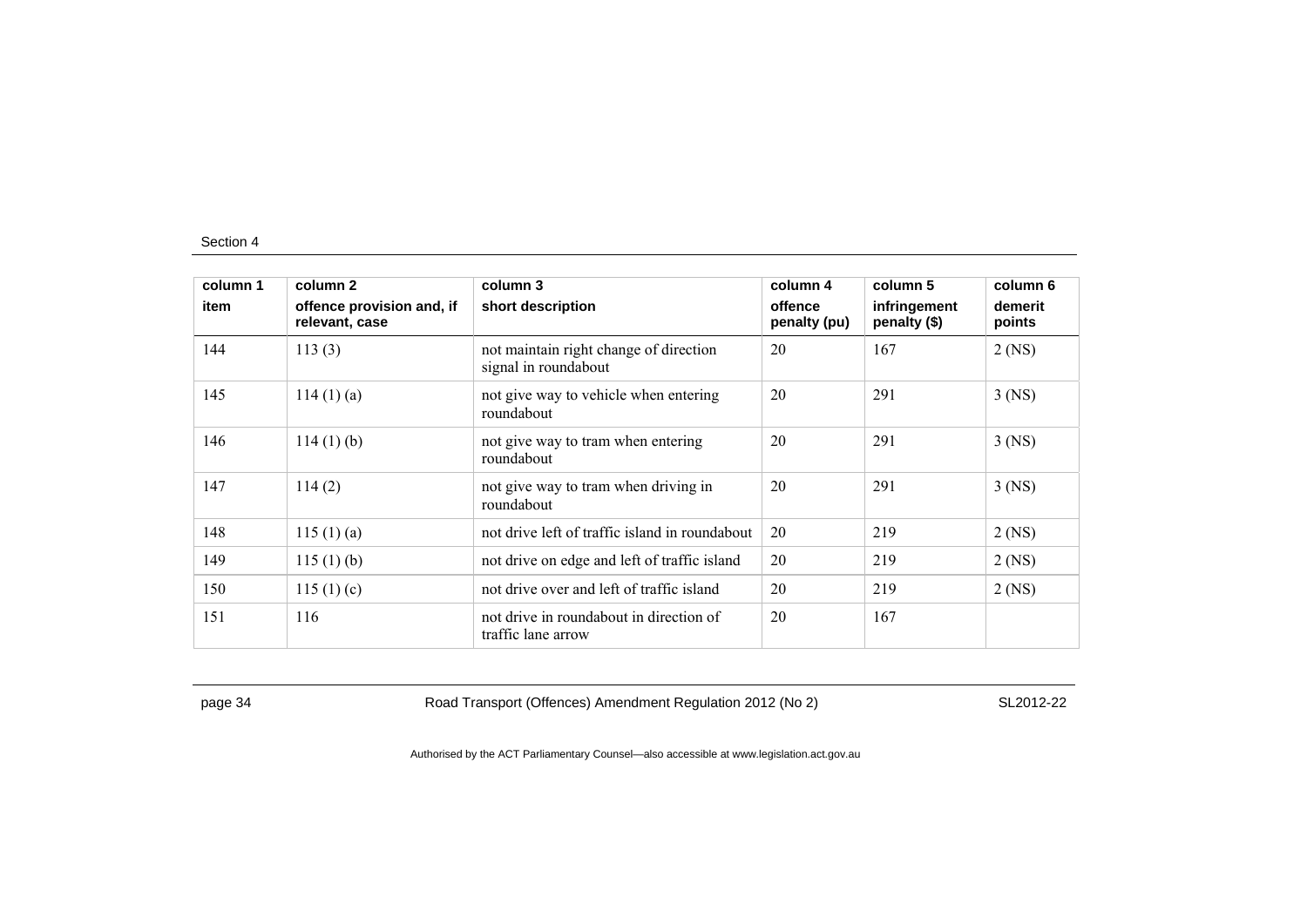| column 1 | column 2                                    | column 3                                                       | column 4                | column 5                     | column 6          |
|----------|---------------------------------------------|----------------------------------------------------------------|-------------------------|------------------------------|-------------------|
| item     | offence provision and, if<br>relevant, case | short description                                              | offence<br>penalty (pu) | infringement<br>penalty (\$) | demerit<br>points |
| 152      | 117(1)                                      | not give left change of direction signal in<br>roundabout      | 20                      | 167                          | $2$ (NS)          |
| 153      | 117(2)                                      | not give right change of direction signal in<br>roundabout     | 20                      | 167                          | $2$ (NS)          |
| 154      | 118(1)                                      | not give left change of direction signal<br>(exit roundabout)  | 20                      | 167                          | $2$ (NS)          |
| 155      | 118(2)                                      | not stop left change of direction signal (exit)<br>roundabout) | 20                      | 105                          |                   |
| 156      | 119                                         | rider on left in roundabout not give way to<br>vehicle         | 20                      | 291                          |                   |
| 157      | 121(a)                                      | not stop at stop line/sign at level crossing                   | 20                      | 291                          | $3$ (NS)          |
| 158      | 121(b)                                      | not give way to train/tram at level crossing<br>with stop sign | 20                      | 291                          | $3$ (NS)          |

SL2012-22 Road Transport (Offences) Amendment Regulation 2012 (No 2) page 35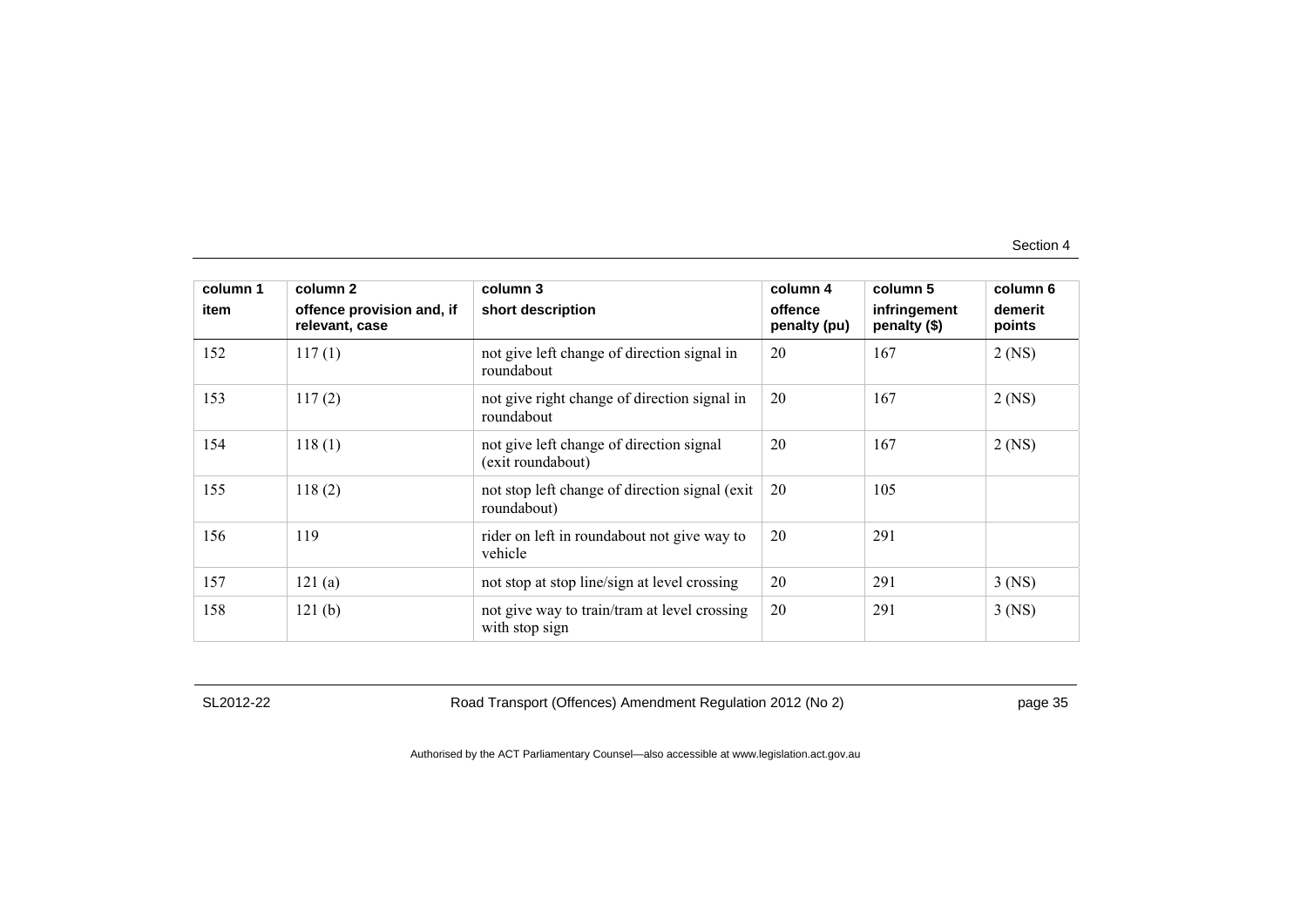| column 1<br>item | column 2<br>offence provision and, if<br>relevant, case | column 3<br>short description                                  | column 4<br>offence<br>penalty (pu) | column 5<br>infringement<br>penalty (\$) | column 6<br>demerit<br>points |
|------------------|---------------------------------------------------------|----------------------------------------------------------------|-------------------------------------|------------------------------------------|-------------------------------|
| 159              | 122                                                     | disobey give way sign/line at level crossing                   | 20                                  | 291                                      | $3$ (NS)                      |
| 160              | 123(a)                                                  | enter level crossing contrary to lights/bells                  | 20                                  | 277                                      | $3$ (NS)                      |
| 161              | 123(b)                                                  | enter level crossing with gate/boom/barrier<br>operating       | 20                                  | 277                                      | $3$ (NS)                      |
| 162              | 123(c)                                                  | enter level crossing when train/tram<br>on/entering crossing   | 20                                  | 277                                      | $3$ (NS)                      |
| 163              | 123(d)                                                  | enter level crossing when approaching<br>train/tram seen/heard | 20                                  | 277                                      | $3$ (NS)                      |
| 164              | 123(e)                                                  | enter level crossing when crossing/road<br>beyond blocked      | 20                                  | 105                                      | $3$ (NS)                      |
| 165              | 124                                                     | not leave level crossing when safe                             | 20                                  | 105                                      |                               |

page 36 Road Transport (Offences) Amendment Regulation 2012 (No 2) SL2012-22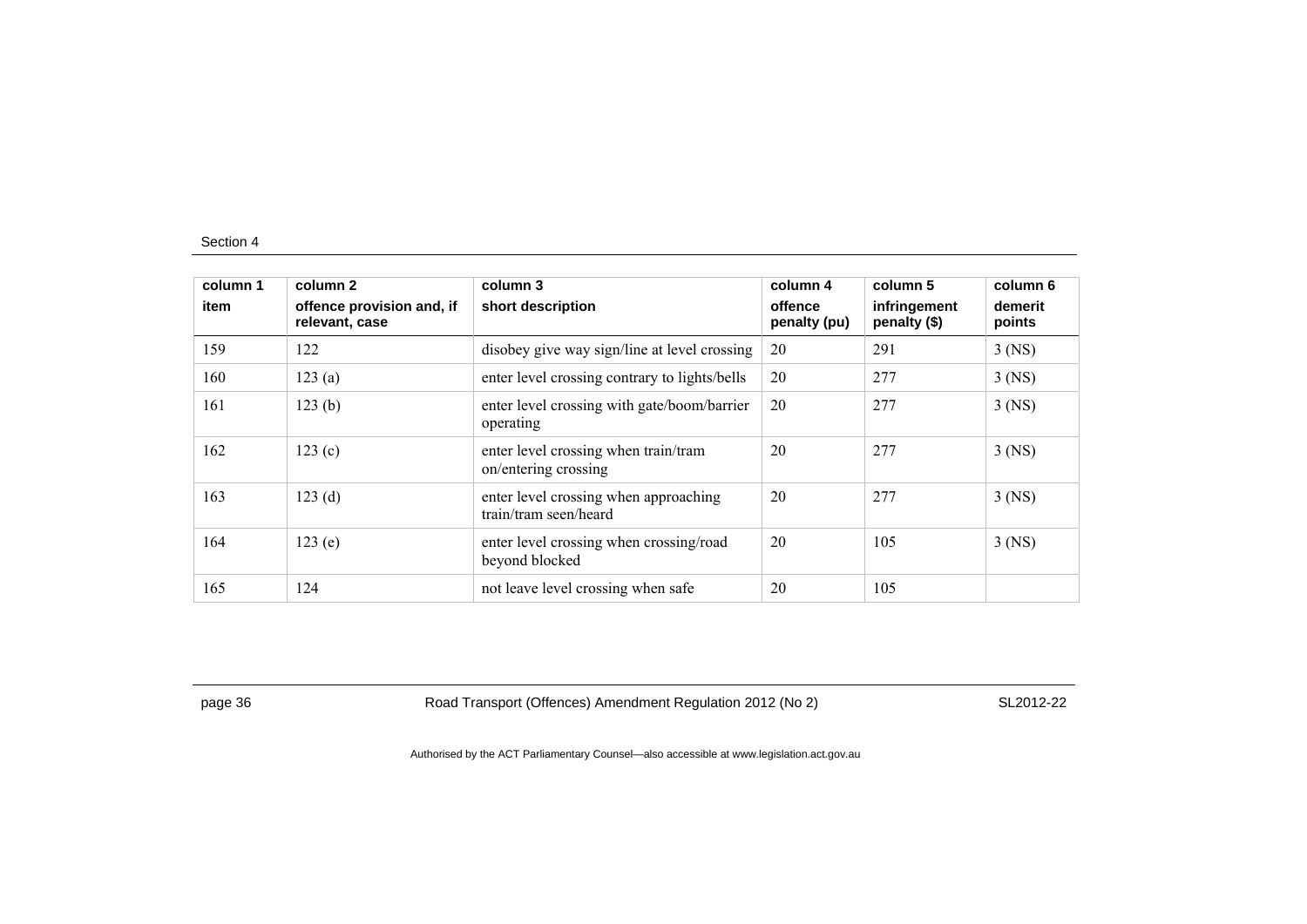| column 1<br>item | column 2<br>offence provision and, if<br>relevant, case | column 3<br>short description                                                            | column 4<br>offence<br>penalty (pu) | column 5<br>infringement<br>penalty (\$) | column 6<br>demerit<br>points |
|------------------|---------------------------------------------------------|------------------------------------------------------------------------------------------|-------------------------------------|------------------------------------------|-------------------------------|
| 166              | 125(1)                                                  | unreasonably obstruct driver/pedestrian                                                  | 20                                  | 96                                       |                               |
| 167              | 126                                                     | drive behind other vehicle too closely to<br>stop safely                                 | 20                                  | 230                                      | $1$ (NS)                      |
| 168              | 127(1)                                                  | long vehicle not required distance from<br>other long vehicle                            | 20                                  | 230                                      | $1$ (NS)                      |
| 169              | 128                                                     | enter intersection when intersection/road<br>beyond blocked                              | 20                                  | 167                                      |                               |
| 170              | 128A                                                    | enter children's/pedestrian/marked foot<br>crossing when crossing/road beyond<br>blocked | 20                                  | 167                                      |                               |
| 171              | 129(1)                                                  | not drive on far left side of road                                                       | 20                                  | 219                                      | $2$ (NS)                      |

SL2012-22 Road Transport (Offences) Amendment Regulation 2012 (No 2) page 37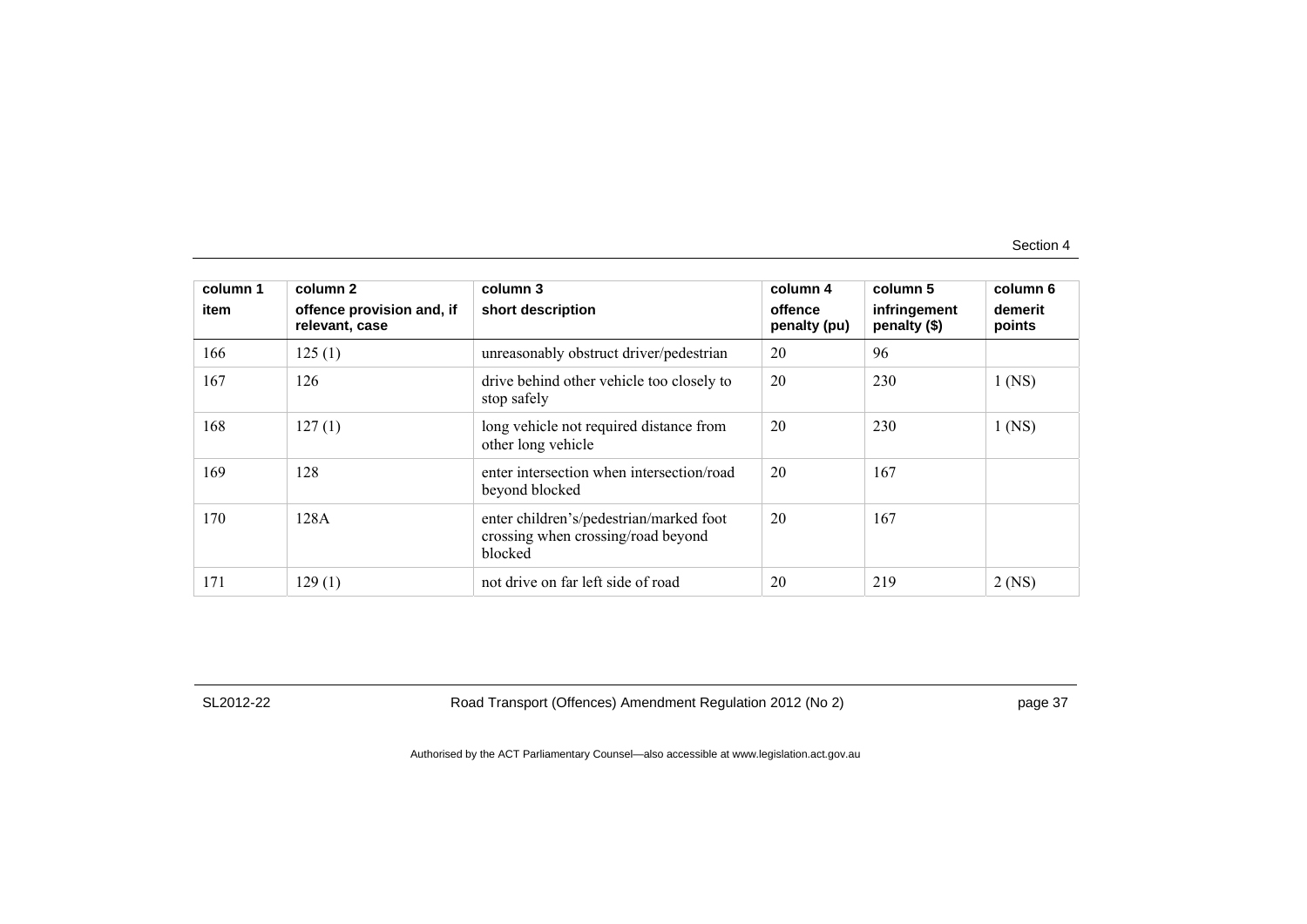| column 1<br>item |           | column 2<br>offence provision and, if<br>relevant, case | column 3<br>short description                                          | column 4<br>offence<br>penalty (pu) | column 5<br>infringement<br>penalty (\$) | column 6<br>demerit<br>points |
|------------------|-----------|---------------------------------------------------------|------------------------------------------------------------------------|-------------------------------------|------------------------------------------|-------------------------------|
| 172              |           | 130(2)                                                  |                                                                        |                                     |                                          |                               |
| 172.1            | $\bullet$ | if 130 $(1)$ (a) applies                                | drive in right lane on road with speed-limit<br>over $80 \text{ km/h}$ | 20                                  | 167                                      | $2$ (NS)                      |
| 172.2            | $\bullet$ | if 130 $(1)$ (b) applies                                | disobey keep left unless overtaking sign                               | 20                                  | 167                                      | $2$ (NS)                      |
| 173              |           | 131(1)                                                  | not keep left of oncoming vehicle                                      | 20                                  | 105                                      | $2$ (NS)                      |
| 174              |           | 132(1)                                                  | not keep left of centre on two-way road                                | 20                                  | 219                                      | $2$ (NS)                      |
| 175              |           | 132(2)                                                  |                                                                        |                                     |                                          |                               |
| 175.1            | $\bullet$ | if there are double<br>dividing lines                   | not keep left of dividing line (double)<br>dividing lines)             | 20                                  | 219                                      | $3$ (NS)                      |
| 175.2            | $\bullet$ | in any other case                                       | not keep left of dividing line (not double)<br>dividing lines)         | 20                                  | 219                                      | $2$ (NS)                      |

page 38 Road Transport (Offences) Amendment Regulation 2012 (No 2) SL2012-22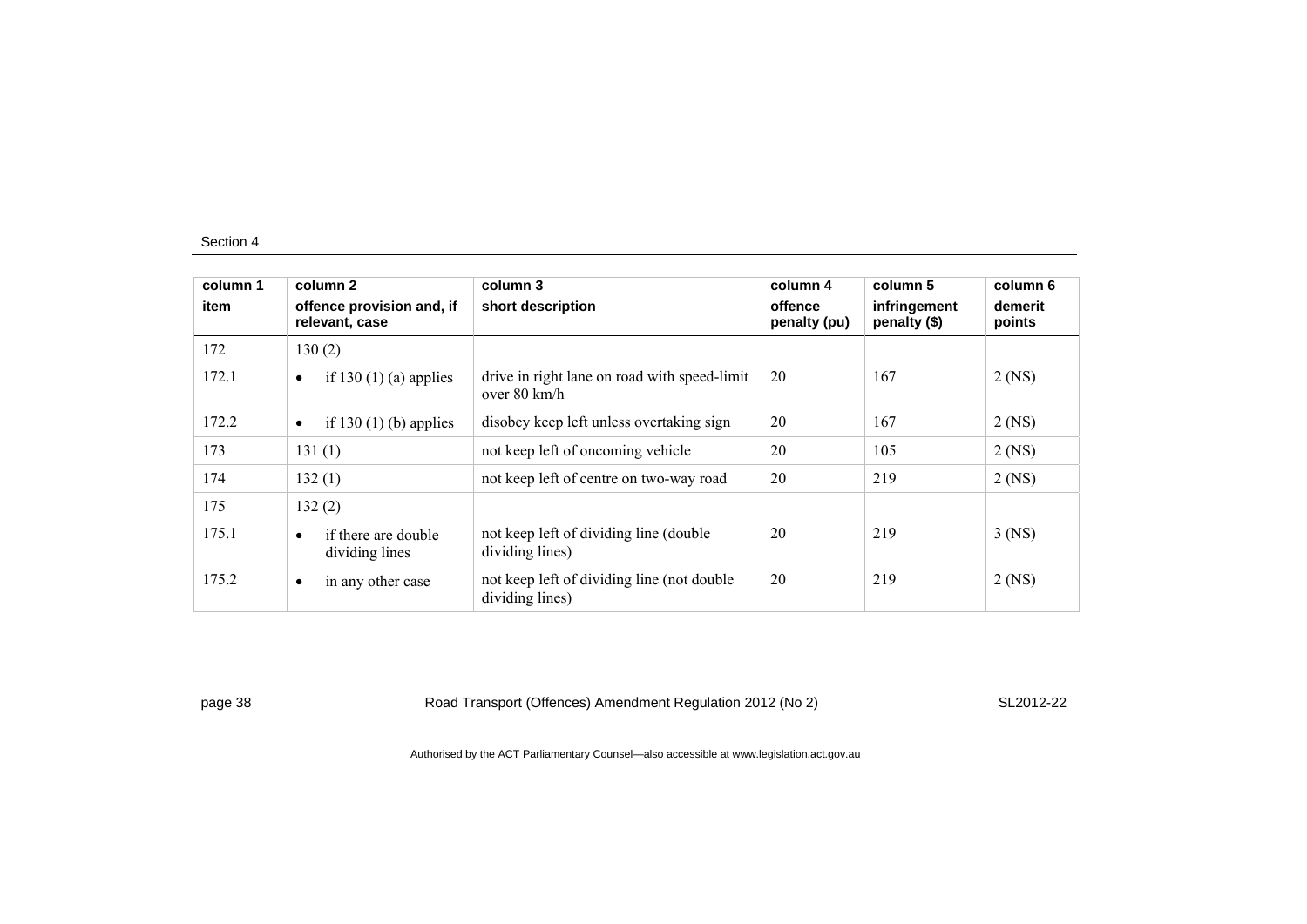| column 1 | column 2                                           | column 3                                                             | column 4                | column 5                     | column 6          |
|----------|----------------------------------------------------|----------------------------------------------------------------------|-------------------------|------------------------------|-------------------|
| item     | offence provision and, if<br>relevant, case        | short description                                                    | offence<br>penalty (pu) | infringement<br>penalty (\$) | demerit<br>points |
| 176      | 132(2A)                                            |                                                                      |                         |                              |                   |
| 176.1    | if there are double<br>$\bullet$<br>dividing lines | drive over dividing line to do U-turn<br>(double dividing lines)     | 20                      | 219                          | $3$ (NS)          |
| 176.2    | in any other case<br>$\bullet$                     | drive over dividing line to do U-turn (not<br>double dividing lines) | 20                      | 219                          | $2$ (NS)          |
| 177      | 135(1)                                             | not keep left of median strip                                        | 20                      | 219                          | $2$ (NS)          |
| 178      | 136                                                | drive wrong way on one-way service road                              | 20                      | 167                          |                   |
| 179      | 137(1)                                             | drive on dividing strip                                              | 20                      | 167                          |                   |
| 180      | 138(1)                                             | drive on/over continuous line near painted<br>island                 | 20                      | 167                          |                   |
| 181      | 140                                                | overtake vehicle when unsafe                                         | 20                      | 167                          | $2$ (NS)          |
| 182      | 141(1)                                             | overtake to left of vehicle                                          | 20                      | 167                          | $2$ (NS)          |

SL2012-22 Road Transport (Offences) Amendment Regulation 2012 (No 2) page 39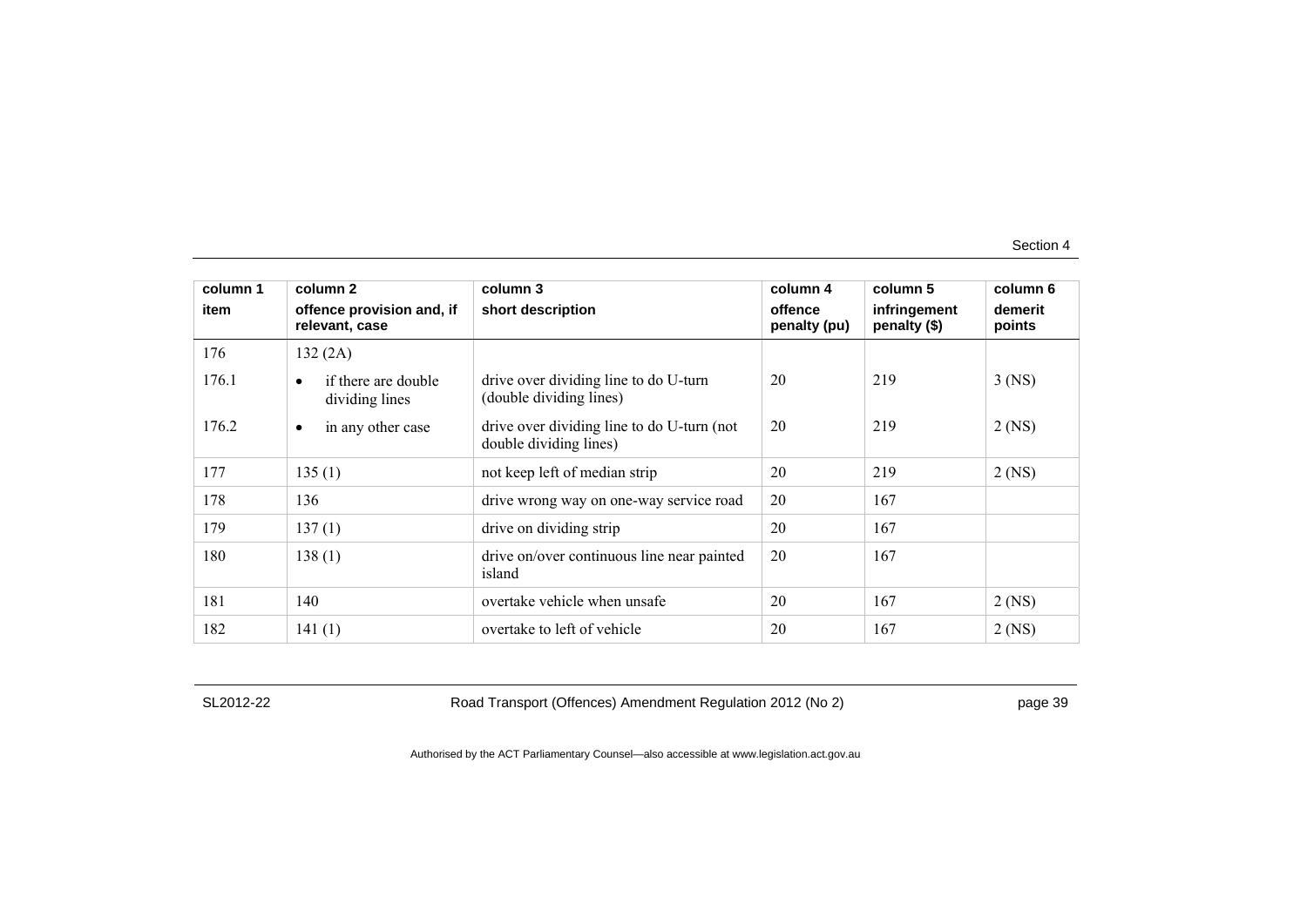| column 1 | column 2                                    | column 3                                                        | column 4                | column 5                     | column 6          |
|----------|---------------------------------------------|-----------------------------------------------------------------|-------------------------|------------------------------|-------------------|
| item     | offence provision and, if<br>relevant, case | short description                                               | offence<br>penalty (pu) | infringement<br>penalty (\$) | demerit<br>points |
| 183      | 141(2)                                      | cyclist pass/overtake left of left turning<br>vehicle           | 20                      | 71                           |                   |
| 184      | 142(1)                                      | overtake to right of vehicle turning<br>right/making U-turn     | 20                      | 167                          | $2$ (NS)          |
| 185      | 143(1)                                      | disobey do not overtake turning vehicle<br>sign (left turn)     | 20                      | 167                          | $2$ (NS)          |
| 186      | 143(2)                                      | disobey do not overtake turning vehicle<br>$sign(right/U-turn)$ | 20                      | 167                          | $2$ (NS)          |
| 187      | 144 $(a)$                                   | overtake vehicle too closely                                    | 20                      | 167                          | $2$ (NS)          |
| 188      | 144 $(b)$                                   | cut in front of vehicle after overtaking                        | 20                      | 167                          | $2$ (NS)          |
| 189      | 145                                         | increase speed while being overtaken                            | 20                      | 167                          |                   |
| 190      | 146(1)                                      | not drive within marked line on multi-lane<br>road              | 20                      | 167                          |                   |

page 40 Road Transport (Offences) Amendment Regulation 2012 (No 2) SL2012-22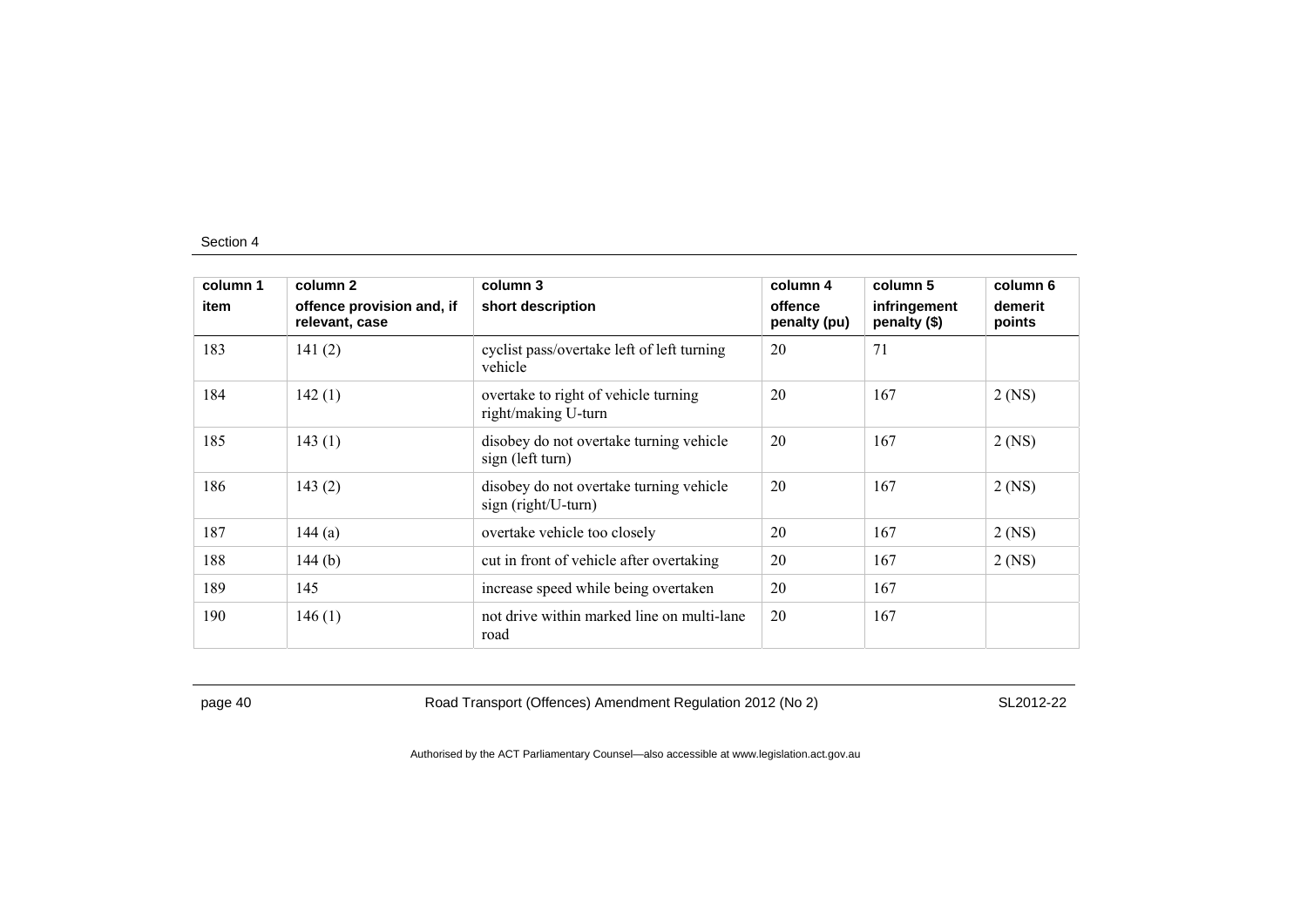| column 1 | column 2                                    | column 3                                                      | column 4                | column 5                     | column 6          |
|----------|---------------------------------------------|---------------------------------------------------------------|-------------------------|------------------------------|-------------------|
| item     | offence provision and, if<br>relevant, case | short description                                             | offence<br>penalty (pu) | infringement<br>penalty (\$) | demerit<br>points |
| 191      | 146(2)                                      | not drive within single line of traffic (no<br>lines marked)  | 20                      | 167                          |                   |
| 192      | 147                                         | move from marked lane to another across<br>continuous line    | 20                      | 167                          |                   |
| 193      | 148(1)                                      | not give way (move from marked lane to<br>another)            | 20                      | 167                          | $3$ (NS)          |
| 194      | 148(2)                                      | not give way (move from 1 line of traffic to<br>another)      | 20                      | 167                          | $3$ (NS)          |
| 195      | 148A                                        | not give way (diverge to left or right within<br>marked lane) | 20                      | 167                          | $3$ (NS)          |
| 196      | 149                                         | not give way to vehicle ahead when<br>merging                 | 20                      | 167                          | $3$ (NS)          |
| 197      | 150(1)                                      | drive on/over continuous white edge line                      | 20                      | 105                          |                   |

SL2012-22 Road Transport (Offences) Amendment Regulation 2012 (No 2) page 41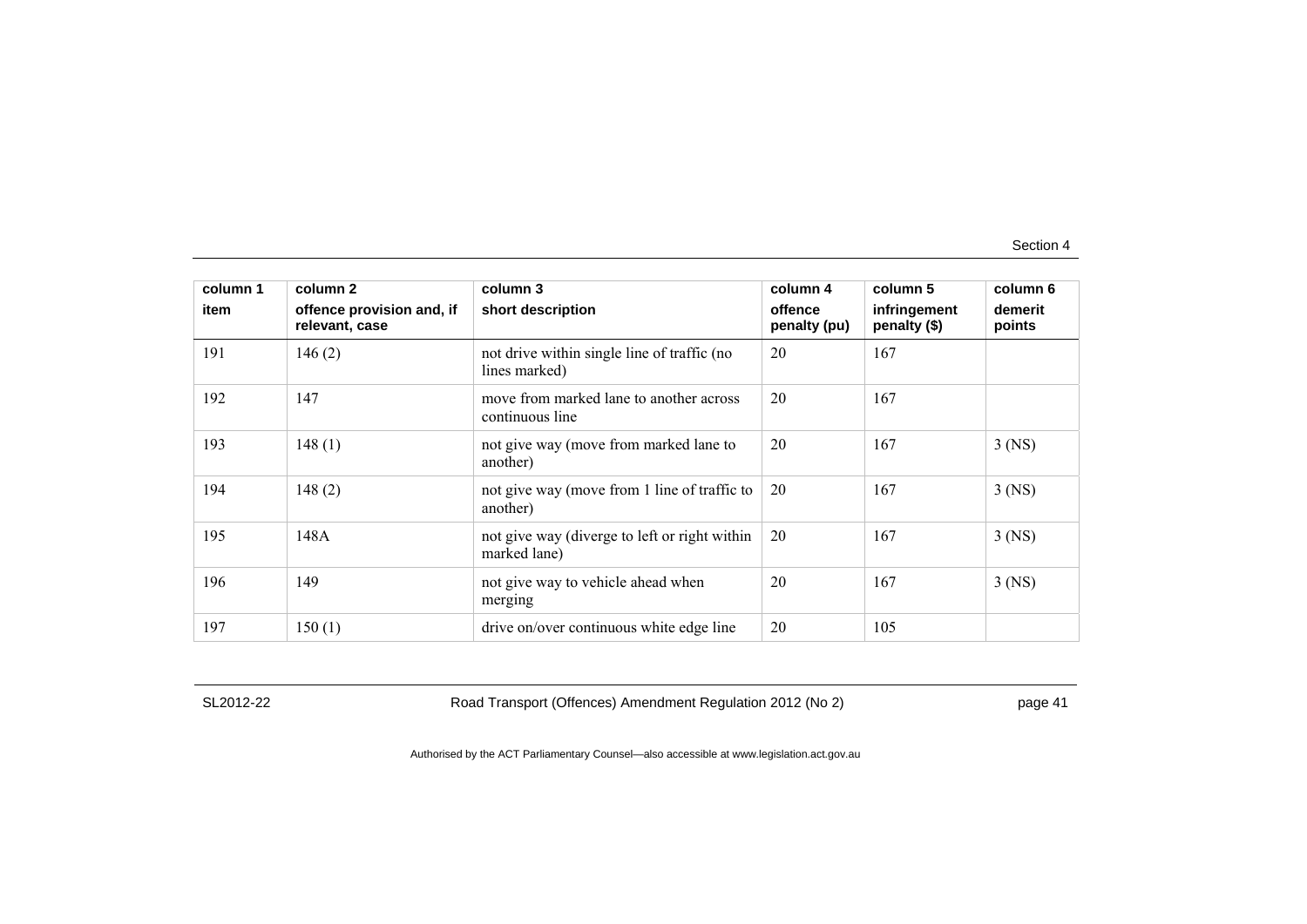| column 1 | column 2                                    | column 3                                                     | column 4                | column 5                     | column 6          |
|----------|---------------------------------------------|--------------------------------------------------------------|-------------------------|------------------------------|-------------------|
| item     | offence provision and, if<br>relevant, case | short description                                            | offence<br>penalty (pu) | infringement<br>penalty (\$) | demerit<br>points |
| 198      | 151(1)                                      | ride motorbike/bicycle more than 2 abreast<br>on road        | 20                      | 71                           |                   |
| 199      | 151(2)                                      | ride motorbike/bicycle more than 2 abreast<br>in marked lane | 20                      | 71                           |                   |
| 200      | 151(4)                                      | ride motorbike/bicycle more than 1.5 m<br>from another       | 20                      | 71                           |                   |
| 201      | 152(1)                                      |                                                              |                         |                              |                   |
| 201.1    | by contravening<br>٠<br>152(2)              | drive in lane (red cross on overhead<br>device)              | 20                      | 167                          | $3$ (NS)          |
| 201.2    | by contravening<br>$\bullet$<br>152(3)      | drive in lane (flashing red cross on<br>overhead device)     | 20                      | 167                          | $3$ (NS)          |
| 202      | 153(1)                                      | drive in bicycle lane                                        | 20                      | 167                          |                   |
| 203      | 154(1)                                      | drive in bus lane                                            | 20                      | 291                          |                   |

page 42 Road Transport (Offences) Amendment Regulation 2012 (No 2) SL2012-22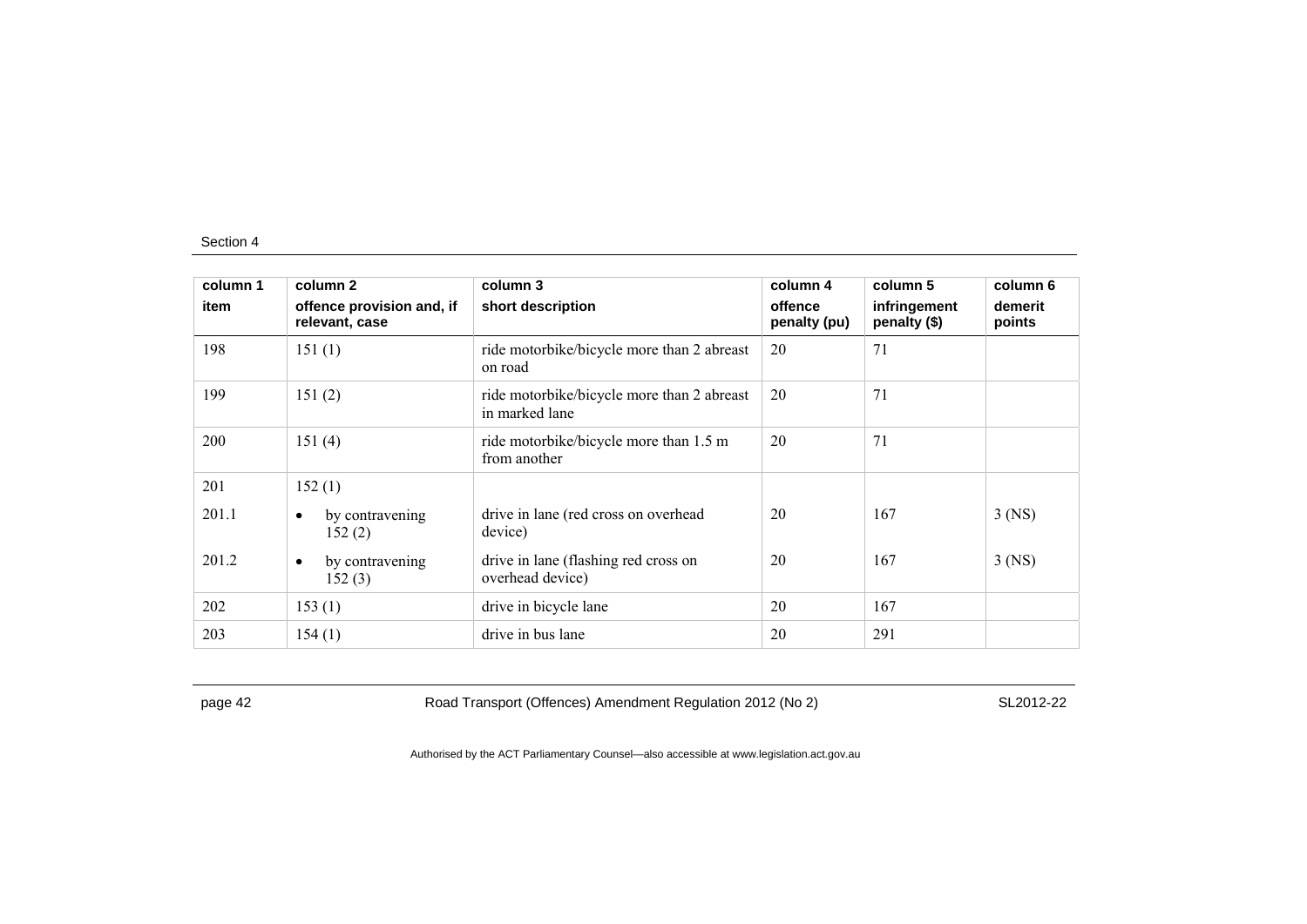| column 1 | column 2                                    | column 3                                           | column 4                | column 5                     | column 6          |
|----------|---------------------------------------------|----------------------------------------------------|-------------------------|------------------------------|-------------------|
| item     | offence provision and, if<br>relevant, case | short description                                  | offence<br>penalty (pu) | infringement<br>penalty (\$) | demerit<br>points |
| 204      | 155(1)                                      | drive in tram lane                                 | 20                      | 197                          | $3$ (NS)          |
| 205      | 155A(1)                                     | drive in tramway                                   | 20                      | 197                          | $3$ (NS)          |
| 206      | 156(1)                                      | drive in transit lane                              | 20                      | 197                          |                   |
| 207      | 157(1)                                      | drive in truck lane                                | 20                      | 291                          |                   |
| 208      | 159(1)                                      | not drive in lane marked for particular<br>vehicle | 20                      | 167                          |                   |
| 209      | 160(2)                                      | pass/overtake to right of tram                     | 20                      | 105                          | $2$ (NS)          |
| 210      | 160(3)                                      | pass/overtake tram turning/signalling left         | 20                      | 105                          | $2$ (NS)          |
| 211      | 161(2)                                      | pass/overtake to left of tram                      | 20                      | 105                          | $2$ (NS)          |
| 212      | 161(3)                                      | pass/overtake tram turning/signalling right        | 20                      | 105                          | $2$ (NS)          |
| 213      | 162 $(1)$ $(a)$                             | drive on safety zone                               | 20                      | 105                          | $3$ (NS)          |
| 214      | 162(1)(b)                                   | not drive safely to left of safety zone            | 20                      | 105                          | $3$ (NS)          |

SL2012-22 Road Transport (Offences) Amendment Regulation 2012 (No 2) page 43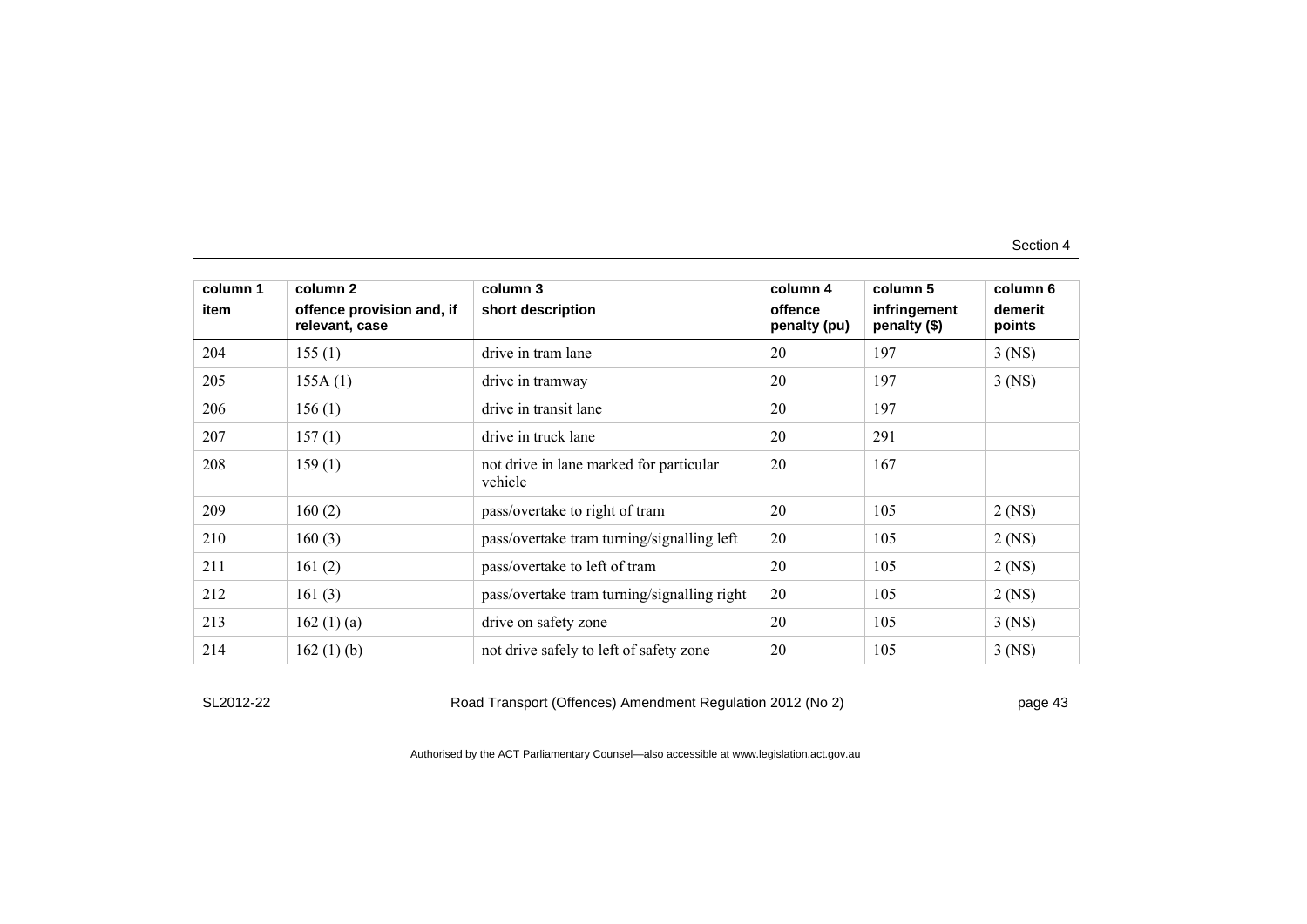|                                                 |                                                              | column 4                | column 5                     | column 6          |
|-------------------------------------------------|--------------------------------------------------------------|-------------------------|------------------------------|-------------------|
| offence provision and, if<br>relevant, case     | short description                                            | offence<br>penalty (pu) | infringement<br>penalty (\$) | demerit<br>points |
| 163(1)                                          |                                                              |                         |                              |                   |
| by contravening<br>$\bullet$<br>163(2)          | not stop before driving past rear of stopped<br>tram         | 20                      | 105                          | $3$ (NS)          |
| by contravening<br>$\bullet$<br>163 $(3)$ $(a)$ | proceed near stopped tram (tram doors<br>open)               | 20                      | 105                          | $3$ (NS)          |
| by contravening<br>$\bullet$<br>163 $(3)$ (b)   | proceed near stopped tram (road not clear<br>of pedestrians) | 20                      | 105                          | $3$ (NS)          |
| by contravening<br>$\bullet$<br>163(4)          | pass/overtake stopped tram at prohibited<br>speed            | 20                      | 105                          | $3$ (NS)          |
| 164(1)                                          |                                                              |                         |                              |                   |
| by contravening<br>$\bullet$<br>164(2)          | not stop before driving past stopping tram                   | 20                      | 105                          | $3$ (NS)          |
| by contravening<br>$\bullet$<br>164(3)(a)       | proceed near stopping tram (tram doors<br>open)              | 20                      | 105                          | $3$ (NS)          |
|                                                 |                                                              |                         |                              |                   |

page 44 Road Transport (Offences) Amendment Regulation 2012 (No 2) SL2012-22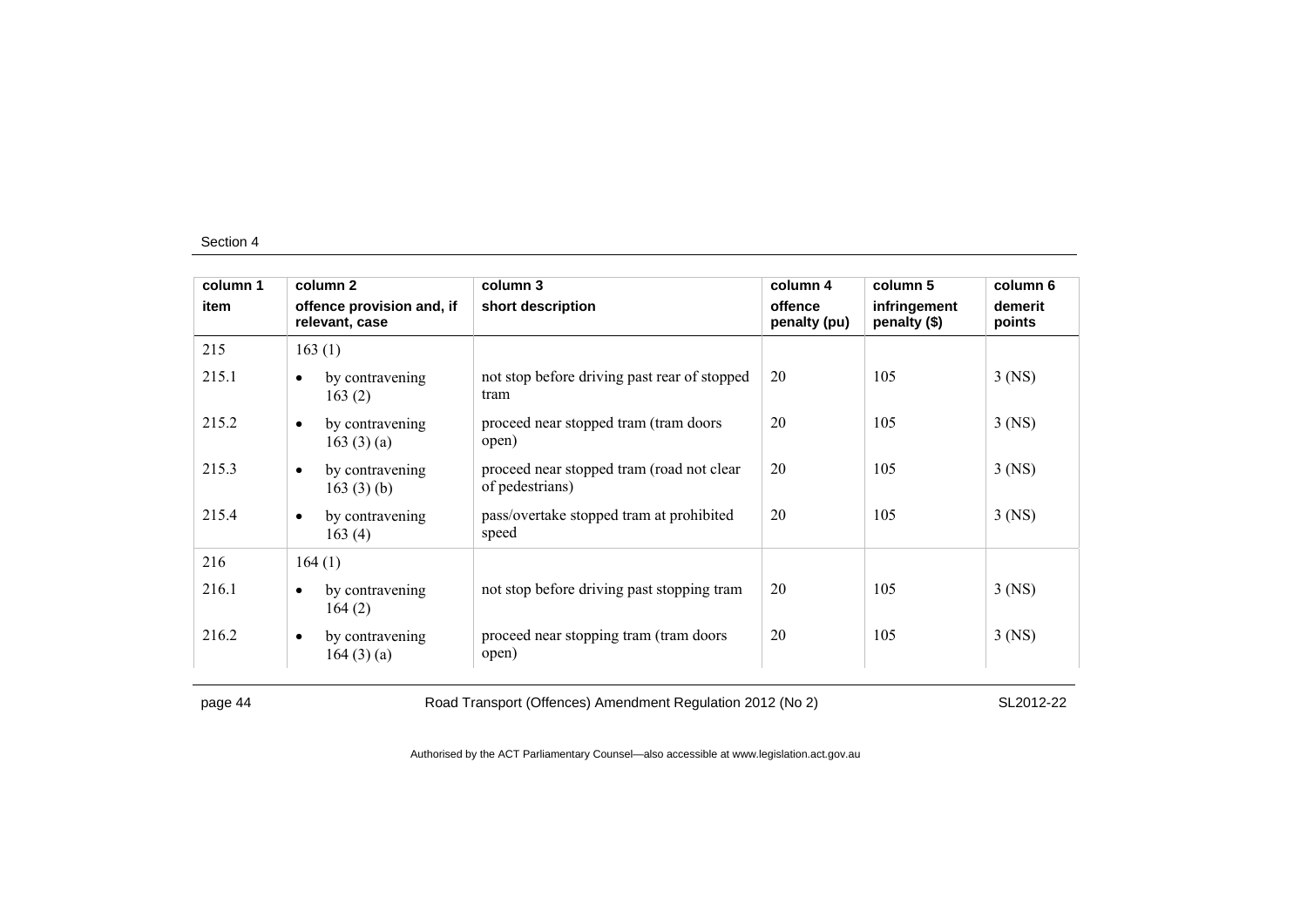| column 1 | column 2                                    | column 3                                                      | column 4                | column 5                     | column 6          |
|----------|---------------------------------------------|---------------------------------------------------------------|-------------------------|------------------------------|-------------------|
| item     | offence provision and, if<br>relevant, case | short description                                             | offence<br>penalty (pu) | infringement<br>penalty (\$) | demerit<br>points |
| 216.3    | by contravening<br>$\bullet$<br>164(3)(b)   | proceed near stopping tram (road not clear<br>of pedestrians) | 20                      | 105                          | $3$ (NS)          |
| 216.4    | by contravening<br>$\bullet$<br>164(4)      | pass/overtake stopping tram at prohibited<br>speed            | 20                      | 105                          | $3$ (NS)          |
| 217      | 167                                         | disobey no stopping sign                                      | 20                      | 186                          |                   |
| 218      | 168(1)                                      | disobey no parking sign                                       | 20                      | 83                           |                   |
| 219      | 169                                         | stop at side of road with continuous yellow<br>edge line      | 20                      | 186                          |                   |
| 220      | 170(1)                                      | stop in intersection                                          | 20                      | 96                           |                   |
| 221      | 170(2)                                      | stop on/near intersection (traffic lights)                    | 20                      | 83                           |                   |
| 222      | 170(3)                                      | stop on/near intersection (no traffic lights)                 | 20                      | 83                           |                   |
| 223      | 171(1)                                      | stop on/near children's crossing                              | 20                      | 278                          |                   |

SL2012-22 Road Transport (Offences) Amendment Regulation 2012 (No 2) page 45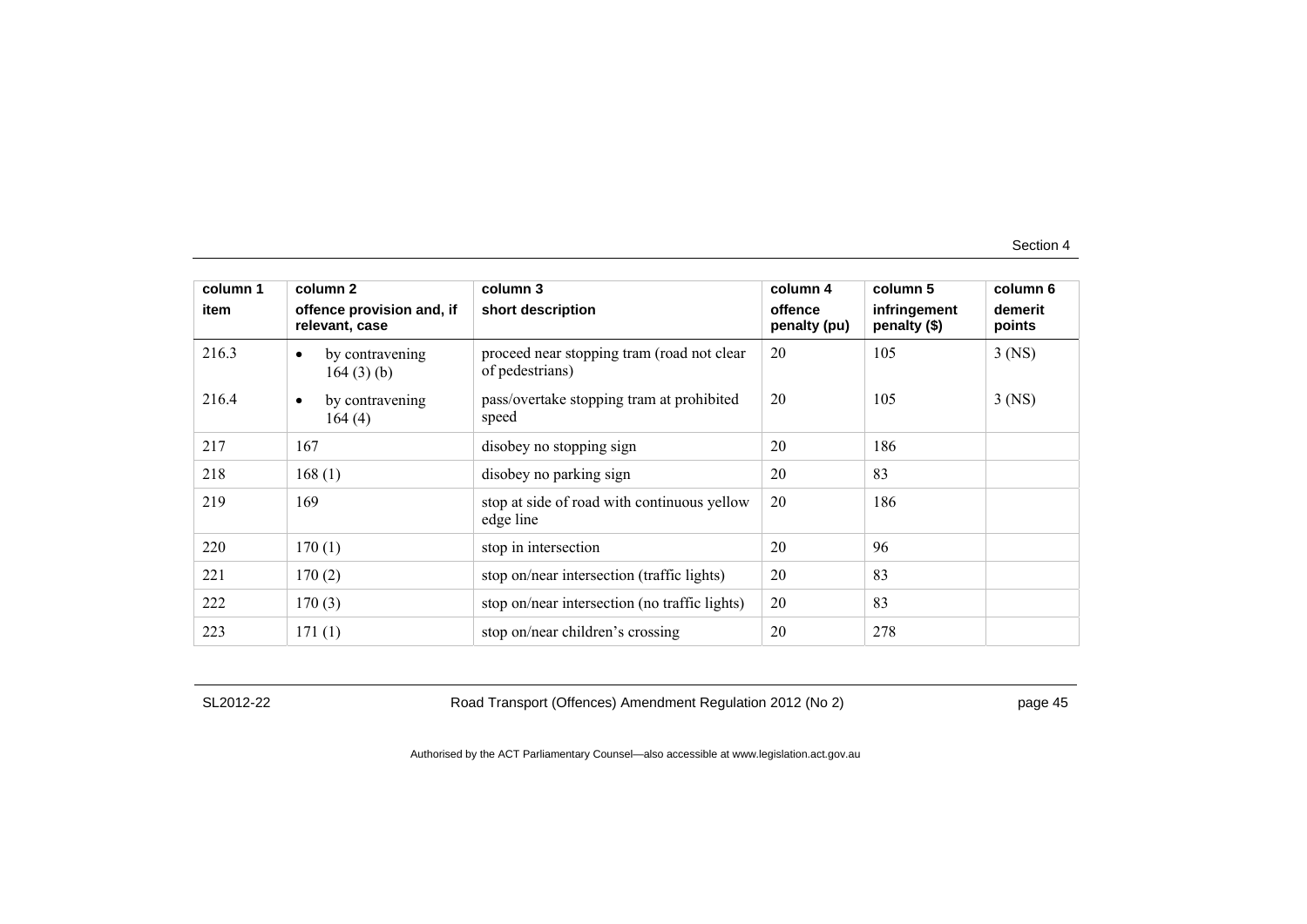| column 1 | column 2                                    | column 3                                            | column 4                | column 5                     | column 6          |
|----------|---------------------------------------------|-----------------------------------------------------|-------------------------|------------------------------|-------------------|
| item     | offence provision and, if<br>relevant, case | short description                                   | offence<br>penalty (pu) | infringement<br>penalty (\$) | demerit<br>points |
| 224      | 172(1)                                      | stop on/near pedestrian crossing                    | 20                      | 278                          |                   |
| 225      | 173(1)                                      | stop on/near marked foot crossing                   | 20                      | 278                          |                   |
| 226      | 174(2)                                      | stop near bicycle crossing lights                   | 20                      | 83                           |                   |
| 227      | 175(1)                                      | stop on/near level crossing                         | 20                      | 83                           |                   |
| 228      | 176(1)                                      | stop on clearway                                    | 20                      | 186                          |                   |
| 229      | 177(1)                                      | stop on freeway                                     | 20                      | 186                          |                   |
| 230      | 178                                         | stop in emergency stopping lane                     | 20                      | 186                          |                   |
| 231      | 179(1)                                      | stop in loading zone                                | 20                      | 112                          |                   |
| 232      | 179(2)(a)                                   | stop in loading zone longer than $\frac{1}{2}$ hour | 20                      | 112                          |                   |
| 233      | $179(2)$ (b)                                | stop in loading zone longer than indicated          | 20                      | 112                          |                   |
| 234      | 179(2)(c)                                   | stop in loading zone longer than permitted          | 20                      | 112                          |                   |

page 46 Road Transport (Offences) Amendment Regulation 2012 (No 2) SL2012-22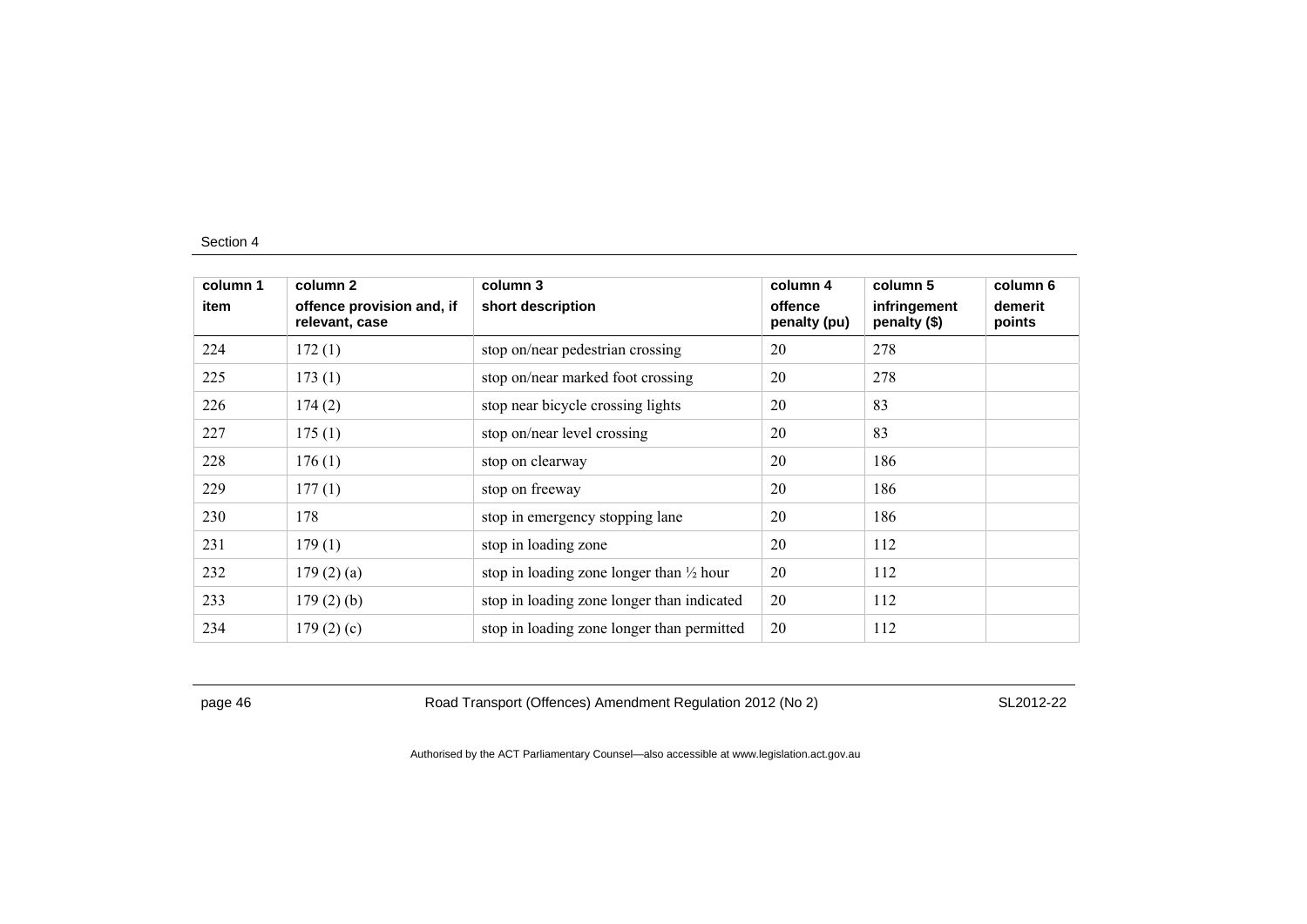| column 1<br>item | column 2<br>offence provision and, if<br>relevant, case                         | column 3<br>short description                             | column 4<br>offence<br>penalty (pu) | column 5<br>infringement<br>penalty (\$) | column 6<br>demerit<br>points |
|------------------|---------------------------------------------------------------------------------|-----------------------------------------------------------|-------------------------------------|------------------------------------------|-------------------------------|
| 235              | 180(1)                                                                          | stop in truck zone                                        | 20                                  | 112                                      |                               |
| 236              | 181(1)                                                                          | stop in works zone                                        | 20                                  | 112                                      |                               |
| 237              | 182(1)                                                                          | stop in taxi zone                                         | 20                                  | 83                                       |                               |
| 238              | 183(1)                                                                          |                                                           |                                     |                                          |                               |
| 238.1            | for a bus zone in a<br>$\bullet$<br>clearway, transit lane<br>or bus lane       | stop in bus zone (clearway/transit lane/ bus<br>lane)     | 20                                  | 156                                      |                               |
| 238.2            | other than for a bus<br>٠<br>zone in a clearway,<br>transit lane or bus<br>lane | stop in bus zone (not clearway/transit lane/<br>bus lane) | 20                                  | 112                                      |                               |

SL2012-22 Road Transport (Offences) Amendment Regulation 2012 (No 2) page 47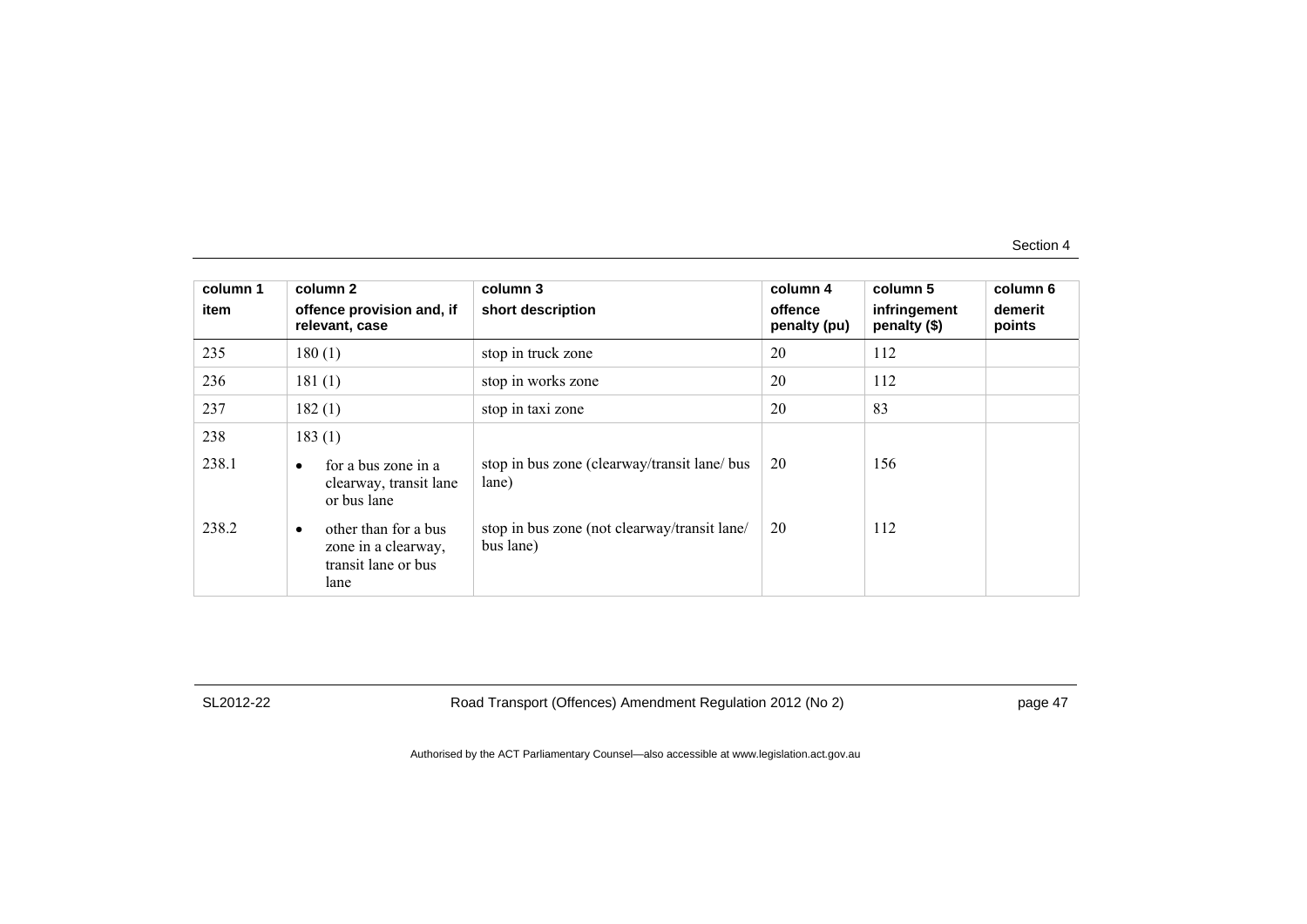| column 1 | column 2                                                                                    | column 3                                                      | column 4                | column 5                     | column 6          |
|----------|---------------------------------------------------------------------------------------------|---------------------------------------------------------------|-------------------------|------------------------------|-------------------|
| item     | offence provision and, if<br>relevant, case                                                 | short description                                             | offence<br>penalty (pu) | infringement<br>penalty (\$) | demerit<br>points |
| 239      | 184(1)                                                                                      |                                                               |                         |                              |                   |
| 239.1    | for a minibus zone in<br>$\bullet$<br>a clearway, transit<br>lane or bus lane               | stop in minibus zone (clearway/transit lane/<br>bus lane)     | 20                      | 156                          |                   |
| 239.2    | other than for a<br>$\bullet$<br>minibus zone in a<br>clearway, transit lane<br>or bus lane | stop in minibus zone (not clearway/transit<br>lane/ bus lane) | 20                      | 112                          |                   |
| 240      | 185(1)                                                                                      | stop in permit zone                                           | 20                      | 83                           |                   |
| 241      | 186(1)                                                                                      | stop in mail zone                                             | 20                      | 83                           |                   |
| 242      | 187(1)                                                                                      | stop in bus/transit/truck lane                                | 20                      | 156                          |                   |
| 243      | 187(2)                                                                                      | stop in bicycle lane                                          | 20                      | 156                          |                   |
| 244      | 187(3)                                                                                      | stop in/on tram lane/way/tracks                               | 20                      | 156                          |                   |

page 48 Road Transport (Offences) Amendment Regulation 2012 (No 2) SL2012-22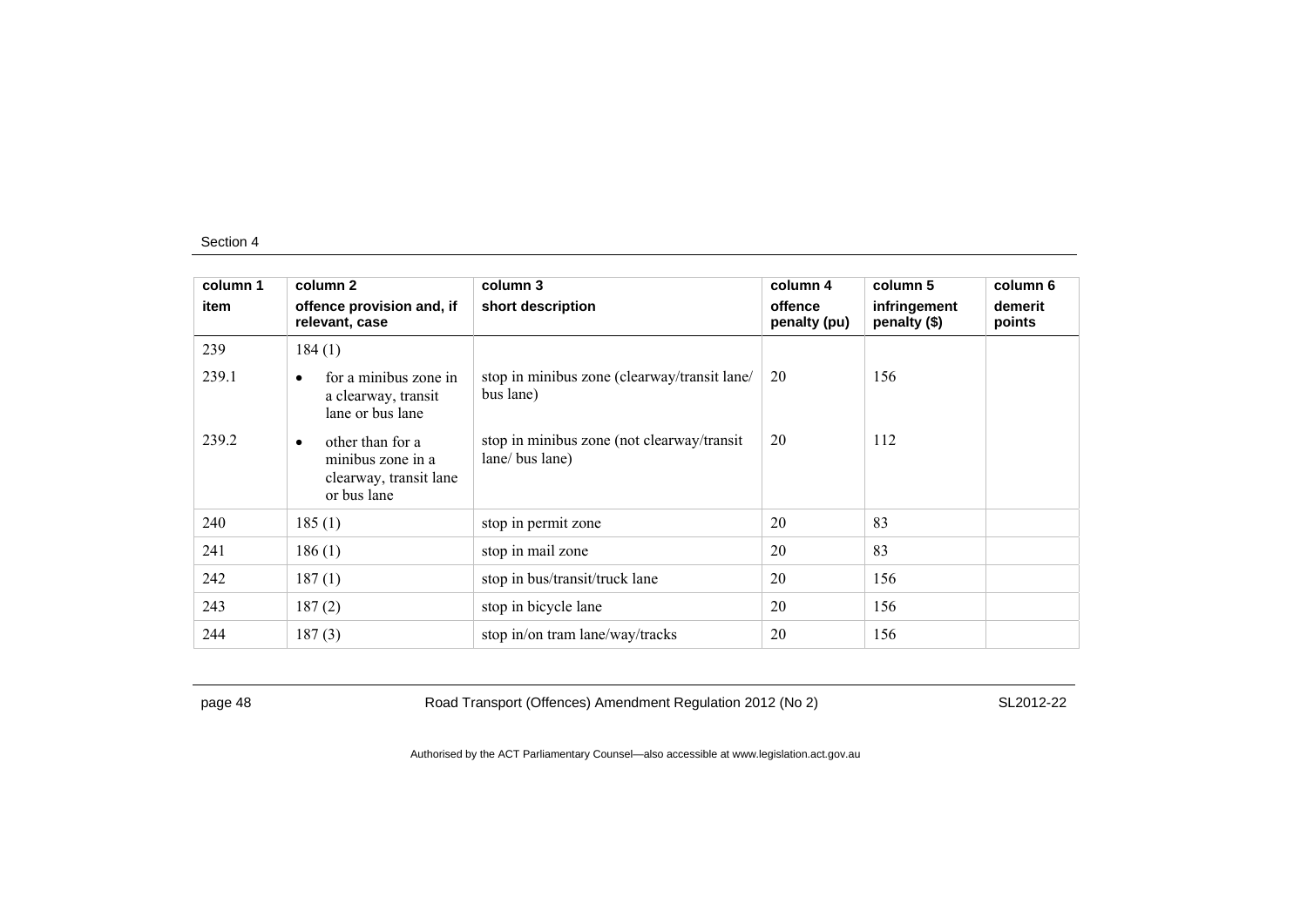| column 1 | column 2                                    | column 3                                           | column 4                | column 5                     | column 6          |
|----------|---------------------------------------------|----------------------------------------------------|-------------------------|------------------------------|-------------------|
| item     | offence provision and, if<br>relevant, case | short description                                  | offence<br>penalty (pu) | infringement<br>penalty (\$) | demerit<br>points |
| 245      | 188                                         | stop in shared zone                                | 20                      | 83                           |                   |
| 246      | 189(1)                                      | double park                                        | 20                      | 112                          |                   |
| 247      | 190(1)                                      | stop in/near safety zone                           | 20                      | 156                          |                   |
| 248      | 191                                         | stop near obstruction so as to obstruct<br>traffic | 20                      | 83                           |                   |
| 249      | 192(1)                                      | stop on structure                                  | 20                      | 83                           |                   |
| 250      | 192(2)                                      | stop in tunnel/underpass                           | 20                      | 83                           |                   |
| 251      | 193(1)                                      | stop on crest/curve outside built-up area          | 20                      | 83                           |                   |
| 252      | 194(1)                                      | stop near fire hydrant/indicator/plug<br>indicator | 20                      | 83                           |                   |
| 253      | 195(1)                                      | stop at/near bus stop                              | 20                      | 112                          |                   |
| 254      | 196(1)                                      | stop at/near tram stop                             | 20                      | 112                          |                   |

SL2012-22 Road Transport (Offences) Amendment Regulation 2012 (No 2) page 49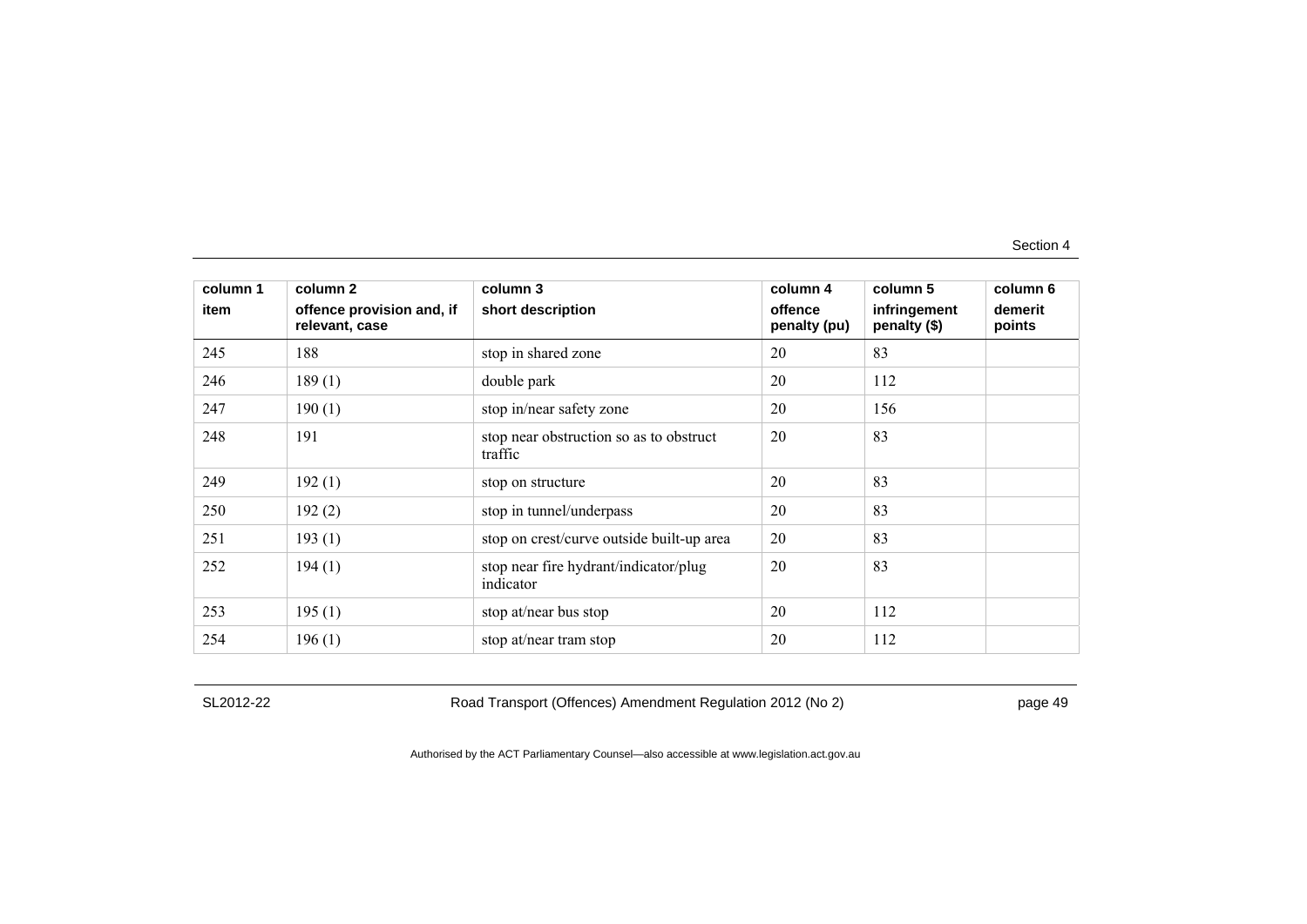| column 1 | column 2                                    | column 3                                             | column 4                | column 5                     | column 6          |
|----------|---------------------------------------------|------------------------------------------------------|-------------------------|------------------------------|-------------------|
| item     | offence provision and, if<br>relevant, case | short description                                    | offence<br>penalty (pu) | infringement<br>penalty (\$) | demerit<br>points |
| 255      | 197(1)                                      | stop on path/strip in built-up area                  | 20                      | 83                           |                   |
| 256      | 197(1A)                                     | stop on painted island                               | 20                      | 83                           |                   |
| 257      | 198(1)                                      | obstruct access to ramp/path/passageway              | 20                      | 83                           |                   |
| 258      | 198(2)                                      | stop on/across driveway/other access<br>to/from land | 20                      | 83                           |                   |
| 259      | 199(1)                                      | stop near postbox                                    | 20                      | 83                           |                   |
| 260      | 200(1)                                      | not stop heavy/long vehicle on road<br>shoulder      | 20                      | 94                           |                   |
| 261      | 200(2)                                      | stop heavy/long vehicle longer than 1 hr             | 20                      | 94                           |                   |
| 262      | 201                                         | disobey bicycle parking sign                         | 20                      | 83                           |                   |
| 263      | 202                                         | disobey motorbike parking sign                       | 20                      | 83                           |                   |
| 264      | 203(1)                                      | stop in parking area for disabled                    | 20                      | 186                          |                   |

page 50 Road Transport (Offences) Amendment Regulation 2012 (No 2) SL2012-22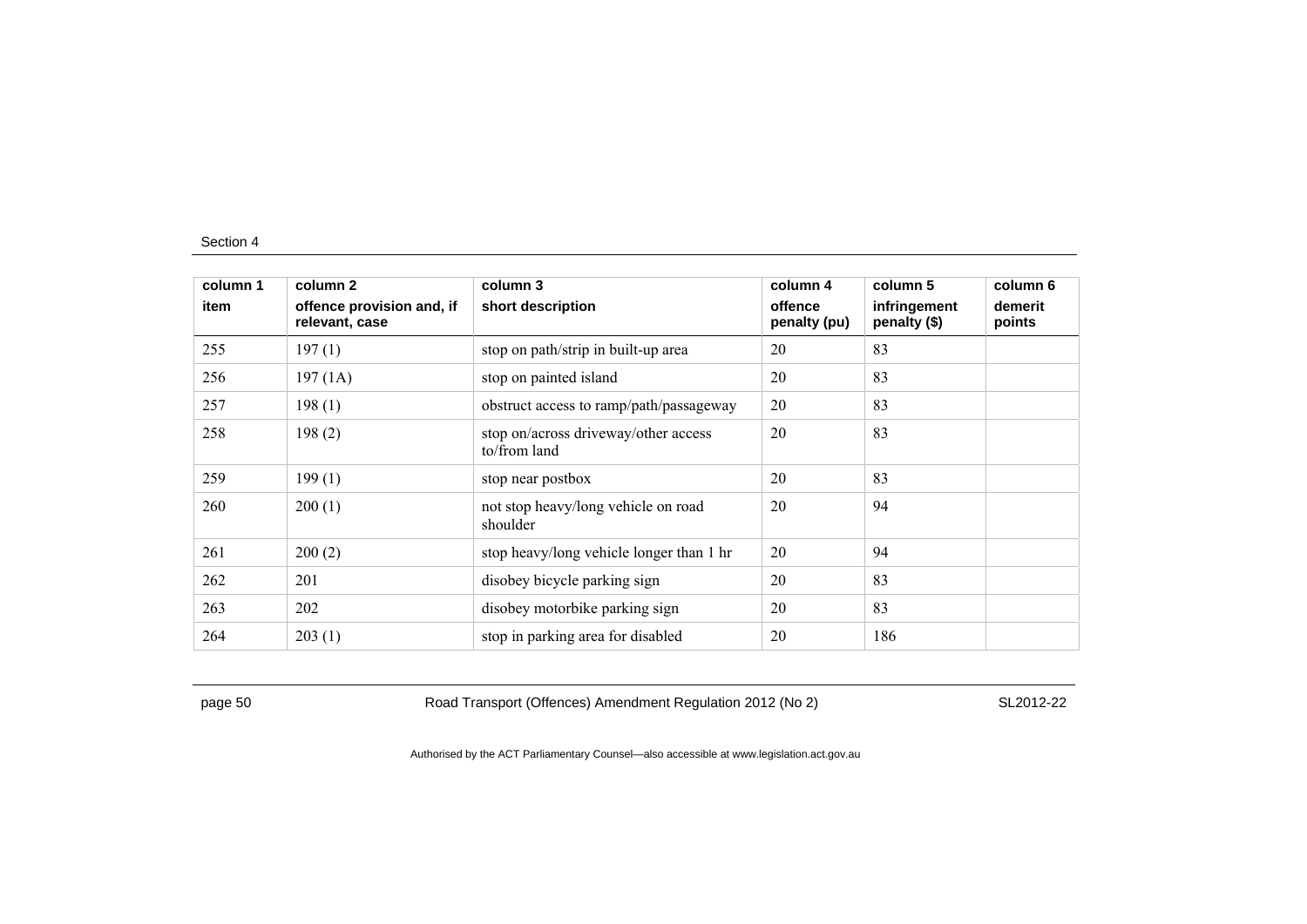| column 1 | column 2                                    | column 3                                     | column 4                | column 5                     | column 6          |
|----------|---------------------------------------------|----------------------------------------------|-------------------------|------------------------------|-------------------|
| item     | offence provision and, if<br>relevant, case | short description                            | offence<br>penalty (pu) | infringement<br>penalty (\$) | demerit<br>points |
| 265      | 203A                                        | stop in slip lane                            | 20                      | 186                          |                   |
| 266      | 205                                         | park continuously for longer than permitted  | 20                      | 83                           |                   |
| 267      | 207(2)                                      | not pay fee/obey instructions                | 20                      |                              |                   |
| 268      | 208(1)                                      |                                              |                         |                              |                   |
| 268.1    | by contravening<br>$\bullet$<br>208(2)      | not parallel park in direction of travel     | 20                      | 83                           |                   |
| 268.2    | by contravening<br>$\bullet$<br>208(3)      | not parallel park near left                  | 20                      | 83                           |                   |
| 268.3    | by contravening<br>$\bullet$<br>208(4)      | not parallel park near road side             | 20                      | 83                           |                   |
| 268.4    | by contravening<br>$\bullet$<br>208(5)      | parallel park close to front/back of vehicle | 20                      | 83                           |                   |

SL2012-22 Road Transport (Offences) Amendment Regulation 2012 (No 2) page 51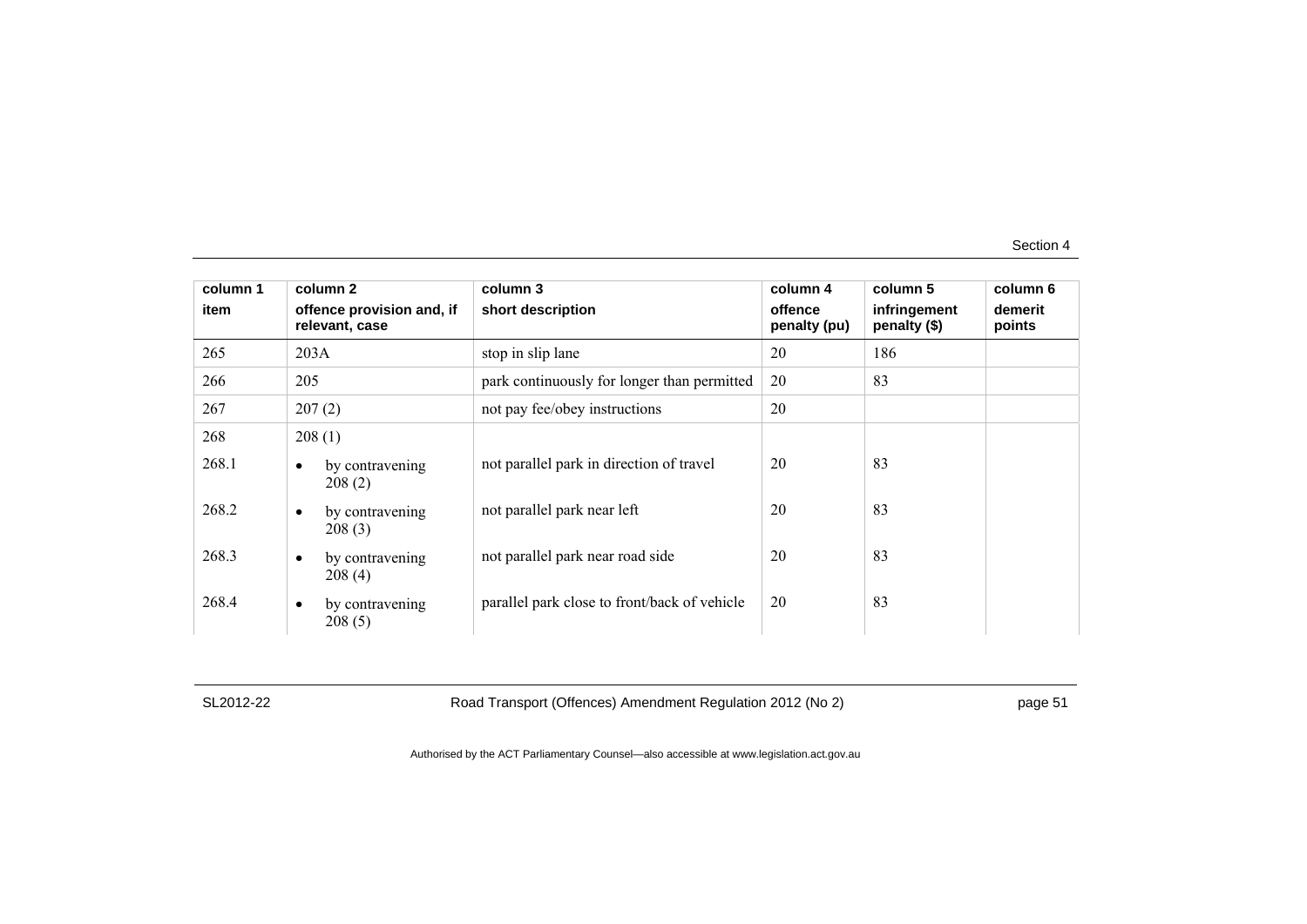| column 1 | column 2                                    | column 3                                                                         | column 4                | column 5                     | column 6          |
|----------|---------------------------------------------|----------------------------------------------------------------------------------|-------------------------|------------------------------|-------------------|
| item     | offence provision and, if<br>relevant, case | short description                                                                | offence<br>penalty (pu) | infringement<br>penalty (\$) | demerit<br>points |
| 268.5    | by contravening<br>$\bullet$<br>208(6)      | parallel park close to dividing line/strip                                       | 20                      | 83                           |                   |
| 268.6    | by contravening<br>$\bullet$<br>208(7)      | parallel park close if no dividing line/strip                                    | 20                      | 83                           |                   |
| 268.7    | by contravening<br>$\bullet$<br>208(8)      | park so as to obstruct vehicles/pedestrians                                      | 20                      | 83                           |                   |
| 269      | 208A(1)                                     | parallel park in direction other than<br>direction of travel (road-related area) | 20                      | 83                           |                   |
| 270      | 209(2)(a)                                   | not parallel park in direction of travel                                         | 20                      | 83                           |                   |
| 271      | 209(2)(b)                                   | not parallel park near centre of median<br>strip                                 | 20                      | 83                           |                   |
| 272      | 209(2)(c)                                   | parallel park close to front/back of vehicle                                     | 20                      | 83                           |                   |

page 52 Road Transport (Offences) Amendment Regulation 2012 (No 2) SL2012-22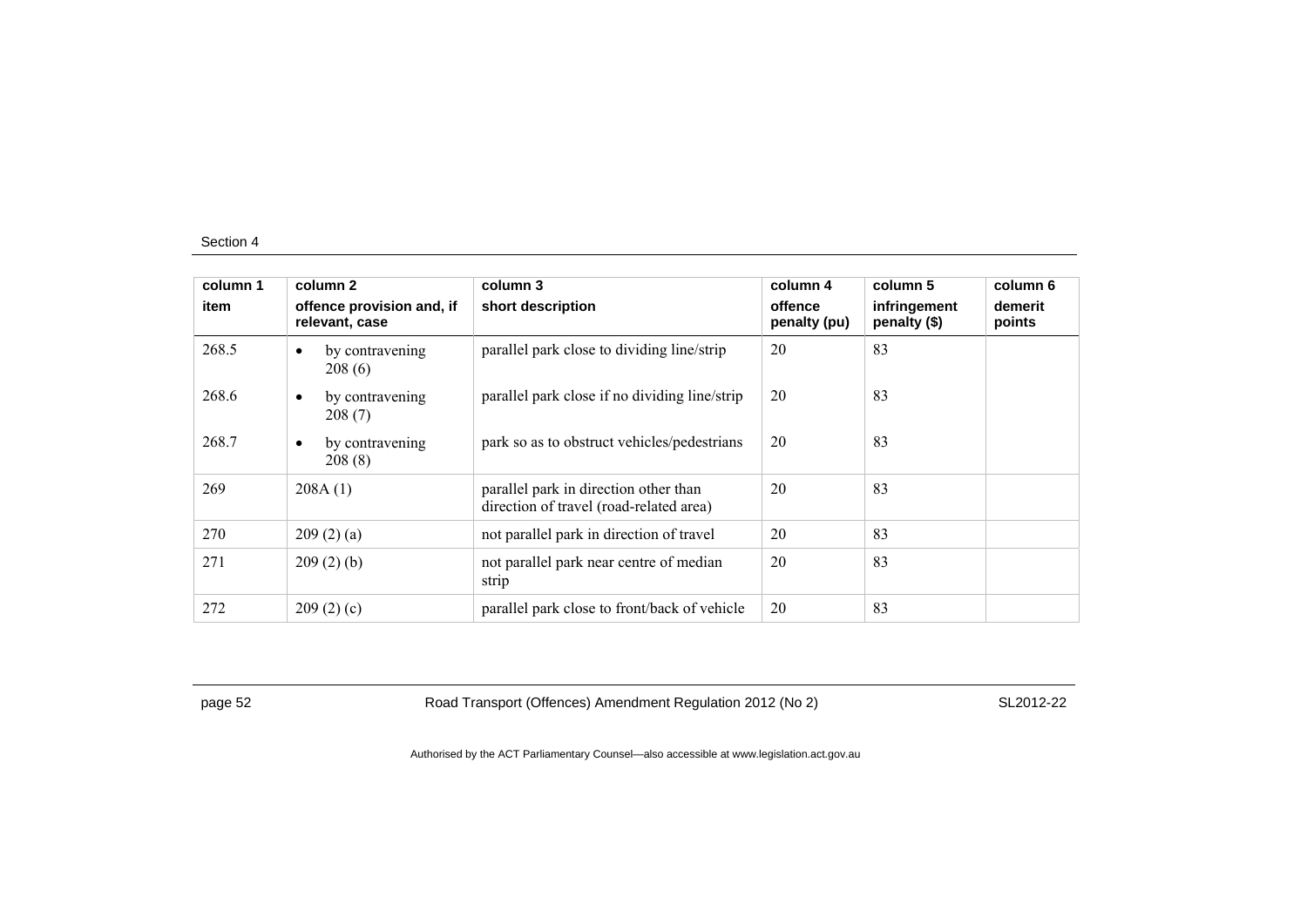| column 1 | column 2                                     | column 3                                      | column 4                | column 5                     | column 6          |
|----------|----------------------------------------------|-----------------------------------------------|-------------------------|------------------------------|-------------------|
| item     | offence provision and, if<br>relevant, case  | short description                             | offence<br>penalty (pu) | infringement<br>penalty (\$) | demerit<br>points |
| 273      | 210(1)                                       |                                               |                         |                              |                   |
| 273.1    | by contravening<br>$\bullet$<br>210(2)(a)    | not park at specified angle                   | 20                      | 83                           |                   |
| 273.2    | by contravening<br>$\bullet$<br>210(2)(b)    | not park rear out at specified angle          | 20                      | 83                           |                   |
| 273.3    | by contravening<br>$\bullet$<br>210(2A)(a)   | not park at $45^{\circ}$ (no angle specified) | 20                      | 83                           |                   |
| 273.4    | by contravening<br>$\bullet$<br>210(2A)(b)   | not park rear out at 45°                      | 20                      | 83                           |                   |
| 273.5    | by contravening<br>$\bullet$<br>210(3)(a)    | not park at 90°                               | 20                      | 83                           |                   |
| 273.6    | by contravening<br>$\bullet$<br>210(3)(b)(i) | not park rear in/front in at 90° as specified | 20                      | 83                           |                   |

SL2012-22 Road Transport (Offences) Amendment Regulation 2012 (No 2) page 53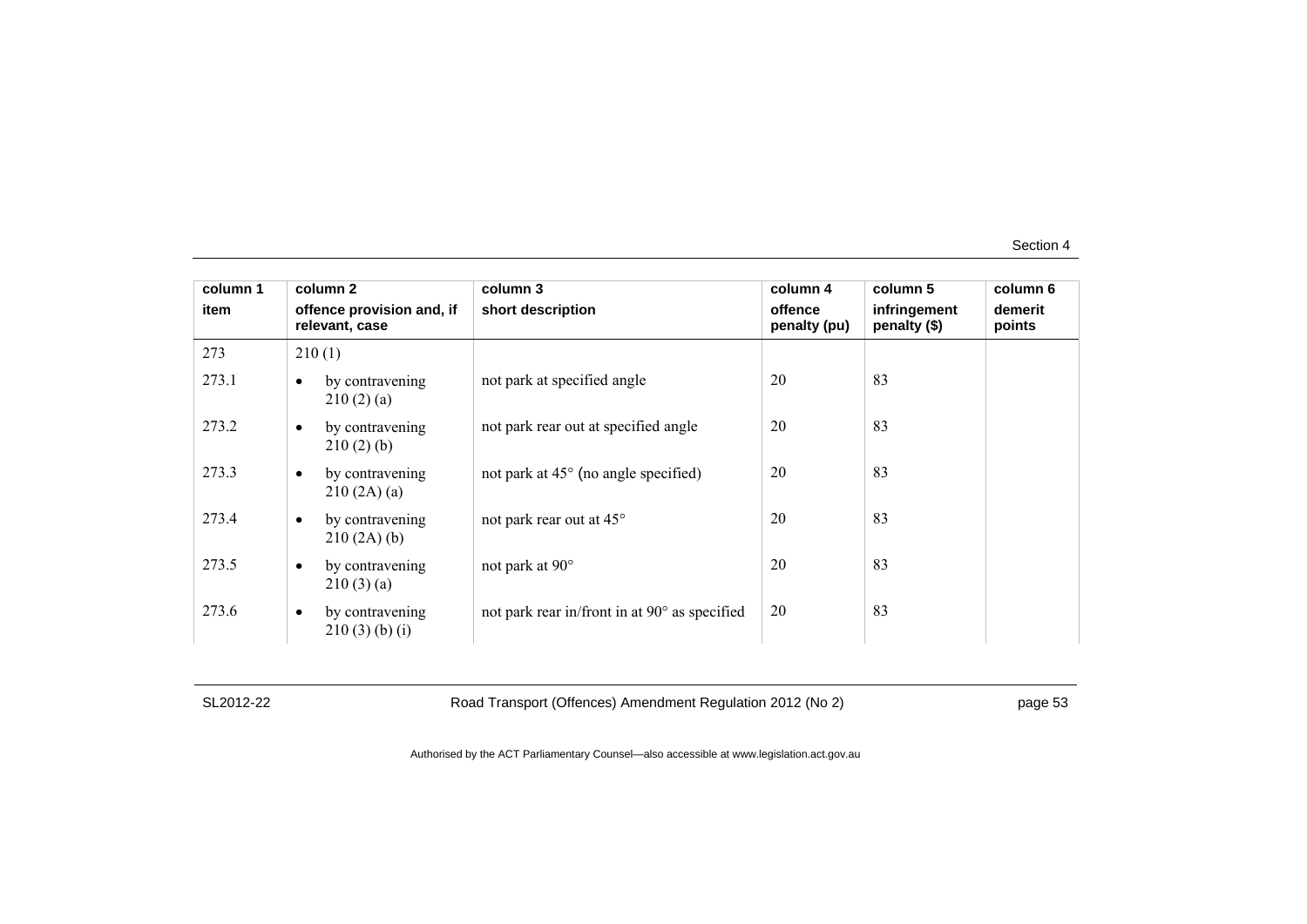| column 1 | column 2                                          | column 3                                                  | column 4                | column 5                     | column 6          |
|----------|---------------------------------------------------|-----------------------------------------------------------|-------------------------|------------------------------|-------------------|
| item     | offence provision and, if<br>relevant, case       | short description                                         | offence<br>penalty (pu) | infringement<br>penalty (\$) | demerit<br>points |
| 273.7    | by contravening<br>$\bullet$<br>$210(4)$ (a) (i)  | not park rear in at specified angle                       | 20                      | 83                           |                   |
| 273.8    | by contravening<br>$\bullet$<br>$210(4)$ (a) (ii) | not park rear in at 45° (no angle specified)              | 20                      | 83                           |                   |
| 274      | 211(2)                                            | not park wholly within parking bay                        | 20                      | 83                           |                   |
| 275      | 211(3)                                            | use more parking bays than necessary                      | 20                      | 83                           |                   |
| 276      | 212(1)                                            | enter/leave median strip parking area<br>contrary to sign | 20                      | 96                           |                   |
| 277      | 212(2)                                            | not enter/leave median strip parking area<br>forwards     | 20                      | 96                           |                   |
| 278      | 213(2)                                            | not restrain vehicle properly                             | 20                      | 105                          |                   |
| 279      | 213(3)                                            | leave engine on                                           | 20                      | 105                          |                   |
| 280      | 213(4)(i)                                         | not remove ignition key (no-one in vehicle)               | 20                      | 105                          |                   |

page 54 Road Transport (Offences) Amendment Regulation 2012 (No 2) SL2012-22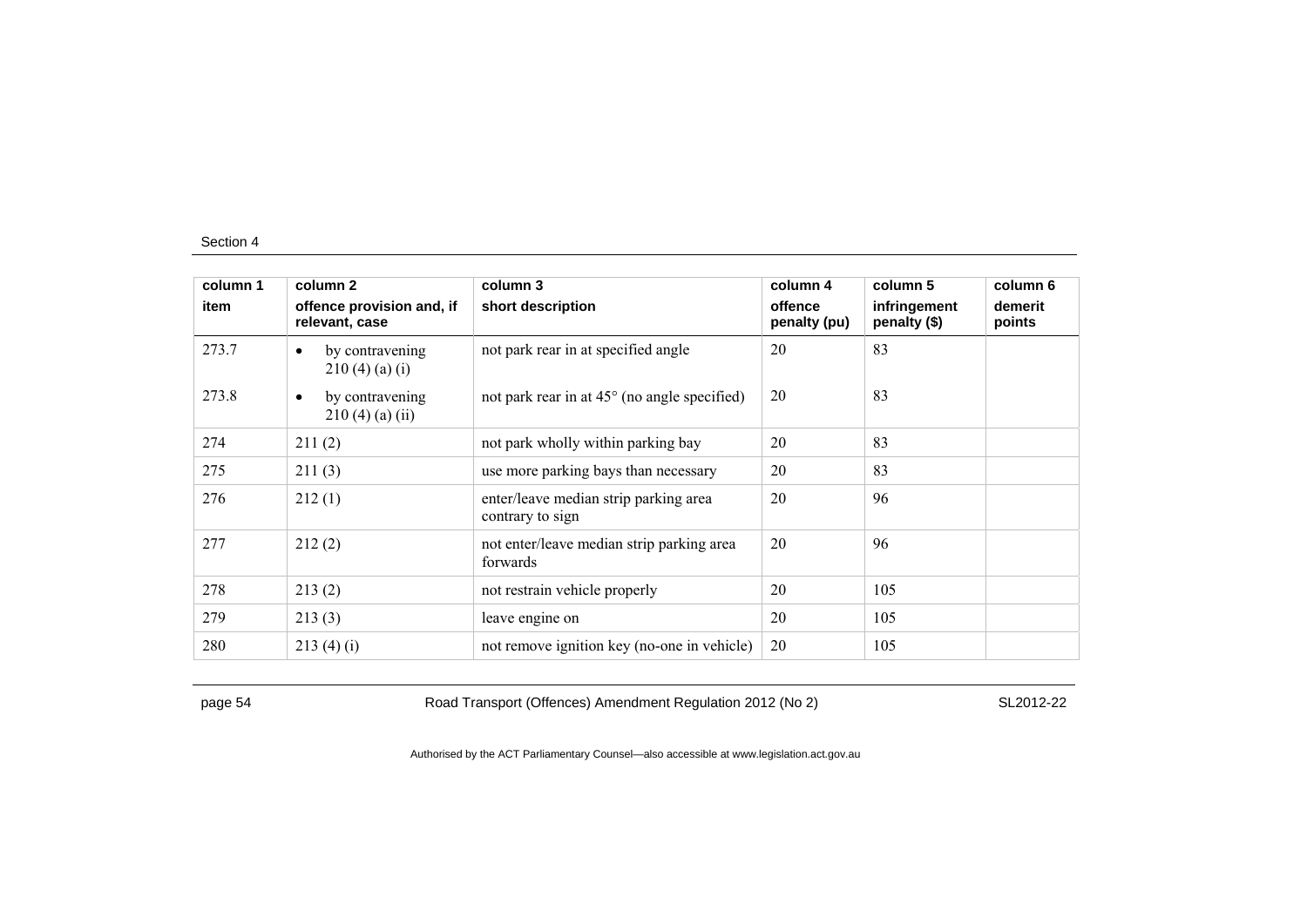| column 1 | column 2                                    | column 3                                               | column 4                | column 5                     | column 6          |
|----------|---------------------------------------------|--------------------------------------------------------|-------------------------|------------------------------|-------------------|
| item     | offence provision and, if<br>relevant, case | short description                                      | offence<br>penalty (pu) | infringement<br>penalty (\$) | demerit<br>points |
| 281      | 213(4)(ii)                                  | not remove ignition key (only child in<br>vehicle)     | 20                      | 105                          |                   |
| 282      | 215(1)(a)                                   | head/tail/number plate light/lights not<br>on/visible  | 20                      | 105                          | $1$ (NS)          |
| 283      | 215(1)(b)                                   | clearance/side marker lights not on/visible            | 20                      | 105                          | $1$ (NS)          |
| 284      | 216(1)(a)                                   | tail/rear lights not on/visible (towing from<br>front) | 20                      | 105                          | $1$ (NS)          |
| 285      | 216(1)(b)                                   | rear lights not on/visible (towing from rear)          | 20                      | 105                          | $1$ (NS)          |
| 286      | 217(1)                                      | use front or rear fog light when not<br>permitted      | 20                      | 105                          |                   |
| 287      | 218(1)(a)                                   | use/allow use of high-beam on vehicle in<br>front      | 20                      | 105                          | $1$ (NS)          |

SL2012-22 Road Transport (Offences) Amendment Regulation 2012 (No 2) page 55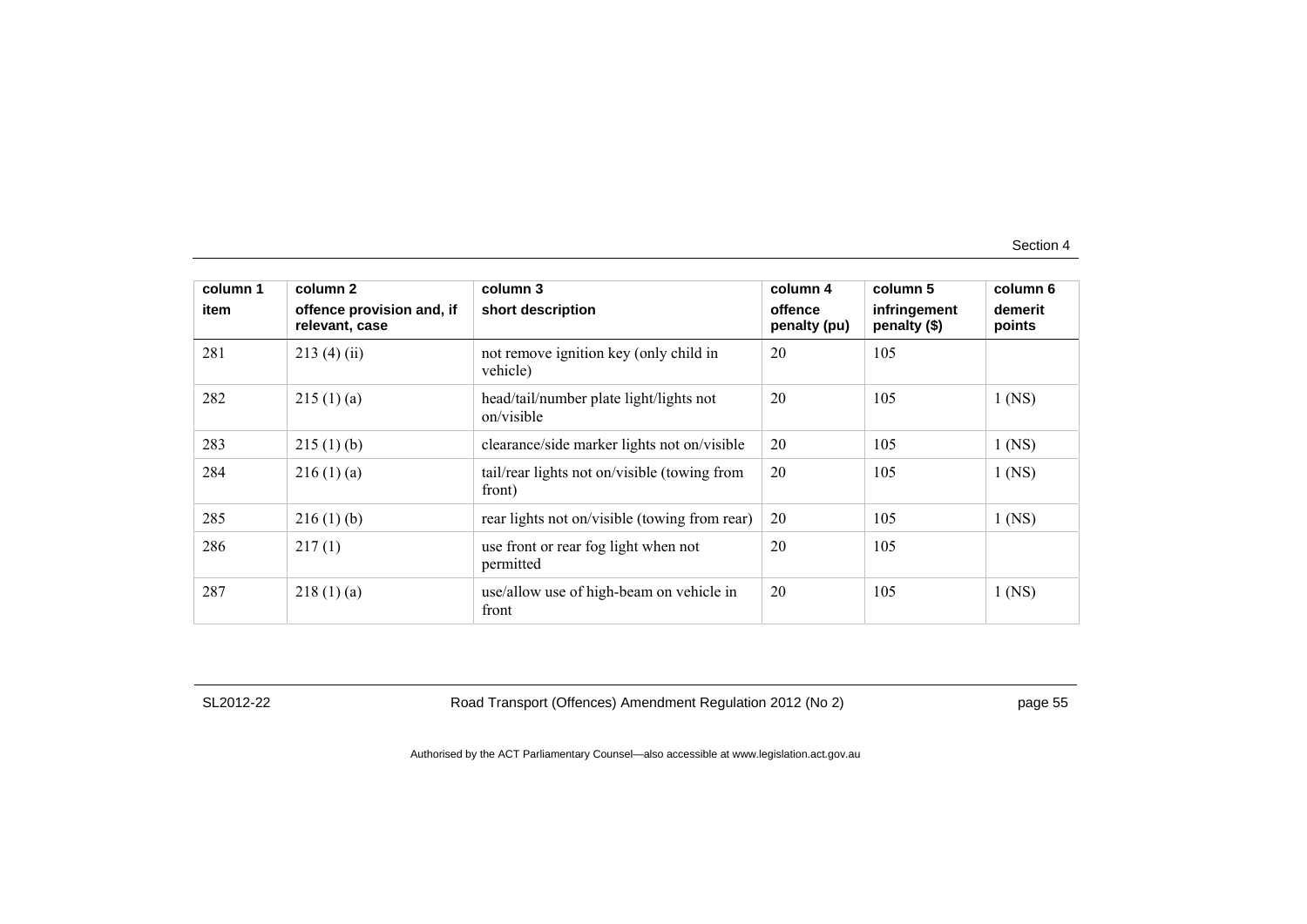| column 1 | column 2                                    | column 3                                                      | column 4                | column 5                     | column 6          |
|----------|---------------------------------------------|---------------------------------------------------------------|-------------------------|------------------------------|-------------------|
| item     | offence provision and, if<br>relevant, case | short description                                             | offence<br>penalty (pu) | infringement<br>penalty (\$) | demerit<br>points |
| 288      | 218(1)(b)                                   | use/allow use of high-beam on oncoming<br>vehicle             | 20                      | 105                          | $1$ (NS)          |
| 289      | 219                                         | use/allow use of light on/in vehicle<br>likely/to dazzle      | 20                      | 105                          | $1$ (NS)          |
| 290      | 220(1)(a)                                   | clearance/side marker lights not on/visible<br>(wide vehicle) | 20                      | 105                          |                   |
| 291      | 220(1)(b)                                   | parking lights not on/visible (not wide)<br>vehicle)          | 20                      | 105                          |                   |
| 292      | 221(1)                                      | use/allow use of hazard warning lights<br>when not permitted  | 20                      | 105                          |                   |
| 293      | 222(2)                                      | not use bus warning lights when children<br>getting on/off    | 20                      | 162                          |                   |
| 294      | 223(a)                                      | animal-drawn vehicle—white light not<br>fitted/visible        | 20                      | 71                           |                   |

page 56 Road Transport (Offences) Amendment Regulation 2012 (No 2) SL2012-22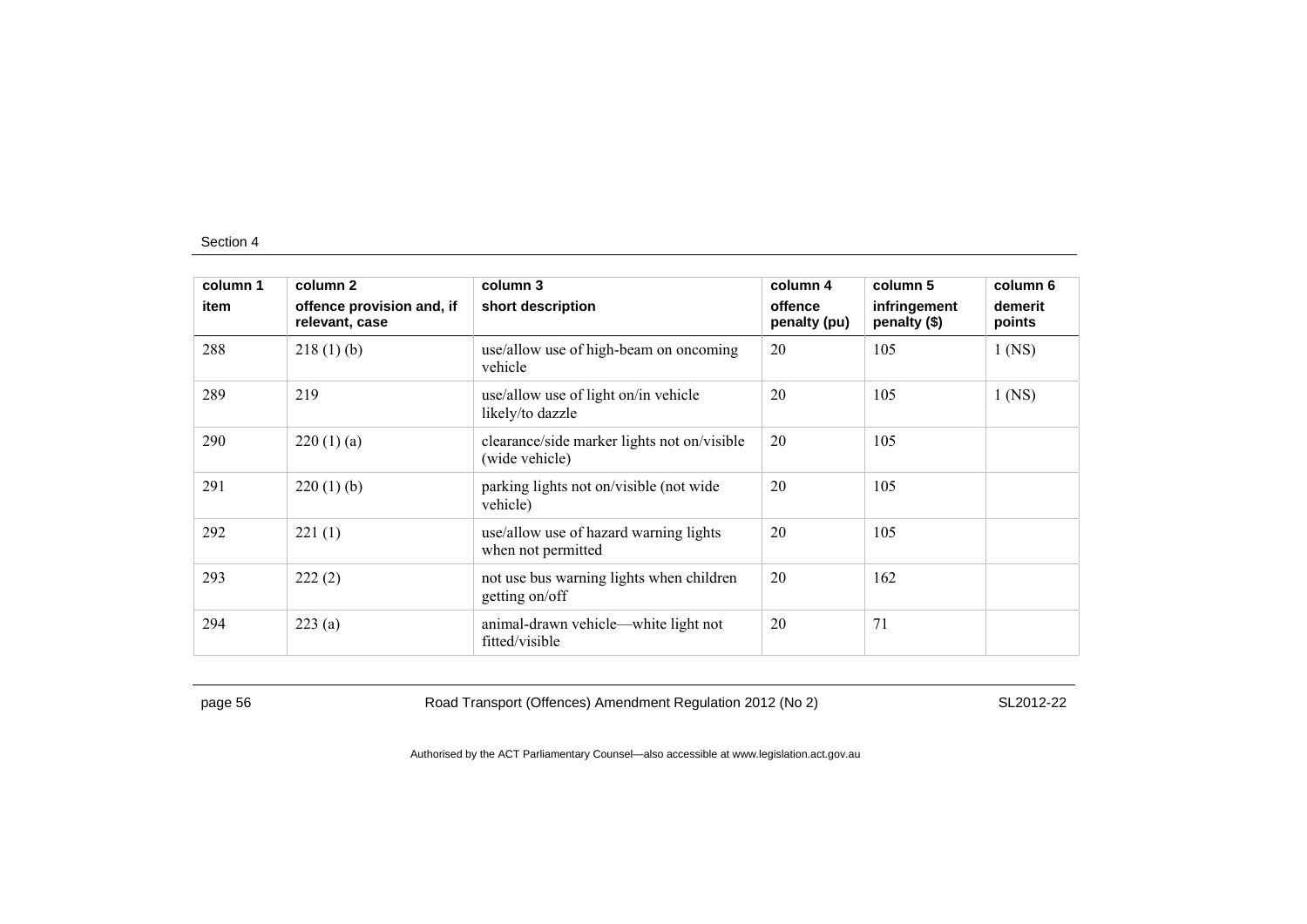| column 1 | column 2                                    | column 3                                                                                                                              | column 4                | column 5                     | column 6          |
|----------|---------------------------------------------|---------------------------------------------------------------------------------------------------------------------------------------|-------------------------|------------------------------|-------------------|
| item     | offence provision and, if<br>relevant, case | short description                                                                                                                     | offence<br>penalty (pu) | infringement<br>penalty (\$) | demerit<br>points |
| 295      | 223(b)                                      | animal-drawn vehicle—red light not<br>fitted/visible                                                                                  | 20                      | 71                           |                   |
| 296      | 223 (c) (i)                                 | animal-drawn vehicle—reflector not<br>fitted/over 1.5m                                                                                | 20                      | 71                           |                   |
| 297      | 223 (c) (ii)                                | animal-drawn vehicle—reflector not<br>fitted/visible                                                                                  | 20                      | 71                           |                   |
| 298      | 224                                         | use/allow use of horn/similar warning<br>device unnecessarily                                                                         | 20                      | 136                          |                   |
| 299      | 225(1)                                      | drive vehicle with device for preventing<br>effective use of speed measuring<br>device/device for detecting speed<br>measuring device | 20                      |                              |                   |

SL2012-22 Road Transport (Offences) Amendment Regulation 2012 (No 2) page 57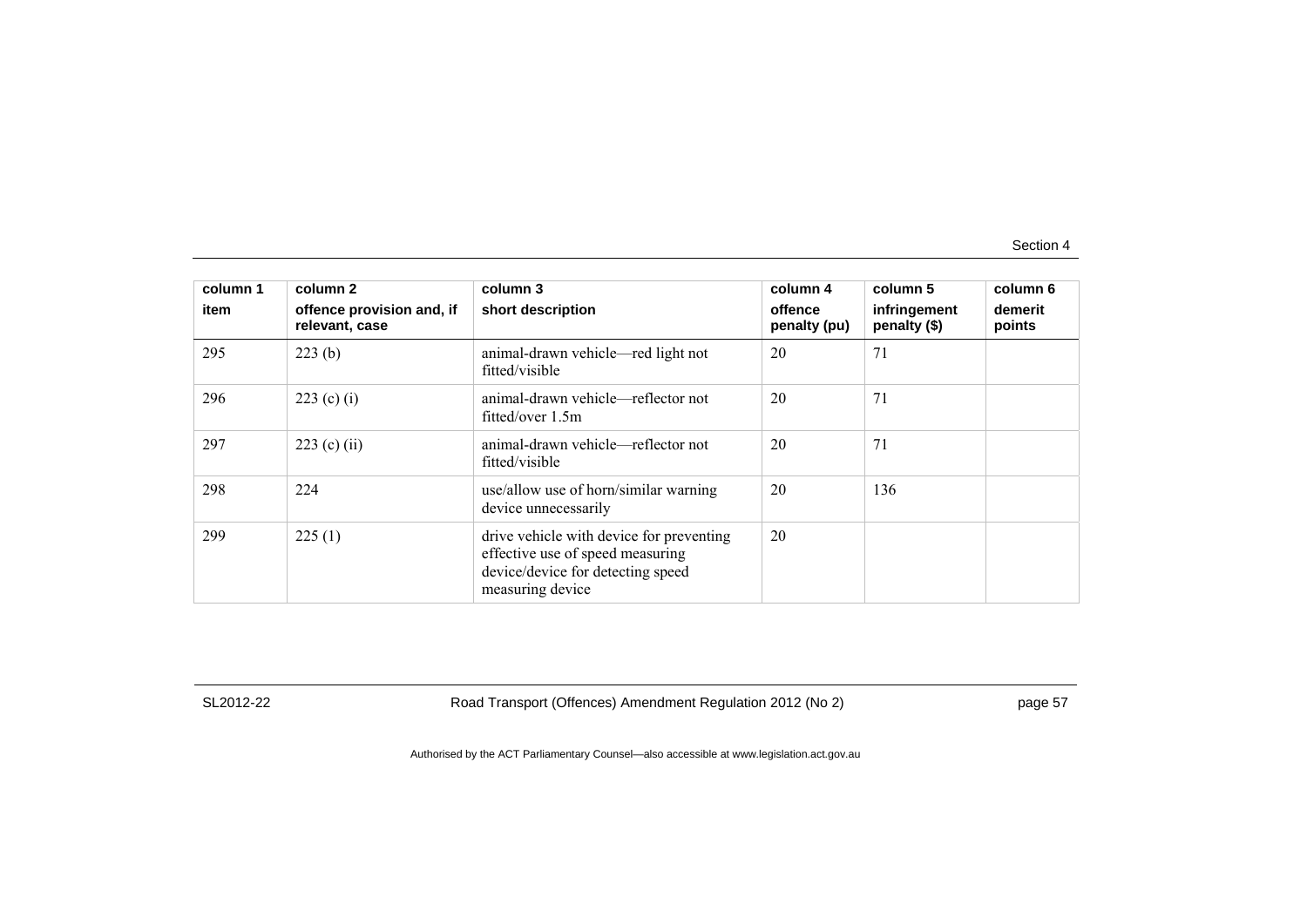| column 1 | column 2                                    | column 3                                                                                                                                  | column 4                | column 5                     | column 6          |
|----------|---------------------------------------------|-------------------------------------------------------------------------------------------------------------------------------------------|-------------------------|------------------------------|-------------------|
| item     | offence provision and, if<br>relevant, case | short description                                                                                                                         | offence<br>penalty (pu) | infringement<br>penalty (\$) | demerit<br>points |
| 300      | 225(2)                                      | travel in vehicle with device for preventing<br>effective use of speed measuring<br>device/device for detecting speed<br>measuring device | 20                      |                              |                   |
| 301      | 226(1)                                      | drive heavy vehicle without portable<br>warning triangles                                                                                 | 20                      | 105                          |                   |
| 302      | 226(2)                                      | not produce portable warning triangles for<br>inspection                                                                                  | 20                      | 105                          |                   |
| 303      | 227(2)                                      |                                                                                                                                           |                         |                              |                   |
| 303.1    | by contravening<br>٠<br>227(4)(a)           | warning triangle not in front of stopped<br>vehicle                                                                                       | 20                      | 105                          |                   |
| 303.2    | by contravening<br>٠<br>227(4)(b)           | warning triangle not behind stopped<br>vehicle                                                                                            | 20                      | 105                          |                   |

page 58 Road Transport (Offences) Amendment Regulation 2012 (No 2) SL2012-22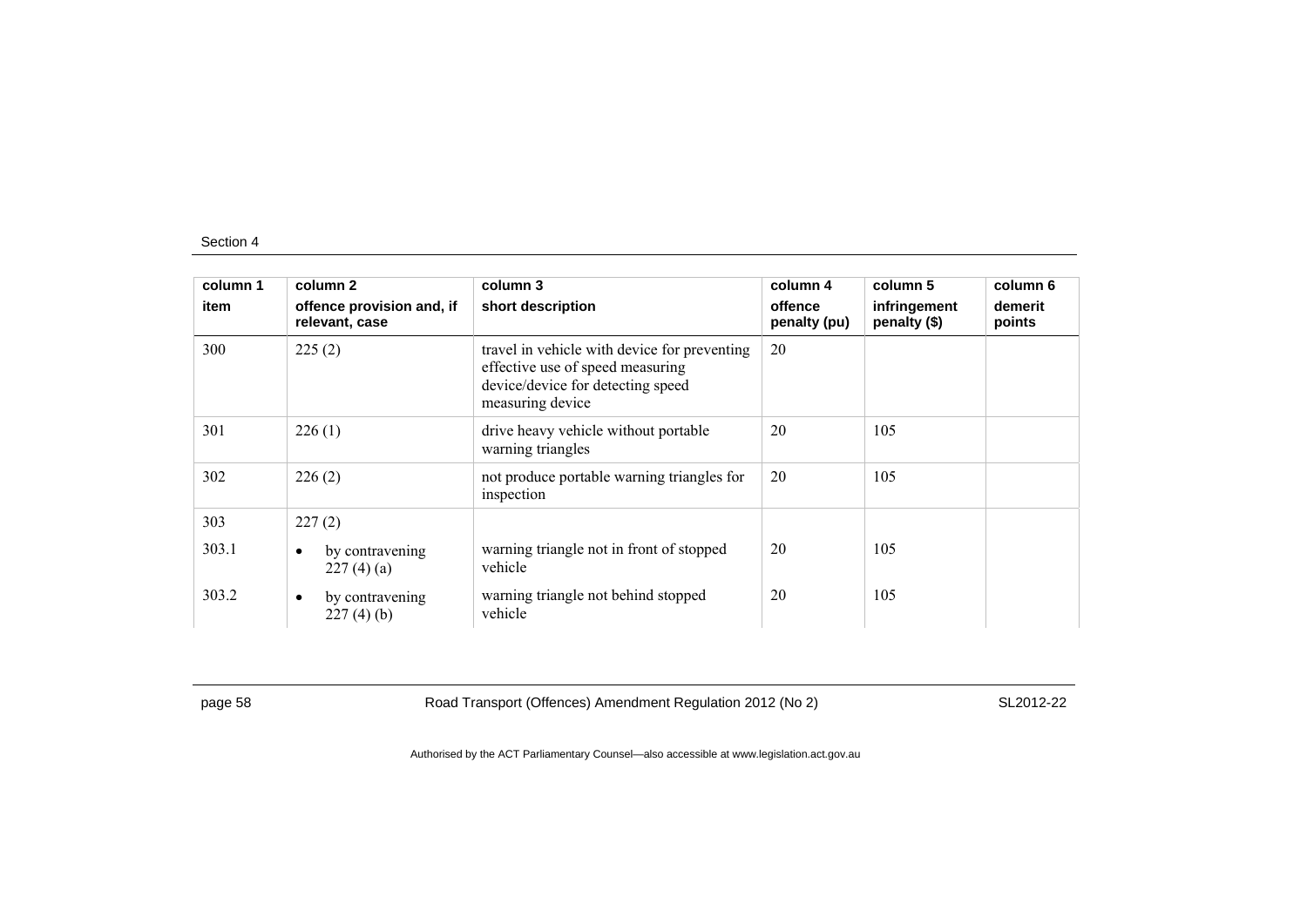| column 1 | column 2                                    | column 3                                     | column 4                | column 5                     | column 6          |
|----------|---------------------------------------------|----------------------------------------------|-------------------------|------------------------------|-------------------|
| item     | offence provision and, if<br>relevant, case | short description                            | offence<br>penalty (pu) | infringement<br>penalty (\$) | demerit<br>points |
| 303.3    | by contravening<br>$\bullet$<br>227(4)(c)   | warning triangle not beside stopped vehicle  | 20                      | 105                          |                   |
| 304      | 227(3)                                      |                                              |                         |                              |                   |
| 304.1    | by contravening<br>227(4)(a)                | warning triangle not in front of fallen load | 20                      | 105                          |                   |
| 304.2    | by contravening<br>$\bullet$<br>227(4)(b)   | warning triangle not behind fallen load      | 20                      | 105                          |                   |
| 304.3    | by contravening<br>$\bullet$<br>227(4)(c)   | warning triangle not beside fallen load      | 20                      | 105                          |                   |
| 305      | 228                                         | travel past no pedestrians sign              | 20                      | 71                           |                   |
| 306      | 229                                         | disobey road access sign                     | 20                      | 71                           |                   |
| 307      | 230(1)(a)                                   | not cross road by shortest safe route        | 20                      | 71                           |                   |
| 308      | 230(1)(b)                                   | stay on road longer than necessary to cross  | 20                      | 71                           |                   |

SL2012-22 Road Transport (Offences) Amendment Regulation 2012 (No 2) page 59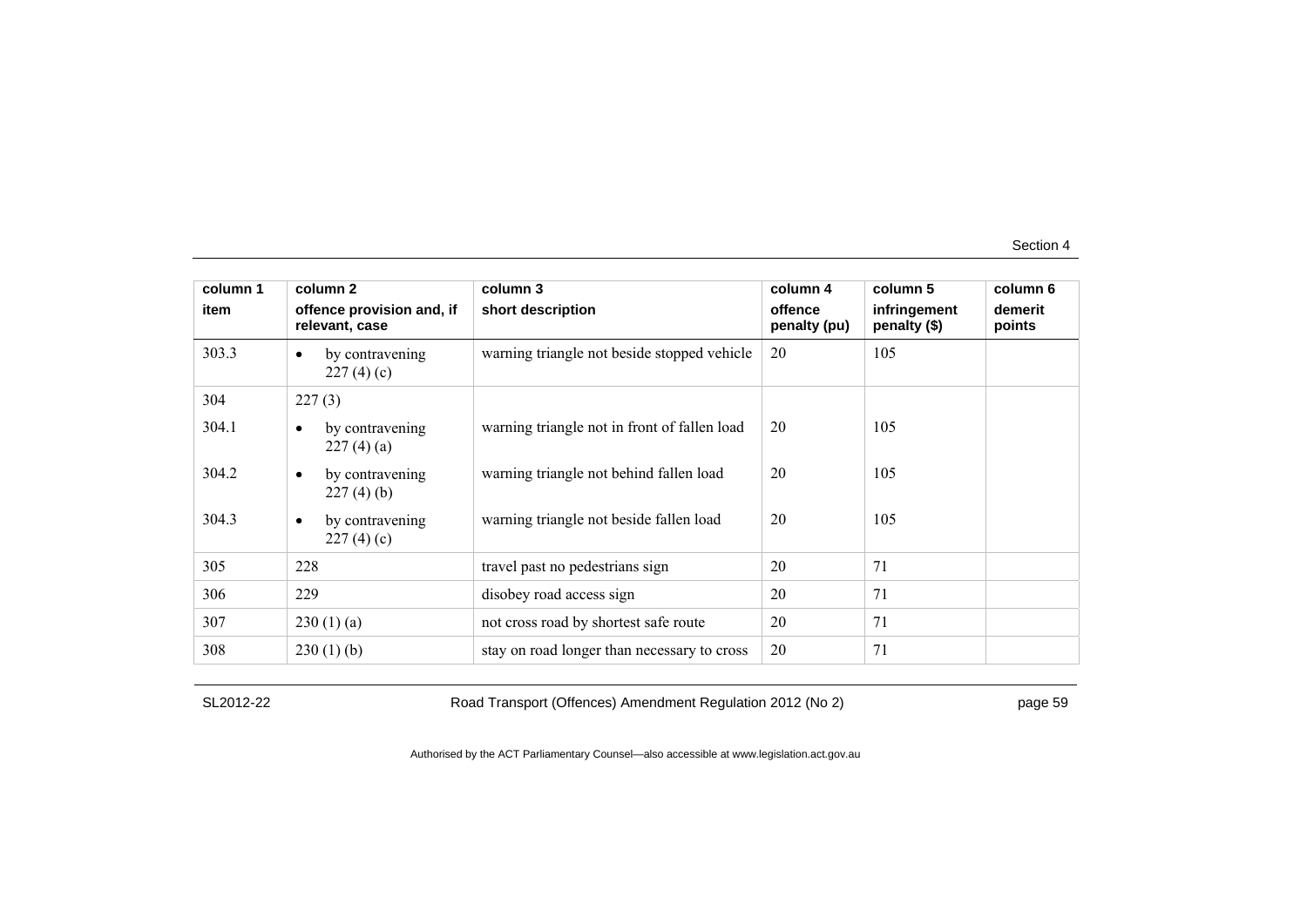| column 1<br>item |           | column 2<br>offence provision and, if<br>relevant, case | column 3<br>short description                             | column 4<br>offence<br>penalty (pu) | column 5<br>infringement<br>penalty (\$) | column 6<br>demerit<br>points |
|------------------|-----------|---------------------------------------------------------|-----------------------------------------------------------|-------------------------------------|------------------------------------------|-------------------------------|
| 309              |           | 231(1)                                                  |                                                           |                                     |                                          |                               |
| 309.1            |           | by contravening<br>231(2)                               | cross when pedestrian lights not green                    | 20                                  | 71                                       |                               |
| 309.2            | $\bullet$ | by contravening<br>231(3)(a)                            | not cross quickly to safety area (pedestrian<br>lights)   | 20                                  | 71                                       |                               |
| 309.3            | $\bullet$ | by contravening<br>231(3)(b)                            | not cross quickly to nearest side (pedestrian)<br>lights) | 20                                  | 71                                       |                               |
| 309.4            | $\bullet$ | by contravening<br>231(4)                               | not stay in safety area at pedestrian lights              | 20                                  | 71                                       |                               |

page 60 Road Transport (Offences) Amendment Regulation 2012 (No 2) SL2012-22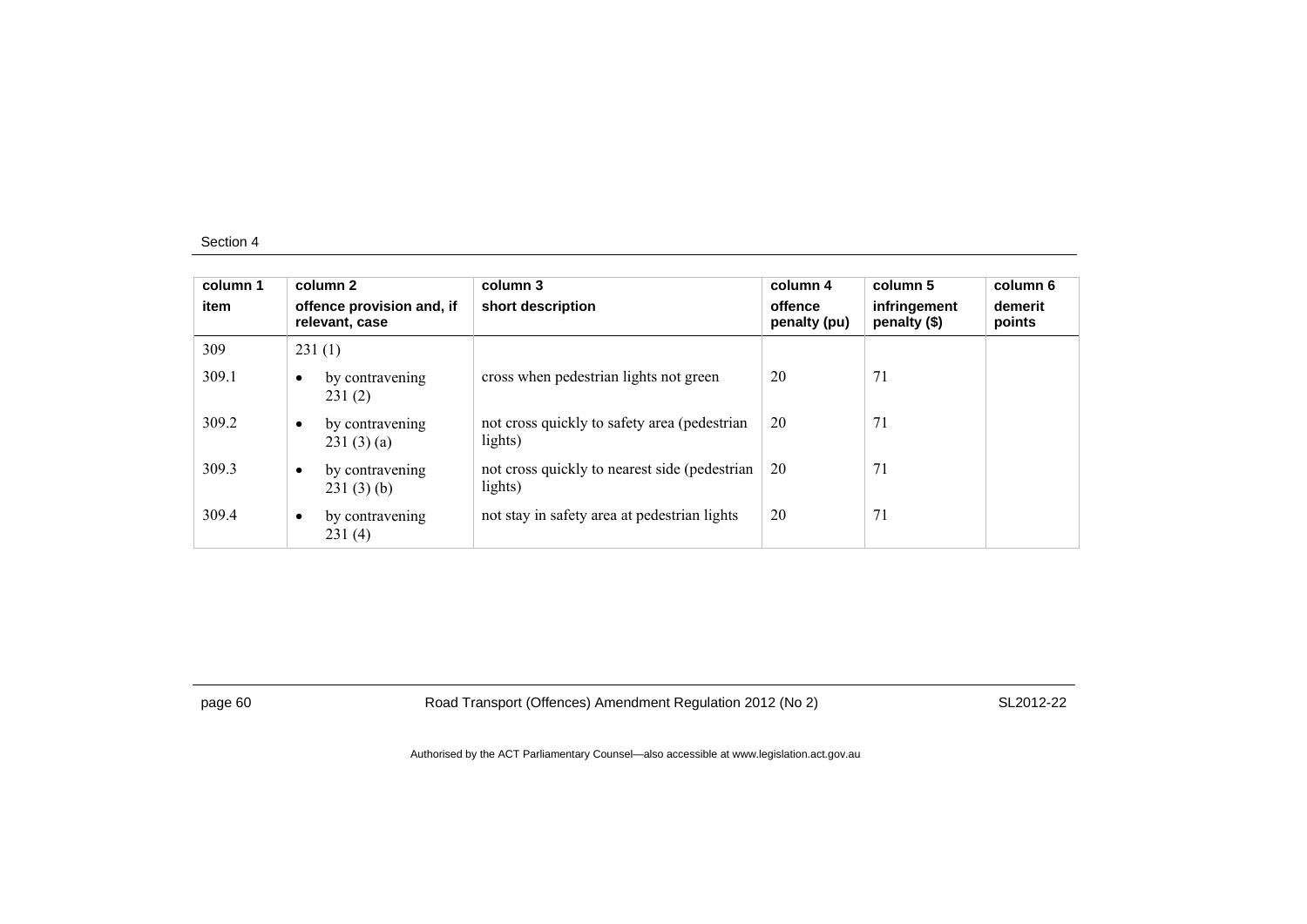| column 1 | column 2                                    | column 3                                                    | column 4                | column 5                     | column 6          |
|----------|---------------------------------------------|-------------------------------------------------------------|-------------------------|------------------------------|-------------------|
| item     | offence provision and, if<br>relevant, case | short description                                           | offence<br>penalty (pu) | infringement<br>penalty (\$) | demerit<br>points |
| 310      | 232(1)                                      |                                                             |                         |                              |                   |
| 310.1    | by contravening<br>$\bullet$<br>232(2)      | cross against traffic light (no pedestrian<br>lights)       | 20                      | 71                           |                   |
| 310.2    | by contravening<br>$\bullet$<br>232(3)(a)   | not cross quickly to safety area (no<br>pedestrian lights)  | 20                      | 71                           |                   |
| 310.3    | by contravening<br>$\bullet$<br>232(3)(b)   | not cross quickly to nearest side (no<br>pedestrian lights) | 20                      | 71                           |                   |
| 310.4    | by contravening<br>$\bullet$<br>232(4)      | not stay in safety area (no pedestrian lights)              | 20                      | 71                           |                   |
| 311      | 233(1)                                      | cross road before tram stops                                | 20                      | 71                           |                   |
| 312      | 233(2)(a)                                   | not cross by shortest safe route after getting<br>off tram  | 20                      | 71                           |                   |
| 313      | 233(2)(b)                                   | stay on road after getting off train                        | 20                      | 71                           |                   |

SL2012-22 Road Transport (Offences) Amendment Regulation 2012 (No 2) page 61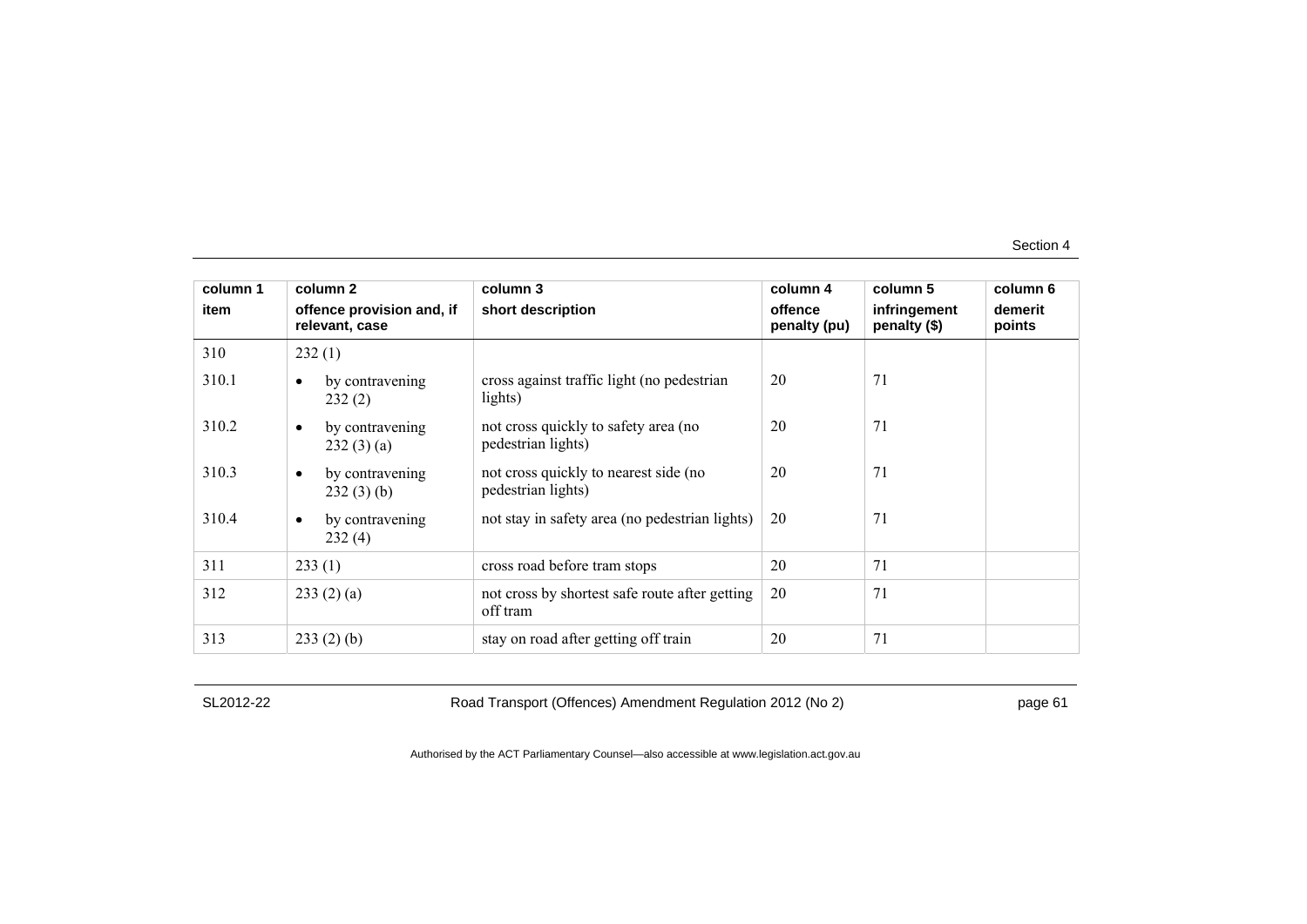| column 1 | column 2                                    | column 3                                                       | column 4                | column 5                     | column 6          |
|----------|---------------------------------------------|----------------------------------------------------------------|-------------------------|------------------------------|-------------------|
| item     | offence provision and, if<br>relevant, case | short description                                              | offence<br>penalty (pu) | infringement<br>penalty (\$) | demerit<br>points |
| 314      | 234(1)                                      | pedestrian not cross part/road at crossing                     | 20                      | 71                           |                   |
| 315      | 234(2)                                      | stay on crossing longer than necessary                         | 20                      | 71                           |                   |
| 316      | 235(1)(a)                                   | not use pedestrian facility at level crossing                  | 20                      | 71                           |                   |
| 317      | 235(1)(b)                                   | not cross within 20m of level crossing                         | 20                      | 71                           |                   |
| 318      | 235(2)(a)                                   | cross level crossing contrary to warning<br>lights/bells       | 20                      | 71                           |                   |
| 319      | 235(2)(b)                                   | cross level crossing with gate/boom/barrier<br>operating       | 20                      | 71                           |                   |
| 320      | 235(2)(c)                                   | cross level crossing when tram/train<br>on/entering crossing   | 20                      | 71                           |                   |
| 321      | 235(2)(d)                                   | cross level crossing when approaching<br>tram/train seen/heard | 20                      | 71                           |                   |

page 62 Road Transport (Offences) Amendment Regulation 2012 (No 2) SL2012-22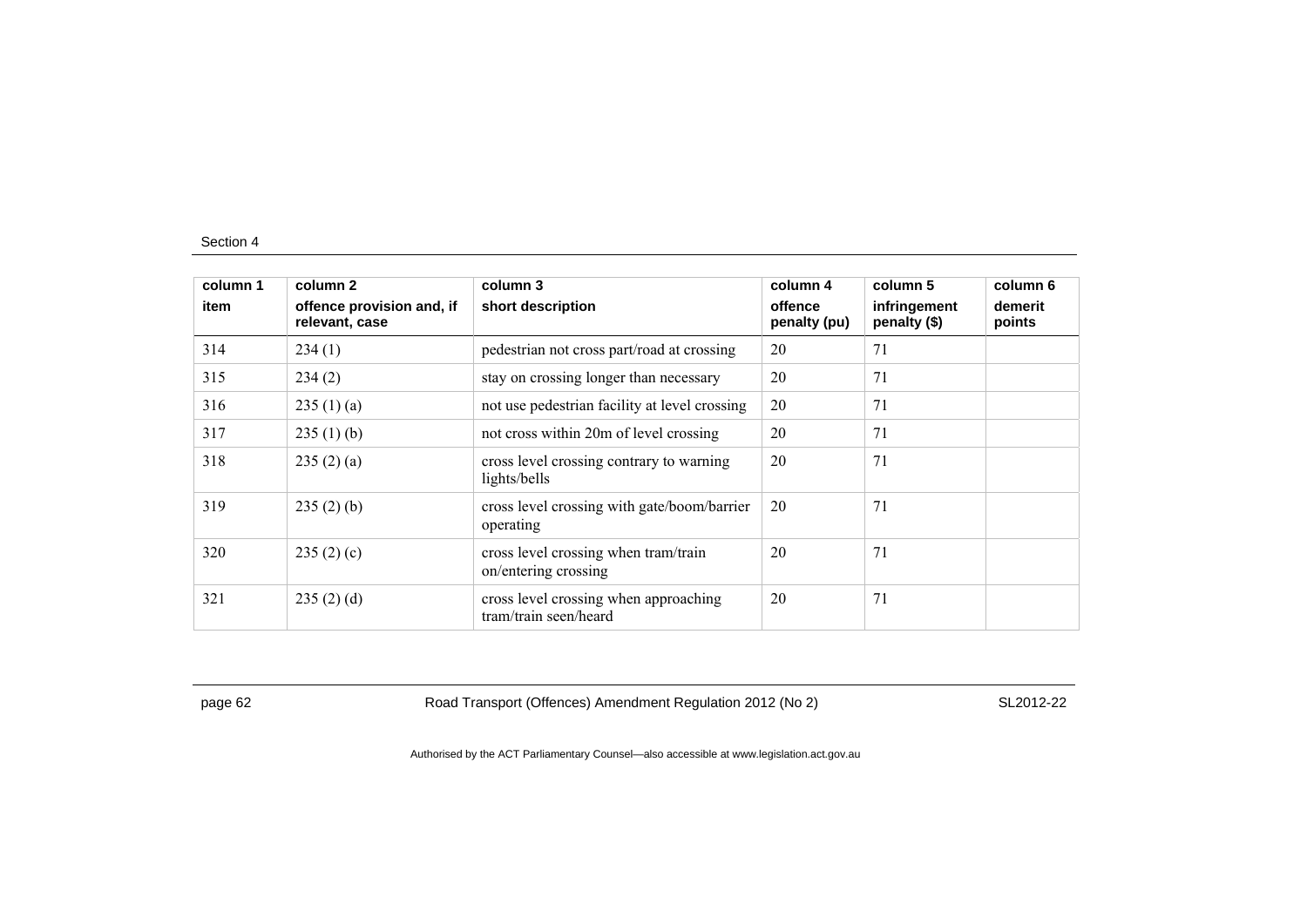| column 1 | column 2                                    | column 3                                                                                      | column 4                | column 5                     | column 6          |
|----------|---------------------------------------------|-----------------------------------------------------------------------------------------------|-------------------------|------------------------------|-------------------|
| item     | offence provision and, if<br>relevant, case | short description                                                                             | offence<br>penalty (pu) | infringement<br>penalty (\$) | demerit<br>points |
| 322      | 235(2)(e)                                   | cross level crossing when crossing/road<br>beyond blocked                                     | 20                      | 71                           |                   |
| 323      | 235 (2A) (a)                                | delay finishing crossing level crossing<br>despite warning lights/bells starting              | 20                      | 71                           |                   |
| 324      | 235(2A)(b)                                  | delay finishing crossing level crossing<br>despite gate/boom/barrier starting to close        | 20                      | 71                           |                   |
| 325      | 235(2A)(c)                                  | delay finishing crossing level crossing<br>despite tram/train approaching crossing            | 20                      | 71                           |                   |
| 326      | 235A(2)                                     | cross pedestrian level crossing when<br>pedestrian light red                                  | 20                      | 71                           |                   |
| 327      | 235A(3)                                     | delay finishing crossing pedestrian level<br>crossing despite pedestrian light turning<br>red | 20                      | 71                           |                   |
| 328      | 236(1)                                      | pedestrian move into driver's path                                                            | 20                      | 71                           |                   |

SL2012-22 Road Transport (Offences) Amendment Regulation 2012 (No 2) page 63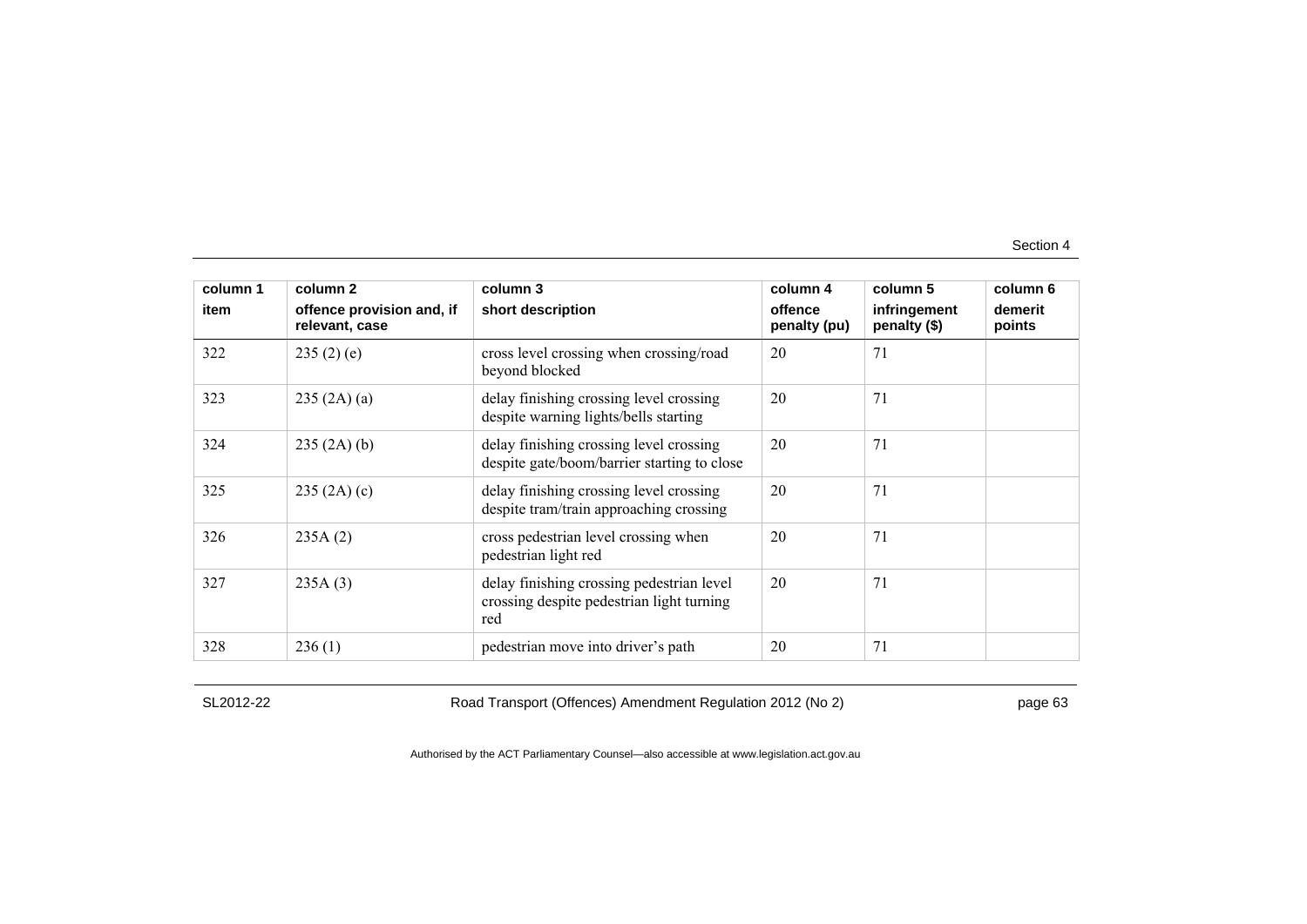| column 1 | column 2                                    | column 3                                                      | column 4                | column 5                     | column 6          |
|----------|---------------------------------------------|---------------------------------------------------------------|-------------------------|------------------------------|-------------------|
| item     | offence provision and, if<br>relevant, case | short description                                             | offence<br>penalty (pu) | infringement<br>penalty (\$) | demerit<br>points |
| 329      | 236(2)                                      | pedestrian obstruct driver's/other<br>pedestrian's path       | 20                      | 71                           |                   |
| 330      | 237(1)                                      | get on/into moving vehicle                                    | 20                      | 71                           |                   |
| 331      | 238(1)                                      | pedestrian not travel on footpath/nature<br>strip             | 20                      | 71                           |                   |
| 332      | 238(2)(a)                                   | pedestrian not keep to side of road                           | 20                      | 71                           |                   |
| 333      | 238(2)(ab)                                  | pedestrian not face approaching traffic                       | 20                      | 71                           |                   |
| 334      | 238(2)(b)                                   | travel on road beside more than 1 other<br>pedestrian/vehicle | 20                      | 71                           |                   |
| 335      | 239(1)                                      | pedestrian on bicycle path/separated<br>footpath              | 20                      | 71                           |                   |
| 336      | 239(3)                                      | not keep out of path of bicycle/pedestrian                    | 20                      | 71                           |                   |

page 64 Road Transport (Offences) Amendment Regulation 2012 (No 2) SL2012-22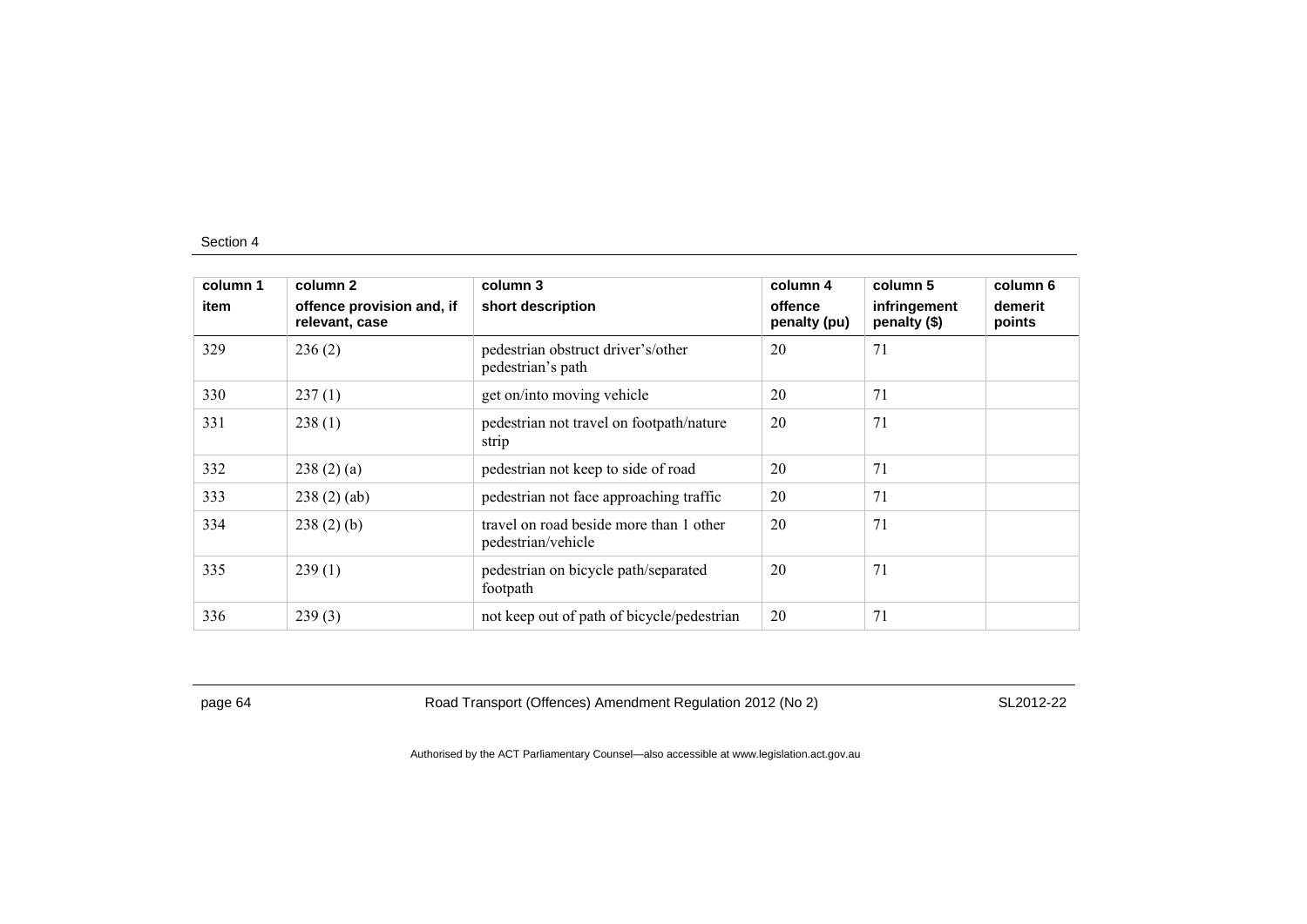| column 1<br>item | column 2<br>offence provision and, if<br>relevant, case | column 3<br>short description                                    | column 4<br>offence<br>penalty (pu) | column 5<br>infringement<br>penalty (\$) | column 6<br>demerit<br>points |
|------------------|---------------------------------------------------------|------------------------------------------------------------------|-------------------------------------|------------------------------------------|-------------------------------|
| 337              | 240A                                                    | use wheeled device/toy when no wheeled<br><i>device/toy</i> sign | 20                                  | 71                                       |                               |
| 338              | 240(1)(a)                                               | use wheeled device/toy (dividing<br>line/median strip)           | 20                                  | 71                                       |                               |
| 339              | $240(1)$ (b)                                            | use wheeled device/toy (speed<br>limit > 50km/h                  | 20                                  | 71                                       |                               |
| 340              | 240(1)(c)                                               | use wheeled device/toy (multi-lane 1-way<br>road)                | 20                                  | 71                                       |                               |
| 341              | 240(2)(a)                                               | use wheeled device on prohibited road                            | 20                                  | 71                                       |                               |
| 342              | $240(2)$ (b)                                            | use wheeled device on road at night                              | 20                                  | 71                                       |                               |
| 343              | 240(2)(c)                                               | use wheeled device on road at prohibited<br>time                 | 20                                  | 71                                       |                               |
| 344              | 240(3)(a)                                               | use wheeled toy on prohibited road                               | 20                                  | 71                                       |                               |

SL2012-22 Road Transport (Offences) Amendment Regulation 2012 (No 2) page 65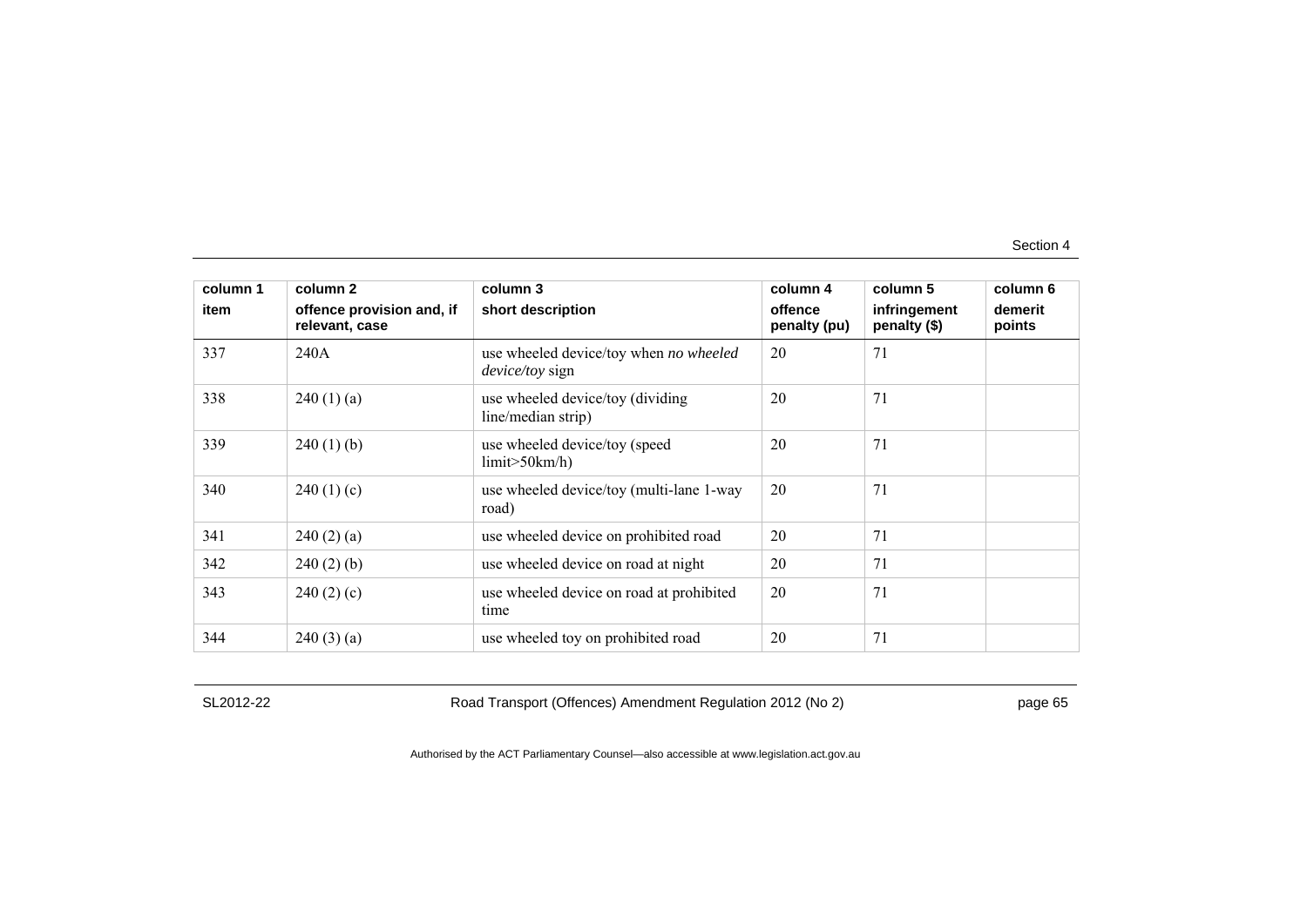| column 1 | column 2                                    | column 3                                                                | column 4                | column 5                     | column 6          |
|----------|---------------------------------------------|-------------------------------------------------------------------------|-------------------------|------------------------------|-------------------|
| item     | offence provision and, if<br>relevant, case | short description                                                       | offence<br>penalty (pu) | infringement<br>penalty (\$) | demerit<br>points |
| 345      | 240(3)(b)                                   | use wheeled toy on road at prohibited time                              | 20                      | 71                           |                   |
| 346      | 241(1)(a)                                   | not keep left when using wheeled<br>device/toy                          | 20                      | 71                           |                   |
| 347      | 241(1)(b)                                   | travel alongside more than 1<br>pedestrian/vehicle (wheeled device/toy) | 20                      | 71                           |                   |
| 348      | 242(1)(a)                                   | not keep left of shared/path (wheeled<br>device/toy)                    | 20                      | 71                           |                   |
| 349      | 242(1)(b)                                   | not give way on shared/path (wheeled<br>device/toy)                     | 20                      | 71                           |                   |
| 350      | 243(1)                                      | use wheeled device on pedestrian separated<br>path                      | 20                      | 71                           |                   |
| 351      | 243(2)                                      | obstruct bicycle on separated/path<br>(wheeled device)                  | 20                      | 71                           |                   |

page 66 Road Transport (Offences) Amendment Regulation 2012 (No 2) SL2012-22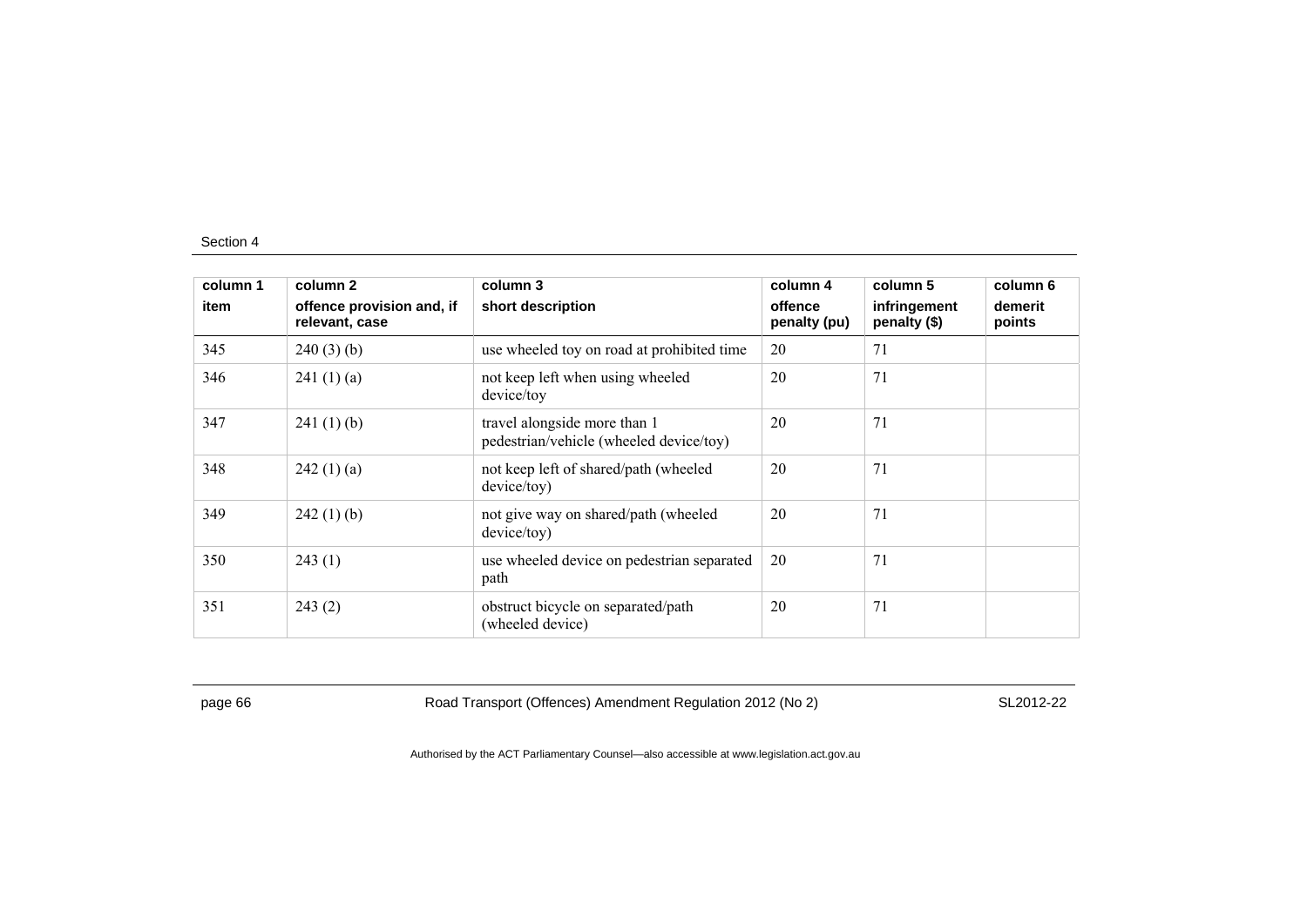| column 1<br>item | column 2<br>offence provision and, if | column 3<br>short description                                             | column 4<br>offence | column 5<br>infringement | column 6<br>demerit |
|------------------|---------------------------------------|---------------------------------------------------------------------------|---------------------|--------------------------|---------------------|
|                  | relevant, case                        |                                                                           | penalty (pu)        | penalty (\$)             | points              |
| 352              | 244(1)                                | travel on wheeled device/toy towed by<br>vehicle                          | 20                  | 71                       |                     |
| 353              | 244(2)                                | hold onto moving vehicle (wheeled<br>device/toy)                          | 20                  | 71                       |                     |
| 354              | 244(3)                                | travel on wheeled device/toy within<br>2 metres of rear of moving vehicle | 20                  | 71                       |                     |
| 355              | 244C                                  | travel on motorised scooter on road/road<br>related area                  | 20                  | 71                       |                     |
| 356              | 245(a)                                | not sit astride bicycle rider's seat                                      | 20                  | 71                       |                     |
| 357              | 245(b)                                | ride bicycle without at least 1 hand on bars                              | 20                  | 71                       |                     |
| 358              | 245(c)                                | ride bicycle in incorrect position                                        | 20                  | 71                       |                     |
| 359              | 246(1)                                | carry more persons on bicycle than<br>permitted                           | 20                  | 71                       |                     |

SL2012-22 Road Transport (Offences) Amendment Regulation 2012 (No 2) page 67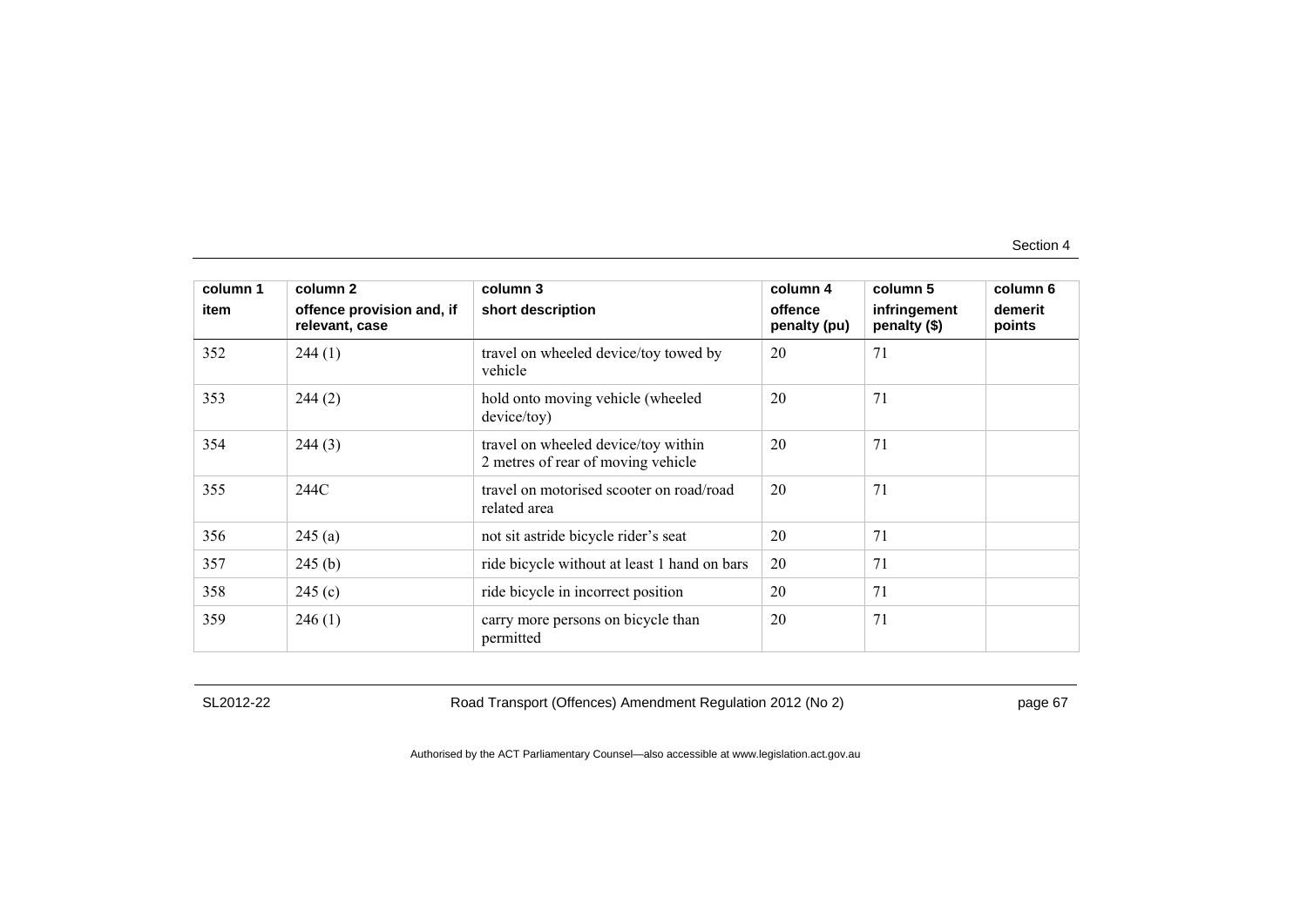| column 1 | column 2                                    | column 3                                                                     | column 4                | column 5                     | column 6          |
|----------|---------------------------------------------|------------------------------------------------------------------------------|-------------------------|------------------------------|-------------------|
| item     | offence provision and, if<br>relevant, case | short description                                                            | offence<br>penalty (pu) | infringement<br>penalty (\$) | demerit<br>points |
| 360      | 246(2)                                      | bicycle passenger not in passenger seat                                      | 20                      | 71                           |                   |
| 361      | 246(3)                                      | ride bicycle with passenger not in<br>passenger seat                         | 20                      | 71                           |                   |
| 362      | 247(1)                                      | not ride in bicycle lane                                                     | 20                      | 71                           |                   |
| 363      | 247A(1)                                     | ride bicycle into bicycle storage area other<br>than from bicycle lane       | 20                      | 71                           |                   |
| 364      | 247B(1)                                     | rider entering bicycle storage area not give<br>way to vehicle/motor vehicle | 20                      | 71                           |                   |
| 365      | 247B(2)                                     | rider in bicycle storage area not give way<br>to motor vehicle in other lane | 20                      | 71                           |                   |
| 366      | 248(1)                                      | bicycle cross on children's/pedestrian<br>crossing                           | 20                      | 71                           |                   |
| 367      | 248(2)                                      | bicycle cross on marked foot crossing, no<br>green bicycle crossing light    | 20                      | 71                           |                   |

page 68 Road Transport (Offences) Amendment Regulation 2012 (No 2) SL2012-22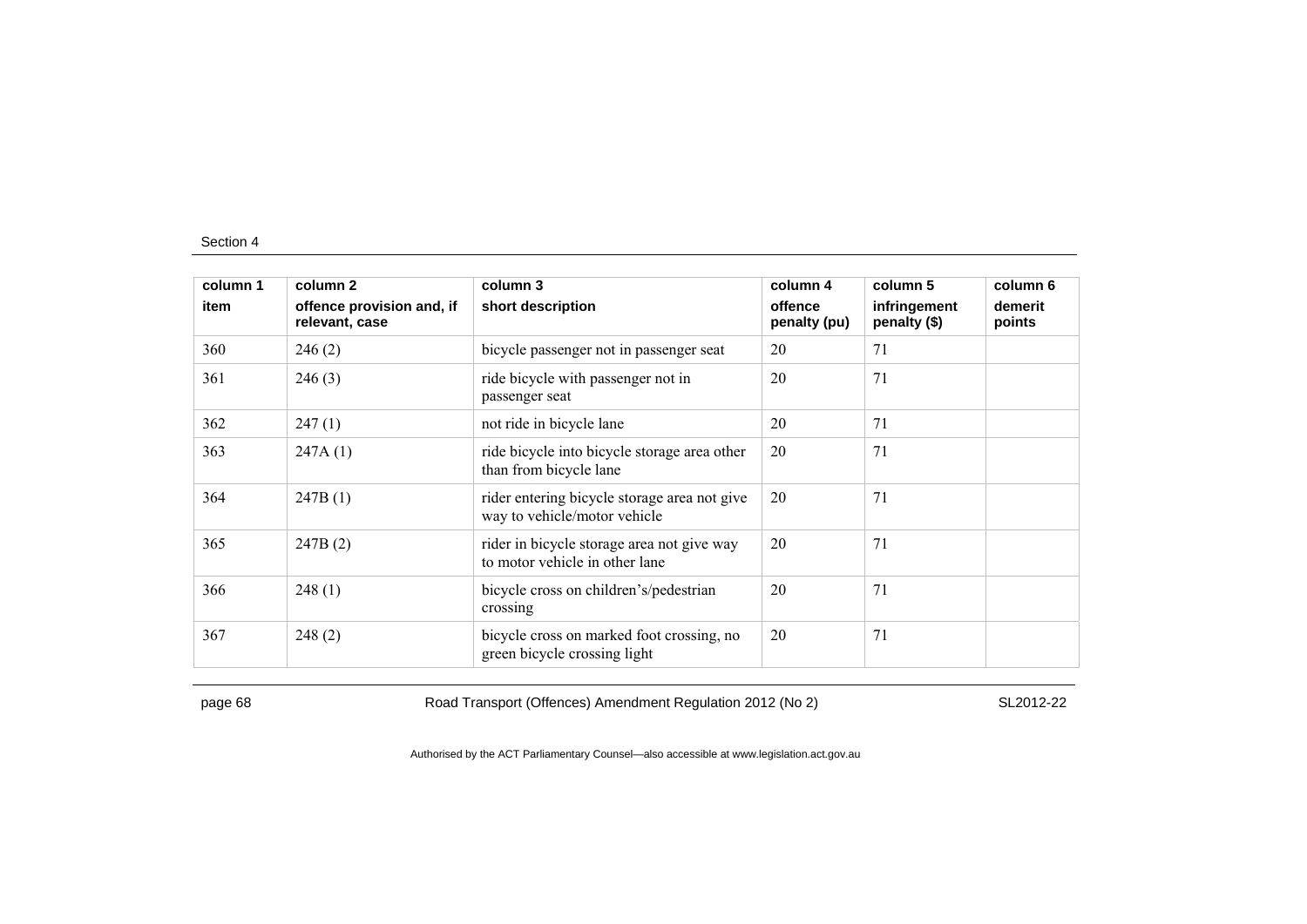| column 1 | column 2                                    | column 3                                                 | column 4                | column 5                     | column 6          |
|----------|---------------------------------------------|----------------------------------------------------------|-------------------------|------------------------------|-------------------|
| item     | offence provision and, if<br>relevant, case | short description                                        | offence<br>penalty (pu) | infringement<br>penalty (\$) | demerit<br>points |
| 368      | 249                                         | ride bicycle on pedestrian part of separated<br>footpath | 20                      | 71                           |                   |
| 369      | 250(2)(a)                                   | rider not keep left (shared/foot path)                   | 20                      | 71                           |                   |
| 370      | 250(2)(b)                                   | rider not give way (shared/foot path)                    | 20                      | 71                           |                   |
| 371      | 251                                         | rider not ride to left of oncoming bicycle<br>on path    | 20                      | 71                           |                   |
| 372      | 252(1)                                      | disobey no bicycles sign/road marking                    | 20                      | 71                           |                   |
| 373      | 253                                         | rider moving into path of driver/pedestrian              | 20                      | 71                           |                   |
| 374      | 254(1)                                      | rider on bicycle that is being towed                     | 20                      | 71                           |                   |
| 375      | 254(2)                                      | rider hold onto moving vehicle while riding<br>bicycle   | 20                      | 71                           |                   |

SL2012-22 Road Transport (Offences) Amendment Regulation 2012 (No 2) page 69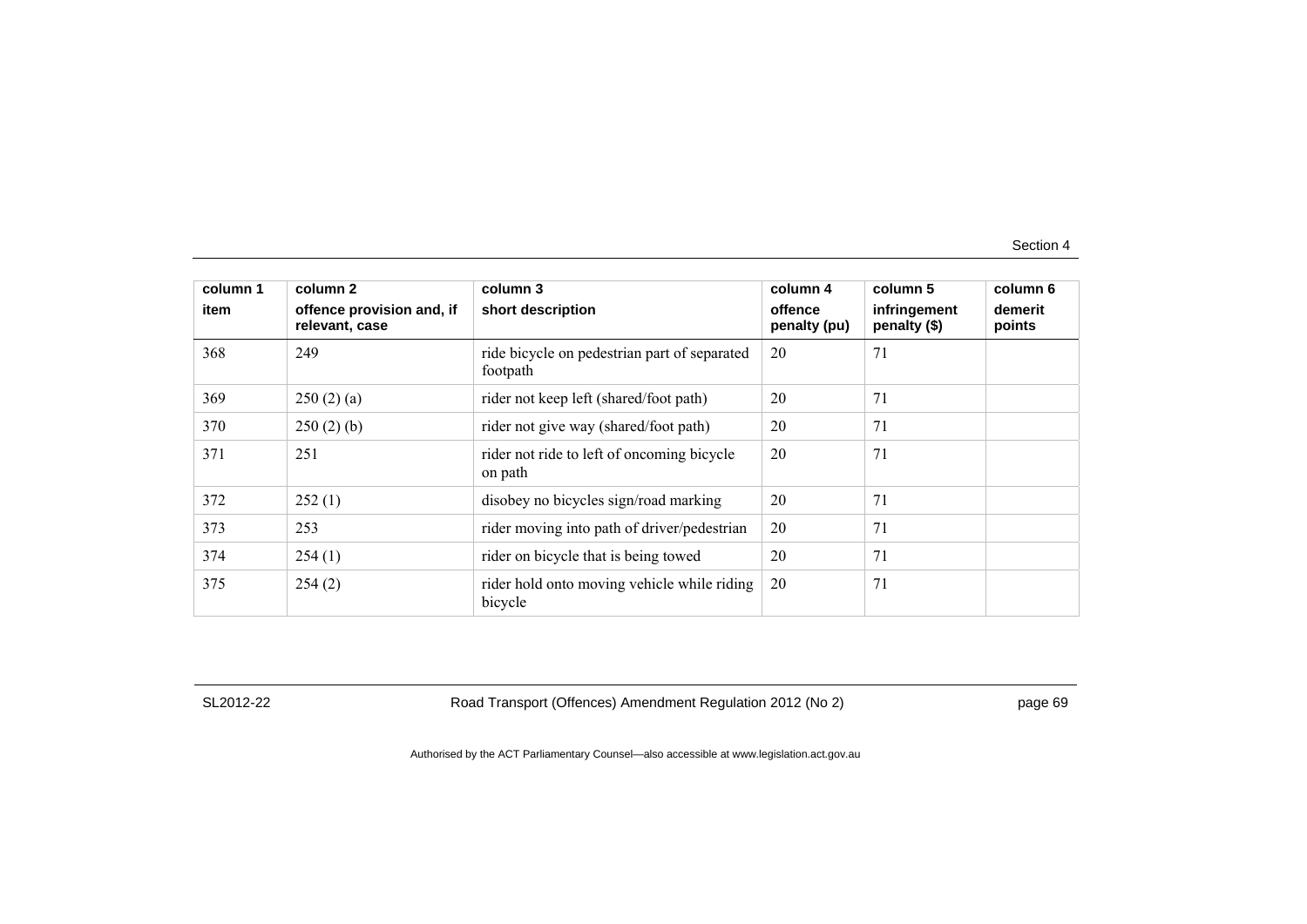| column 1<br>item | column 2<br>offence provision and, if<br>relevant, case | column 3<br>short description                                             | column 4<br>offence<br>penalty (pu) | column 5<br>infringement<br>penalty (\$) | column 6<br>demerit<br>points |
|------------------|---------------------------------------------------------|---------------------------------------------------------------------------|-------------------------------------|------------------------------------------|-------------------------------|
| 376              | 255                                                     | rider too close to rear of motor vehicle                                  | 20                                  | 71                                       |                               |
| 377              | 256(1)                                                  | rider not wear bicycle<br>helmet/fitted/fastened                          | 20                                  | 71                                       |                               |
| 378              | 256(2)                                                  | passenger not wear bicycle<br>helmet/fitted/fastened                      | 20                                  | 71                                       |                               |
| 379              | 256(3)                                                  | ride bicycle with passenger not wearing<br>bicycle helmet/fitted/fastened | 20                                  | 71                                       |                               |
| 380              | 257(1)                                                  | tow bicycle trailer with person in/on trailer                             | 20                                  | 71                                       |                               |
| 381              | 258(a)                                                  | ride bicycle without working brake                                        | 20                                  | 71                                       |                               |
| 382              | 258(b)                                                  | ride bicycle without working warning<br>device                            | 20                                  | 71                                       |                               |

page 70 Road Transport (Offences) Amendment Regulation 2012 (No 2) SL2012-22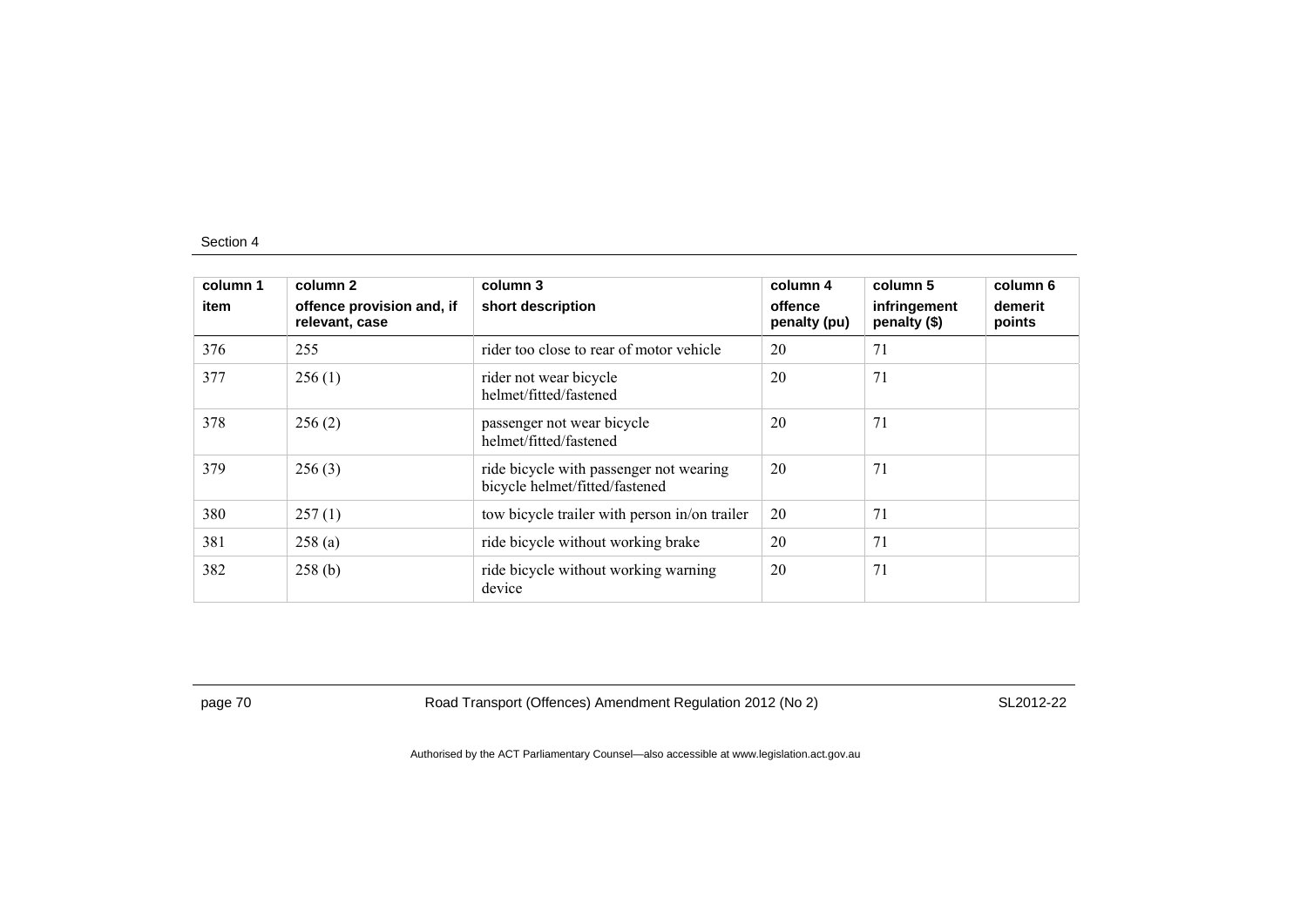| column 1 | column 2                                    | column 3                                                  | column 4                | column 5                     | column 6          |
|----------|---------------------------------------------|-----------------------------------------------------------|-------------------------|------------------------------|-------------------|
| item     | offence provision and, if<br>relevant, case | short description                                         | offence<br>penalty (pu) | infringement<br>penalty (\$) | demerit<br>points |
| 383      | 259(a)                                      | ride bicycle without visible front white<br>light         | 20                      | 71                           |                   |
| 384      | 259(b)                                      | ride bicycle without visible rear red light               | 20                      | 71                           |                   |
| 385      | 259(c)                                      | ride bicycle without visible red reflector                | 20                      | 71                           |                   |
| 386      | 260(1)                                      | not stop before red bicycle crossing light                | 20                      | 71                           |                   |
| 387      | 260(2)                                      | proceed before allowed (red bicycle<br>crossing light)    | 20                      | 71                           |                   |
| 388      | 261(1)                                      |                                                           |                         |                              |                   |
| 388.1    | by contravening<br>$\bullet$<br>261(2)      | not stop before yellow bicycle crossing<br>light          | 20                      | 71                           |                   |
| 388.2    | by contravening<br>$\bullet$<br>261(3)      | proceed before allowed (yellow bicycle<br>crossing light) | 20                      | 71                           |                   |

SL2012-22 Road Transport (Offences) Amendment Regulation 2012 (No 2) page 71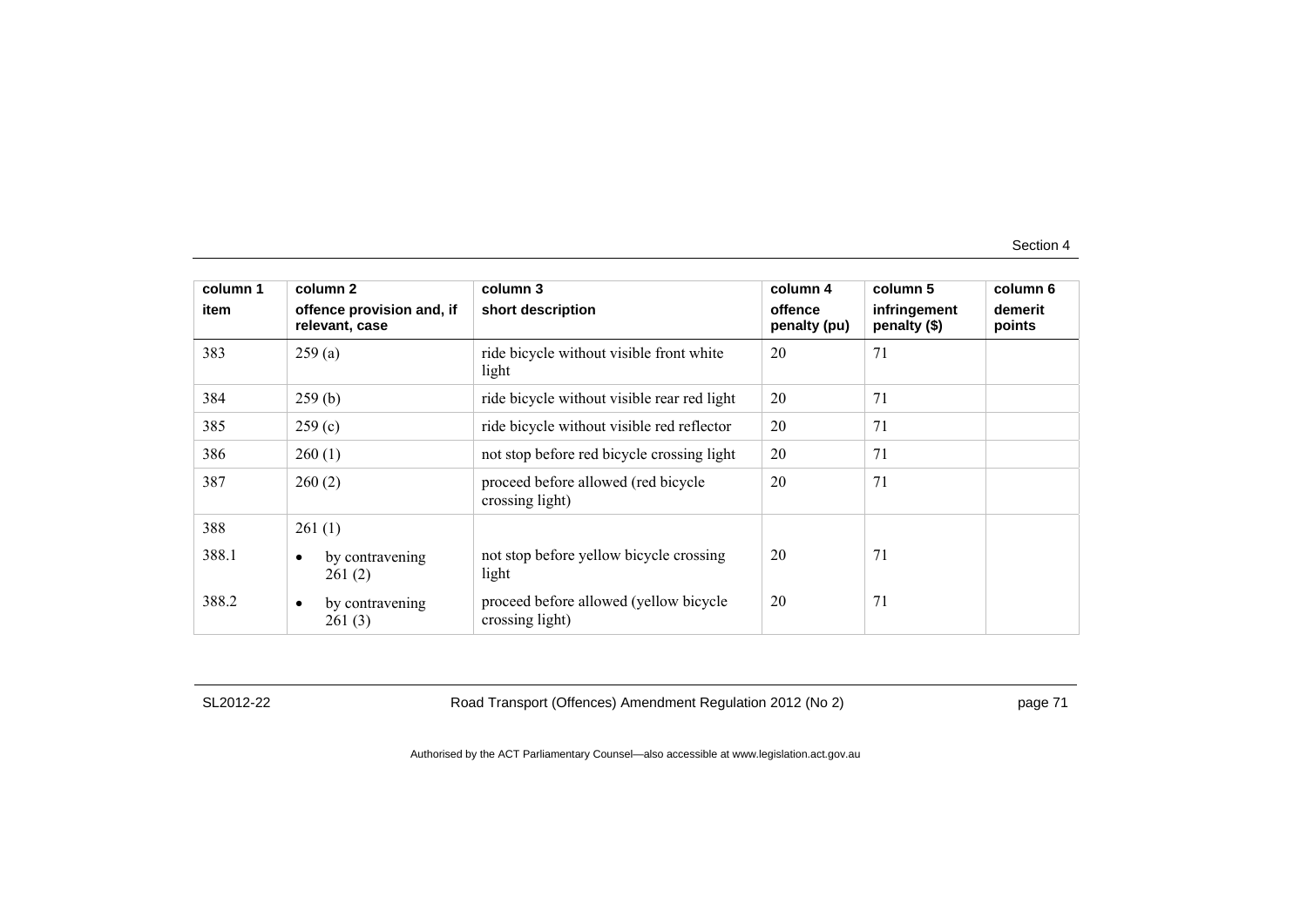| column 1 | column 2                                    | column 3                                                             | column 4                | column 5                     | column 6          |
|----------|---------------------------------------------|----------------------------------------------------------------------|-------------------------|------------------------------|-------------------|
| item     | offence provision and, if<br>relevant, case | short description                                                    | offence<br>penalty (pu) | infringement<br>penalty (\$) | demerit<br>points |
| 389      | 262(1)                                      |                                                                      |                         |                              |                   |
| 389.1    | by contravening<br>$\bullet$<br>262(2)      | not finish crossing road safely (bicycle<br>crossing lights)         | 20                      | 71                           |                   |
| 389.2    | by contravening<br>$\bullet$<br>262(3)      | not remain in safety area (bicycle crossing)<br>lights)              | 20                      | 71                           |                   |
| 390      | 264(1)                                      | seatbelt not adjusted/fastened (driver)                              | 20                      | 303                          | $3$ (NS)          |
| 391      | 265(1)                                      |                                                                      |                         |                              |                   |
| 391.1    | by contravening<br>$\bullet$<br>265(2)(a)   | not occupy seat with seatbelt (16 yrs or<br>older)                   | 20                      | 303                          |                   |
| 391.2    | by contravening<br>$\bullet$<br>265(2)(b)   | occupy same seat as another passenger<br>$(16 \text{ yrs or older})$ | 20                      | 303                          |                   |
| 391.3    | by contravening<br>$\bullet$<br>265(2)(c)   | seatbelt not adjusted/fastened (16 yrs or<br>older)                  | 20                      | 303                          |                   |

page 72 **Road Transport (Offences) Amendment Regulation 2012 (No 2)** SL2012-22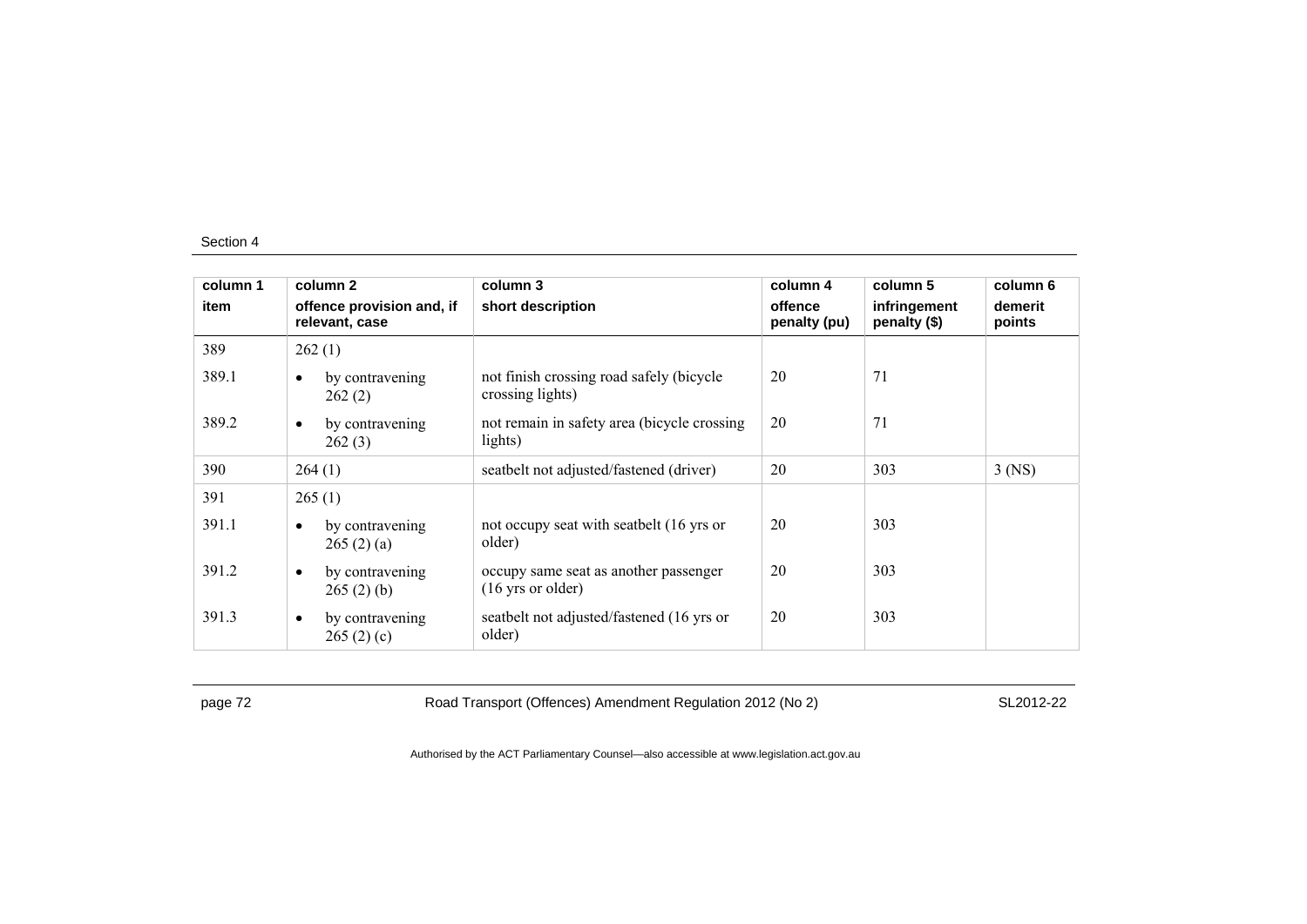| column 1 | column 2                                    | column 3                                                                                                                                                | column 4                | column 5                     | column 6          |
|----------|---------------------------------------------|---------------------------------------------------------------------------------------------------------------------------------------------------------|-------------------------|------------------------------|-------------------|
| item     | offence provision and, if<br>relevant, case | short description                                                                                                                                       | offence<br>penalty (pu) | infringement<br>penalty (\$) | demerit<br>points |
| 392      | 265(3)                                      | drive with passenger (16 yrs or older):<br>without seatbelt; or<br>in same seat as another passenger; or<br>seatbelt not adjusted/fastened<br>$\bullet$ | 20                      | 303                          | $3$ (NS)          |
| 393      | 266(1)                                      |                                                                                                                                                         |                         |                              |                   |
| 393.1    | by contravening<br>$\bullet$<br>266(2)      | not in adjusted/fastened/restraint (under<br>6 months)                                                                                                  | 20                      | 303                          | $3$ (NS)          |
| 393.2    | by contravening<br>$\bullet$<br>266(2A)     | not in adjusted/fastened/restraint (over<br>6 months but under 4 yrs)                                                                                   | 20                      | 303                          | $3$ (NS)          |
| 393.3    | by contravening<br>$\bullet$<br>266 (2B)    | not in adjusted/fastened/restraint/booster<br>seat (over 4 yrs but under 7 yrs)                                                                         | 20                      | 303                          | $3$ (NS)          |
| 393.4    | by contravening<br>$\bullet$<br>266(3)      | in front seat (under 4 yrs)                                                                                                                             | 20                      | 303                          | $3$ (NS)          |

SL2012-22 Road Transport (Offences) Amendment Regulation 2012 (No 2) page 73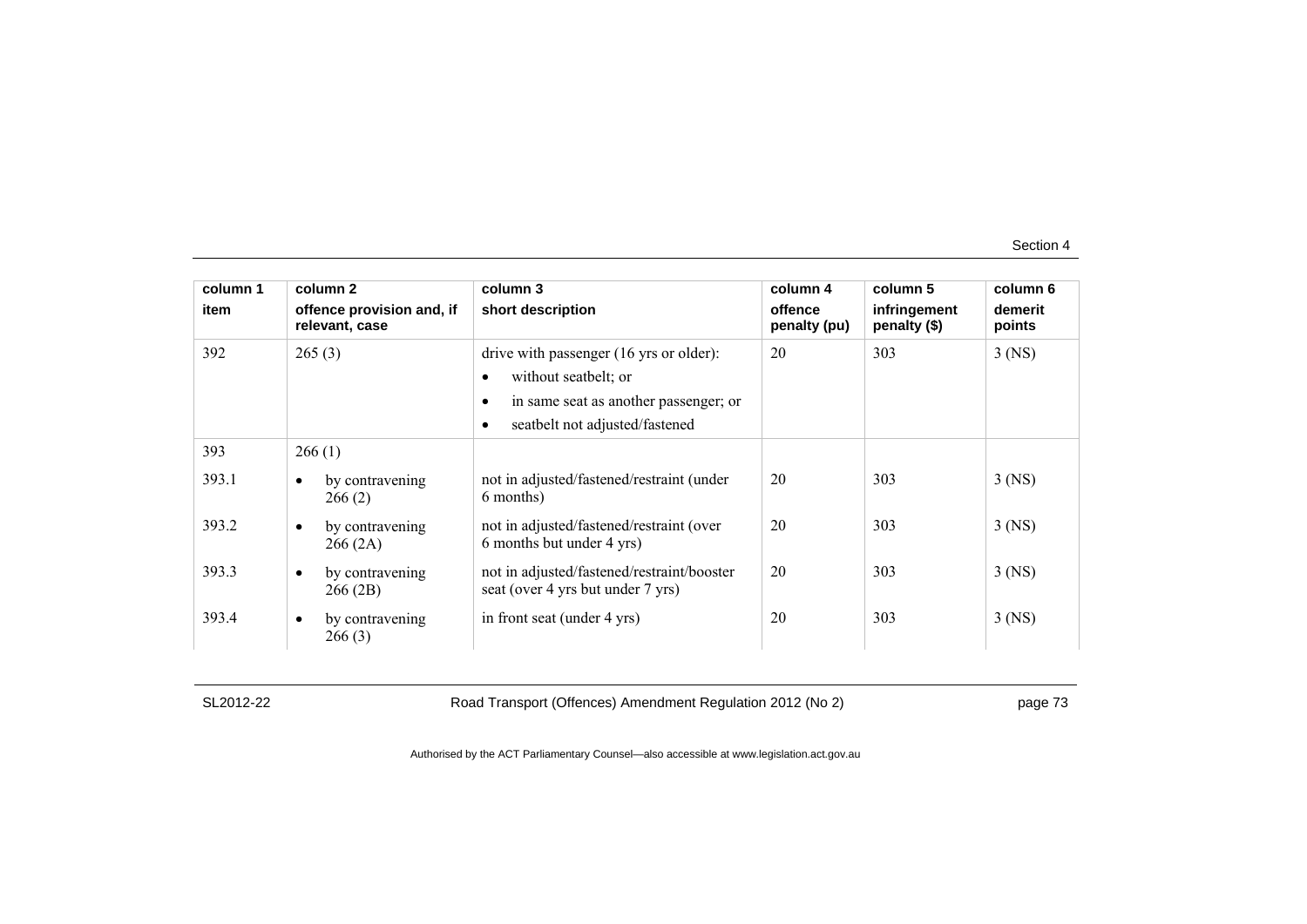| column 1 | column 2                                    | column 3                                                                    | column 4                | column 5                     | column 6          |
|----------|---------------------------------------------|-----------------------------------------------------------------------------|-------------------------|------------------------------|-------------------|
| item     | offence provision and, if<br>relevant, case | short description                                                           | offence<br>penalty (pu) | infringement<br>penalty (\$) | demerit<br>points |
| 393.5    | by contravening<br>$\bullet$<br>266(3A)     | in front seat (over 4 yrs but under 7 yrs)                                  | 20                      | 303                          | $3$ (NS)          |
| 393.6    | by contravening<br>$\bullet$<br>266(4)      | no restraint/seatbelt (over 7 yrs but under<br>$16$ yrs)                    | 20                      | 303                          | $3$ (NS)          |
| 394      | 268(1)                                      | travel in/on vehicle in part not for<br>passengers/goods                    | 20                      | 105                          |                   |
| 395      | 268(2)                                      | travel in/on part of vehicle designed for<br>carrying goods                 | 20                      | 105                          |                   |
| 396      | 268(3)                                      | travel in/on motor vehicle with body part<br>outside vehicle window/door    | 20                      | 105                          |                   |
| 397      | 268(4)                                      | drive motor vehicle with passenger body<br>part outside vehicle window/door | 20                      | 105                          |                   |
| 398      | 268(4A)                                     | drive with passenger in vehicle part not for<br>passengers or goods         | 20                      | 105                          |                   |

page 74 Road Transport (Offences) Amendment Regulation 2012 (No 2) SL2012-22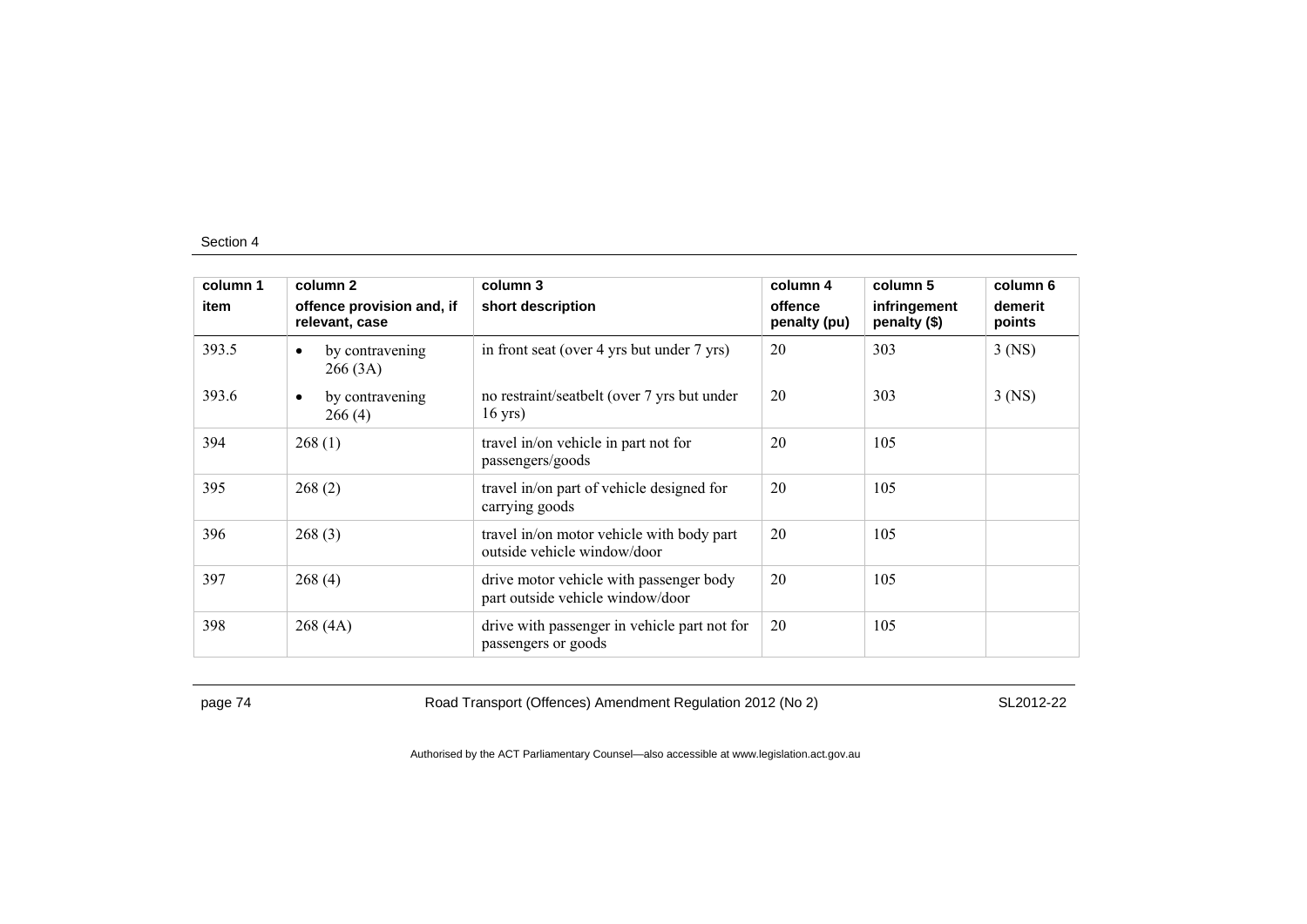| column 1 | column 2                                    | column 3                                                                                                                   | column 4                | column 5                     | column 6          |
|----------|---------------------------------------------|----------------------------------------------------------------------------------------------------------------------------|-------------------------|------------------------------|-------------------|
| item     | offence provision and, if<br>relevant, case | short description                                                                                                          | offence<br>penalty (pu) | infringement<br>penalty (\$) | demerit<br>points |
| 399      | 268(4B)                                     | drive with passenger in vehicle part for<br>goods (part not enclosed or no seat suitable)<br>for size/weight of passenger) | 20                      | 105                          |                   |
| 400      | 269(1)                                      | alight from moving vehicle                                                                                                 | 20                      | 105                          |                   |
| 401      | 269(3)                                      | cause hazard to person/vehicle (door<br>open/alighting)                                                                    | 20                      | 105                          |                   |
| 402      | 269(4)                                      | drive moving bus with doors opened                                                                                         | 20                      | 159                          |                   |
| 403      | 270(1)(a)                                   | motorbike rider no helmet/fitted/adjusted                                                                                  | 20                      | 303                          | $3$ (NS)          |
| 404      | $270(1)$ (b)                                | motorbike passenger no<br>helmet/fitted/adjusted (rider)                                                                   | 20                      | 303                          | $3$ (NS)          |
| 405      | 270(2)                                      | motorbike passenger no<br>helmet/fitted/adjusted                                                                           | 20                      | 303                          |                   |
| 406      | 271(1)(a)                                   | not sit astride on motorbike rider's seat                                                                                  | 20                      | 105                          |                   |

SL2012-22 Road Transport (Offences) Amendment Regulation 2012 (No 2) page 75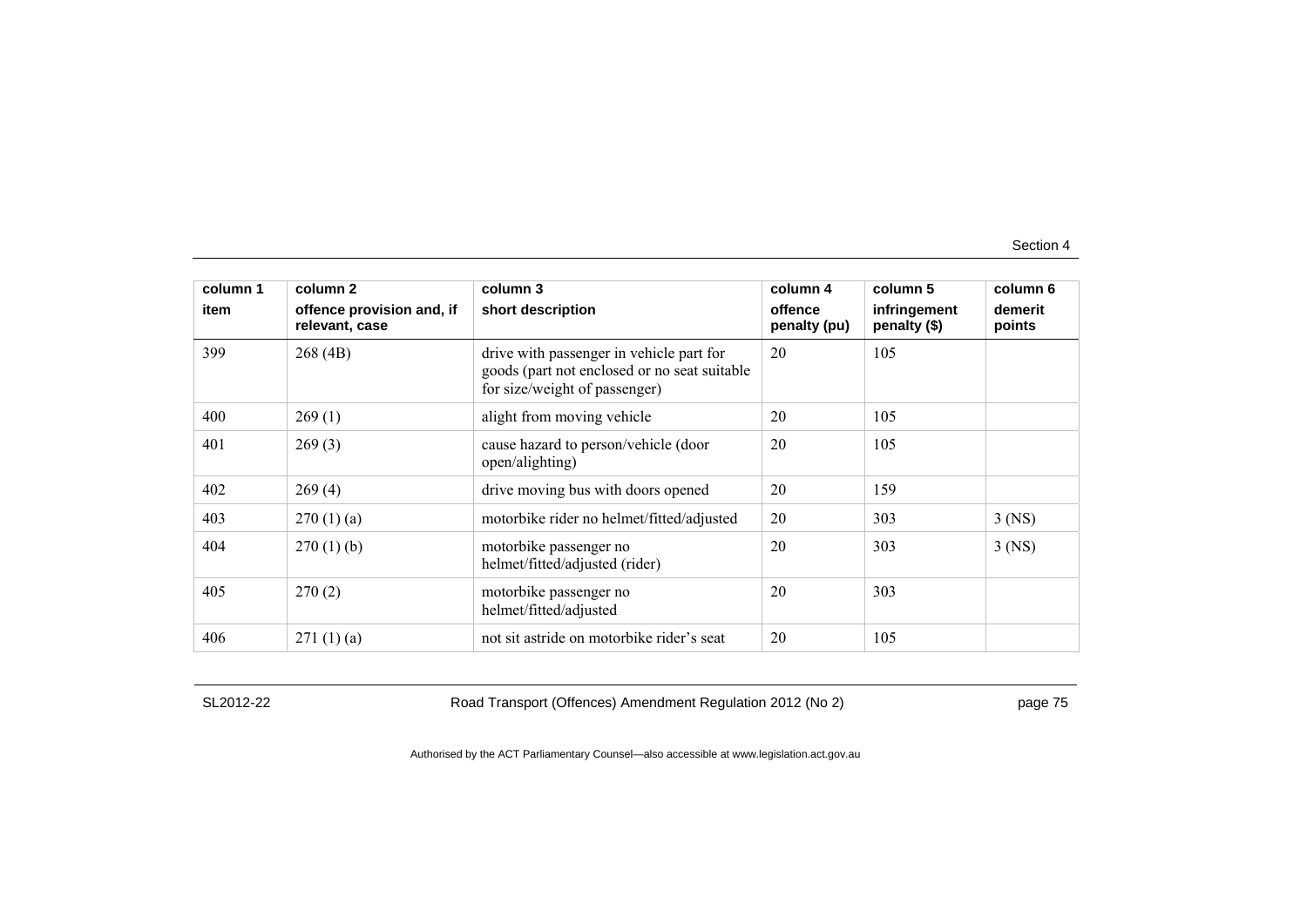| column 1 | column 2                                    | column 3                                                       | column 4                | column 5                     | column 6          |
|----------|---------------------------------------------|----------------------------------------------------------------|-------------------------|------------------------------|-------------------|
| item     | offence provision and, if<br>relevant, case | short description                                              | offence<br>penalty (pu) | infringement<br>penalty (\$) | demerit<br>points |
| 407      | 271(1)(b)                                   | ride motorbike without at least 1 hand on<br>bars              | 20                      | 105                          |                   |
| 408      | 271(1)(c)                                   | ride motorbike in incorrect position                           | 20                      | 105                          |                   |
| 409      | 271(2)(a)                                   | not sit astride pillion seat                                   | 20                      | 105                          |                   |
| 410      | 271(2)(b)                                   | feet not on pillion footrests                                  | 20                      | 105                          |                   |
| 411      | 271(3)                                      |                                                                |                         |                              |                   |
| 411.1    | by contravening<br>$\bullet$<br>271(2)(a)   | passenger not sit astride pillion seat (rider)                 | 20                      | 105                          |                   |
| 411.2    | by contravening<br>$\bullet$<br>271(2)(b)   | passenger's feet not on pillion footrests<br>(rider)           | 20                      | 105                          |                   |
| 412      | 271(4)                                      | ride motorbike with more than 1 passenger                      | 20                      | 105                          |                   |
| 413      | 271(5)                                      | exceed number of passengers on motorbike<br>seat or in sidecar | 20                      | 105                          |                   |

page 76 **Road Transport (Offences) Amendment Regulation 2012 (No 2)** SL2012-22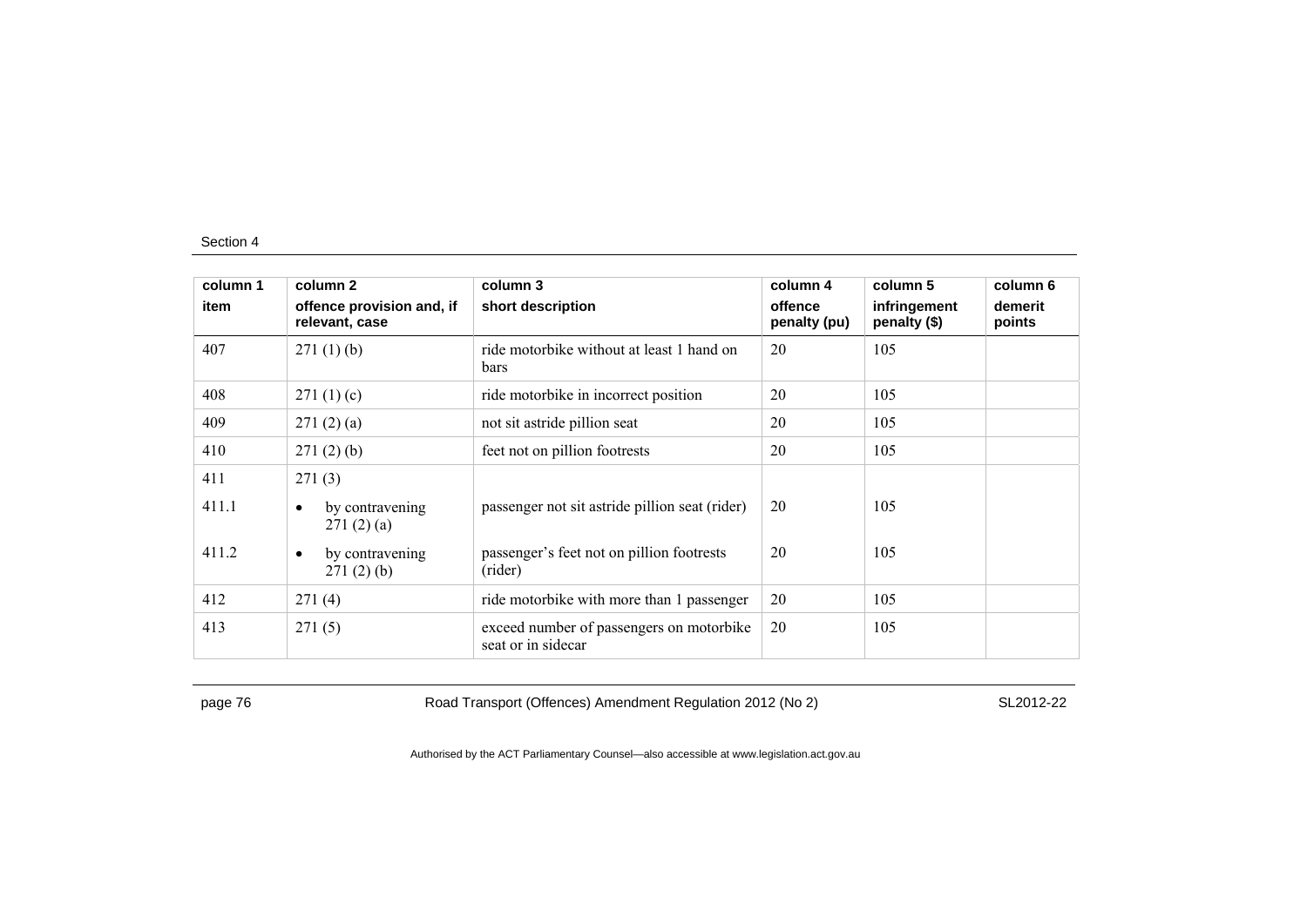| column 1 | column 2                                    | column 3                                                      | column 4                | column 5                     | column 6          |
|----------|---------------------------------------------|---------------------------------------------------------------|-------------------------|------------------------------|-------------------|
| item     | offence provision and, if<br>relevant, case | short description                                             | offence<br>penalty (pu) | infringement<br>penalty (\$) | demerit<br>points |
| 414      | 271(5A)                                     | ride motorbike with passenger $\leq$ 8 yrs not in<br>sidecar  | 20                      | 105                          |                   |
| 415      | 271 (5B)                                    | passenger in sidecar not seated safely                        | 20                      | 105                          |                   |
| 416      | 271 (5C)                                    | ride motorbike with passenger in sidecar<br>not seated safely | 20                      | 105                          |                   |
| 417      | 272(a)                                      | passenger interfere with driver's control of<br>vehicle       | 20                      | 105                          |                   |
| 418      | 272(b)                                      | passenger obstruct driver's view                              | 20                      | 105                          |                   |
| 419      | 274                                         | not stop on red T light                                       | 20                      | 291                          |                   |
| 420      | 275                                         | not stop on yellow T light                                    | 20                      | 291                          |                   |
| 421      | 277                                         | proceed before allowed after stop on<br>red/yellow T light    | 20                      | 291                          |                   |

SL2012-22 Road Transport (Offences) Amendment Regulation 2012 (No 2) page 77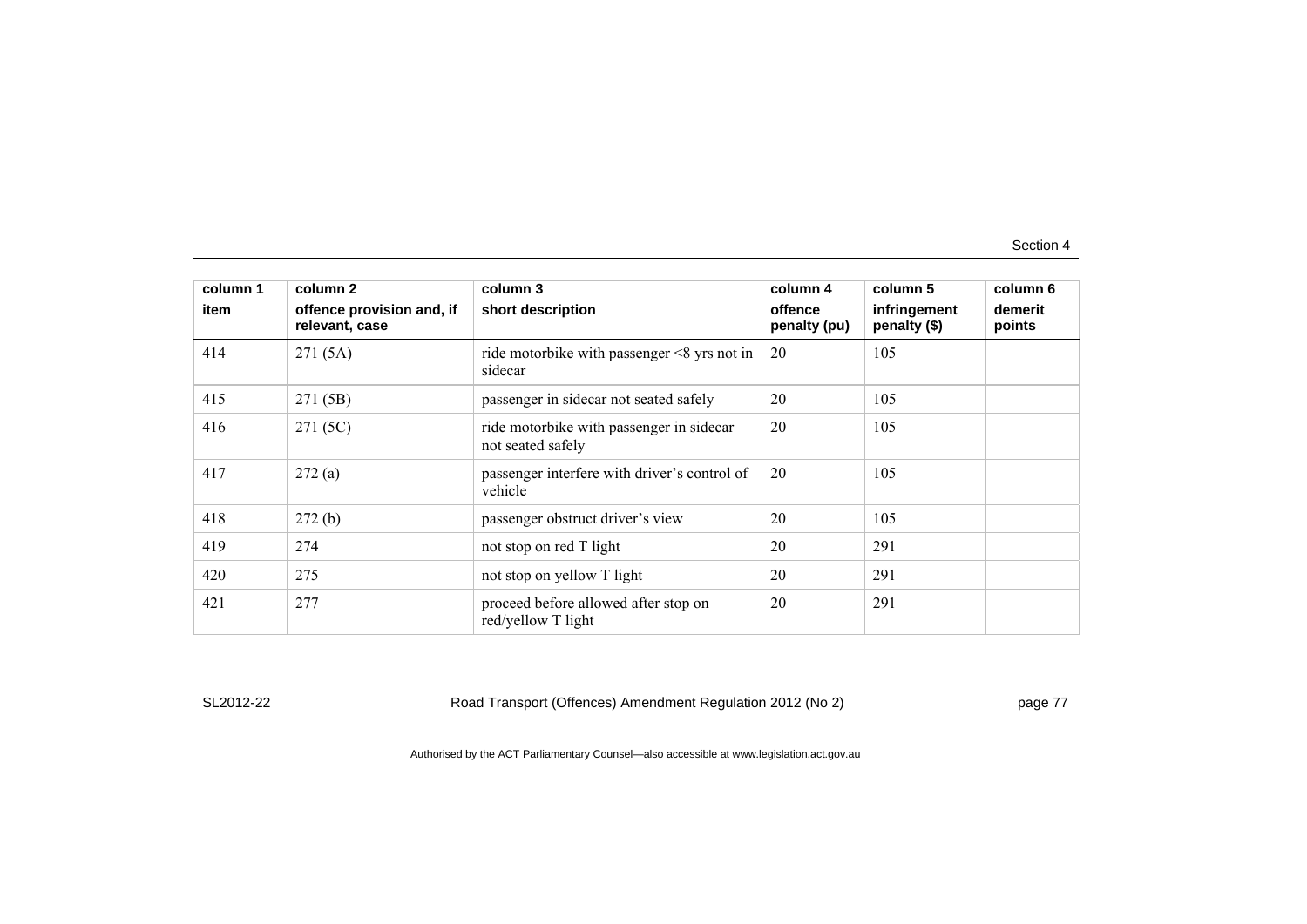| column 1<br>item | column 2<br>offence provision and, if<br>relevant, case | column 3<br>short description                               | column 4<br>offence<br>penalty (pu) | column 5<br>infringement<br>penalty (\$) | column 6<br>demerit<br>points |
|------------------|---------------------------------------------------------|-------------------------------------------------------------|-------------------------------------|------------------------------------------|-------------------------------|
| 422              | 279(2)                                                  | proceed before allowed after stop on white<br>T light/arrow | 20                                  | 291                                      |                               |
| 423              | 279(3)                                                  | not leave intersection safely (white<br>T light/arrow)      | 20                                  | 291                                      |                               |
| 424              | 281                                                     | not stop on red B light                                     | 20                                  | 291                                      | $3$ (NS)                      |
| 425              | 282                                                     | not stop on yellow B light                                  | 20                                  | 291                                      | $3$ (NS)                      |
| 426              | 284                                                     | proceed before allowed after stop on<br>red/yellow B light  | 20                                  | 291                                      | $3$ (NS)                      |
| 427              | 286(2)                                                  | proceed before allowed after stop on white<br>B light/arrow | 20                                  | 291                                      | $3$ (NS)                      |

page 78 **Road Transport (Offences) Amendment Regulation 2012 (No 2)** SL2012-22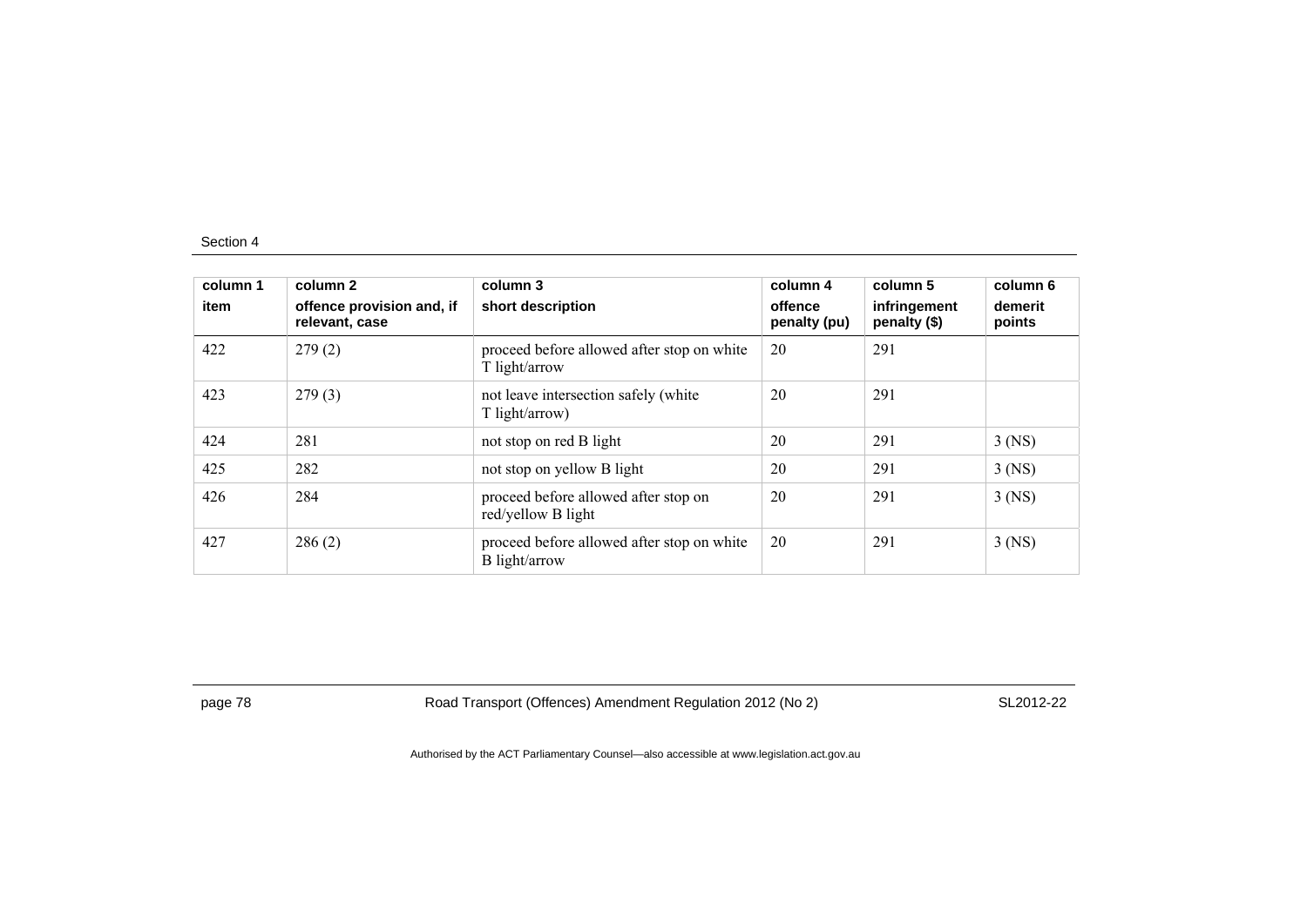| column 1 | column 2                                     | column 3                                               | column 4                | column 5                     | column 6          |
|----------|----------------------------------------------|--------------------------------------------------------|-------------------------|------------------------------|-------------------|
| item     | offence provision and, if<br>relevant, case  | short description                                      | offence<br>penalty (pu) | infringement<br>penalty (\$) | demerit<br>points |
| 428      | 286(3)                                       | not leave intersection safely (white<br>B light/arrow) | 20                      | 291                          | $3$ (NS)          |
| 429      | 287(1)                                       |                                                        |                         |                              |                   |
| 429.1    | by contravening<br>$\bullet$<br>287(2)(a)    | not give particulars to other driver                   | 20                      | 167                          |                   |
| 429.2    | by contravening<br>$\bullet$<br>$287(2)$ (b) | not give particulars to injured person                 | 20                      | 167                          |                   |
| 429.3    | by contravening<br>$\bullet$<br>287(2)(c)    | not give particulars to owner of damaged<br>property   | 20                      | 167                          |                   |
| 429.4    | by contravening<br>$\bullet$<br>287(3)       | not give particulars to police                         | 20                      | 167                          |                   |
| 430      | 288(1)                                       | drive on path                                          | 20                      | 167                          |                   |

SL2012-22 Road Transport (Offences) Amendment Regulation 2012 (No 2) page 79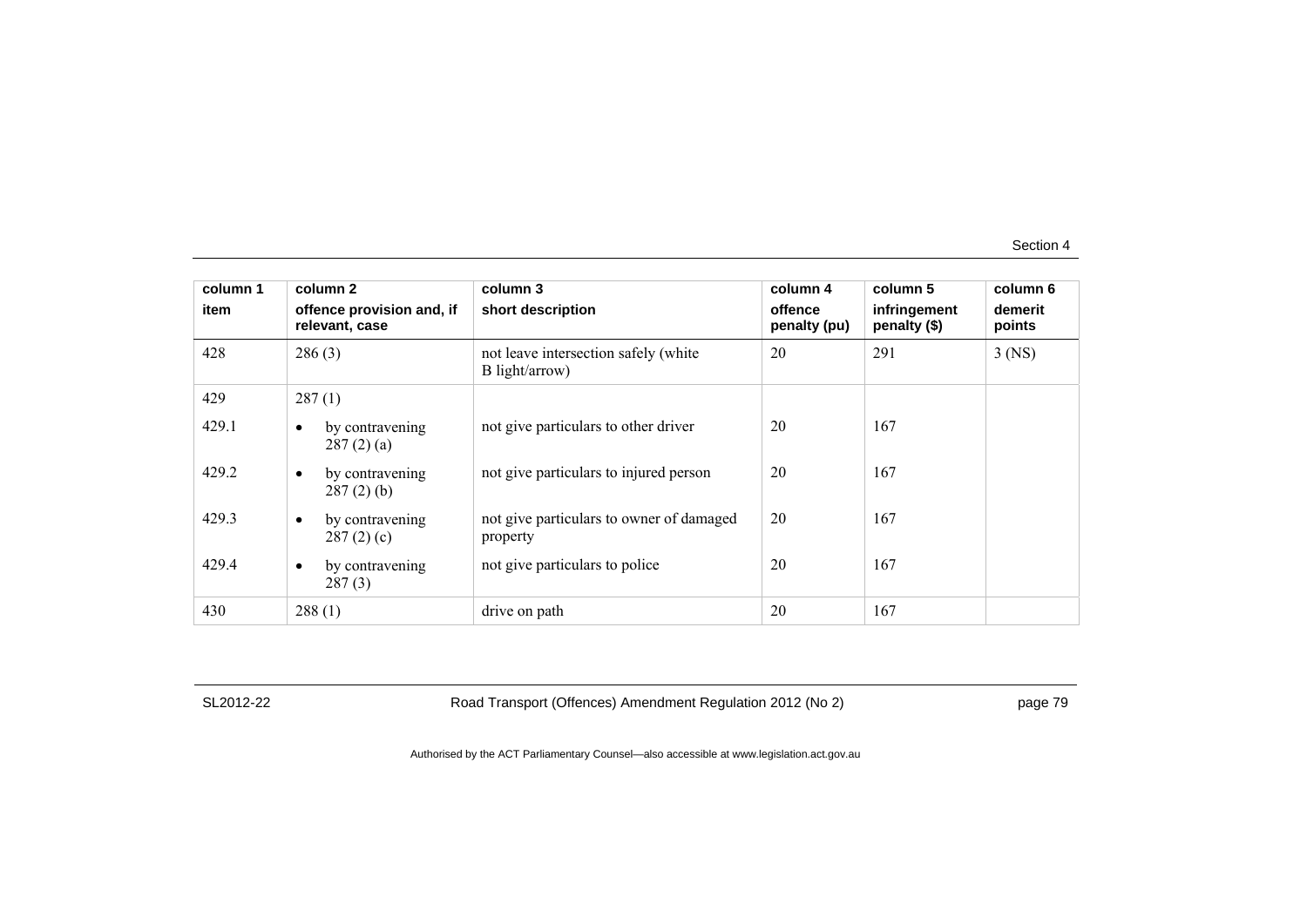| column 1<br>item | column 2<br>offence provision and, if<br>relevant, case | column 3<br>short description                          | column 4<br>offence<br>penalty (pu) | column 5<br>infringement<br>penalty (\$) | column 6<br>demerit<br>points |
|------------------|---------------------------------------------------------|--------------------------------------------------------|-------------------------------------|------------------------------------------|-------------------------------|
| 431              | 288(4)                                                  | driver not give way to user/animal on path             | 20                                  | 167                                      | $3$ (NS)                      |
| 432              | 289(1)                                                  | drive on nature strip                                  | 20                                  | 167                                      |                               |
| 433              | 289(2)                                                  | driver not give way to user/animal on<br>nature strip  | 20                                  | 167                                      | $3$ (NS)                      |
| 434              | 290                                                     | drive on traffic island                                | 20                                  | 167                                      |                               |
| 435              | 291                                                     | start/drive vehicle causing unnecessary<br>noise/smoke | 20                                  | 136                                      |                               |
| 436              | 292(a)                                                  | drive/tow vehicle with unsecured load                  | 20                                  | 360                                      |                               |
| 437              | 292(b)                                                  | drive/tow vehicle with load causing<br>instability     | 20                                  | 360                                      |                               |

page 80 Road Transport (Offences) Amendment Regulation 2012 (No 2) SL2012-22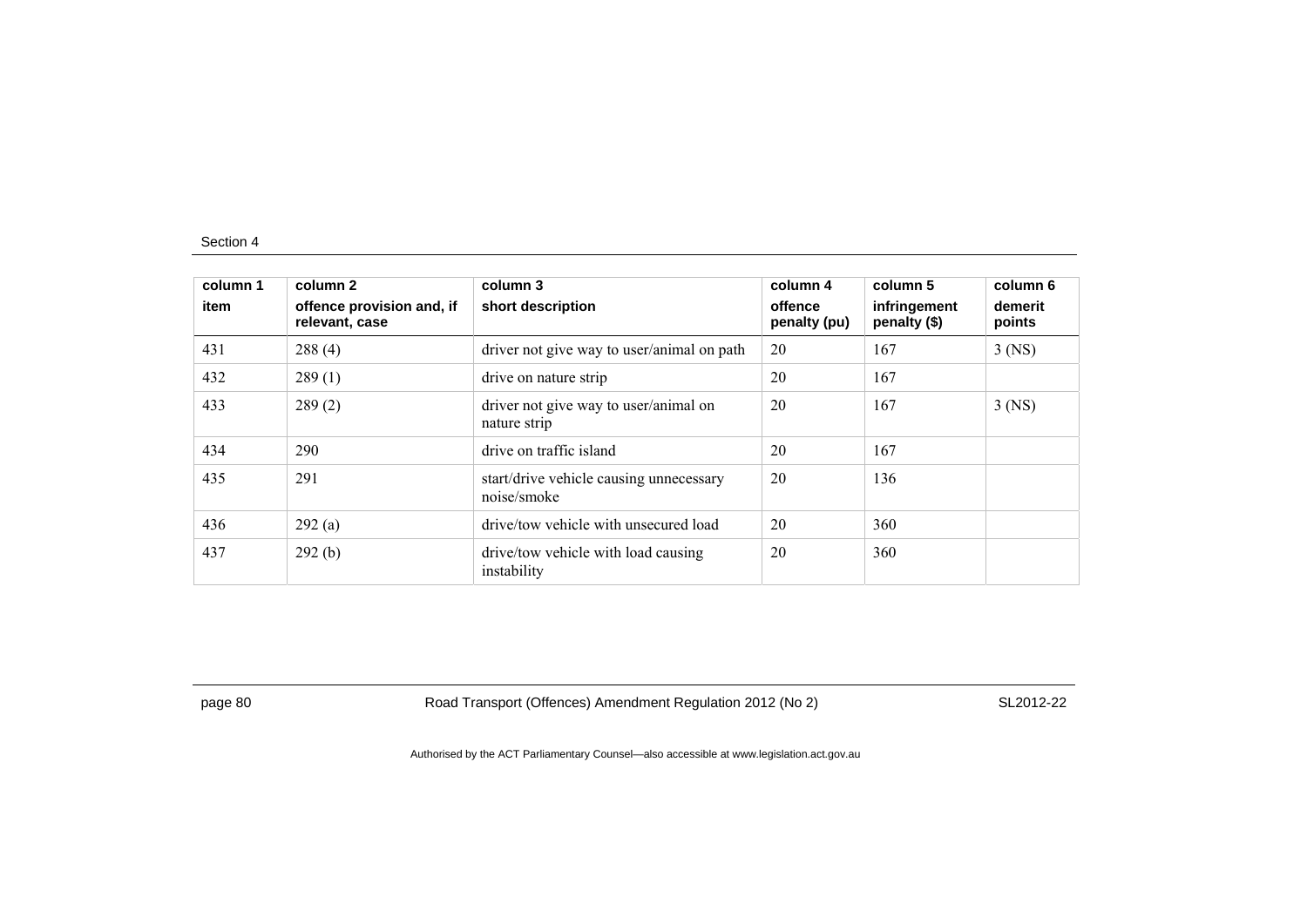| column 1<br>item | column 2<br>offence provision and, if<br>relevant, case | column 3<br>short description                                 | column 4<br>offence<br>penalty (pu) | column 5<br>infringement<br>penalty (\$) | column 6<br>demerit<br>points |
|------------------|---------------------------------------------------------|---------------------------------------------------------------|-------------------------------------|------------------------------------------|-------------------------------|
| 438              | 292(c)                                                  | drive/tow vehicle with overhanging load                       | 20                                  | 167                                      |                               |
| 439              | 293(2)                                                  | not remove/have removed any thing<br>fallen/put on road       | 20                                  | 167                                      |                               |
| 440              | 294 (1) (a) (i)                                         | tow without control of towed vehicle                          | 20                                  | 105                                      |                               |
| 441              | $294(1)$ (a) (ii)                                       | towed vehicle not in order/with licensed<br>person/in control | 20                                  | 105                                      |                               |
| 442              | 294(1)(b)                                               | tow vehicle when unsafe                                       | 20                                  | 105                                      |                               |
| 443              | 294(2)(a)                                               | tow without control of trailer                                | 20                                  | 105                                      |                               |
| 444              | 294(2)(b)                                               | tow trailer when unsafe                                       | 20                                  | 105                                      |                               |

SL2012-22 Road Transport (Offences) Amendment Regulation 2012 (No 2) page 81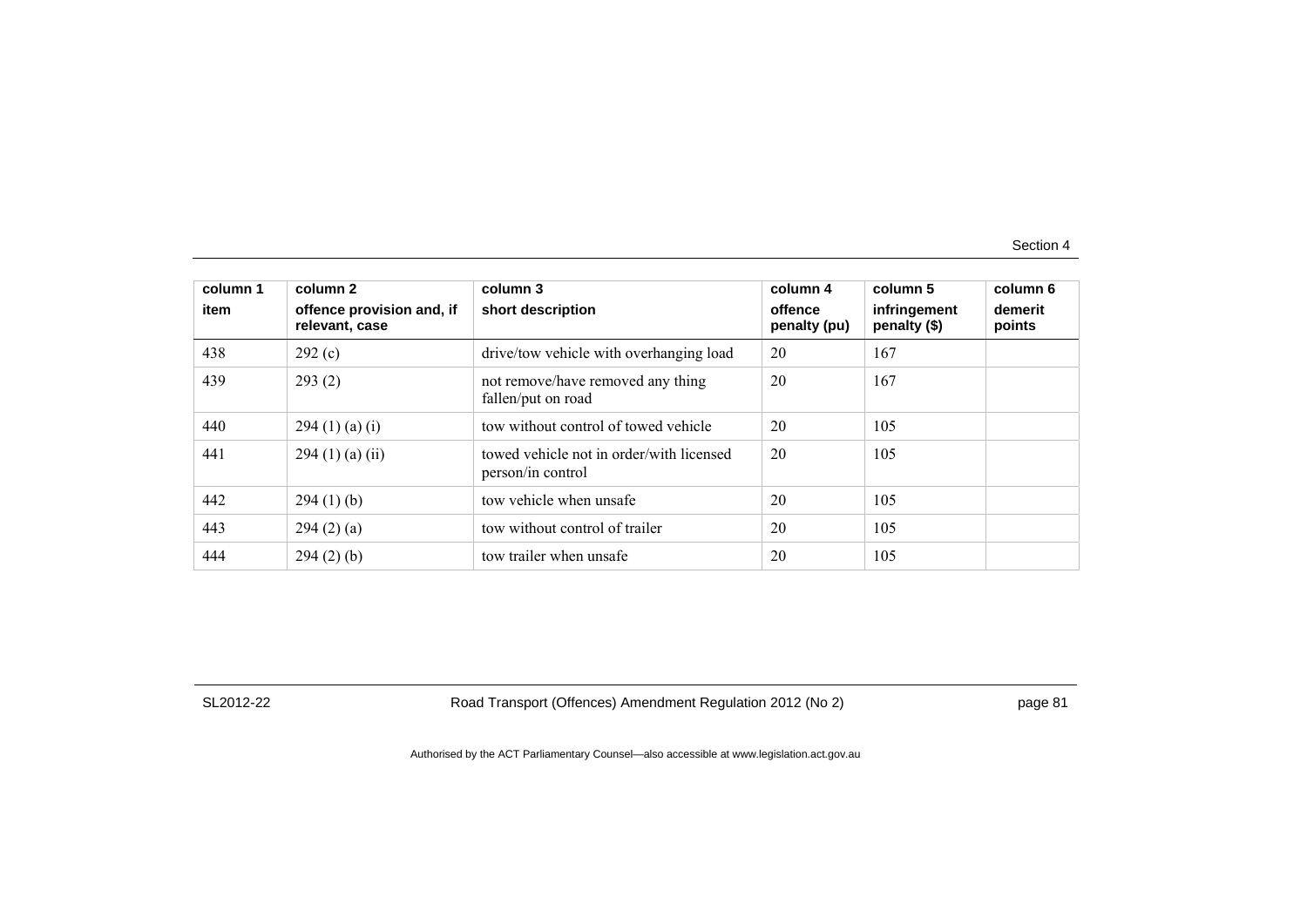| column 1 | column 2                                          | column 3                                                          | column 4                | column 5                     | column 6          |
|----------|---------------------------------------------------|-------------------------------------------------------------------|-------------------------|------------------------------|-------------------|
| item     | offence provision and, if<br>relevant, case       | short description                                                 | offence<br>penalty (pu) | infringement<br>penalty (\$) | demerit<br>points |
| 445      | 295(1)                                            |                                                                   |                         |                              |                   |
| 445.1    | by contravening<br>$\bullet$<br>295(2)            | not keep required distance (towing with<br>towline)               | 20                      | 105                          |                   |
| 445.2    | by contravening<br>$\bullet$<br>295(3)            | not keep required distance (towing with<br>$towline - motorbike)$ | 20                      | 105                          |                   |
| 445.3    | by contravening<br>$\bullet$<br>295(4)            |                                                                   |                         |                              |                   |
| 445.3.1  | by contravening<br>295(5)(a)                      | warning material not correct shape/length                         | 20                      | 105                          |                   |
| 445.3.2  | by contravening<br>-<br>295(5)(b)                 | warning material not correct position                             | 20                      | 105                          |                   |
| 445.3.3  | by contravening<br>$\qquad \qquad -$<br>295(5)(c) | warning material not visible                                      | 20                      | 105                          |                   |

page 82 Road Transport (Offences) Amendment Regulation 2012 (No 2) SL2012-22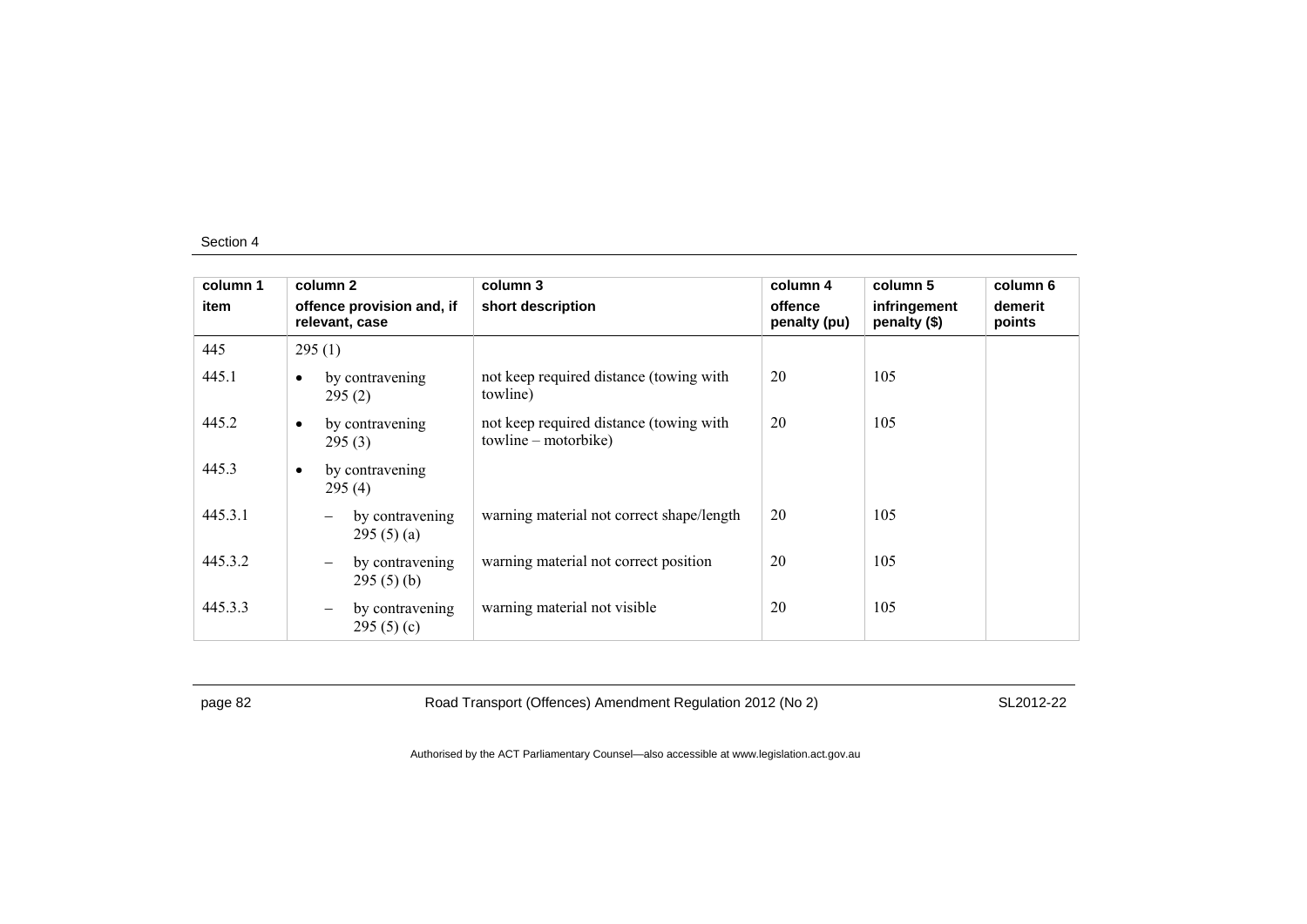| column 1 | column 2                                    | column 3                                              | column 4                | column 5                     | column 6          |
|----------|---------------------------------------------|-------------------------------------------------------|-------------------------|------------------------------|-------------------|
| item     | offence provision and, if<br>relevant, case | short description                                     | offence<br>penalty (pu) | infringement<br>penalty (\$) | demerit<br>points |
| 446      | 296(1)                                      | not reverse vehicle safely                            | 20                      | 167                          |                   |
| 447      | 296(2)                                      | reverse vehicle further than necessary                | 20                      | 105                          |                   |
| 448      | 297(1)                                      | drive without proper control of vehicle               | 20                      | 167                          |                   |
| 449      | 297(1A)                                     | drive vehicle with person/animal in lap               | 20                      | 105                          |                   |
| 450      | 297(2)                                      | drive vehicle without clear view                      | 20                      | 105                          |                   |
| 451      | 297(3)                                      | ride motorbike with animal on petrol tank             | 20                      | 105                          |                   |
| 452      | 298                                         | tow trailer with person in/on trailer                 | 20                      | 105                          |                   |
| 453      | 299(1)(a)                                   | drive vehicle with TV/VDU image visible               | 20                      | 136                          |                   |
| 454      | 299(1)(b)                                   | drive vehicle with TV/VDU image likely to<br>distract | 20                      | 136                          |                   |
| 455      | 300(1)                                      | drive using hand-held mobile phone                    | 20                      | 289                          | $3$ (NS)          |
| 456      | 301(1)                                      | lead animal while driving motor vehicle               | 20                      | 71                           |                   |

SL2012-22 Road Transport (Offences) Amendment Regulation 2012 (No 2) page 83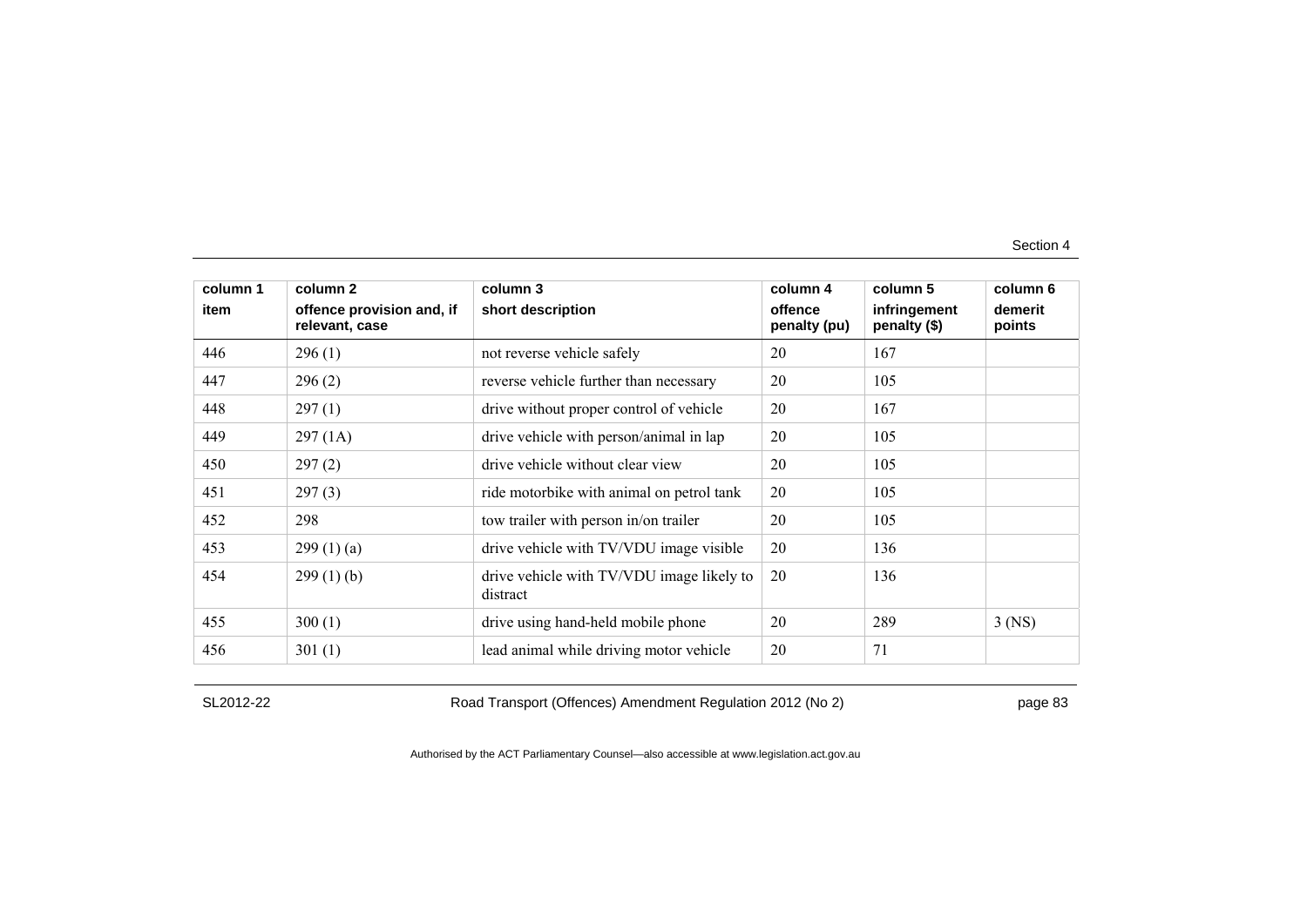| column 1 | column 2                                    | column 3                                                       | column 4                | column 5                       | column 6          |
|----------|---------------------------------------------|----------------------------------------------------------------|-------------------------|--------------------------------|-------------------|
| item     | offence provision and, if<br>relevant, case | short description                                              | offence<br>penalty (pu) | infringement<br>penalty $(\$)$ | demerit<br>points |
| 457      | 301(2)                                      | passenger in motor vehicle lead animal<br>while vehicle moving | 20                      | 71                             |                   |
| 458      | 301(3)                                      | lead animal while riding bicycle                               | 20                      | 71                             |                   |
| 459      | 302                                         | not give way when riding animal on<br>footpath/nature strip    | 20                      | 71                             |                   |
| 460      | 303(1)                                      | ride animal more than 2 abreast (not multi-<br>lane road)      | 20                      | 71                             |                   |
| 461      | 303(2)                                      | ride animal more than 2 abreast (marked)<br>lane)              | 20                      | 71                             |                   |
| 462      | 303(4)                                      | ride animal more than 1.5m from another<br>rider               | 20                      | 71                             |                   |
| 463      | 304(1)                                      | not obey direction of police/authorised<br>person              | 20                      | 71                             | $3$ (NS)          |

page 84 Road Transport (Offences) Amendment Regulation 2012 (No 2) SL2012-22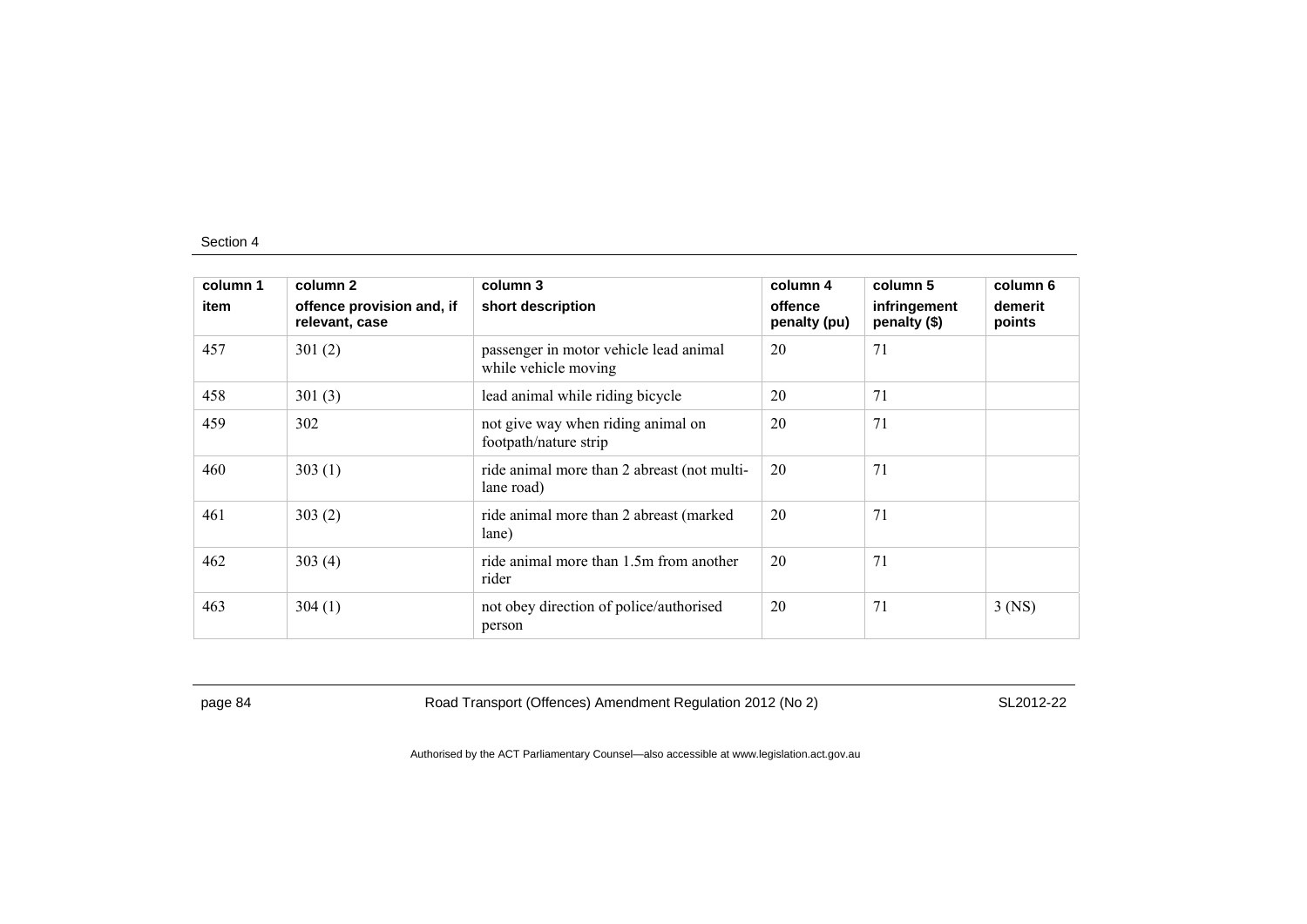# **Part 1.3 Road Transport (Alcohol and Drugs) Act 1977**

| column 1<br>item | column 2<br>offence provision and, if<br>relevant, case | column 3<br>short description                                                                  | column 4<br>offence<br>penalty (pu) | column 5<br>infringement<br>penalty (\$) | column 6<br>demerit<br>points |
|------------------|---------------------------------------------------------|------------------------------------------------------------------------------------------------|-------------------------------------|------------------------------------------|-------------------------------|
|                  | 15(5)(a)                                                | doctor/nurse refuse to take blood sample<br>permitted by person/requested by police<br>officer | 10                                  |                                          |                               |
|                  | 15AA(1)                                                 | doctor/nurse not take blood sample within<br>2 hours                                           | 10                                  |                                          |                               |
| 3                | 16(4)                                                   | doctor/authorised nurse practitioner not<br>carry out medical examination within 2<br>hours    | 10                                  |                                          |                               |
| 4                | 16(5)                                                   | doctor/authorised nurse practitioner not<br>take body sample within 2 hours                    | 10                                  |                                          |                               |
|                  | 16(6)                                                   | nurse not take body sample within 2 hours                                                      | 10                                  |                                          |                               |

SL2012-22 Road Transport (Offences) Amendment Regulation 2012 (No 2) page 85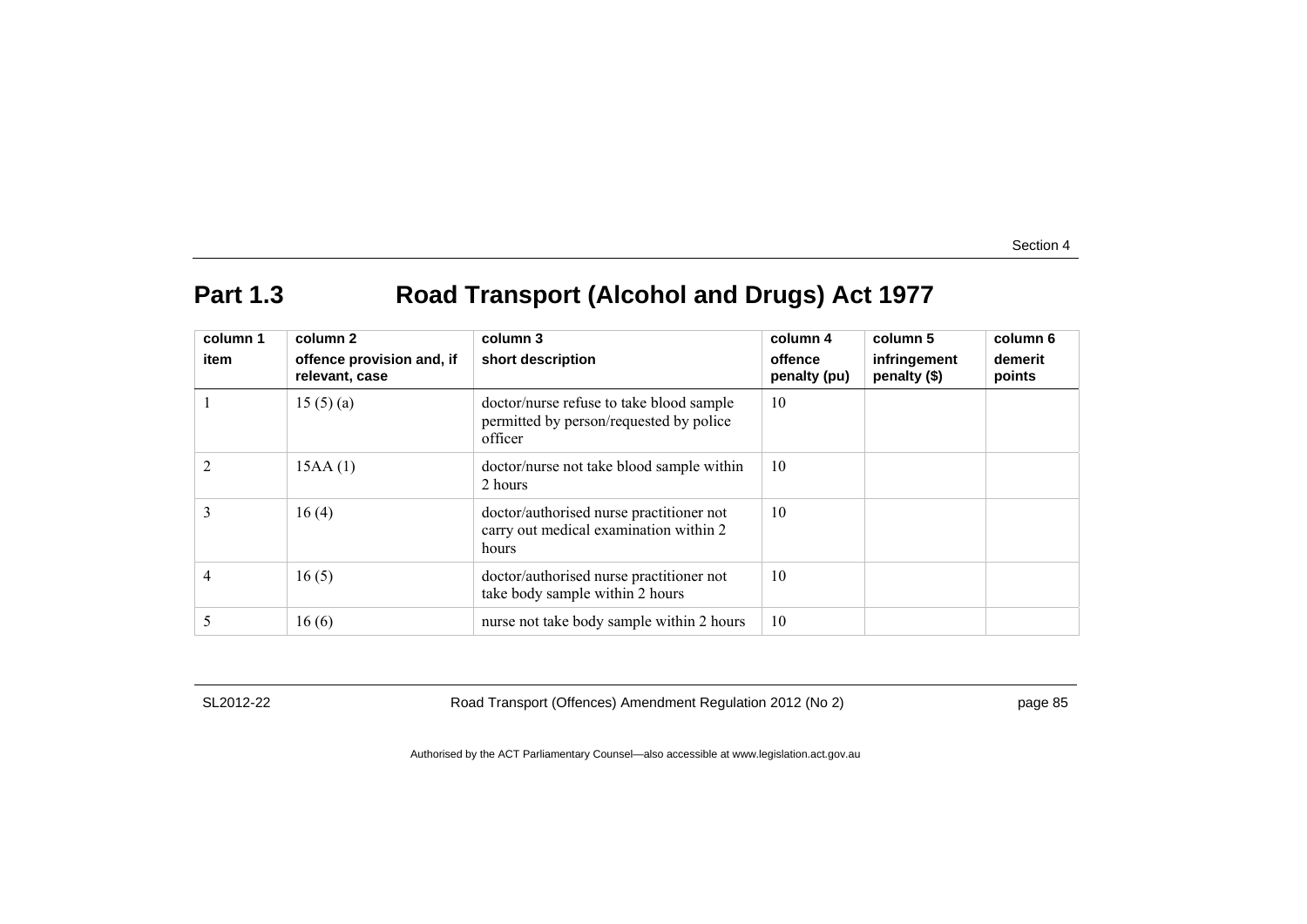| column 1<br>item | column 2<br>offence provision and, if<br>relevant, case        | column 3<br>short description                                                                                       | column 4<br>offence<br>penalty (pu) | column 5<br>infringement<br>penalty (\$) | column 6<br>demerit<br>points |
|------------------|----------------------------------------------------------------|---------------------------------------------------------------------------------------------------------------------|-------------------------------------|------------------------------------------|-------------------------------|
| 6                | 19(1)                                                          |                                                                                                                     |                                     |                                          |                               |
| 6.1              | special driver, level 1,<br>first offender—driver              | special driver drive motor vehicle on<br>road/related area with level 1 or more<br>alcohol in blood—first offender  | 5                                   |                                          |                               |
| 6.2              | special driver, level 1,<br>first offender—driver<br>trainer   | driver trainer in motor vehicle on<br>road/related area with level 1 or more<br>alcohol in blood—first offender     | 5                                   |                                          |                               |
| 6.3              | special driver, level 1,<br>repeat offender-<br>driver         | special driver drive motor vehicle on<br>road/related area with level 1 or more<br>alcohol in blood—repeat offender | 10                                  |                                          |                               |
| 6.4              | special driver, level 1,<br>repeat offender-<br>driver trainer | driver trainer in motor vehicle on<br>road/related area with level 1 or more<br>alcohol in blood—repeat offender    | 10                                  |                                          |                               |

page 86 Road Transport (Offences) Amendment Regulation 2012 (No 2) SL2012-22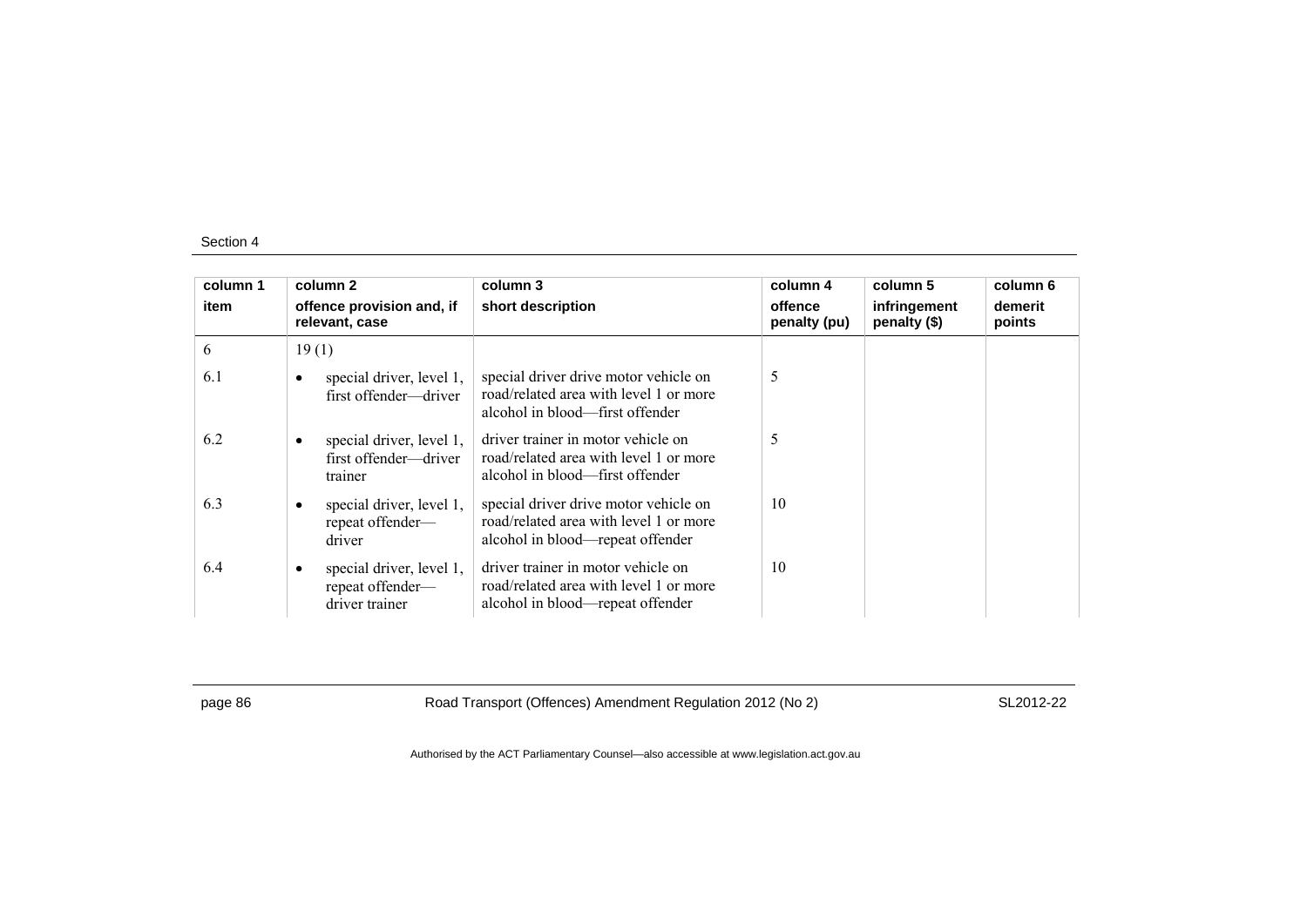| column 1 | column 2                                                       | column 3                                                                                                            | column 4                                   | column 5                     | column 6          |
|----------|----------------------------------------------------------------|---------------------------------------------------------------------------------------------------------------------|--------------------------------------------|------------------------------|-------------------|
| item     | offence provision and, if<br>relevant, case                    | short description                                                                                                   | offence<br>penalty (pu)                    | infringement<br>penalty (\$) | demerit<br>points |
| 6.5      | special driver, level 2,<br>first offender—driver              | special driver drive motor vehicle on<br>road/related area with level 2 or more<br>alcohol in blood—first offender  | 5                                          |                              |                   |
| 6.6      | special driver, level 2,<br>first offender-driver<br>trainer   | driver trainer in motor vehicle on<br>road/related area with level 2 or more<br>alcohol in blood—first offender     | 5                                          |                              |                   |
| 6.7      | special driver, level 2,<br>repeat offender-<br>driver         | special driver drive motor vehicle on<br>road/related area with level 2 or more<br>alcohol in blood—repeat offender | 10                                         |                              |                   |
| 6.8      | special driver, level 2,<br>repeat offender-<br>driver trainer | driver trainer in motor vehicle on<br>road/related area with level 2 or more<br>alcohol in blood—repeat offender    | 10                                         |                              |                   |
| 6.9      | special driver, level 3,<br>first offender-driver              | special driver drive motor vehicle on<br>road/related area with level 3 or more<br>alcohol in blood—first offender  | $10 \text{ pu}/6$<br>months<br>prison/both |                              |                   |

SL2012-22 Road Transport (Offences) Amendment Regulation 2012 (No 2) page 87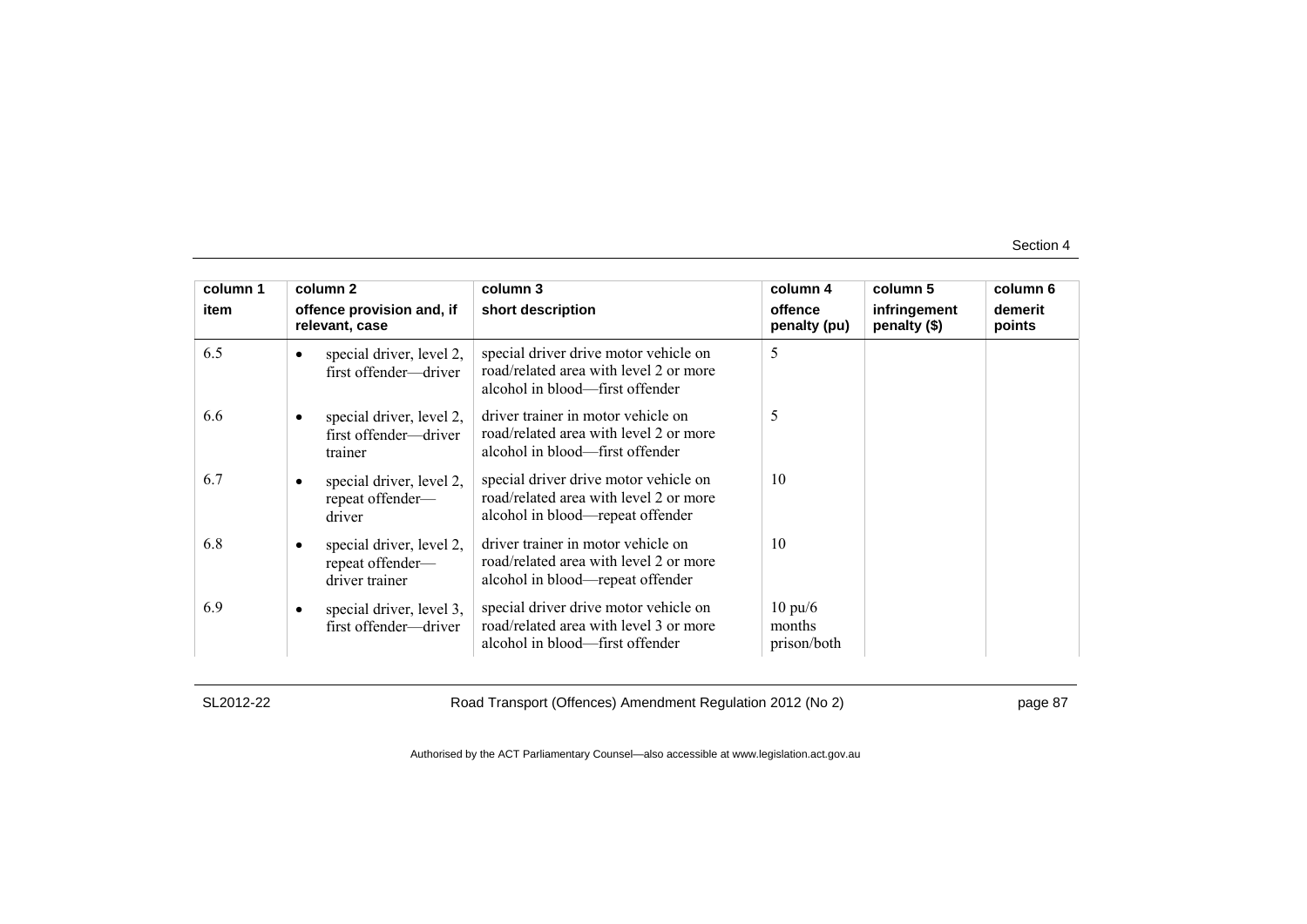| column 1 |           | column 2                                                       | column 3                                                                                                            | column 4                                   | column 5                     | column 6          |
|----------|-----------|----------------------------------------------------------------|---------------------------------------------------------------------------------------------------------------------|--------------------------------------------|------------------------------|-------------------|
| item     |           | offence provision and, if<br>relevant, case                    | short description                                                                                                   | offence<br>penalty (pu)                    | infringement<br>penalty (\$) | demerit<br>points |
| 6.10     | $\bullet$ | special driver, level 3,<br>first offender-driver<br>trainer   | driver trainer in motor vehicle on<br>road/related area with level 3 or more<br>alcohol in blood—first offender     | 10                                         |                              |                   |
| 6.11     | ٠         | special driver, level 3,<br>repeat offender-<br>driver         | special driver drive motor vehicle on<br>road/related area with level 3 or more<br>alcohol in blood—repeat offender | $10 \text{ pu}/6$<br>months<br>prison/both |                              |                   |
| 6.12     | $\bullet$ | special driver, level 3,<br>repeat offender-<br>driver trainer | driver trainer in motor vehicle on<br>road/related area with level 3 or more<br>alcohol in blood—repeat offender    | 10                                         |                              |                   |
| 6.13     | $\bullet$ | special driver, level 4,<br>first offender-driver              | special driver drive motor vehicle on<br>road/related area with level 4 or more<br>alcohol in blood—first offender  | $15 \text{ pu}/9$<br>months<br>prison/both |                              |                   |
| 6.14     | $\bullet$ | special driver, level 4,<br>first offender—driver<br>trainer   | driver trainer in motor vehicle on<br>road/related area with level 4 or more<br>alcohol in blood—first offender     | 15                                         |                              |                   |

page 88 Road Transport (Offences) Amendment Regulation 2012 (No 2) SL2012-22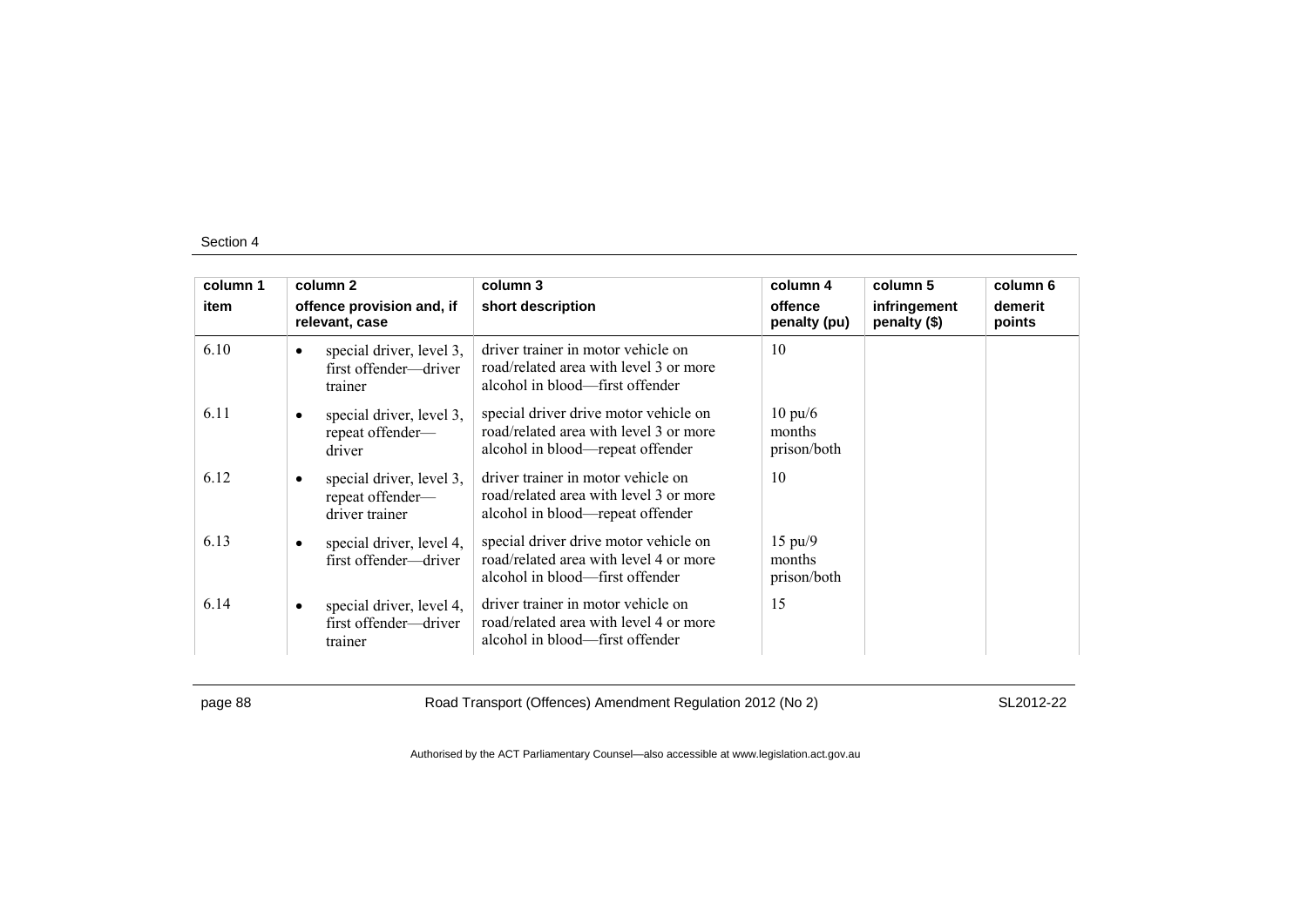| column 1 |           | column 2                                                         | column 3                                                                                                            | column 4                                    | column 5                     | column 6          |
|----------|-----------|------------------------------------------------------------------|---------------------------------------------------------------------------------------------------------------------|---------------------------------------------|------------------------------|-------------------|
| item     |           | offence provision and, if<br>relevant, case                      | short description                                                                                                   | offence<br>penalty (pu)                     | infringement<br>penalty (\$) | demerit<br>points |
| 6.15     |           | special driver, level 4,<br>repeat offender-<br>driver           | special driver drive motor vehicle on<br>road/related area with level 4 or more<br>alcohol in blood—repeat offender | $20 \text{ pu}/12$<br>months<br>prison/both |                              |                   |
| 6.16     |           | special driver, level 4,<br>repeat offender-<br>driver trainer   | driver trainer in motor vehicle on<br>road/related area with level 4 or more<br>alcohol in blood—repeat offender    | 20                                          |                              |                   |
| 6.17     |           | person other than<br>special driver, level 1,<br>first offender  | drive motor vehicle on road/related area<br>with level 1 or more alcohol in blood—first<br>offender                 | 5                                           |                              |                   |
| 6.18     | ٠         | person other than<br>special driver, level 1,<br>repeat offender | drive motor vehicle on road/related area<br>with level 1 or more alcohol in blood—<br>repeat offender               | 10                                          |                              |                   |
| 6.19     | $\bullet$ | person other than<br>special driver, level 2,<br>first offender  | drive motor vehicle on road/related area<br>with level 2 or more alcohol in blood—first<br>offender                 | 5                                           |                              |                   |

SL2012-22 Road Transport (Offences) Amendment Regulation 2012 (No 2) page 89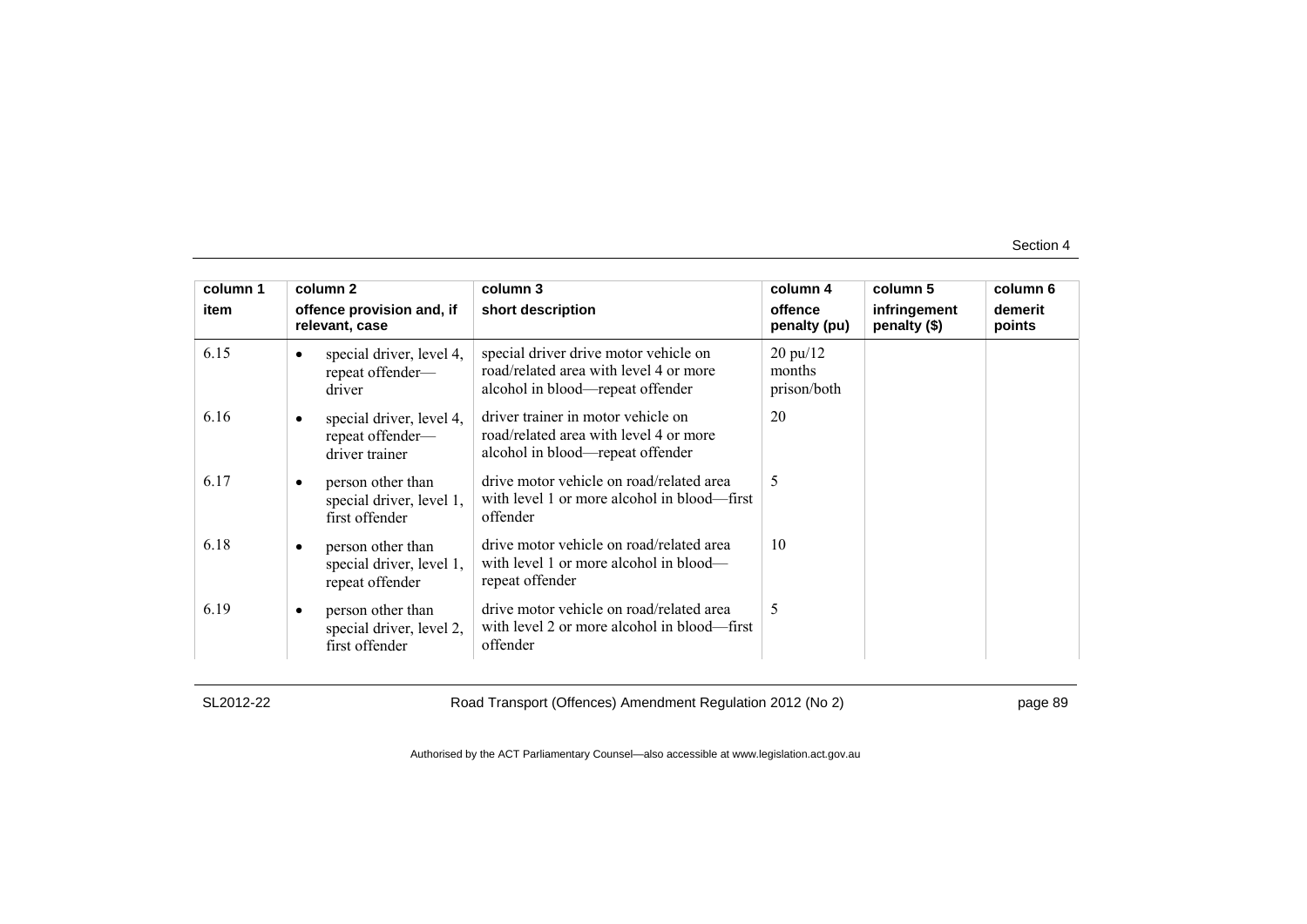| column 1 |           | column 2                                                         | column 3                                                                                              | column 4                                    | column 5                     | column 6          |
|----------|-----------|------------------------------------------------------------------|-------------------------------------------------------------------------------------------------------|---------------------------------------------|------------------------------|-------------------|
| item     |           | offence provision and, if<br>relevant, case                      | short description                                                                                     | offence<br>penalty (pu)                     | infringement<br>penalty (\$) | demerit<br>points |
| 6.20     | $\bullet$ | person other than<br>special driver, level 2,<br>repeat offender | drive motor vehicle on road/related area<br>with level 2 or more alcohol in blood—<br>repeat offender | 10                                          |                              |                   |
| 6.21     |           | person other than<br>special driver, level 3,<br>first offender  | drive motor vehicle on road/related area<br>with level 3 or more alcohol in blood—first<br>offender   | $10 \text{ pu}/6$<br>months<br>prison/both  |                              |                   |
| 6.22     | ٠         | person other than<br>special driver, level 3,<br>repeat offender | drive motor vehicle on road/related area<br>with level 3 or more alcohol in blood—<br>repeat offender | $10 \text{ pu}/6$<br>months<br>prison/both  |                              |                   |
| 6.23     | ٠         | person other than<br>special driver, level 4,<br>first offender  | drive motor vehicle on road/related area<br>with level 4 or more alcohol in blood—first<br>offender   | $15 \text{ pu}/9$<br>months<br>prison/both  |                              |                   |
| 6.24     | $\bullet$ | person other than<br>special driver, level 4,<br>repeat offender | drive motor vehicle on road/related area<br>with level 4 or more alcohol in blood—<br>repeat offender | $20 \text{ pu}/12$<br>months<br>prison/both |                              |                   |

page 90 Road Transport (Offences) Amendment Regulation 2012 (No 2) SL2012-22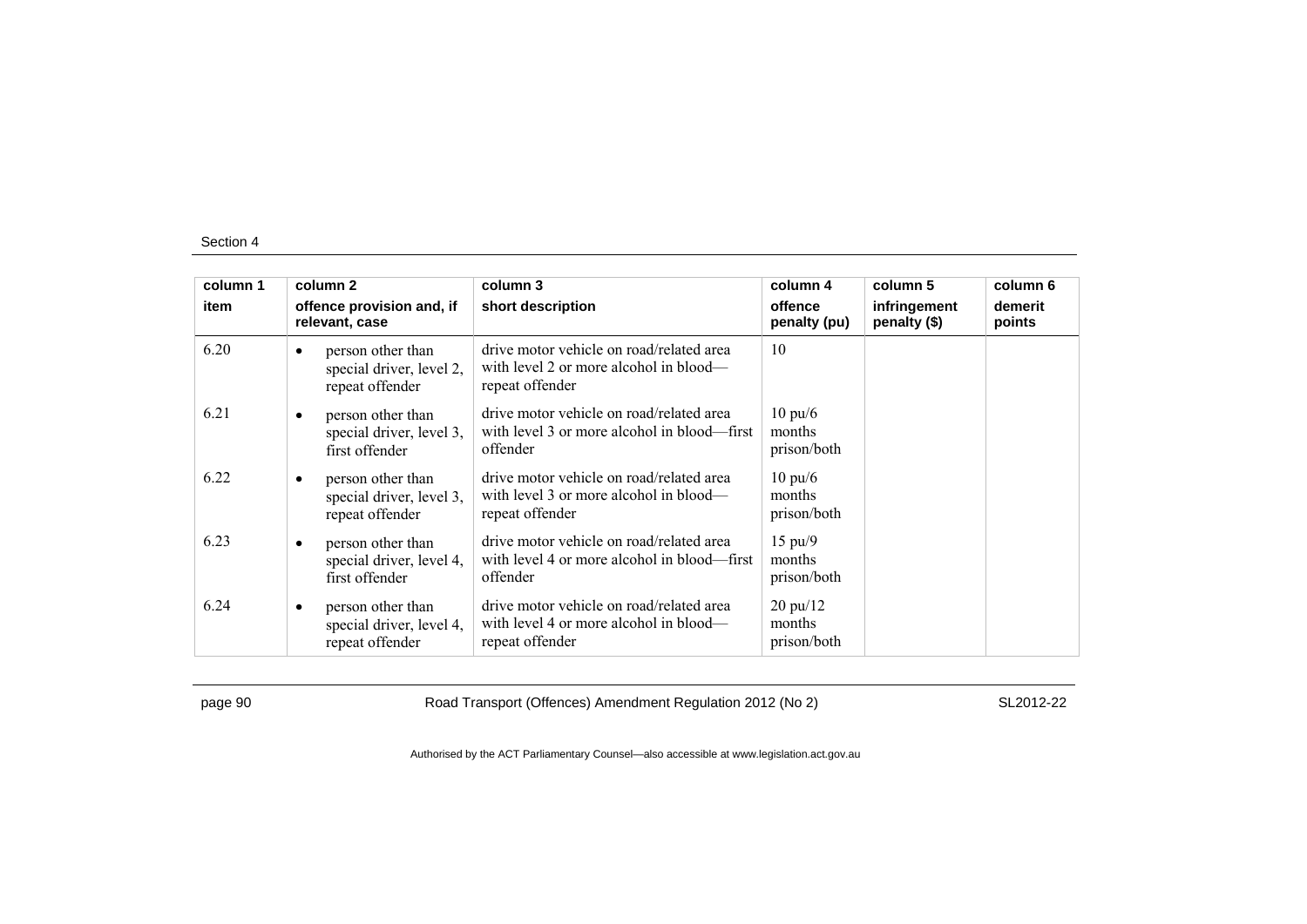| column 1 | column 2                                    | column 3                                                                                                               | column 4                                   | column 5                     | column 6          |
|----------|---------------------------------------------|------------------------------------------------------------------------------------------------------------------------|--------------------------------------------|------------------------------|-------------------|
| item     | offence provision and, if<br>relevant, case | short description                                                                                                      | offence<br>penalty (pu)                    | infringement<br>penalty (\$) | demerit<br>points |
|          | 20(1)                                       |                                                                                                                        |                                            |                              |                   |
| 7.1      | first offender—driver                       | drive motor vehicle on road/related area<br>with prescribed drug in oral fluid or<br>blood—first offender              | 10                                         |                              |                   |
| 7.2      | first offender—driver<br>trainer            | driver trainer in motor vehicle on<br>road/related area with prescribed drug in<br>oral fluid or blood—first offender  | 10                                         |                              |                   |
| 7.3      | repeat offender-<br>driver                  | drive motor vehicle on road/related area<br>with prescribed drug in oral fluid or<br>blood—repeat offender             | $25 \text{ pu}/3$<br>months<br>prison/both |                              |                   |
| 7.4      | repeat offender—<br>driver trainer          | driver trainer in motor vehicle on<br>road/related area with prescribed drug in<br>oral fluid or blood—repeat offender | 20                                         |                              |                   |

SL2012-22 Road Transport (Offences) Amendment Regulation 2012 (No 2) page 91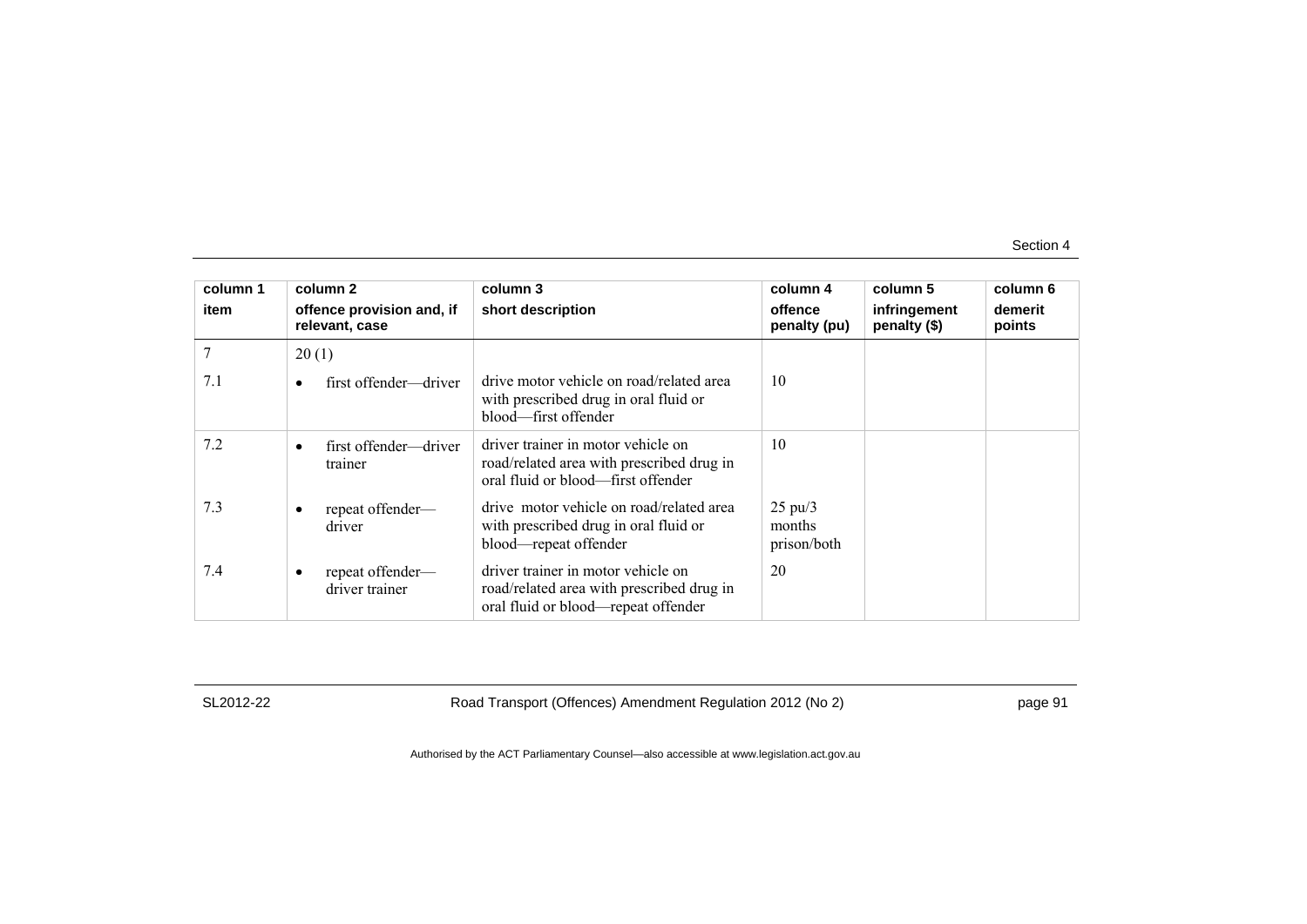| column 1<br>item | column 2<br>offence provision and, if<br>relevant, case |                                    | column 3<br>short description                      | column 4<br>offence<br>penalty (pu)         | column 5<br>infringement<br>penalty (\$) | column 6<br>demerit<br>points |
|------------------|---------------------------------------------------------|------------------------------------|----------------------------------------------------|---------------------------------------------|------------------------------------------|-------------------------------|
| 8                | 22(c)                                                   |                                    |                                                    |                                             |                                          |                               |
| 8.1              | $\bullet$                                               | first offender—driver              | refuse to provide breath sample—first<br>offender  | $30 \text{ pu/6}$<br>months<br>prison/both  |                                          |                               |
| 8.2              | $\bullet$                                               | first offender—driver<br>trainer   | refuse to provide breath sample—first<br>offender  | $30 \text{ pu/6}$<br>months<br>prison/both  |                                          |                               |
| 8.3              | $\bullet$                                               | repeat offender-<br>driver         | refuse to provide breath sample—repeat<br>offender | $30 \text{ pu}/12$<br>months<br>prison/both |                                          |                               |
| 8.4              | $\bullet$                                               | repeat offender-<br>driver trainer | refuse to provide breath sample—repeat<br>offender | $30 \text{ pu}/12$<br>months<br>prison/both |                                          |                               |

page 92 Road Transport (Offences) Amendment Regulation 2012 (No 2) SL2012-22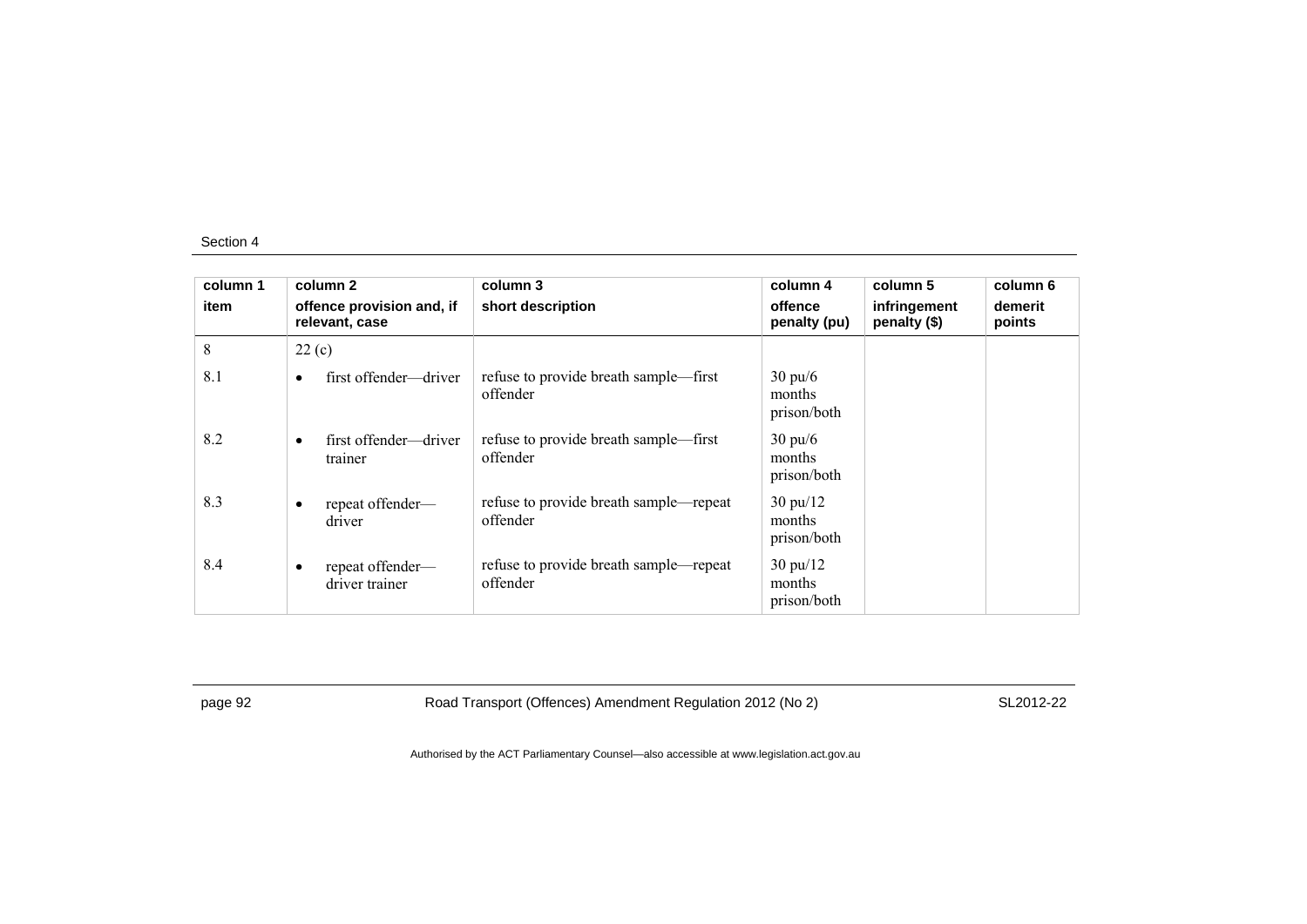| column 1 |                                             | column 2                           | column 3                                                                                                              | column 4                                      | column 5                     | column 6          |
|----------|---------------------------------------------|------------------------------------|-----------------------------------------------------------------------------------------------------------------------|-----------------------------------------------|------------------------------|-------------------|
| item     | offence provision and, if<br>relevant, case |                                    | short description                                                                                                     | offence<br>penalty (pu)                       | infringement<br>penalty (\$) | demerit<br>points |
| 9        | 22(d)                                       |                                    |                                                                                                                       |                                               |                              |                   |
| 9.1      |                                             | first offender—driver              | fail/refuse to provide breath sample in<br>accordance with reasonable directions of<br>police officer—first offender  | $30 \text{ pu}/6$<br>months<br>prison/both    |                              |                   |
| 9.2      |                                             | first offender—driver<br>trainer   | fail/refuse to provide breath sample in<br>accordance with reasonable directions of<br>police officer—first offender  | $30 \text{ pu}/6$<br>months<br>prison/both    |                              |                   |
| 9.3      |                                             | repeat offender-<br>driver         | fail/refuse to provide breath sample in<br>accordance with reasonable directions of<br>police officer—repeat offender | $30 \text{ pu}/12$<br>months<br>prison/both   |                              |                   |
| 9.4      | $\bullet$                                   | repeat offender-<br>driver trainer | fail/refuse to provide breath sample in<br>accordance with reasonable directions of<br>police officer—repeat offender | $30 \text{ pu} / 12$<br>months<br>prison/both |                              |                   |

SL2012-22 Road Transport (Offences) Amendment Regulation 2012 (No 2) page 93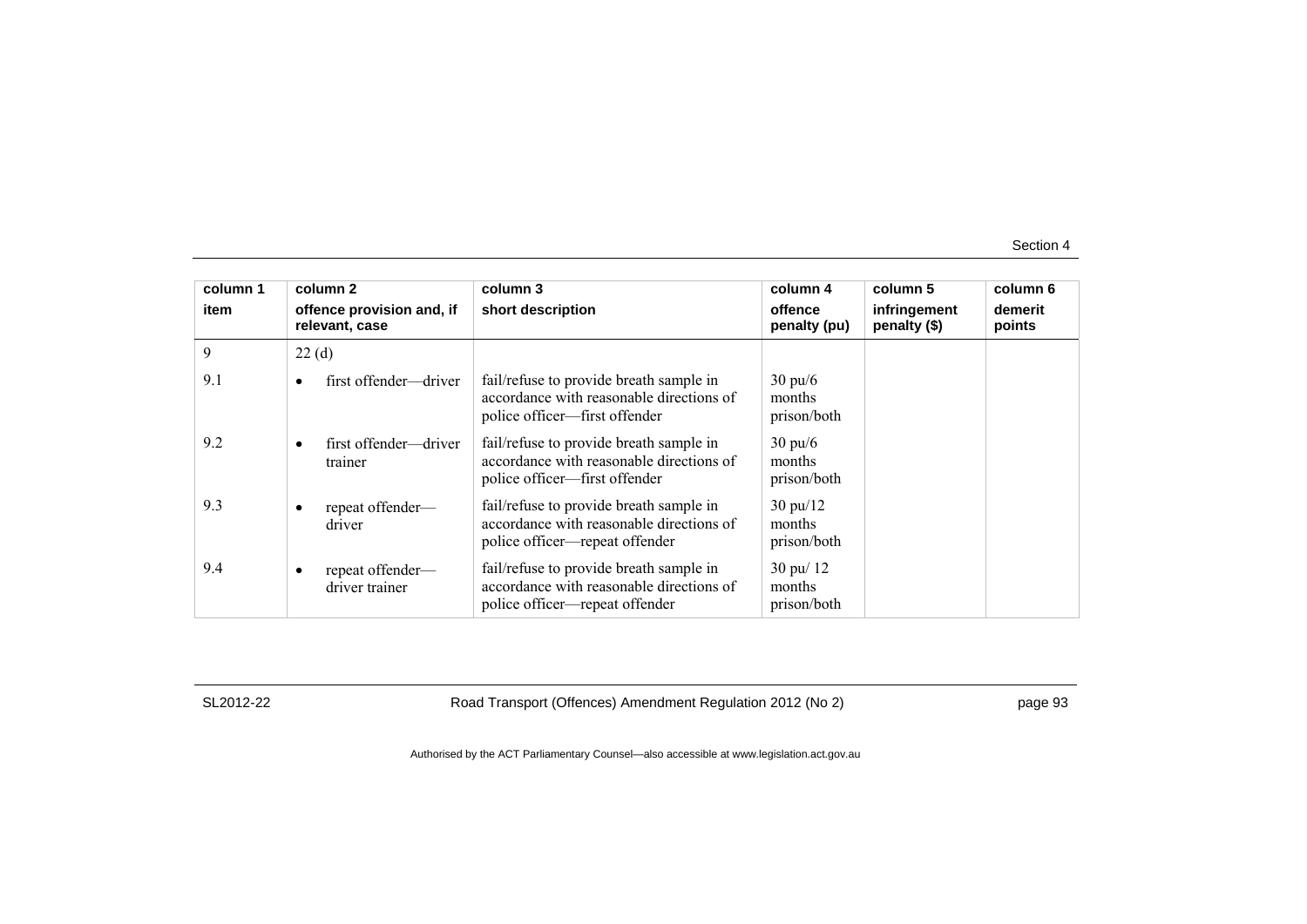| column 1 | column 2                                        | column 3                                                               | column 4                                    | column 5                     | column 6          |
|----------|-------------------------------------------------|------------------------------------------------------------------------|---------------------------------------------|------------------------------|-------------------|
| item     | offence provision and, if<br>relevant, case     | short description                                                      | offence<br>penalty (pu)                     | infringement<br>penalty (\$) | demerit<br>points |
| 10       | 22A(2)(a)                                       |                                                                        |                                             |                              |                   |
| 10.1     | first offender—driver<br>$\bullet$              | refuse to provide sample of oral fluid for<br>analysis—first offender  | $30 \text{ pu/6}$<br>months<br>prison/both  |                              |                   |
| 10.2     | first offender—driver<br>$\bullet$<br>trainer   | refuse to provide sample of oral fluid for<br>analysis-first offender  | $30 \text{ pu/6}$<br>months<br>prison/both  |                              |                   |
| 10.3     | repeat offender —<br>$\bullet$<br>driver        | refuse to provide sample of oral fluid for<br>analysis—repeat offender | $30 \text{ pu}/12$<br>months<br>prison/both |                              |                   |
| 10.4     | repeat offender-<br>$\bullet$<br>driver trainer | refuse to provide sample of oral fluid for<br>analysis—repeat offender | $30 \text{ pu}/12$<br>months<br>prison/both |                              |                   |

page 94 Road Transport (Offences) Amendment Regulation 2012 (No 2) SL2012-22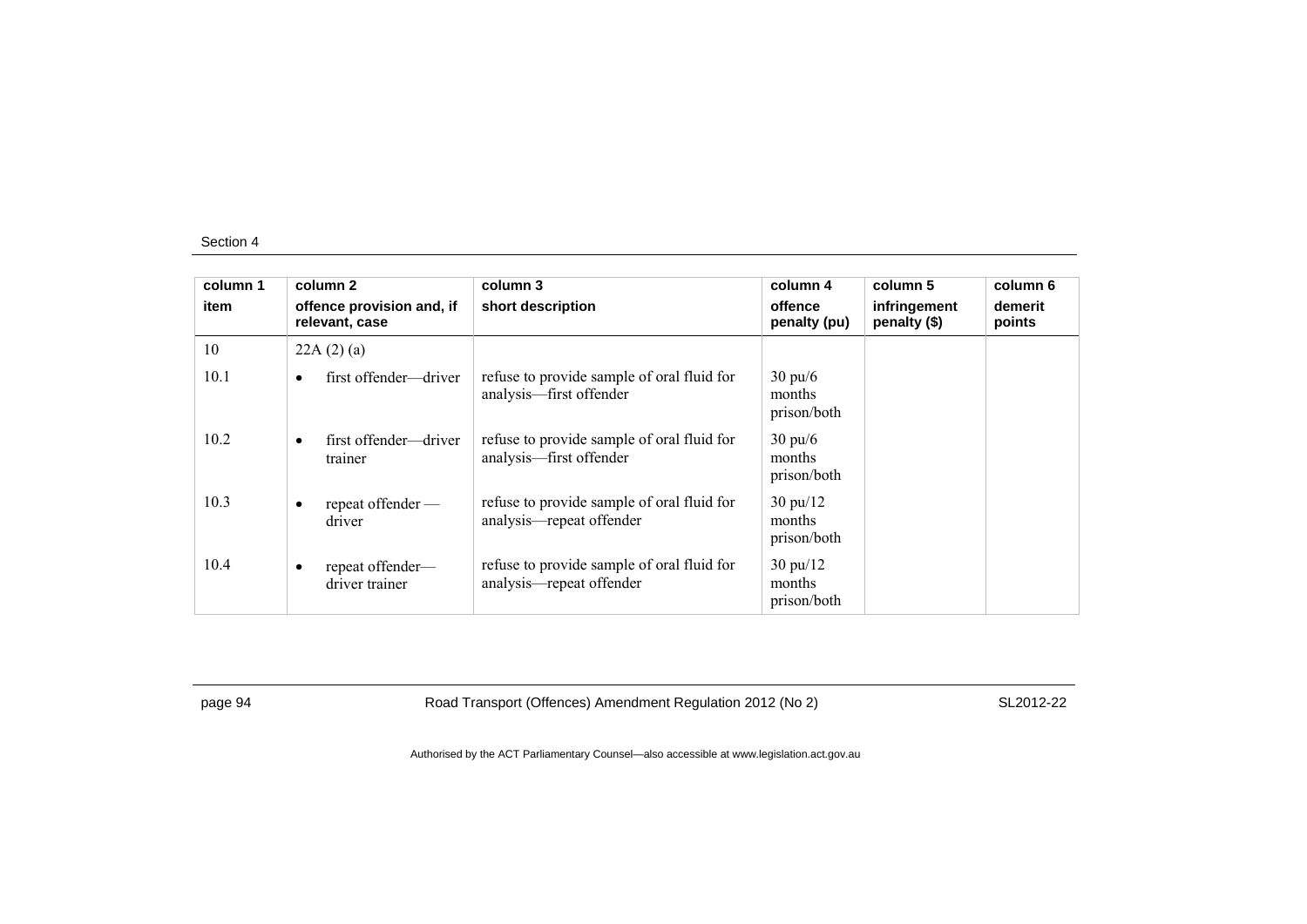| column 1 | column 2                                    | column 3                                                                                                              | column 4                                    | column 5                     | column 6          |
|----------|---------------------------------------------|-----------------------------------------------------------------------------------------------------------------------|---------------------------------------------|------------------------------|-------------------|
| item     | offence provision and, if<br>relevant, case | short description                                                                                                     | offence<br>penalty (pu)                     | infringement<br>penalty (\$) | demerit<br>points |
| 11       | 22A(2)(b)                                   |                                                                                                                       |                                             |                              |                   |
| 11.1     | first offender—driver                       | fail to provide sample of oral fluid in<br>accordance with reasonable directions of<br>police officer-first offender  | $30 \text{ pu}/6$<br>months<br>prison/both  |                              |                   |
| 11.2     | first offender — driver<br>trainer          | fail to provide sample of oral fluid in<br>accordance with reasonable directions of<br>police officer—first offender  | $30 \text{ pu}/6$<br>months<br>prison/both  |                              |                   |
| 11.3     | repeat offender-<br>٠<br>driver             | fail to provide sample of oral fluid in<br>accordance with reasonable directions of<br>police officer—repeat offender | $30 \text{ pu}/12$<br>months<br>prison/both |                              |                   |
| 11.4     | repeat offender-<br>driver trainer          | fail to provide sample of oral fluid in<br>accordance with reasonable directions of<br>police officer—repeat offender | $30 \text{ pu}/12$<br>months<br>prison/both |                              |                   |
| 12       | 22B                                         | fail to stay for drug screening test                                                                                  | 20                                          |                              |                   |

SL2012-22 Road Transport (Offences) Amendment Regulation 2012 (No 2) page 95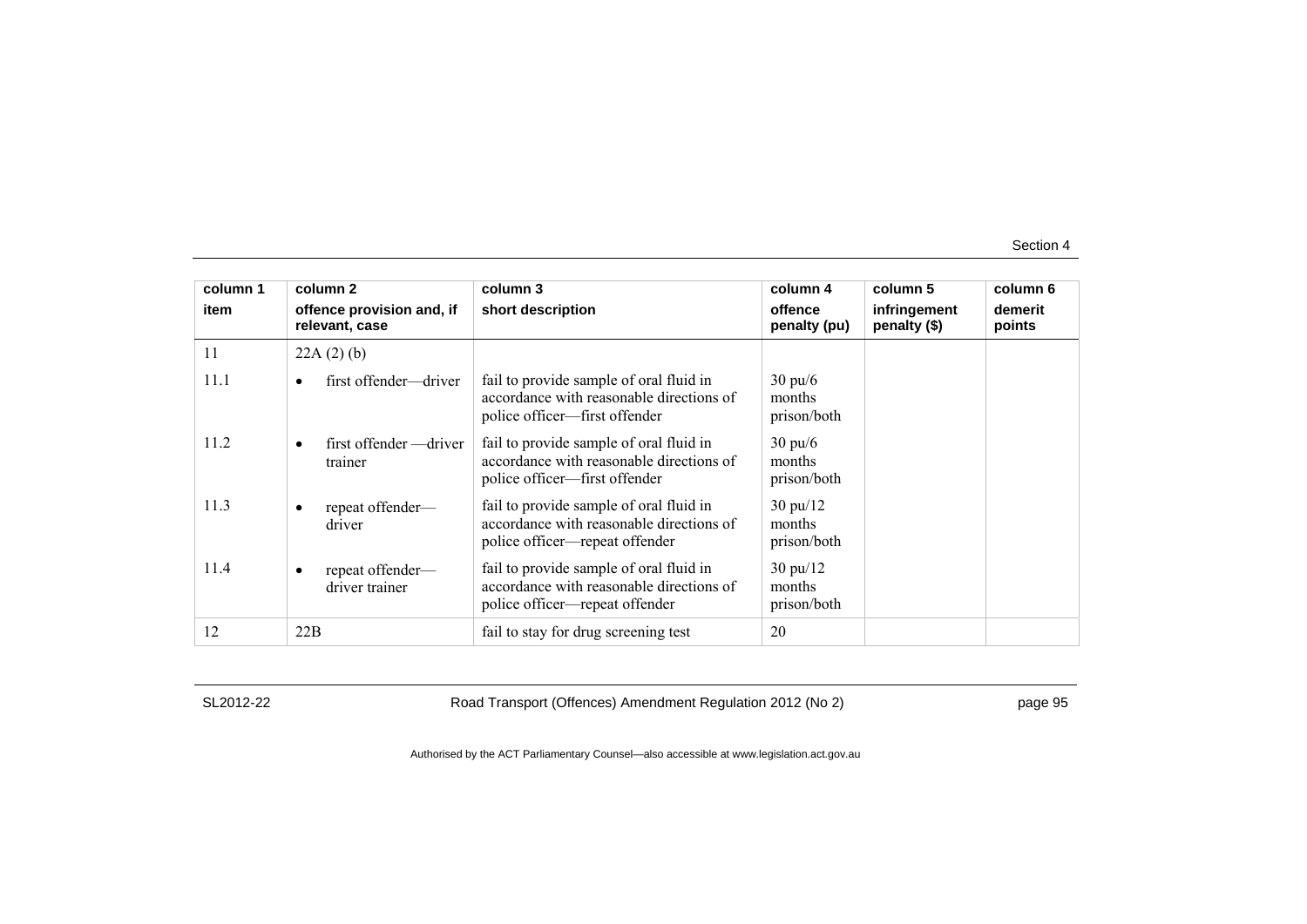| column 1 |           | column 2                                    | column 3                                                          | column 4                                    | column 5                     | column 6          |
|----------|-----------|---------------------------------------------|-------------------------------------------------------------------|---------------------------------------------|------------------------------|-------------------|
| item     |           | offence provision and, if<br>relevant, case | short description                                                 | offence<br>penalty (pu)                     | infringement<br>penalty (\$) | demerit<br>points |
| 13       | 23(1)     |                                             |                                                                   |                                             |                              |                   |
| 13.1     | $\bullet$ | first offender—driver                       | fail/refuse to permit blood sample to be<br>taken—first offender  | $30 \text{ pu/6}$<br>months<br>prison/both  |                              |                   |
| 13.2     | $\bullet$ | first offender—driver<br>trainer            | fail/refuse to permit blood sample to be<br>taken—first offender  | $30 \text{ pu/6}$<br>months<br>prison/both  |                              |                   |
| 13.3     | $\bullet$ | repeat offender-<br>driver                  | fail/refuse to permit blood sample to be<br>taken—repeat offender | $30 \text{ pu}/12$<br>months<br>prison/both |                              |                   |
| 13.4     | $\bullet$ | repeat offender—<br>driver trainer          | fail/refuse to permit blood sample to be<br>taken-repeat offender | $30 \text{ pu}/12$<br>months<br>prison/both |                              |                   |

page 96 Road Transport (Offences) Amendment Regulation 2012 (No 2) SL2012-22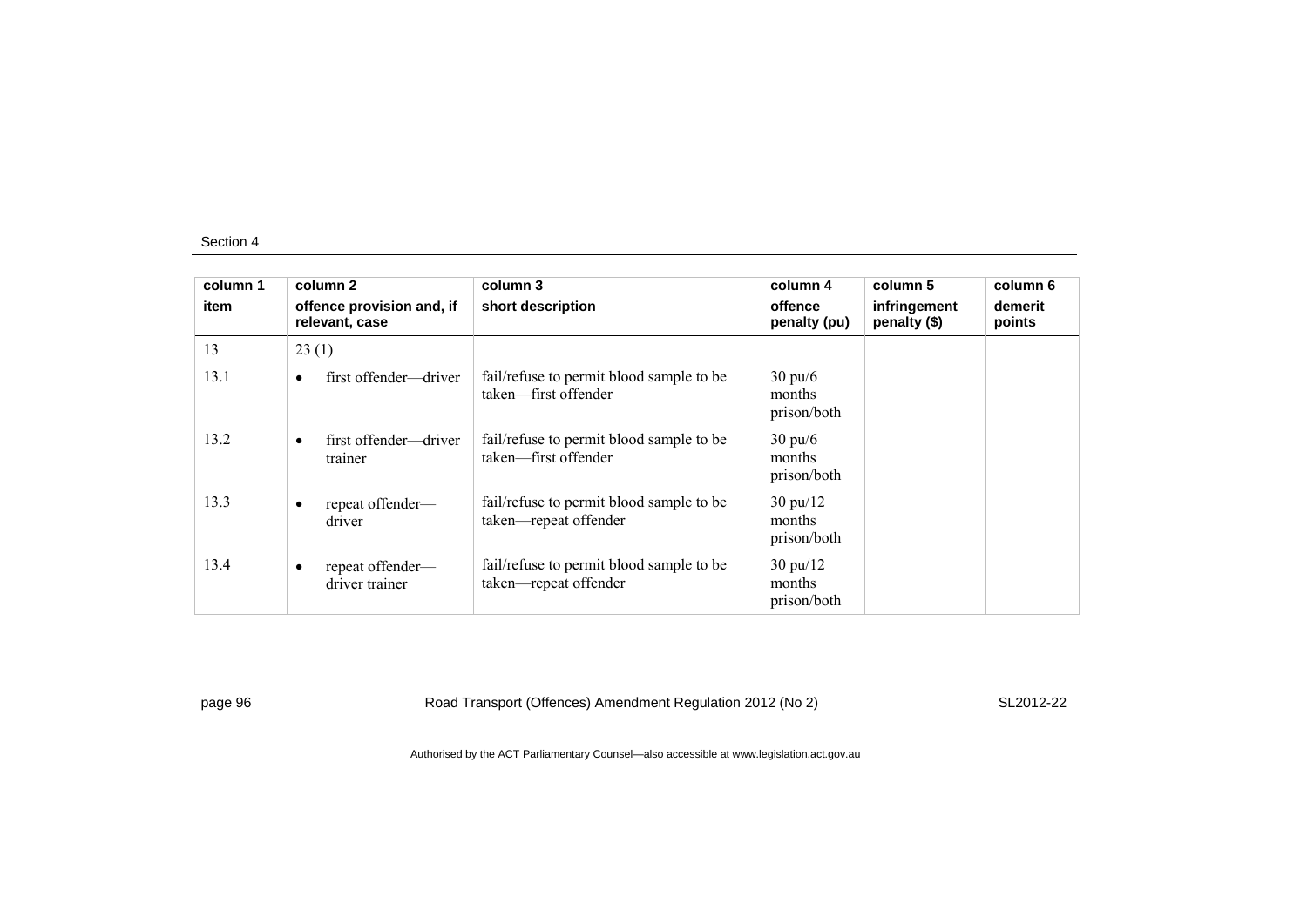| column 1 | column 2                                    | column 3                                                                                      | column 4                                    | column 5                     | column 6          |
|----------|---------------------------------------------|-----------------------------------------------------------------------------------------------|---------------------------------------------|------------------------------|-------------------|
| item     | offence provision and, if<br>relevant, case | short description                                                                             | offence<br>penalty (pu)                     | infringement<br>penalty (\$) | demerit<br>points |
| 14       | 23(2)                                       |                                                                                               |                                             |                              |                   |
| 14.1     | first offender—driver                       | behave in manner so<br>impossible/impractical for blood sample to<br>be taken—first offender  | $30 \text{ pu/6}$<br>months<br>prison/both  |                              |                   |
| 14.2     | first offender—driver<br>٠<br>trainer       | behave in manner so<br>impossible/impractical for blood sample to<br>be taken—first offender  | $30 \text{ pu/6}$<br>months<br>prison/both  |                              |                   |
| 14.3     | repeat offender-<br>driver                  | behave in manner so<br>impossible/impractical for blood sample to<br>be taken—repeat offender | $30 \text{ pu}/12$<br>months<br>prison/both |                              |                   |
| 14.4     | repeat offender-<br>driver trainer          | behave in manner so<br>impossible/impractical for blood sample to<br>be taken—repeat offender | $30 \text{ pu}/12$<br>months<br>prison/both |                              |                   |

SL2012-22 Road Transport (Offences) Amendment Regulation 2012 (No 2) page 97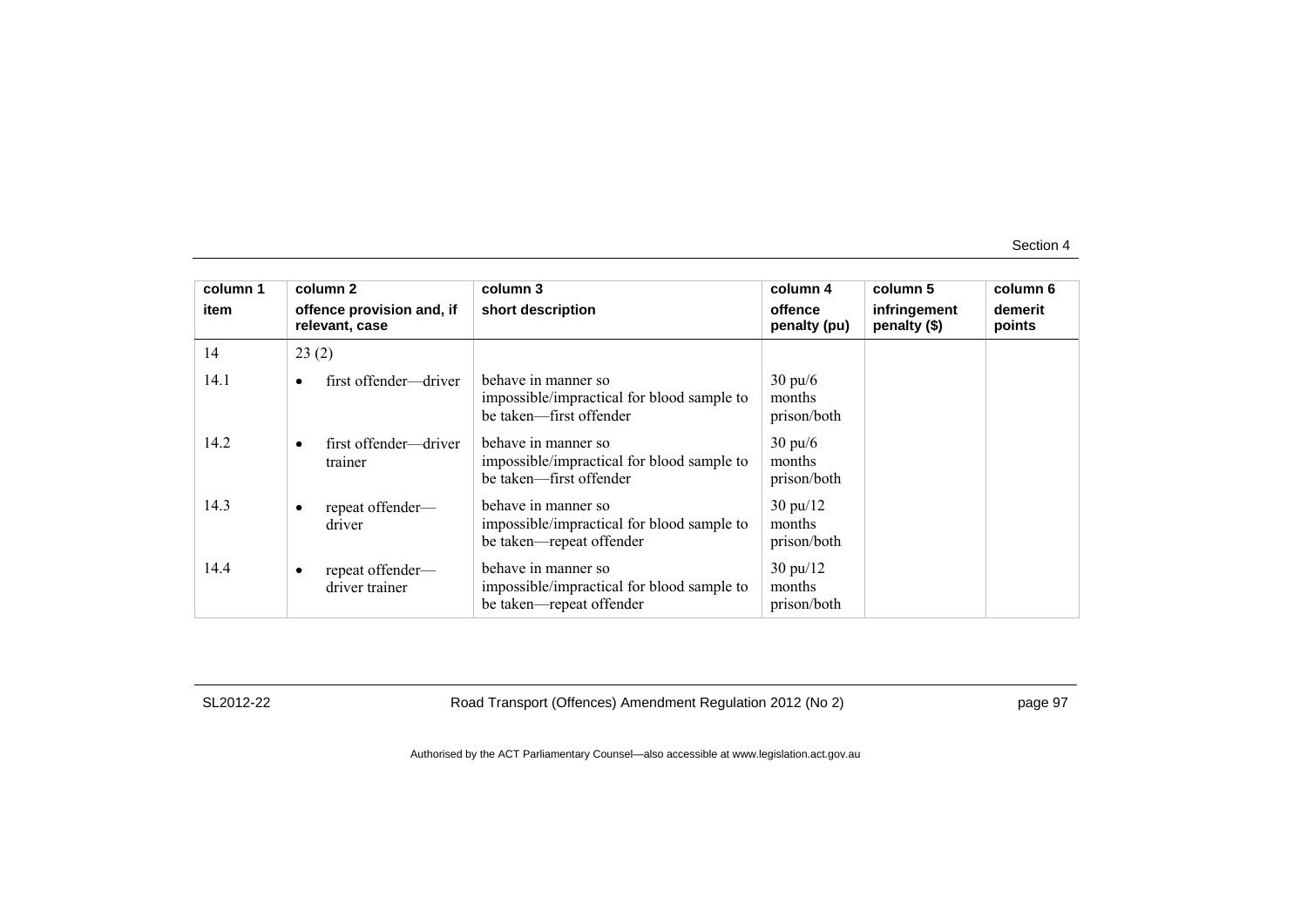| column 1 | column 2                                      | column 3                                                        | column 4                                    | column 5                     | column 6          |
|----------|-----------------------------------------------|-----------------------------------------------------------------|---------------------------------------------|------------------------------|-------------------|
| item     | offence provision and, if<br>relevant, case   | short description                                               | offence<br>penalty (pu)                     | infringement<br>penalty (\$) | demerit<br>points |
| 15       | 23(3)(a)                                      |                                                                 |                                             |                              |                   |
| 15.1     | first offender—driver<br>$\bullet$            | fail/refuse to submit to medical<br>examination—first offender  | $30 \text{ pu/6}$<br>months<br>prison/both  |                              |                   |
| 15.2     | first offender—driver<br>$\bullet$<br>trainer | fail/refuse to submit to medical<br>examination—first offender  | $30 \text{ pu}$ 6<br>months<br>prison/both  |                              |                   |
| 15.3     | repeat offender-<br>$\bullet$<br>driver       | fail/refuse to submit to medical<br>examination—repeat offender | $30 \text{ pu}/12$<br>months<br>prison/both |                              |                   |
| 15.4     | repeat offender-<br>٠<br>driver trainer       | fail/refuse to submit to medical<br>examination—repeat offender | $30 \text{ pu}/12$<br>months<br>prison/both |                              |                   |

page 98 Road Transport (Offences) Amendment Regulation 2012 (No 2) SL2012-22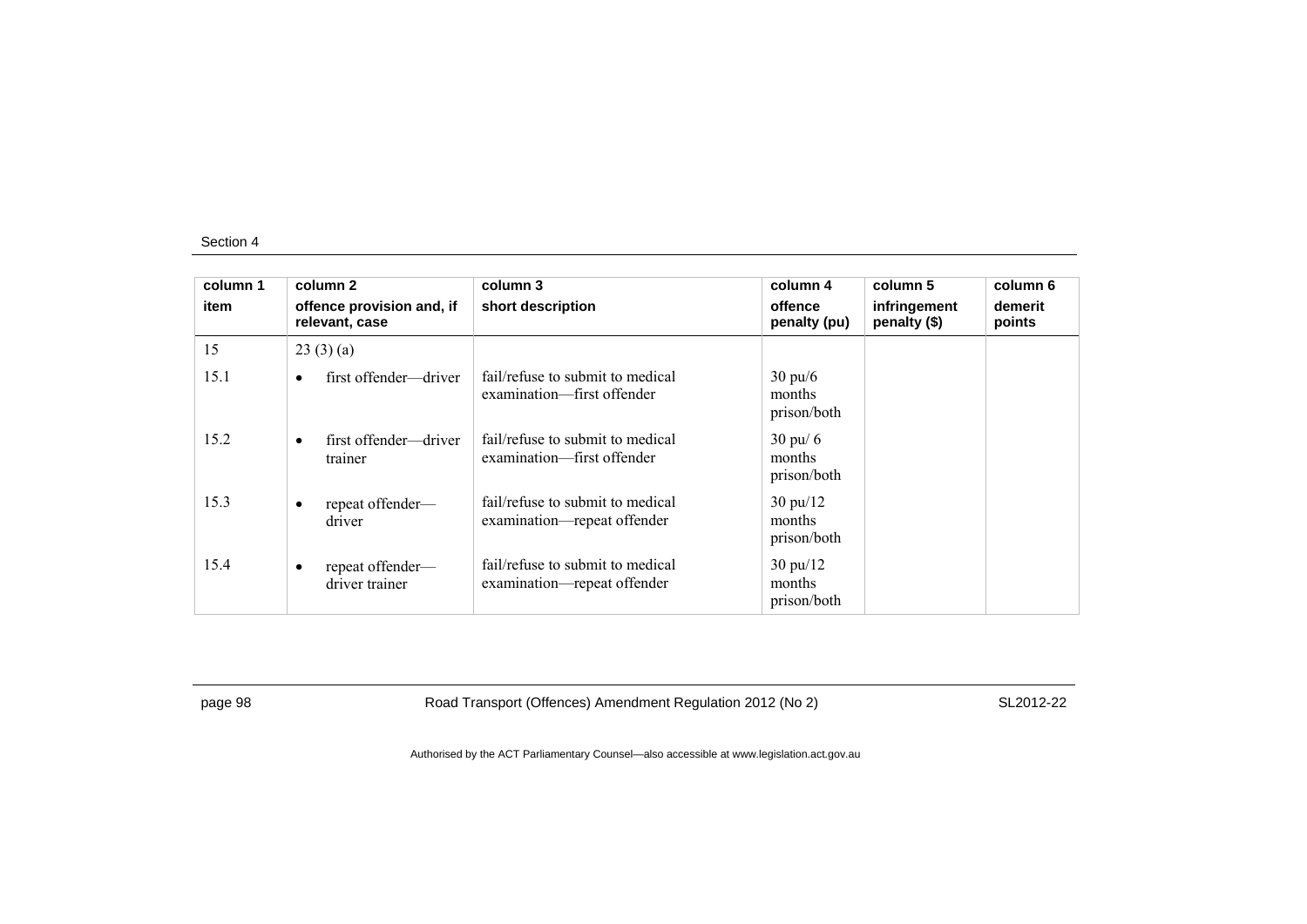| column 1 | column 2                                    | column 3                                                              | column 4                                    | column 5                     | column 6          |
|----------|---------------------------------------------|-----------------------------------------------------------------------|---------------------------------------------|------------------------------|-------------------|
| item     | offence provision and, if<br>relevant, case | short description                                                     | offence<br>penalty (pu)                     | infringement<br>penalty (\$) | demerit<br>points |
| 16       | 23(3)(b)                                    |                                                                       |                                             |                              |                   |
| 16.1     | first offender—driver                       | fail/refuse to give/permit taking of body<br>sample—first offender    | $30 \text{ pu/6}$<br>months<br>prison/both  |                              |                   |
| 16.2     | first offender—driver<br>trainer            | fail/refuse to give/permit taking of body<br>sample—first offender    | $30 \text{ pu}/6$<br>months<br>prison/both  |                              |                   |
| 16.3     | repeat offender-<br>driver                  | fail/refuse to give/permit taking of body<br>sample —repeat offender  | $30 \text{ pu}/12$<br>months<br>prison/both |                              |                   |
| 16.4     | repeat offender—<br>٠<br>driver trainer     | fail/refuse to give/permit taking of body<br>sample - repeat offender | $30 \text{ pu}/12$<br>months<br>prison/both |                              |                   |

SL2012-22 Road Transport (Offences) Amendment Regulation 2012 (No 2) page 99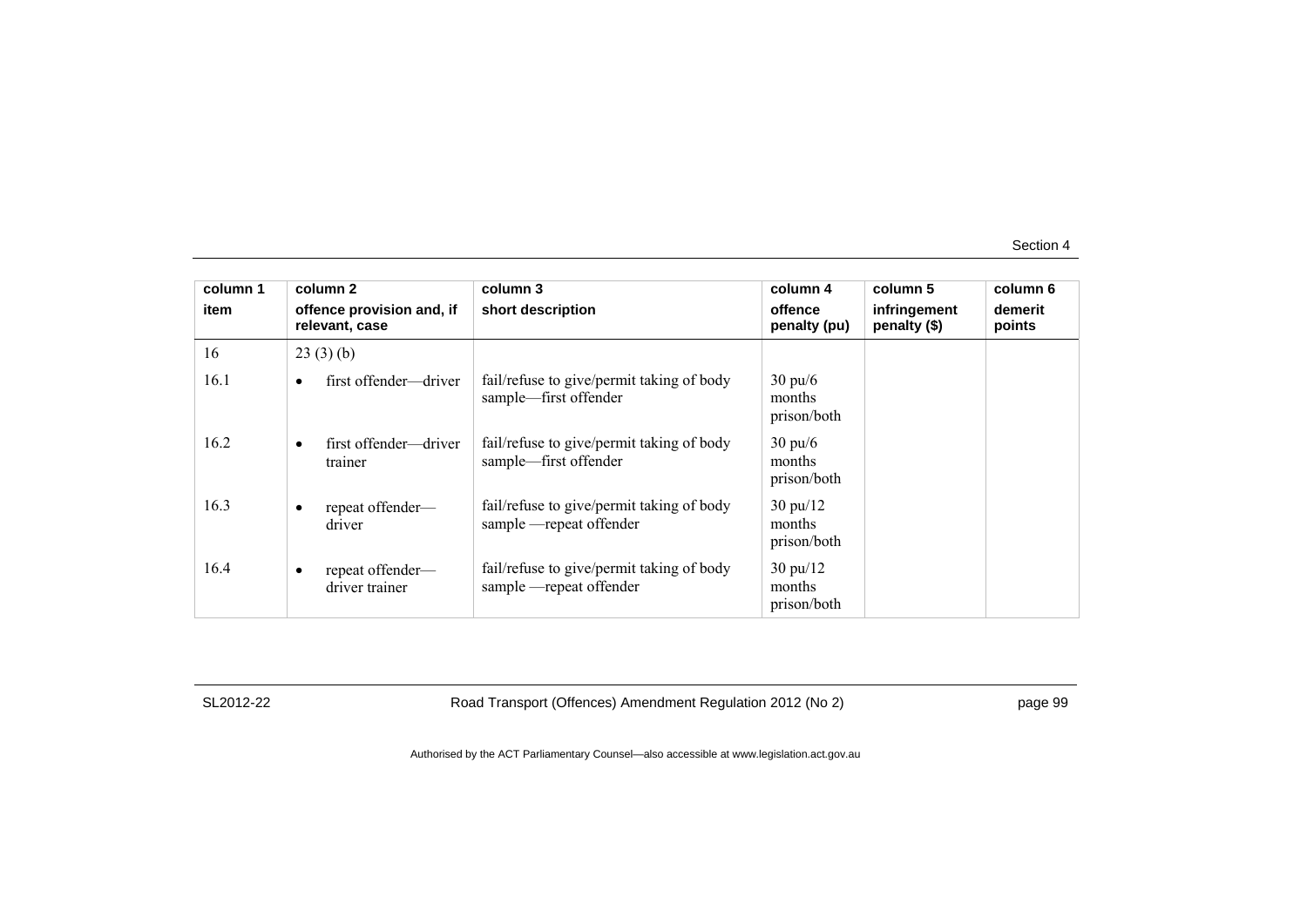| column 1<br>item | column 2<br>offence provision and, if<br>relevant, case | column 3<br>short description                                                                                                                   | column 4<br>offence<br>penalty (pu)         | column 5<br>infringement<br>penalty (\$) | column 6<br>demerit<br>points |
|------------------|---------------------------------------------------------|-------------------------------------------------------------------------------------------------------------------------------------------------|---------------------------------------------|------------------------------------------|-------------------------------|
| 17               | 24(1)                                                   |                                                                                                                                                 |                                             |                                          |                               |
| 17.1             | first offender<br>$\bullet$                             | drive vehicle on road/related area under<br>influence of intoxicating liquor/drug<br>incapable of proper control of vehicle-<br>first offender  | $30 \text{ pu/6}$<br>months<br>prison/both  |                                          |                               |
| 17.2             | repeat offender<br>$\bullet$                            | drive vehicle on road/related area under<br>influence of intoxicating liquor/drug<br>incapable of proper control of vehicle-<br>repeat offender | $30 \text{ pu}/12$<br>months<br>prison/both |                                          |                               |
| 18               | 24A(1)                                                  | drive/ride/be in charge of vehicle/animal<br>on road under influence of alcohol                                                                 | $50 \text{ pu}/6$<br>months<br>prison/both  |                                          |                               |
| 19               | 47B(4)                                                  | fail to comply with police officer's<br>direction not to drive                                                                                  | 10                                          |                                          |                               |

page 100 Road Transport (Offences) Amendment Regulation 2012 (No 2) SL2012-22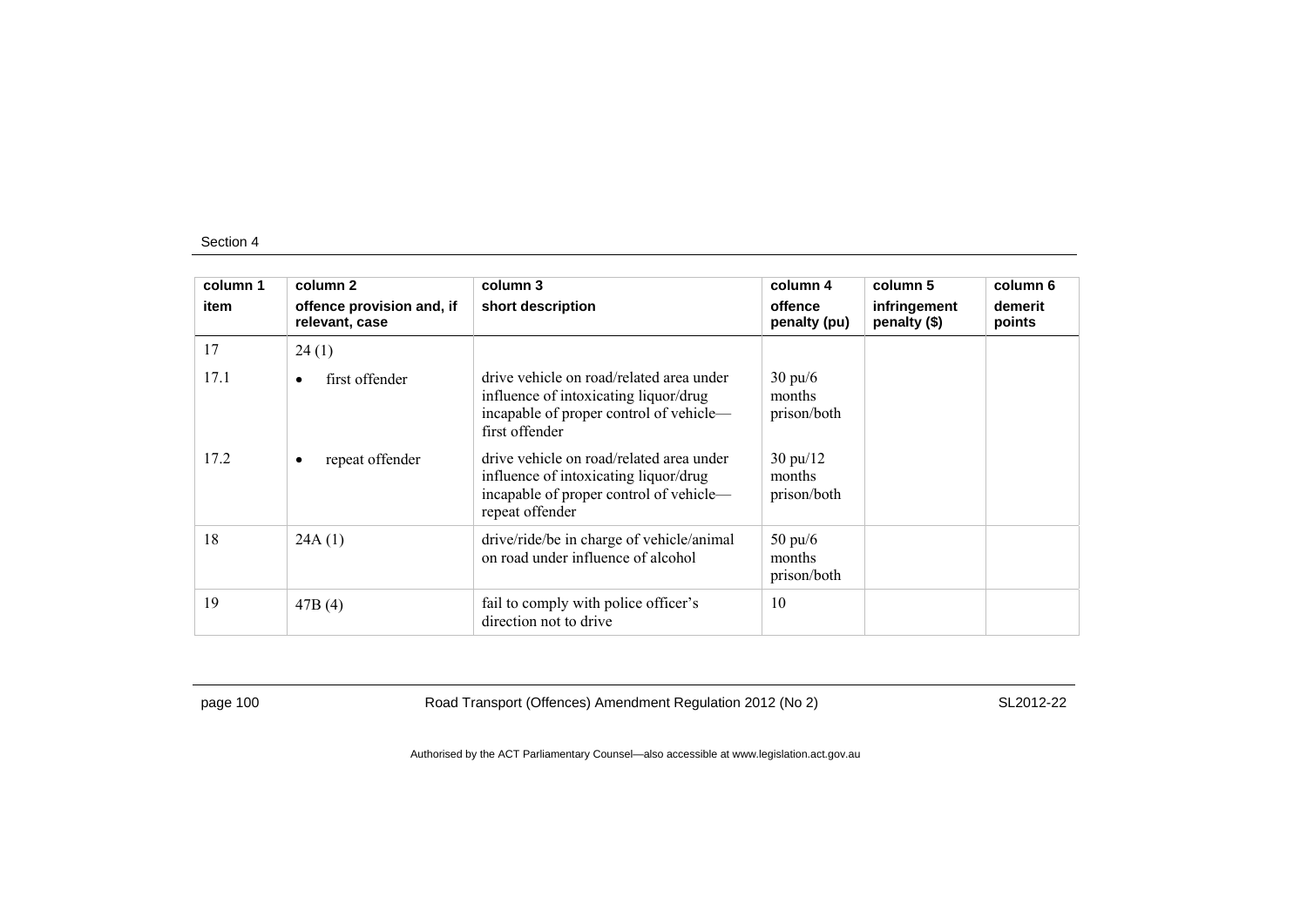# **Part 1.5 Road Transport (Driver Licensing) Act 1999**

| column 1       | column 2                                    | column 3                                                                                | column 4                | column 5                     | column 6          |
|----------------|---------------------------------------------|-----------------------------------------------------------------------------------------|-------------------------|------------------------------|-------------------|
| item           | offence provision and, if<br>relevant, case | short description                                                                       | offence<br>penalty (pu) | infringement<br>penalty (\$) | demerit<br>points |
|                | 29(1)(a)                                    | obtain licence/renew licence by false<br>statement/misrepresentation/dishonest<br>means | 20                      |                              |                   |
| $\overline{2}$ | 29(1)(b)                                    | possess licence obtained/renewed<br>dishonestly                                         | 20                      |                              |                   |
| 3              | 30(1)(a)                                    | possess licence issued to someone else                                                  | 20                      |                              |                   |
| 4              | 30(1)(b)                                    | possess licence forged/fraudulently<br>changed/calculated to deceive                    | 20                      |                              |                   |
| 5              | 30(1)(c)                                    | possess thing like licence calculated to<br>deceive                                     | 20                      |                              |                   |
| 6              | 30(2)(a)                                    | forge/fraudulently change/use licence                                                   | 20                      |                              |                   |

SL2012-22 Road Transport (Offences) Amendment Regulation 2012 (No 2) page 101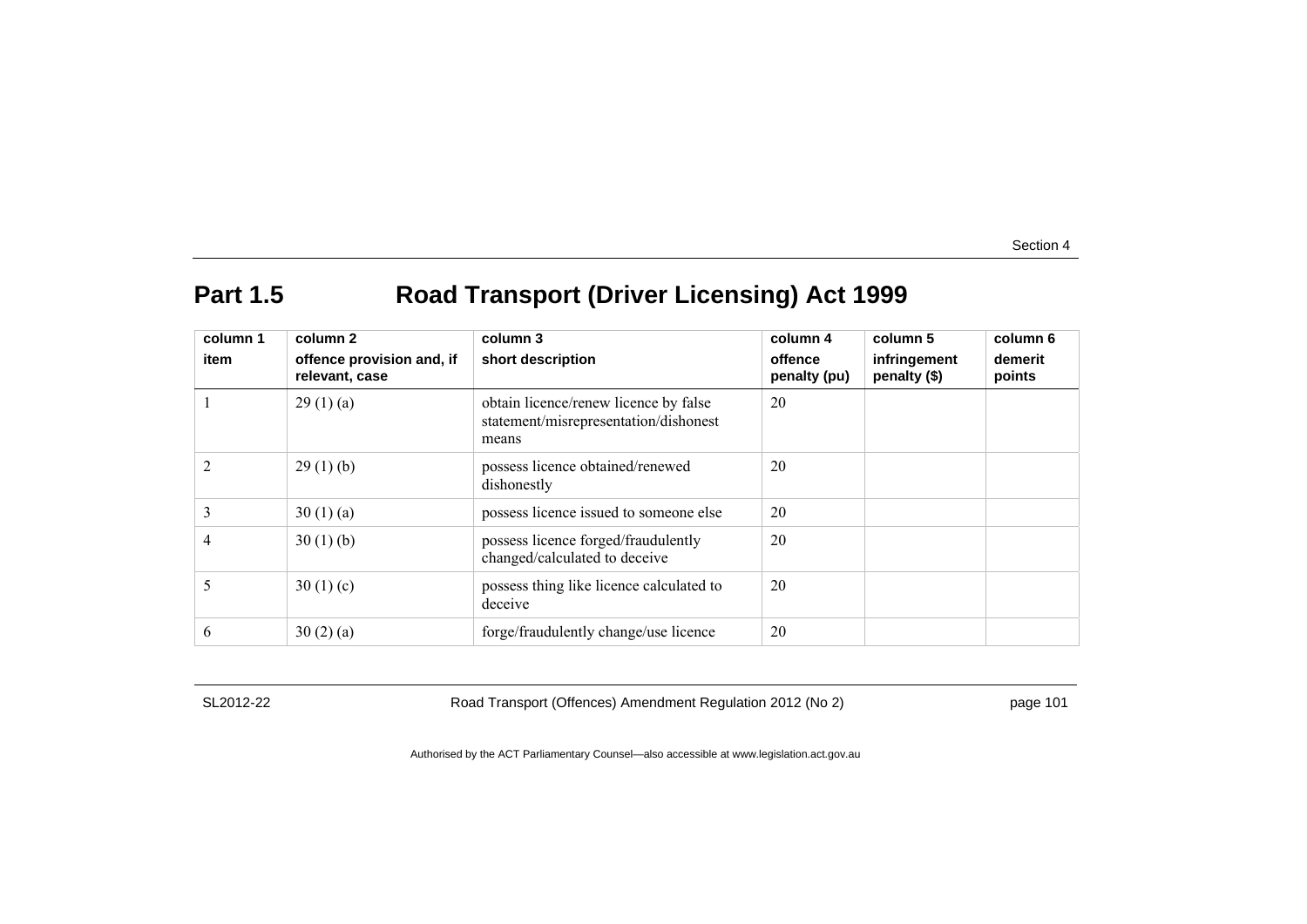| column 1<br>item | column 2<br>offence provision and, if<br>relevant, case | column 3<br>short description               | column 4<br>offence<br>penalty (pu)        | column 5<br>infringement<br>penalty (\$) | column 6<br>demerit<br>points |
|------------------|---------------------------------------------------------|---------------------------------------------|--------------------------------------------|------------------------------------------|-------------------------------|
|                  | 30(2)(b)                                                | fraudulently lend/allow use of licence      | 20                                         |                                          |                               |
| 8                | 30(3)                                                   | change licence in way calculated to deceive | 20                                         |                                          |                               |
| 9                | 30(4)                                                   | deface/damage/interfere with licence        | 20                                         |                                          |                               |
| 10               | 31(1)                                                   | unlicensed driver/rider                     | 20                                         | 440                                      |                               |
| 11               | 31(2)                                                   |                                             |                                            |                                          |                               |
| 11.1             | first offender<br>$\bullet$                             | unlicensed driver/rider—first offender      | 20                                         | 440                                      |                               |
| 11.2             | repeat offender<br>$\bullet$                            | unlicensed driver/rider-repeat offender     | $50 \text{ pu}/6$<br>months<br>prison/both |                                          |                               |
| 12               | 31A                                                     | drive while right to drive suspended        | 20                                         | 440                                      |                               |

page 102 Road Transport (Offences) Amendment Regulation 2012 (No 2) SL2012-22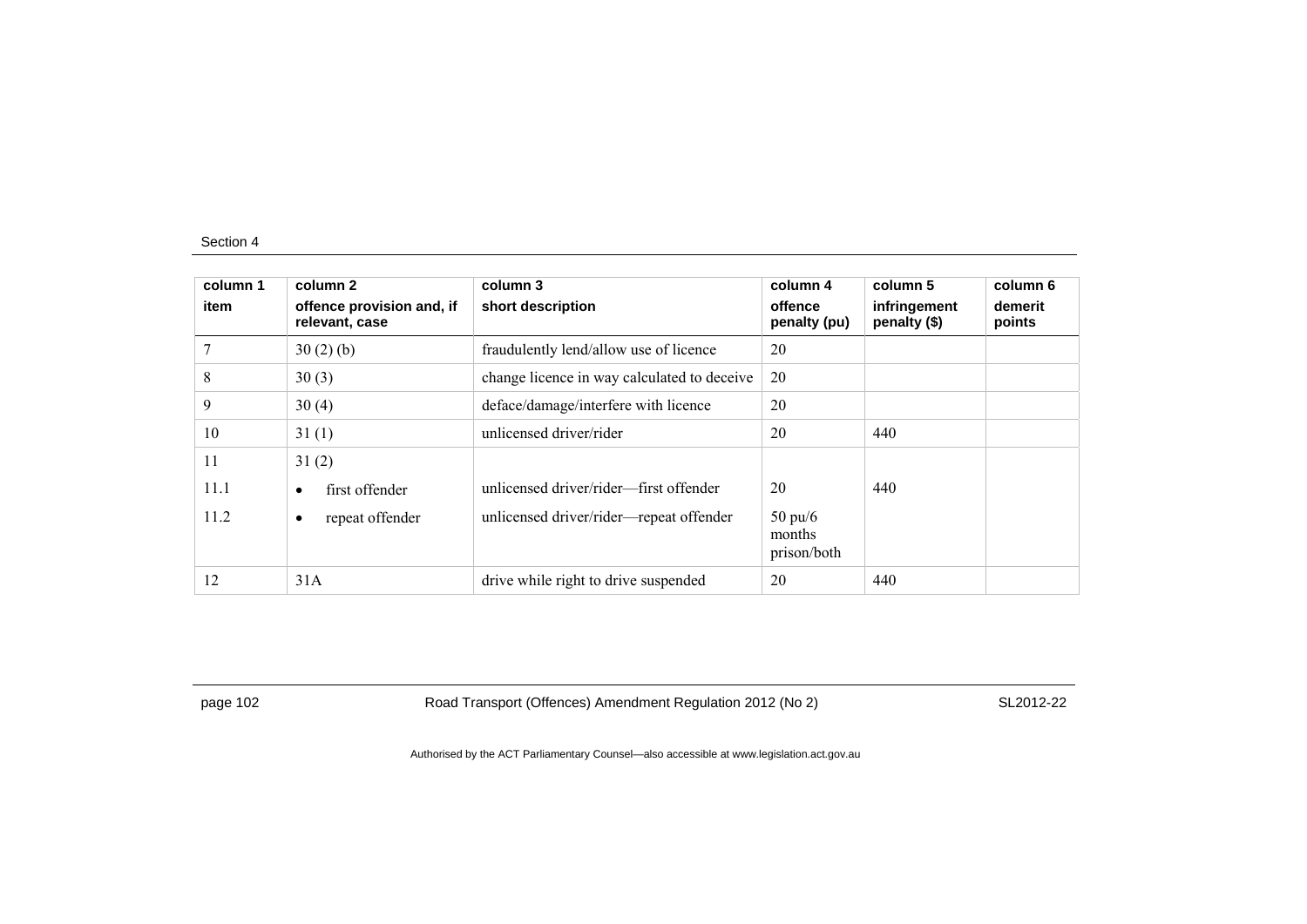| column 1 | column 2                                    | column 3                                                                                                               | column 4                                     | column 5                     | column 6          |
|----------|---------------------------------------------|------------------------------------------------------------------------------------------------------------------------|----------------------------------------------|------------------------------|-------------------|
| item     | offence provision and, if<br>relevant, case | short description                                                                                                      | offence<br>penalty (pu)                      | infringement<br>penalty (\$) | demerit<br>points |
| 13       | 32(1)(a)                                    |                                                                                                                        |                                              |                              |                   |
| 13.1     | first offender                              | drive while disqualified—first offender                                                                                | $50 \text{ pu}/6$<br>months<br>prison/both   |                              |                   |
| 13.2     | repeat offender<br>٠                        | drive while disqualified—repeat offender                                                                               | $100 \text{ pu}/12$<br>months<br>prison/both |                              |                   |
| 14       | 32(1)(b)                                    |                                                                                                                        |                                              |                              |                   |
| 14.1     | first offender<br>$\bullet$                 | apply for licence while disqualified state<br>name falsely/incorrectly/not mention<br>disqualification-first offender  | $50 \text{ pu}/6$<br>months<br>prison/both   |                              |                   |
| 14.2     | repeat offender<br>٠                        | apply for licence while disqualified state<br>name falsely/incorrectly/not mention<br>disqualification-repeat offender | $100 \text{ pu}/12$<br>months<br>prison/both |                              |                   |

SL2012-22 Road Transport (Offences) Amendment Regulation 2012 (No 2) page 103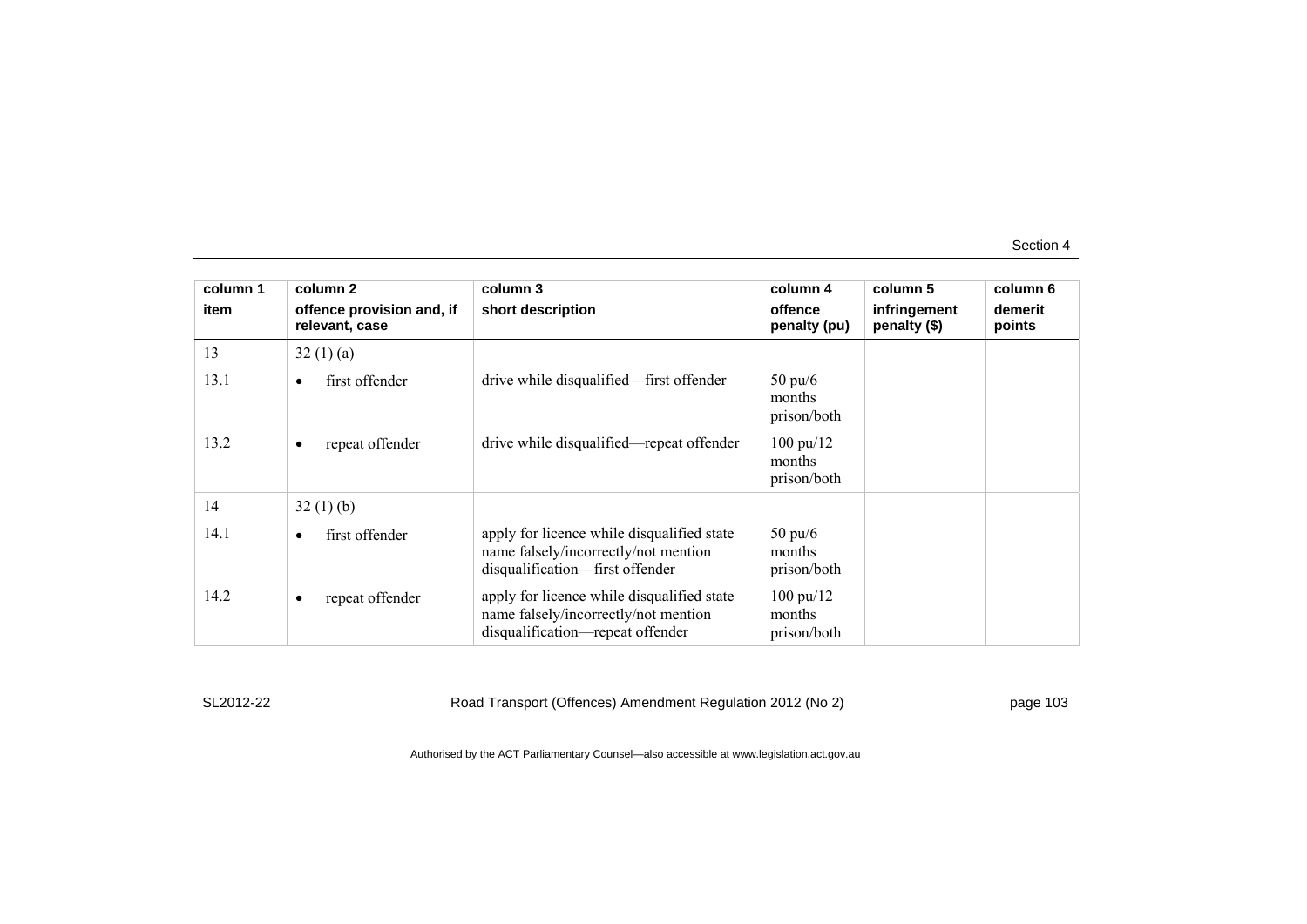| column 1 | column 2                                    | column 3                                                                                                      | column 4                                     | column 5                     | column 6          |
|----------|---------------------------------------------|---------------------------------------------------------------------------------------------------------------|----------------------------------------------|------------------------------|-------------------|
| item     | offence provision and, if<br>relevant, case | short description                                                                                             | offence<br>penalty (pu)                      | infringement<br>penalty (\$) | demerit<br>points |
| 15       | 32(2)(a)                                    |                                                                                                               |                                              |                              |                   |
| 15.1     | first offender<br>$\bullet$                 | drive while licence suspended—first<br>offender                                                               | $50 \text{ pu/6}$<br>months<br>prison/both   |                              |                   |
| 15.2     | repeat offender<br>$\bullet$                | drive while licence suspended—repeat<br>offender                                                              | $100 \text{ pu}/12$<br>months<br>prison/both |                              |                   |
| 16       | 32(2)(b)                                    |                                                                                                               |                                              |                              |                   |
| 16.1     | first offender<br>$\bullet$                 | apply for licence while suspended state<br>name falsely/incorrectly/not mention<br>suspension-first offender  | $50 \text{ pu}/6$<br>months<br>prison/both   |                              |                   |
| 16.2     | repeat offender<br>$\bullet$                | apply for licence while suspended state<br>name falsely/incorrectly/not mention<br>suspension—repeat offender | $100 \text{ pu}/12$<br>months<br>prison/both |                              |                   |

page 104 Road Transport (Offences) Amendment Regulation 2012 (No 2) SL2012-22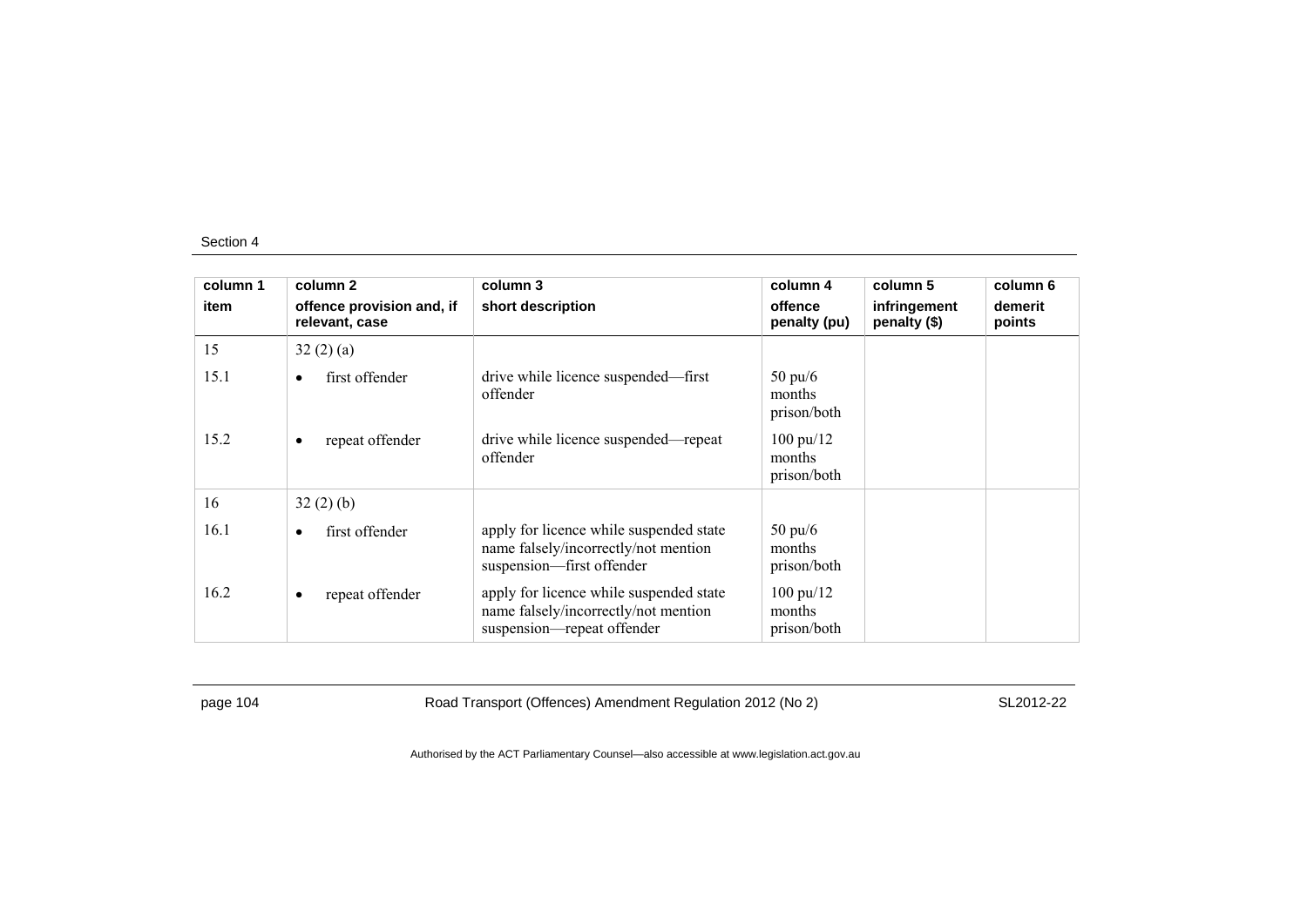| column 1 | column 2                                    | column 3                                                                                                                           | column 4                                     | column 5                     | column 6          |
|----------|---------------------------------------------|------------------------------------------------------------------------------------------------------------------------------------|----------------------------------------------|------------------------------|-------------------|
| item     | offence provision and, if<br>relevant, case | short description                                                                                                                  | offence<br>penalty (pu)                      | infringement<br>penalty (\$) | demerit<br>points |
| 17       | 32(3)(a)                                    |                                                                                                                                    |                                              |                              |                   |
| 17.1     | first offender                              | drive while licence cancelled/after licence<br>refused—first offender                                                              | $50 \text{ pu}/6$<br>months<br>prison/both   |                              |                   |
| 17.2     | repeat offender<br>٠                        | drive while licence cancelled/after licence<br>refused—repeat offender                                                             | $100 \text{ pu}/12$<br>months<br>prison/both |                              |                   |
| 18       | 32(3)(b)                                    |                                                                                                                                    |                                              |                              |                   |
| 18.1     | first offender<br>٠                         | apply for licence after refusal/cancellation<br>state name falsely/incorrectly/not mention<br>refusal/cancellation—first offender  | $50 \text{ pu}/6$<br>months<br>prison/both   |                              |                   |
| 18.2     | repeat offender<br>٠                        | apply for licence after refusal/cancellation<br>state name falsely/incorrectly/not mention<br>refusal/cancellation-repeat offender | $100 \text{ pu}/12$<br>months<br>prison/both |                              |                   |

SL2012-22 Road Transport (Offences) Amendment Regulation 2012 (No 2) page 105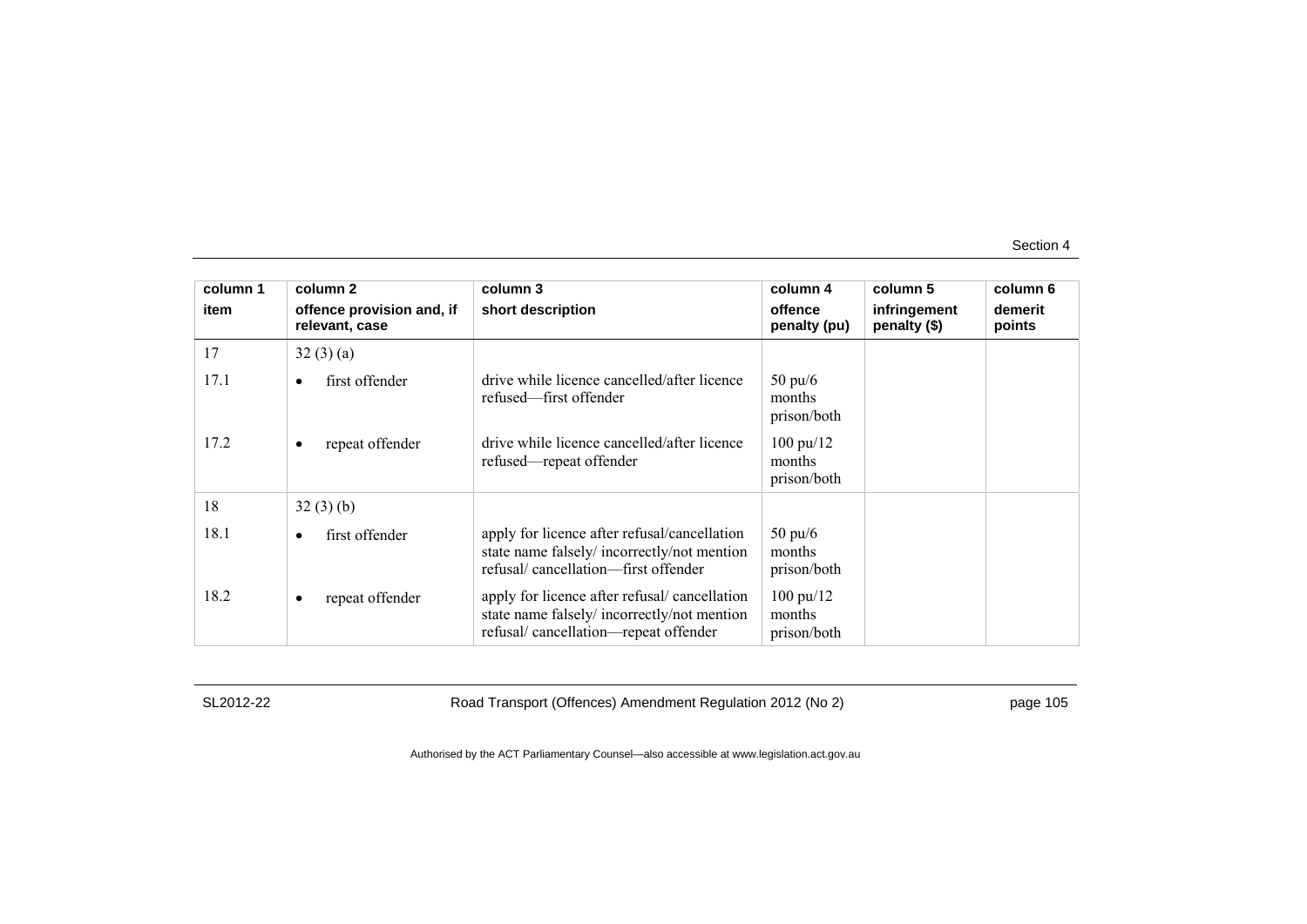| column 1<br>item | column 2<br>offence provision and, if<br>relevant, case | column 3<br>short description               | column 4<br>offence<br>penalty (pu)        | column 5<br>infringement<br>penalty (\$) | column 6<br>demerit<br>points |
|------------------|---------------------------------------------------------|---------------------------------------------|--------------------------------------------|------------------------------------------|-------------------------------|
| 19               | 33(1)                                                   | contravene conditions of restricted licence | $50 \text{ pu}/6$<br>months<br>prison/both |                                          |                               |
| 20               | 39(2)                                                   | unauthorised reproduction of photograph     | 20                                         |                                          |                               |
| 21               | 39(3)                                                   | unauthorised reproduction of signature      | 20                                         |                                          |                               |

page 106 Road Transport (Offences) Amendment Regulation 2012 (No 2) SL2012-22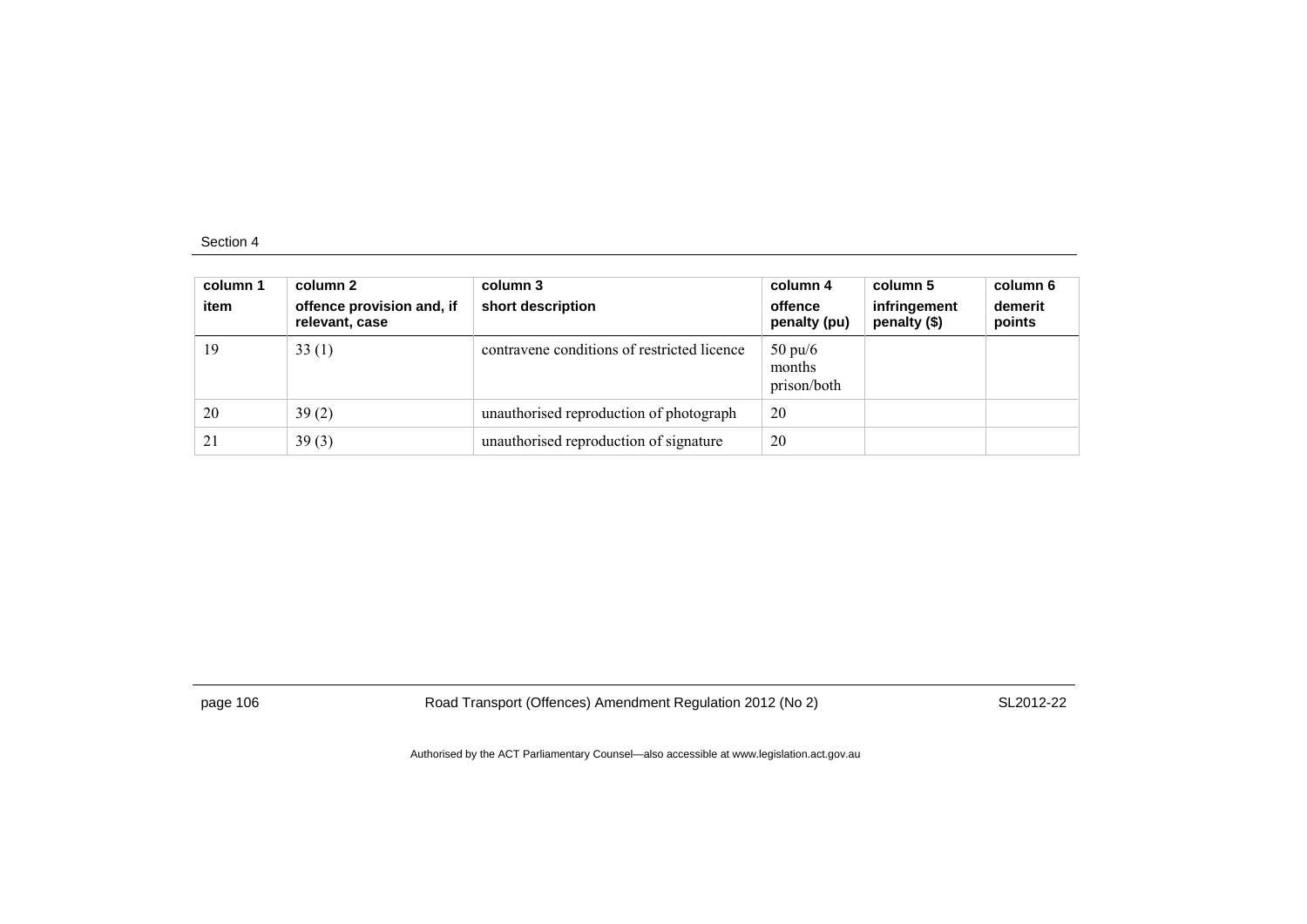# Part 1.6 Road Transport (Driver Licensing) Regulation 2000

| column 1<br>item | column 2<br>offence provision and, if<br>relevant, case | column 3<br>short description                                  | column 4<br>offence<br>penalty (pu) | column 5<br>infringement<br>penalty (\$) | column 6<br>demerit<br>points |
|------------------|---------------------------------------------------------|----------------------------------------------------------------|-------------------------------------|------------------------------------------|-------------------------------|
|                  | 20(1)(a)                                                | learner ride motorbike of prohibited power-<br>to-weight ratio | 20                                  | 105                                      |                               |
|                  | 20(1)(b)                                                | learner rider tow vehicle                                      | 20                                  | 105                                      |                               |
| 3                | 20(2)                                                   | learner rider not display L-plate as required                  | 20                                  | 105                                      |                               |
| 4                | 20(3)                                                   | learner ride motorbike with pillion<br>passenger               | 20                                  | 105                                      |                               |
| 5                | 20(4)                                                   | learner ride motorbike with sidecar<br>passenger not licensed  | 20                                  | 105                                      |                               |
| 6                | 20(5)(a)                                                | sidecar passenger not supervise learner<br>rider               | 20                                  | 105                                      |                               |

SL2012-22 Road Transport (Offences) Amendment Regulation 2012 (No 2) page 107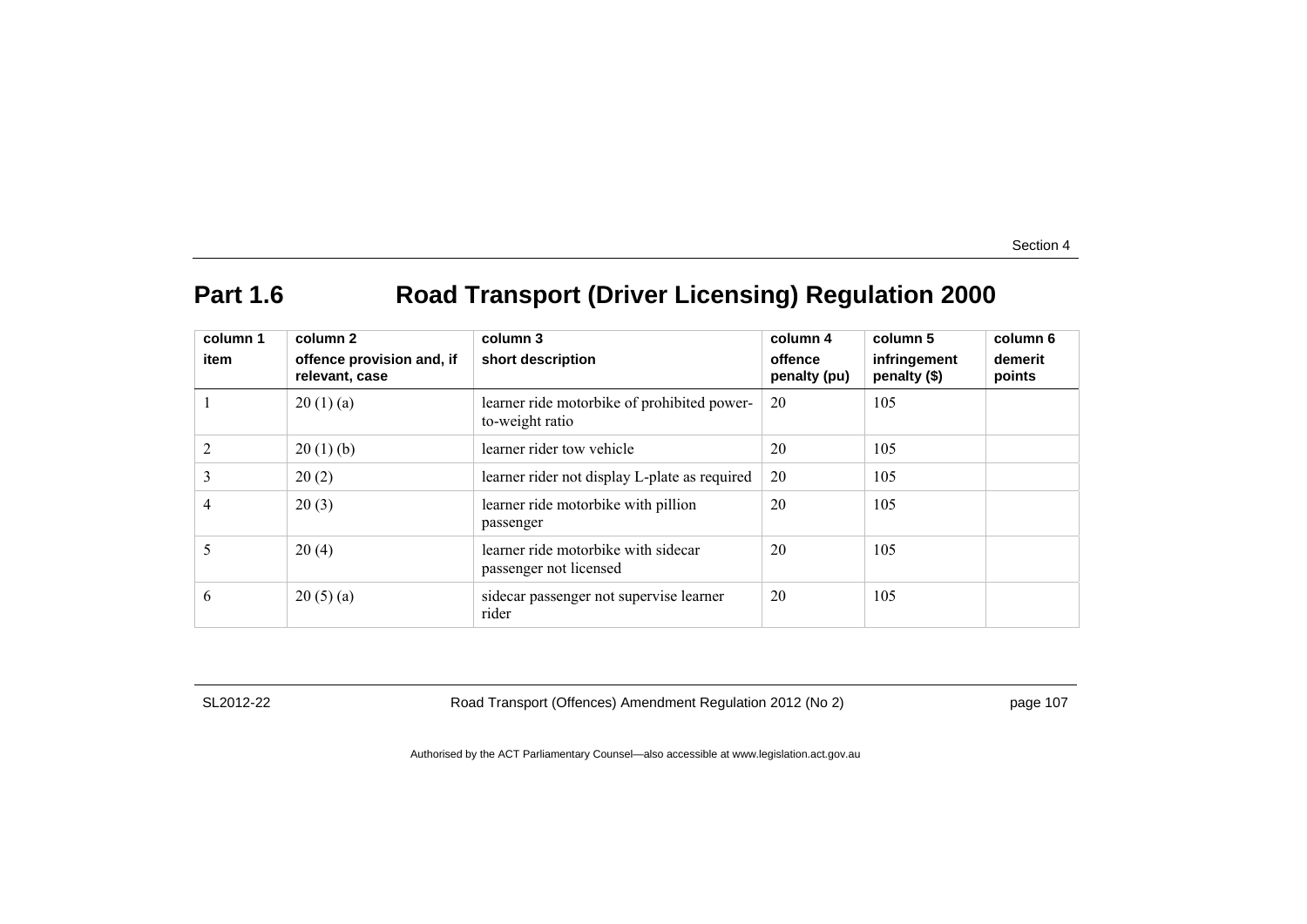| column 1 | column 2                                    | column 3                                                                              | column 4                | column 5                     | column 6          |
|----------|---------------------------------------------|---------------------------------------------------------------------------------------|-------------------------|------------------------------|-------------------|
| item     | offence provision and, if<br>relevant, case | short description                                                                     | offence<br>penalty (pu) | infringement<br>penalty (\$) | demerit<br>points |
| 7        | 20(5)(b)                                    | sidecar passenger not take precautions to<br>prevent contravention by learner rider   | 20                      | 105                          |                   |
| 8        | 21(2)                                       | learner driver tow prohibited vehicle                                                 | 20                      | 105                          |                   |
| 9        | 21(3)                                       | learner driver not display L-plates as<br>required                                    | 20                      | 105                          |                   |
| 10       | 21(4)                                       | unaccompanied learner driver                                                          | 20                      | 105                          |                   |
| 11       | 21(5)(a)                                    | driving supervisor not supervise learner<br>driver                                    | 20                      | 105                          |                   |
| 12       | 21(5)(b)                                    | driving supervisor not take precautions to<br>prevent contravention by learner driver | 20                      | 105                          |                   |
| 13       | 24(1)                                       | unauthorised use of L-plate/plates                                                    | 20                      | 105                          |                   |
| 14       | 36(2)                                       | provisional rider not display P-plate as<br>required                                  | 20                      | 105                          |                   |

page 108 Road Transport (Offences) Amendment Regulation 2012 (No 2) SL2012-22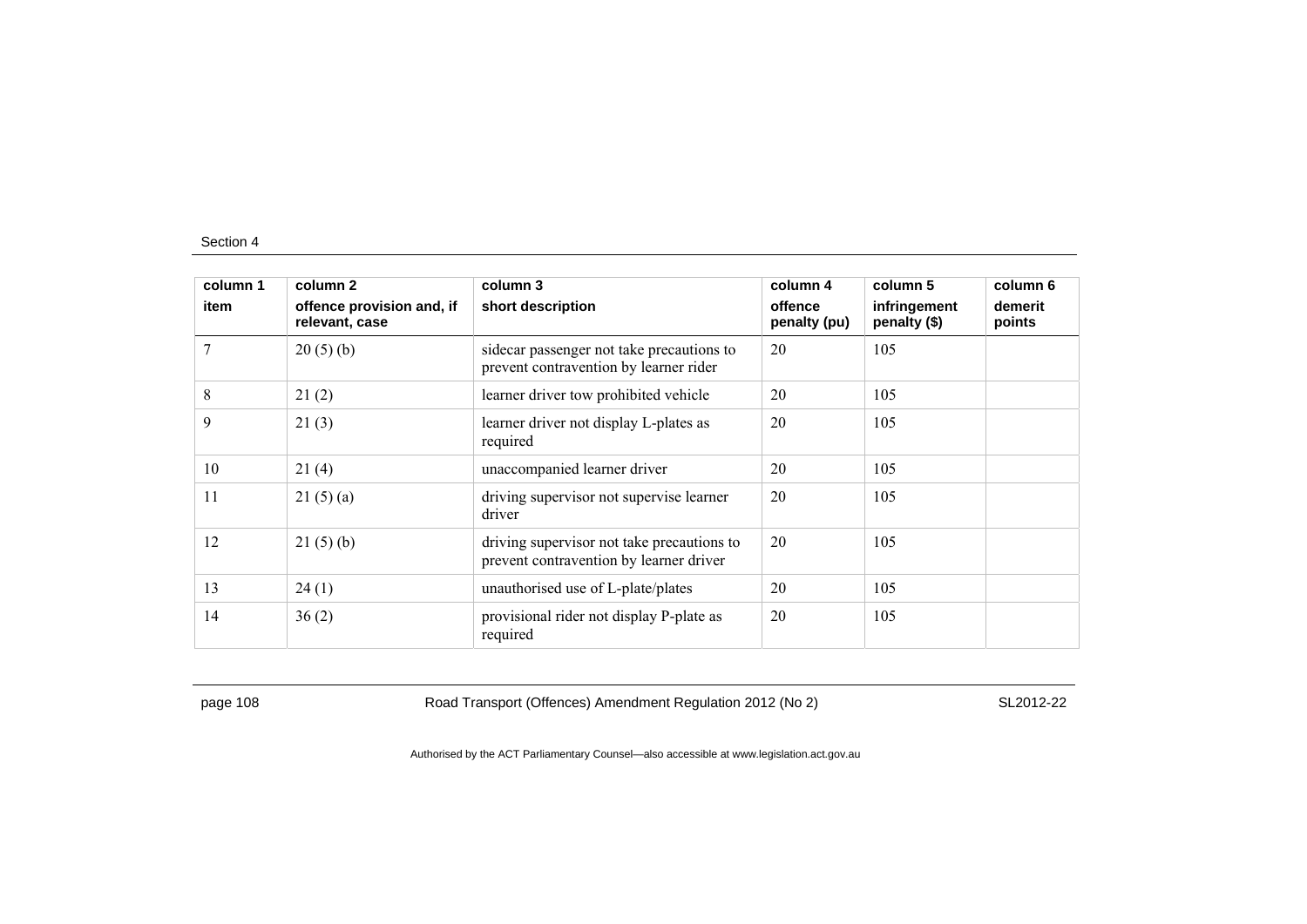| column 1<br>item | column <sub>2</sub><br>offence provision and, if<br>relevant, case | column 3<br>short description                                                     | column 4<br>offence<br>penalty (pu) | column 5<br>infringement<br>penalty (\$) | column 6<br>demerit<br>points |
|------------------|--------------------------------------------------------------------|-----------------------------------------------------------------------------------|-------------------------------------|------------------------------------------|-------------------------------|
| 15               | 36A(2)                                                             | provisional rider tow vehicle                                                     | 20                                  | 105                                      |                               |
| 16               | 37(2)                                                              | provisional driver not display P-plate as<br>required                             | 20                                  | 105                                      |                               |
| 17               | 37A(2)                                                             | provisional driver tow prohibited vehicle                                         | 20                                  | 105                                      |                               |
| 18               | 38                                                                 | unauthorised use of P-plate/plates                                                | 20                                  | 105                                      |                               |
| 19               | 56(6)                                                              | not return driver licence as required after<br>licence condition imposed/varied   | 20                                  |                                          |                               |
| 20               | 59(2)                                                              | not carry notice explaining ACT driver<br>licence conditions                      | 20                                  | 105                                      |                               |
| 21               | 59(4)                                                              | not carry notice explaining other<br>jurisdiction driver licence conditions       | 20                                  | 105                                      |                               |
| 22               | 59(5)                                                              | not produce notice explaining ACT/other<br>jurisdiction driver licence conditions | 20                                  | 105                                      |                               |

SL2012-22 Road Transport (Offences) Amendment Regulation 2012 (No 2) page 109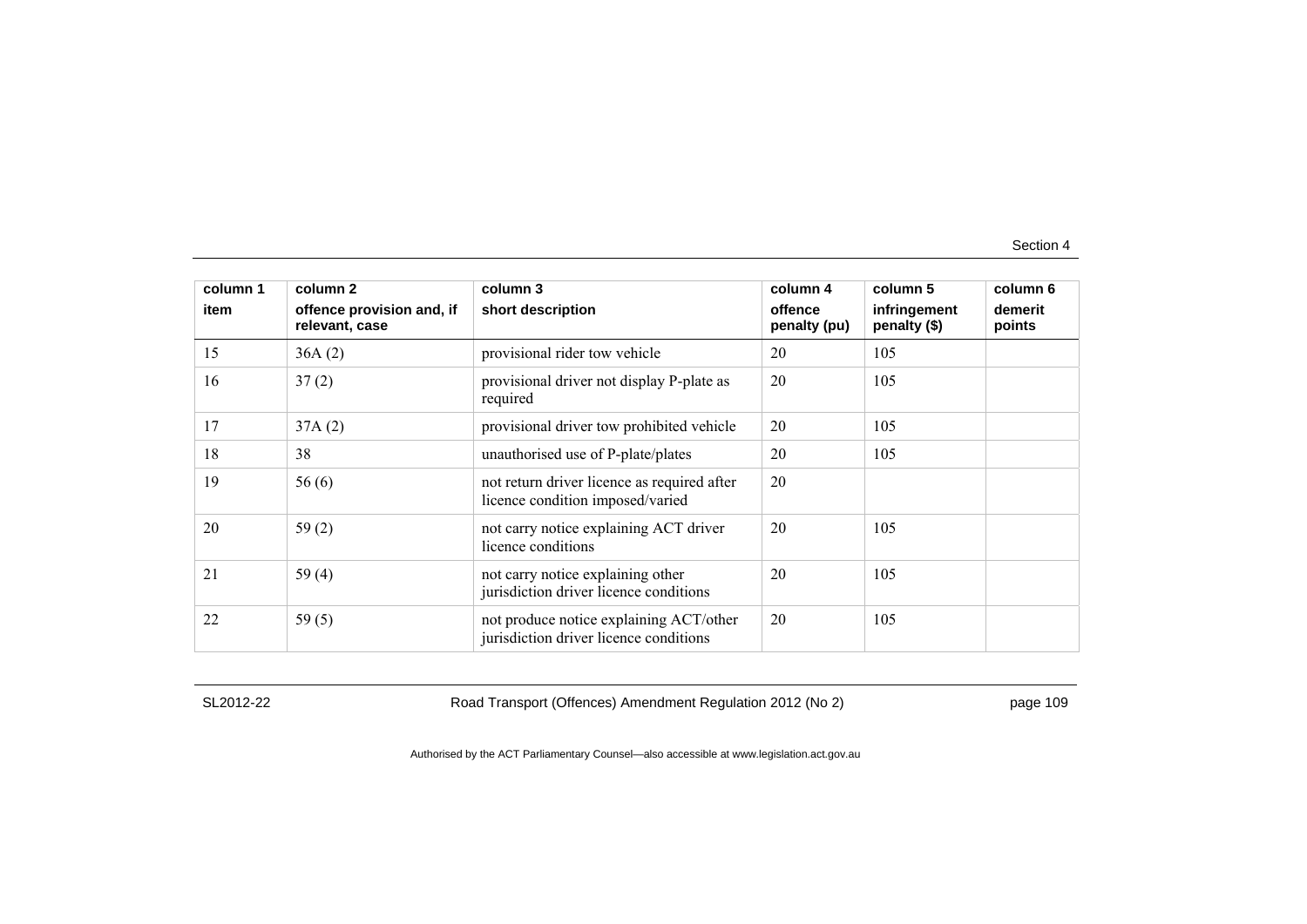| column 1 | column 2                                    | column 3                                                                                                                          | column 4                | column 5                     | column 6          |
|----------|---------------------------------------------|-----------------------------------------------------------------------------------------------------------------------------------|-------------------------|------------------------------|-------------------|
| item     | offence provision and, if<br>relevant, case | short description                                                                                                                 | offence<br>penalty (pu) | infringement<br>penalty (\$) | demerit<br>points |
| 23       | 60(1)                                       | contravene conditions of driver licence<br>(other than restricted licence)                                                        | 20                      | 105                          |                   |
| 24       | 64B(2)                                      | not return public vehicle driver authority<br>card as required                                                                    | 20                      |                              |                   |
| 25       | 74(1)                                       | not apply as required for replacement<br>driver licence after change of name                                                      | 20                      | 105                          |                   |
| 26       | 74 $(2)$ $(a)$                              | not tell authority orally about change to<br>home address/address for service as<br>required                                      | 20                      | 105                          |                   |
| 27       | 74(2)(b)                                    | not tell authority in writing about change to<br>home address/address for service as<br>required                                  | 20                      | 105                          |                   |
| 28       | 75(1)                                       | not apply as required for replacement for<br>damaged/lost/stolen/destroyed driver<br>licence/public vehicle driver authority card | 20                      | 105                          |                   |

page 110 SL2012-22 Road Transport (Offences) Amendment Regulation 2012 (No 2) SL2012-22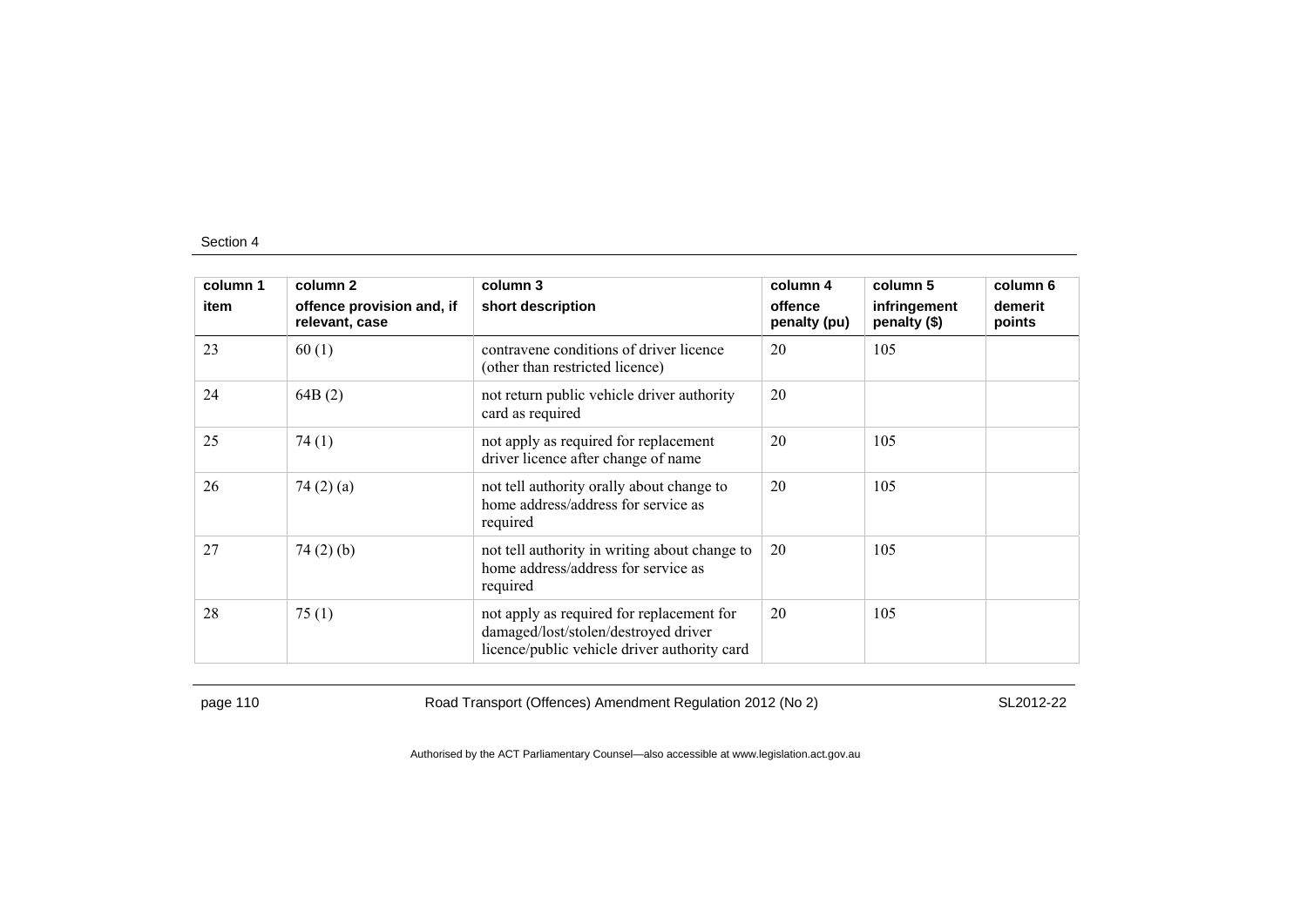| column 1<br>item | column 2<br>offence provision and, if<br>relevant, case | column 3<br>short description                                                                                  | column 4<br>offence<br>penalty (pu) | column 5<br>infringement<br>penalty (\$) | column 6<br>demerit<br>points |
|------------------|---------------------------------------------------------|----------------------------------------------------------------------------------------------------------------|-------------------------------------|------------------------------------------|-------------------------------|
| 29               | 76(4)                                                   |                                                                                                                |                                     |                                          |                               |
| 29.1             | by contravening<br>$\bullet$<br>notice under $76(1)$    | not return as required driver licence<br>suspended/cancelled under ACT law                                     | 20                                  |                                          |                               |
| 29.2             | by contravening<br>notice under $76(2)$                 | not return as required driver licence about<br>to be suspended/cancelled under ACT law                         | 20                                  |                                          |                               |
| 30               | 77(1)                                                   | drive while impaired by illness/<br>injury/incapacity/effects of treatment                                     | 20                                  | 105                                      |                               |
| 31               | 77(2)                                                   | driver licence holder not tell authority<br>about permanent/long term<br>illness/injury/incapacity as required | 20                                  | 105                                      |                               |

SL2012-22 Road Transport (Offences) Amendment Regulation 2012 (No 2) page 111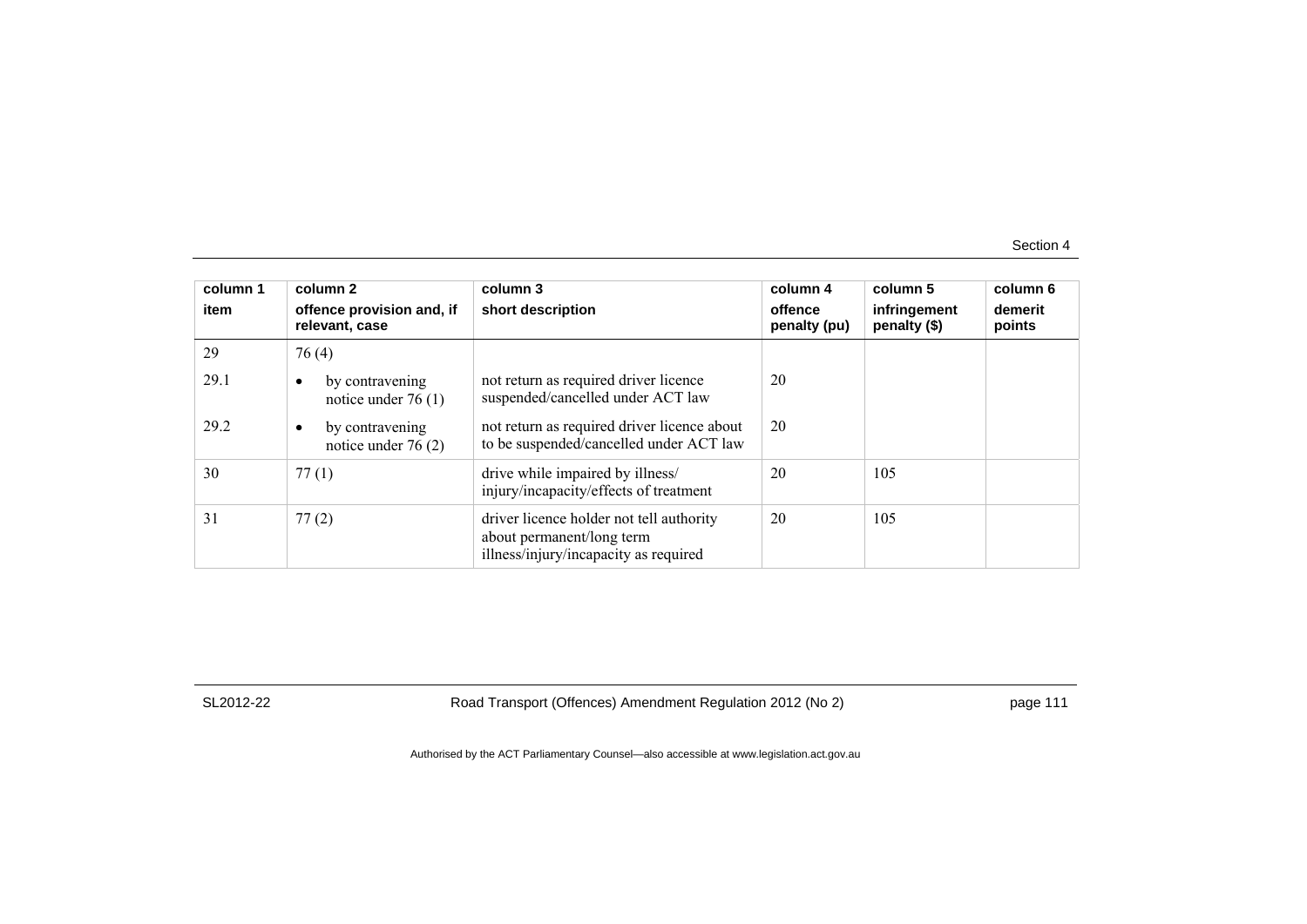| column 1 | column 2                                    | column 3                                                                                                                                  | column 4                | column 5                     | column 6          |
|----------|---------------------------------------------|-------------------------------------------------------------------------------------------------------------------------------------------|-------------------------|------------------------------|-------------------|
| item     | offence provision and, if<br>relevant, case | short description                                                                                                                         | offence<br>penalty (pu) | infringement<br>penalty (\$) | demerit<br>points |
| 32       | 80(4)                                       |                                                                                                                                           |                         |                              |                   |
| 32.1     | requirement under<br>$\bullet$<br>80(1)     | not comply with notice requiring evidence<br>for driver licence register verification                                                     | 20                      |                              |                   |
| 32.2     | requirement under<br>٠<br>80(2)(a)          | not comply with notice to provide<br>document for driver licence register<br>verification                                                 | 20                      |                              |                   |
| 32.3     | requirement under<br>٠<br>80(2)(b)          | not comply with notice to attend for<br>identification for driver licence register<br>verification                                        | 20                      |                              |                   |
| 33       | 88(6)                                       | not return driver licence as required after<br>variation/suspension/cancellation by<br>authority                                          | 20                      |                              |                   |
| 34       | 88A (4)                                     | not return public vehicle licence/public<br>vehicle driver authority card to authority as<br>required after licence taken to be cancelled | 20                      |                              |                   |

page 112 Road Transport (Offences) Amendment Regulation 2012 (No 2) SL2012-22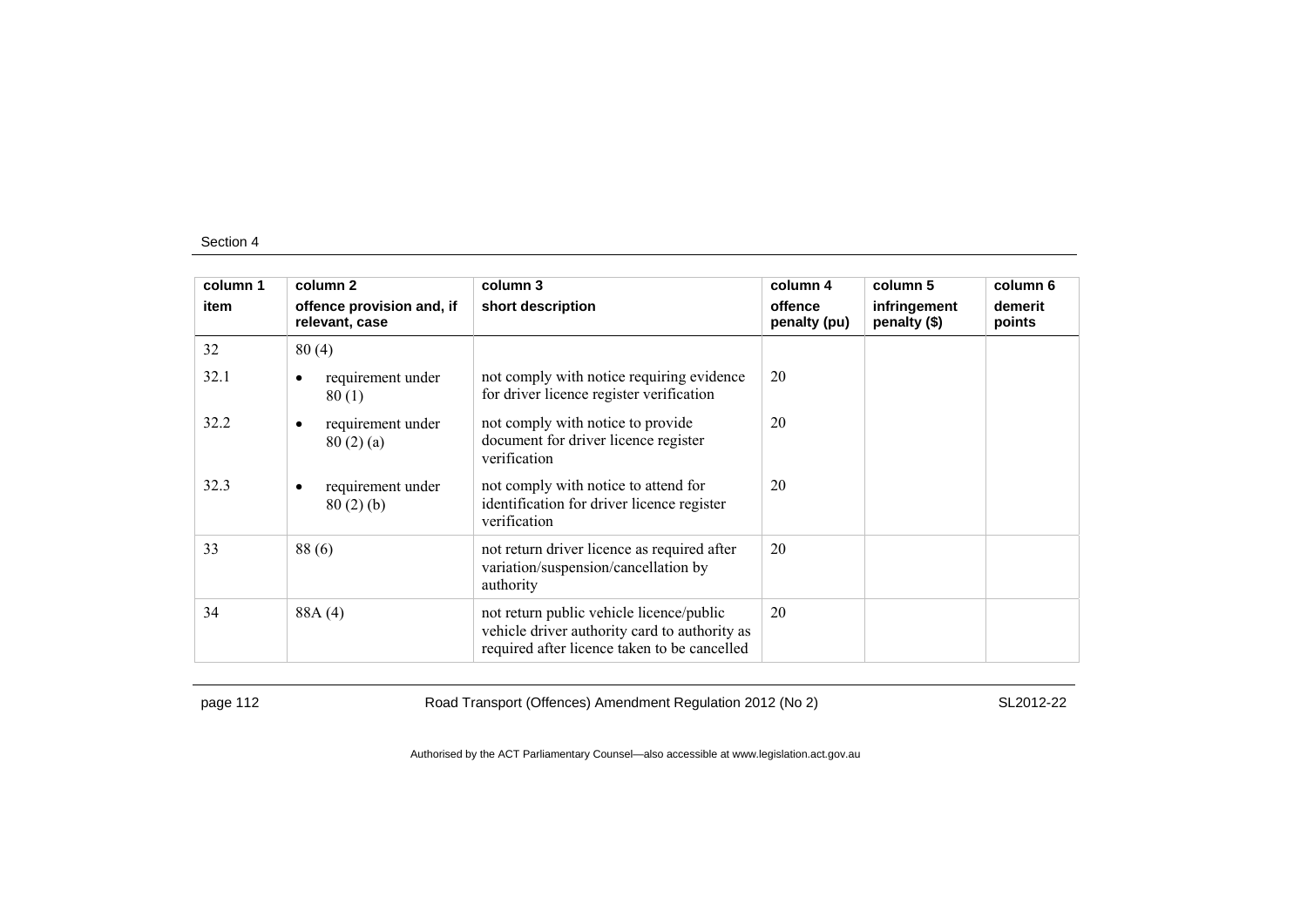| column 1 | column 2                                    | column 3                                                                                                  | column 4                | column 5                     | column 6          |
|----------|---------------------------------------------|-----------------------------------------------------------------------------------------------------------|-------------------------|------------------------------|-------------------|
| item     | offence provision and, if<br>relevant, case | short description                                                                                         | offence<br>penalty (pu) | infringement<br>penalty (\$) | demerit<br>points |
| 35       | 88B(2)                                      | failing to give evidence of visa status to<br>authority as required                                       | 10                      |                              |                   |
| 36       | 92(2)                                       | non-ACT licence holder drive without<br>ACT driver licence after 3 months<br>residence                    | 20                      | 105                          |                   |
| 37       | 92(3)                                       | foreign driver licence holder drive without<br>Australian driver licence after 3 months<br>permanent visa | 20                      | 105                          |                   |
| 38       | 100                                         | not produce international driving<br>permit/official English translation of<br>foreign licence            | 20                      | 105                          |                   |
| 39       | 108(1)                                      | driving instructor not display certificate of<br>accreditation as required                                | 5                       | 105                          |                   |

SL2012-22 Road Transport (Offences) Amendment Regulation 2012 (No 2) page 113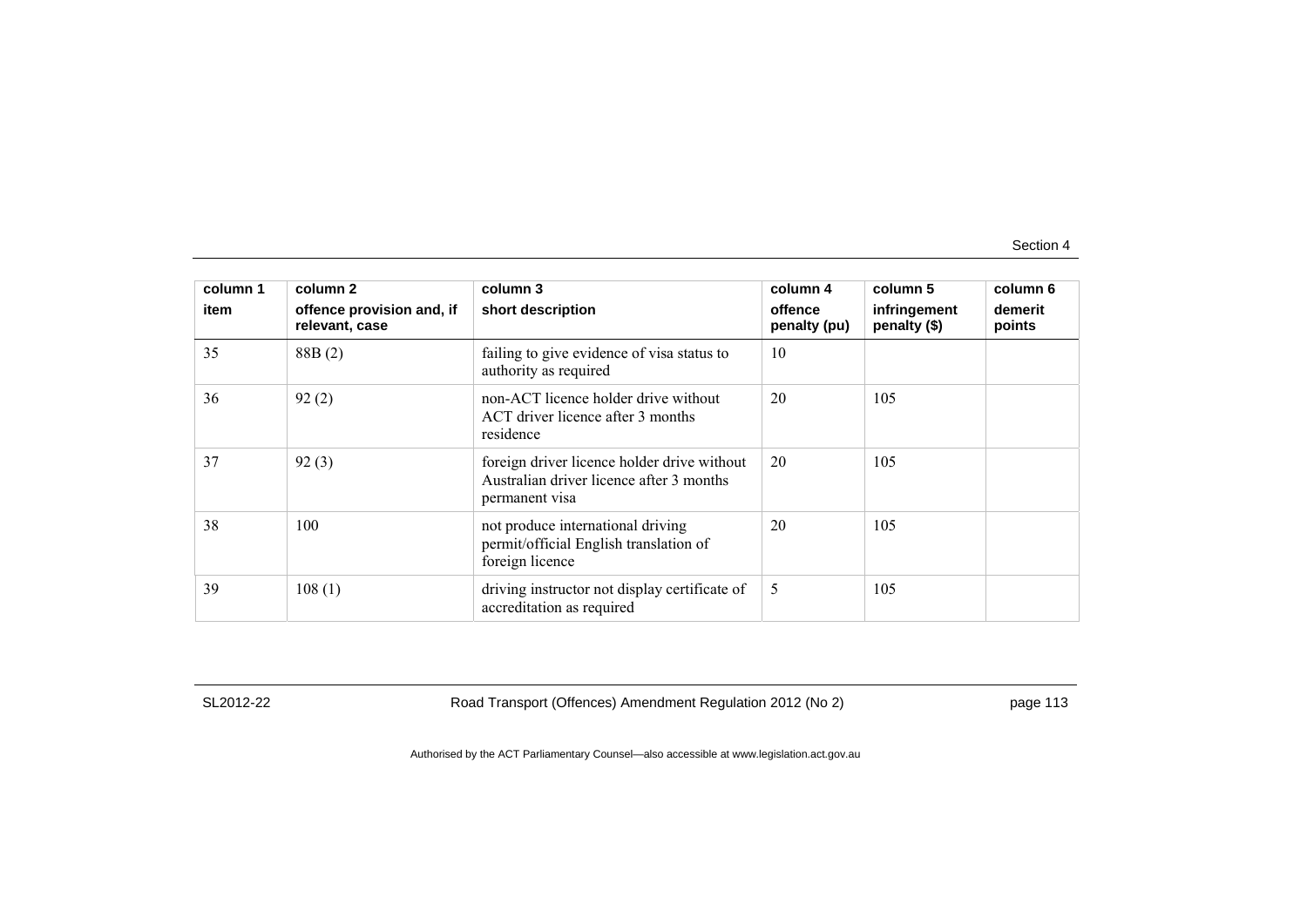| column 1<br>item | column 2<br>offence provision and, if<br>relevant, case | column 3<br>short description                                                                                                      | column 4<br>offence<br>penalty (pu) | column 5<br>infringement<br>penalty (\$) | column 6<br>demerit<br>points |
|------------------|---------------------------------------------------------|------------------------------------------------------------------------------------------------------------------------------------|-------------------------------------|------------------------------------------|-------------------------------|
| 40               | 108A(1)                                                 | heavy vehicle driver assessor not display<br>certificate of accreditation as required                                              | 5                                   | 105                                      |                               |
| 41               | 108A(3)                                                 | heavy vehicle driver assessor in vehicle not<br>owned by assessor or employer not show<br>certificate of accreditation as required | 5                                   | 105                                      |                               |
| 42               | 108B(1)                                                 | examiner not produce certificate of<br>accreditation as required                                                                   | 5                                   | 105                                      |                               |
| 43               | 113(1)                                                  | not return suspended/cancelled certificate<br>of accreditation as required                                                         | 20                                  |                                          |                               |
| 44               | 114(1)(a)                                               | driving instructor use vehicle without<br>required L-plates                                                                        | 20                                  | 105                                      |                               |

page 114 Road Transport (Offences) Amendment Regulation 2012 (No 2) SL2012-22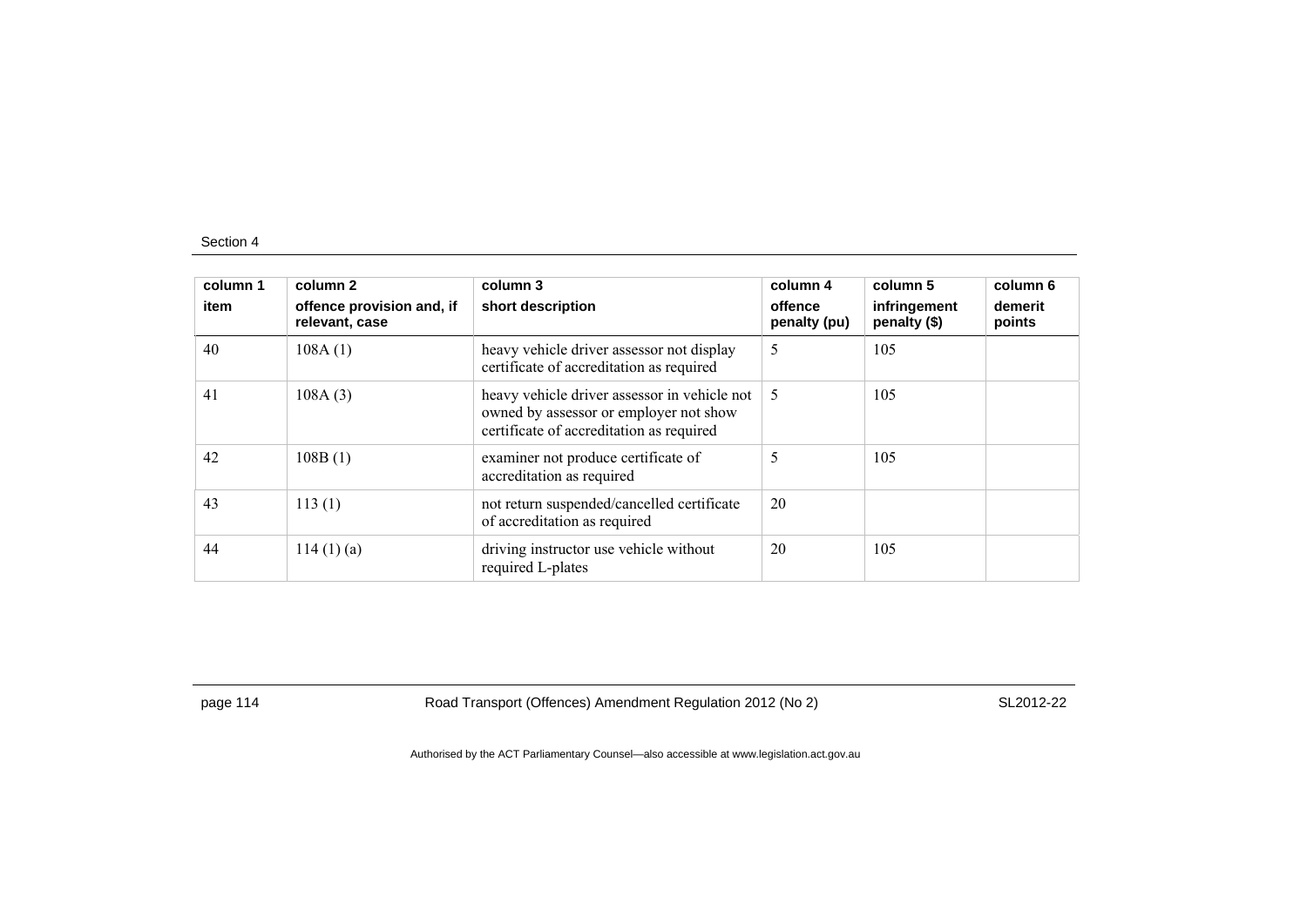| column 1 | column 2                                    | column 3                                                                                                                | column 4                | column 5                     | column 6          |
|----------|---------------------------------------------|-------------------------------------------------------------------------------------------------------------------------|-------------------------|------------------------------|-------------------|
| item     | offence provision and, if<br>relevant, case | short description                                                                                                       | offence<br>penalty (pu) | infringement<br>penalty (\$) | demerit<br>points |
| 45       | $114(1)$ (b)                                | driving instructor use vehicle without<br>required internal mirror                                                      | 20                      | 105                          |                   |
| 46       | 114(1)(c)                                   | driving instructor use vehicle without<br>required brake/clutch pedal control                                           | 20                      | 105                          |                   |
| 47       | 114A(1)                                     | person drive dual accelerator vehicle                                                                                   | 20                      | 105                          |                   |
| 48       | 115(1)                                      | driving instructor/heavy vehicle assessor<br>not maintain insurance policy                                              | 20                      | 543                          |                   |
| 49       | 115A(2)                                     | driving instructor/heavy vehicle driver<br>assessor not produce evidence of insurance<br>policy as required             | 5                       | 105                          |                   |
| 50       | 116(1)                                      | person other than driving instructor/<br>authorised person make entry in<br>unauthorised part of learner driver logbook | 20                      |                              |                   |

SL2012-22 Road Transport (Offences) Amendment Regulation 2012 (No 2) page 115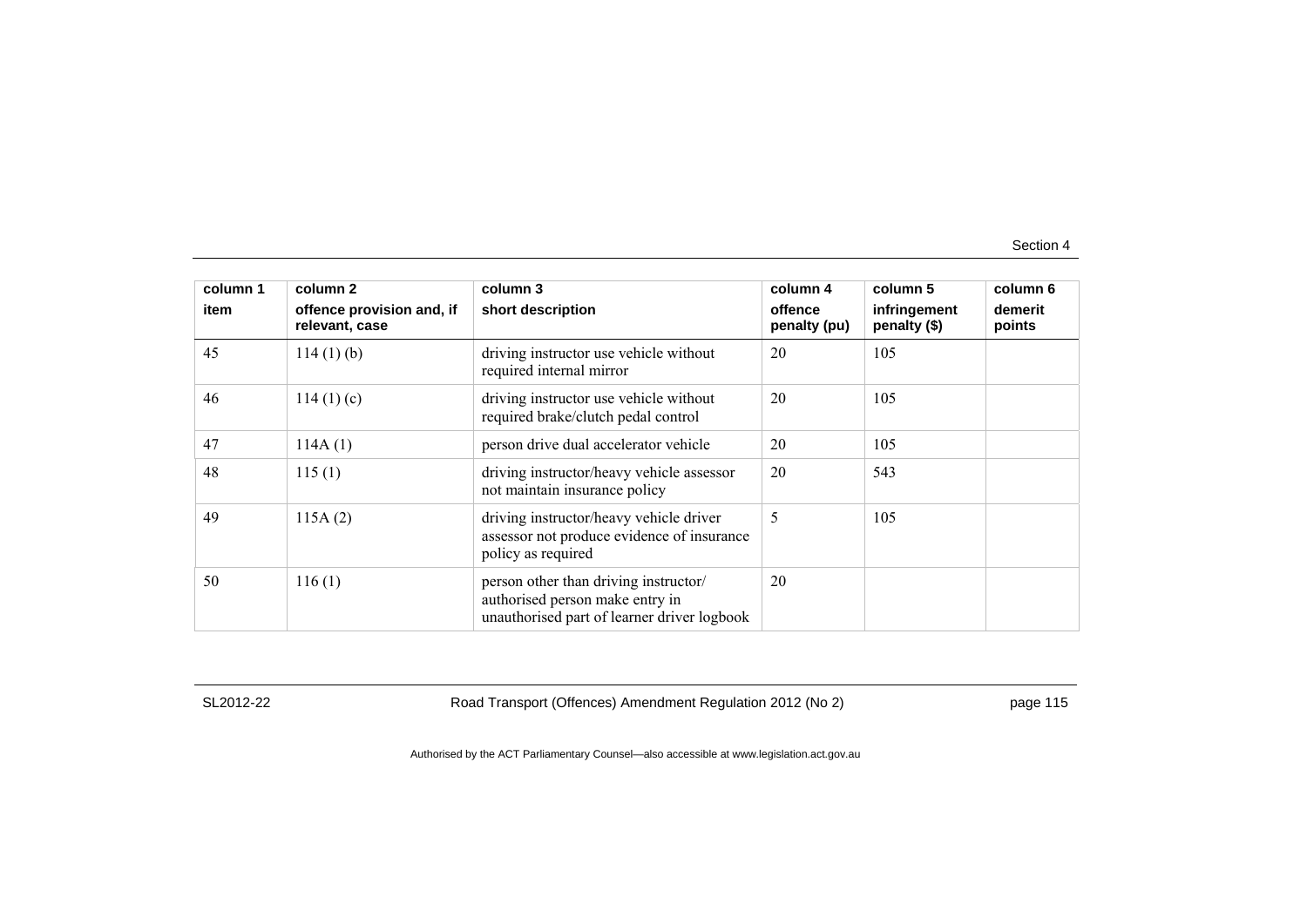| column 1<br>item | column 2<br>offence provision and, if<br>relevant, case | column 3<br>short description                                                                          | column 4<br>offence<br>penalty (pu) | column 5<br>infringement<br>penalty (\$) | column 6<br>demerit<br>points |
|------------------|---------------------------------------------------------|--------------------------------------------------------------------------------------------------------|-------------------------------------|------------------------------------------|-------------------------------|
| 51               | 116(2)                                                  | driving instructor make entry in learner<br>driver logbook without providing<br>instruction/assessment | 20                                  |                                          |                               |
| 52               | 116(3)(a)                                               | make false/misleading/incomplete entry in<br>learner driver logbook                                    | 20                                  |                                          |                               |
| 53               | 116(3)(b)                                               | change learner driver logbook in way<br>calculated to deceive                                          | 20                                  |                                          |                               |
| 54               | 117                                                     | pretend to be accredited as driving<br>instructor                                                      | 20                                  | 291                                      |                               |

page 116 **Road Transport (Offences) Amendment Regulation 2012 (No 2)** SL2012-22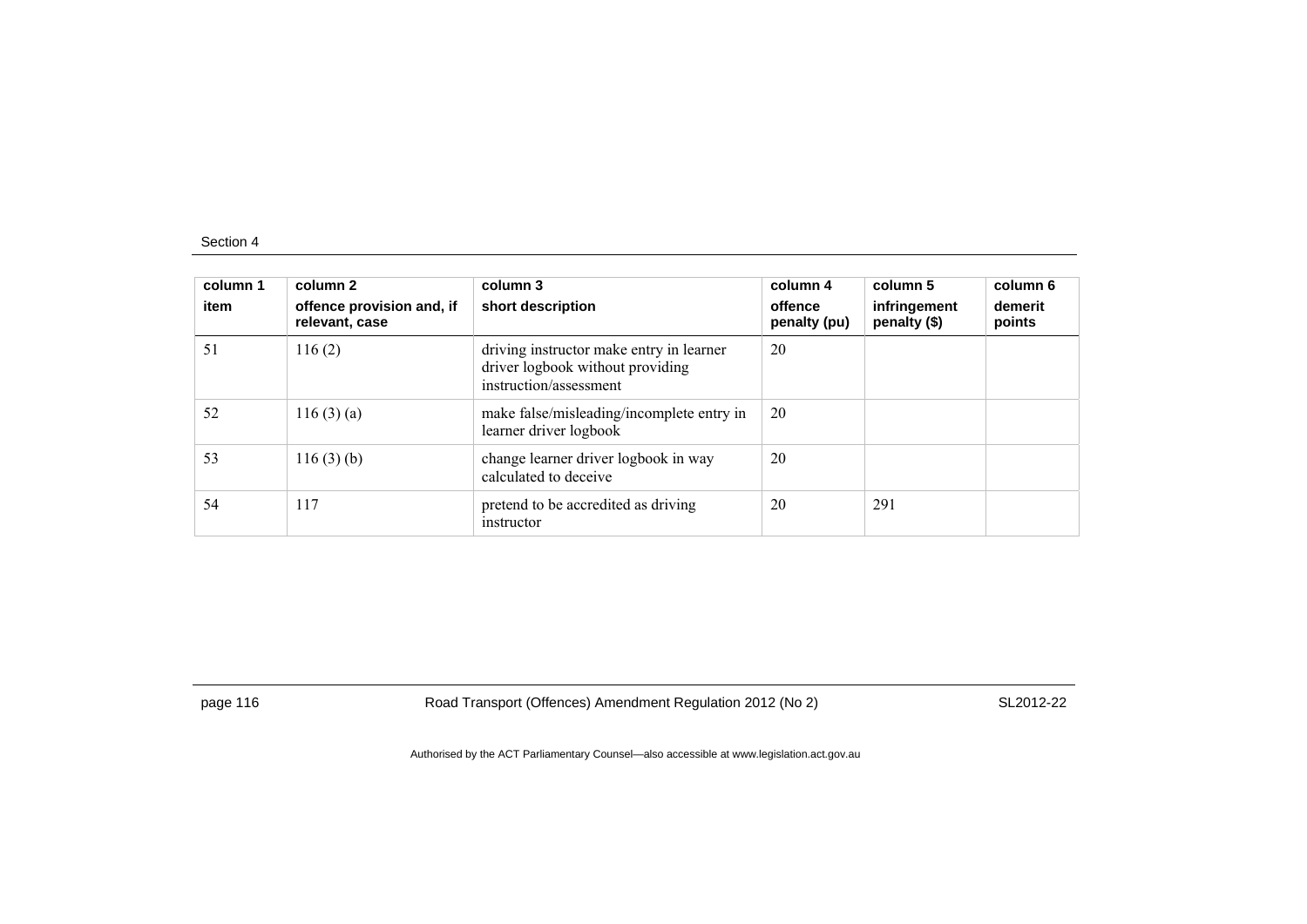# **Part 1.7 Road Transport (General) Act 1999**

| column 1 | column 2                                         | column 3                                                       | column 4                | column 5                     | column 6          |
|----------|--------------------------------------------------|----------------------------------------------------------------|-------------------------|------------------------------|-------------------|
| item     | offence provision and, if<br>relevant, case      | short description                                              | offence<br>penalty (pu) | infringement<br>penalty (\$) | demerit<br>points |
|          | 20(2)                                            | not return identity card                                       |                         |                              |                   |
| 2        | 36(6)                                            | remove/deface/interfere with infringement<br>notice on vehicle | 20                      | 284                          |                   |
| 3        | 42(2)                                            | not make/give declaration to administering<br>authority        | 30                      |                              |                   |
| 4        | 58(2)                                            |                                                                |                         |                              |                   |
| 4.1      | requirement under<br>$\bullet$<br>58 $(1)$ $(a)$ | driver/rider not produce licence                               | 20                      | 105                          |                   |
| 4.2      | requirement under<br>٠<br>58 $(1)$ (b)           | driver/rider not state name                                    | 20                      |                              |                   |

SL2012-22 Road Transport (Offences) Amendment Regulation 2012 (No 2) page 117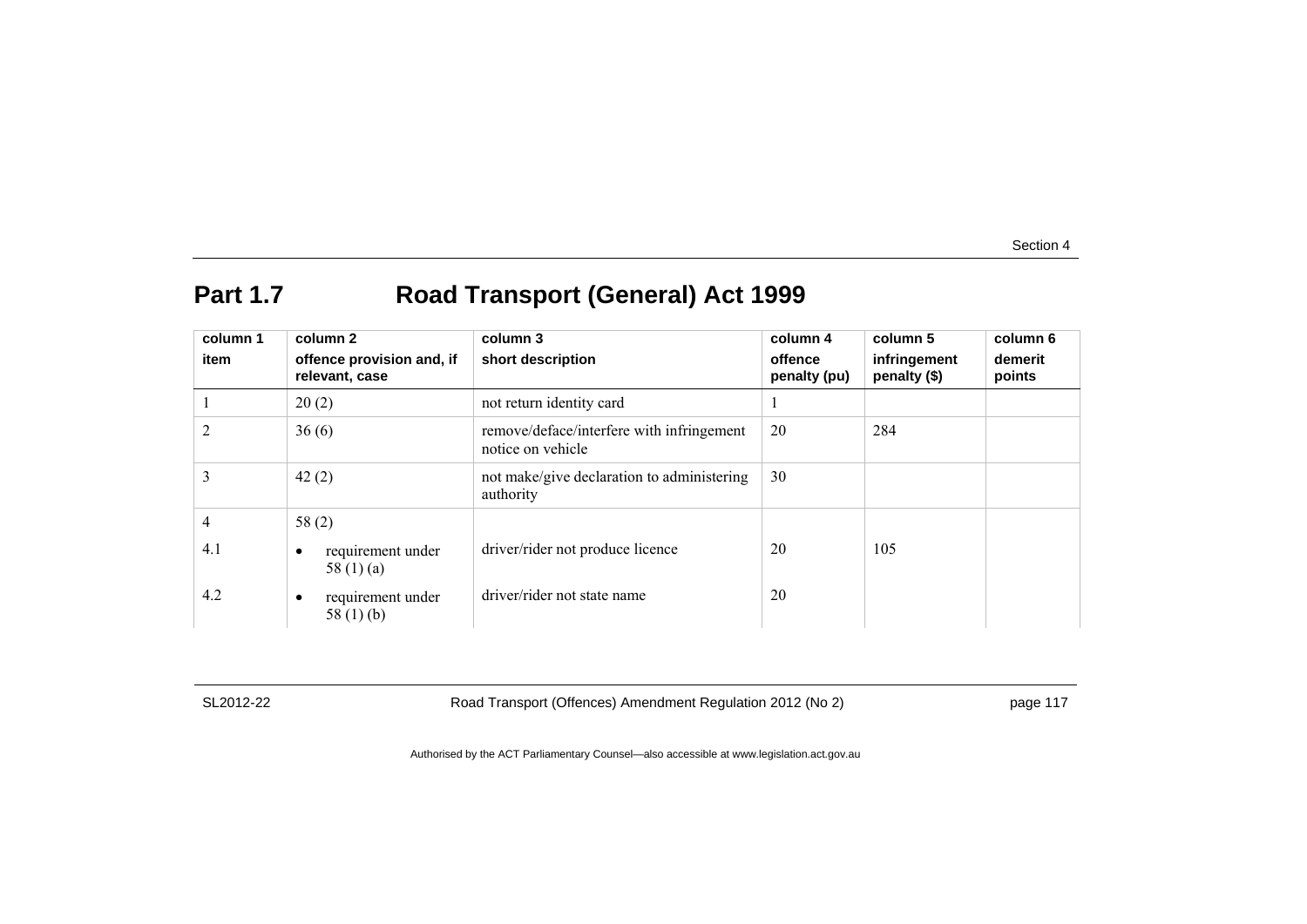| column 1 | column 2                                          | column 3                                                  | column 4                | column 5                     | column 6          |
|----------|---------------------------------------------------|-----------------------------------------------------------|-------------------------|------------------------------|-------------------|
| item     | offence provision and, if<br>relevant, case       | short description                                         | offence<br>penalty (pu) | infringement<br>penalty (\$) | demerit<br>points |
| 4.3      | requirement under<br>٠<br>58 $(1)(c)$             | driver/rider not state date of birth                      | 20                      |                              |                   |
| 4.4      | requirement under<br>$\bullet$<br>58 $(1)$ $(d)$  | driver/rider not state home address                       | 20                      |                              |                   |
| 5        | 58A(3)                                            |                                                           |                         |                              |                   |
| 5.1      | requirement under<br>58A $(2)(a)$                 | supervisor/instructor/assessor not produce<br>licence     | 20                      | 105                          |                   |
| 5.2      | requirement under<br>$\bullet$<br>58A $(2)$ $(b)$ | supervisor/instructor/assessor not state<br>name          | 20                      |                              |                   |
| 5.3      | requirement under<br>$\bullet$<br>58A $(2)(c)$    | supervisor/instructor/assessor not state date<br>of birth | 20                      |                              |                   |
| 5.4      | requirement under<br>$\bullet$<br>58A $(2)(d)$    | supervisor/instructor/assessor not state<br>home address  | 20                      |                              |                   |

page 118 **Road Transport (Offences) Amendment Regulation 2012 (No 2)** SL2012-22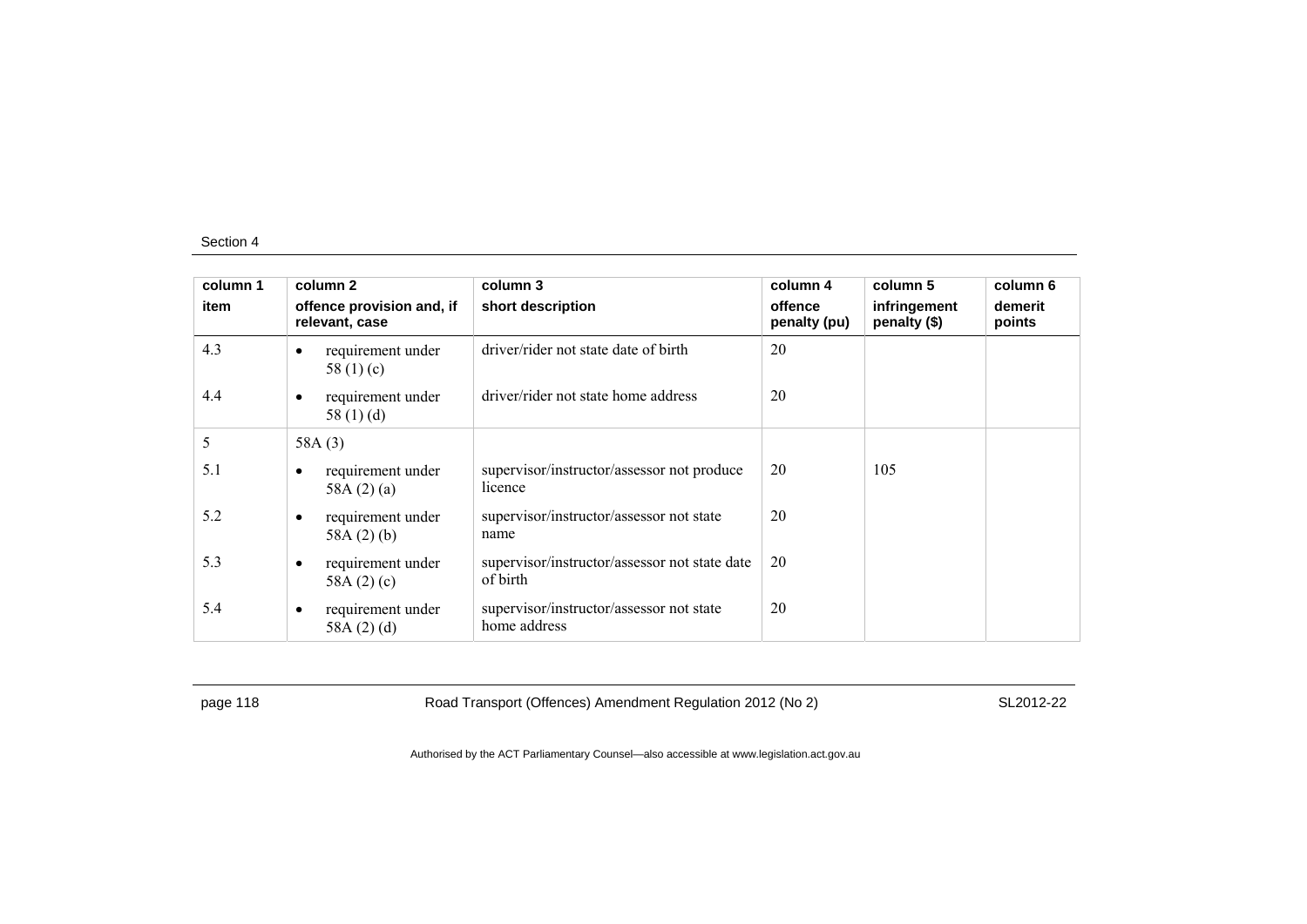| column 1 | column 2                                    | column 3                                                                                                                                   | column 4                | column 5                     | column 6          |
|----------|---------------------------------------------|--------------------------------------------------------------------------------------------------------------------------------------------|-------------------------|------------------------------|-------------------|
| item     | offence provision and, if<br>relevant, case | short description                                                                                                                          | offence<br>penalty (pu) | infringement<br>penalty (\$) | demerit<br>points |
| 6        | 58B(6)                                      | fail to remove thing covering all or part of<br>face as directed by police officer/authorised<br>person                                    | 30                      |                              |                   |
|          | 59 $(3)$                                    | not give specimen signature                                                                                                                | 20                      |                              |                   |
| 8        | 60(1)(a)                                    | responsible person/possessor not give<br>particulars of driver/written signed<br>statement required by police<br>officer/authorised person | 20                      | 167                          |                   |
| 9        | 60(1)(b)                                    | other person not give particulars of driver<br>required by police officer/authorised<br>person                                             | 20                      | 167                          |                   |
| 10       | 61(2)                                       | not produce licence to court                                                                                                               | 20                      |                              |                   |

SL2012-22 Road Transport (Offences) Amendment Regulation 2012 (No 2) page 119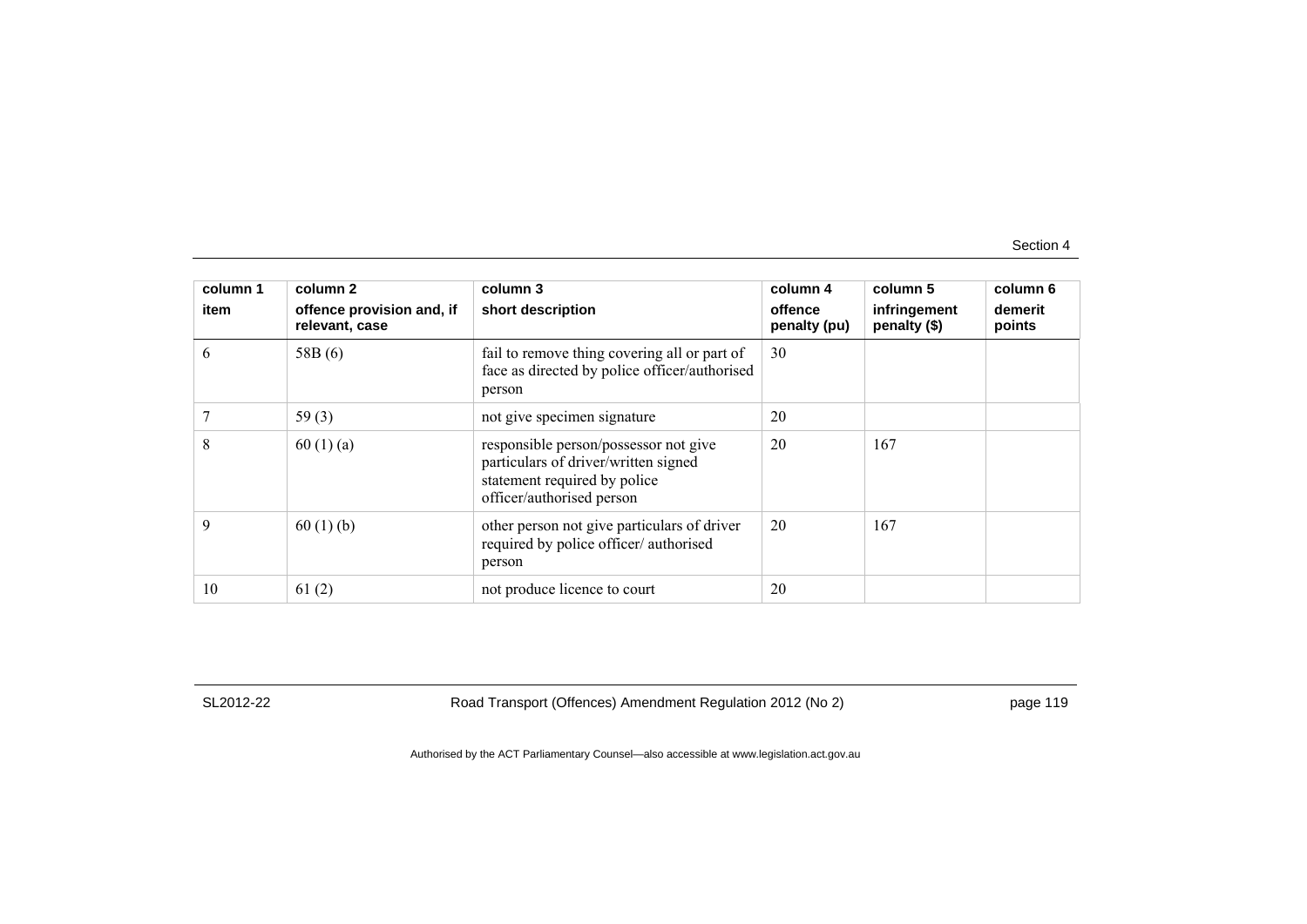| column 1 | column 2                                                                                                         | column 3                                                                               | column 4                | column 5                     | column 6          |
|----------|------------------------------------------------------------------------------------------------------------------|----------------------------------------------------------------------------------------|-------------------------|------------------------------|-------------------|
| item     | offence provision and, if<br>relevant, case                                                                      | short description                                                                      | offence<br>penalty (pu) | infringement<br>penalty (\$) | demerit<br>points |
| 11       | 61C(1)                                                                                                           |                                                                                        |                         |                              |                   |
| 11.1     | holder of driver<br>$\bullet$<br>licence contravene<br>s 61B(4)(d)                                               | drive while suspension notice in effect<br>(driver licence holder)                     | 20                      |                              |                   |
| 11.2     | holder of interstate<br>$\bullet$<br>driver<br>licence/external<br>driver licence<br>contravene<br>s $61B(4)(e)$ | drive while suspension notice in effect<br>(interstate/external driver licence holder) | 20                      |                              |                   |
| 12       | 61D(1)                                                                                                           | fail to surrender suspended licence                                                    | 20                      |                              |                   |
| 13       | 66(4)                                                                                                            | not surrender licence when disqualified                                                | 20                      |                              |                   |
| 14       | 82(1)                                                                                                            | use vehicle/trailer without owner's consent                                            | 20                      |                              |                   |

page 120 Road Transport (Offences) Amendment Regulation 2012 (No 2) SL2012-22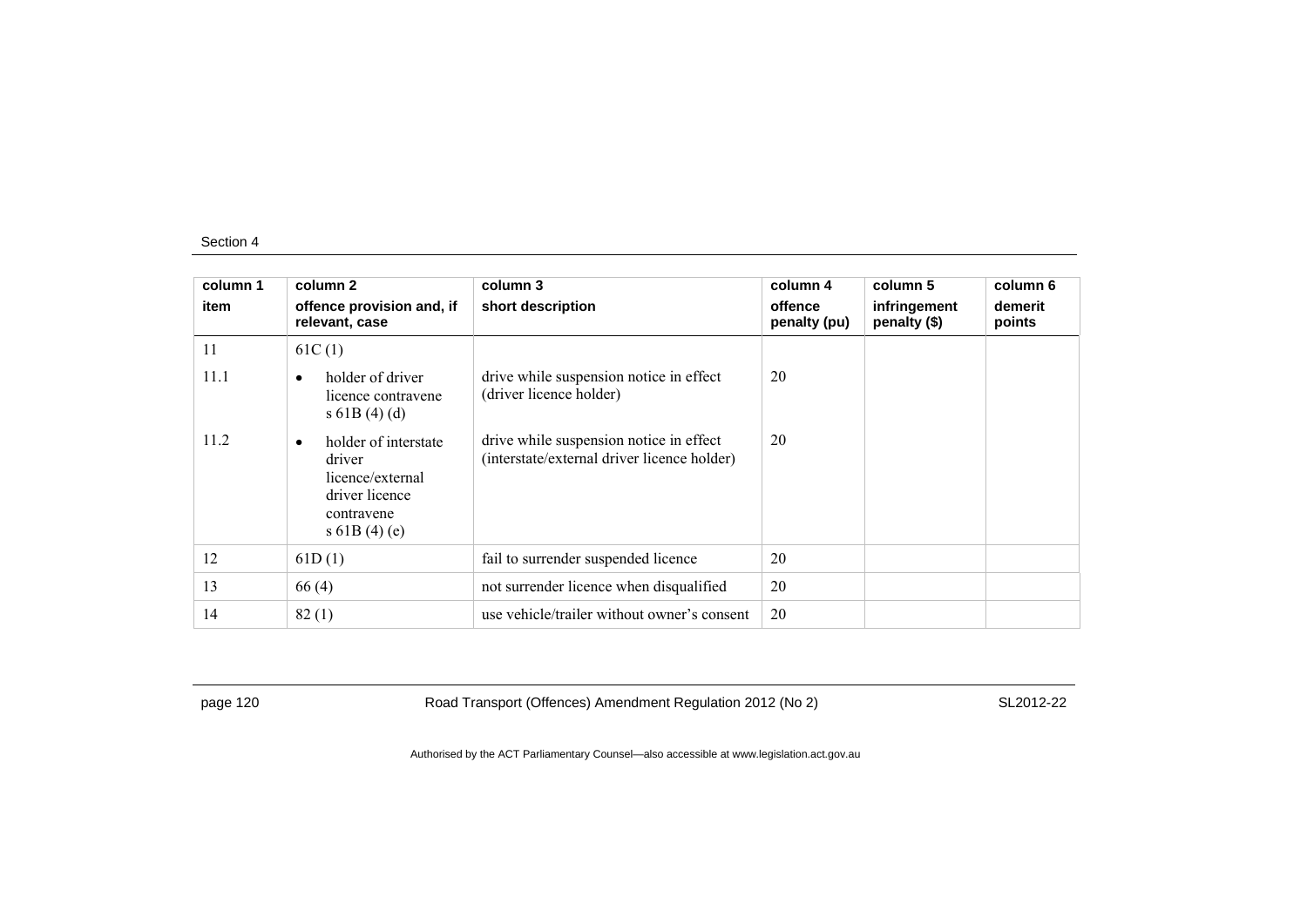| column 1<br>item | column 2<br>offence provision and, if<br>relevant, case | column 3<br>short description                                                                                          | column 4<br>offence<br>penalty (pu)        | column 5<br>infringement<br>penalty (\$) | column 6<br>demerit<br>points |
|------------------|---------------------------------------------------------|------------------------------------------------------------------------------------------------------------------------|--------------------------------------------|------------------------------------------|-------------------------------|
| 15               | 83                                                      | procure use/hire of vehicle/trailer by<br>fraud/misrepresentation                                                      | 20                                         |                                          |                               |
| 16               | 231                                                     | hinder/obstruct police officer/authorised<br>person/other person                                                       | $50 \text{ pu}/6$<br>months<br>prison/both |                                          |                               |
| 17               | 232(a)                                                  | state false/misleading thing to road<br>transport authority/police officer/<br>authorised person                       | 20                                         |                                          |                               |
| 18               | 232(b)                                                  | omit thing from statement made to road<br>transport authority/police officer/<br>authorised person so it is misleading | 20                                         |                                          |                               |

SL2012-22 Road Transport (Offences) Amendment Regulation 2012 (No 2) page 121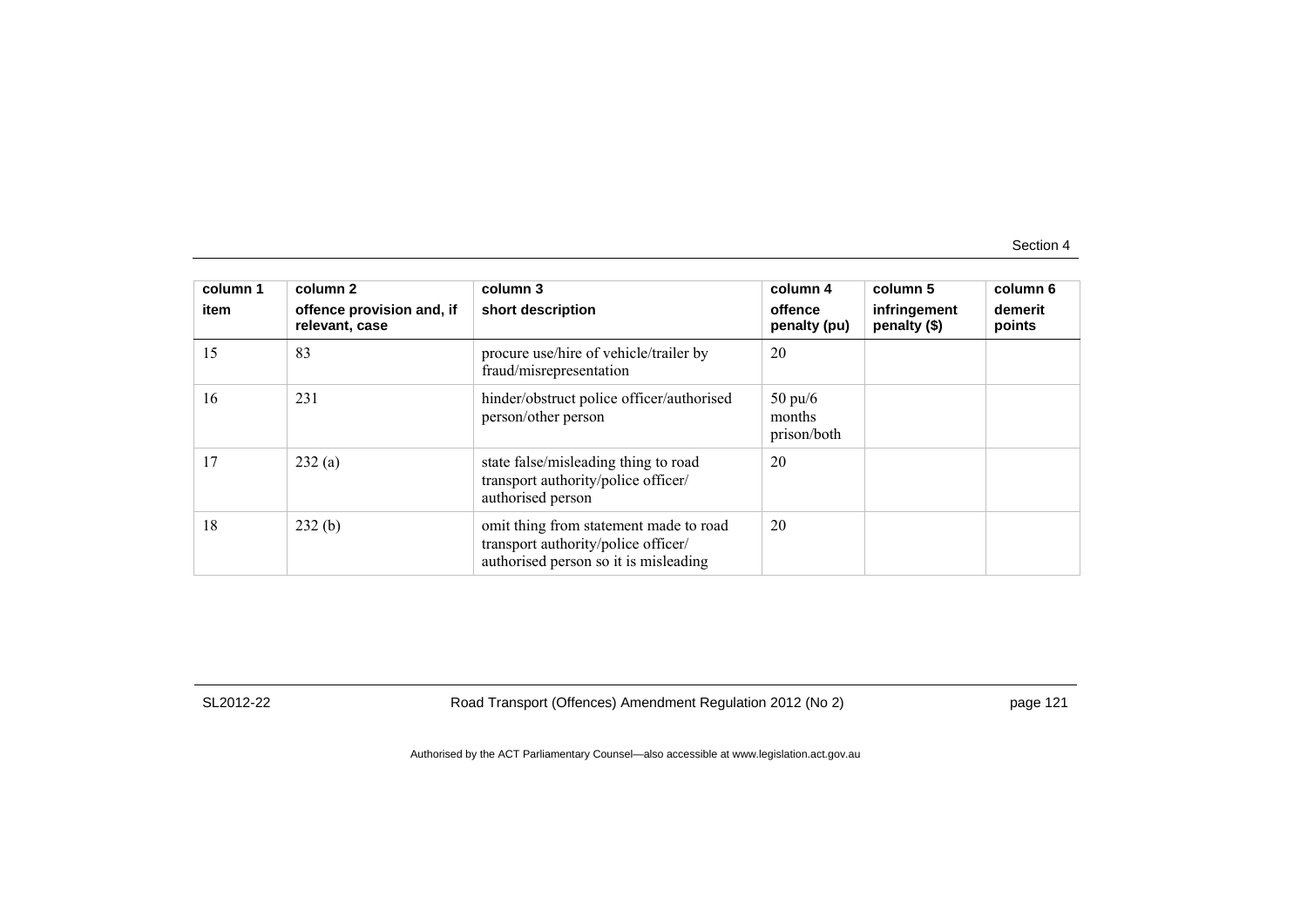# **Part 1.8 Road Transport (General) Regulation 2000**

| column 1<br>item | column 2<br>offence provision and, if<br>relevant, case | column 3<br>short description                                                                                   | column 4<br>offence<br>penalty (pu) | column 5<br>infringement<br>penalty (\$) | column 6<br>demerit<br>points |
|------------------|---------------------------------------------------------|-----------------------------------------------------------------------------------------------------------------|-------------------------------------|------------------------------------------|-------------------------------|
|                  | 24(1)                                                   | person not notify write-off information                                                                         | 20                                  | 261                                      |                               |
| 2                | 25(1)                                                   | person not attach statutory write-off notice                                                                    | 20                                  | 261                                      |                               |
| 3                | 26(1)                                                   | damage, destroy or remove statutory<br>write-off notice                                                         | 20                                  | 261                                      |                               |
| 4                | 27(2)                                                   | designated person not attach/reattach<br>statutory write-off notice to vehicle after<br>part of vehicle removed | 20                                  | 261                                      |                               |
| 5                | 28(1)                                                   | person not deface vehicle identifier for<br>statutory write-off                                                 | 20                                  | 261                                      |                               |
| 6                | 28(2)                                                   | motor wrecker not deface vehicle identifier<br>for repairable write-off                                         | 20                                  | 261                                      |                               |

page 122 Road Transport (Offences) Amendment Regulation 2012 (No 2) SL2012-22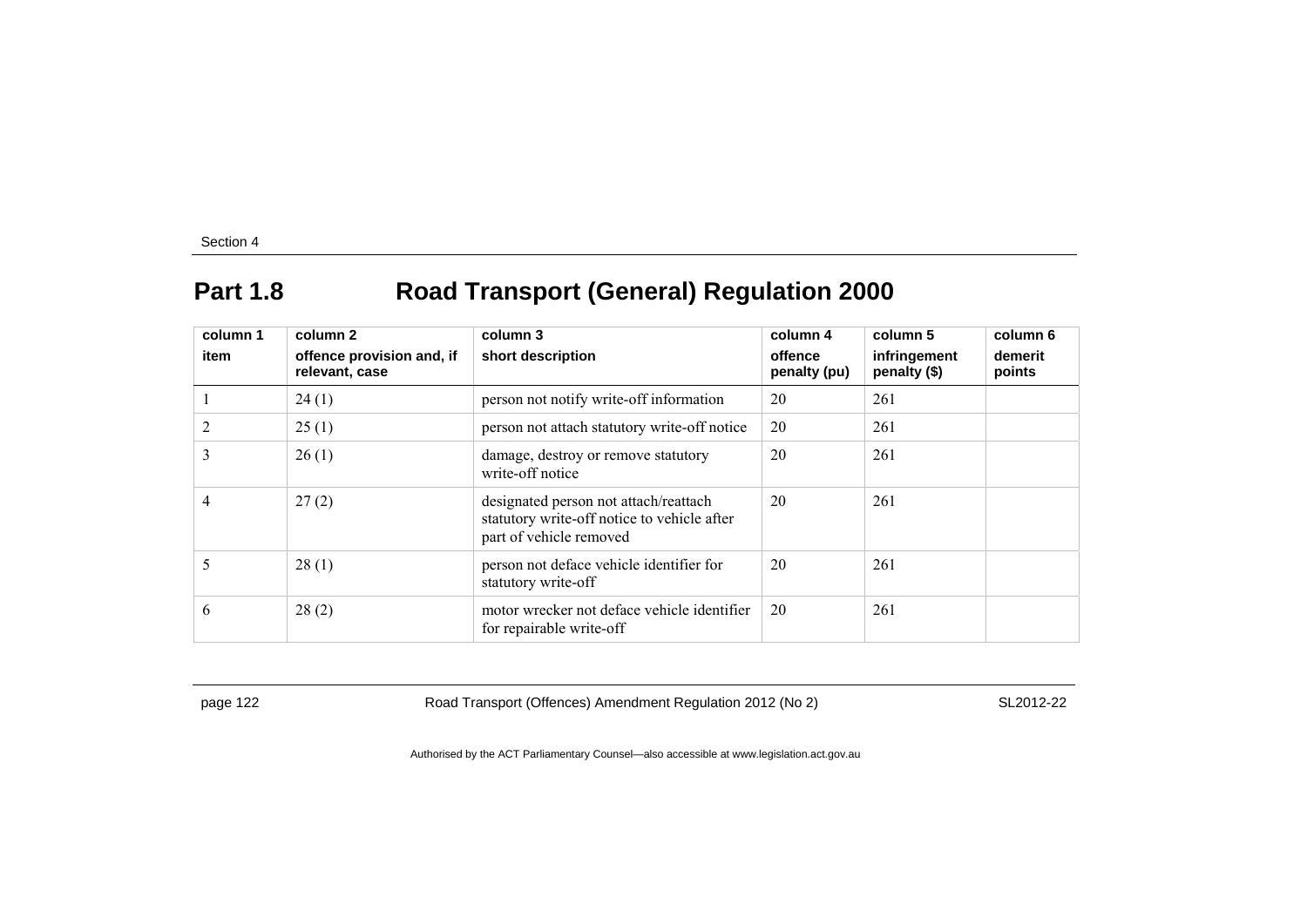### Part 1.8A Road Transport (Mass, Dimensions and Loading) Act **2009**

| column 1<br>item | column 2<br>offence provision and, if | column 3<br>short description                                                                                   | column 4<br>offence | column 5<br>infringement | column 6<br>demerit |
|------------------|---------------------------------------|-----------------------------------------------------------------------------------------------------------------|---------------------|--------------------------|---------------------|
|                  | relevant, case                        |                                                                                                                 | penalty (pu)        | penalty (\$)             | points              |
|                  | 128(1)                                |                                                                                                                 |                     |                          |                     |
| 1.1              | direction under s 126<br>$\bullet$    | fail to comply with direction to stop and<br>rectify—minor risk breach of<br>mass/dimension/loading requirement | 50                  | 1 0 7 1                  |                     |
| 1.2              | direction under s 127<br>$\bullet$    | fail to comply with direction to move and<br>rectify—minor risk breach of<br>mass/dimension/loading requirement | 50                  | 1 0 7 1                  |                     |

SL2012-22 Road Transport (Offences) Amendment Regulation 2012 (No 2) page 123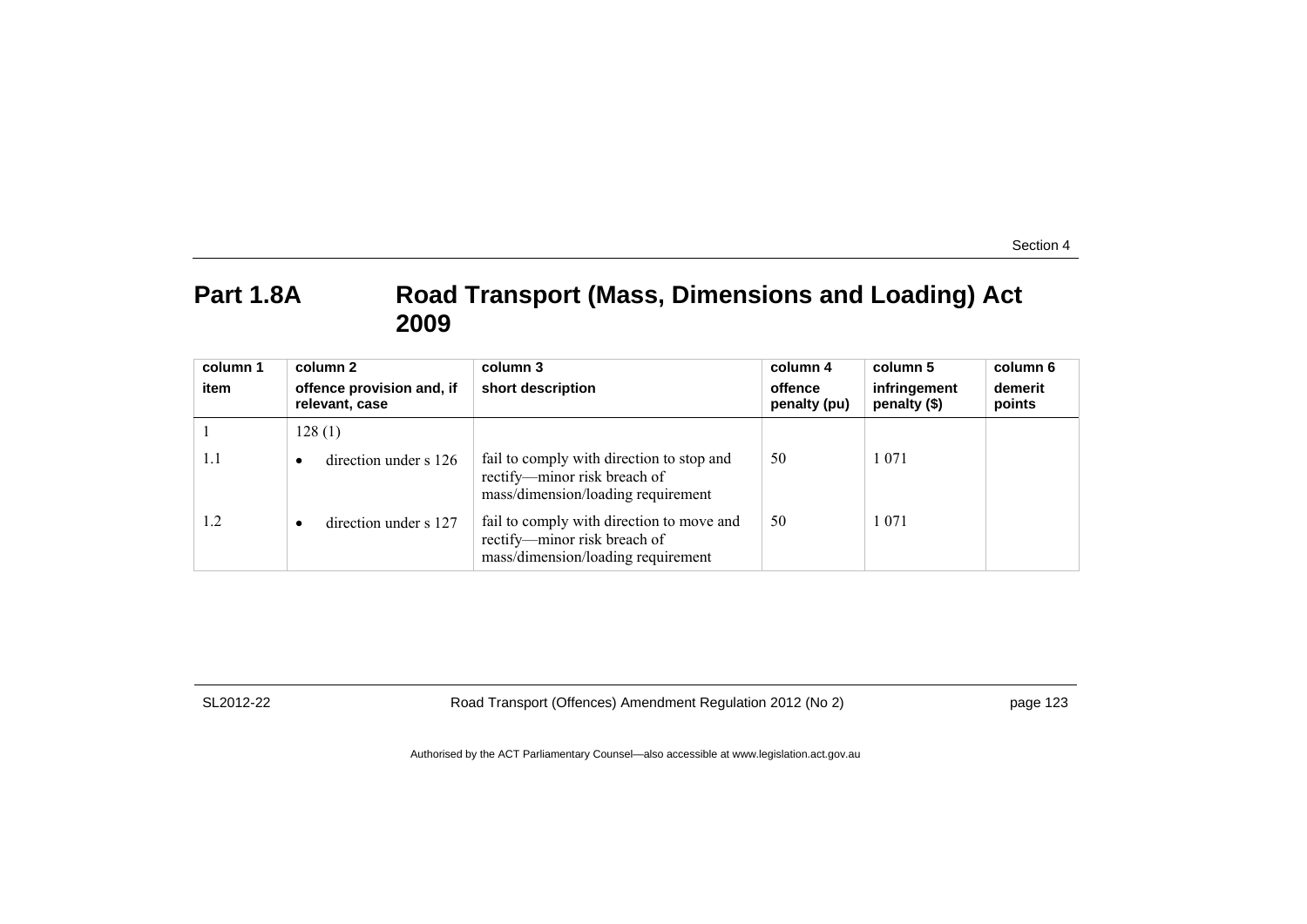| column 1 | column 2                                    | column 3                                                                                                               | column 4                | column 5                     | column 6          |
|----------|---------------------------------------------|------------------------------------------------------------------------------------------------------------------------|-------------------------|------------------------------|-------------------|
| item     | offence provision and, if<br>relevant, case | short description                                                                                                      | offence<br>penalty (pu) | infringement<br>penalty (\$) | demerit<br>points |
| 2        | 132(1)                                      |                                                                                                                        |                         |                              |                   |
| 2.1      | direction under s 130<br>٠                  | fail to comply with direction to stop and<br>rectify—substantial risk breach of<br>mass/dimension/loading requirement  | 50                      | 1 0 7 1                      |                   |
| 2.2      | direction under s 131<br>$\bullet$          | fail to comply with direction to move and<br>rectify-substantial risk breach of mass/<br>dimension/loading requirement | 50                      | 1 0 7 1                      |                   |
| 3        | 136(1)                                      |                                                                                                                        |                         |                              |                   |
| 3.1      | direction under s 134<br>$\bullet$          | fail to comply with direction to stop and<br>rectify-severe risk breach of<br>mass/dimension/loading requirement       | 50                      | 1 0 7 1                      |                   |
| 3.2      | direction under s 135<br>$\bullet$          | fail to comply with direction to move and<br>rectify-severe risk breach of<br>mass/dimension/loading requirement       | 50                      | 1 0 7 1                      |                   |

page 124 Road Transport (Offences) Amendment Regulation 2012 (No 2) SL2012-22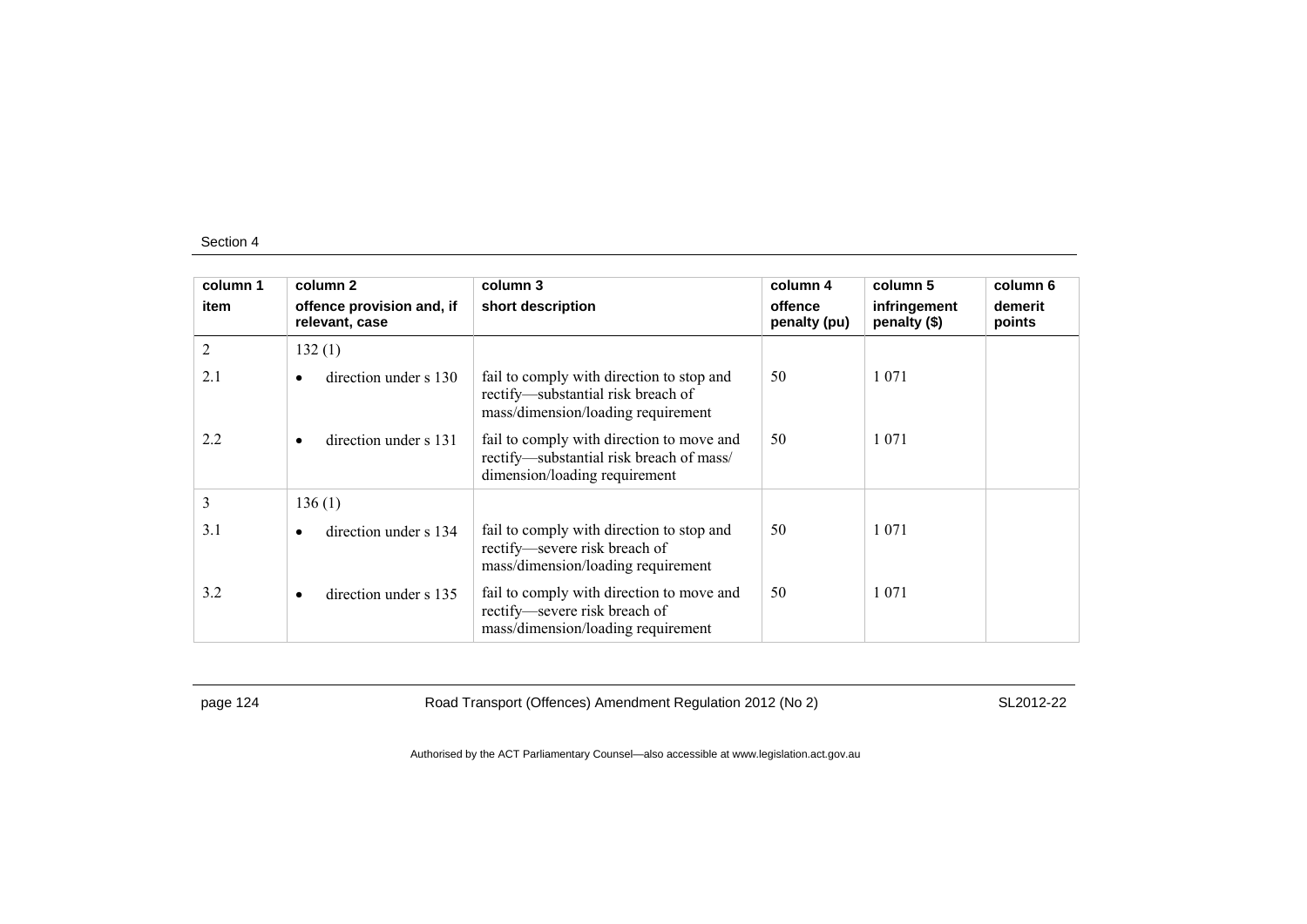| column 1 | column 2                                    | column 3                                                         | column 4                                | column 5                     | column 6          |
|----------|---------------------------------------------|------------------------------------------------------------------|-----------------------------------------|------------------------------|-------------------|
| item     | offence provision and, if<br>relevant, case | short description                                                | offence<br>penalty (pu)                 | infringement<br>penalty (\$) | demerit<br>points |
| 4        | 138(1)                                      | fail to comply with condition of<br>authorisation                | 50                                      | 1 0 7 1                      |                   |
| 5        | 141(1)                                      | consignor-minor risk breach of mass<br>requirement               | 20                                      | 428                          |                   |
| 6        | 141(2)                                      | consignor—substantial risk breach of mass<br>requirement         | 40                                      | 856                          |                   |
|          | 142(1)                                      | consignor—severe risk breach of mass<br>requirement—intention    | $200$ pu $/$<br>6 months<br>prison/both |                              |                   |
| 8        | 142(2)                                      | consignor—severe risk breach of mass<br>requirement-recklessness | 150pu/<br>6 months<br>prison/both       |                              |                   |
| 9        | 142(3)                                      | consignor—severe risk breach of mass<br>requirement—negligence   | 100                                     |                              |                   |

SL2012-22 Road Transport (Offences) Amendment Regulation 2012 (No 2) page 125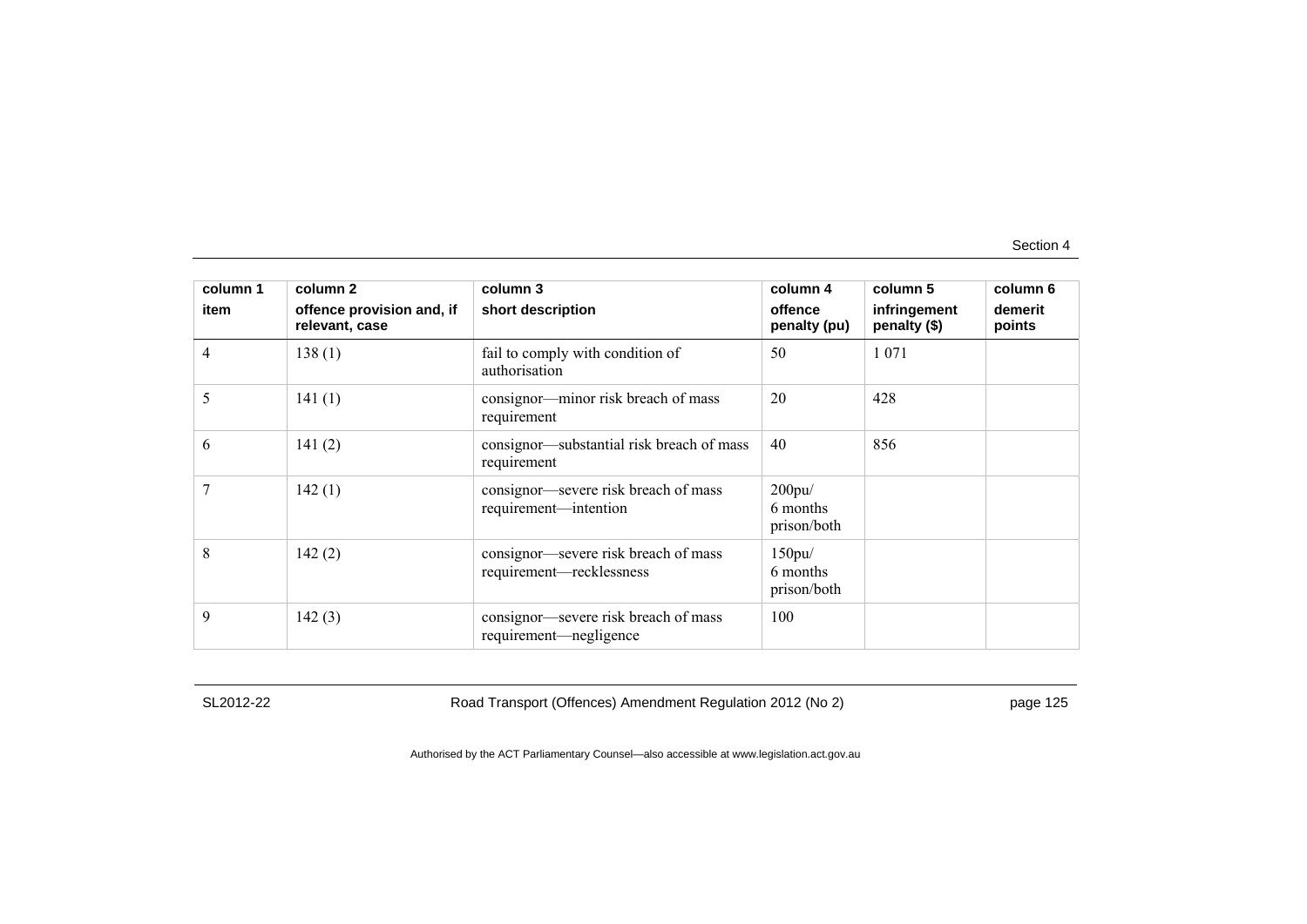| column 1<br>item | column 2<br>offence provision and, if<br>relevant, case | column 3<br>short description                                                           | column 4<br>offence<br>penalty (pu) | column 5<br>infringement<br>penalty (\$) | column 6<br>demerit<br>points |
|------------------|---------------------------------------------------------|-----------------------------------------------------------------------------------------|-------------------------------------|------------------------------------------|-------------------------------|
| 10               | 143(1)                                                  | consignor—container weight exceeds<br>maximum gross weight marked on<br>container/plate | 50                                  |                                          |                               |
| 11               | 144(1)                                                  | consignor-minor risk breach of<br>dimension/loading requirement                         | 15                                  | 320                                      |                               |
| 12               | 144(2)                                                  | consignor—substantial risk breach of<br>dimension/loading requirement                   | 30                                  | 642                                      |                               |
| 13               | 145(1)                                                  | consignor—severe risk breach of<br>dimension/loading requirement-intention              | 200pu/<br>6 months<br>prison/both   |                                          |                               |
| 14               | 145(2)                                                  | consignor—severe risk breach of<br>dimension/loading requirement-<br>recklessness       | 150pu/<br>6 months<br>prison/both   |                                          |                               |

page 126 **Road Transport (Offences) Amendment Regulation 2012 (No 2)** SL2012-22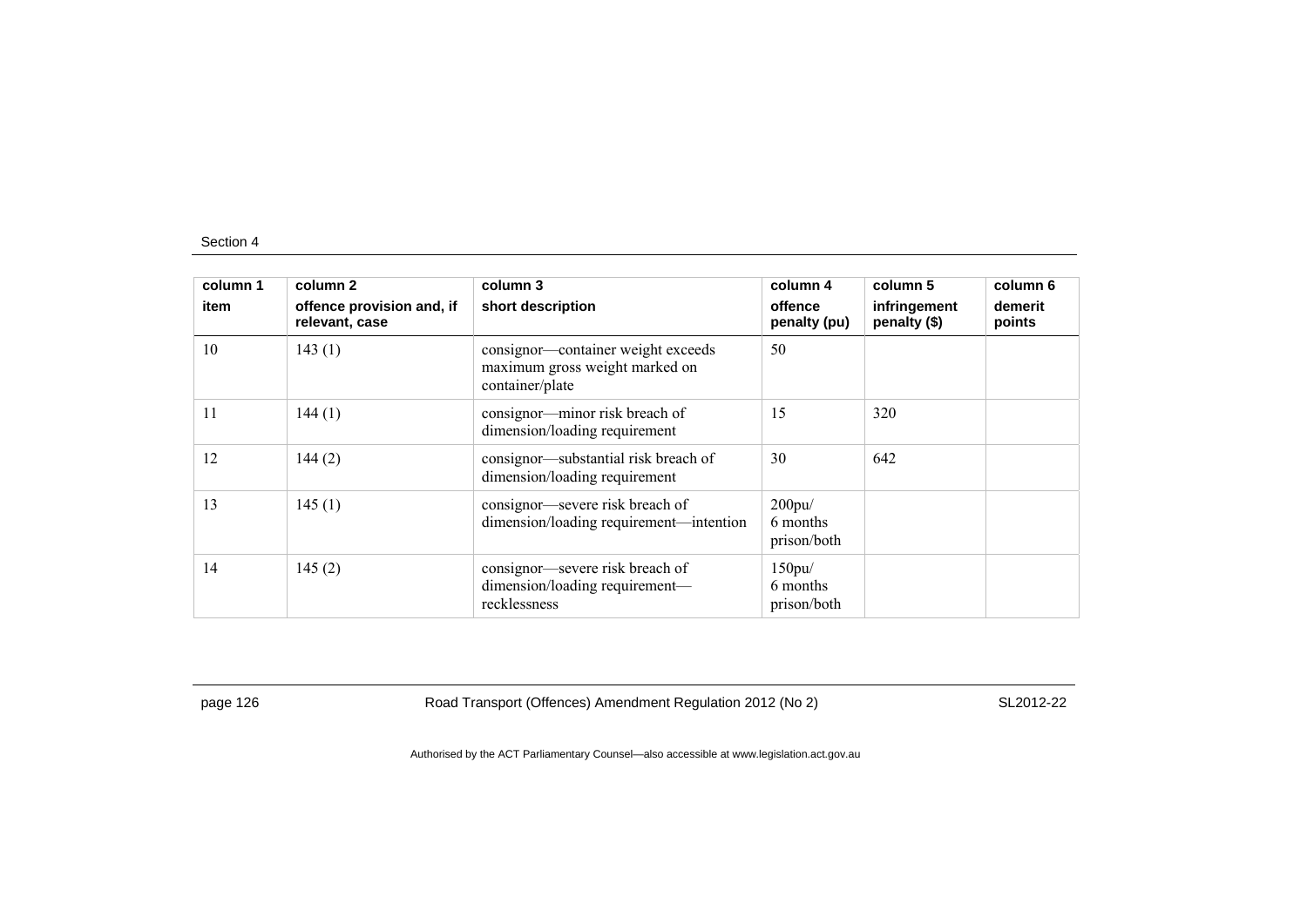| column 1 | column 2                                    | column 3                                                                        | column 4                          | column 5                     | column 6          |
|----------|---------------------------------------------|---------------------------------------------------------------------------------|-----------------------------------|------------------------------|-------------------|
| item     | offence provision and, if<br>relevant, case | short description                                                               | offence<br>penalty (pu)           | infringement<br>penalty (\$) | demerit<br>points |
| 15       | 145(3)                                      | consignor—severe risk breach of<br>dimension/loading requirement—<br>negligence | 100                               |                              |                   |
| 16       | 146(1)                                      | packer—minor risk breach of mass<br>requirement                                 | 20                                | 428                          |                   |
| 17       | 146(2)                                      | packer—substantial risk breach of mass<br>requirement                           | 40                                | 856                          |                   |
| 18       | 147(1)                                      | packer—severe risk breach of mass<br>requirement—intention                      | 200pu/<br>6 months<br>prison/both |                              |                   |
| 19       | 147(2)                                      | packer—severe risk breach of mass<br>requirement—recklessness                   | 150pu/<br>6 months<br>prison/both |                              |                   |
| 20       | 147(3)                                      | packer—severe risk breach of mass<br>requirement—negligence                     | 100                               |                              |                   |

SL2012-22 Road Transport (Offences) Amendment Regulation 2012 (No 2) page 127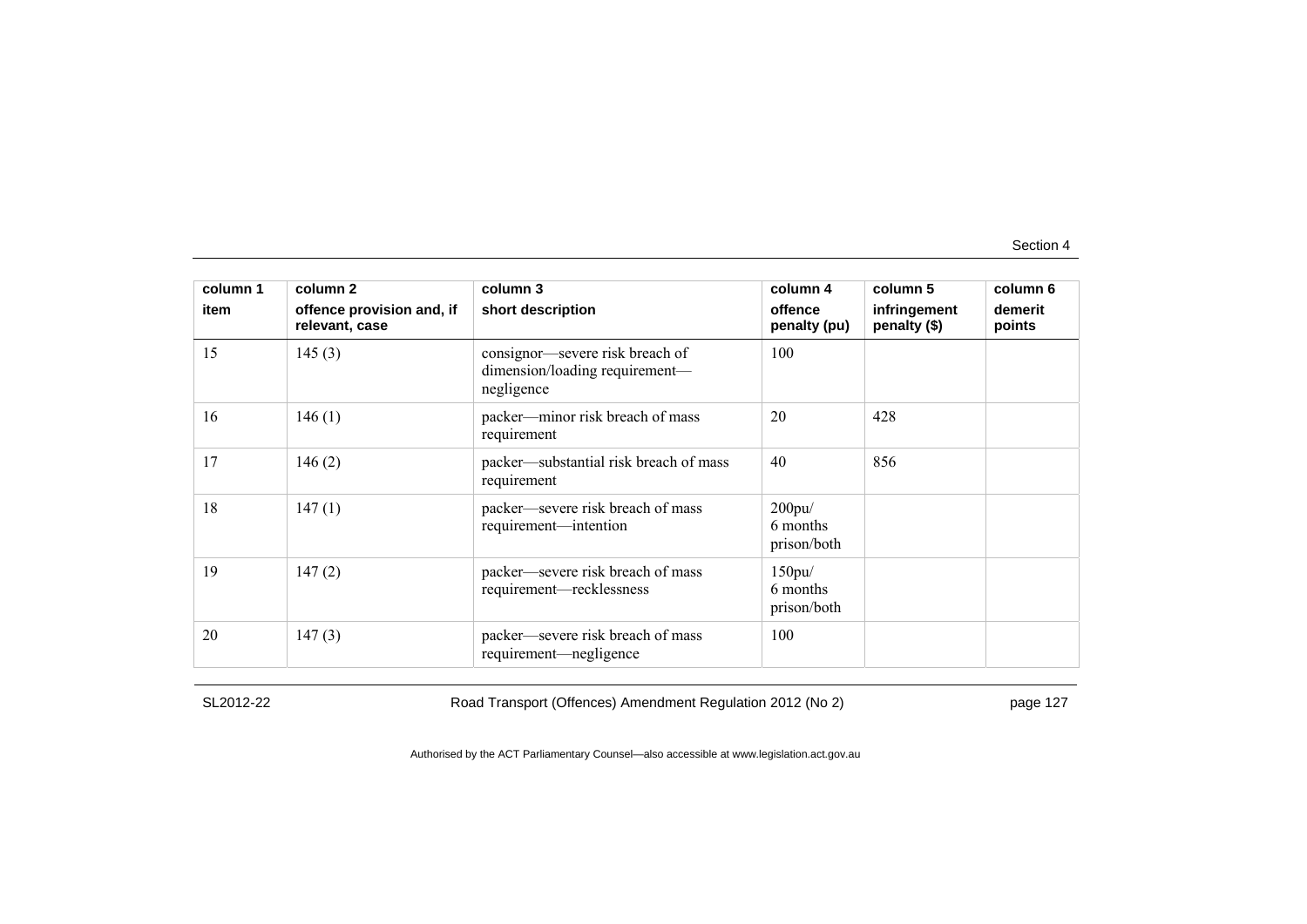| column 1<br>item | column 2<br>offence provision and, if<br>relevant, case | column 3<br>short description                                                        | column 4<br>offence<br>penalty (pu) | column 5<br>infringement<br>penalty (\$) | column 6<br>demerit<br>points |
|------------------|---------------------------------------------------------|--------------------------------------------------------------------------------------|-------------------------------------|------------------------------------------|-------------------------------|
| 21               | 148(1)                                                  | packer—container weight exceeds<br>maximum gross weight marked on<br>container/plate | 50                                  |                                          |                               |
| 22               | 149(1)                                                  | packer—minor risk breach of<br>dimension/loading requirement                         | 15                                  | 320                                      |                               |
| 23               | 149(2)                                                  | packer—substantial risk breach of<br>dimension/loading requirement                   | 30                                  | 642                                      |                               |
| 24               | 150(1)                                                  | packer—severe risk breach of<br>dimension/loading requirement—intention              | 200pu/<br>6 months<br>prison/both   |                                          |                               |
| 25               | 150(2)                                                  | packer—severe risk breach of<br>dimension/loading requirement-<br>recklessness       | 150pu/<br>6 months<br>prison/both   |                                          |                               |

page 128 Road Transport (Offences) Amendment Regulation 2012 (No 2) SL2012-22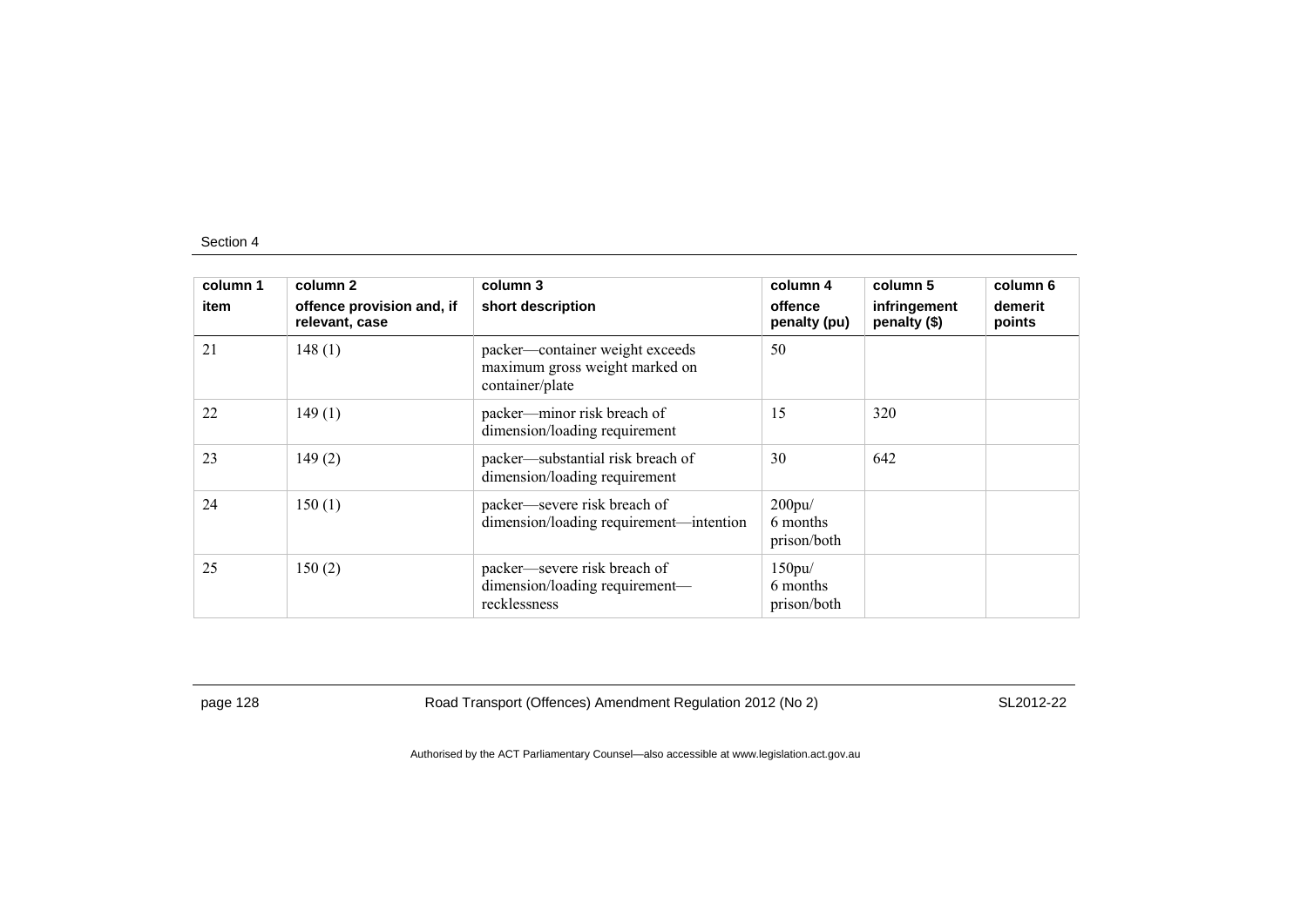| column 1 | column 2                                    | column 3                                                                     | column 4                          | column 5                     | column 6          |
|----------|---------------------------------------------|------------------------------------------------------------------------------|-----------------------------------|------------------------------|-------------------|
| item     | offence provision and, if<br>relevant, case | short description                                                            | offence<br>penalty (pu)           | infringement<br>penalty (\$) | demerit<br>points |
| 26       | 150(3)                                      | packer—severe risk breach of<br>dimension/loading requirement—<br>negligence | 100                               |                              |                   |
| 27       | 151(1)                                      | loader—minor risk breach of mass<br>requirement                              | 20                                | 428                          |                   |
| 28       | 151(2)                                      | loader—substantial risk breach of mass<br>requirement                        | 40                                | 856                          |                   |
| 29       | 152(1)                                      | loader—severe risk breach of mass<br>requirement—intention                   | 200pu/<br>6 months<br>prison/both |                              |                   |
| 30       | 152(2)                                      | loader—severe risk breach of mass<br>requirement—recklessness                | 150pu/<br>6 months<br>prison/both |                              |                   |
| 31       | 152(3)                                      | loader—severe risk breach of mass<br>requirement—negligence                  | 100                               |                              |                   |

SL2012-22 Road Transport (Offences) Amendment Regulation 2012 (No 2) page 129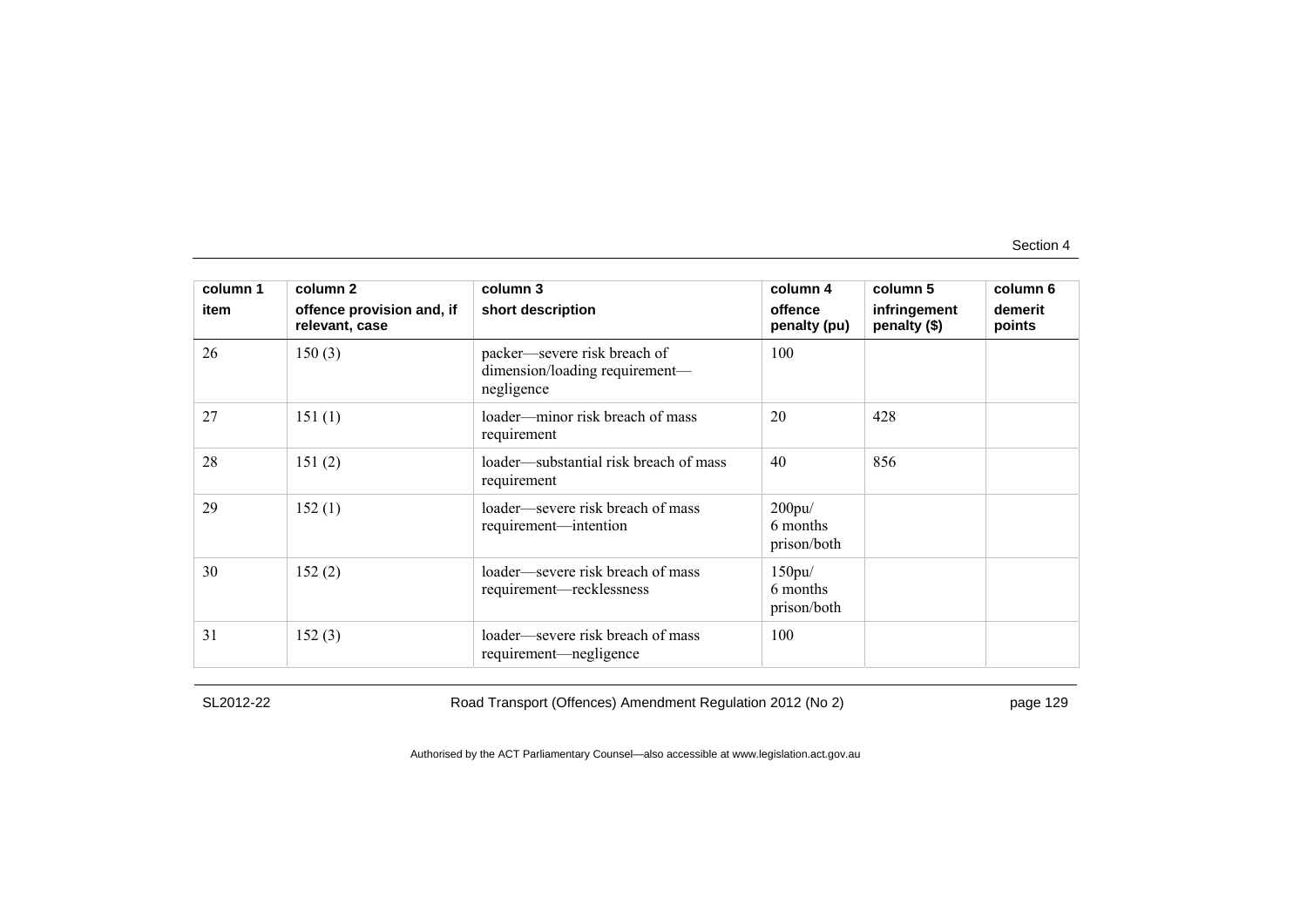| column 1 | column 2                                    | column 3                                                                       | column 4                          | column 5                     | column 6          |
|----------|---------------------------------------------|--------------------------------------------------------------------------------|-----------------------------------|------------------------------|-------------------|
| item     | offence provision and, if<br>relevant, case | short description                                                              | offence<br>penalty (pu)           | infringement<br>penalty (\$) | demerit<br>points |
| 32       | 153(1)                                      | loader—minor risk breach of<br>dimension/loading requirement                   | 15                                | 320                          |                   |
| 33       | 153(2)                                      | loader—substantial risk breach of<br>dimension/loading requirement             | 30                                | 642                          |                   |
| 34       | 154(1)                                      | loader—severe risk breach of<br>dimension/loading requirement—intention        | 200pu/<br>6 months<br>prison/both |                              |                   |
| 35       | 154(2)                                      | loader—severe risk breach of<br>dimension/loading requirement—<br>recklessness | 150pu/<br>6 months<br>prison/both |                              |                   |
| 36       | 154(3)                                      | loader—severe risk breach of<br>dimension/loading requirement—<br>negligence   | 100                               |                              |                   |
| 37       | 155(1)                                      | operator—minor risk breach of mass<br>requirement                              | 20                                | 428                          |                   |

page 130 Road Transport (Offences) Amendment Regulation 2012 (No 2) SL2012-22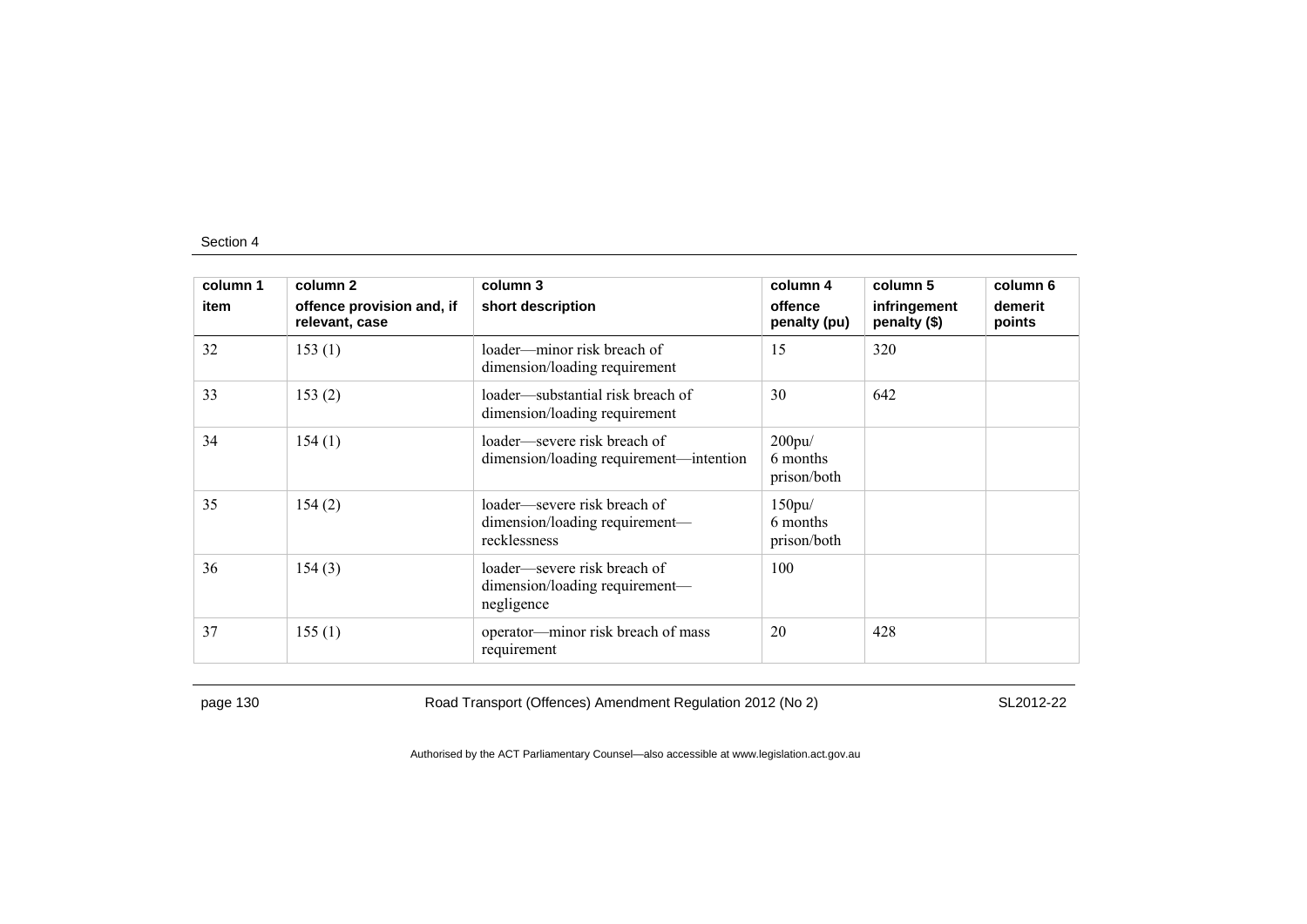| column 1 | column 2                                    | column 3                                                             | column 4                          | column 5                     | column 6          |
|----------|---------------------------------------------|----------------------------------------------------------------------|-----------------------------------|------------------------------|-------------------|
| item     | offence provision and, if<br>relevant, case | short description                                                    | offence<br>penalty (pu)           | infringement<br>penalty (\$) | demerit<br>points |
| 38       | 155(2)                                      | operator—substantial risk breach of mass<br>requirement              | 40                                | 856                          |                   |
| 39       | 156(1)                                      | operator-severe risk breach of mass<br>requirement—intention         | 200pu/<br>6 months<br>prison/both |                              |                   |
| 40       | 156(2)                                      | operator-severe risk breach of mass<br>requirement-recklessness      | 150pu/<br>6 months<br>prison/both |                              |                   |
| 41       | 156(3)                                      | operator—severe risk breach of mass<br>requirement—negligence        | 100                               |                              |                   |
| 42       | 157(1)                                      | operator-minor risk breach of<br>dimension/loading requirement       | 15                                | 320                          |                   |
| 43       | 157(2)                                      | operator—substantial risk breach of<br>dimension/loading requirement | 30                                | 642                          |                   |

SL2012-22 Road Transport (Offences) Amendment Regulation 2012 (No 2) page 131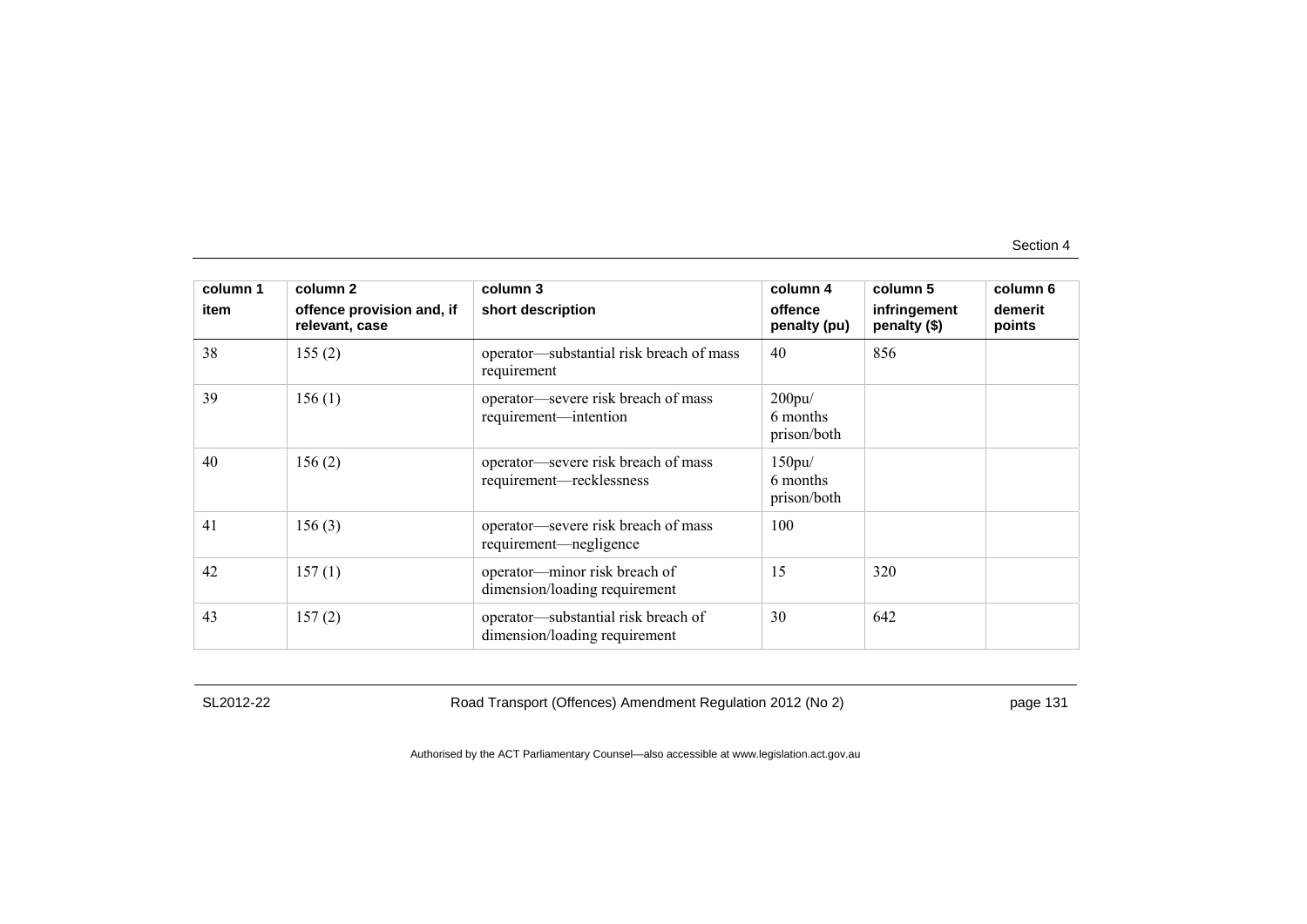| column 1<br>item | column 2<br>offence provision and, if<br>relevant, case | column 3<br>short description                                                    | column 4<br>offence<br>penalty (pu) | column 5<br>infringement<br>penalty (\$) | column 6<br>demerit<br>points |
|------------------|---------------------------------------------------------|----------------------------------------------------------------------------------|-------------------------------------|------------------------------------------|-------------------------------|
| 44               | 158(1)                                                  | operator—severe risk breach of<br>dimension/loading requirement—intention        | 200pu/<br>6 months<br>prison/both   |                                          |                               |
| 45               | 158(2)                                                  | operator-severe risk breach of<br>dimension/loading requirement—<br>recklessness | 150pu/<br>6 months<br>prison/both   |                                          |                               |
| 46               | 158(3)                                                  | operator—severe risk breach of<br>dimension/loading requirement-<br>negligence   | 100                                 |                                          |                               |
| 47               | 159(1)                                                  | driver—minor risk breach of mass<br>requirement                                  | 20                                  | 428                                      |                               |
| 48               | 159(2)                                                  | driver—substantial risk breach of mass<br>requirement                            | 40                                  | 856                                      |                               |

page 132 Road Transport (Offences) Amendment Regulation 2012 (No 2) SL2012-22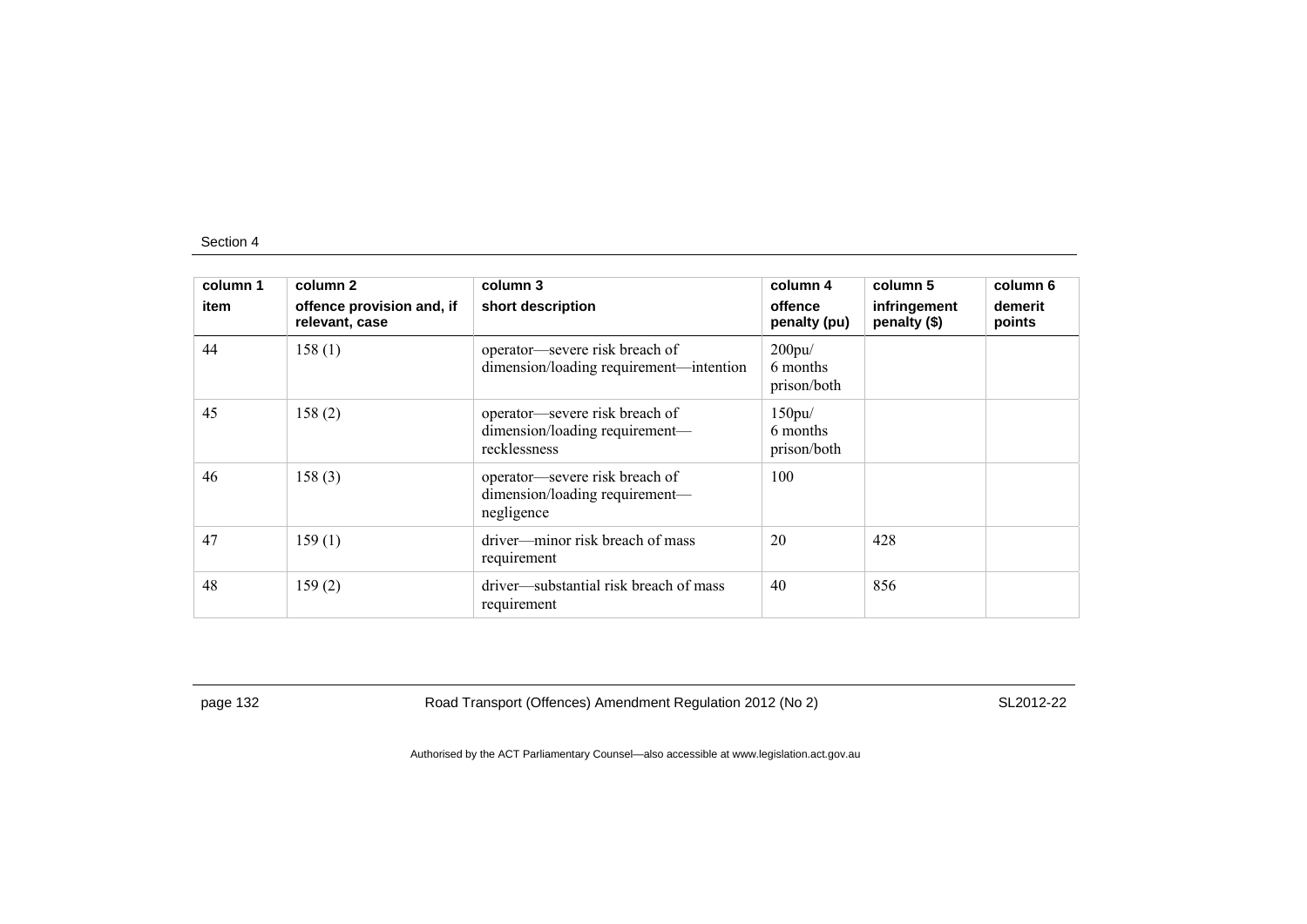| column 1 | column 2                                    | column 3                                                                | column 4                          | column 5                     | column 6          |
|----------|---------------------------------------------|-------------------------------------------------------------------------|-----------------------------------|------------------------------|-------------------|
| item     | offence provision and, if<br>relevant, case | short description                                                       | offence<br>penalty (pu)           | infringement<br>penalty (\$) | demerit<br>points |
| 49       | 160(1)                                      | driver—severe risk breach of mass<br>requirement—intention              | 200pu/<br>6 months<br>prison/both |                              |                   |
| 50       | 160(2)                                      | driver—severe risk breach of mass<br>requirement—recklessness           | 150pu/<br>6 months<br>prison/both |                              |                   |
| 51       | 160(3)                                      | driver—severe risk breach of mass<br>requirement—negligence             | 100                               |                              |                   |
| 52       | 161(1)                                      | driver—minor risk breach of<br>dimension/loading requirement            | 15                                | 320                          |                   |
| 53       | 161(2)                                      | driver—substantial risk breach of<br>dimension/loading requirement      | 30                                | 642                          |                   |
| 54       | 162(1)                                      | driver-severe risk breach of<br>dimension/loading requirement—intention | 200pu/<br>6 months<br>prison/both |                              |                   |

SL2012-22 Road Transport (Offences) Amendment Regulation 2012 (No 2) page 133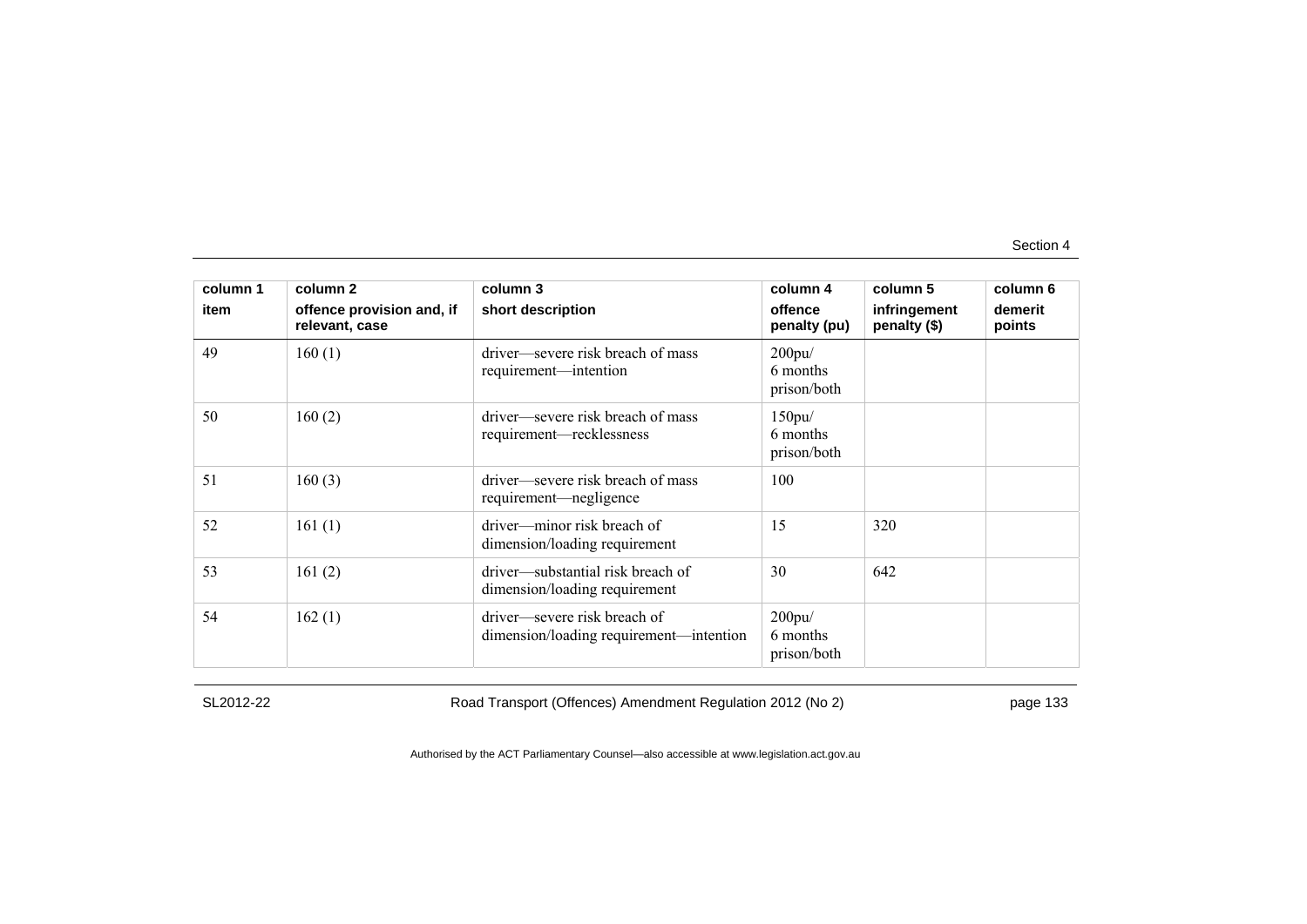| column 1 | column 2                                    | column 3                                                                                                                                            | column 4                          | column 5                     | column 6          |
|----------|---------------------------------------------|-----------------------------------------------------------------------------------------------------------------------------------------------------|-----------------------------------|------------------------------|-------------------|
| item     | offence provision and, if<br>relevant, case | short description                                                                                                                                   | offence<br>penalty (pu)           | infringement<br>penalty (\$) | demerit<br>points |
| 55       | 162(2)                                      | driver—severe risk breach of<br>dimension/loading requirement-<br>recklessness                                                                      | 150pu/<br>6 months<br>prison/both |                              |                   |
| 56       | 162(3)                                      | driver—severe risk breach of<br>dimension/loading requirement—<br>negligence                                                                        | 100                               |                              |                   |
| 57       | 163(1)                                      | consignee engage in conduct<br>resulting/likely to result in<br>inducing/rewarding breach of<br>mass/dimension/loading requirement-<br>intention    | 200pu/<br>6 months<br>prison/both |                              |                   |
| 58       | 163(2)                                      | consignee engage in conduct<br>resulting/likely to result in<br>inducing/rewarding breach of<br>mass/dimension/loading requirement-<br>recklessness | 150pu/<br>6 months<br>prison/both |                              |                   |

page 134 **Road Transport (Offences) Amendment Regulation 2012 (No 2)** SL2012-22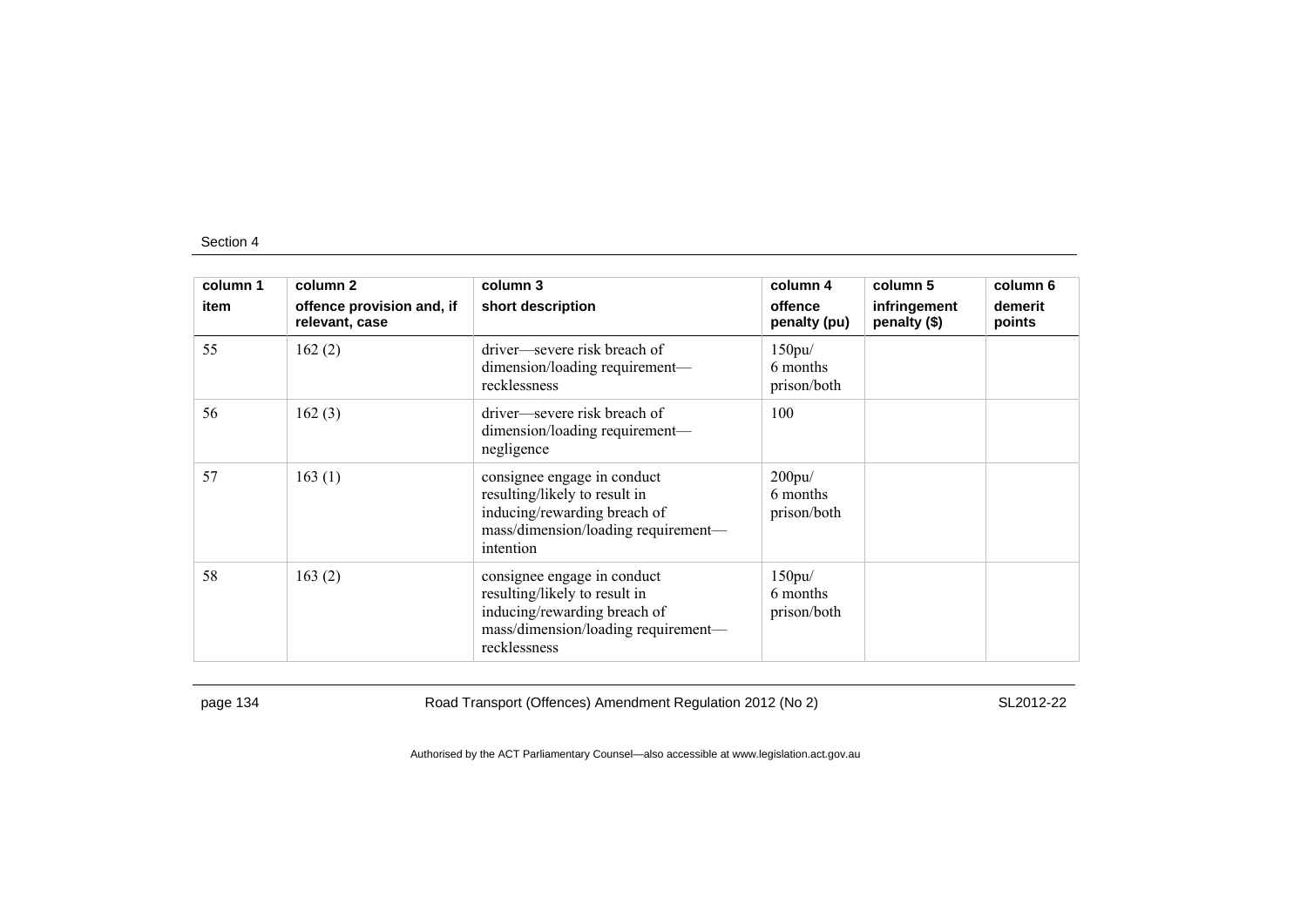| column 1 | column 2                                    | column 3                                                                                                                                          | column 4                | column 5                     | column 6          |
|----------|---------------------------------------------|---------------------------------------------------------------------------------------------------------------------------------------------------|-------------------------|------------------------------|-------------------|
| item     | offence provision and, if<br>relevant, case | short description                                                                                                                                 | offence<br>penalty (pu) | infringement<br>penalty (\$) | demerit<br>points |
| 59       | 163(3)                                      | consignee engage in conduct<br>resulting/likely to result in<br>inducing/rewarding breach of<br>mass/dimension/loading requirement-<br>negligence | 100                     |                              |                   |
| 60       | 170(1)                                      | responsible entity for freight container fail<br>to give driver/operator complying container<br>weight declaration                                | 50                      | 1 0 7 1                      |                   |
| 61       | 171(1)                                      | operator fail to ensure driver given<br>complying container weight declaration                                                                    | 50                      | 1 0 7 1                      |                   |
| 62       | 171(4)                                      | operator fail to ensure other carrier given<br>complying container weight declaration/<br>particulars                                             | 50                      | 1 0 7 1                      |                   |

SL2012-22 Road Transport (Offences) Amendment Regulation 2012 (No 2) page 135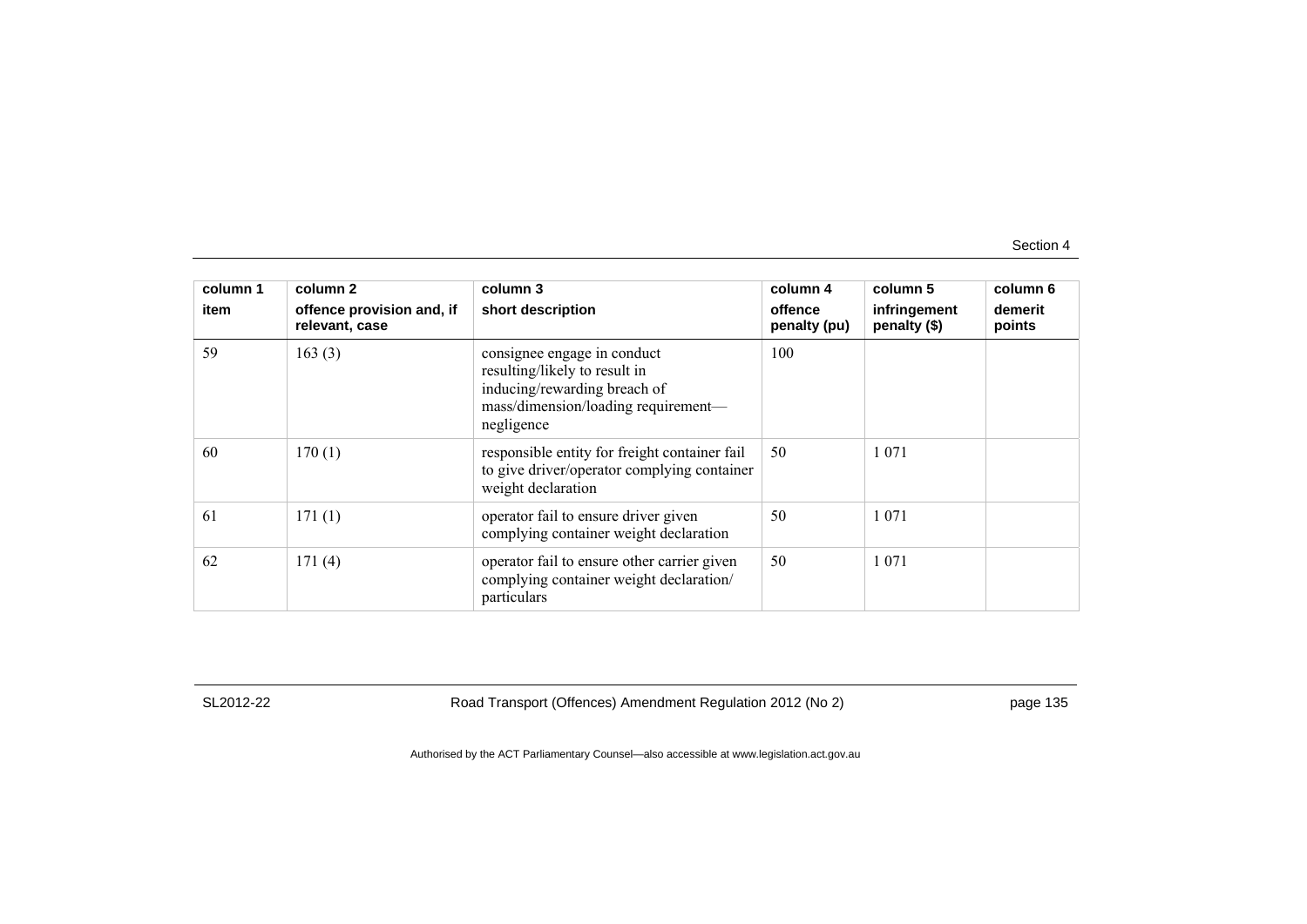| column 1<br>item | column 2<br>offence provision and, if<br>relevant, case | column 3<br>short description                                                                                                                                                                                                        | column 4<br>offence<br>penalty (pu) | column 5<br>infringement<br>penalty (\$) | column 6<br>demerit<br>points |
|------------------|---------------------------------------------------------|--------------------------------------------------------------------------------------------------------------------------------------------------------------------------------------------------------------------------------------|-------------------------------------|------------------------------------------|-------------------------------|
| 63               | 172(1)                                                  | drive vehicle/combination with freight<br>container without container weight<br>declaration                                                                                                                                          | 50                                  | 1 0 7 1                                  |                               |
| 64               | 172(2)                                                  | drive vehicle/combination with freight<br>container without keeping container weight<br>declaration in vehicle/combination or<br>accessible                                                                                          | 50                                  | 1 0 7 1                                  |                               |
| 65               | 173                                                     | consignee engage in conduct resulting/<br>likely to result in inducing/rewarding<br>breach of mass/dimension/loading<br>requirement and knew/ought to have<br>known container weight declaration not<br>provided/false or misleading | 100                                 |                                          |                               |
| 66               | 179(2)                                                  | give transport/journey documentation that<br>is false/misleading about relevant matter                                                                                                                                               | 50                                  |                                          |                               |

page 136 Road Transport (Offences) Amendment Regulation 2012 (No 2) SL2012-22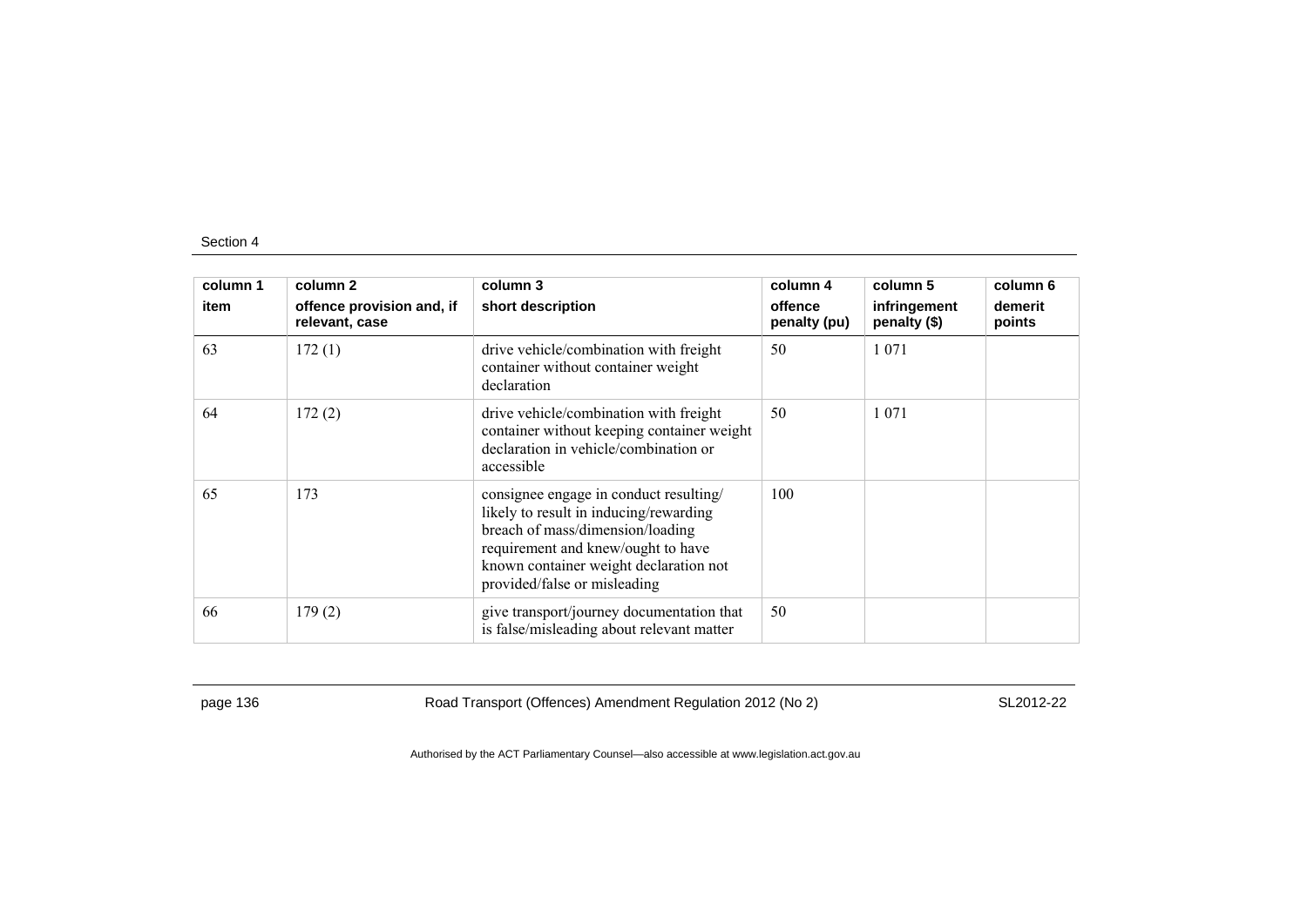| column 1 | column 2                                    | column 3                                                                                            | column 4                | column 5                     | column 6          |
|----------|---------------------------------------------|-----------------------------------------------------------------------------------------------------|-------------------------|------------------------------|-------------------|
| item     | offence provision and, if<br>relevant, case | short description                                                                                   | offence<br>penalty (pu) | infringement<br>penalty (\$) | demerit<br>points |
| 67       | 183                                         | fail to comply with condition of mass,<br>dimension or loading concession                           | 50                      |                              |                   |
| 68       | 196(1)                                      | fail to comply with requirement of<br>improvement notice                                            | 50                      |                              |                   |
| 69       | 209                                         | fail to comply with requirement of<br>supervisory intervention order                                | 100                     |                              |                   |
| 70       | 212                                         | fail to comply with prohibition in<br>prohibition order                                             | 100                     |                              |                   |
| 71       | 217                                         | employer dismisses/victimises employee<br>because employee complained/assisted/<br>gave information | 100                     |                              |                   |

SL2012-22 Road Transport (Offences) Amendment Regulation 2012 (No 2) page 137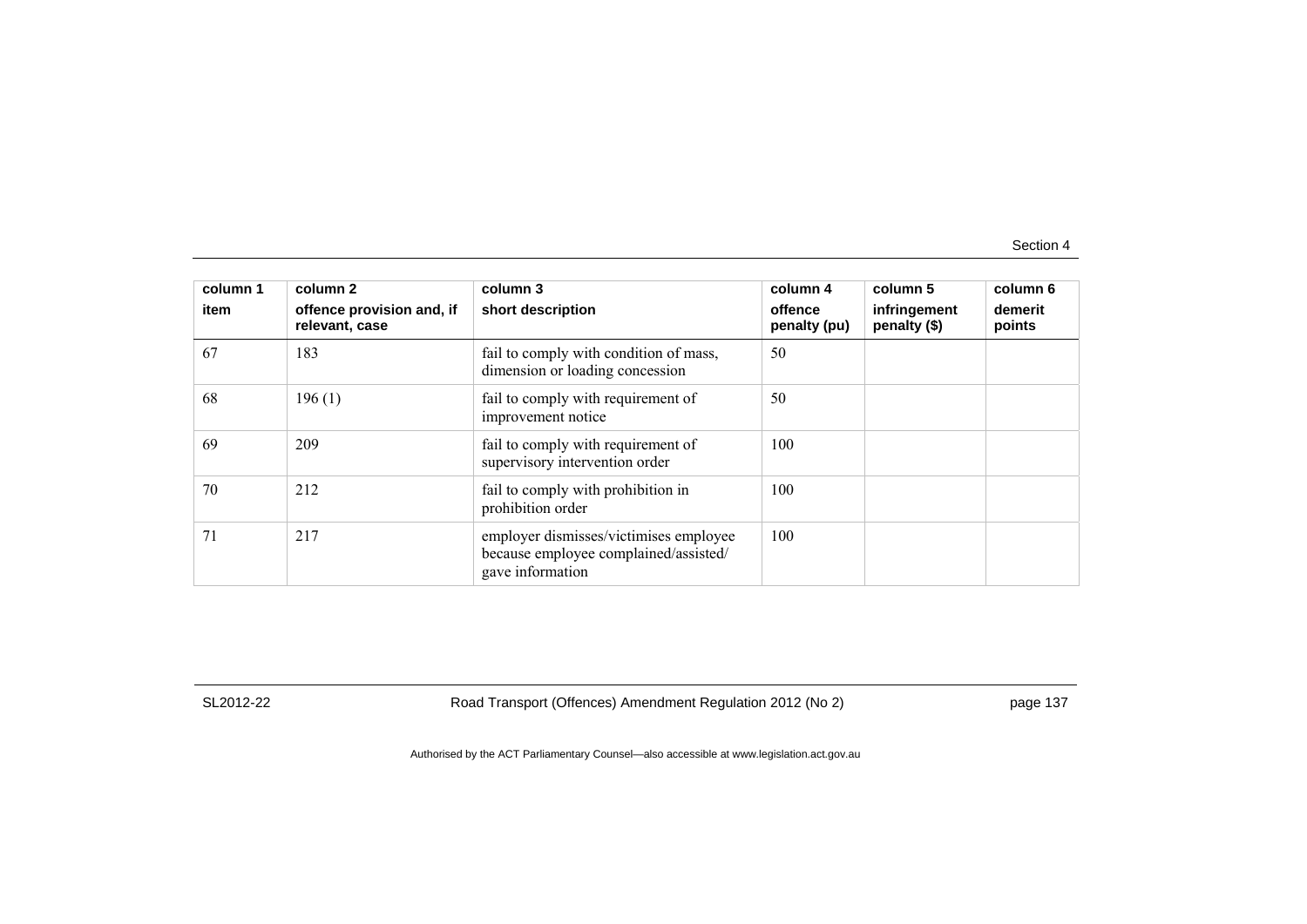| column 1 | column 2                                    | column 3                                                                                                                                                                    | column 4                | column 5                     | column 6          |
|----------|---------------------------------------------|-----------------------------------------------------------------------------------------------------------------------------------------------------------------------------|-------------------------|------------------------------|-------------------|
| item     | offence provision and, if<br>relevant, case | short description                                                                                                                                                           | offence<br>penalty (pu) | infringement<br>penalty (\$) | demerit<br>points |
| 72       | 218                                         | employer/prospective employer not offer<br>employment to/treat unfavourably<br>prospective employee because prospective<br>employee complained/assisted/gave<br>information | 100                     |                              |                   |
| 73       | 221(1)                                      | fail to comply with employment order                                                                                                                                        | 50                      |                              |                   |
| 74       | 310(1)                                      | fail to comply with direction under s 309 to<br>stop/not move vehicle/combination or not<br>interfere with vehicle/combination/<br>equipment/load                           | 50                      | 1 0 7 1                      |                   |
| 75       | 312(1)                                      | fail to comply with direction under s 311 to<br>move vehicle/combination                                                                                                    | 50                      | 1 0 7 1                      |                   |
| 76       | 314(1)                                      | fail to comply with direction under s 313 to<br>move vehicle/combination                                                                                                    | 50                      | 1 0 7 1                      |                   |

page 138 Road Transport (Offences) Amendment Regulation 2012 (No 2) SL2012-22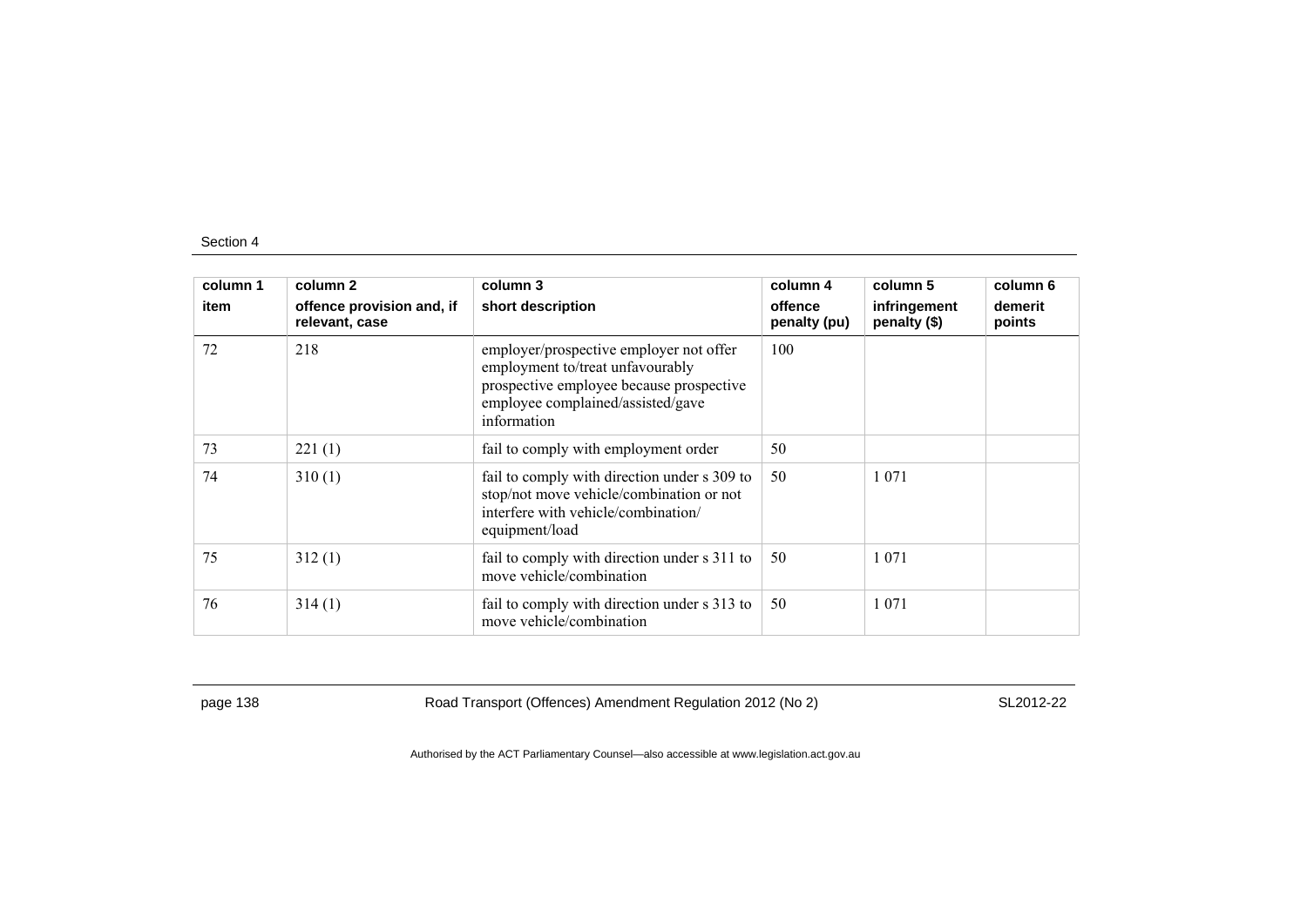| column 1<br>item | column 2<br>offence provision and, if<br>relevant, case | column 3<br>short description                                                                                  | column 4<br>offence<br>penalty (pu) | column 5<br>infringement<br>penalty (\$) | column 6<br>demerit<br>points |
|------------------|---------------------------------------------------------|----------------------------------------------------------------------------------------------------------------|-------------------------------------|------------------------------------------|-------------------------------|
| 77               | 316(1)                                                  | fail to comply with direction under s 315 to<br>vacate driver's seat or leave/not enter<br>vehicle/combination | 50                                  | 1 0 7 1                                  |                               |
| 78               | 322(1)                                                  | fail to comply with direction under s 321 to<br>produce a record/device/thing                                  | 50                                  | 1 0 7 1                                  |                               |
| 79               | 324(1)                                                  |                                                                                                                |                                     |                                          |                               |
| 79.1             | direction under<br>$s$ 323 (2)                          | fail to comply with direction to give<br>personal details                                                      | 50                                  | 1 0 7 1                                  |                               |
| 79.2             | direction under<br>$\bullet$<br>$s$ 323 (3)             | fail to comply with direction to produce<br>evidence of correctness of personal details                        | 50                                  | 1 0 7 1                                  |                               |

SL2012-22 Road Transport (Offences) Amendment Regulation 2012 (No 2) page 139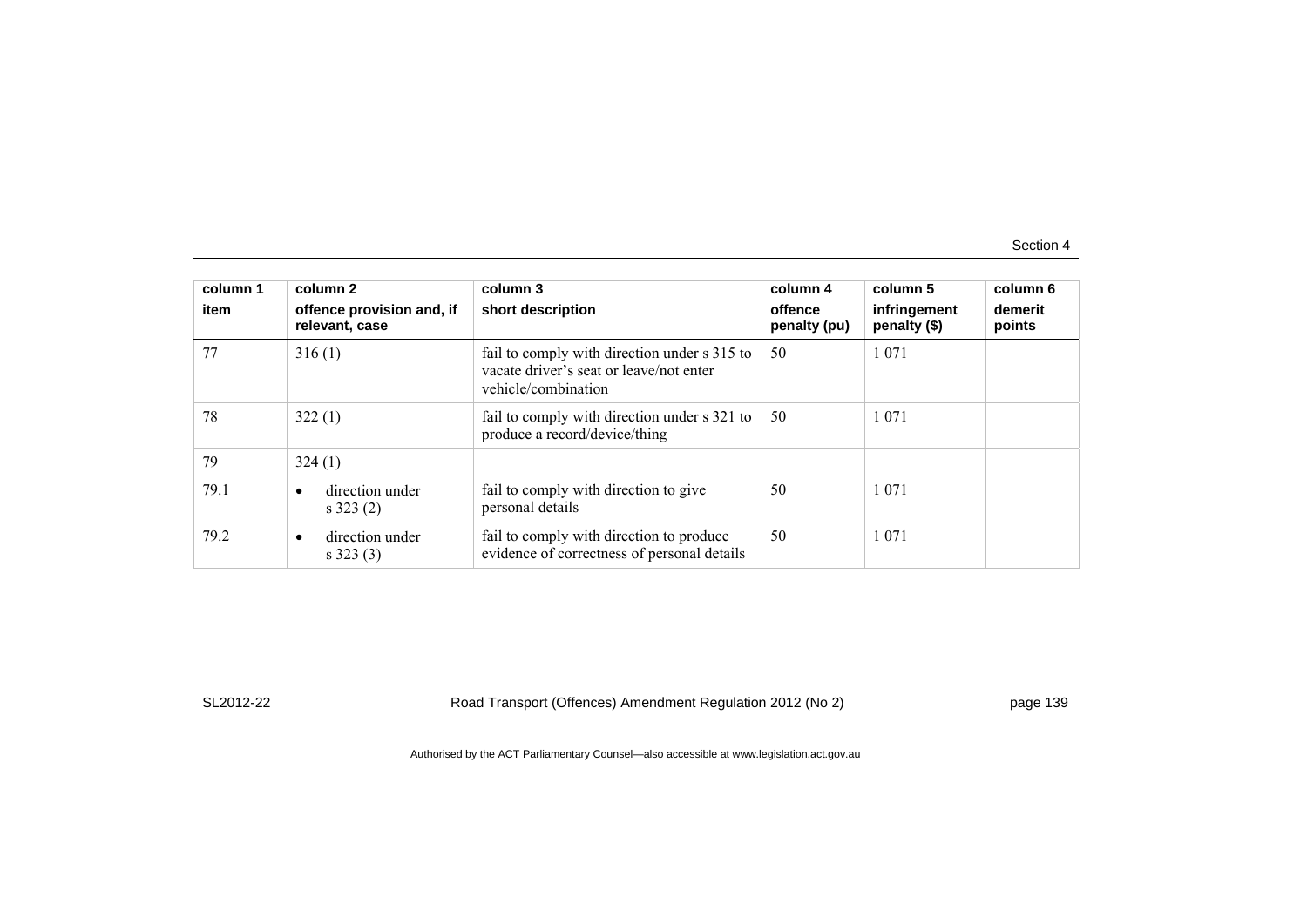| column 1 | column 2                                    | column 3                                                                                                         | column 4                         | column 5                     | column 6          |
|----------|---------------------------------------------|------------------------------------------------------------------------------------------------------------------|----------------------------------|------------------------------|-------------------|
| item     | offence provision and, if<br>relevant, case | short description                                                                                                | offence<br>penalty (pu)          | infringement<br>penalty (\$) | demerit<br>points |
| 80       | 326(1)                                      | fail to comply with direction under s 325 to<br>provide information about vehicle/<br>combination/load/equipment | 50                               | 1 0 7 1                      |                   |
| 81       | 338(1)                                      | fail to comply with direction under s 337 to<br>give assistance                                                  | 50                               | 1 0 7 1                      |                   |
| 82       | 346(1)                                      | do something/instruct someone else to do<br>something forbidden by embargo notice                                | 50                               |                              |                   |
| 83       | 347(1)                                      | fail to prevent someone doing something<br>forbidden by embargo notice                                           | 50                               |                              |                   |
| 84       | 501 $(2)$ $(a)$                             | make record of protected information<br>about someone else                                                       | 50pu/<br>6 months<br>prison/both |                              |                   |

page 140 Road Transport (Offences) Amendment Regulation 2012 (No 2) SL2012-22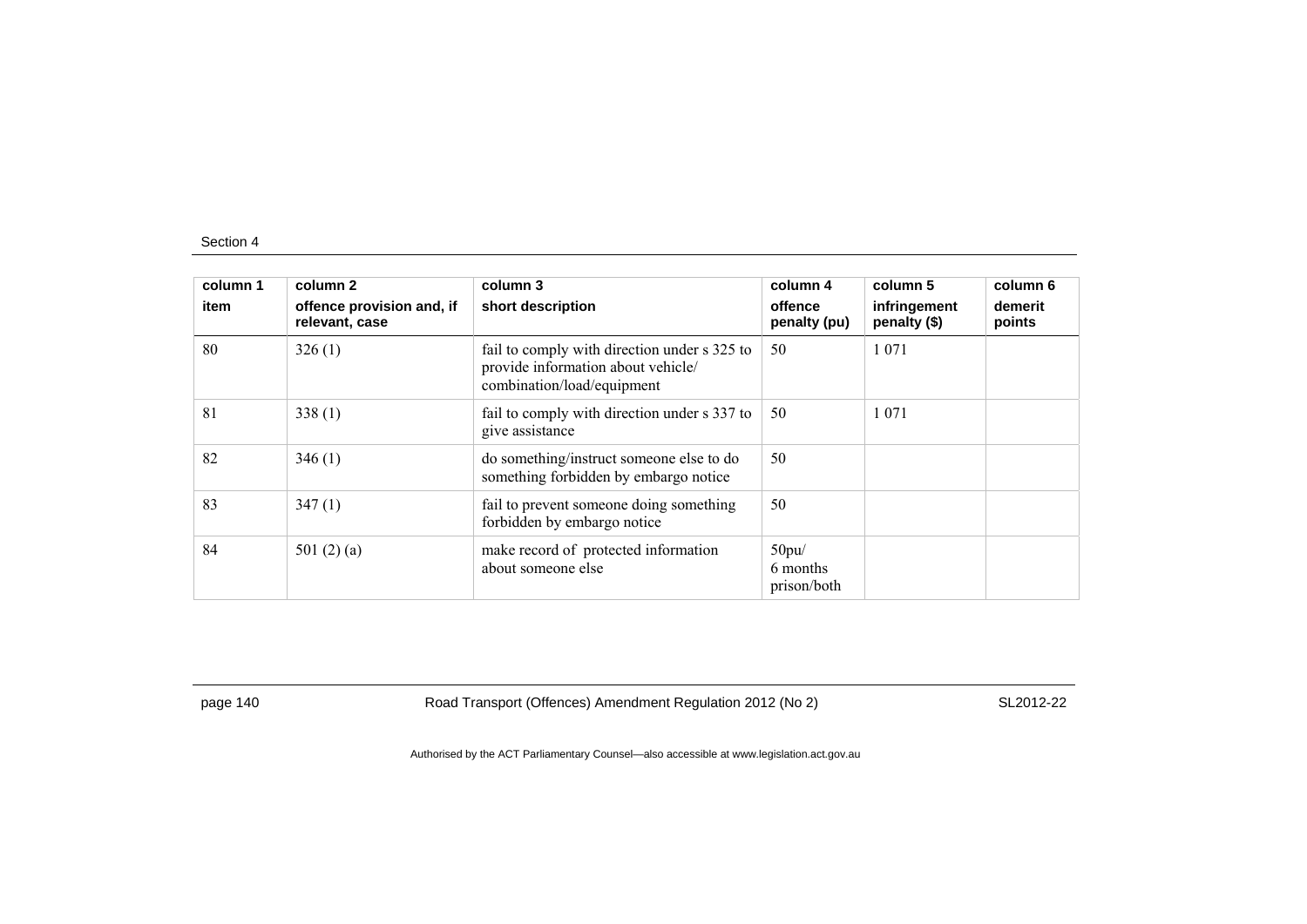| column 1<br>item | column 2<br>offence provision and, if<br>relevant, case | column 3<br>short description                                                                                    | column 4<br>offence<br>penalty (pu) | column 5<br>infringement<br>penalty (\$) | column 6<br>demerit<br>points |
|------------------|---------------------------------------------------------|------------------------------------------------------------------------------------------------------------------|-------------------------------------|------------------------------------------|-------------------------------|
| 85               | 501 $(2)$ $(b)$                                         | divulge protected information about<br>someone else                                                              | 50pu/<br>6 months<br>prison/both    |                                          |                               |
| 86               | 503 $(1)$                                               | use record/information for other purpose                                                                         | 50                                  |                                          |                               |
| 87               | 510(1)                                                  | drive light vehicle/light combination in<br>contravention of mass/dimension/loading<br>restriction in regulation | 20                                  | 428                                      |                               |

SL2012-22 Road Transport (Offences) Amendment Regulation 2012 (No 2) page 141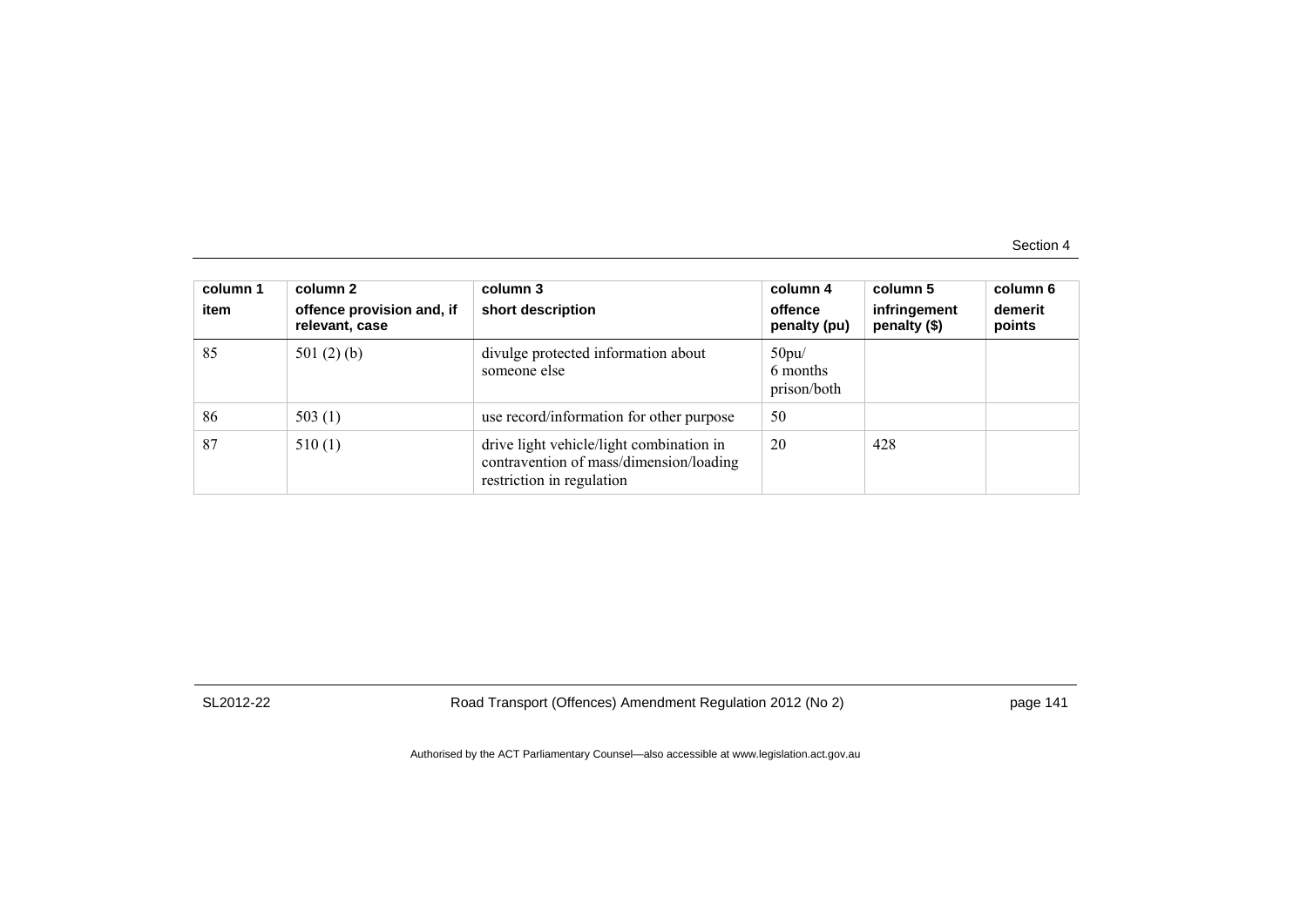## **Part 1.8B Road Transport (Mass, Dimensions and Loading) Regulation 2010**

| column 1 | column 2                                                       | column 3                                                                                     | column 4                | column 5                     | column 6          |
|----------|----------------------------------------------------------------|----------------------------------------------------------------------------------------------|-------------------------|------------------------------|-------------------|
| item     | offence provision and, if<br>relevant, case                    | short description                                                                            | offence<br>penalty (pu) | infringement<br>penalty (\$) | demerit<br>points |
|          | 16(1)                                                          |                                                                                              |                         |                              |                   |
| 1.1      | in area/route other than<br>area/route in notice               | drive class 1 vehicle other than in<br>area/route in class 1 notice                          | 20                      | 664                          |                   |
| 1.2      | at time other than time in<br>notice                           | drive class 1 vehicle other than at time in<br>class 1 notice                                | -20                     | 664                          |                   |
| 1.3      | with fewer pilot/escort<br>vehicles than required in<br>notice | drive class 1 vehicle with fewer<br>pilot/escort vehicles than required in<br>class 1 notice | 20                      | 664                          |                   |
| 1.4      | in any other case                                              | drive class 1 vehicle other than in<br>accordance with class 1 notice                        | 20                      | 261                          |                   |

page 142 Road Transport (Offences) Amendment Regulation 2012 (No 2) SL2012-22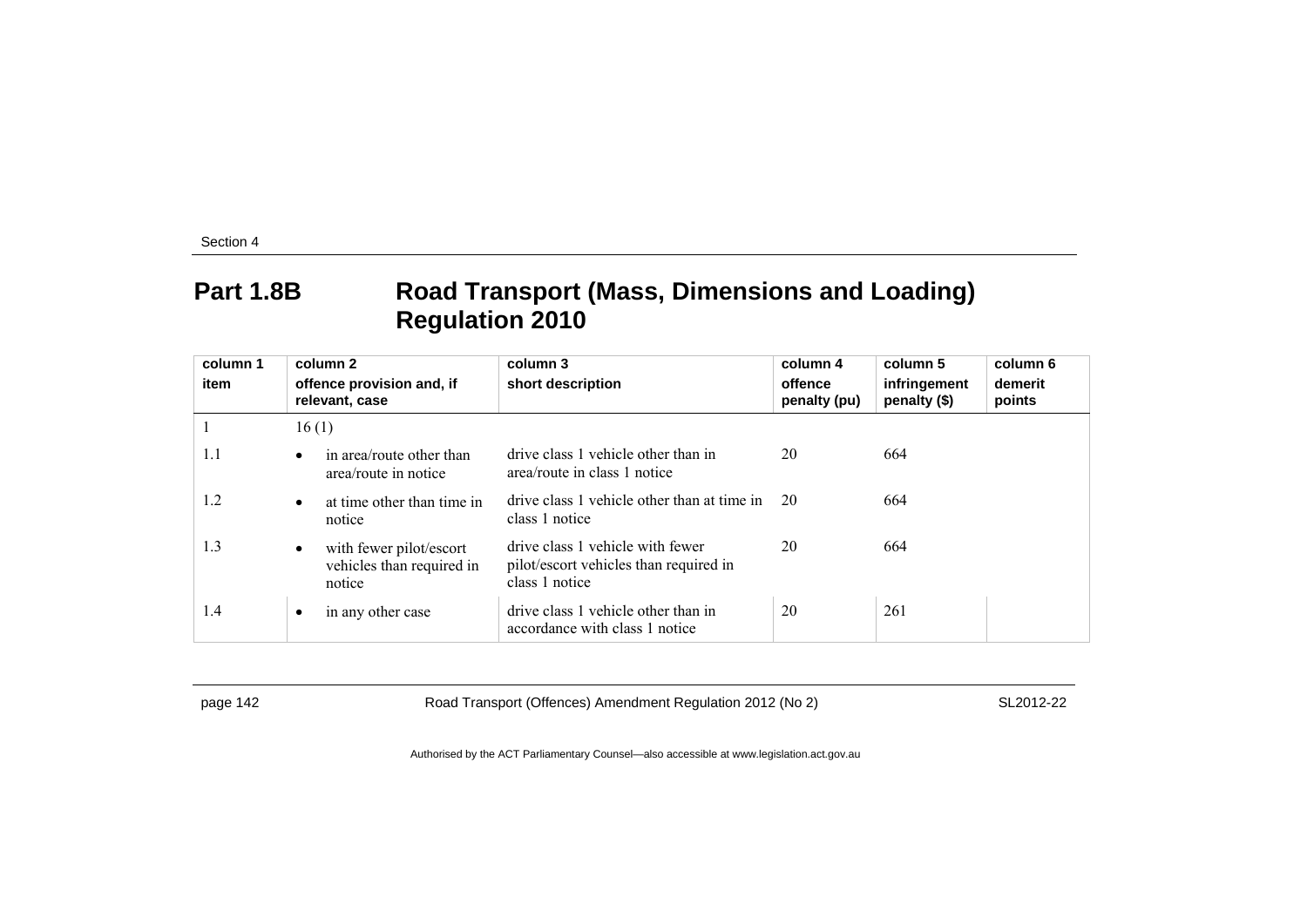| column 1<br>item | column 2<br>offence provision and, if<br>relevant, case             | column 3<br>short description                                                                          | column 4<br>offence<br>penalty (pu) | column 5<br>infringement<br>penalty (\$) | column 6<br>demerit<br>points |
|------------------|---------------------------------------------------------------------|--------------------------------------------------------------------------------------------------------|-------------------------------------|------------------------------------------|-------------------------------|
| 2                | 16(2)                                                               |                                                                                                        |                                     |                                          |                               |
| 2.1              | in area/route other than<br>$\bullet$<br>area/route in notice       | operator—class 1 vehicle driven other<br>than in area/route in class 1 notice                          | 20                                  | 664                                      |                               |
| 2.2              | at time other than time in<br>$\bullet$<br>notice                   | operator—class 1 vehicle driven other<br>than at time in class 1 notice                                | 20                                  | 664                                      |                               |
| 2.3              | with fewer pilot/escort<br>٠<br>vehicles than required in<br>notice | operator—class 1 vehicle driven with<br>fewer pilot/escort vehicles than required<br>in class 1 notice | 20                                  | 664                                      |                               |
| 2.4              | in any other case<br>٠                                              | operator—class 1 vehicle driven other<br>than in accordance with class 1 notice                        | 20                                  | 261                                      |                               |

SL2012-22 Road Transport (Offences) Amendment Regulation 2012 (No 2) page 143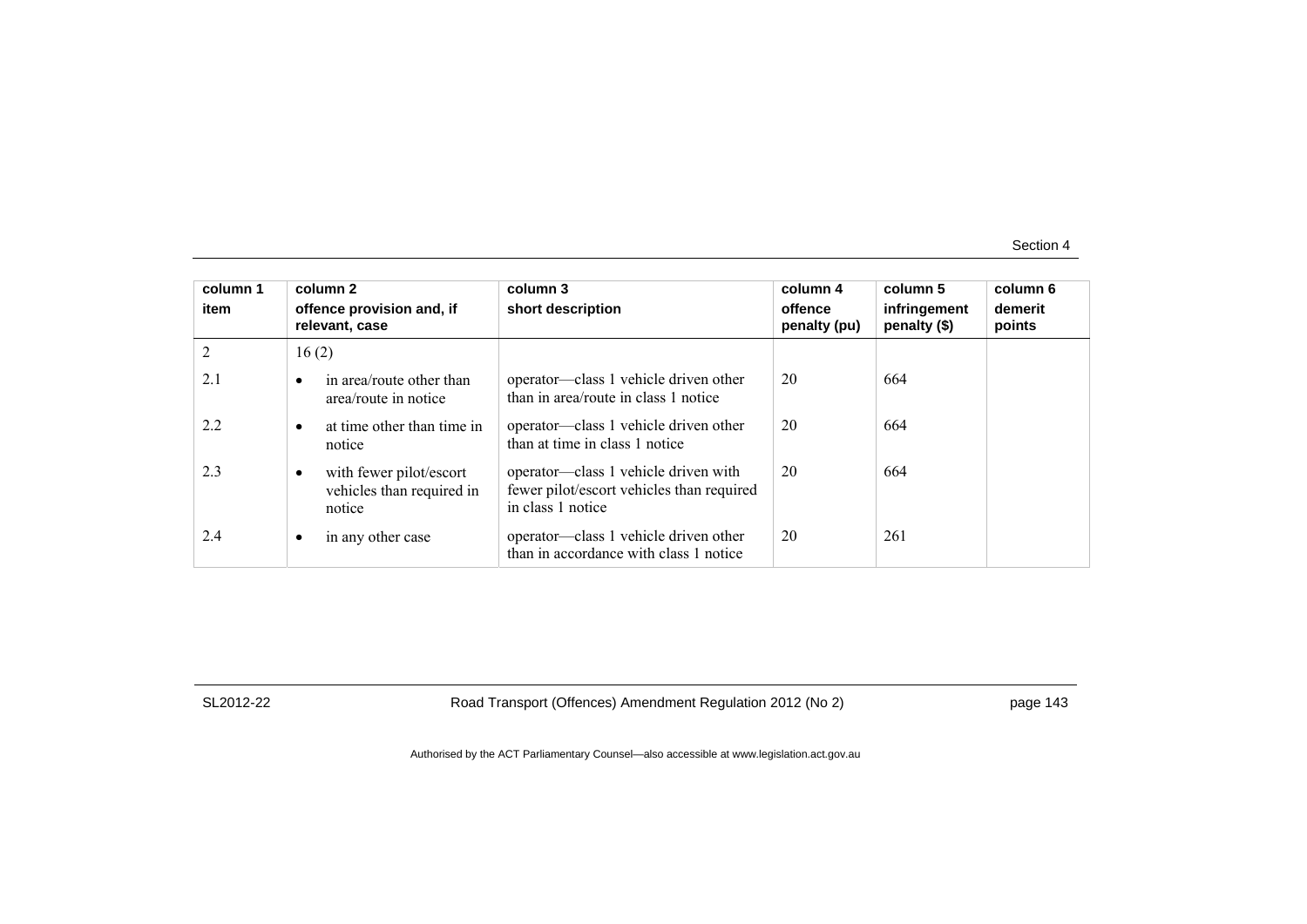| column 1<br>item | column 2<br>offence provision and, if<br>relevant, case        | column 3<br>short description                                                                | column 4<br>offence<br>penalty (pu) | column 5<br>infringement<br>penalty (\$) | column 6<br>demerit<br>points |
|------------------|----------------------------------------------------------------|----------------------------------------------------------------------------------------------|-------------------------------------|------------------------------------------|-------------------------------|
| 3                | 19(1)                                                          |                                                                                              |                                     |                                          |                               |
| 3.1              | in area/route other than<br>area/route in permit               | drive class 1 vehicle other than in<br>area/route in class 1 permit                          | 20                                  | 664                                      |                               |
| 3.2              | at time other than time in<br>permit                           | drive class 1 vehicle other than at time in<br>class 1 permit                                | 20                                  | 664                                      |                               |
| 3.3              | with fewer pilot/escort<br>vehicles than required in<br>permit | drive class 1 vehicle with fewer<br>pilot/escort vehicles than required in<br>class 1 permit | 20                                  | 664                                      |                               |
| 3.4              | in any other case                                              | drive class 1 vehicle other than in<br>accordance with class 1 permit                        | 20                                  | 261                                      |                               |

page 144 Road Transport (Offences) Amendment Regulation 2012 (No 2) SL2012-22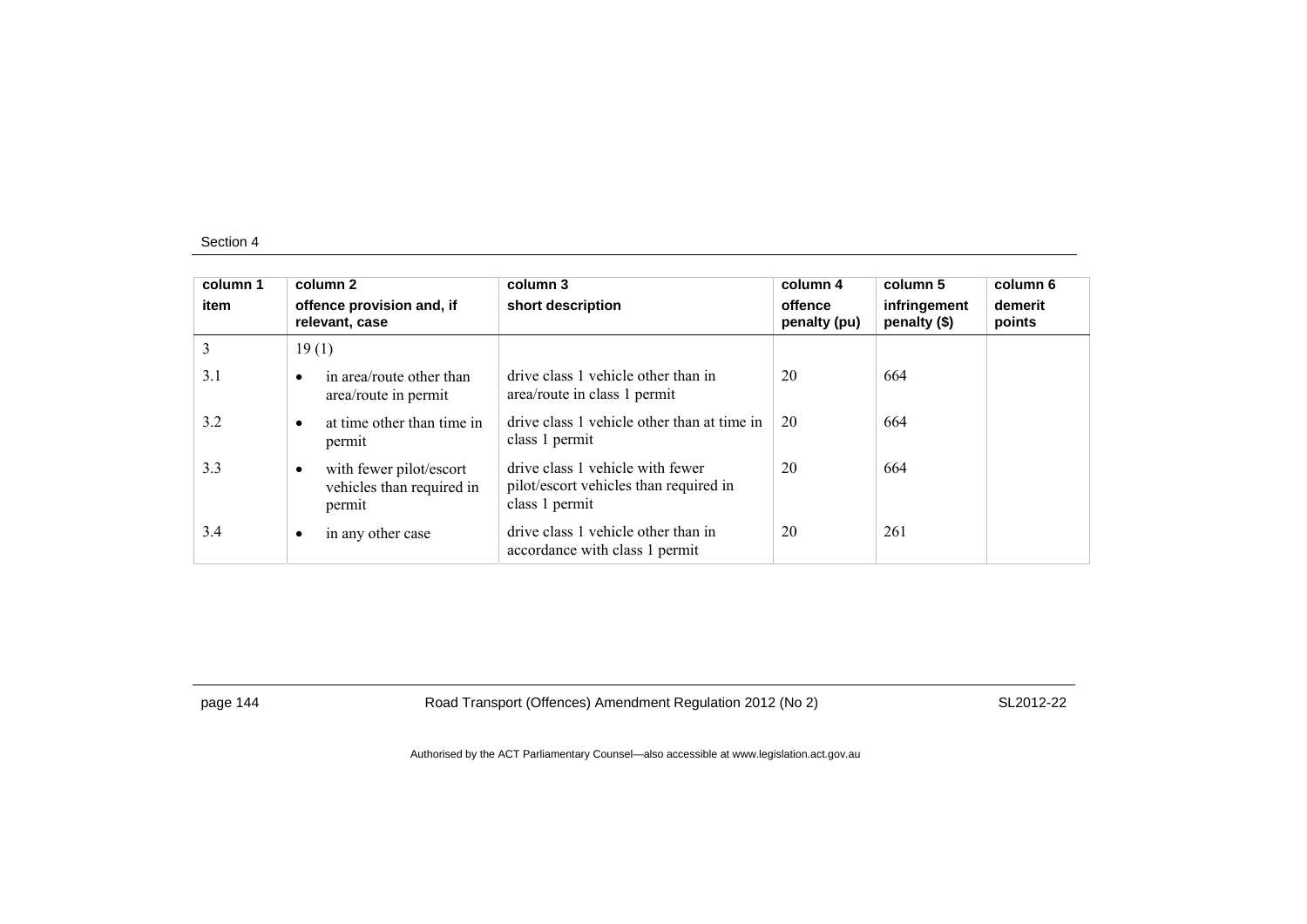| column 1<br>item | column 2<br>offence provision and, if<br>relevant, case        | column 3<br>short description                                                                          | column 4<br>offence<br>penalty (pu) | column 5<br>infringement<br>penalty (\$) | column 6<br>demerit<br>points |
|------------------|----------------------------------------------------------------|--------------------------------------------------------------------------------------------------------|-------------------------------------|------------------------------------------|-------------------------------|
| $\overline{4}$   | 19(2)                                                          |                                                                                                        |                                     |                                          |                               |
| 4.1              | in area/route other than<br>٠<br>area/route in permit          | operator—class 1 vehicle driven other<br>than in area/route in class 1 permit                          | 20                                  | 664                                      |                               |
| 4.2              | at time other than time in<br>٠<br>permit                      | operator—class 1 vehicle driven other<br>than at time in class 1 permit                                | 20                                  | 664                                      |                               |
| 4.3              | with fewer pilot/escort<br>vehicles than required in<br>permit | operator—class 1 vehicle driven with<br>fewer pilot/escort vehicles than required<br>in class 1 permit | 20                                  | 664                                      |                               |
| 4.4              | in any other case<br>٠                                         | operator—class 1 vehicle driven other<br>than in accordance with class 1 permit                        | 20                                  | 261                                      |                               |

SL2012-22 Road Transport (Offences) Amendment Regulation 2012 (No 2) page 145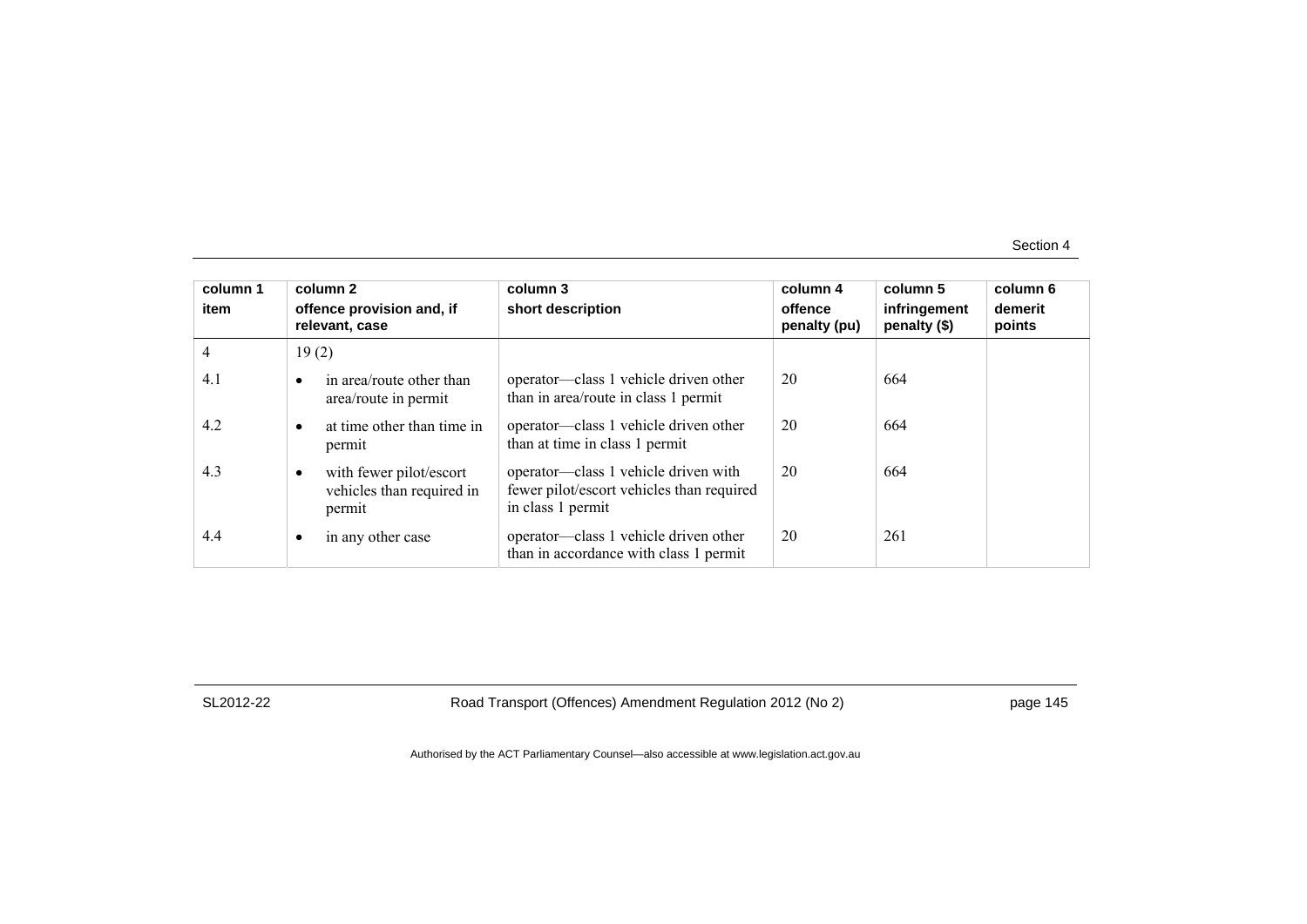| column 1<br>item | column 2<br>offence provision and, if<br>relevant, case        | column 3<br>short description                                                                | column 4<br>offence<br>penalty (pu) | column 5<br>infringement<br>penalty (\$) | column 6<br>demerit<br>points |
|------------------|----------------------------------------------------------------|----------------------------------------------------------------------------------------------|-------------------------------------|------------------------------------------|-------------------------------|
| 5                | 23(1)                                                          |                                                                                              |                                     |                                          |                               |
| 5.1              | in area/route other than<br>area/route in notice               | drive class 2 vehicle other than in<br>area/route in class 2 notice                          | 20                                  | 664                                      |                               |
| 5.2              | at time other than time in<br>notice                           | drive class 2 vehicle other than at time in<br>class 2 notice                                | 20                                  | 664                                      |                               |
| 5.3              | with fewer pilot/escort<br>vehicles than required in<br>notice | drive class 2 vehicle with fewer<br>pilot/escort vehicles than required in<br>class 2 notice | 20                                  | 664                                      |                               |
| 5.4              | in any other case                                              | drive class 2 vehicle other than in<br>accordance with class 2 notice                        | 20                                  | 261                                      |                               |

page 146 Road Transport (Offences) Amendment Regulation 2012 (No 2) SL2012-22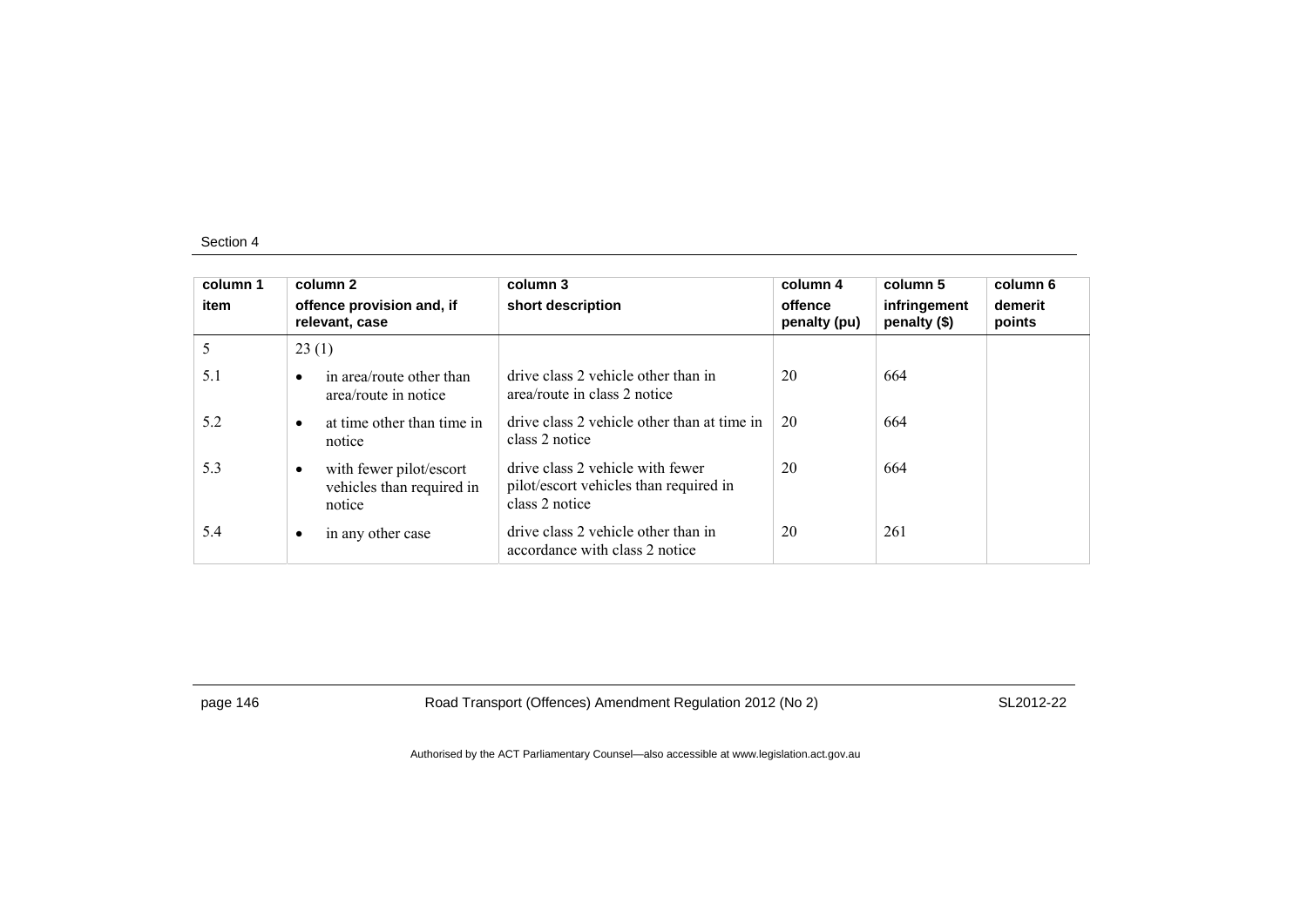| column 1<br>item | column 2<br>offence provision and, if<br>relevant, case             | column 3<br>short description                                                                          | column 4<br>offence<br>penalty (pu) | column 5<br>infringement<br>penalty (\$) | column 6<br>demerit<br>points |
|------------------|---------------------------------------------------------------------|--------------------------------------------------------------------------------------------------------|-------------------------------------|------------------------------------------|-------------------------------|
| 6                | 23(2)                                                               |                                                                                                        |                                     |                                          |                               |
| 6.1              | in area/route other than<br>٠<br>area/route in notice               | operator—class 2 vehicle driven other<br>than in area/route in class 2 notice                          | 20                                  | 664                                      |                               |
| 6.2              | at time other than time in<br>٠<br>notice                           | operator—class 2 vehicle driven other<br>than at time in class 2 notice                                | 20                                  | 664                                      |                               |
| 6.3              | with fewer pilot/escort<br>٠<br>vehicles than required in<br>notice | operator—class 2 vehicle driven with<br>fewer pilot/escort vehicles than required<br>in class 2 notice | 20                                  | 664                                      |                               |
| 6.4              | in any other case<br>٠                                              | operator—class 2 vehicle driven other<br>than in accordance with class 2 notice                        | 20                                  | 261                                      |                               |

SL2012-22 Road Transport (Offences) Amendment Regulation 2012 (No 2) page 147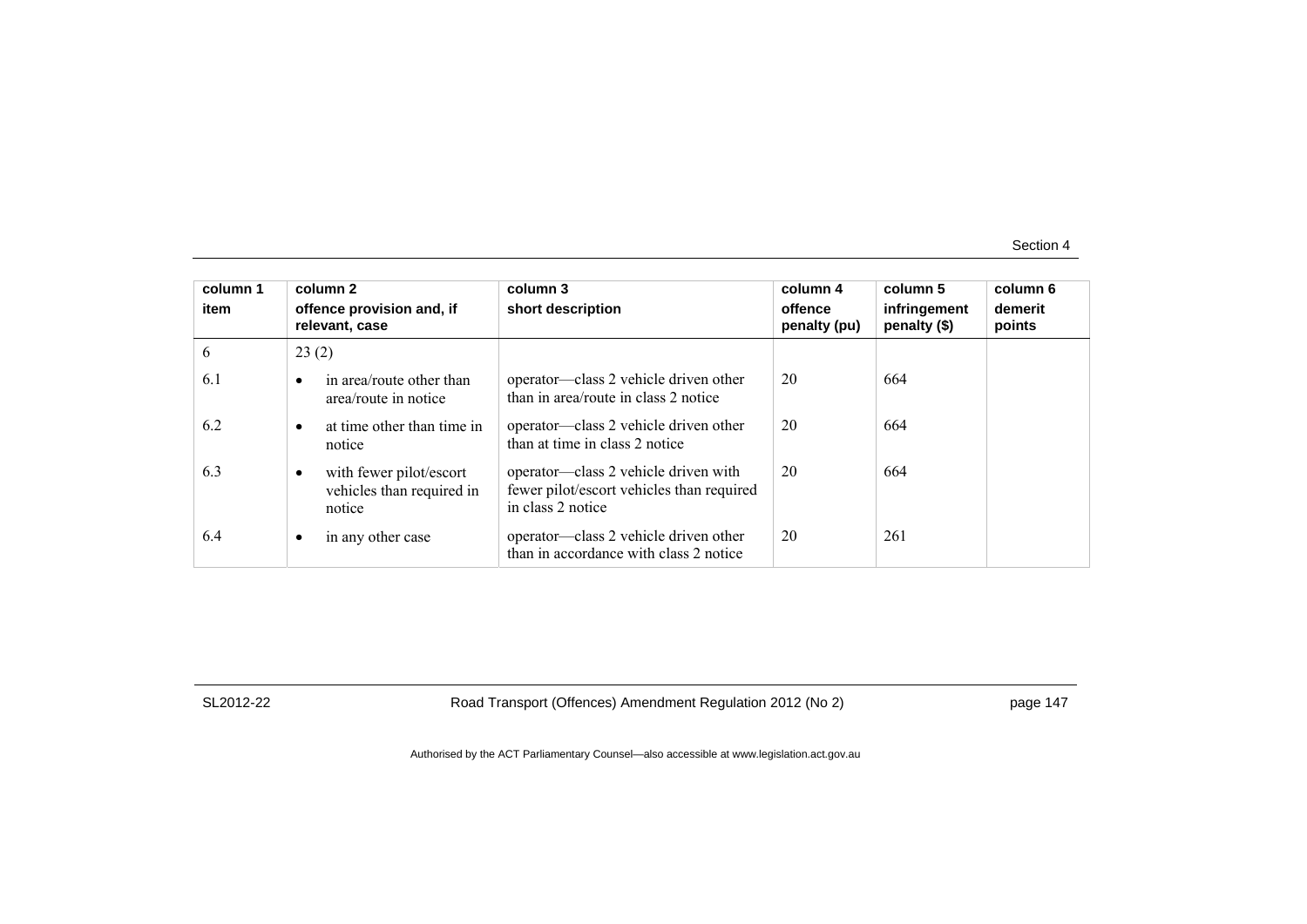| column 1<br>item | column 2<br>offence provision and, if<br>relevant, case        | column 3<br>short description                                                                | column 4<br>offence<br>penalty (pu) | column 5<br>infringement<br>penalty (\$) | column 6<br>demerit<br>points |
|------------------|----------------------------------------------------------------|----------------------------------------------------------------------------------------------|-------------------------------------|------------------------------------------|-------------------------------|
|                  | 26(1)                                                          |                                                                                              |                                     |                                          |                               |
| 7.1              | in area/route other than<br>area/route in permit               | drive class 2 vehicle other than in<br>area/route in class 2 permit                          | 20                                  | 664                                      |                               |
| 7.2              | at time other than time in<br>permit                           | drive class 2 vehicle other than at time in<br>class 2 permit                                | 20                                  | 664                                      |                               |
| 7.3              | with fewer pilot/escort<br>vehicles than required in<br>permit | drive class 2 vehicle with fewer<br>pilot/escort vehicles than required in<br>class 2 permit | 20                                  | 664                                      |                               |
| 7.4              | in any other case                                              | drive class 2 vehicle other than in<br>accordance with class 2 permit                        | 20                                  | 261                                      |                               |

page 148 Road Transport (Offences) Amendment Regulation 2012 (No 2) SL2012-22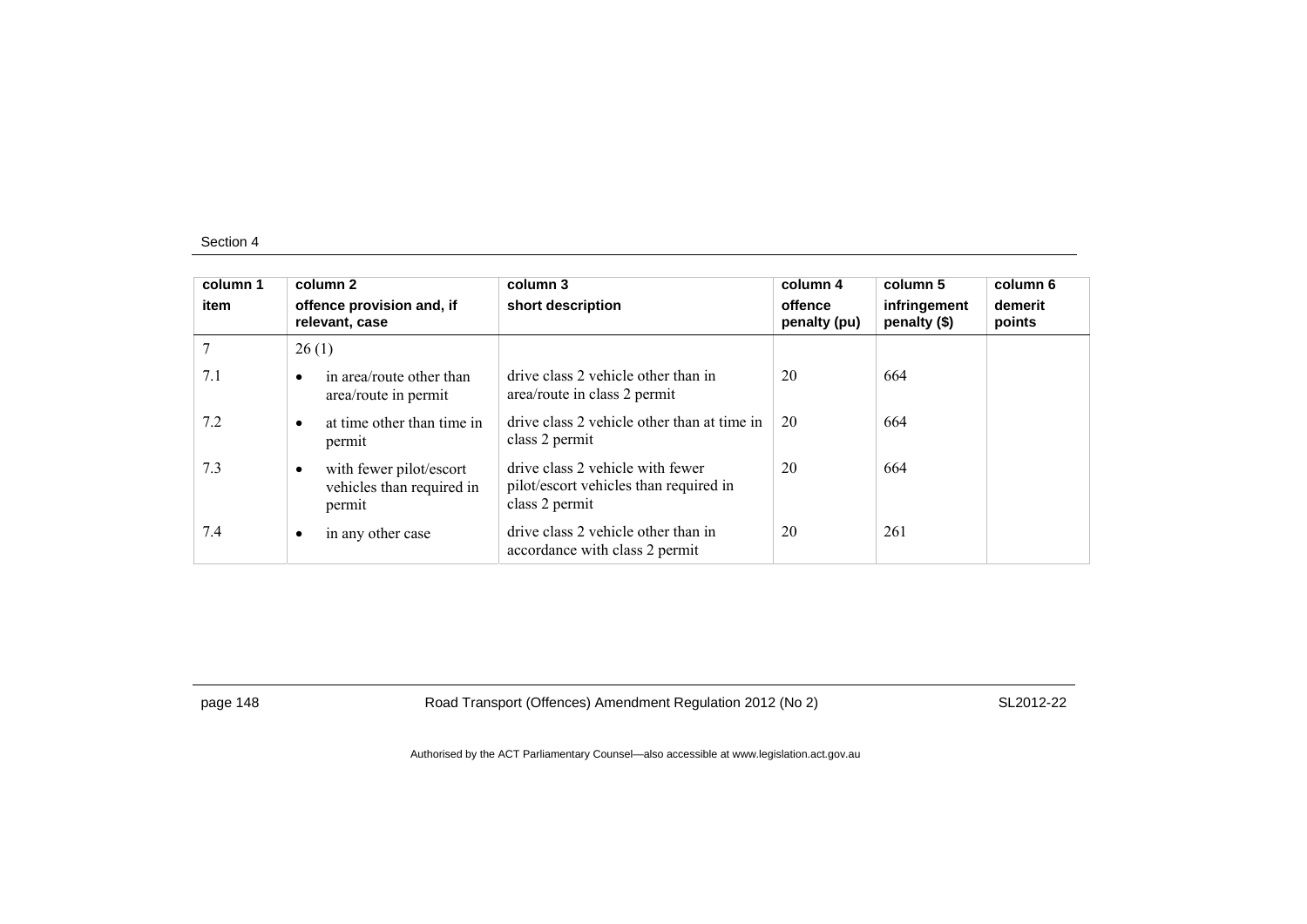| column 1<br>item | column 2<br>offence provision and, if<br>relevant, case                     | column 3<br>short description                                                                          | column 4<br>offence<br>penalty (pu) | column 5<br>infringement<br>penalty (\$) | column 6<br>demerit<br>points |
|------------------|-----------------------------------------------------------------------------|--------------------------------------------------------------------------------------------------------|-------------------------------------|------------------------------------------|-------------------------------|
| 8                | 26(2)                                                                       |                                                                                                        |                                     |                                          |                               |
| 8.1              | in area/route other than<br>$\bullet$<br>area/route in permit               | operator—class 2 vehicle driven other<br>than in area/route in class 2 permit                          | 20                                  | 664                                      |                               |
| 8.2              | at time other than time in<br>$\bullet$<br>permit                           | operator—class 2 vehicle driven other<br>than at time in class 2 permit                                | 20                                  | 664                                      |                               |
| 8.3              | with fewer pilot/escort<br>$\bullet$<br>vehicles than required in<br>permit | operator—class 2 vehicle driven with<br>fewer pilot/escort vehicles than required<br>in class 2 permit | 20                                  | 664                                      |                               |
| 8.4              | in any other case<br>٠                                                      | operator—class 2 vehicle driven other<br>than in accordance with class 2 permit                        | 20                                  | 261                                      |                               |

SL2012-22 Road Transport (Offences) Amendment Regulation 2012 (No 2) page 149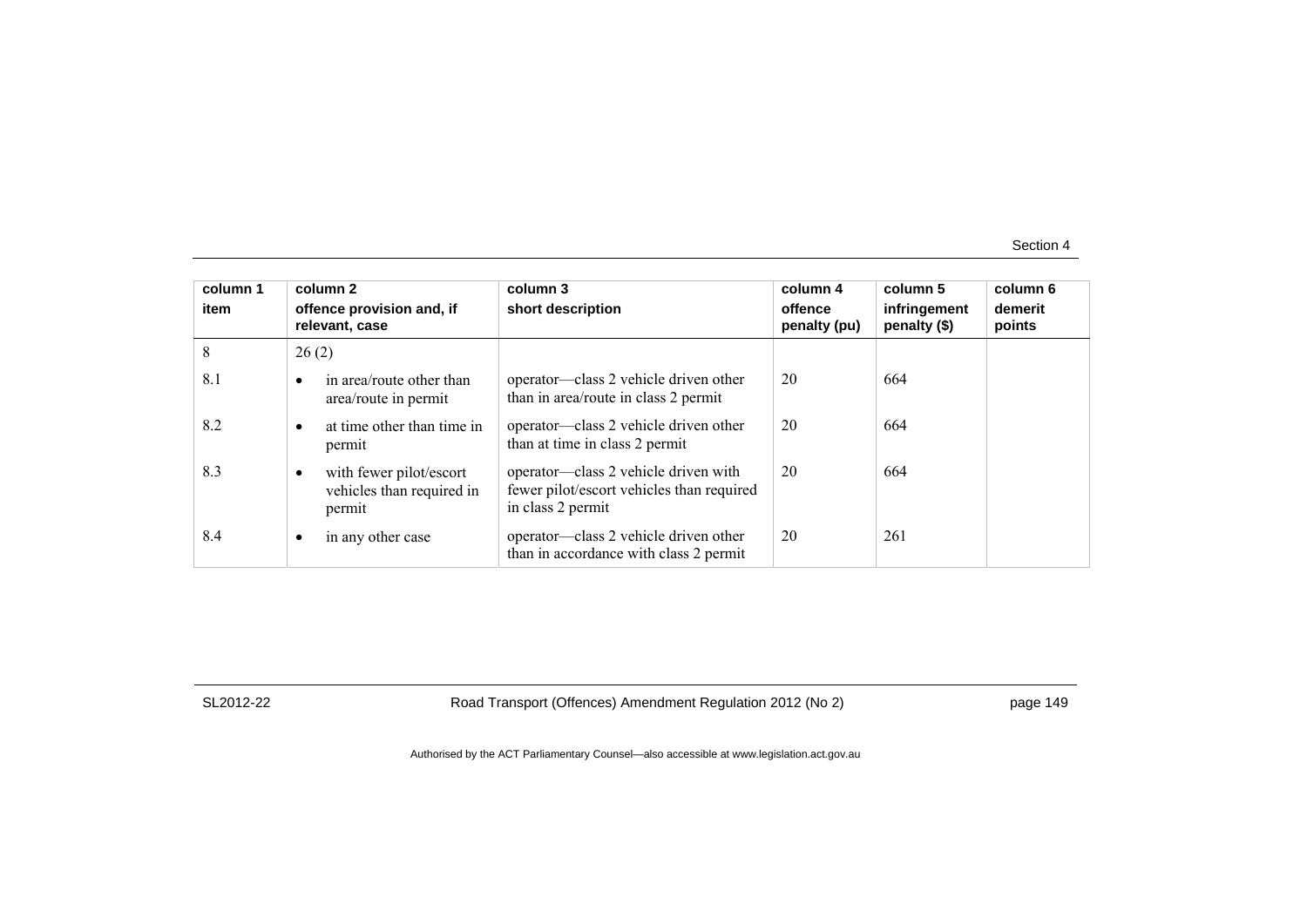| column 1<br>item | column 2<br>offence provision and, if<br>relevant, case        | column 3<br>short description                                                                | column 4<br>offence<br>penalty (pu) | column 5<br>infringement<br>penalty (\$) | column 6<br>demerit<br>points |
|------------------|----------------------------------------------------------------|----------------------------------------------------------------------------------------------|-------------------------------------|------------------------------------------|-------------------------------|
| 9                | 30(1)                                                          |                                                                                              |                                     |                                          |                               |
| 9.1              | in area/route other than<br>area/route in notice               | drive class 3 vehicle other than in<br>area/route in class 3 notice                          | 20                                  | 664                                      |                               |
| 9.2              | at time other than time in<br>notice                           | drive class 3 vehicle other than at time in<br>class 3 notice                                | 20                                  | 664                                      |                               |
| 9.3              | with fewer pilot/escort<br>vehicles than required in<br>notice | drive class 3 vehicle with fewer<br>pilot/escort vehicles than required in<br>class 3 notice | 20                                  | 664                                      |                               |
| 9.4              | in any other case                                              | drive class 3 vehicle other than in<br>accordance with class 3 notice                        | 20                                  | 261                                      |                               |

page 150 **Road Transport (Offences) Amendment Regulation 2012 (No 2)** SL2012-22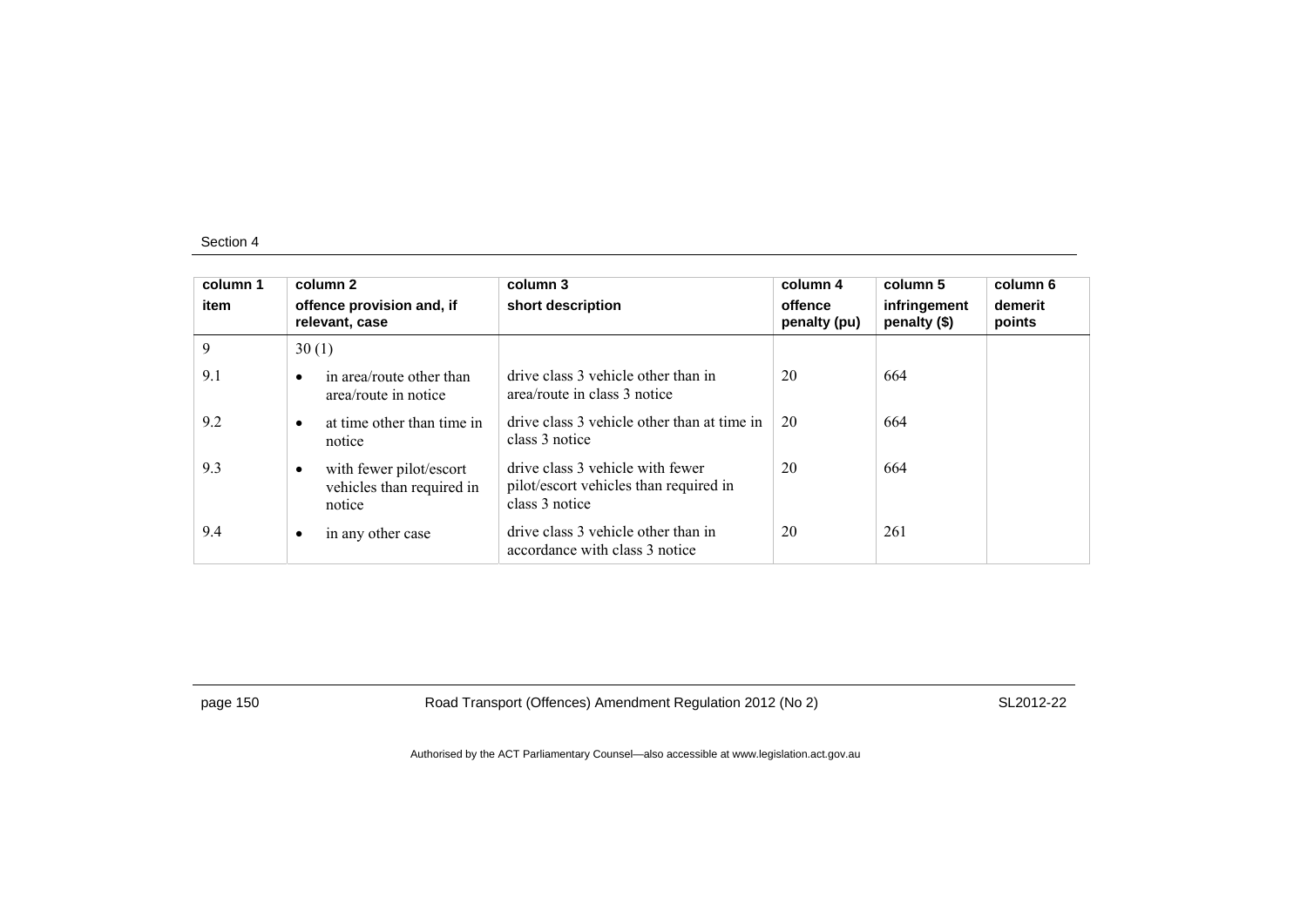| column 1<br>item | column 2<br>offence provision and, if<br>relevant, case                     | column 3<br>short description                                                                          | column 4<br>offence<br>penalty (pu) | column 5<br>infringement<br>penalty (\$) | column 6<br>demerit<br>points |
|------------------|-----------------------------------------------------------------------------|--------------------------------------------------------------------------------------------------------|-------------------------------------|------------------------------------------|-------------------------------|
| 10               | 30(2)                                                                       |                                                                                                        |                                     |                                          |                               |
| 10.1             | in area/route other than<br>$\bullet$<br>area/route in notice               | operator—class 3 vehicle driven other<br>than in area/route in class 3 notice                          | 20                                  | 664                                      |                               |
| 10.2             | at time other than time in<br>$\bullet$<br>notice                           | operator—class 3 vehicle driven other<br>than at time in class 3 notice                                | 20                                  | 664                                      |                               |
| 10.3             | with fewer pilot/escort<br>$\bullet$<br>vehicles than required in<br>notice | operator—class 3 vehicle driven with<br>fewer pilot/escort vehicles than required<br>in class 3 notice | 20                                  | 664                                      |                               |
| 10.4             | in any other case<br>$\bullet$                                              | operator—class 3 vehicle driven other<br>than in accordance with class 3 notice                        | 20                                  | 261                                      |                               |

SL2012-22 Road Transport (Offences) Amendment Regulation 2012 (No 2) page 151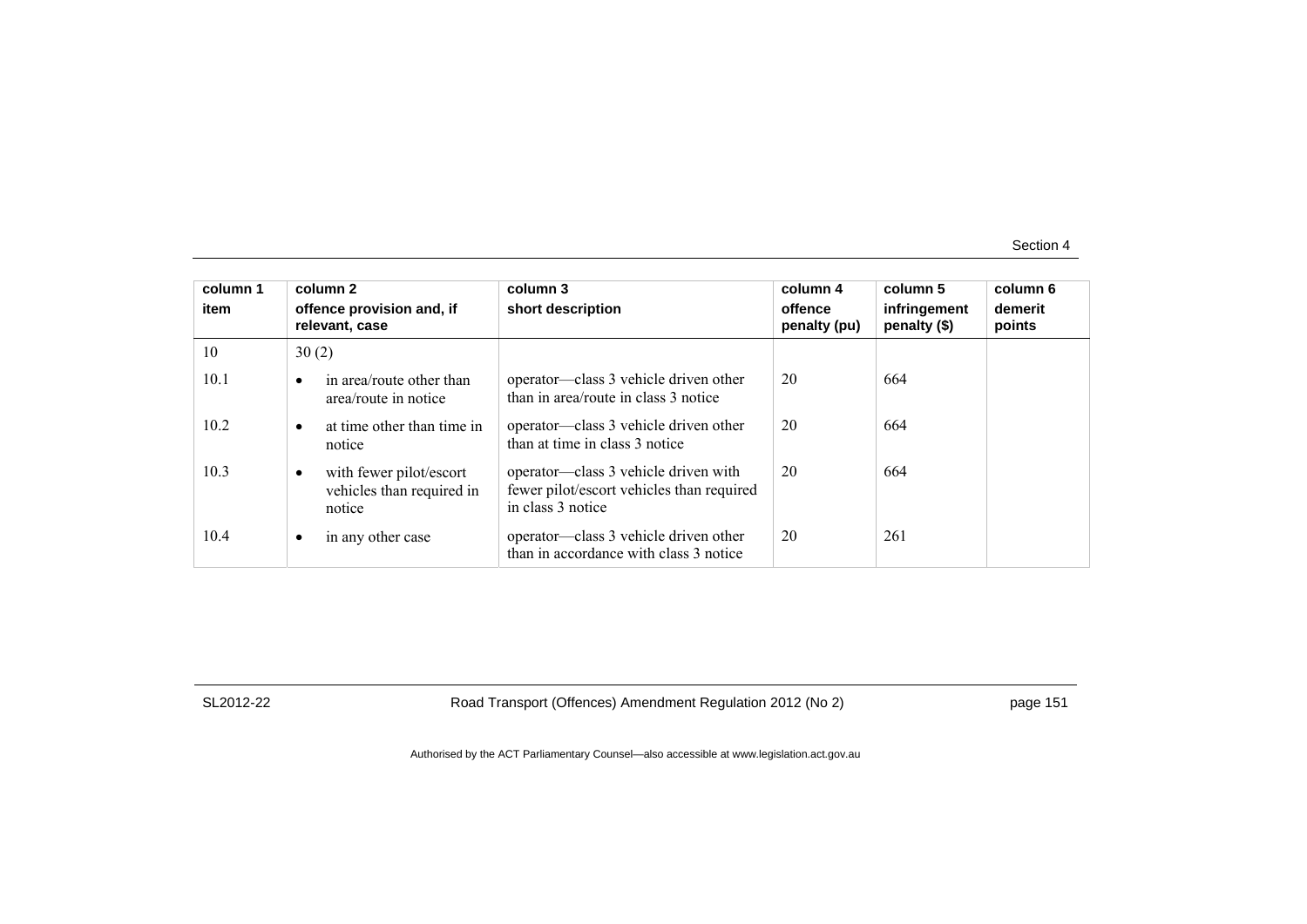| column 1<br>item | column 2<br>offence provision and, if<br>relevant, case             | column 3<br>short description                                                                | column 4<br>offence<br>penalty (pu) | column 5<br>infringement<br>penalty (\$) | column 6<br>demerit<br>points |
|------------------|---------------------------------------------------------------------|----------------------------------------------------------------------------------------------|-------------------------------------|------------------------------------------|-------------------------------|
| 11               | 34(1)                                                               |                                                                                              |                                     |                                          |                               |
| 11.1             | in area/route other than<br>area/route in permit                    | drive class 3 vehicle other than in<br>area/route in class 3 permit                          | 20                                  | 664                                      |                               |
| 11.2             | at time other than time in<br>permit                                | drive class 3 vehicle other than at time in<br>class 3 permit                                | 20                                  | 664                                      |                               |
| 11.3             | with fewer pilot/escort<br>٠<br>vehicles than required in<br>permit | drive class 3 vehicle with fewer<br>pilot/escort vehicles than required in<br>class 3 permit | 20                                  | 664                                      |                               |
| 11.4             | in any other case                                                   | drive class 3 vehicle other than in<br>accordance with class 3 permit                        | 20                                  | 261                                      |                               |

page 152 **Road Transport (Offences) Amendment Regulation 2012 (No 2)** SL2012-22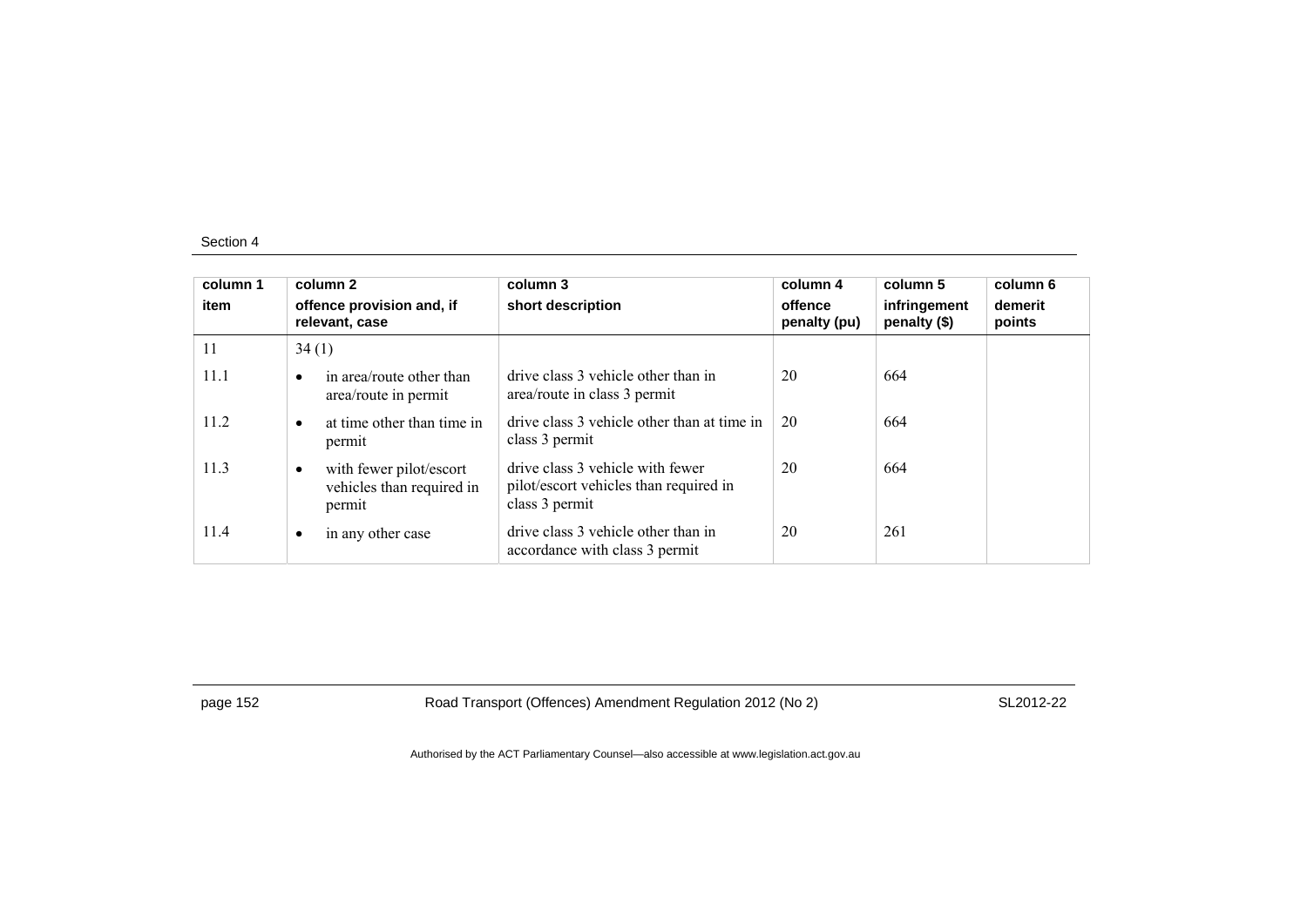| column 1 | column 2                                                                    | column 3                                                                                               | column 4                | column 5                       | column 6          |
|----------|-----------------------------------------------------------------------------|--------------------------------------------------------------------------------------------------------|-------------------------|--------------------------------|-------------------|
| item     | offence provision and, if<br>relevant, case                                 | short description                                                                                      | offence<br>penalty (pu) | infringement<br>penalty $(\$)$ | demerit<br>points |
| 12       | 34(2)                                                                       |                                                                                                        |                         |                                |                   |
| 12.1     | in area/route other than<br>$\bullet$<br>area/route in permit               | operator—class 3 vehicle driven other<br>than in area/route in class 3 permit                          | 20                      | 664                            |                   |
| 12.2     | at time other than time in<br>$\bullet$<br>permit                           | operator—class 3 vehicle driven other<br>than at time in class 3 permit                                | 20                      | 664                            |                   |
| 12.3     | with fewer pilot/escort<br>$\bullet$<br>vehicles than required in<br>permit | operator—class 3 vehicle driven with<br>fewer pilot/escort vehicles than required<br>in class 3 permit | 20                      | 664                            |                   |
| 12.4     | in any other case<br>٠                                                      | operator—class 3 vehicle driven other<br>than in accordance with class 3 permit                        | 20                      | 261                            |                   |
| 13       | 38(1)                                                                       | drive or stand certain combination on<br>road or road-related area                                     | 20                      |                                |                   |
| 14       | 38(2)                                                                       | owner—certain combination driven or<br>stood on road or road-related area                              | 20                      |                                |                   |

SL2012-22 Road Transport (Offences) Amendment Regulation 2012 (No 2) page 153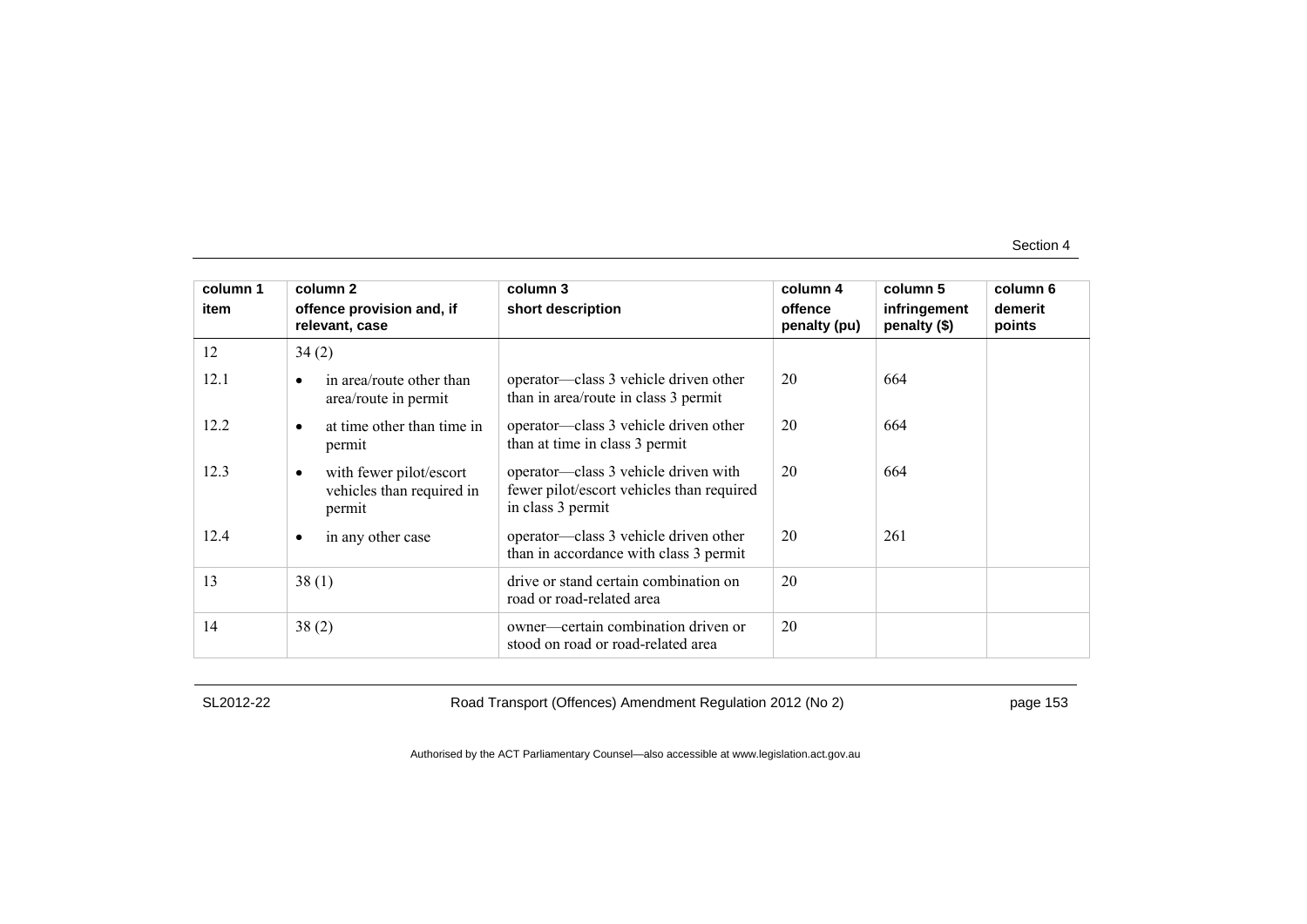| column 1<br>item | column 2<br>offence provision and, if<br>relevant, case                            | column 3<br>short description                                                                                                                                         | column 4<br>offence<br>penalty (pu) | column 5<br>infringement<br>penalty $(\$)$ | column 6<br>demerit<br>points |
|------------------|------------------------------------------------------------------------------------|-----------------------------------------------------------------------------------------------------------------------------------------------------------------------|-------------------------------------|--------------------------------------------|-------------------------------|
| 15               | 51(1)                                                                              |                                                                                                                                                                       |                                     |                                            |                               |
| 15.1             | in area/route other than<br>$\bullet$<br>area/route in<br>notice/permit            | driver of pilot vehicle—pilot vehicle<br>accompanying oversize vehicle, oversize<br>vehicle driven other than in area/route in<br>notice/permit                       | 20                                  | 664                                        |                               |
| 15.2             | at time other than time in<br>$\bullet$<br>notice/permit                           | driver of pilot vehicle—pilot vehicle<br>accompanying oversize vehicle, oversize<br>vehicle driven other than at time in<br>notice/permit                             | 20                                  | 664                                        |                               |
| 15.3             | with fewer pilot/escort<br>$\bullet$<br>vehicles than required in<br>notice/permit | driver of pilot vehicle—pilot vehicle<br>accompanying oversize vehicle, oversize<br>vehicle driven with fewer pilot/escort<br>vehicles than required in notice/permit | 20                                  | 664                                        |                               |

page 154 **Road Transport (Offences) Amendment Regulation 2012 (No 2)** SL2012-22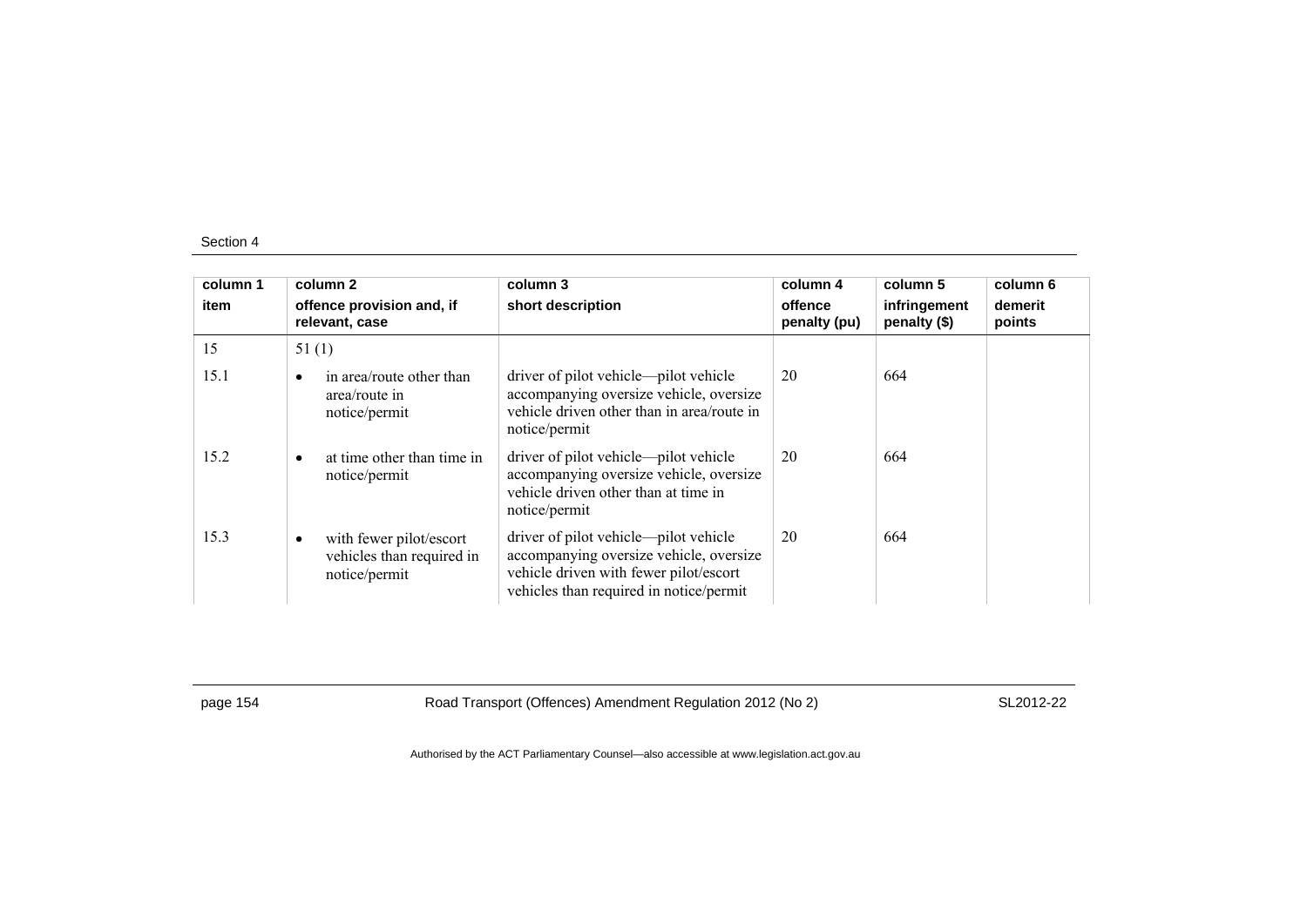| column 1<br>item | column 2<br>offence provision and, if<br>relevant, case         | column 3<br>short description                                                                                                                        | column 4<br>offence<br>penalty (pu) | column 5<br>infringement<br>penalty (\$) | column 6<br>demerit<br>points |
|------------------|-----------------------------------------------------------------|------------------------------------------------------------------------------------------------------------------------------------------------------|-------------------------------------|------------------------------------------|-------------------------------|
| 15.4             | in any other case<br>$\bullet$                                  | driver of pilot vehicle—pilot vehicle<br>accompanying oversize vehicle, oversize<br>vehicle driven other than in accordance<br>with notice/permit    | 20                                  | 261                                      |                               |
| 16               | 51(2)                                                           |                                                                                                                                                      |                                     |                                          |                               |
| 16.1             | in area/route other than<br>٠<br>area/route in<br>notice/permit | operator of oversize vehicle—pilot<br>vehicle accompanying oversize vehicle,<br>oversize vehicle driven other than in<br>area/route in notice/permit | 20                                  | 664                                      |                               |
| 16.2             | at time other than time in<br>$\bullet$<br>notice/permit        | operator of oversize vehicle—pilot<br>vehicle accompanying oversize vehicle,<br>oversize vehicle driven other than at time<br>in notice/permit       | 20                                  | 664                                      |                               |

SL2012-22 Road Transport (Offences) Amendment Regulation 2012 (No 2) page 155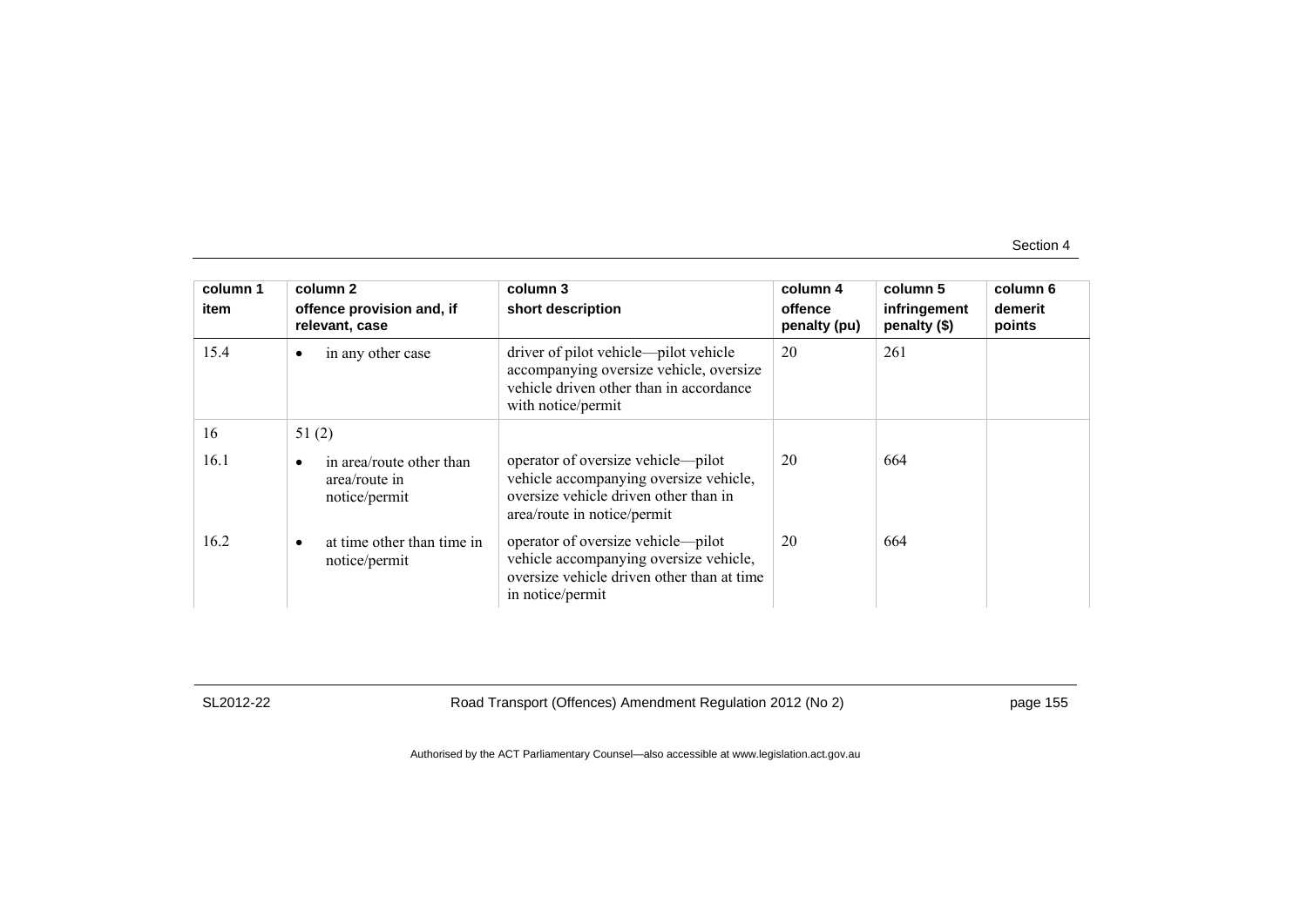| column 1<br>item | column 2<br>offence provision and, if<br>relevant, case               | column 3<br>short description                                                                                                                                                 | column 4<br>offence<br>penalty (pu) | column 5<br>infringement<br>penalty $(\$)$ | column 6<br>demerit<br>points |
|------------------|-----------------------------------------------------------------------|-------------------------------------------------------------------------------------------------------------------------------------------------------------------------------|-------------------------------------|--------------------------------------------|-------------------------------|
| 16.3             | with fewer pilot/escort<br>vehicles than required in<br>notice/permit | operator of oversize vehicle—pilot<br>vehicle accompanying oversize vehicle,<br>oversize vehicle driven with fewer<br>pilot/escort vehicles than required in<br>notice/permit | 20                                  | 664                                        |                               |
| 16.4             | in any other case<br>$\bullet$                                        | operator of oversize vehicle—pilot<br>vehicle accompanying oversize vehicle,<br>oversize vehicle driven other than in<br>accordance with notice/permit                        | 20                                  | 261                                        |                               |
| 17               | 52(1)                                                                 | driver of pilot/escort vehicle—<br>pilot/escort vehicle accompanying<br>oversize vehicle, drive pilot/escort<br>vehicle other than in accordance with<br>sch 2, pt 2.6        | 20                                  | 261                                        |                               |

page 156 **Road Transport (Offences) Amendment Regulation 2012 (No 2)** SL2012-22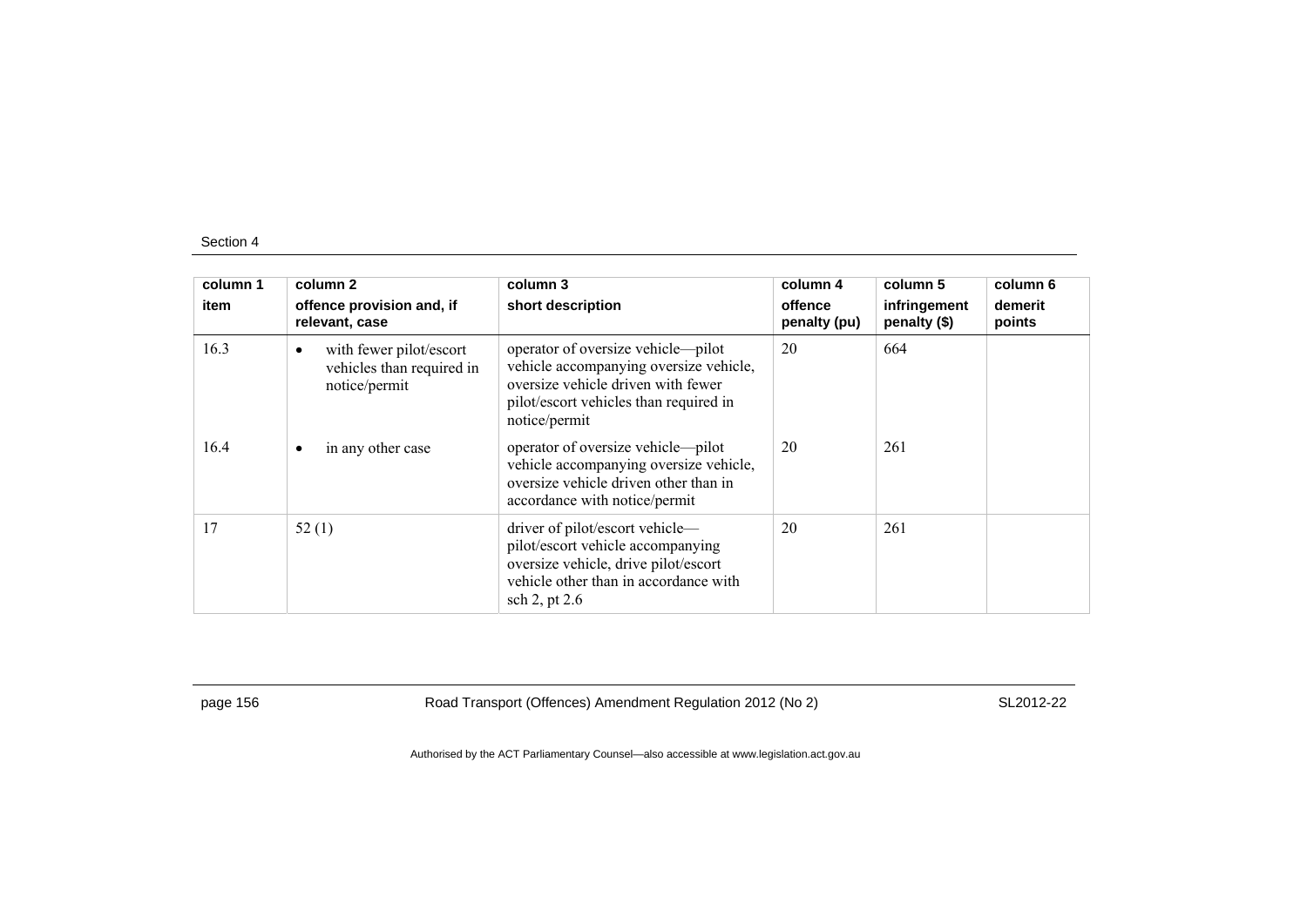| column 1 | column 2                                    | column 3                                                                                                                                                                | column 4                | column 5                     | column 6          |
|----------|---------------------------------------------|-------------------------------------------------------------------------------------------------------------------------------------------------------------------------|-------------------------|------------------------------|-------------------|
| item     | offence provision and, if<br>relevant, case | short description                                                                                                                                                       | offence<br>penalty (pu) | infringement<br>penalty (\$) | demerit<br>points |
| 18       | 52(2)                                       | operator of oversize vehicle-<br>pilot/escort vehicle accompanying<br>oversize vehicle, pilot/escort vehicle<br>driven other than in accordance with<br>sch 2, pt $2.6$ | 20                      | 261                          |                   |
| 19       | 55 $(1)$                                    | drive road train heavier than gross road<br>train mass rating                                                                                                           | 20                      | 364                          |                   |
| 20       | 57(1)                                       | drive road train with component vehicle<br>not tracking correctly                                                                                                       | 20                      | 278                          |                   |
| 21       | 58(1)                                       | drive road train with tow couplings<br>heavier than capacity                                                                                                            | 20                      | 278                          |                   |
| 22       | 67(1)                                       | drive vehicle or combination without<br>carrying copy of permit                                                                                                         | 20                      | 219                          |                   |

SL2012-22 Road Transport (Offences) Amendment Regulation 2012 (No 2) page 157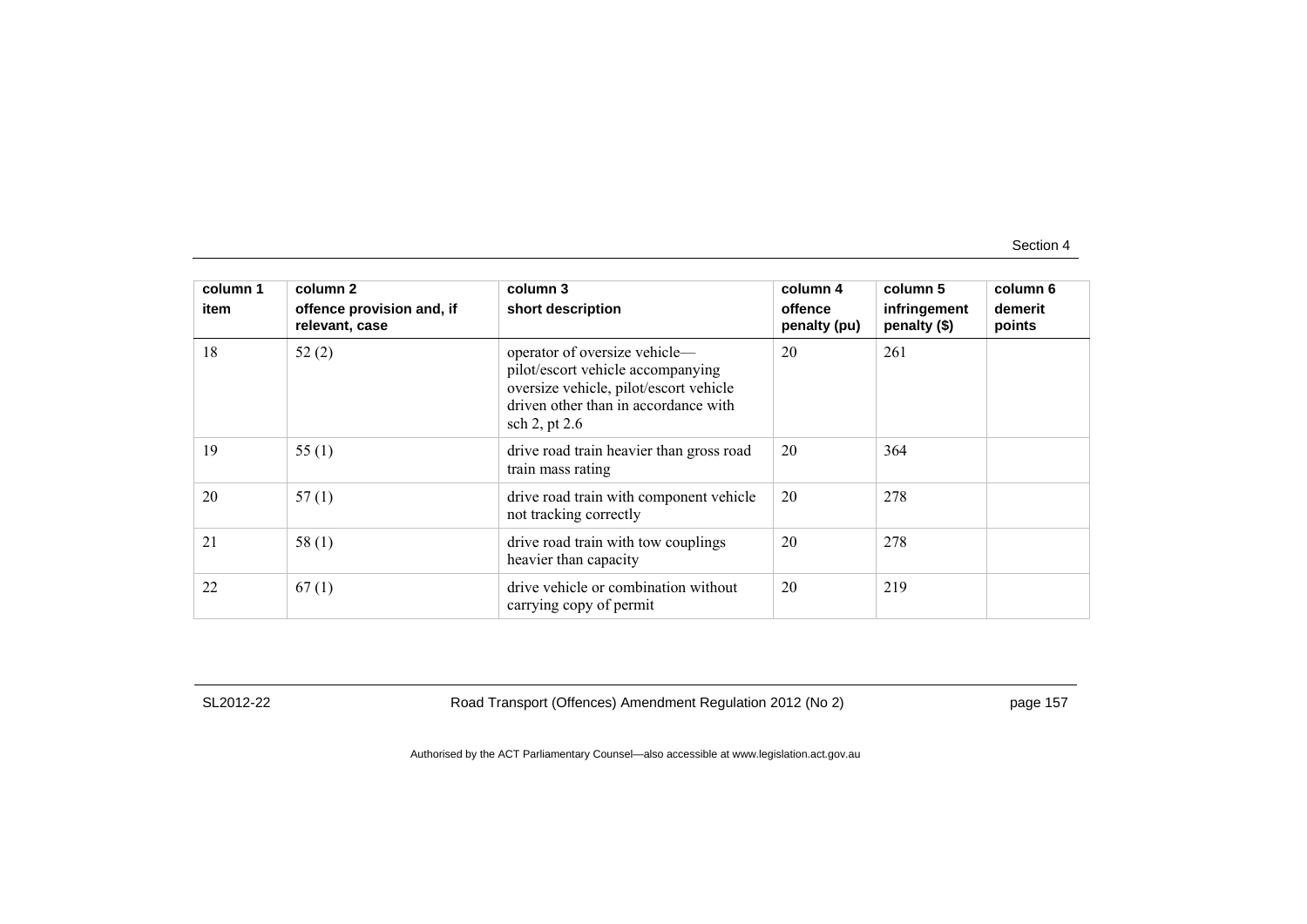# **Part 1.10 Road Transport (Public Passenger Services) Act 2001**

| column 1       | column 2                                    | column 3                                                  | column 4                | column 5                     | column 6          |
|----------------|---------------------------------------------|-----------------------------------------------------------|-------------------------|------------------------------|-------------------|
| item           | offence provision and, if<br>relevant, case | short description                                         | offence<br>penalty (pu) | infringement<br>penalty (\$) | demerit<br>points |
|                | 20(1)                                       | unaccredited person operate regular route<br>service      | 50                      |                              |                   |
| $\overline{2}$ | 20(2)                                       | unaccredited person operate tour and<br>charter service   | 50                      |                              |                   |
| 3              | 21                                          | pretend to be accredited to operate a bus<br>service      | 30                      |                              |                   |
| 4              | 22(1)                                       | operate regular route service without<br>service contract | 50                      |                              |                   |
| 5              | 33(1)                                       | unaccredited person operate taxi network                  | 50                      |                              |                   |
| 6              | 34                                          | pretend to be accredited to operate taxi<br>network       | 30                      |                              |                   |

page 158 **Road Transport (Offences) Amendment Regulation 2012 (No 2)** SL2012-22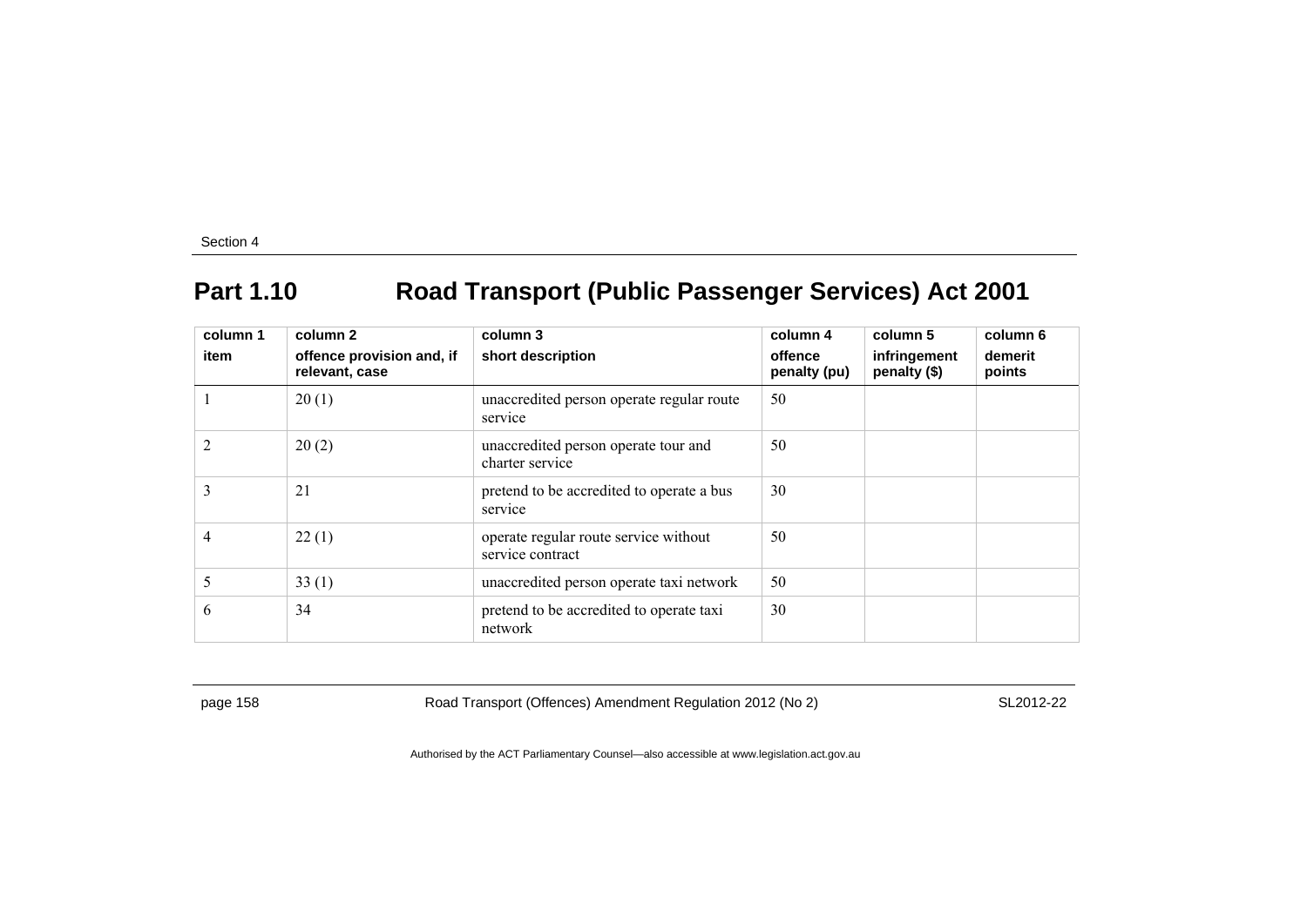| column 1 | column 2                                    | column 3                                                               | column 4                | column 5                     | column 6          |
|----------|---------------------------------------------|------------------------------------------------------------------------|-------------------------|------------------------------|-------------------|
| item     | offence provision and, if<br>relevant, case | short description                                                      | offence<br>penalty (pu) | infringement<br>penalty (\$) | demerit<br>points |
|          | 42(1)                                       | use of vehicle not licensed as taxi as a taxi                          | 50                      |                              |                   |
| 8        | 42(2)                                       | use of vehicle not licensed as restricted taxi<br>as a restricted taxi | 50                      |                              |                   |
| 9        | 43 $(1)$                                    | pretend vehicle licensed as taxi                                       | 30                      |                              |                   |
| 10       | 43 $(2)$                                    | pretend vehicle licensed as restricted taxi                            | 30                      |                              |                   |
| 11       | 52(1)                                       | unaccredited person operate particular kind<br>of taxi service         | 50                      |                              |                   |
| 12       | 53 $(1)$                                    | pretend to be accredited to operate taxi<br>service                    | 30                      |                              |                   |
| 13       | 53 $(2)$                                    | pretend to be accredited to operate<br>particular kind of taxi service | 30                      |                              |                   |
| 14       | 54(1)                                       | operate taxi service without network<br>affiliation                    | 50                      |                              |                   |

SL2012-22 Road Transport (Offences) Amendment Regulation 2012 (No 2) page 159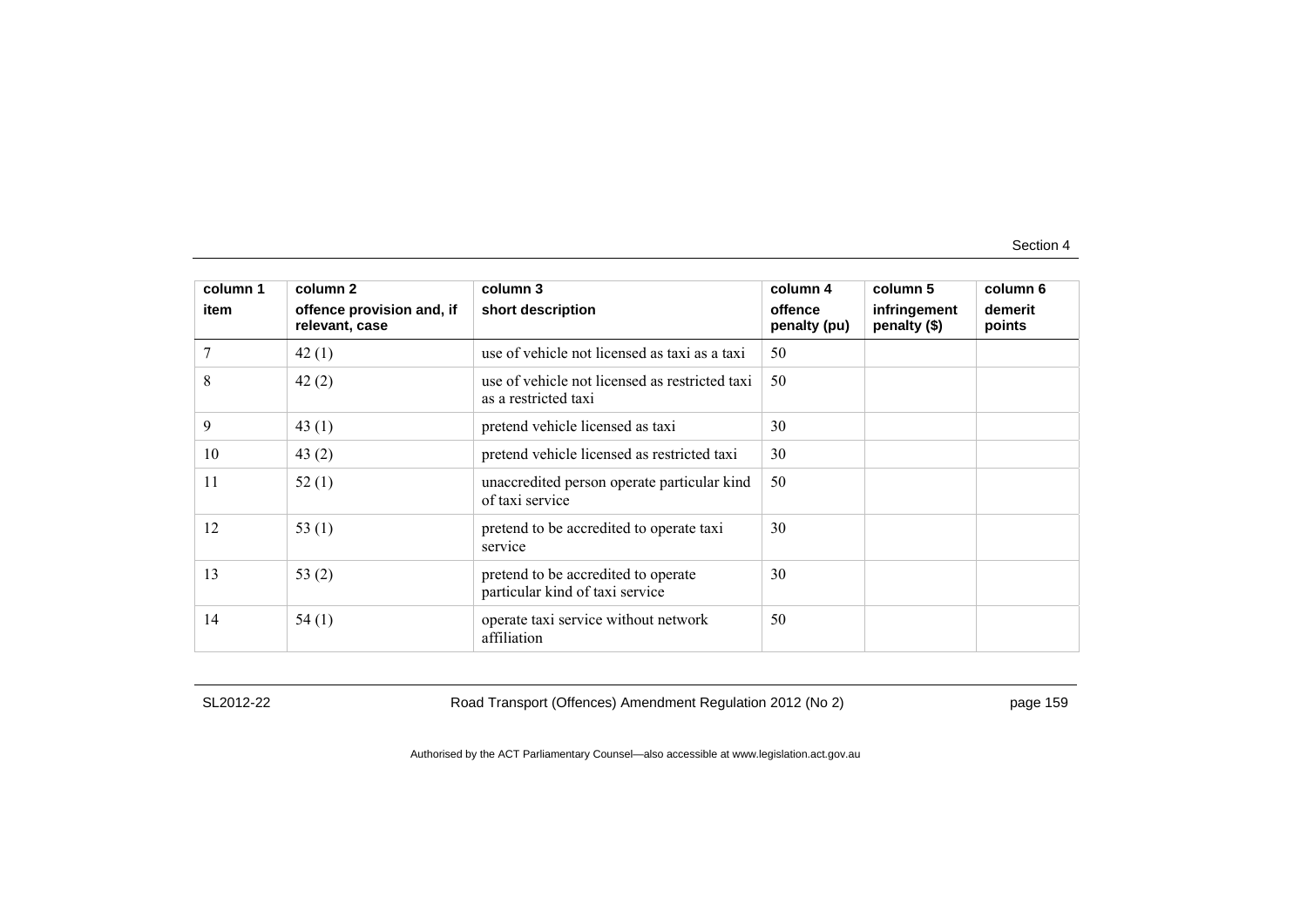| column 1 | column 2                                    | column 3                                                                       | column 4                | column 5                     | column 6          |
|----------|---------------------------------------------|--------------------------------------------------------------------------------|-------------------------|------------------------------|-------------------|
| item     | offence provision and, if<br>relevant, case | short description                                                              | offence<br>penalty (pu) | infringement<br>penalty (\$) | demerit<br>points |
| 15       | 55                                          | pretend to be affiliated with taxi network                                     | 30                      |                              |                   |
| 16       | 64(1)                                       | use of vehicle not licensed as hire car as a<br>hire car                       | 50                      |                              |                   |
| 17       | 64(2)                                       | use of vehicle not licensed as restricted hire<br>car as a restricted hire car | 50                      |                              |                   |
| 18       | 65(1)                                       | pretend vehicle licensed as hire car                                           | 30                      |                              |                   |
| 19       | 65(2)                                       | pretend vehicle licensed as restricted hire<br>car                             | 30                      |                              |                   |
| 20       | 74(1)                                       | unaccredited person operate particular kind<br>of hire car service             | 50                      |                              |                   |
| 21       | 75(1)                                       | pretend to be accredited to operate hire car<br>service                        | 30                      |                              |                   |
| 22       | 75(2)                                       | pretend to be accredited to operate<br>particular kind of hire car service     | 30                      |                              |                   |

page 160 Road Transport (Offences) Amendment Regulation 2012 (No 2) SL2012-22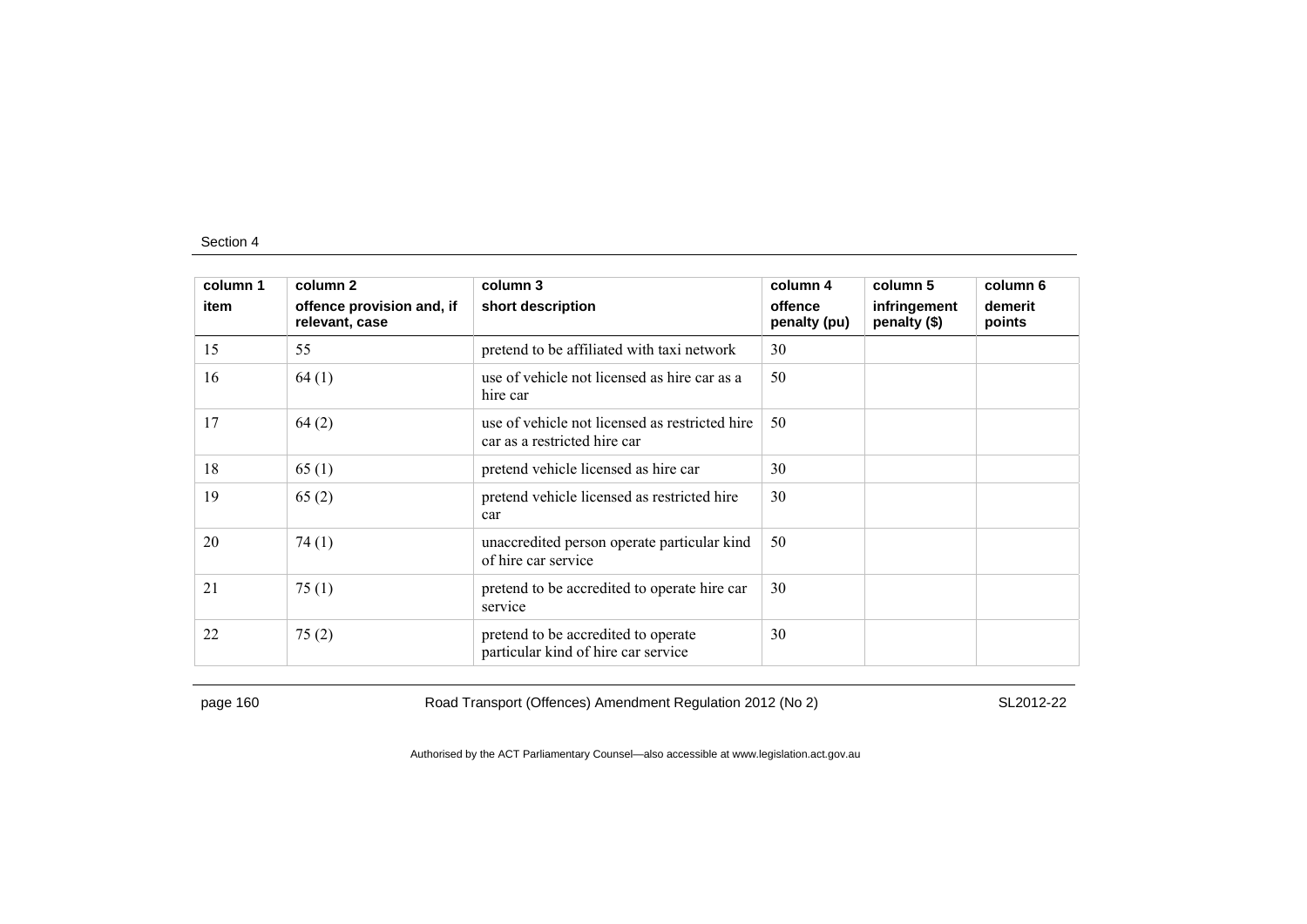| column 1<br>item | column 2<br>offence provision and, if<br>relevant, case | column 3<br>short description                                                        | column 4<br>offence<br>penalty (pu) | column 5<br>infringement<br>penalty (\$) | column 6<br>demerit<br>points |
|------------------|---------------------------------------------------------|--------------------------------------------------------------------------------------|-------------------------------------|------------------------------------------|-------------------------------|
| 23               | 85(1)                                                   | DRS operator using vehicle to operate<br>service without authorisation               | 50                                  |                                          |                               |
| 24               | 86(1)                                                   | representing vehicle as DRS vehicle                                                  | 30                                  |                                          |                               |
| 25               | 91(1)                                                   | operating DRS without entitlement                                                    | 50                                  |                                          |                               |
| 26               | 92(1)                                                   | representing entitlement to operate DRS                                              | 30                                  |                                          |                               |
| 27               | 111(1)                                                  | accredited operator not maintain required<br>public passenger vehicle policy         | 50                                  | 581                                      |                               |
| 28               | 112(2)                                                  | accredited operator not produce evidence<br>public passenger vehicle policy in force | 20                                  |                                          |                               |

SL2012-22 Road Transport (Offences) Amendment Regulation 2012 (No 2) page 161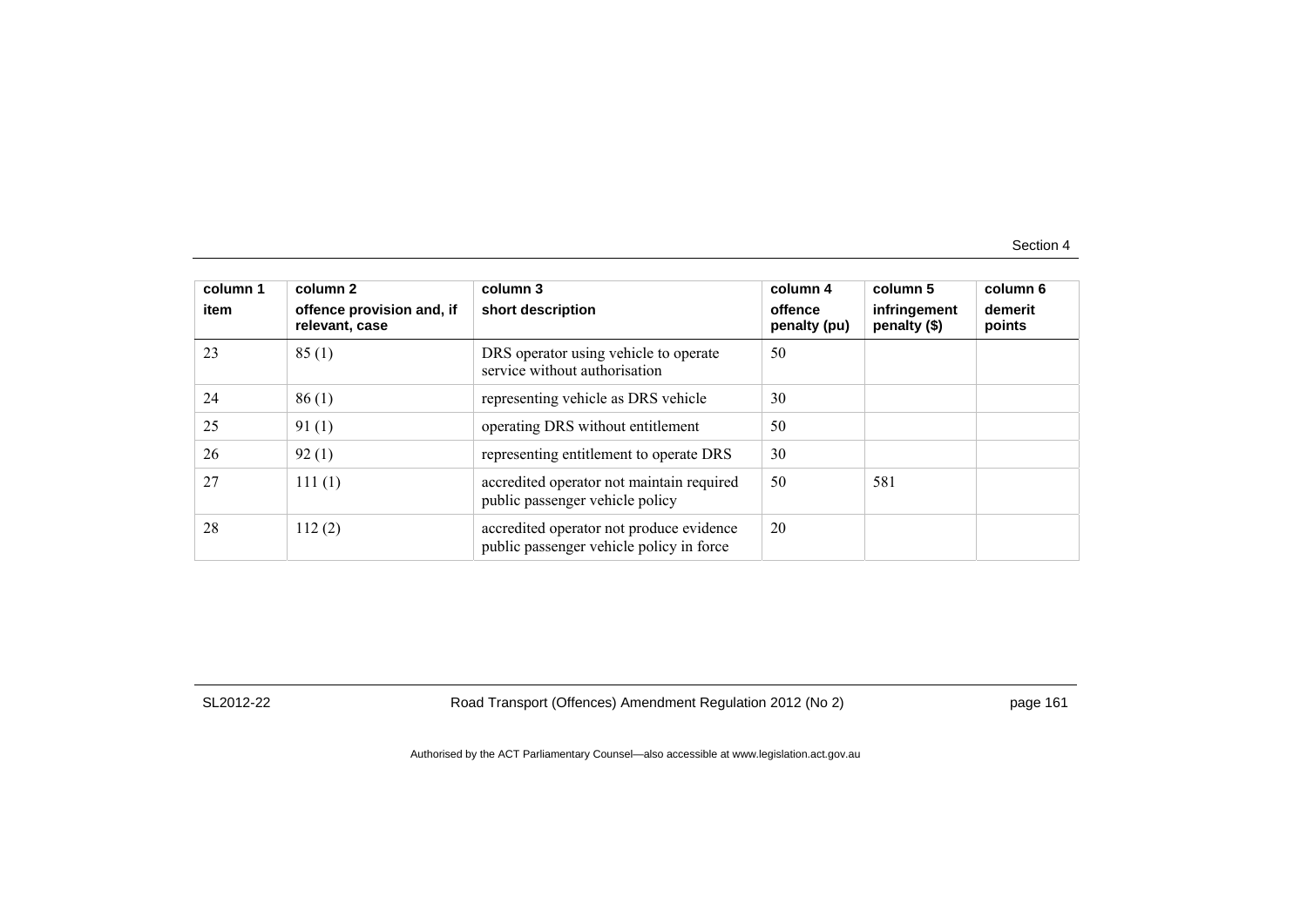| column 1<br>item | column 2<br>offence provision and, if<br>relevant, case | column 3<br>short description                                                                                       | column 4<br>offence<br>penalty (pu) | column 5<br>infringement<br>penalty (\$) | column 6<br>demerit<br>points |
|------------------|---------------------------------------------------------|---------------------------------------------------------------------------------------------------------------------|-------------------------------------|------------------------------------------|-------------------------------|
| 29               | 116(5)                                                  | not provide records/information for<br>enforcement purposes                                                         | 20                                  | 364                                      |                               |
| 30               | 117(5)                                                  | not comply with requirement by police<br>officer/authorised person for maintenance<br>facility enforcement purposes | 20                                  | 364                                      |                               |
| 31               | 118(4)                                                  | not comply with request/signal by police<br>officer/authorised person for enforcement<br>purposes                   | 20                                  | 364                                      |                               |
| 32               | 119(3)                                                  | operator not comply with inspection<br>requirement by police officer/authorised<br>person for enforcement purposes  | 20                                  | 364                                      |                               |

page 162 Road Transport (Offences) Amendment Regulation 2012 (No 2) SL2012-22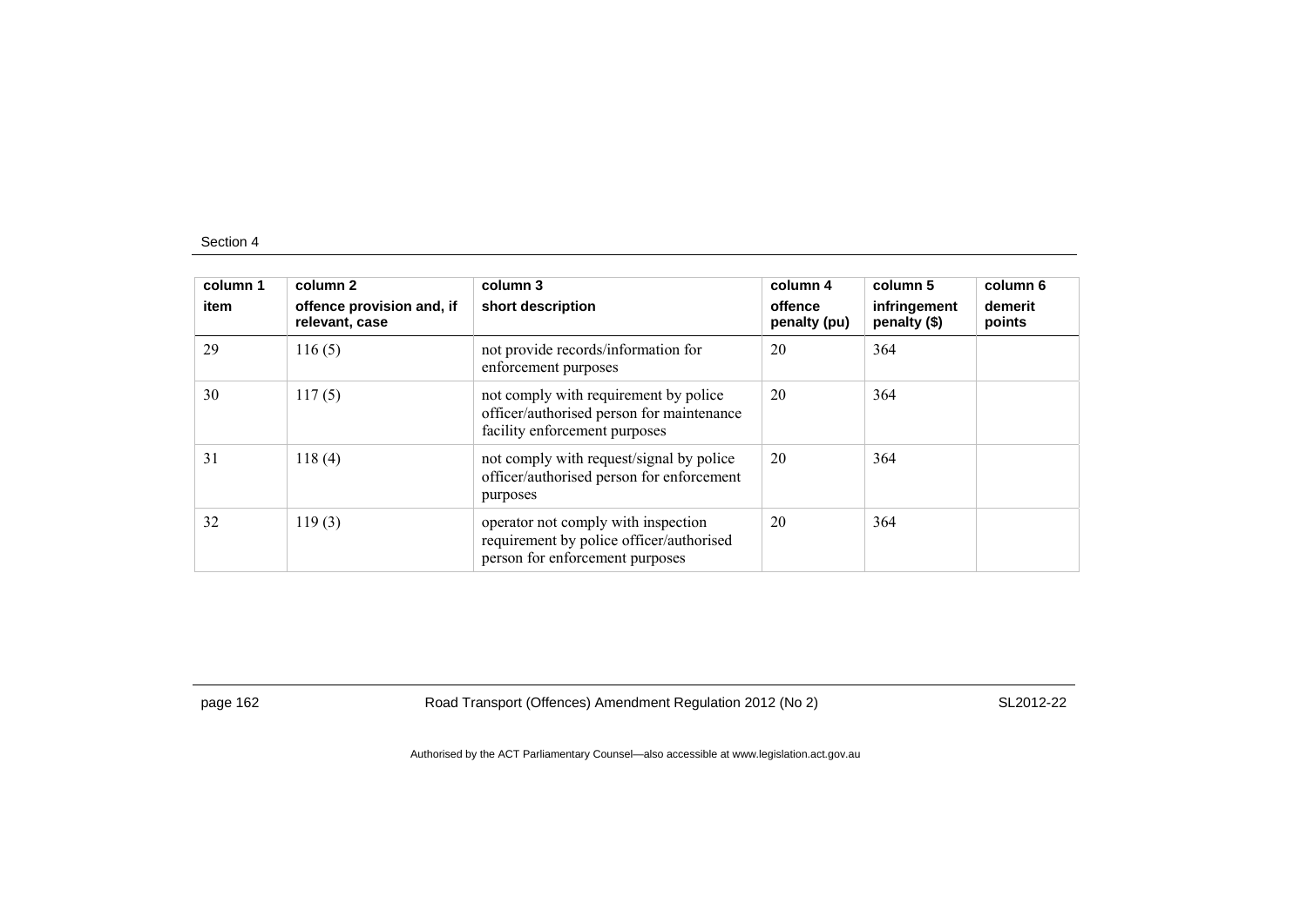| column 1<br>item | column 2<br>offence provision and, if<br>relevant, case | column 3<br>short description                                                                           | column 4<br>offence<br>penalty (pu) | column 5<br>infringement<br>penalty (\$) | column 6<br>demerit<br>points |
|------------------|---------------------------------------------------------|---------------------------------------------------------------------------------------------------------|-------------------------------------|------------------------------------------|-------------------------------|
| 33               | 120(4)                                                  | unauthorised removal of noncompliance<br>notice                                                         | 20                                  | 364                                      |                               |
| 34               | 121(4)                                                  | not state name/address when required by<br>police officer/authorised person for<br>enforcement purposes | 10                                  |                                          |                               |
| 35               | 125(1)                                                  | unauthorised use of vehicle for paid<br>passenger transport                                             | 50                                  |                                          |                               |

SL2012-22 Road Transport (Offences) Amendment Regulation 2012 (No 2) page 163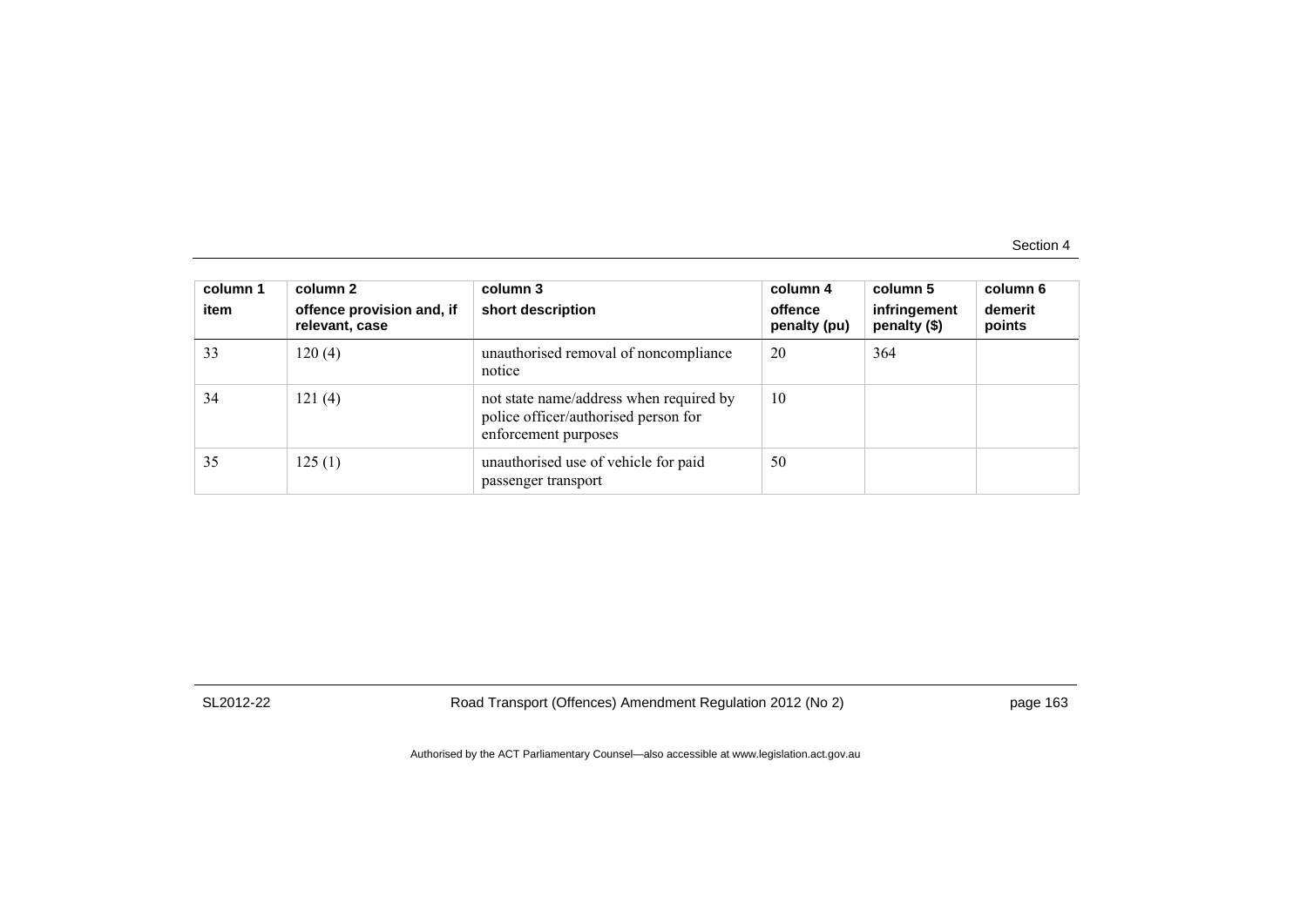## **Part 1.11 Road Transport (Public Passenger Services) Regulation 2002**

| column 1<br>item | column 2<br>offence provision and, if<br>relevant, case | column 3<br>short description                                                                                      | column 4<br>offence<br>penalty (pu) | column 5<br>infringement<br>penalty (\$) | column 6<br>demerit<br>points |
|------------------|---------------------------------------------------------|--------------------------------------------------------------------------------------------------------------------|-------------------------------------|------------------------------------------|-------------------------------|
|                  | 14(2)                                                   | accredited person not notify change in<br>accreditation/service operation/financial<br>circumstances               | 20                                  | 364                                      |                               |
|                  | 14(5)                                                   | person not provide relevant information<br>after change of relevant person                                         | 20                                  | 364                                      |                               |
|                  | 15                                                      | holder of conditional accreditation not<br>comply with conditions                                                  | 20                                  | 364                                      |                               |
| 4                | 17(1)                                                   | accredited person not produce certificate of<br>accreditation when required by police<br>officer/authorised person | -5                                  | 121                                      |                               |

page 164 Road Transport (Offences) Amendment Regulation 2012 (No 2) SL2012-22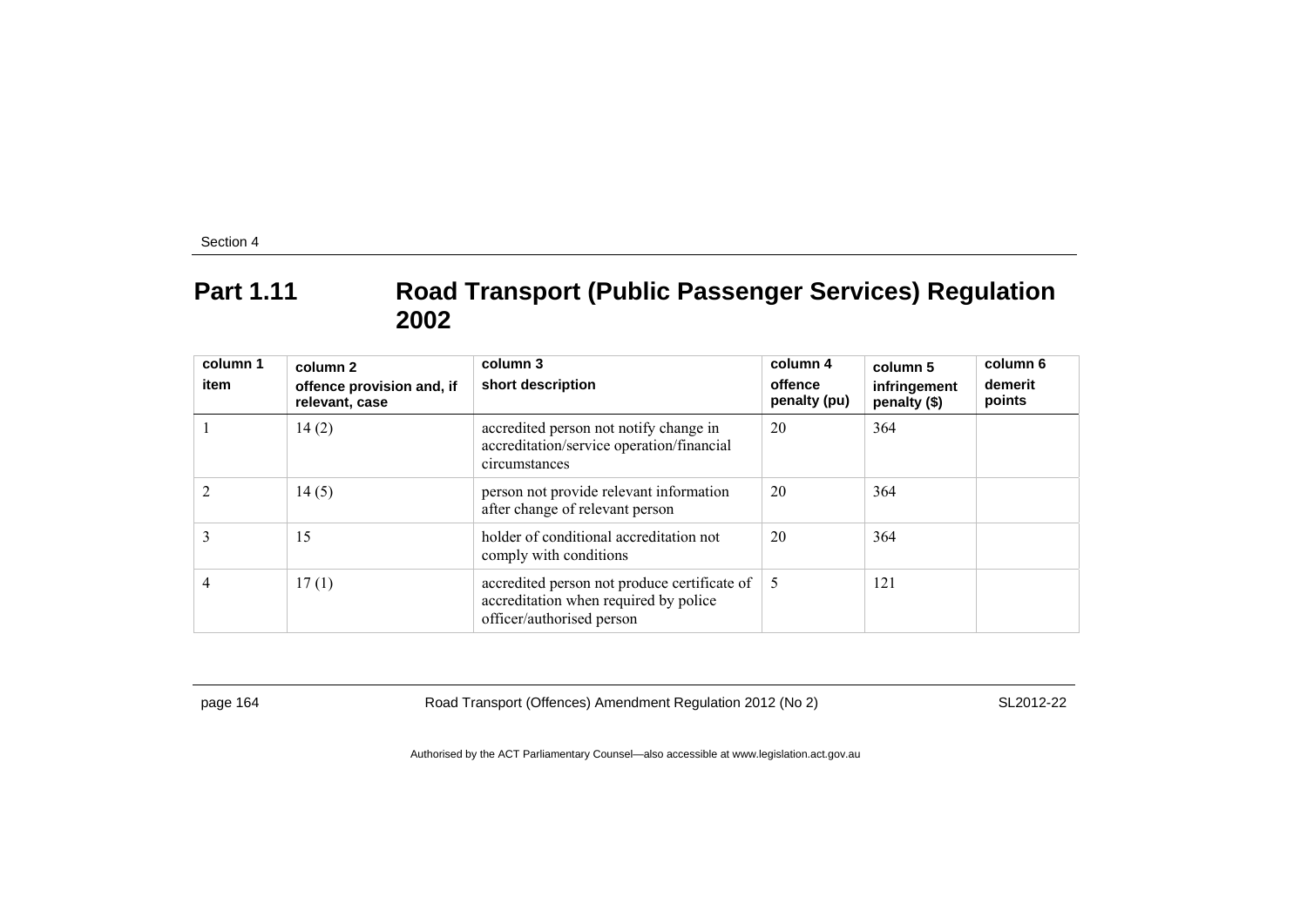| column 1 | column 2                                    | column 3                                                                      | column 4                | column 5                     | column 6          |
|----------|---------------------------------------------|-------------------------------------------------------------------------------|-------------------------|------------------------------|-------------------|
| item     | offence provision and, if<br>relevant, case | short description                                                             | offence<br>penalty (pu) | infringement<br>penalty (\$) | demerit<br>points |
| 5        | 18A(2)                                      | not return recovered certificate of<br>accreditation                          | 20                      | 129                          |                   |
| 6        | 21(1)                                       | bus operator not service/maintain bus                                         | 20                      | 364                          |                   |
| 7        | 21(2)                                       | bus operator not ensure bus complies with<br>applicable vehicle standards etc | 20                      | 364                          |                   |
| 8        | 22(2)                                       |                                                                               |                         |                              |                   |
| 8.1      | by contravening<br>$\bullet$<br>22(1)(a)    | bus operator not record bus manufacture<br>details                            | 10                      | 231                          |                   |
| 8.2      | by contravening<br>$\bullet$<br>22(1)(b)    | bus operator not record bus registration<br>number                            | 10                      | 231                          |                   |
| 8.3      | by contravening<br>$\bullet$<br>22(1)(c)    | bus operator not record bus insurance<br>policies                             | 10                      | 231                          |                   |

SL2012-22 Road Transport (Offences) Amendment Regulation 2012 (No 2) page 165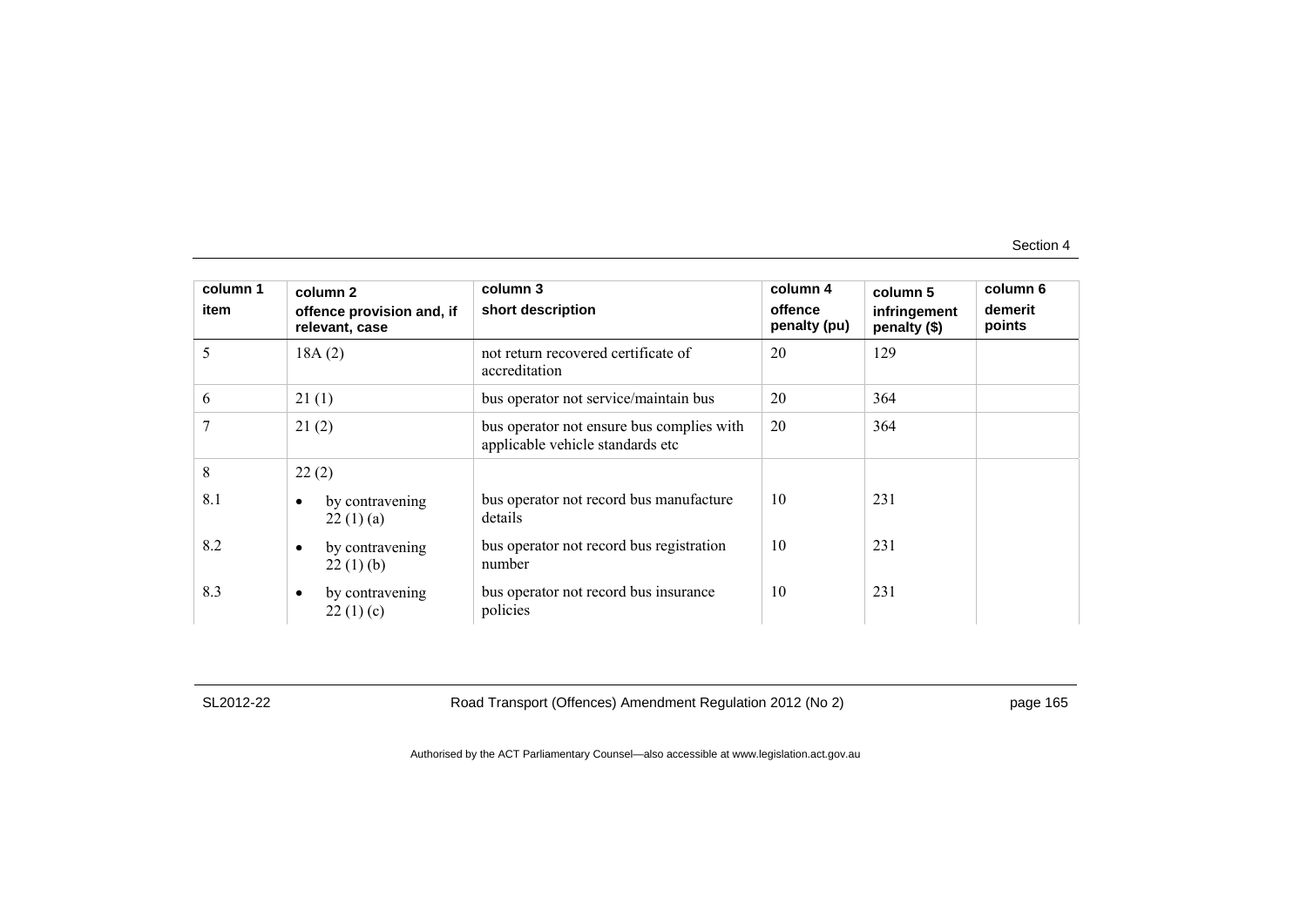| column 1 |                                             | column 2                        | column 3                                                                   | column 4                | column 5                     | column 6          |
|----------|---------------------------------------------|---------------------------------|----------------------------------------------------------------------------|-------------------------|------------------------------|-------------------|
| item     | offence provision and, if<br>relevant, case |                                 | short description                                                          | offence<br>penalty (pu) | infringement<br>penalty (\$) | demerit<br>points |
| 8.4      | $\bullet$                                   | by contravening<br>22(1)(d)     | bus operator not record bus passenger<br>capacity                          | 10                      | 231                          |                   |
| 8.5      | $\bullet$                                   | by contravening<br>22(1)(e)     | bus operator not record bus operation<br>start/end dates                   | 10                      | 231                          |                   |
| 8.6      | $\bullet$                                   | by contravening<br>$22(1)$ (f)  | bus operator not record bus safety<br>inspections                          | 10                      | 231                          |                   |
| 8.7      | $\bullet$                                   | by contravening<br>22(1)(g)     | bus operator not record bus safety defects                                 | 10                      | 231                          |                   |
| 8.8      | $\bullet$                                   | by contravening<br>$22(1)$ (h)  | bus operator not record bus maintenance                                    | 10                      | 231                          |                   |
| 8.9      | $\bullet$                                   | by contravening<br>22(1)(i)(i)  | bus operator not record details of bus<br>accident causing death/injury    | 10                      | 231                          |                   |
| 8.10     | $\bullet$                                   | by contravening<br>22(1)(i)(ii) | bus operator not record details of bus<br>accident causing property damage | 10                      | 231                          |                   |

page 166 Road Transport (Offences) Amendment Regulation 2012 (No 2) SL2012-22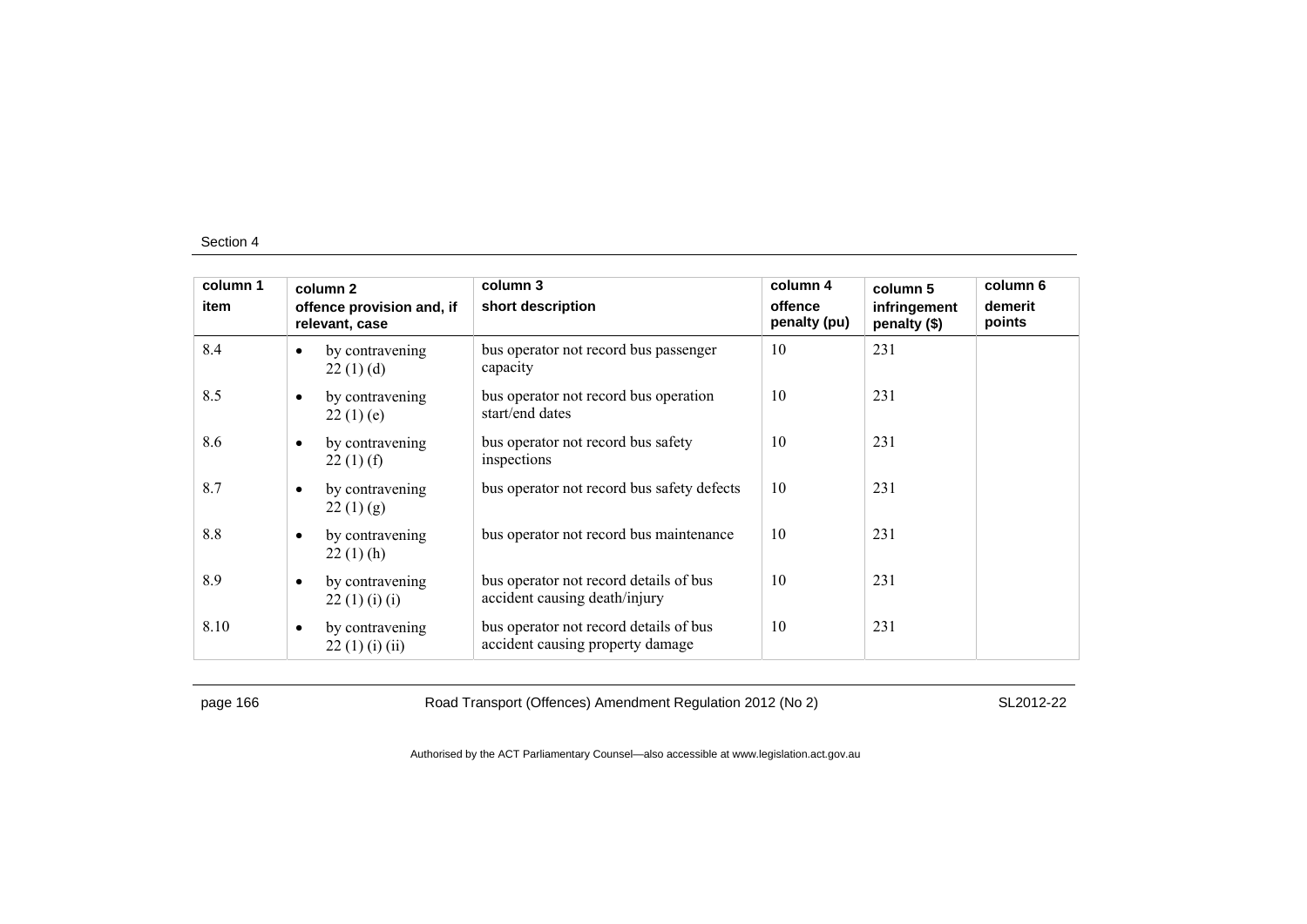| column 1<br>item | column 2<br>offence provision and, if<br>relevant, case | column 3<br>short description                                                                                       | column 4<br>offence<br>penalty (pu) | column 5<br>infringement<br>penalty (\$) | column 6<br>demerit<br>points |
|------------------|---------------------------------------------------------|---------------------------------------------------------------------------------------------------------------------|-------------------------------------|------------------------------------------|-------------------------------|
| 9                | 23(2)                                                   | bus operator not give notice of additional<br>bus                                                                   | 20                                  | 129                                      |                               |
| 10               | 24(1)                                                   | bus operator not give immediate notice of<br>notifiable accident                                                    | 20                                  | 247                                      |                               |
| 11               | 24(2)                                                   | bus operator not give follow-up notice of<br>notifiable accident                                                    | 20                                  | 247                                      |                               |
| 12               | 24(4)                                                   | bus operator not give notice of incident                                                                            | 20                                  | 247                                      |                               |
| 13               | 25(1)                                                   | bus operator not ensure interior/exterior/<br>fittings of bus clean/undamaged/ properly<br>fitted/securely in place | 10                                  | 231                                      |                               |
| 14               | 26(1)                                                   | bus operator allow unlicensed/unauthorised<br>person drive bus                                                      | 20                                  | 364                                      |                               |

SL2012-22 Road Transport (Offences) Amendment Regulation 2012 (No 2) page 167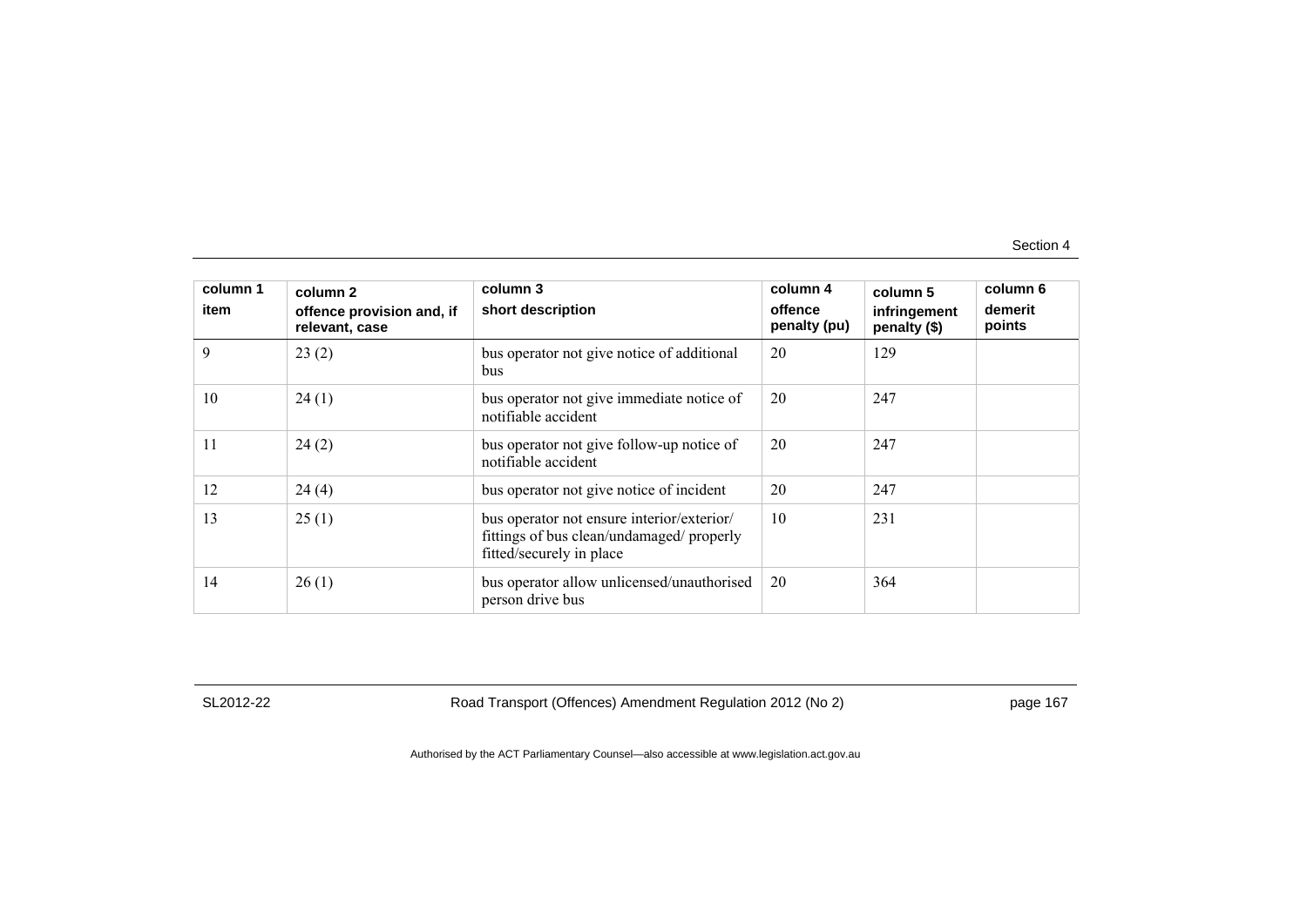| column 1<br>item | column 2<br>offence provision and, if<br>relevant, case | column 3<br>short description                                                  | column 4<br>offence<br>penalty (pu) | column 5<br>infringement<br>penalty (\$) | column 6<br>demerit<br>points |
|------------------|---------------------------------------------------------|--------------------------------------------------------------------------------|-------------------------------------|------------------------------------------|-------------------------------|
| 15               | 27(2)                                                   |                                                                                |                                     |                                          |                               |
| 15.1             | by contravening<br>$\bullet$<br>27(1)(a)                | bus operator not record driver's name and<br>address                           | 10                                  | 231                                      |                               |
| 15.2             | by contravening<br>$\bullet$<br>$27(1)$ (b)             | bus operator not record prescribed driver<br>authority information             | 10                                  | 231                                      |                               |
| 15.3             | by contravening<br>$\bullet$<br>27(1)(c)                | bus operator not record driving dates/times                                    | 10                                  | 231                                      |                               |
| 16               | 27(4)                                                   | bus operator not make record of<br>suspension/cancellation of driver's licence | 10                                  |                                          |                               |
| 17               | 27(5)                                                   | bus operator not record driver no longer<br>exempt from holding licence        | 10                                  |                                          |                               |

page 168 Road Transport (Offences) Amendment Regulation 2012 (No 2) SL2012-22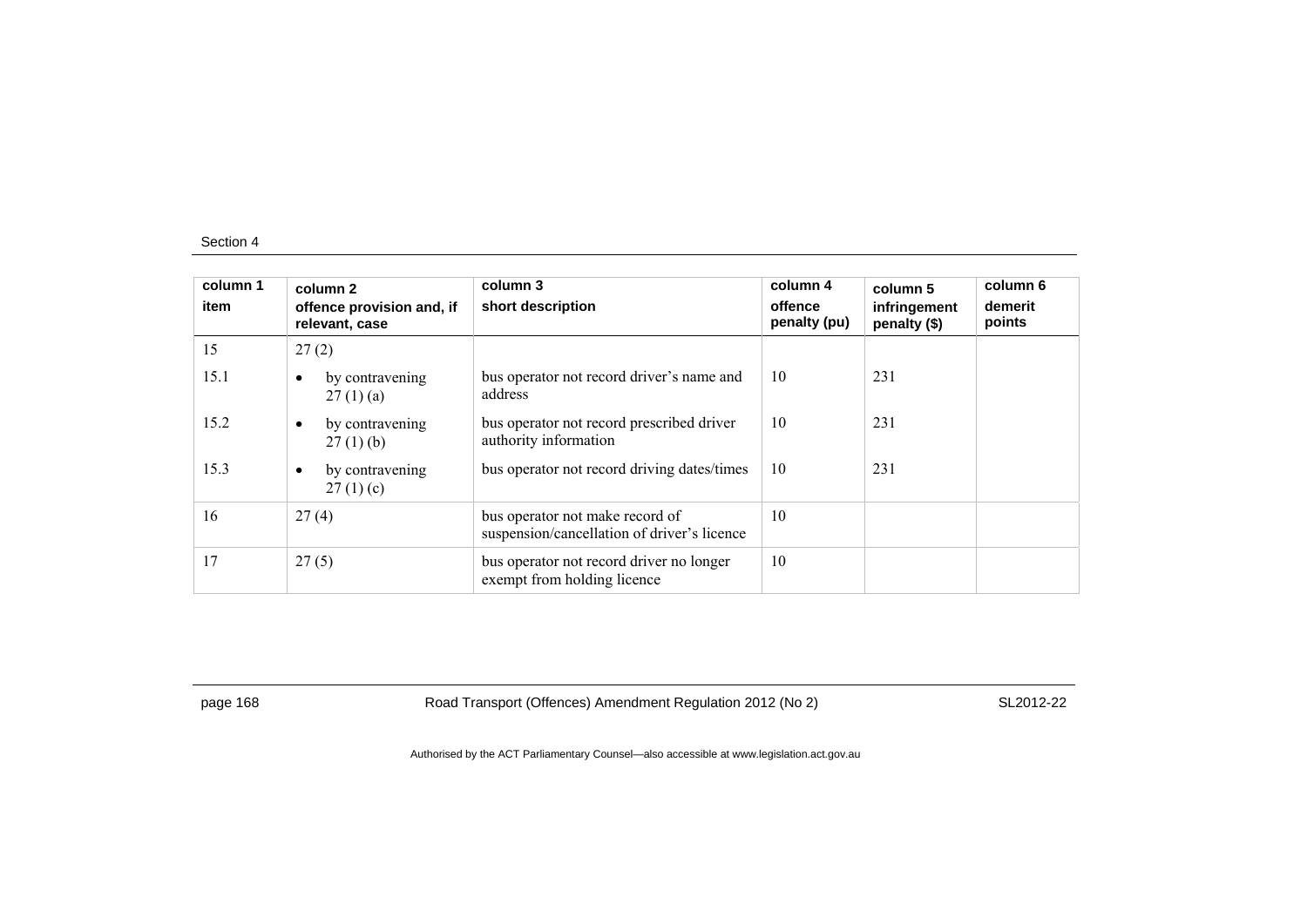| column 1<br>item |   | column 2<br>offence provision and, if<br>relevant, case | column 3<br>short description                                                                                                          | column 4<br>offence<br>penalty (pu) | column 5<br>infringement<br>penalty (\$) | column 6<br>demerit<br>points |
|------------------|---|---------------------------------------------------------|----------------------------------------------------------------------------------------------------------------------------------------|-------------------------------------|------------------------------------------|-------------------------------|
| 18               |   | 27A(2)                                                  |                                                                                                                                        |                                     |                                          |                               |
| 18.1             |   | by contravening<br>27A(1)(a)                            | bus operator not tell road transport<br>authority driver's name and address                                                            | 10                                  |                                          |                               |
| 18.2             | ٠ | by contravening<br>27A(1)(b)                            | bus operator not tell road transport<br>authority prescribed driver authority<br>information                                           | 10                                  |                                          |                               |
| 18.3             | ٠ | by contravening<br>27A(1)(c)                            | bus operator not tell road transport<br>authority about change to driver's name/<br>address/prescribed driver authority<br>information | 10                                  |                                          |                               |
| 18.4             |   | by contravening<br>27A(1)(d)                            | bus operator not tell road transport<br>authority driver no longer driving bus for<br>bus operator                                     | 10                                  |                                          |                               |

SL2012-22 Road Transport (Offences) Amendment Regulation 2012 (No 2) page 169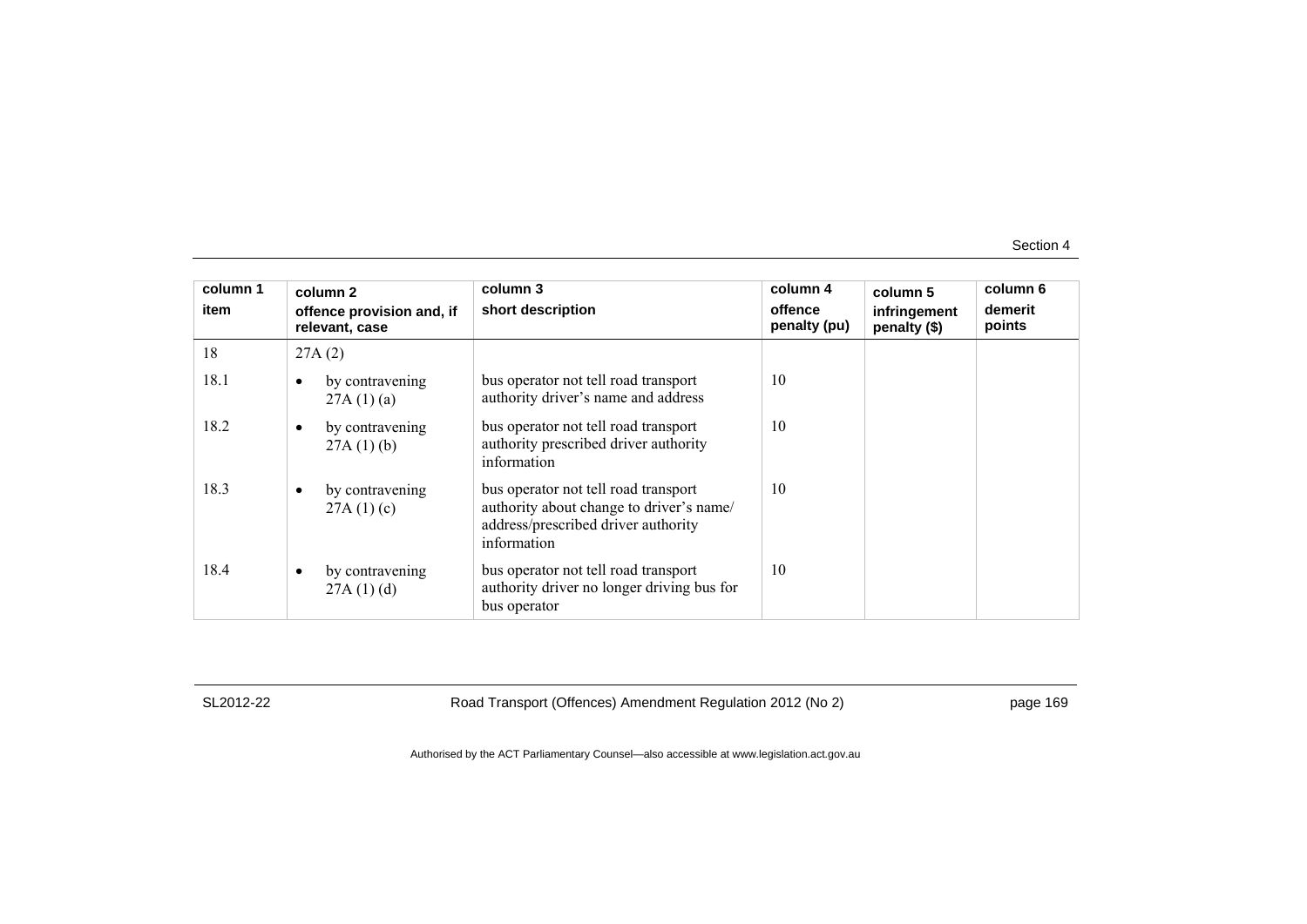| column 1<br>item | column 2<br>offence provision and, if<br>relevant, case | column 3<br>short description                                                         | column 4<br>offence<br>penalty (pu) | column 5<br>infringement<br>penalty (\$) | column 6<br>demerit<br>points |
|------------------|---------------------------------------------------------|---------------------------------------------------------------------------------------|-------------------------------------|------------------------------------------|-------------------------------|
| 19               | 28(2)                                                   |                                                                                       |                                     |                                          |                               |
| 19.1             | by contravening<br>$\bullet$<br>28(1)(a)                | not keep bus records as required                                                      | 10                                  | 231                                      |                               |
| 19.2             | by contravening<br>$\bullet$<br>28(1)(b)                | not produce bus records as required                                                   | 10                                  | 231                                      |                               |
| 19.3             | by contravening<br>$\bullet$<br>28(1)(c)                | not provide bus records as required                                                   | 10                                  | 231                                      |                               |
| 20               | 29(1)                                                   | bus operator not state on single-decker bus<br>maximum number of passengers permitted | 5                                   | 121                                      |                               |
| 21               | 29(2)                                                   | bus operator not state on double-decker bus<br>maximum number of passengers permitted | 5                                   | 121                                      |                               |
| 22               | 30(1)                                                   | bus operator not display accreditation<br>information                                 | 5                                   | 121                                      |                               |

page 170 Road Transport (Offences) Amendment Regulation 2012 (No 2) SL2012-22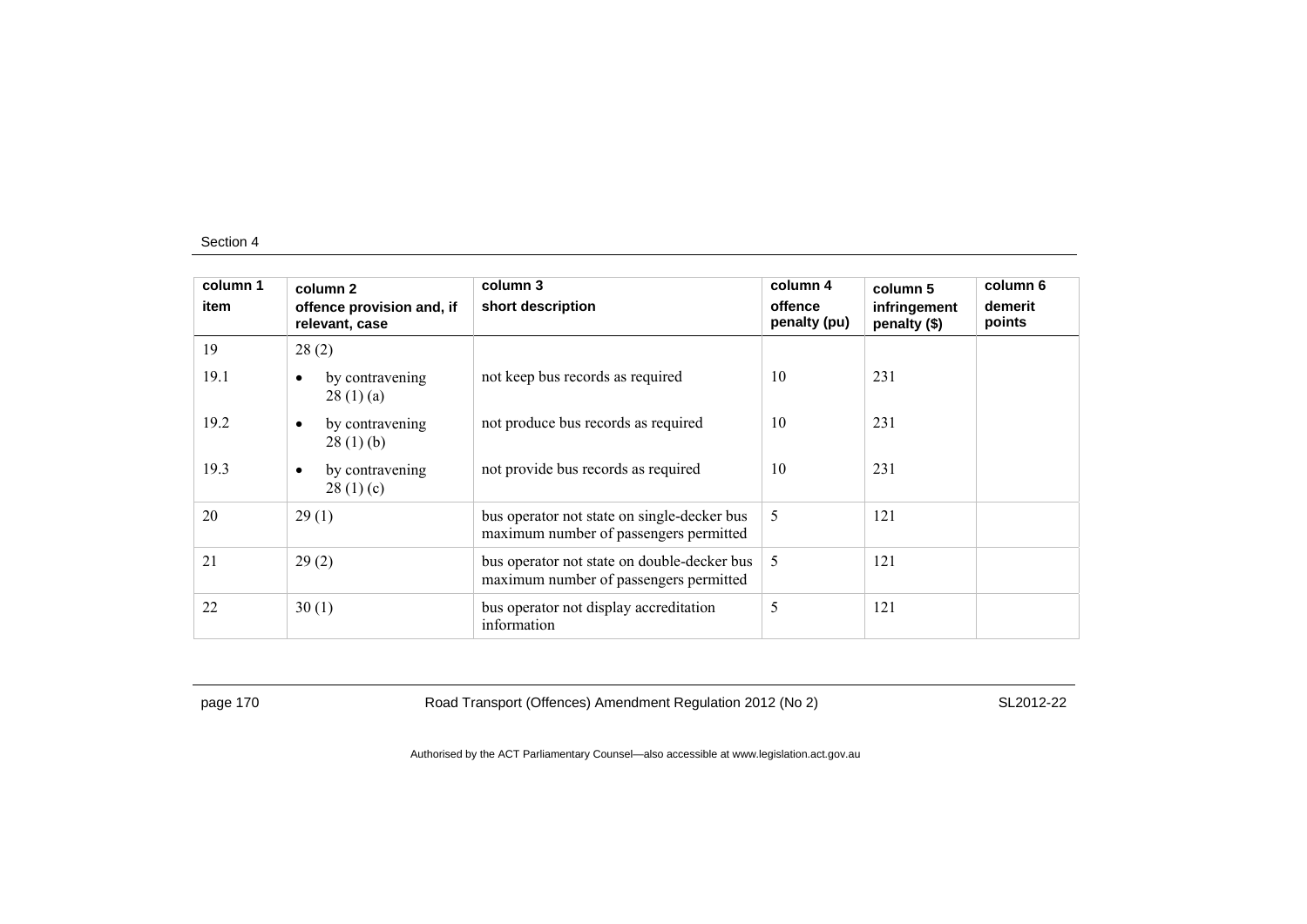| column 1<br>item | column 2<br>offence provision and, if<br>relevant, case | column 3<br>short description                                                 | column 4<br>offence<br>penalty (pu) | column 5<br>infringement<br>penalty (\$) | column 6<br>demerit<br>points |
|------------------|---------------------------------------------------------|-------------------------------------------------------------------------------|-------------------------------------|------------------------------------------|-------------------------------|
| 23               | 30A(1)                                                  | bus operator not ensure advertisement<br>includes accreditation number        | 10                                  | 341                                      |                               |
| 24               | 30B(2)                                                  | bus operator not ensure airconditioning<br>operational/in good repair         | 10                                  |                                          |                               |
| 25               | 30C(2)                                                  | bus operator not ensure bus fitted with<br>approved signs/livery              | 10                                  | 188                                      |                               |
| 26               | 30D(1)                                                  | bus operator not ensure inappropriate<br>advertisement/document not displayed | 10                                  |                                          |                               |
| 27               | 30D(3)                                                  | bus operator not remove inappropriate<br>advertisement/document as directed   | 10                                  | 231                                      |                               |
| 28               | 30E(1)                                                  | bus operator not ensure driver complying<br>with dress code of practice       | 10                                  |                                          |                               |
| 29               | 31                                                      | bus operator not display security camera<br>notice                            | 5                                   | 231                                      |                               |

SL2012-22 Road Transport (Offences) Amendment Regulation 2012 (No 2) page 171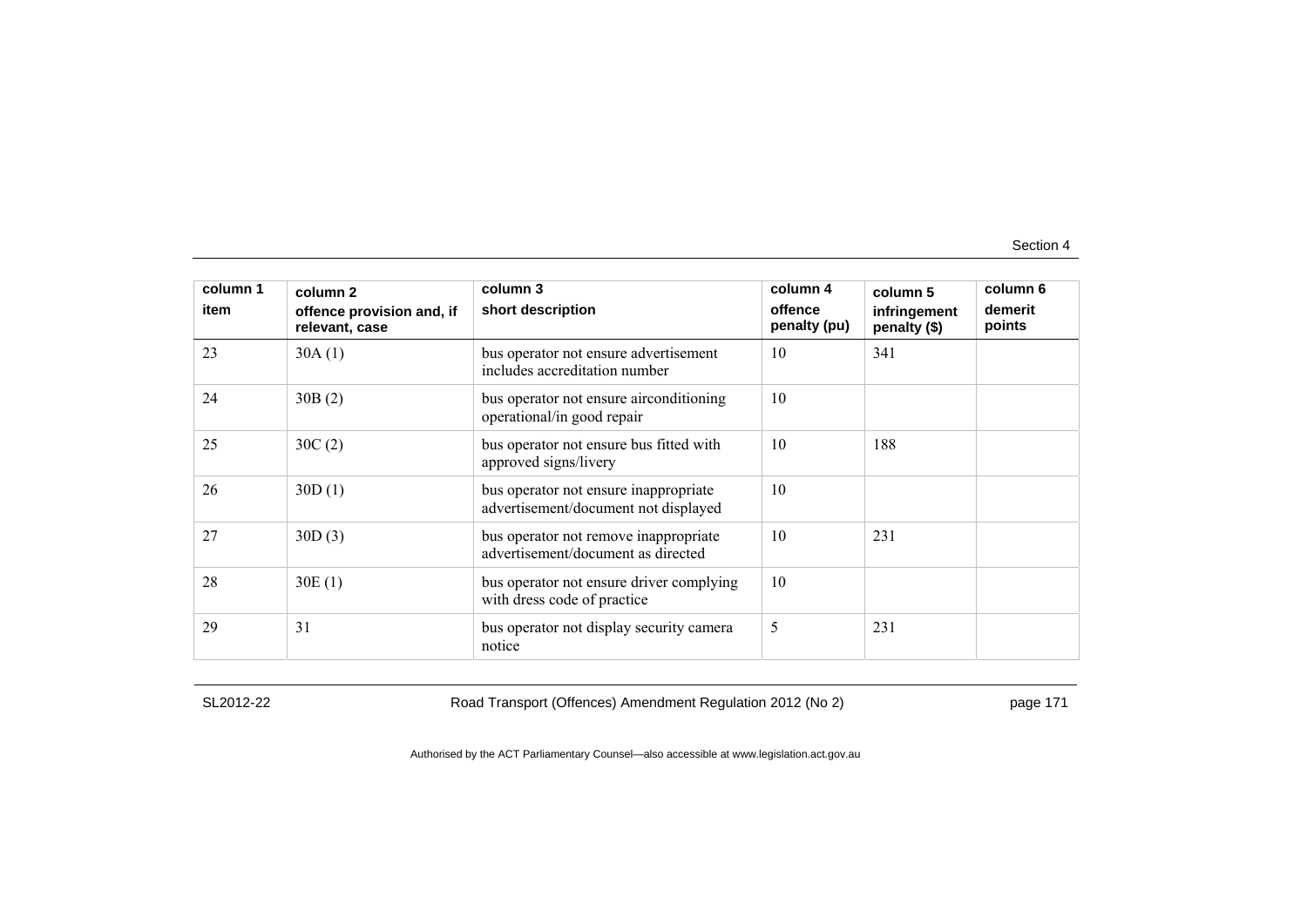| column 1<br>item | column 2<br>offence provision and, if<br>relevant, case | column 3<br>short description                                                     | column 4<br>offence<br>penalty (pu) | column 5<br>infringement<br>penalty (\$) | column 6<br>demerit<br>points |
|------------------|---------------------------------------------------------|-----------------------------------------------------------------------------------|-------------------------------------|------------------------------------------|-------------------------------|
| 30               | 32(3)                                                   |                                                                                   |                                     |                                          |                               |
| 30.1             | by contravening<br>$\bullet$<br>32(2)(a)                | bus operator not keep security camera<br>recording as required                    | 10                                  | 231                                      |                               |
| 30.2             | by contravening<br>$\bullet$<br>32(2)(b)                | bus operator not destroy security camera<br>recording as required                 | 10                                  | 231                                      |                               |
| 31               | 32(4)                                                   | bus operator not produce security camera<br>recording to police officer/authority | 10                                  | 231                                      |                               |
| 32               | 32(5)                                                   | bus operator not maintain equipment to<br>display security camera recordings      | 5                                   | 121                                      |                               |
| 33               | 33                                                      | bus operator not deal with lost property as<br>required                           | 5                                   | 121                                      |                               |
| 34               | 34(2)                                                   | bus operator allow bus operation after time<br>of effect of noncompliance notice  | 20                                  | 364                                      |                               |

page 172 **Road Transport (Offences) Amendment Regulation 2012 (No 2)** SL2012-22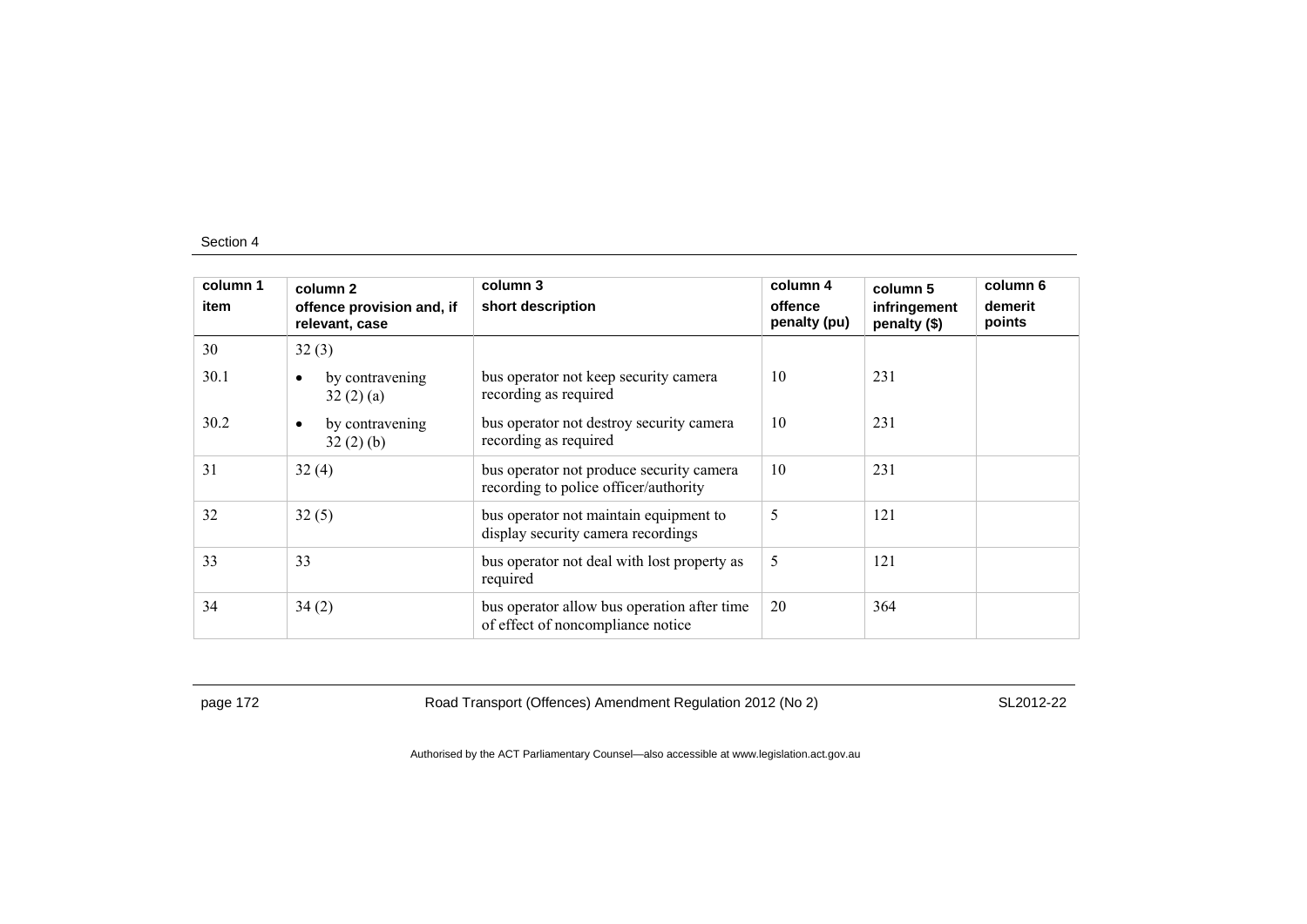| column 1<br>item | column 2<br>offence provision and, if<br>relevant, case | column 3<br>short description                                                                        | column 4<br>offence<br>penalty (pu) | column 5<br>infringement<br>penalty (\$) | column 6<br>demerit<br>points |
|------------------|---------------------------------------------------------|------------------------------------------------------------------------------------------------------|-------------------------------------|------------------------------------------|-------------------------------|
| 35               | 34(3)                                                   | bus operator allow bus operation after<br>unauthorised removal of noncompliance<br>notice            | 20                                  | 364                                      |                               |
| 36               | 35(1)                                                   | bus driver not drop off passenger                                                                    | 5                                   | 121                                      |                               |
| 37               | 35(2)                                                   | bus driver not pick up passenger                                                                     | 5                                   | 121                                      |                               |
| 38               | 36                                                      | bus driver not stop bus parallel/close to<br>side of road                                            | 5                                   | 121                                      |                               |
| 39               | 37(1)(a)                                                | bus driver carry more than maximum<br>number of passengers permitted in bus                          | 5                                   | 121                                      |                               |
| 40               | $37(1)$ (b) (i)                                         | bus driver carry more than maximum<br>number of seated passengers than<br>permitted in single-decker | 5                                   | 121                                      |                               |

SL2012-22 Road Transport (Offences) Amendment Regulation 2012 (No 2) page 173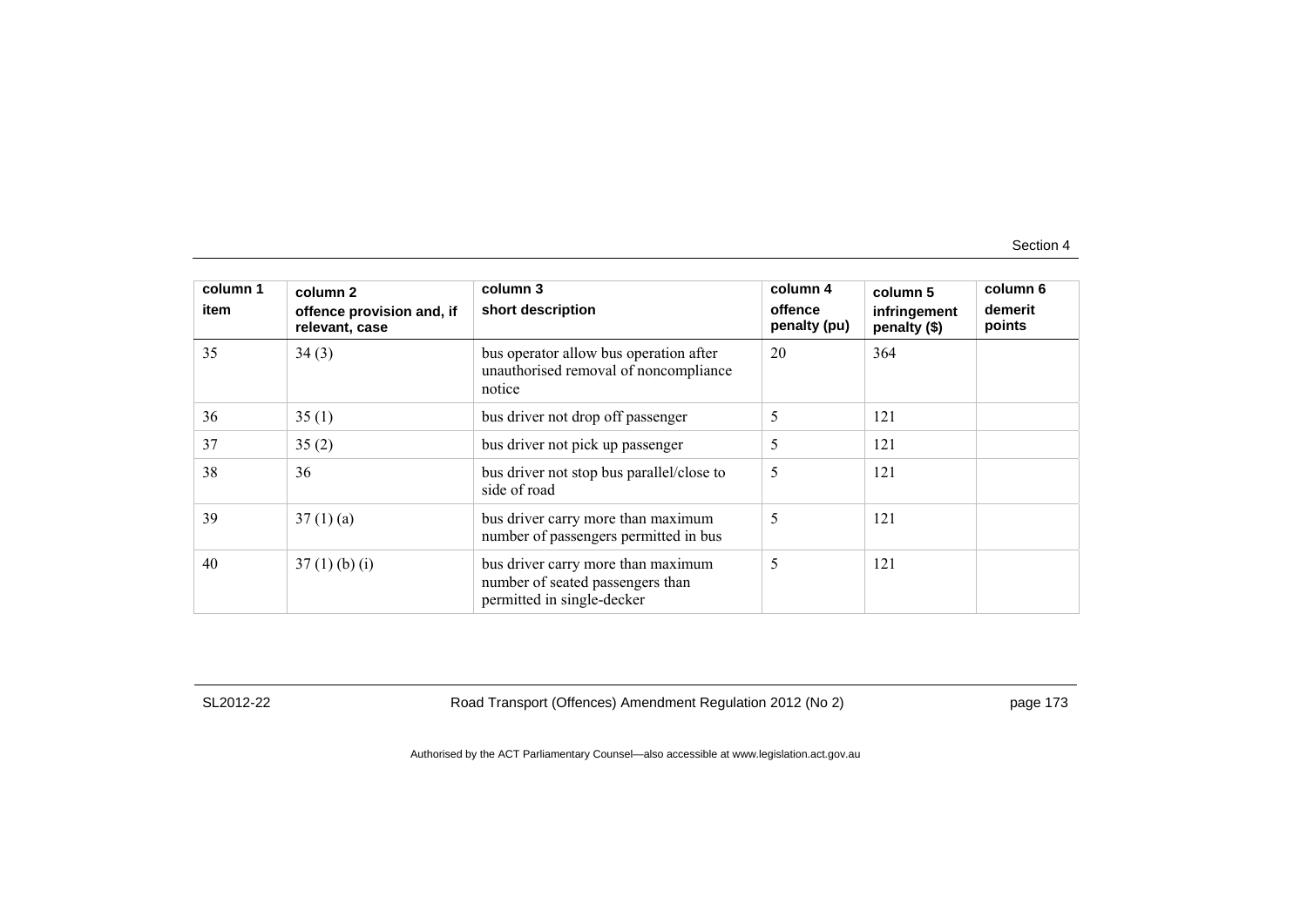| column 1 | column 2                                    | column 3                                                                                                                   | column 4                | column 5                     | column 6          |
|----------|---------------------------------------------|----------------------------------------------------------------------------------------------------------------------------|-------------------------|------------------------------|-------------------|
| item     | offence provision and, if<br>relevant, case | short description                                                                                                          | offence<br>penalty (pu) | infringement<br>penalty (\$) | demerit<br>points |
| 41       | $37(1)$ (b) (ii)                            | bus driver carry more than maximum<br>number of standing passengers than<br>permitted in single-decker                     | 5                       | 121                          |                   |
| 42       | 37(1)(c)(i)                                 | bus driver carry more than maximum<br>number of seated passengers on deck of<br>double-decker than permitted on the deck   | 5                       | 121                          |                   |
| 43       | $37(1)$ (c) (ii)                            | bus driver carry more than maximum<br>number of standing passengers on deck of<br>double-decker than permitted on the deck | 5                       | 121                          |                   |
| 44       | 38(2)                                       | bus driver not check security camera<br>operating                                                                          | 5                       | 176                          |                   |
| 45       | 38(3)                                       | bus driver not tell accredited operator<br>security camera not operating                                                   | 5                       | 176                          |                   |
| 46       | 39(1)                                       | bus driver allow inconvenient/dangerous<br>thing in bus                                                                    | 5                       | 121                          |                   |

page 174 Road Transport (Offences) Amendment Regulation 2012 (No 2) SL2012-22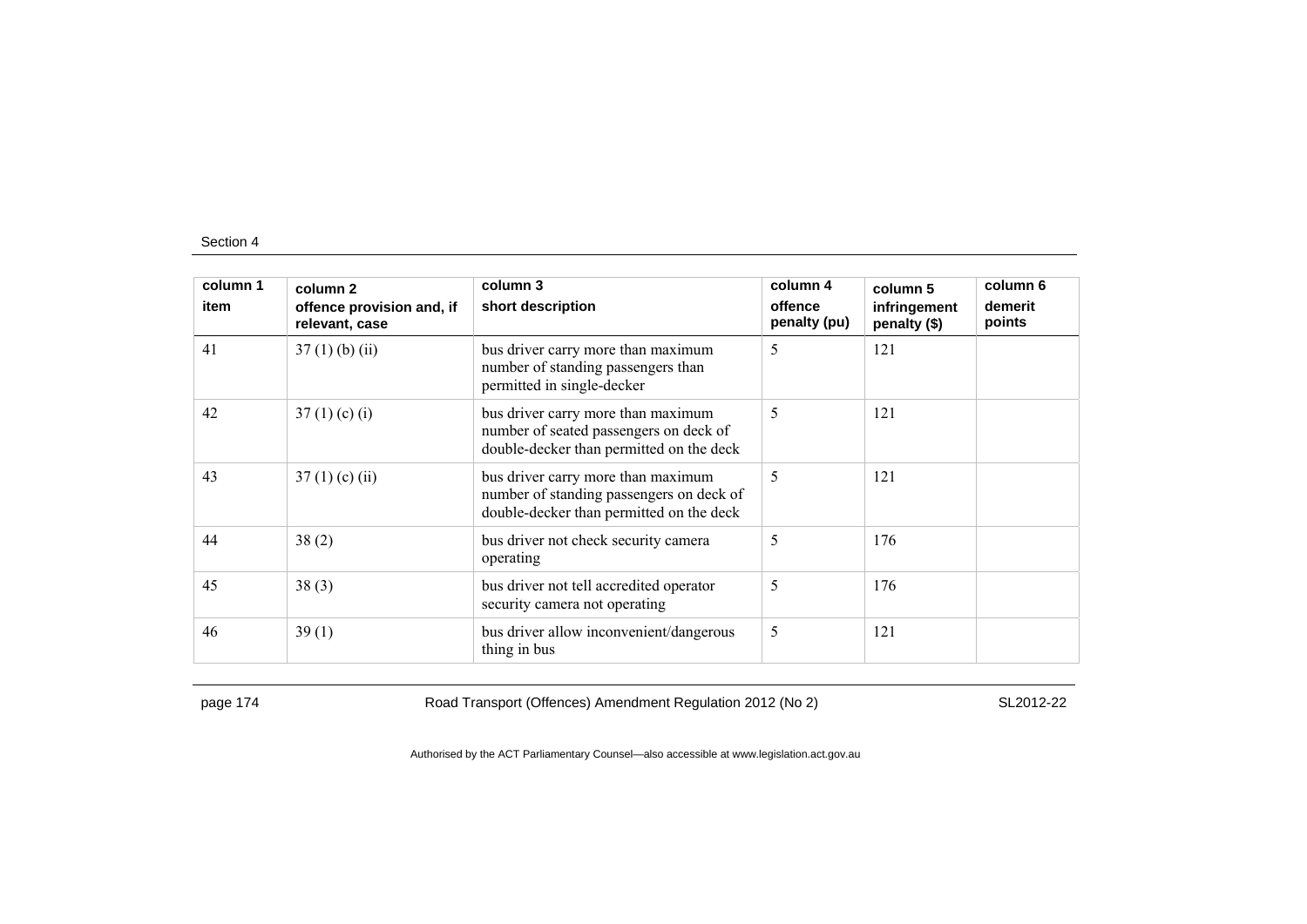| column 1<br>item | column 2<br>offence provision and, if<br>relevant, case | column 3<br>short description                                                       | column 4<br>offence<br>penalty (pu) | column 5<br>infringement<br>penalty (\$) | column 6<br>demerit<br>points |
|------------------|---------------------------------------------------------|-------------------------------------------------------------------------------------|-------------------------------------|------------------------------------------|-------------------------------|
| 47               | 40(2)                                                   | bus driver not deal with lost property as<br>required                               | 5                                   | 121                                      |                               |
| 48               | 41 $(a)$                                                | bus driver solicit passenger/hiring                                                 | 10                                  | 129                                      |                               |
| 49               | 41 <sub>(b)</sub>                                       | bus driver move bus with door open                                                  | 10                                  | 231                                      |                               |
| 50               | 41 $(c)$                                                | bus driver start/stop bus in way to subject<br>person to unnecessary risk of injury | 10                                  | 231                                      |                               |
| 51               | 42 $(1)(a)$                                             | bus driver not clean and tidy                                                       | 5                                   |                                          |                               |
| 52               | 42 $(1)$ $(b)$                                          | bus driver not behave in orderly<br>way/politely/with propriety                     | 5                                   |                                          |                               |
| 53               | 42(2)                                                   | bus driver not comply with dress code of<br>practice                                | 5                                   | 121                                      |                               |
| 54               | 43                                                      | bus driver leave driver's seat                                                      | 5                                   | 121                                      |                               |

SL2012-22 Road Transport (Offences) Amendment Regulation 2012 (No 2) page 175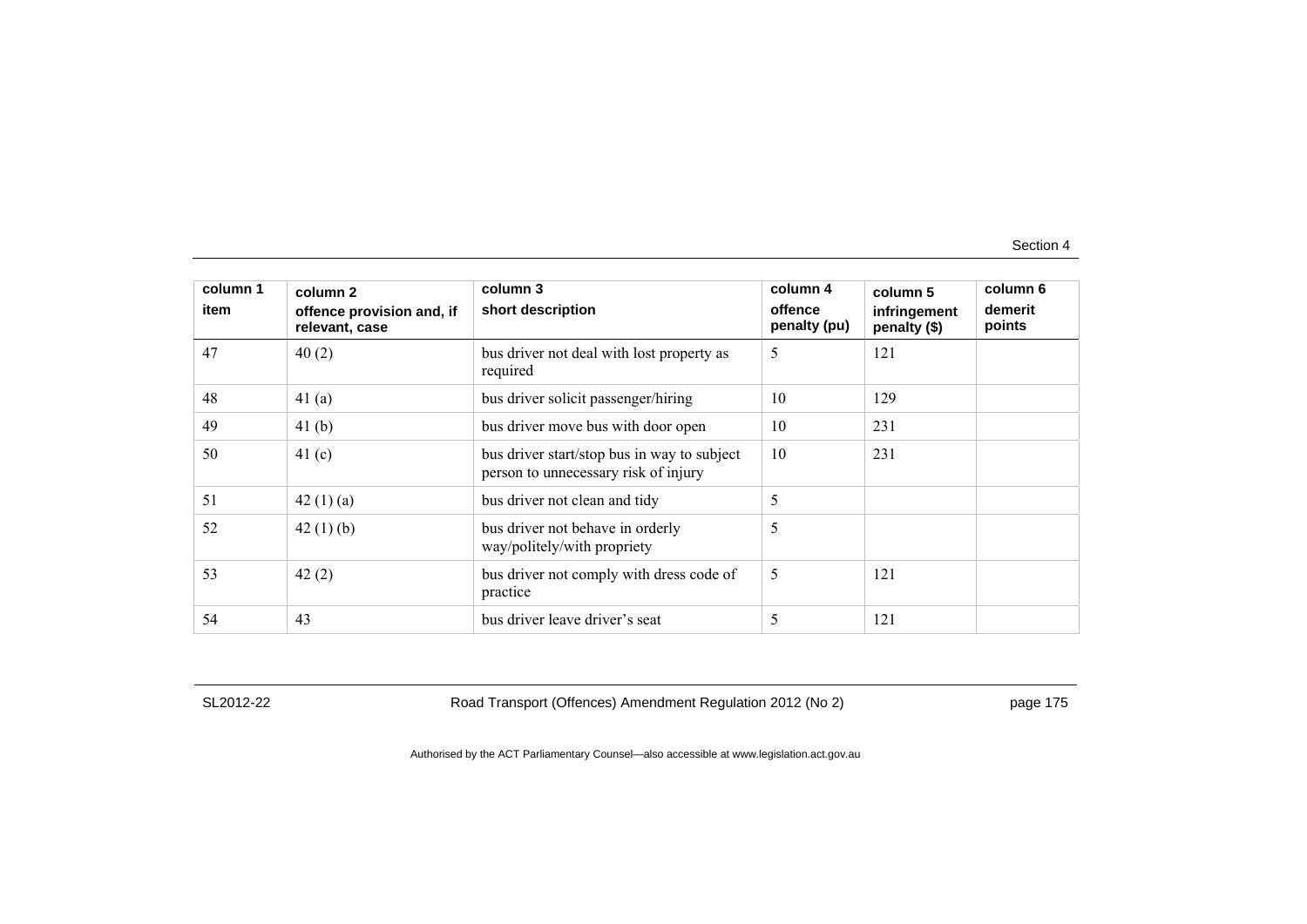| column 1<br>item | column 2<br>offence provision and, if<br>relevant, case | column 3<br>short description                                                | column 4<br>offence<br>penalty (pu) | column 5<br>infringement<br>penalty (\$) | column 6<br>demerit<br>points |
|------------------|---------------------------------------------------------|------------------------------------------------------------------------------|-------------------------------------|------------------------------------------|-------------------------------|
| 55               | 44 $(1)(a)$                                             | bus driver allow passenger in driver's<br>compartment                        | 5                                   | 231                                      |                               |
| 56               | 44 $(1)$ $(b)$                                          | bus driver allow passenger on driver's seat                                  | 5                                   | 231                                      |                               |
| 57               | 44 $(2)$ $(a)$                                          | bus driver allow passenger on unauthorised<br>part of bus                    | 5                                   | 231                                      |                               |
| 58               | 44 $(2)$ $(b)$                                          | bus driver allow passenger beside/in front<br>of driver's seat               | 5                                   | 231                                      |                               |
| 59               | 44 $(2)$ $(c)$                                          | bus driver allow passenger to stand on<br>upper deck                         | 5                                   | 231                                      |                               |
| 60               | 45(2)                                                   | bus driver operate bus after time of effect<br>of noncompliance notice       | 20                                  | 364                                      |                               |
| 61               | 45(3)                                                   | bus driver operate bus after unauthorised<br>removal of noncompliance notice | 20                                  | 364                                      |                               |
| 62               | 47(1)                                                   | travel on bus without valid bus ticket                                       | 5                                   | 121                                      |                               |

page 176 **Road Transport (Offences) Amendment Regulation 2012 (No 2)** SL2012-22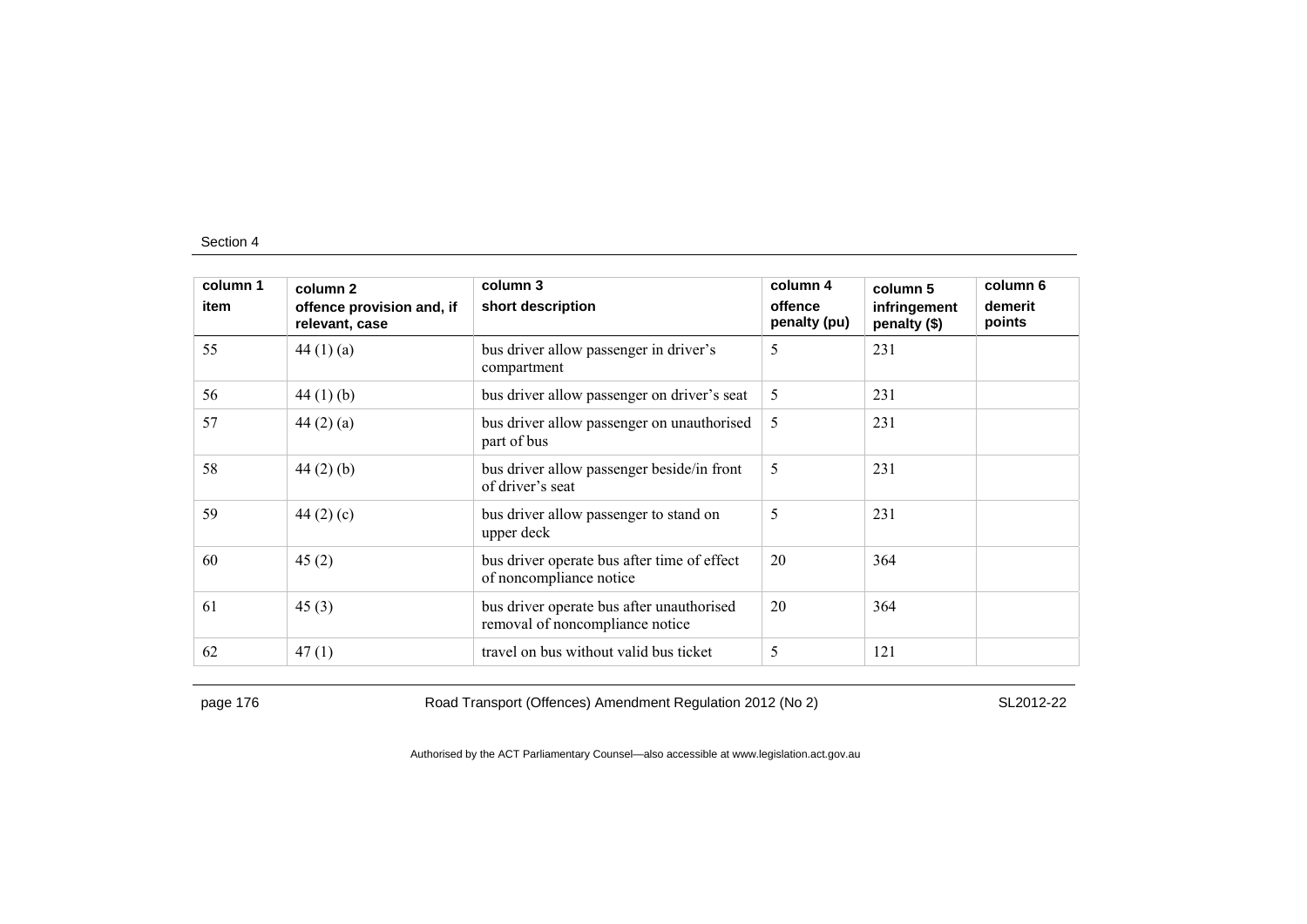| column 1<br>item | column 2<br>offence provision and, if<br>relevant, case | column 3<br>short description                                                                                                      | column 4<br>offence<br>penalty (pu) | column 5<br>infringement<br>penalty (\$) | column 6<br>demerit<br>points |
|------------------|---------------------------------------------------------|------------------------------------------------------------------------------------------------------------------------------------|-------------------------------------|------------------------------------------|-------------------------------|
| 63               | 48(1)                                                   | transfer bus ticket to someone else                                                                                                | 5                                   | 121                                      |                               |
| 64               | 49(a)                                                   | use damaged/defaced bus ticket                                                                                                     | 5                                   | 121                                      |                               |
| 65               | 49(b)                                                   | use changed bus ticket                                                                                                             | 5                                   | 121                                      |                               |
| 66               | 50(1)                                                   | use concession bus ticket when not entitled                                                                                        | 5                                   | 121                                      |                               |
| 67               | 50(3)                                                   | not produce evidence of entitlement to bus<br>ticket concession                                                                    | 5                                   | 121                                      |                               |
| 68               | 50 $(6)(a)$                                             | provide document containing false/<br>misleading/incomplete information for bus<br>ticket concession application                   | 20                                  | 129                                      |                               |
| 69               | 50 $(6)(b)$                                             | provide document containing false/<br>misleading/incomplete information for<br>evidence of entitlement to bus ticket<br>concession | 20                                  | 129                                      |                               |

SL2012-22 Road Transport (Offences) Amendment Regulation 2012 (No 2) page 177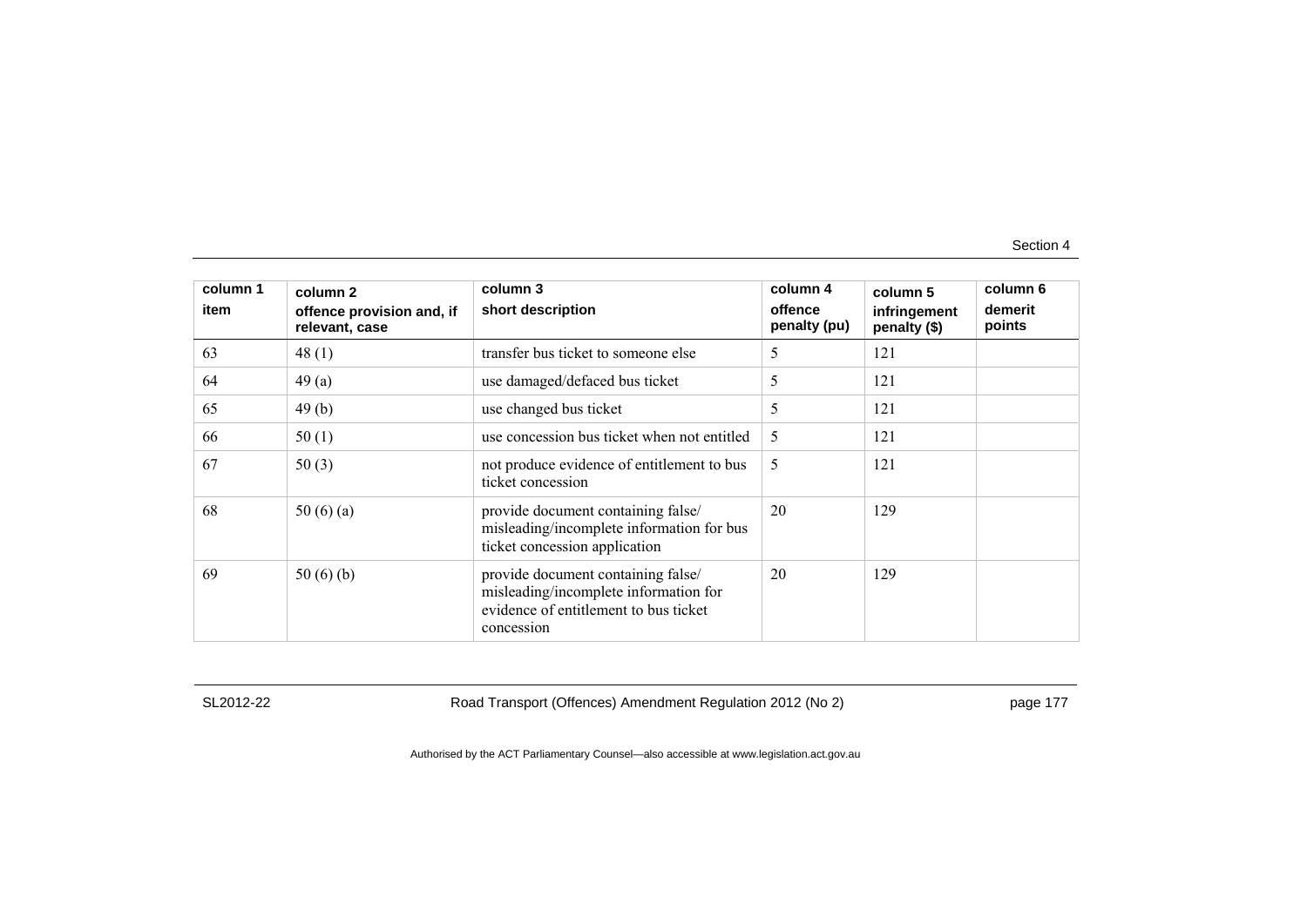| column 1<br>item | column 2<br>offence provision and, if<br>relevant, case | column 3<br>short description                                                                                                                 | column 4<br>offence<br>penalty (pu) | column 5<br>infringement<br>penalty (\$) | column 6<br>demerit<br>points |
|------------------|---------------------------------------------------------|-----------------------------------------------------------------------------------------------------------------------------------------------|-------------------------------------|------------------------------------------|-------------------------------|
| 70               | 50 $(7)(a)$                                             | state false/misleading thing for bus ticket<br>concession application/evidence of<br>entitlement to bus ticket concession                     | 20                                  | 129                                      |                               |
| 71               | 50(7)(b)                                                | omit thing from statement for bus ticket<br>concession application/evidence of<br>entitlement to bus ticket concession so it is<br>misleading | 20                                  | 129                                      |                               |
| 72               | 51                                                      | not make bus ticket available to authorised<br>person for inspection/processing                                                               | 5                                   | 121                                      |                               |
| 73               | 52(1)                                                   | interfere with comfort/safety of person in<br>bus                                                                                             | 5                                   | 231                                      |                               |
| 74               | 53 $(1)$                                                | occupy reserved bus seat                                                                                                                      | 5                                   | 121                                      |                               |
| 75               | 54(1)                                                   | drink/possess open container of liquor in<br>bus                                                                                              | 5                                   | 231                                      |                               |

page 178 **Road Transport (Offences) Amendment Regulation 2012 (No 2)** SL2012-22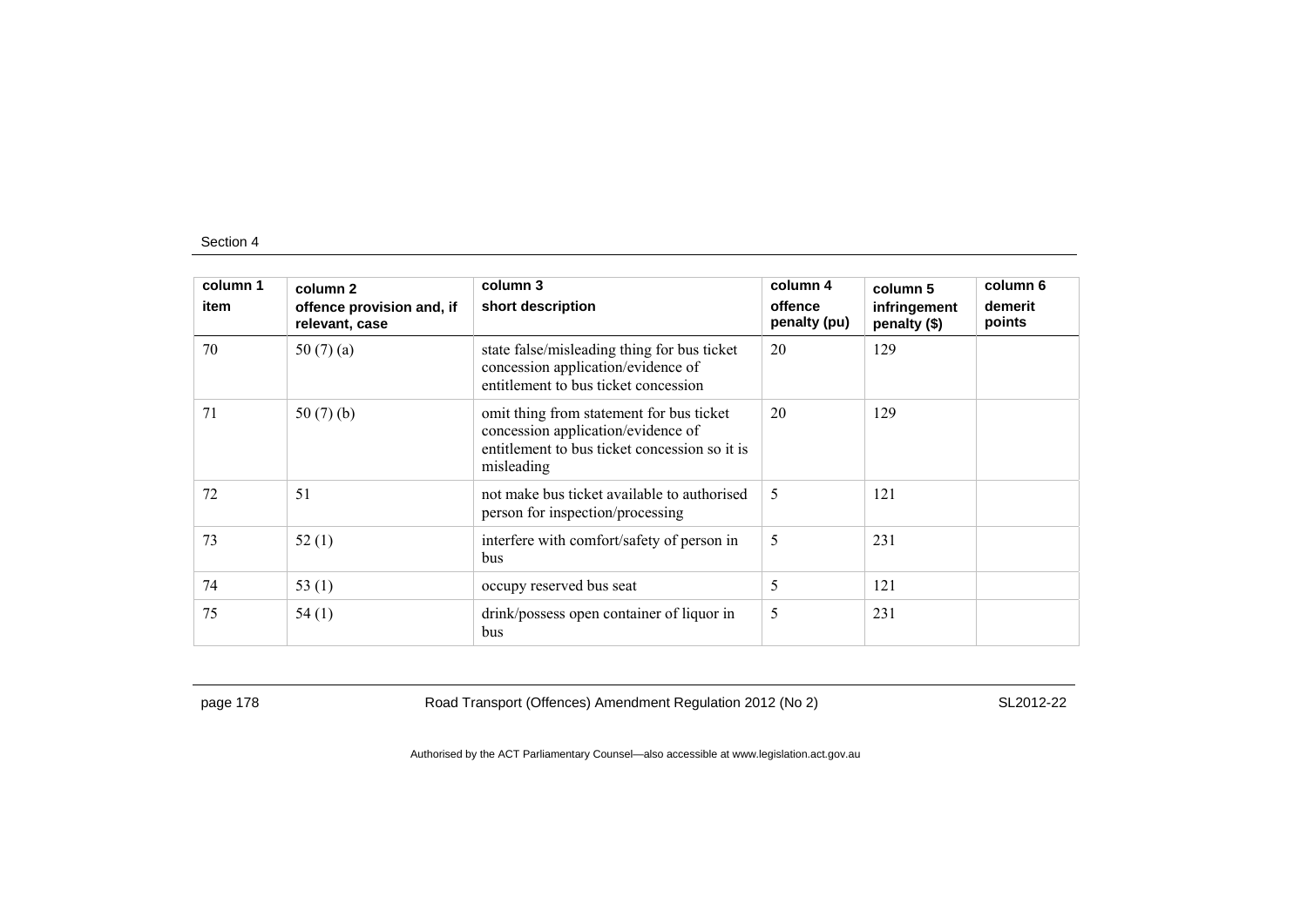| column 1<br>item | column 2<br>offence provision and, if<br>relevant, case | column 3<br>short description                   | column 4<br>offence<br>penalty (pu) | column 5<br>infringement<br>penalty (\$) | column 6<br>demerit<br>points |
|------------------|---------------------------------------------------------|-------------------------------------------------|-------------------------------------|------------------------------------------|-------------------------------|
| 76               | 55(1)                                                   | eat/drink on bus contrary to sign               | 5                                   | 121                                      |                               |
| 77               | 56(a)                                                   | get on/get off moving bus                       | 5                                   | 231                                      |                               |
| 78               | 56(b)                                                   | get on/get off bus through window/roof<br>hatch | 5                                   | 231                                      |                               |
| 79               | 57(a)                                                   | interfere with bus equipment                    | 5                                   | 231                                      |                               |
| 80               | 57(b)                                                   | block bus door                                  | 5                                   | 231                                      |                               |
| 81               | 57 $(c)$                                                | unlock bus door                                 | 5                                   | 231                                      |                               |
| 82               | 57(d)                                                   | open door while bus moving                      | 5                                   | 231                                      |                               |
| 83               | 57(e)                                                   | interfere with automatic bus door               | 5                                   | 231                                      |                               |
| 84               | 58                                                      | throw thing in/from bus                         | 5                                   | 231                                      |                               |
| 85               | 59 $(1)(a)$                                             | bus passenger enter driver's compartment        | 5                                   | 231                                      |                               |
| 86               | 59 $(1)$ (b)                                            | bus passenger occupy driver's seat              | 5                                   | 231                                      |                               |

SL2012-22 Road Transport (Offences) Amendment Regulation 2012 (No 2) page 179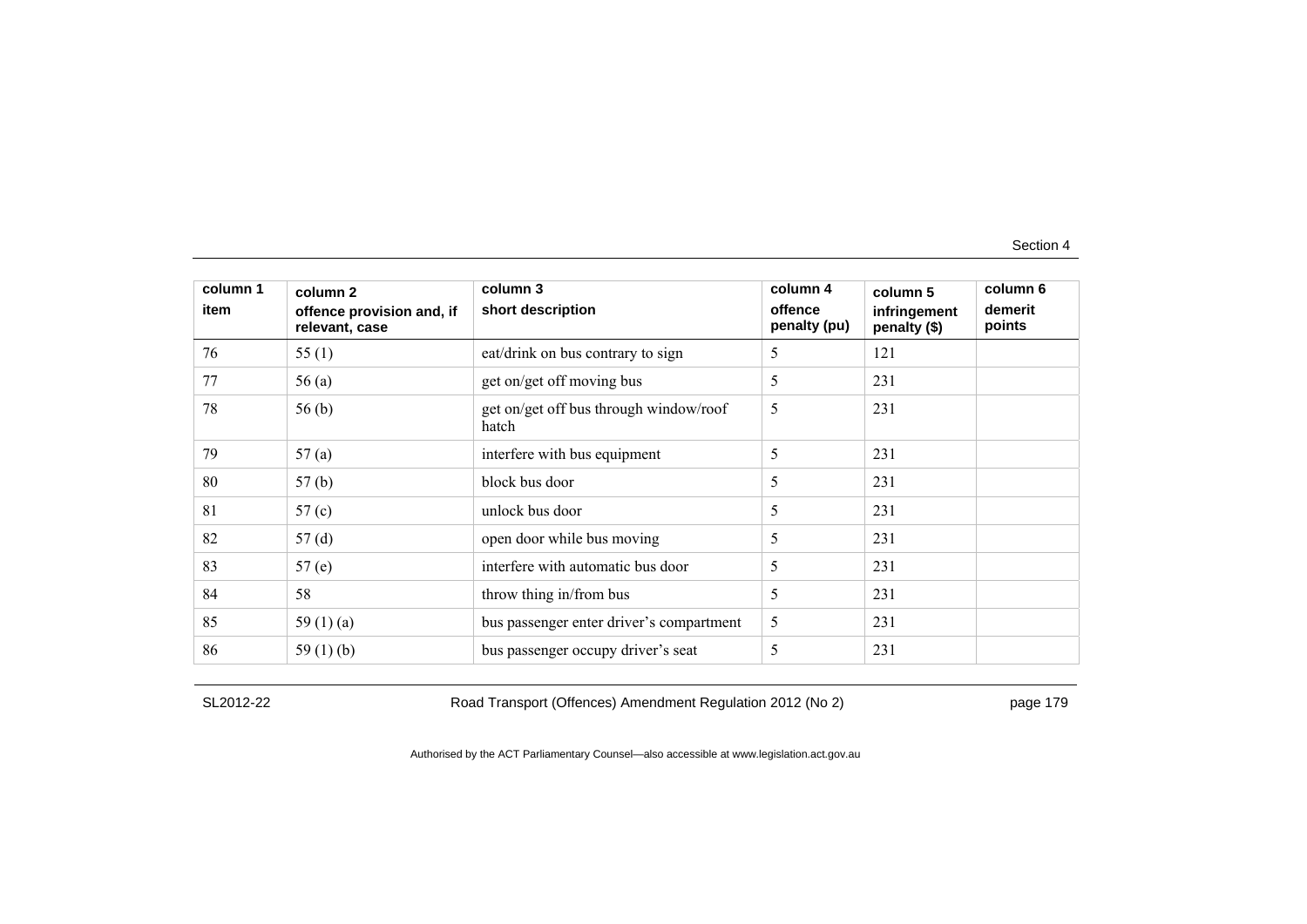| column 1<br>item | column 2<br>offence provision and, if<br>relevant, case | column 3<br>short description                          | column 4<br>offence<br>penalty (pu) | column 5<br>infringement<br>penalty (\$) | column 6<br>demerit<br>points |
|------------------|---------------------------------------------------------|--------------------------------------------------------|-------------------------------------|------------------------------------------|-------------------------------|
| 87               | 59 $(2)$ $(a)$                                          | bus passenger travel on unauthorised part<br>of bus    | 5                                   | 231                                      |                               |
| 88               | 59 $(2)$ $(b)$                                          | bus passenger beside/in front of driver's<br>seat      | 5                                   | 121                                      |                               |
| 89               | 59 $(2)$ $(c)$                                          | bus passenger stand on upper bus deck                  | 5                                   | 121                                      |                               |
| 90               | 60(1)                                                   | remove property of bus operator from bus               | 5                                   | 231                                      |                               |
| 91               | 61(1)                                                   | deposit litter/dangerous thing in bus                  | 5                                   | 121                                      |                               |
| 92               | 62(1)                                                   | bus passenger take animal on bus without<br>permission | 5                                   | 121                                      |                               |

page 180 Road Transport (Offences) Amendment Regulation 2012 (No 2) SL2012-22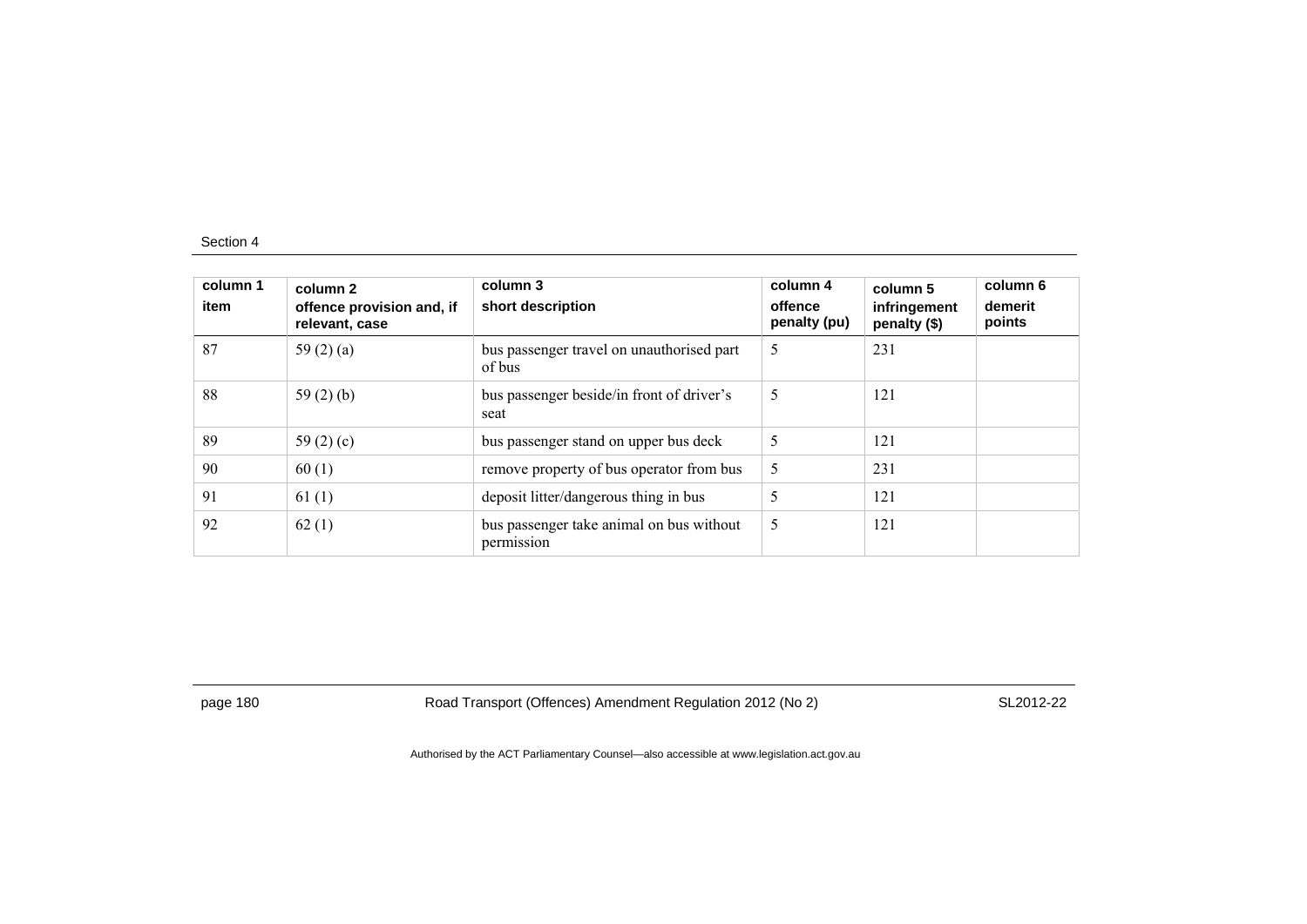| column 1<br>item | column 2<br>offence provision and, if        | column 3<br>short description                                                                                                           | column 4<br>offence | column 5<br>infringement | column 6<br>demerit |
|------------------|----------------------------------------------|-----------------------------------------------------------------------------------------------------------------------------------------|---------------------|--------------------------|---------------------|
|                  | relevant, case                               |                                                                                                                                         | penalty (pu)        | penalty (\$)             | points              |
| 93               | 63(3)                                        |                                                                                                                                         |                     |                          |                     |
| 93.1             | by contravening<br>63 $(1)(a)$               | bus passenger not comply with direction by<br>driver/police officer/authorised person<br>because soil/damage bus/person                 | .5                  | 121                      |                     |
| 93.2             | by contravening<br>$\bullet$<br>63 $(1)$ (b) | bus passenger not comply with direction by<br>driver/police officer/authorised person<br>because goods inconvenience/endanger<br>person | 5                   | 121                      |                     |
| 94               | 64(2)                                        | intoxicated bus passenger not comply with<br>direction by driver/police officer/<br>authorised person                                   | 5                   | 231                      |                     |
| 95               | 65(2)                                        | bus passenger offender not comply with<br>direction by driver/police officer/<br>authorised person                                      | 5                   | 231                      |                     |

SL2012-22 Road Transport (Offences) Amendment Regulation 2012 (No 2) page 181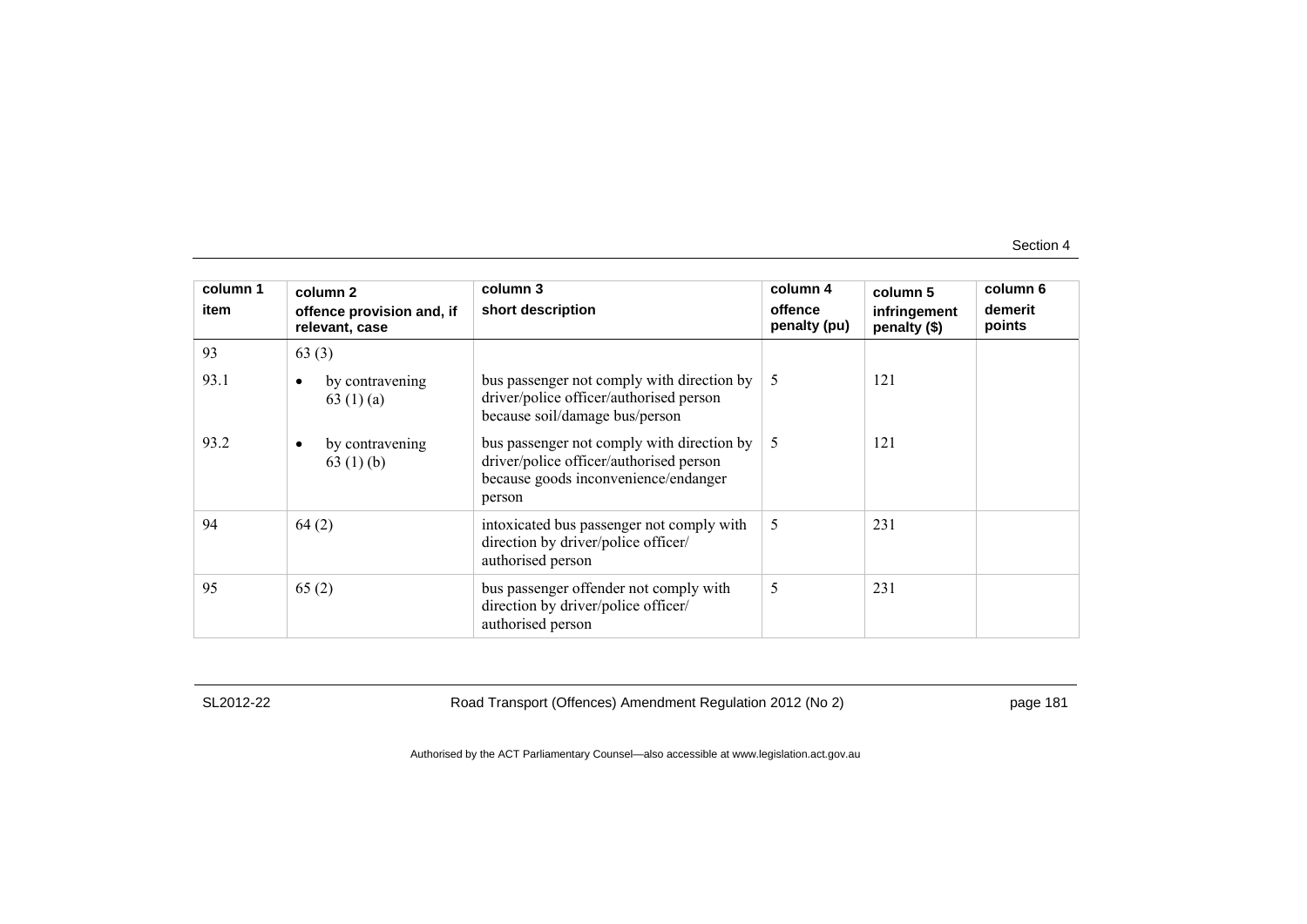| column 1 | column 2                                    | column 3                                                         | column 4                | column 5                     | column 6          |
|----------|---------------------------------------------|------------------------------------------------------------------|-------------------------|------------------------------|-------------------|
| item     | offence provision and, if<br>relevant, case | short description                                                | offence<br>penalty (pu) | infringement<br>penalty (\$) | demerit<br>points |
| 96       | 67(1)                                       | bus passenger not deal with lost property<br>on bus as required  | 5                       | 121                          |                   |
| 97       | 68(5)                                       | not comply with bus security camera<br>standard                  | 20                      | 247                          |                   |
| 98       | 69(1)                                       | interfere with bus security camera                               | 20                      | 364                          |                   |
| 99       | 69(2)                                       | interfere with bus security camera<br>recording                  | 20                      | 364                          |                   |
| 100      | 71(1)                                       | taxi network provider refuse affiliation                         | 20                      | 247                          |                   |
| 101      | 72(3)                                       |                                                                  |                         |                              |                   |
| 101.1    | by contravening<br>$\bullet$<br>72(2)(a)    | taxi network not ensure vehicle licensed as<br>taxi              | 20                      | 364                          |                   |
| 101.2    | by contravening<br>$\bullet$<br>72(2)(b)    | taxi network not ensure vehicle operated by<br>accredited person | 20                      | 364                          |                   |

page 182 Road Transport (Offences) Amendment Regulation 2012 (No 2) SL2012-22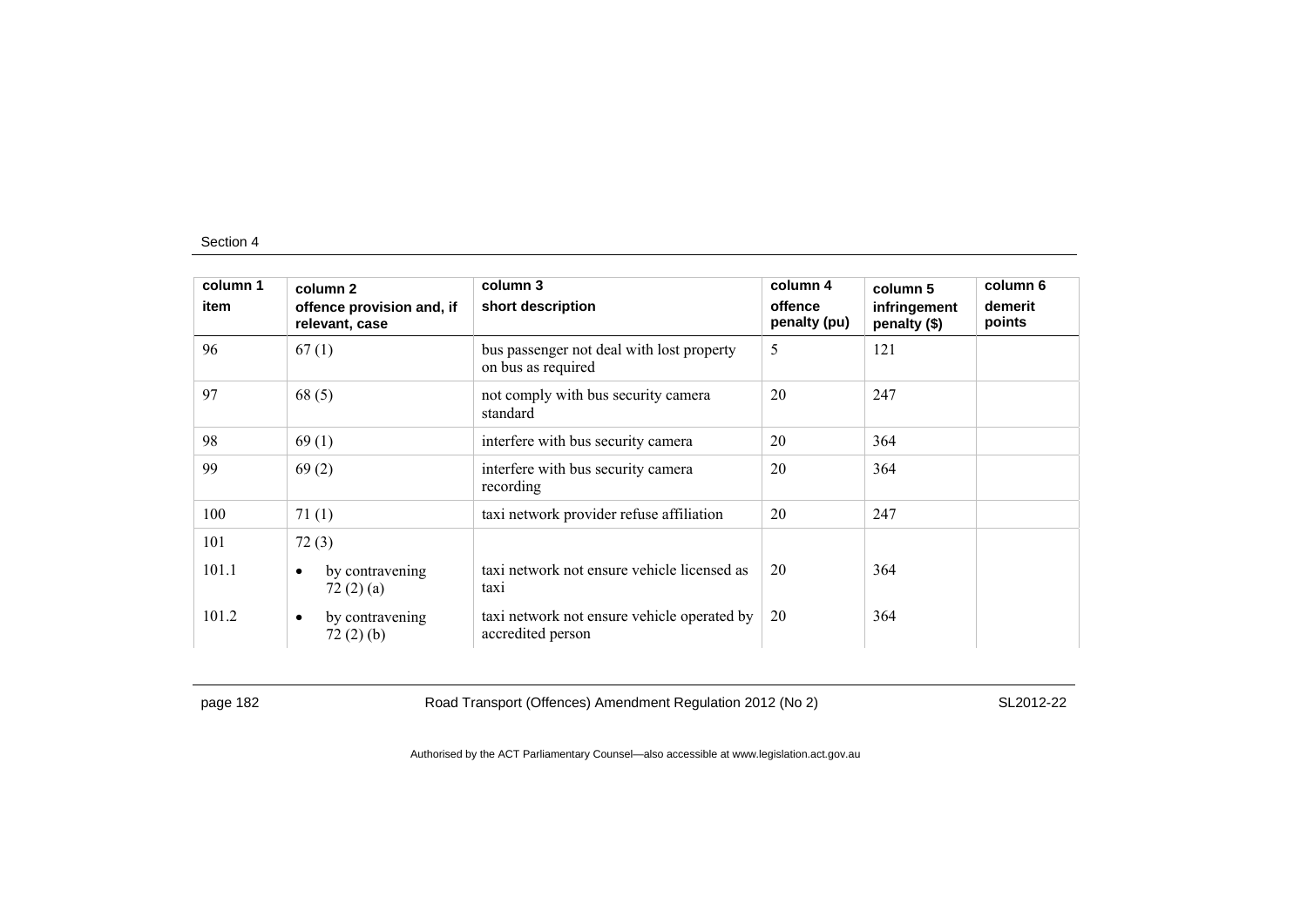| column 1<br>item | column 2<br>offence provision and, if<br>relevant, case | column 3<br>short description                                                        | column 4<br>offence<br>penalty (pu) | column 5<br>infringement<br>penalty (\$) | column 6<br>demerit<br>points |
|------------------|---------------------------------------------------------|--------------------------------------------------------------------------------------|-------------------------------------|------------------------------------------|-------------------------------|
| 101.3            | by contravening<br>$\bullet$<br>72 $(2)$ $(c)$          | taxi network allow unlicensed/unauthorised<br>person drive taxi                      | 20                                  | 364                                      |                               |
| 101.4            | by contravening<br>$\bullet$<br>72(2)(d)                | taxi network not ensure taxi complies with<br>network standards                      | 20                                  | 364                                      |                               |
| 102              | 73(1)                                                   | taxi network not ensure taxi booking<br>service available                            | 20                                  | 247                                      |                               |
| 103              | 73(2)                                                   | taxi network not ensure taxi booking<br>service complies with service standards      | 20                                  | 247                                      |                               |
| 104              | 74(2)                                                   | taxi network not direct driver of<br>wheelchair-accessible taxi to accept<br>booking | 10                                  | 231                                      |                               |
| 105              | 75                                                      | taxi network not tell waiting period for<br>wheelchair-accessible taxi               | 10                                  | 231                                      |                               |

SL2012-22 Road Transport (Offences) Amendment Regulation 2012 (No 2) page 183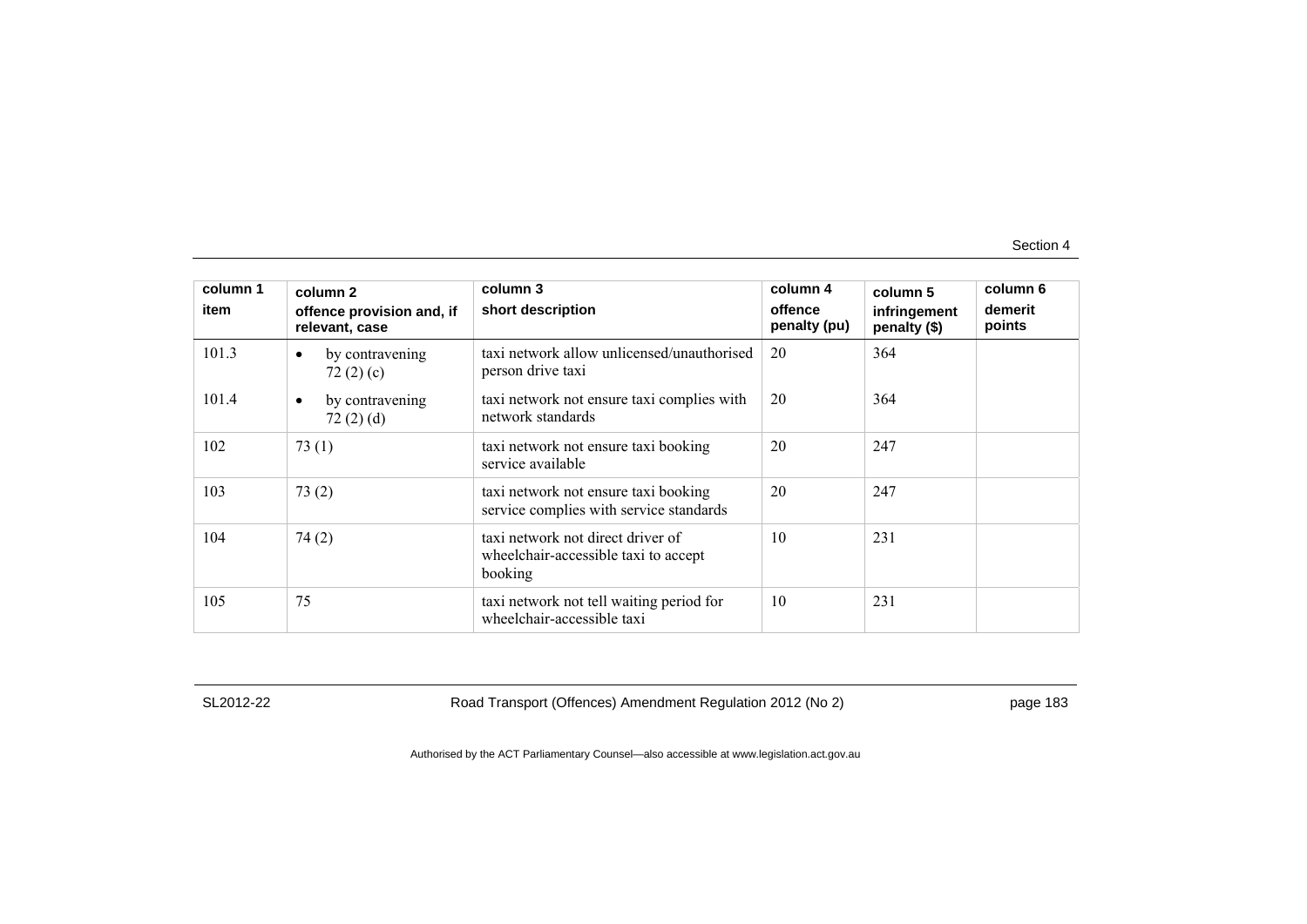| column 1<br>item | column 2<br>relevant, case | offence provision and, if         | column 3<br>short description                                               | column 4<br>offence<br>penalty (pu) | column 5<br>infringement<br>penalty (\$) | column 6<br>demerit<br>points |
|------------------|----------------------------|-----------------------------------|-----------------------------------------------------------------------------|-------------------------------------|------------------------------------------|-------------------------------|
| 106              | 76(2)                      |                                   |                                                                             |                                     |                                          |                               |
| 106.1            | $\bullet$                  | by contravening<br>76(1)(a)       | taxi network not record operator's name<br>and address                      | 10                                  | 231                                      |                               |
| 106.2            | $\bullet$                  | by contravening<br>76(1)(b)       | taxi network not record operator's<br>accreditation number                  | 10                                  | 231                                      |                               |
| 106.3            | $\bullet$                  | by contravening<br>76 $(1)$ $(c)$ | taxi network not record kind of taxi service<br>operator accredited for     | 10                                  | 231                                      |                               |
| 106.4            | $\bullet$                  | by contravening<br>76(1)(d)       | taxi network not record operator's<br>accreditation expiry date             | 10                                  | 231                                      |                               |
| 106.5            | $\bullet$                  | by contravening<br>76(1)(e)       | taxi network not record registration number<br>of taxi operated by operator | 10                                  | 231                                      |                               |

page 184 Road Transport (Offences) Amendment Regulation 2012 (No 2) SL2012-22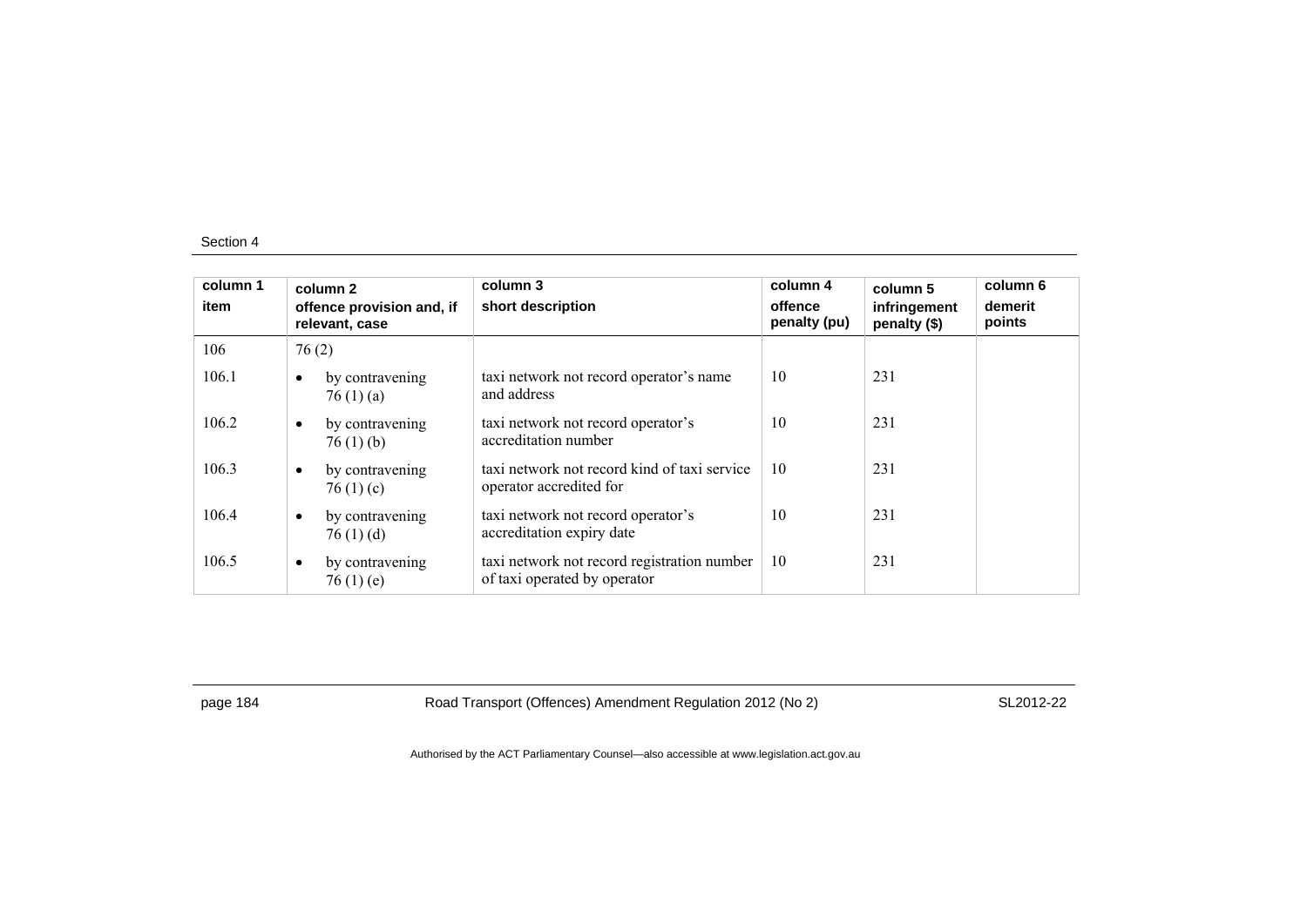| column 1 | column 2                                       | column 3                                                                       | column 4                | column 5                     | column 6          |
|----------|------------------------------------------------|--------------------------------------------------------------------------------|-------------------------|------------------------------|-------------------|
| item     | offence provision and, if<br>relevant, case    | short description                                                              | offence<br>penalty (pu) | infringement<br>penalty (\$) | demerit<br>points |
| 107      | 77(2)                                          |                                                                                |                         |                              |                   |
| 107.1    | by contravening<br>77 $(1)$ $(a)$              | taxi network not record driver's name and<br>address                           | 10                      | 231                          |                   |
| 107.2    | by contravening<br>$\bullet$<br>$77(1)$ (b)    | taxi network not record prescribed driver<br>authority information             | 10                      | 231                          |                   |
| 107.3    | by contravening<br>$\bullet$<br>77 $(1)$ $(c)$ | taxi network not record driving dates/times                                    | 10                      | 231                          |                   |
| 107.4    | by contravening<br>$\bullet$<br>77 $(1)$ $(d)$ | taxi network not record registration number<br>of taxi driven by driver        | 10                      | 231                          |                   |
| 108      | 77(4)                                          | taxi network not make record of<br>suspension/cancellation of driver's licence | 10                      |                              |                   |
| 109      | 77(5)                                          | taxi network not record driver no longer<br>exempt from holding licence        | 10                      |                              |                   |

SL2012-22 Road Transport (Offences) Amendment Regulation 2012 (No 2) page 185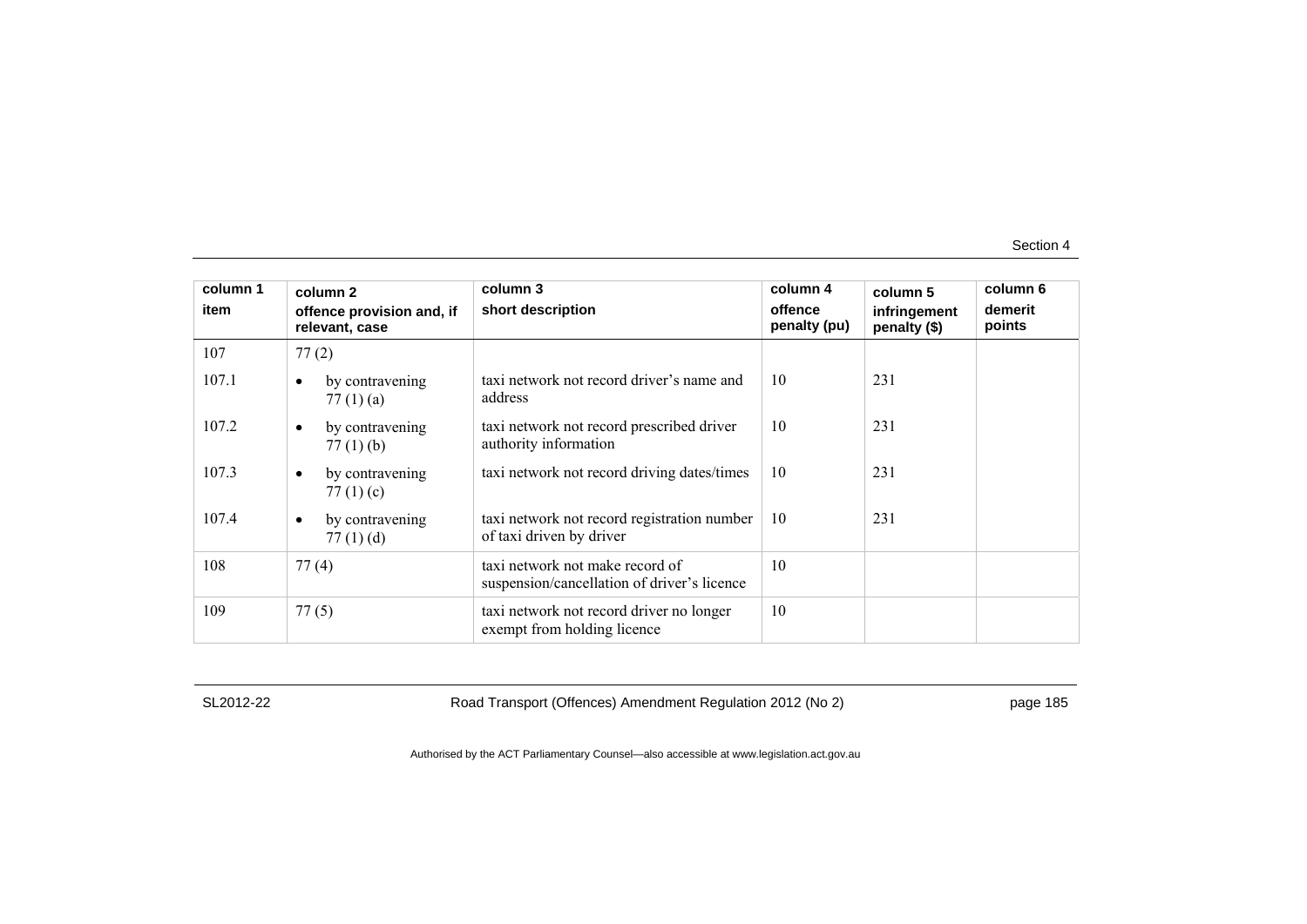| column 1<br>item |           | column 2<br>offence provision and, if<br>relevant, case | column 3<br>short description                                                                                                          | column 4<br>offence<br>penalty (pu) | column 5<br>infringement<br>penalty (\$) | column 6<br>demerit<br>points |
|------------------|-----------|---------------------------------------------------------|----------------------------------------------------------------------------------------------------------------------------------------|-------------------------------------|------------------------------------------|-------------------------------|
| 110              |           | 77A(2)                                                  |                                                                                                                                        |                                     |                                          |                               |
| 110.1            | $\bullet$ | by contravening<br>77A(1)(a)                            | taxi network not tell road transport<br>authority about driver's name and address                                                      | 10                                  |                                          |                               |
| 110.2            | $\bullet$ | by contravening<br>77A(1)(b)                            | taxi network not tell road transport<br>authority about prescribed driver authority<br>information                                     | 10                                  |                                          |                               |
| 110.3            | $\bullet$ | by contravening<br>77A $(1)(c)$                         | taxi network not tell road transport<br>authority about change to driver's name/<br>address/prescribed driver authority<br>information | 10                                  |                                          |                               |
| 110.4            | $\bullet$ | by contravening<br>77A(1)(d)                            | taxi network not tell road transport<br>authority about driver no longer driving<br>taxi for network                                   | 10                                  |                                          |                               |

page 186 Road Transport (Offences) Amendment Regulation 2012 (No 2) SL2012-22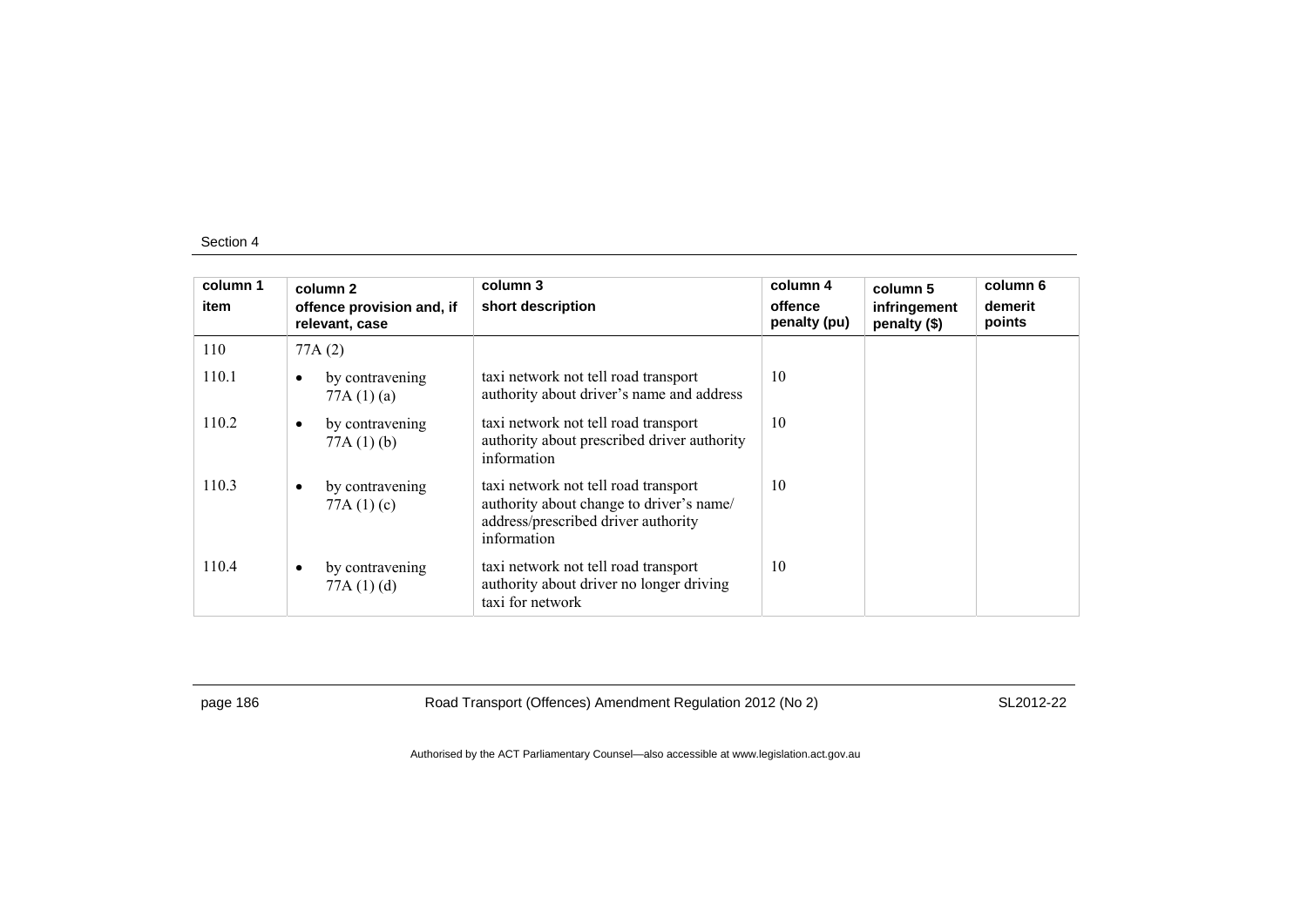| column 1<br>item | column 2<br>offence provision and, if<br>relevant, case | column 3<br>short description                                     | column 4<br>offence<br>penalty (pu) | column 5<br>infringement<br>penalty (\$) | column 6<br>demerit<br>points |
|------------------|---------------------------------------------------------|-------------------------------------------------------------------|-------------------------------------|------------------------------------------|-------------------------------|
| 111              | 78(2)                                                   |                                                                   |                                     |                                          |                               |
| 111.1            | by contravening<br>$\bullet$<br>78 $(1)$ $(a)$          | not keep taxi network records as required                         | 10                                  | 231                                      |                               |
| 111.2            | by contravening<br>٠<br>78(1)(b)                        | not produce taxi network records as<br>required                   | 10                                  | 231                                      |                               |
| 111.3            | by contravening<br>$\bullet$<br>78 $(1)(c)$             | not provide taxi network records as<br>required                   | 10                                  | 231                                      |                               |
| 112              | 79(3)                                                   |                                                                   |                                     |                                          |                               |
| 112.1            | by contravening<br>$\bullet$<br>79(2)(a)                | taxi network not keep security camera<br>recording as required    | 10                                  | 231                                      |                               |
| 112.2            | by contravening<br>٠<br>79(2)(b)                        | taxi network not destroy security camera<br>recording as required | 10                                  | 231                                      |                               |

SL2012-22 Road Transport (Offences) Amendment Regulation 2012 (No 2) page 187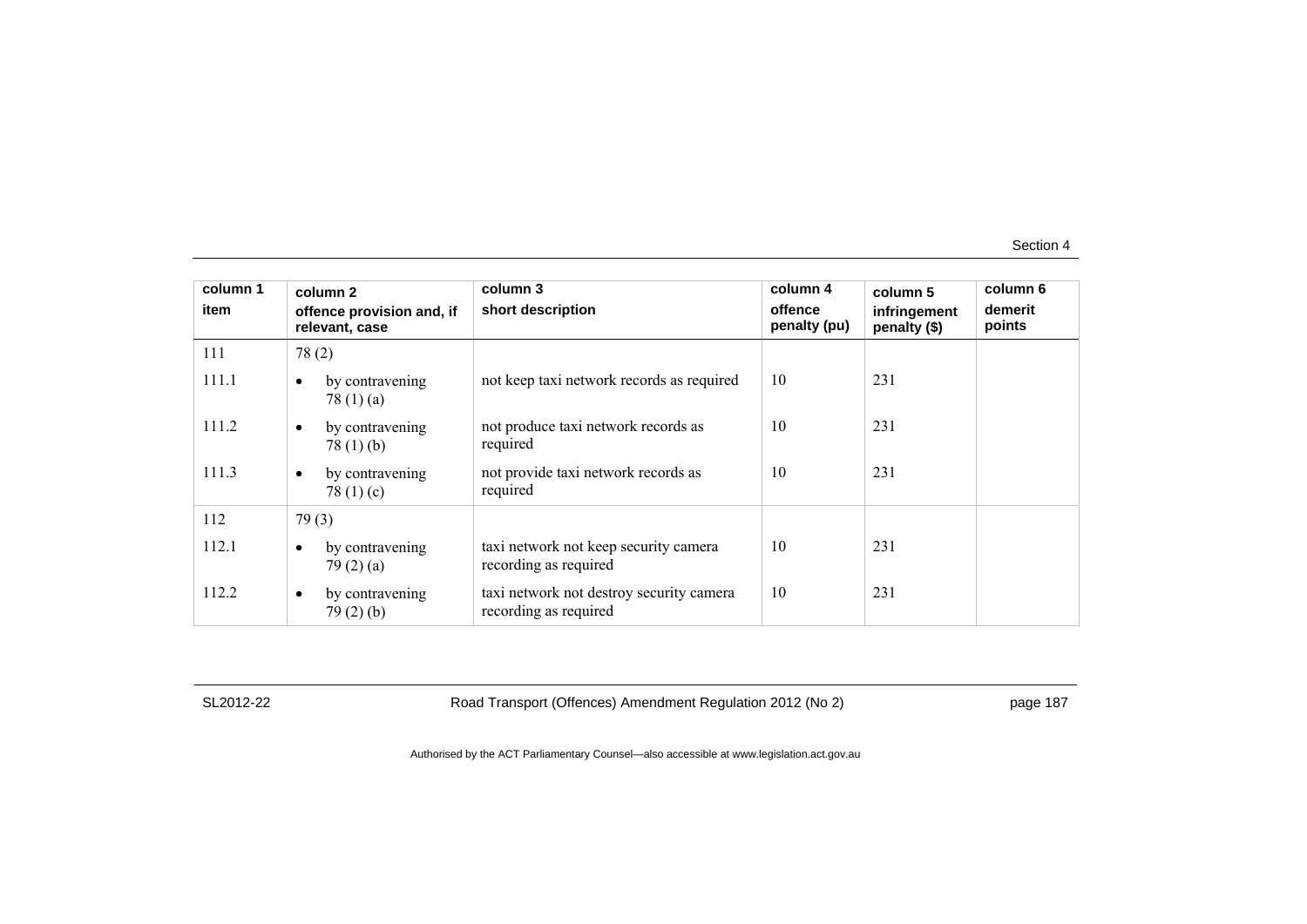| column 1<br>item | column 2<br>offence provision and, if<br>relevant, case | column 3<br>short description                                                             | column 4<br>offence<br>penalty (pu) | column 5<br>infringement<br>penalty (\$) | column 6<br>demerit<br>points |
|------------------|---------------------------------------------------------|-------------------------------------------------------------------------------------------|-------------------------------------|------------------------------------------|-------------------------------|
| 113              | 79(4)                                                   | taxi network not produce security camera<br>recording to police officer/authority         | 10                                  | 231                                      |                               |
| 114              | 79(5)                                                   | taxi network not maintain equipment to<br>display security camera recordings              | 5                                   | 121                                      |                               |
| 115              | 80                                                      | taxi network not deal with lost property as<br>required                                   | 5                                   | 121                                      |                               |
| 116              | 88(1)                                                   | taxi licensee not notify change of<br>name/address                                        | 20                                  | 364                                      |                               |
| 117              | 89                                                      | taxi operator contravene condition of taxi<br>licence                                     | 20                                  | 364                                      |                               |
| 118              | 91(1)                                                   | taxi operator not produce licence when<br>required by police officer/authorised<br>person | 5                                   | 121                                      |                               |
| 119              | 93(1)                                                   | taxi operator not service/maintain taxi                                                   | 20                                  | 364                                      |                               |

page 188 Road Transport (Offences) Amendment Regulation 2012 (No 2) SL2012-22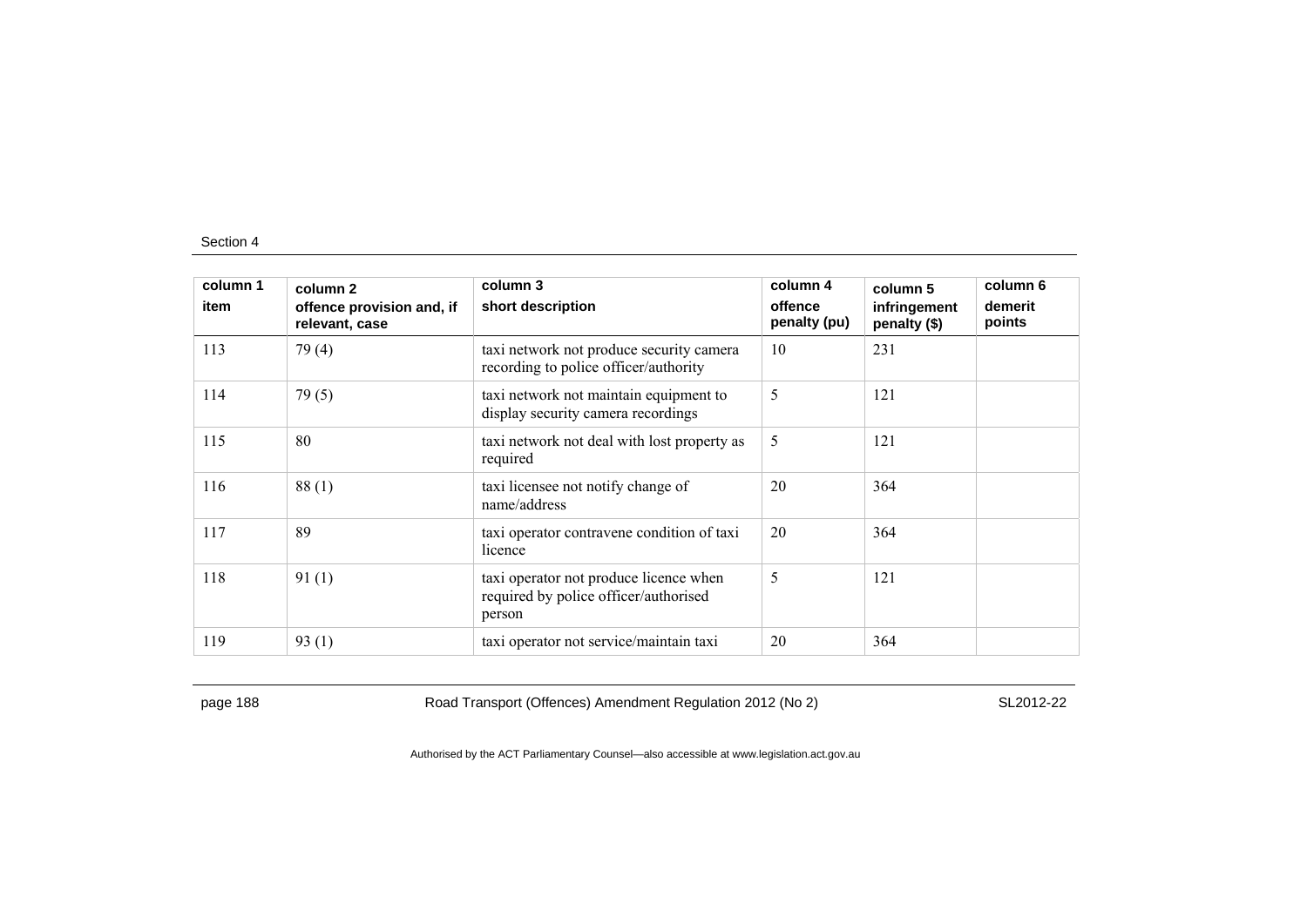| column 1<br>item      | column 2<br>offence provision and, if<br>relevant, case                                                | column 3<br>short description                                                                              | column 4<br>offence<br>penalty (pu) | column 5<br>infringement<br>penalty (\$) | column 6<br>demerit<br>points |
|-----------------------|--------------------------------------------------------------------------------------------------------|------------------------------------------------------------------------------------------------------------|-------------------------------------|------------------------------------------|-------------------------------|
| 120                   | 93(2)                                                                                                  | taxi operator not ensure taxi complies with<br>applicable vehicle standards etc                            | 20                                  | 364                                      |                               |
| 121                   | 94(1)                                                                                                  | taxi operator not ensure taxi<br>interior/exterior/clean/undamaged                                         | 10                                  | 231                                      |                               |
| 122                   | 94(2)                                                                                                  | taxi operator not ensure taxi fittings<br>clean/undamaged/ properly fitted/securely<br>in place            | 10                                  | 231                                      |                               |
| 123<br>123.1<br>123.2 | 95(2)<br>by contravening<br>$\bullet$<br>95 $(1)$ $(a)$<br>by contravening<br>$\bullet$<br>95 $(1)(a)$ | taxi operator not ensure taximeter fitted<br>taxi operator not ensure taximeter complies<br>with standards | 20<br>20                            | 364<br>364                               |                               |
| 124                   | 96                                                                                                     | taxi operator not ensure metered fare<br>visible                                                           | 5                                   | 341                                      |                               |

SL2012-22 Road Transport (Offences) Amendment Regulation 2012 (No 2) page 189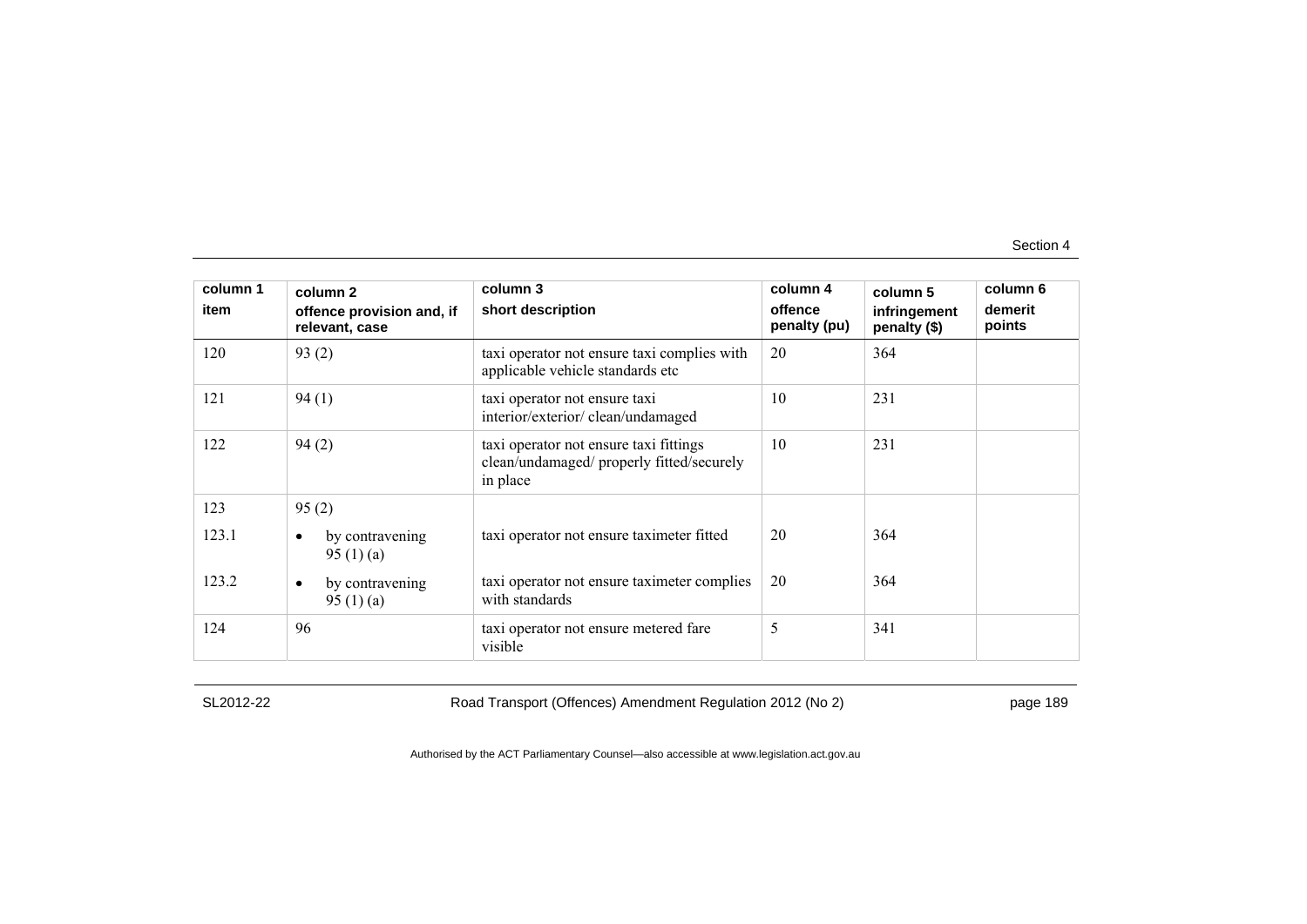| column 1<br>item | column <sub>2</sub><br>offence provision and, if<br>relevant, case | column 3<br>short description                                                             | column 4<br>offence<br>penalty (pu) | column 5<br>infringement<br>penalty (\$) | column 6<br>demerit<br>points |
|------------------|--------------------------------------------------------------------|-------------------------------------------------------------------------------------------|-------------------------------------|------------------------------------------|-------------------------------|
| 125              | 97(1)                                                              | taxi operator allow<br>unlicensed/unauthorised person drive taxi                          | 20                                  | 364                                      |                               |
| 126              | 98                                                                 | taxi operator not ensure wheelchair-<br>accessible taxi driver trained/exempted           | 20                                  | 247                                      |                               |
| 127              | 99(2)                                                              |                                                                                           |                                     |                                          |                               |
| 127.1            | by contravening<br>$\bullet$<br>99 $(1)(a)$                        | taxi operator not record driver's name and<br>address                                     | 10                                  | 231                                      |                               |
| 127.2            | by contravening<br>$\bullet$<br>99(1)(b)                           | taxi operator not record prescribed driver<br>authority information                       | 10                                  | 231                                      |                               |
| 127.3            | by contravening<br>$\bullet$<br>99 $(1)(c)$                        | taxi operator not record wheelchair-<br>accessible taxi training/exemption<br>information | 10                                  | 231                                      |                               |
| 127.4            | by contravening<br>$\bullet$<br>99(1)(d)                           | taxi operator not record driving times                                                    | 10                                  | 231                                      |                               |

page 190 Road Transport (Offences) Amendment Regulation 2012 (No 2) SL2012-22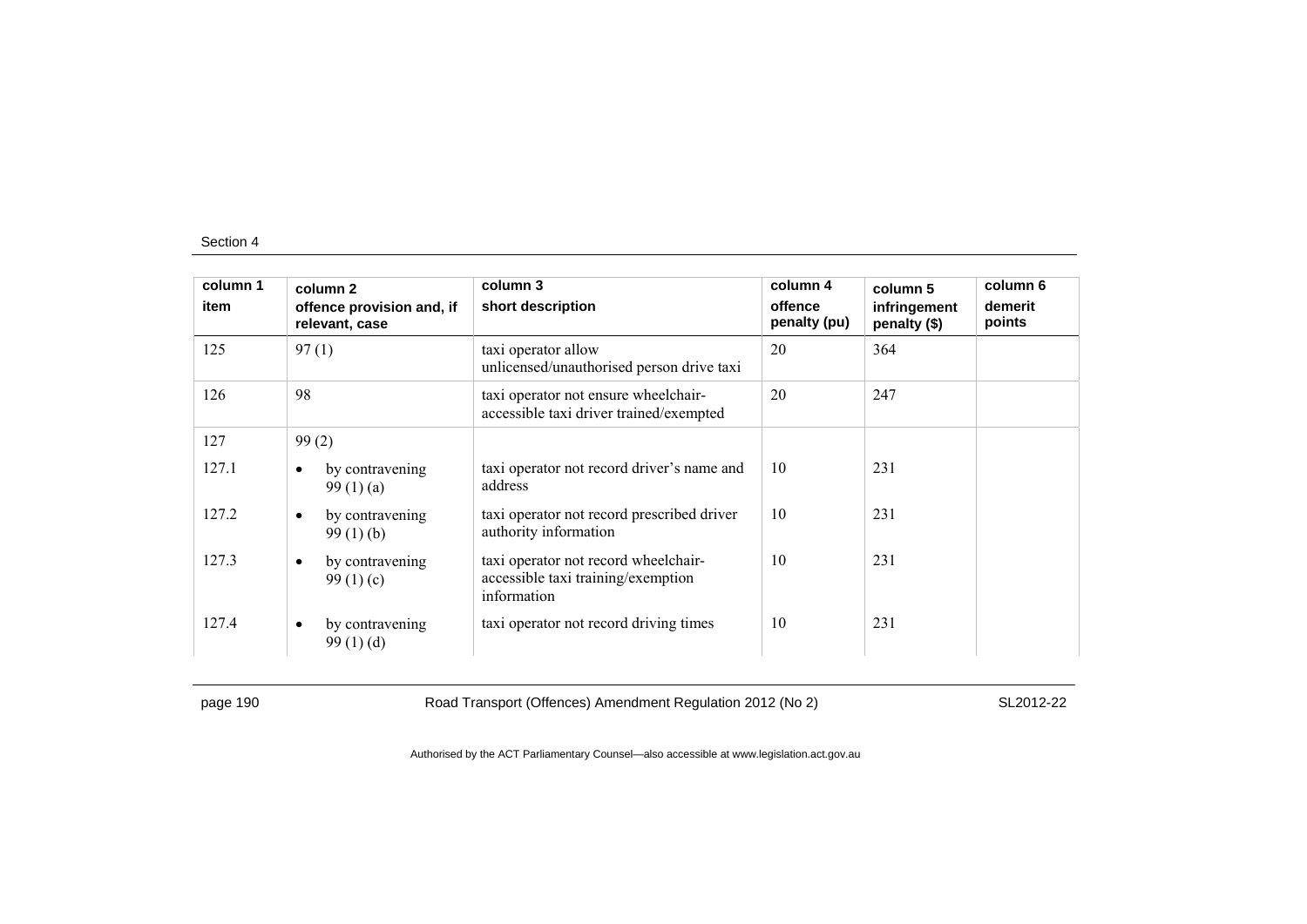| column 1<br>item | column 2<br>offence provision and, if<br>relevant, case | column 3<br>short description                                                   | column 4<br>offence<br>penalty (pu) | column 5<br>infringement<br>penalty (\$) | column 6<br>demerit<br>points |
|------------------|---------------------------------------------------------|---------------------------------------------------------------------------------|-------------------------------------|------------------------------------------|-------------------------------|
| 127.5            | by contravening<br>$\bullet$<br>99 $(1)$ $(e)$          | taxi operator not record registration<br>number of taxi driven by driver        | 10                                  | 231                                      |                               |
| 128              | 99(4)                                                   | taxi operator not make record of<br>suspension/cancellation of driver's licence | 10                                  |                                          |                               |
| 129              | 99(5)                                                   | taxi operator not record driver no longer<br>exempt from holding licence        | 10                                  |                                          |                               |
| 130              | 100(2)                                                  |                                                                                 |                                     |                                          |                               |
| 130.1            | by contravening<br>$\bullet$<br>100(1)(a)               | not keep taxi operator records as required                                      | 10                                  | 231                                      |                               |
| 130.2            | by contravening<br>$\bullet$<br>$100(1)$ (b)            | not produce taxi operator records as<br>required                                | 10                                  | 231                                      |                               |
| 130.3            | by contravening<br>$\bullet$<br>100(1)(c)               | not provide taxi operator records as<br>required                                | 10                                  | 231                                      |                               |

SL2012-22 Road Transport (Offences) Amendment Regulation 2012 (No 2) page 191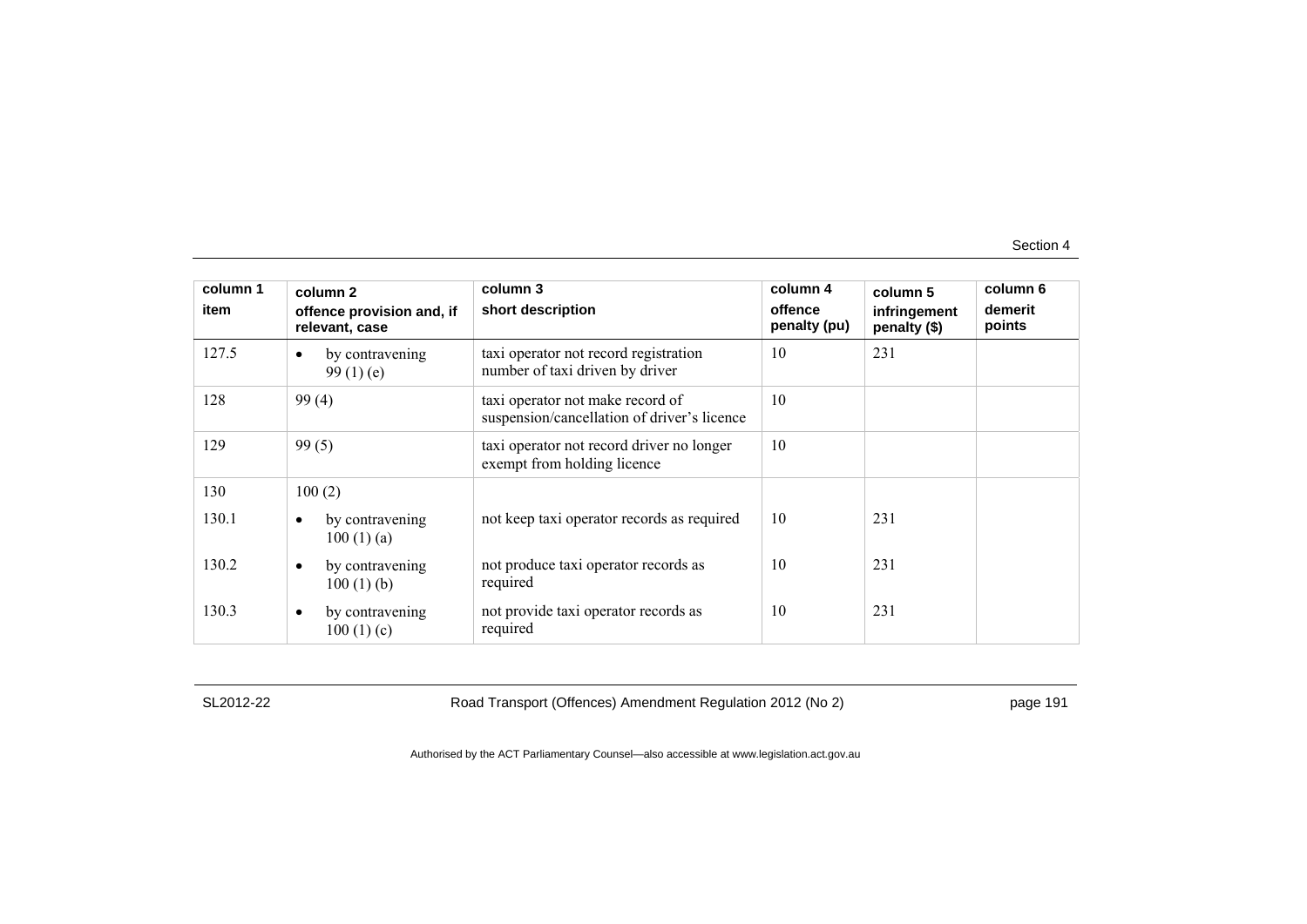| column 1<br>item | column 2<br>offence provision and, if<br>relevant, case | column 3<br>short description                                                            | column 4<br>offence<br>penalty (pu) | column 5<br>infringement<br>penalty (\$) | column 6<br>demerit<br>points |
|------------------|---------------------------------------------------------|------------------------------------------------------------------------------------------|-------------------------------------|------------------------------------------|-------------------------------|
| 131              | 101(1)                                                  | taxi operator not ensure booking service<br>arrangements with taxi network               | 10                                  | 231                                      |                               |
| 132              | 101(2)                                                  | taxi operator not ensure communications<br>equipment fitted                              | 10                                  | 231                                      |                               |
| 133              | 102(1)                                                  | taxi operator not ensure required<br>information displayed in taxi                       | 5                                   | 231                                      |                               |
| 134              | 103                                                     | taxi operator not display security camera<br>notice                                      | 5                                   | 231                                      |                               |
| 135              | 104                                                     | taxi operator not ensure taxi fitted with<br>operational airconditioning /in good repair | 10                                  | 231                                      |                               |
| 136              | 105                                                     | taxi operator not ensure complying child<br>restraint anchorage fitted                   | 10                                  | 231                                      |                               |
| 137              | 106(1)                                                  | taxi operator not ensure roof sign/roof sign<br>light fitted/working properly            | 10                                  | 231                                      |                               |

page 192 **Road Transport (Offences) Amendment Regulation 2012 (No 2)** SL2012-22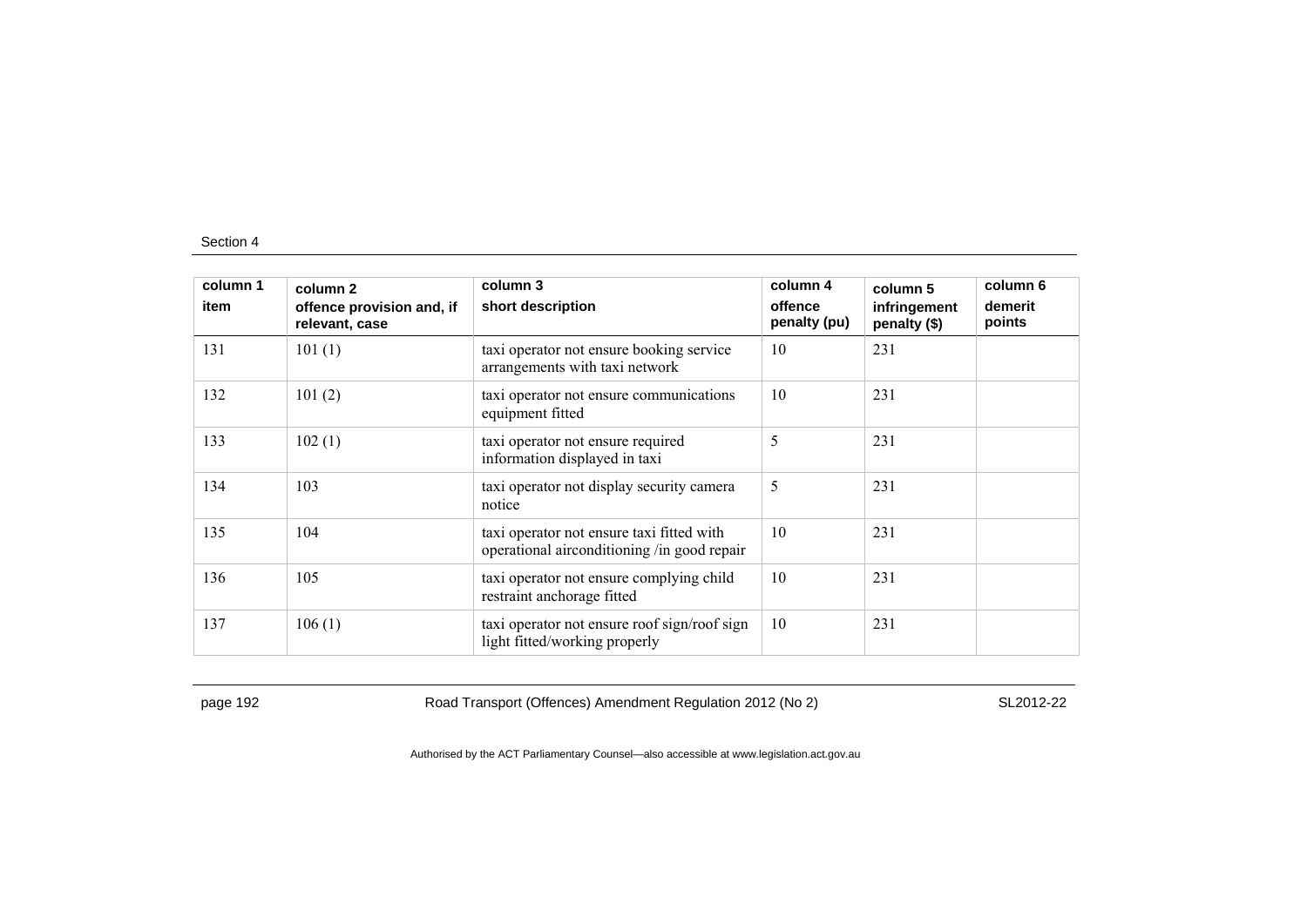| column 1 | column 2                                     | column 3                                                                                     | column 4                | column 5                     | column 6          |
|----------|----------------------------------------------|----------------------------------------------------------------------------------------------|-------------------------|------------------------------|-------------------|
| item     | offence provision and, if<br>relevant, case  | short description                                                                            | offence<br>penalty (pu) | infringement<br>penalty (\$) | demerit<br>points |
| 138      | 106(5)                                       | taxi operator not ensure taxi not displaying<br>unauthorised thing to show hire availability | 10                      | 231                          |                   |
| 139      | 107(1)                                       | taxi operator not ensure taxi fitted with<br>approved signs/livery                           | 10                      | 188                          |                   |
| 140      | 108(1)                                       | taxi operator not ensure inappropriate<br>advertisement/document not displayed               | 10                      | 188                          |                   |
| 141      | 108(3)                                       | taxi operator not remove inappropriate<br>advertisement/document as directed                 | 10                      | 231                          |                   |
| 142      | 109(2)                                       |                                                                                              |                         |                              |                   |
| 142.1    | by contravening<br>$\bullet$<br>109(1)(a)    | taxi operator use stand-by taxi when usual<br>taxi available                                 | 10                      | 231                          |                   |
| 142.2    | by contravening<br>$\bullet$<br>$109(1)$ (b) | taxi operator not comply with stand-by taxi<br>requirements                                  | 10                      | 231                          |                   |

SL2012-22 Road Transport (Offences) Amendment Regulation 2012 (No 2) page 193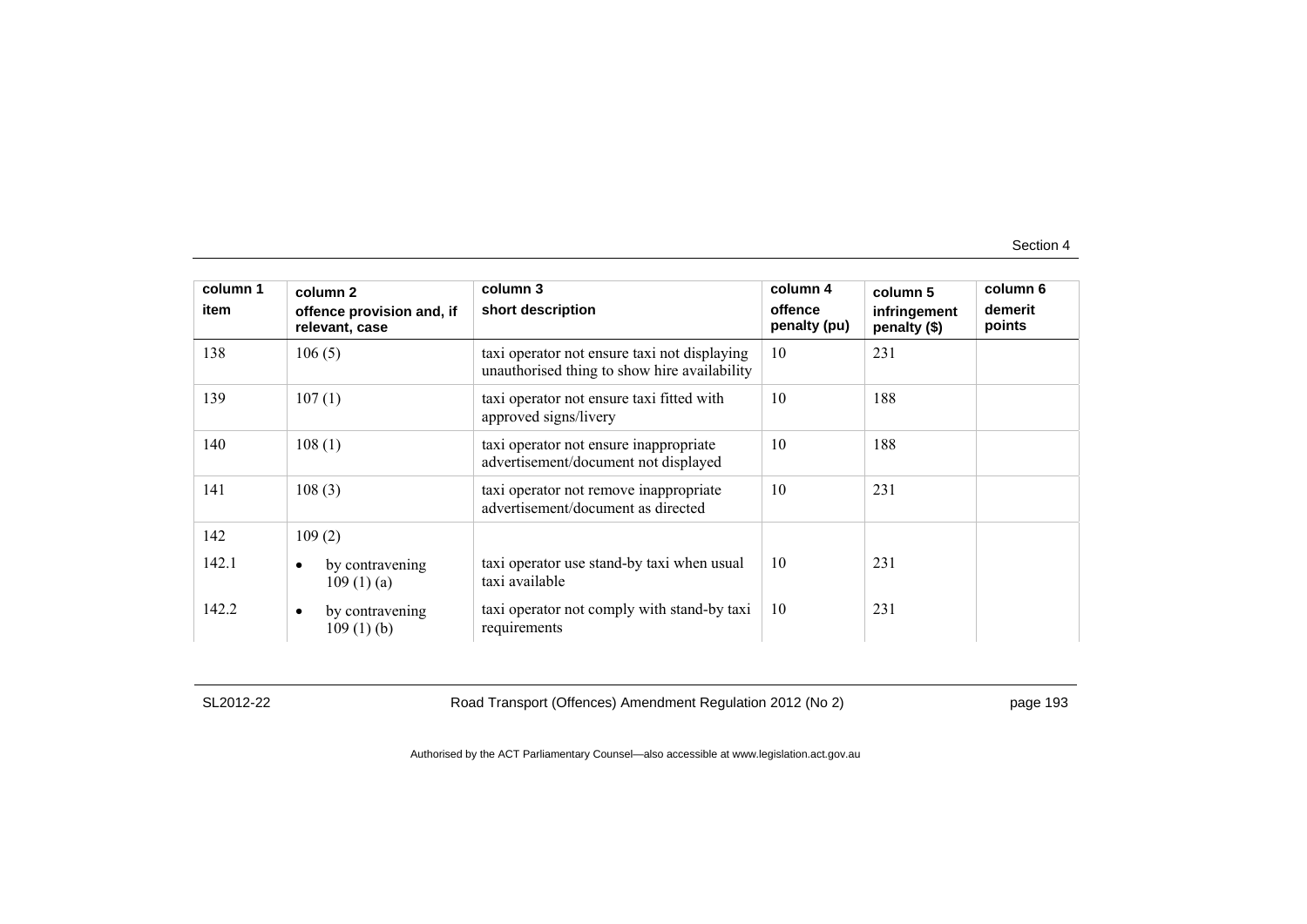| column 1<br>item | column 2<br>offence provision and, if     | column 3<br>short description                                                               | column 4<br>offence | column 5<br>infringement | column 6<br>demerit |
|------------------|-------------------------------------------|---------------------------------------------------------------------------------------------|---------------------|--------------------------|---------------------|
|                  | relevant, case                            |                                                                                             | penalty (pu)        | penalty (\$)             | points              |
| 142.3            | by contravening<br>$\bullet$<br>109(1)(c) | taxi operator not give notice of stand-by<br>taxi                                           | 10                  | 231                      |                     |
| 143              | 110                                       | taxi operator not ensure driver wearing<br>clean/approved uniform                           | 10                  | 188                      |                     |
| 144              | 111                                       | taxi operator not deal with lost property as<br>required                                    | 5                   | 121                      |                     |
| 145              | 112(2)                                    | taxi operator allow taxi operation after time<br>of effect of noncompliance notice          | 20                  | 364                      |                     |
| 146              | 112(3)                                    | taxi operator allow taxi operation after<br>unauthorised removal of noncompliance<br>notice | 20                  | 364                      |                     |
| 147              | 113                                       | taxi driver operate dirty/untidy taxi                                                       | 5                   | 176                      |                     |
| 148              | 114(2)                                    | wheelchair-accessible taxi driver not tell<br>network of hiring availability                | 10                  | 231                      |                     |

page 194 **Road Transport (Offences) Amendment Regulation 2012 (No 2)** SL2012-22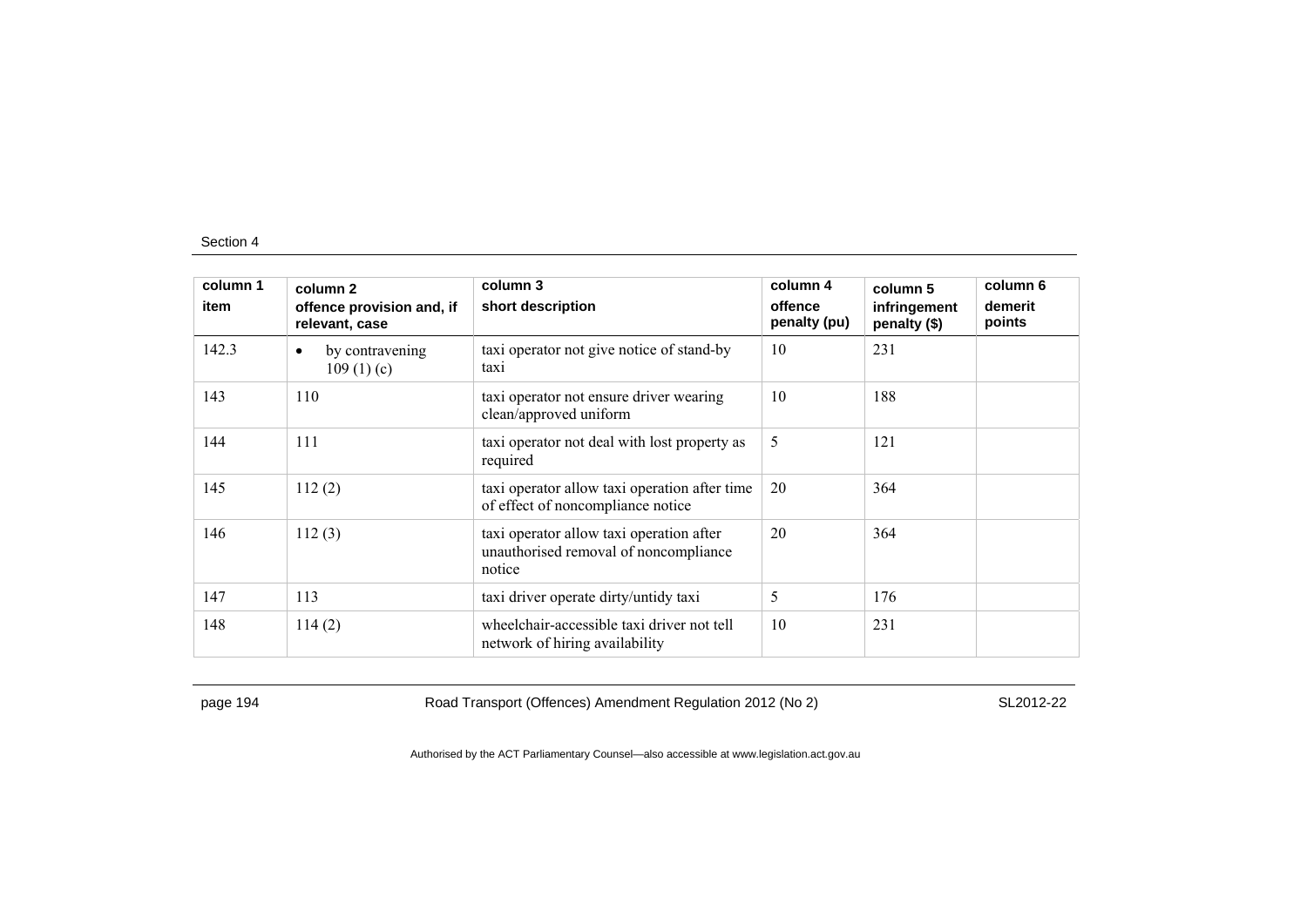| column 1<br>item | column <sub>2</sub><br>offence provision and, if<br>relevant, case | column 3<br>short description                                                                                        | column 4<br>offence<br>penalty (pu) | column 5<br>infringement<br>penalty (\$) | column 6<br>demerit<br>points |
|------------------|--------------------------------------------------------------------|----------------------------------------------------------------------------------------------------------------------|-------------------------------------|------------------------------------------|-------------------------------|
| 149              | 114(3)                                                             | wheelchair-accessible taxi driver not<br>comply with network direction to accept<br>booking for person in wheelchair | 10                                  | 231                                      |                               |
| 150              | 115(2)                                                             | taxi driver not check security camera<br>operating                                                                   | 5                                   | 176                                      |                               |
| 151              | 115(3)                                                             | taxi driver not tell network security camera<br>not operating                                                        | 5                                   | 176                                      |                               |
| 152              | 116(1)                                                             | taxi driver allow inconvenient/dangerous<br>thing in taxi                                                            | 5                                   | 121                                      |                               |
| 153              | 117(1)                                                             | taxi driver allow unconfined<br>dog/cat/bird/other animal in taxi                                                    | 5                                   | 121                                      |                               |
| 154              | 118                                                                | taxi driver not deal with lost property as<br>required                                                               | 5                                   | 121                                      |                               |
| 155              | $119(1)$ (a)                                                       | taxi driver move taxi while door open                                                                                | 10                                  | 231                                      |                               |

SL2012-22 Road Transport (Offences) Amendment Regulation 2012 (No 2) page 195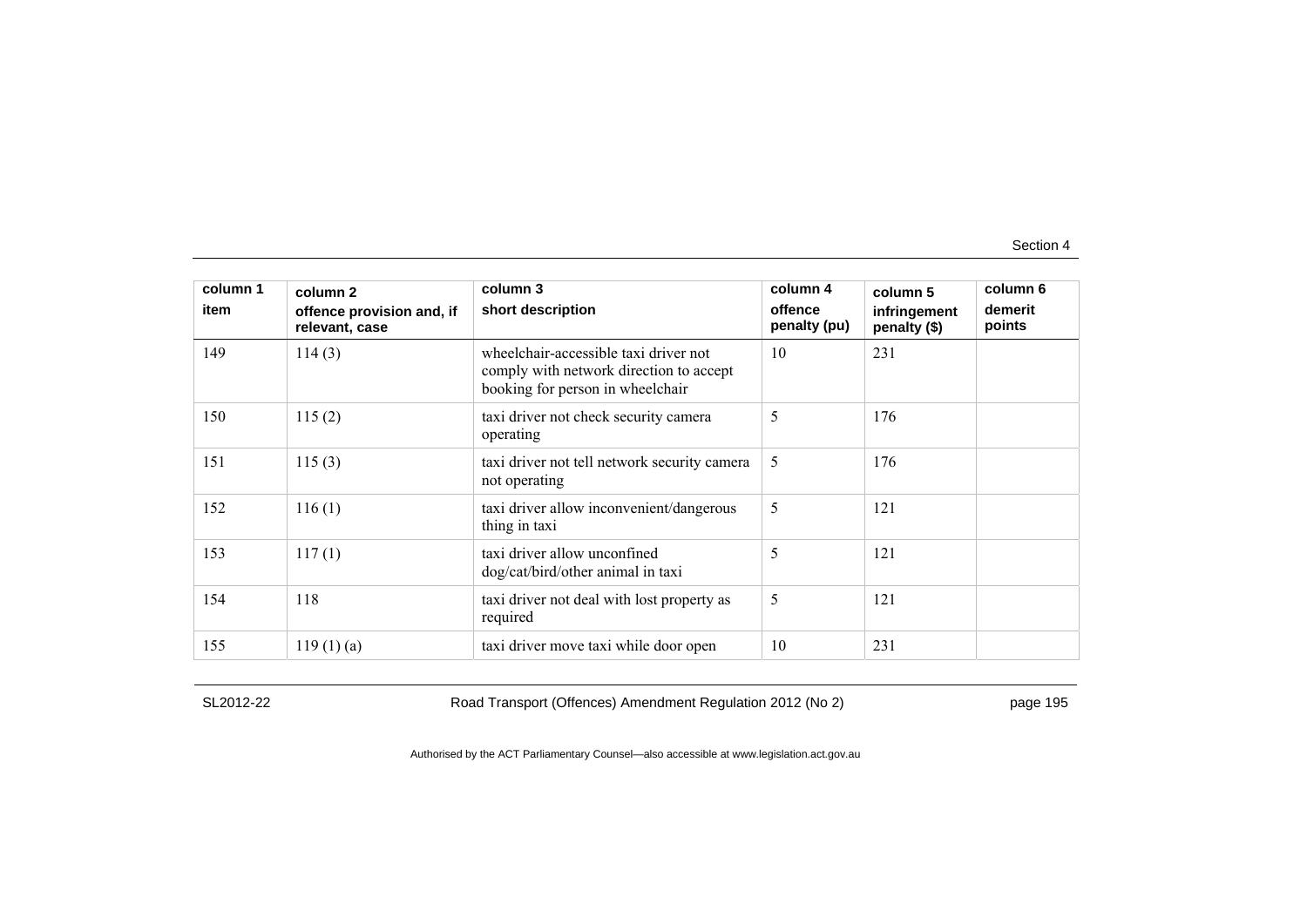| column 1 | column 2                                    | column 3                                                                       | column 4                | column 5                     | column 6          |
|----------|---------------------------------------------|--------------------------------------------------------------------------------|-------------------------|------------------------------|-------------------|
| item     | offence provision and, if<br>relevant, case | short description                                                              | offence<br>penalty (pu) | infringement<br>penalty (\$) | demerit<br>points |
| 156      | $119(1)$ (b)                                | taxi driver start/stop taxi subjecting person<br>to unnecessary risk of injury | 10                      | 231                          |                   |
| 157      | 119(1)(c)                                   | taxi driver eat/drink in available/hired taxi                                  | 10                      | 188                          |                   |
| 158      | 120(2)                                      | taxi driver not clean/tidy                                                     | 5                       | 121                          |                   |
| 159      | 120(3)                                      | taxi driver not wear clean network uniform                                     | 5                       | 121                          |                   |
| 160      | 120(4)                                      | taxi driver not behave in orderly way/<br>politely/with propriety              | 5                       | 121                          |                   |
| 161      | 120(5)                                      | taxi driver not comply with passenger<br>request                               | 5                       | 121                          |                   |
| 162      | 121                                         | taxi driver leave driver's seat during hiring                                  | 5                       | 121                          |                   |
| 163      | 122(1)                                      | taxi driver illegally stop taxi in taxi zone                                   | 5                       | 176                          |                   |
| 164      | 122(3)                                      | taxi driver not place/keep taxi in 1st<br>available position at taxi zone      | 5                       | 176                          |                   |

page 196 **Road Transport (Offences) Amendment Regulation 2012 (No 2)** SL2012-22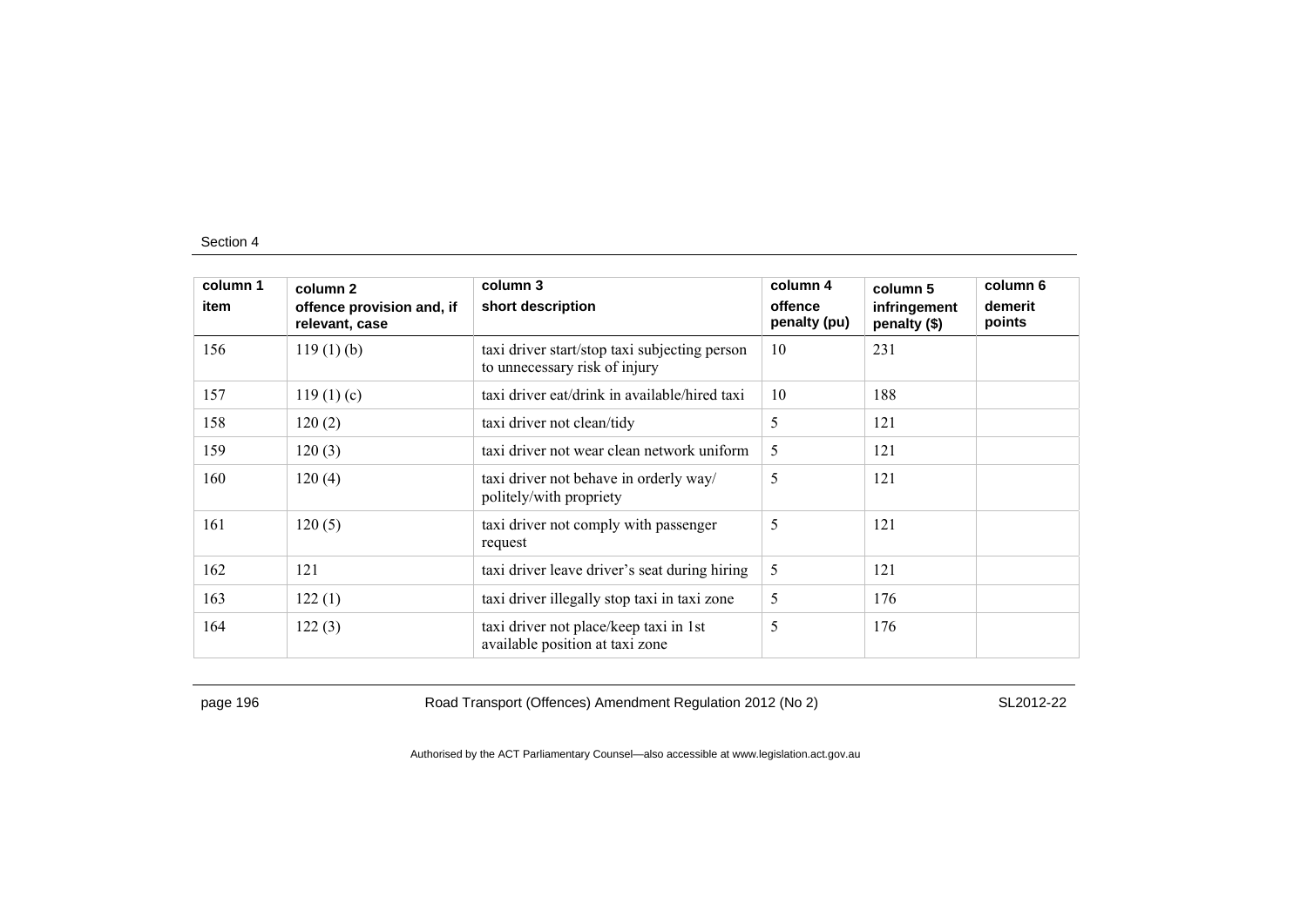| column 1<br>item | column 2<br>offence provision and, if<br>relevant, case | column 3<br>short description                                                                                        | column 4<br>offence<br>penalty (pu) | column 5<br>infringement<br>penalty (\$) | column 6<br>demerit<br>points |
|------------------|---------------------------------------------------------|----------------------------------------------------------------------------------------------------------------------|-------------------------------------|------------------------------------------|-------------------------------|
| 165              | 122(5)                                                  | taxi driver contravene another taxi's right<br>to next hiring                                                        | 5                                   | 176                                      |                               |
| 166              | 122(6)                                                  | taxi driver leave taxi zone/pick up<br>area/drop off area/ contrary to police<br>officer/authorised person direction | 10                                  | 231                                      |                               |
| 167              | 123(2)                                                  | taxi driver use temporary taxi zone<br>contrary to police officer/authorised person<br>direction                     | 10                                  | 231                                      |                               |
| 168              | 124(1)                                                  | taxi driver park taxi longer than 30 minutes                                                                         | 10                                  | 231                                      |                               |
| 169              | 125(1)                                                  | taxi driver not use communications<br>equipment according to network<br>procedures                                   | 5                                   | 176                                      |                               |
| 170              | 125(2)                                                  | taxi driver not follow network rules                                                                                 | 5                                   | 176                                      |                               |

SL2012-22 Road Transport (Offences) Amendment Regulation 2012 (No 2) page 197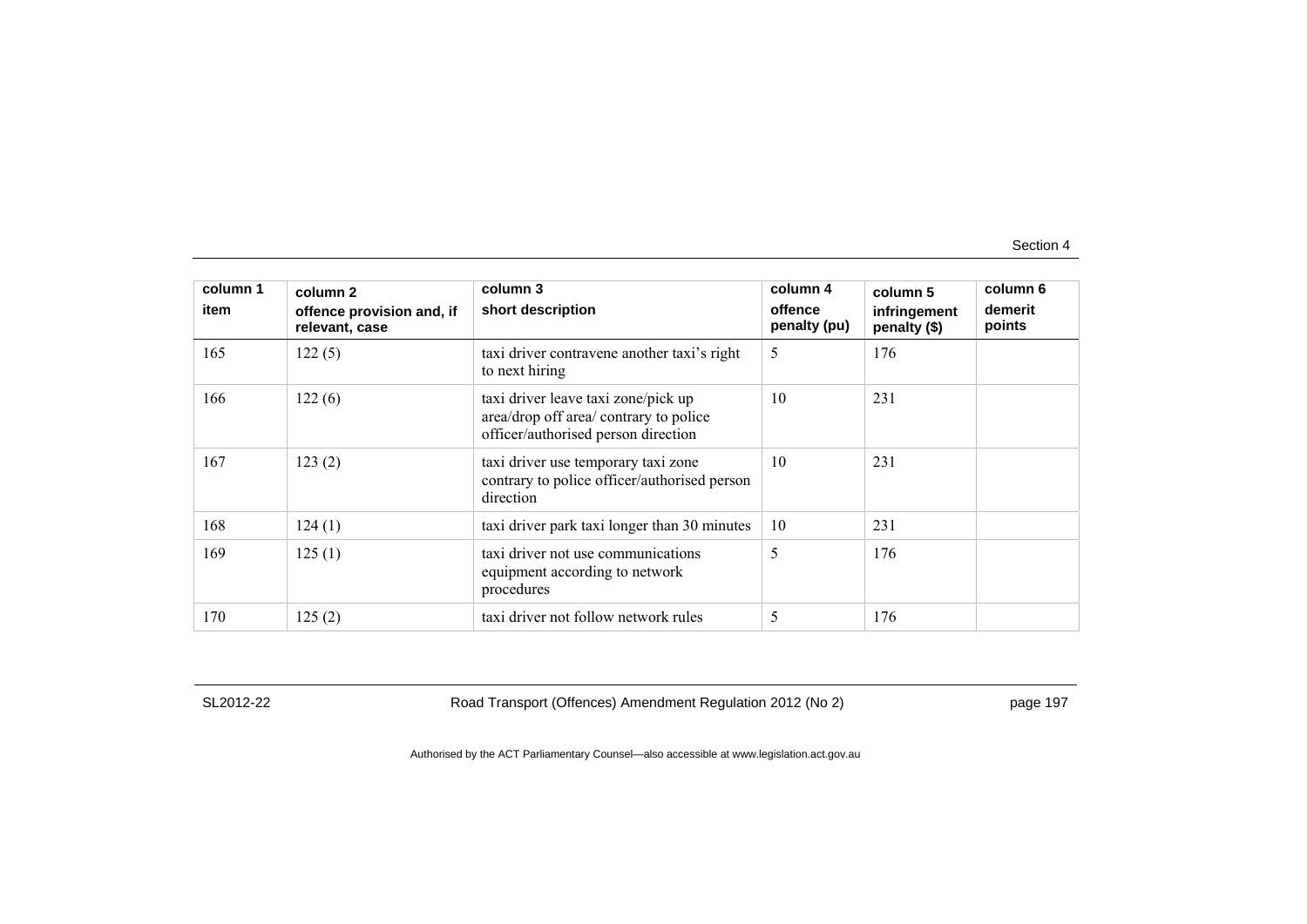| column 1<br>item | column 2<br>offence provision and, if<br>relevant, case | column 3<br>short description                                                          | column 4<br>offence<br>penalty (pu) | column 5<br>infringement<br>penalty (\$) | column 6<br>demerit<br>points |
|------------------|---------------------------------------------------------|----------------------------------------------------------------------------------------|-------------------------------------|------------------------------------------|-------------------------------|
| 171              | 125(3)                                                  | taxi driver not comply with network<br>request                                         | 5                                   | 176                                      |                               |
| 172              | 126(2)                                                  | taxi driver operate taxi after time of effect<br>of noncompliance notice               | 20                                  | 364                                      |                               |
| 173              | 126(3)                                                  | taxi driver operate taxi after unauthorised<br>removal of noncompliance notice         | 20                                  | 364                                      |                               |
| 174              | 128                                                     | person soliciting for passenger/hiring                                                 | 10                                  | 188                                      |                               |
| 175              | 129(1)                                                  | taxi driver not accept hiring promptly                                                 | 5                                   | 176                                      |                               |
| 176              | 129(2)                                                  | wheelchair-accessible taxi driver not prefer<br>hiring offered by person in wheelchair | 5                                   | 231                                      |                               |
| 177              | 129(3)                                                  | wheelchair-accessible taxi driver not accept<br>hiring offered by person in wheelchair | 5                                   | 231                                      |                               |
| 178              | 130(3)                                                  | taxi driver not carry out hiring directed by<br>police officer/authorised person       | 5                                   | 231                                      |                               |

page 198 **Road Transport (Offences) Amendment Regulation 2012 (No 2)** SL2012-22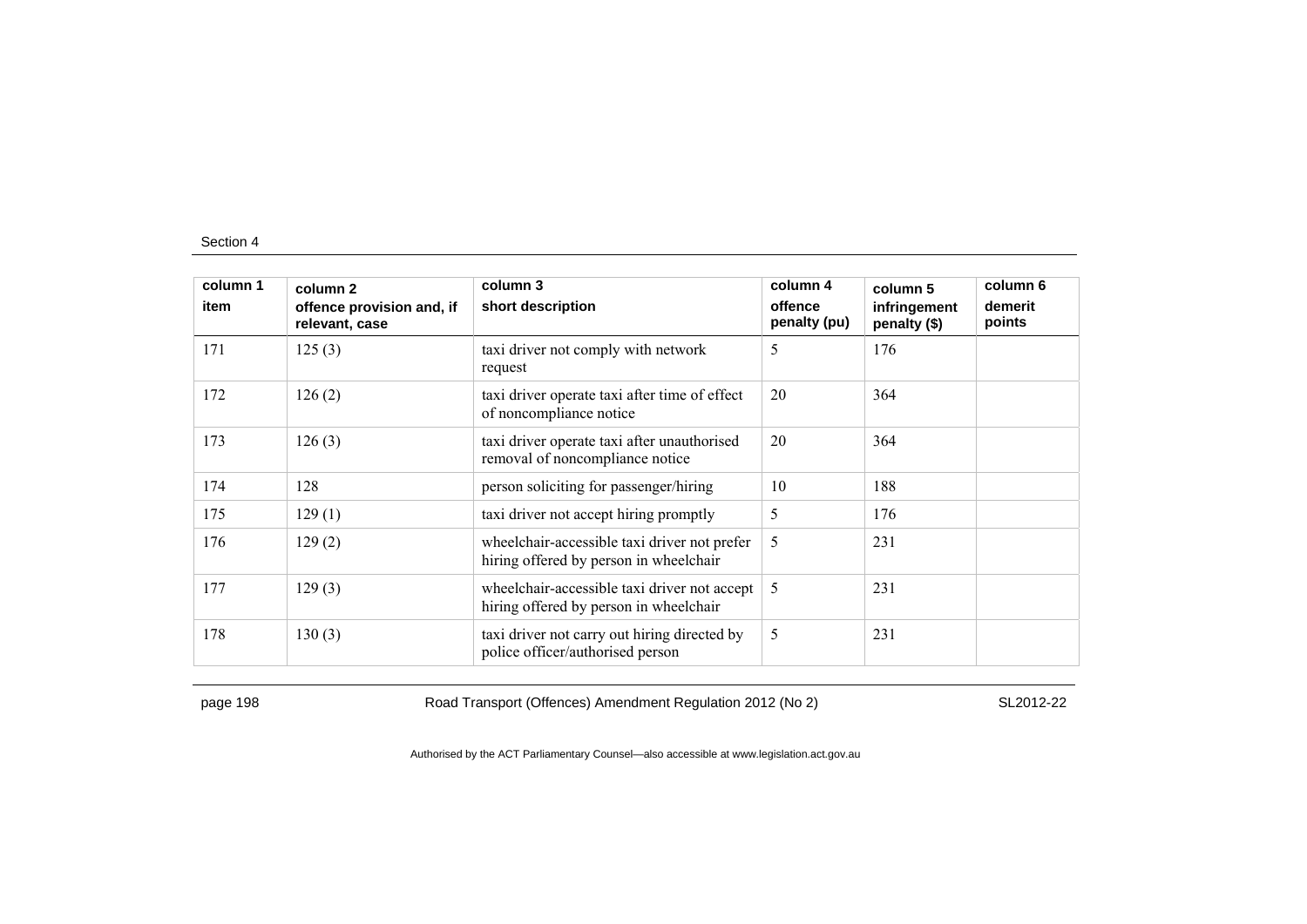| column 1<br>item | column 2<br>offence provision and, if<br>relevant, case | column 3<br>short description                                                                              | column 4<br>offence<br>penalty (pu) | column 5<br>infringement<br>penalty (\$) | column 6<br>demerit<br>points |
|------------------|---------------------------------------------------------|------------------------------------------------------------------------------------------------------------|-------------------------------------|------------------------------------------|-------------------------------|
| 179              | 131(1)                                                  | taxi driver not carry out hiring promptly                                                                  | 5                                   | 176                                      |                               |
| 180              | 131(2)                                                  | taxi driver not drive by shortest route                                                                    | 5                                   | 176                                      |                               |
| 181              | 131(4)                                                  | taxi driver not comply with direction to<br>take hirer to new destination                                  | 5                                   | 176                                      |                               |
| 182              | 132(1)                                                  | wheelchair-accessible taxi driver not carry<br>wheelchair in safe way                                      | 10                                  | 231                                      |                               |
| 183              | 132(2)                                                  | wheelchair-accessible taxi driver not carry<br>person in wheelchair in safe way                            | 10                                  | 231                                      |                               |
| 184              | 132(4)                                                  | wheelchair-accessible taxi driver carry<br>person in scooter/tricycle                                      | 10                                  | 231                                      |                               |
| 185              | 132(5)                                                  | wheelchair-accessible taxi driver not<br>provide loading assistance for person in<br>wheelchair when asked | 10                                  | 231                                      |                               |

SL2012-22 Road Transport (Offences) Amendment Regulation 2012 (No 2) page 199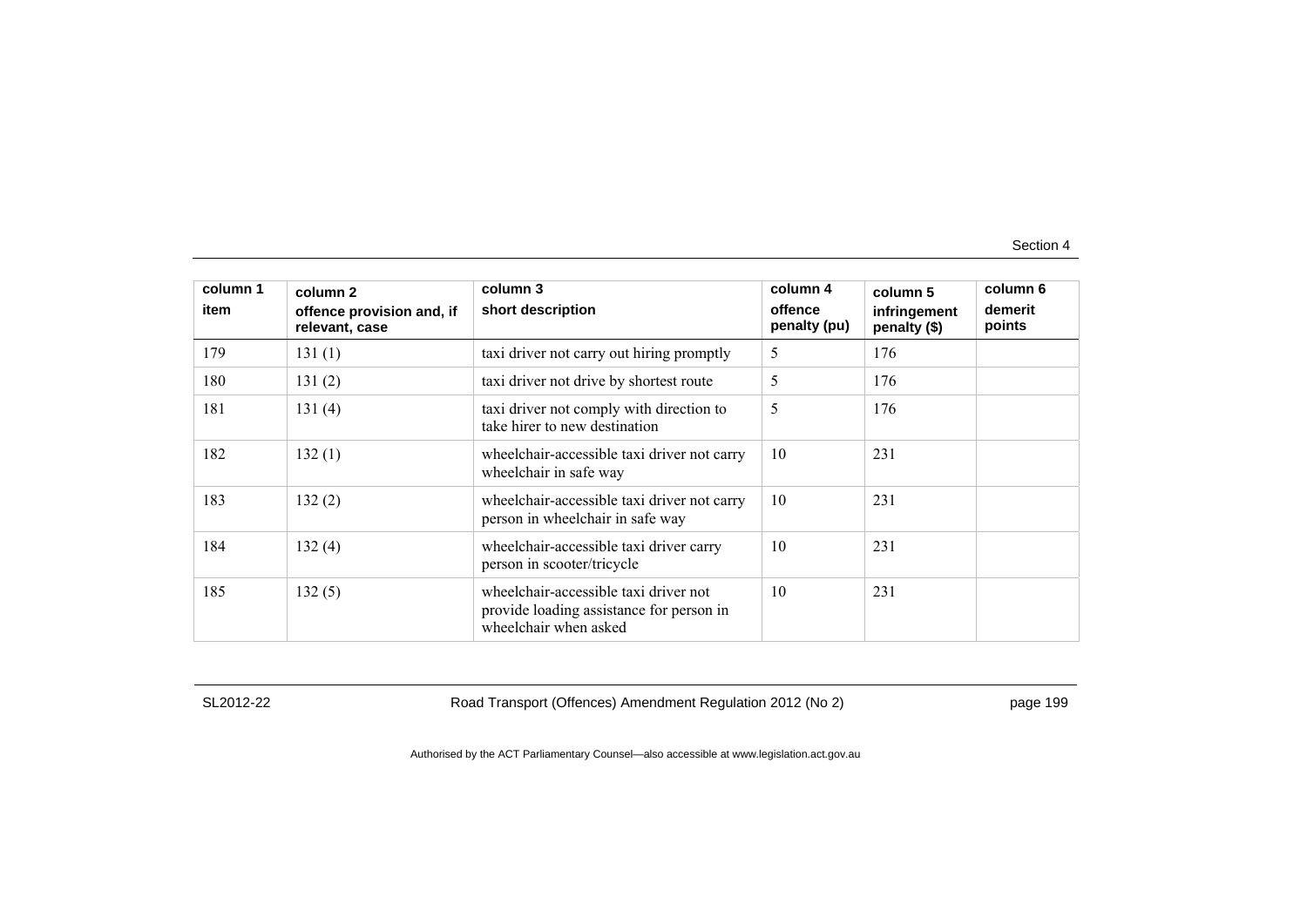| column 1<br>item | column 2<br>offence provision and, if<br>relevant, case | column 3<br>short description                                  | column 4<br>offence<br>penalty (pu) | column 5<br>infringement<br>penalty (\$) | column 6<br>demerit<br>points |
|------------------|---------------------------------------------------------|----------------------------------------------------------------|-------------------------------------|------------------------------------------|-------------------------------|
| 186              | 133(3)                                                  | taxi driver not stop taxi parallel/close to<br>side of road    | 5                                   | 176                                      |                               |
| 187              | 134(1)                                                  | taxi driver not ensure roof sign off when<br>taxi not for hire | 5                                   | 176                                      |                               |
| 188              | 135(1)                                                  | taxi driver not carry goods when asked                         | 5                                   | 176                                      |                               |
| 189              | 135(3)(a)                                               | taxi driver carry goods on taxi roof without<br>permission     | 5                                   | 176                                      |                               |
| 190              | 135(3)(b)                                               | taxi driver carry overweight goods in<br>passenger compartment | 5                                   | 176                                      |                               |
| 191              | 135(5)                                                  | taxi driver not provide reasonable<br>assistance with goods    | 5                                   | 176                                      |                               |
| 192              | 135(6)                                                  | taxi driver not take reasonable care with<br>goods             | 5                                   | 176                                      |                               |

page 200 Road Transport (Offences) Amendment Regulation 2012 (No 2) SL2012-22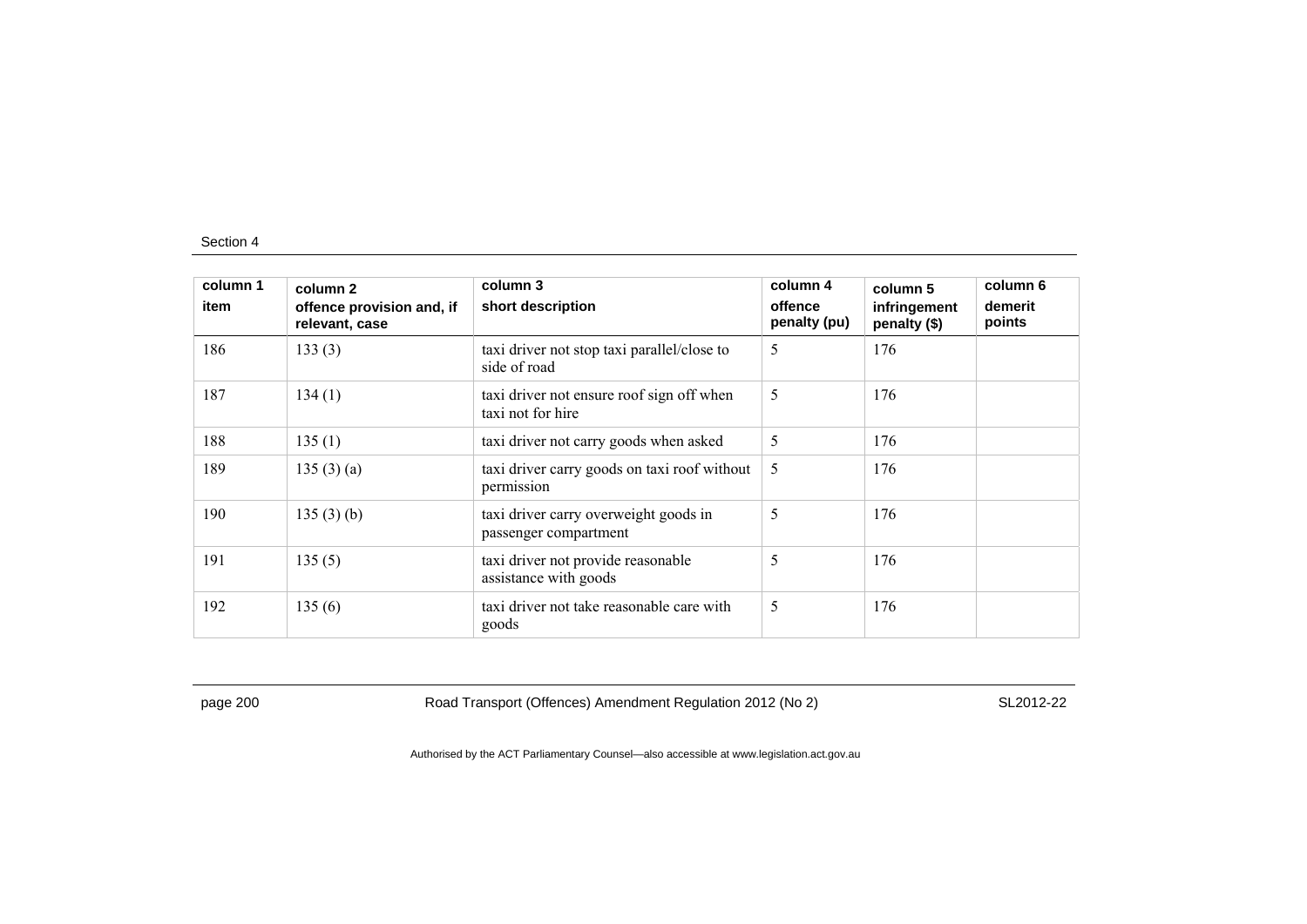| column 1<br>item | column 2<br>offence provision and, if<br>relevant, case | column 3<br>short description                                         | column 4<br>offence<br>penalty (pu) | column 5<br>infringement<br>penalty (\$) | column 6<br>demerit<br>points |
|------------------|---------------------------------------------------------|-----------------------------------------------------------------------|-------------------------------------|------------------------------------------|-------------------------------|
| 193              | 135(7)                                                  | taxi driver not deliver goods promptly/in<br>received condition       | 5                                   | 176                                      |                               |
| 194              | 136(1)                                                  | taxi driver not wait 15 mins/as agreed                                | 5                                   | 176                                      |                               |
| 195              | 139                                                     | taxi driver allow extra person in taxi<br>without hirer's agreement   | 5                                   | 176                                      |                               |
| 196              | 140(2)                                                  | taxi driver not comply with hirer's<br>requirement about sharing taxi | 5                                   | 176                                      |                               |
| 197              | 140(4)                                                  | taxi driver ask hirer's guests for payment<br>of all or part of fare  | 5                                   | 176                                      |                               |
| 198              | 141                                                     | taxi driver accept subsequent hiring<br>without hirer's agreement     | 5                                   | 176                                      |                               |
| 199              | 143(1)                                                  | taxi driver start taximeter before taxi hired                         | 5                                   | 176                                      |                               |

SL2012-22 Road Transport (Offences) Amendment Regulation 2012 (No 2) page 201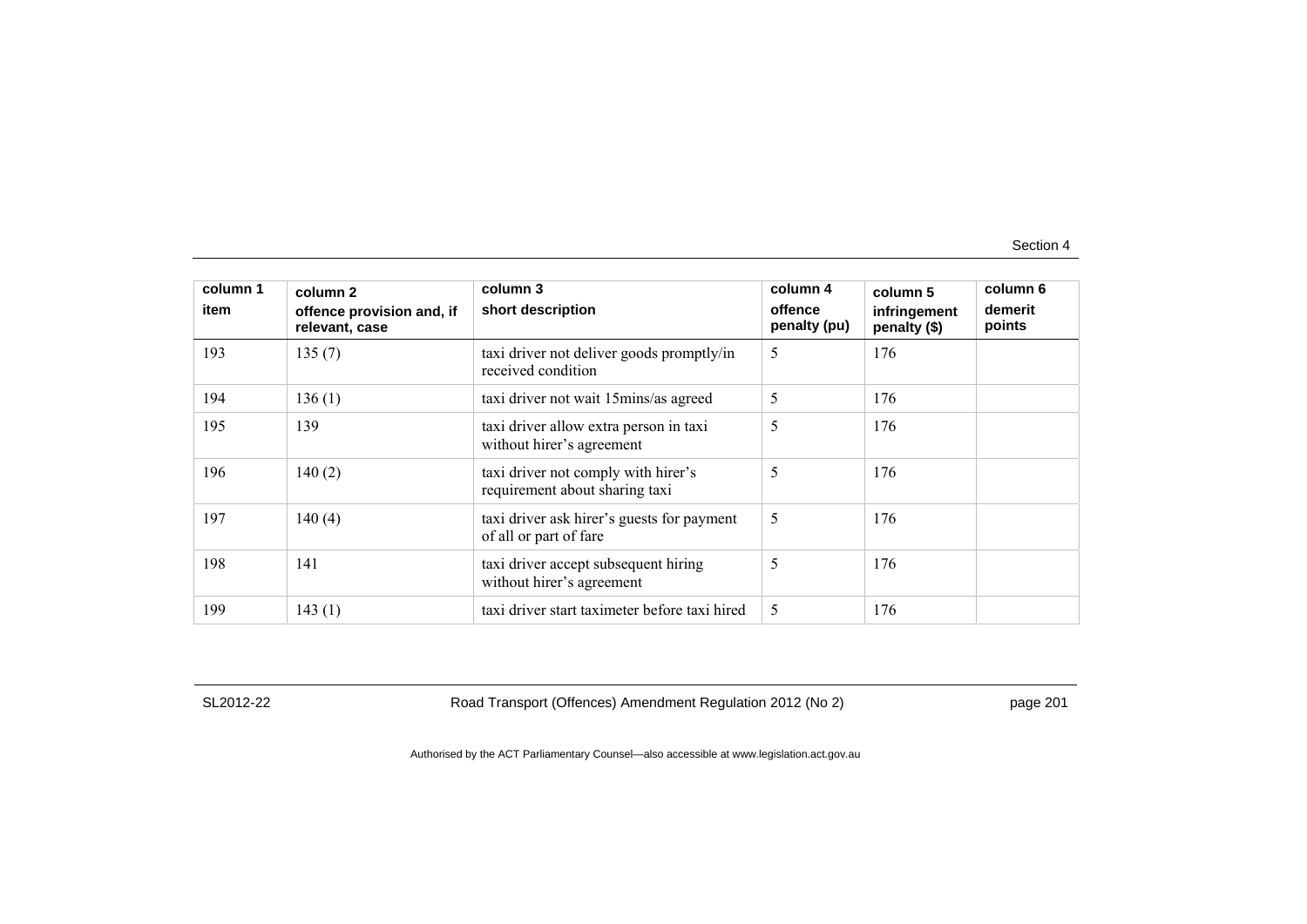| column 1 | column 2                                    | column 3                                                                                          | column 4                | column 5                     | column 6          |
|----------|---------------------------------------------|---------------------------------------------------------------------------------------------------|-------------------------|------------------------------|-------------------|
| item     | offence provision and, if<br>relevant, case | short description                                                                                 | offence<br>penalty (pu) | infringement<br>penalty (\$) | demerit<br>points |
| 200      | 143A(1)                                     | taxi driver not start taximeter when taxi<br>hired                                                | 5                       | 176                          |                   |
| 201      | 143A $(3)$ $(c)$ $(i)$                      | taxi driver start taximeter before<br>wheelchair secured                                          | 5                       | 176                          |                   |
| 202      | 143A $(3)$ $(c)$ $(ii)$                     | taxi driver not start taximeter after<br>wheelchair secured                                       | 5                       | 176                          |                   |
| 203      | 143A (4) (c) (i)                            | taxi driver not stop taximeter until<br>wheelchair secured                                        | 5                       | 176                          |                   |
| 204      | 143A (4) (c) (ii)                           | taxi driver not restart taximeter after<br>wheelchair secured                                     | 5                       | 176                          |                   |
| 205      | 143B(1)                                     | taxi driver stop taximeter during hiring                                                          | 5                       | 176                          |                   |
| 206      | 143B(3)                                     | taxi driver not restart taximeter after<br>breakdown/accident/avoidable action/hirer<br>pays fare | 5                       | 176                          |                   |

page 202 Road Transport (Offences) Amendment Regulation 2012 (No 2) SL2012-22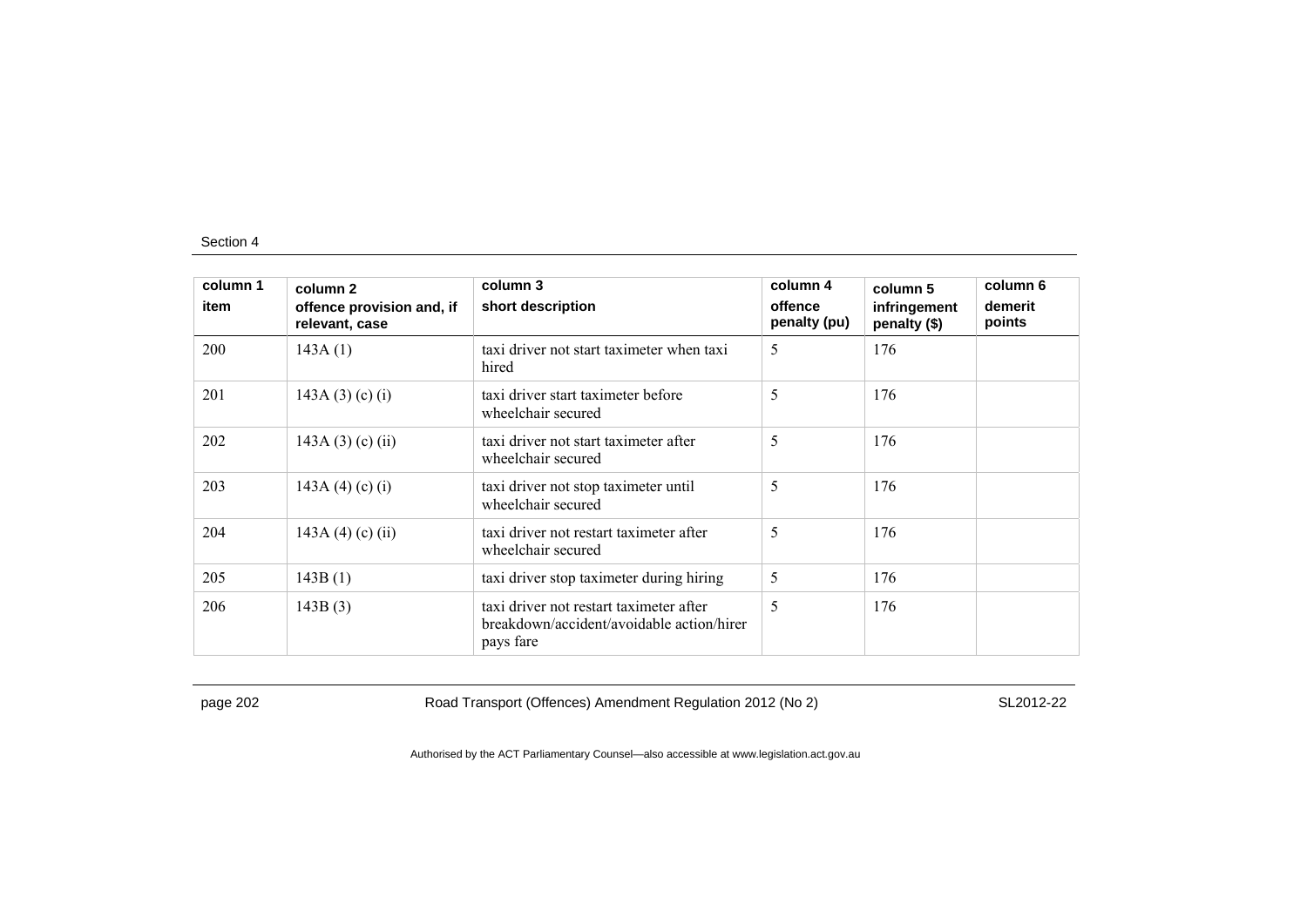| column 1<br>item | column 2<br>offence provision and, if<br>relevant, case | column 3<br>short description                                                          | column 4<br>offence<br>penalty (pu) | column 5<br>infringement<br>penalty (\$) | column 6<br>demerit<br>points |
|------------------|---------------------------------------------------------|----------------------------------------------------------------------------------------|-------------------------------------|------------------------------------------|-------------------------------|
| 207              | 143C $(1)$                                              | taxi driver not stop taximeter at end of<br>hiring                                     | 5                                   | 176                                      |                               |
| 208              | 143C(2)                                                 | taxi driver not ensure taximeter readily<br>readable by hirer/not state extra charges  | 5                                   | 176                                      |                               |
| 209              | 143C $(3)(a)$                                           | taxi driver not ensure taximeter fare<br>indicators show zero after payment            | 5                                   | 176                                      |                               |
| 210              | 143C $(3)$ $(b)$                                        | taxi driver not ensure taximeter fare<br>indicators show zero after hirer fails to pay | 5                                   | 176                                      |                               |
| 211              | 144(1)                                                  | taxi driver ask more than correct fare                                                 | 5                                   | 176                                      |                               |
| 212              | 144(2)                                                  | taxi driver make agreement for payment of<br>more than fare                            | 5                                   | 176                                      |                               |
| 213              | 144A(1)                                                 | taxi hirer not pay fare                                                                | 5                                   | 176                                      |                               |
| 214              | 144A(2)                                                 | taxi hirer not pay fare deposit difference                                             | 5                                   | 176                                      |                               |

SL2012-22 Road Transport (Offences) Amendment Regulation 2012 (No 2) page 203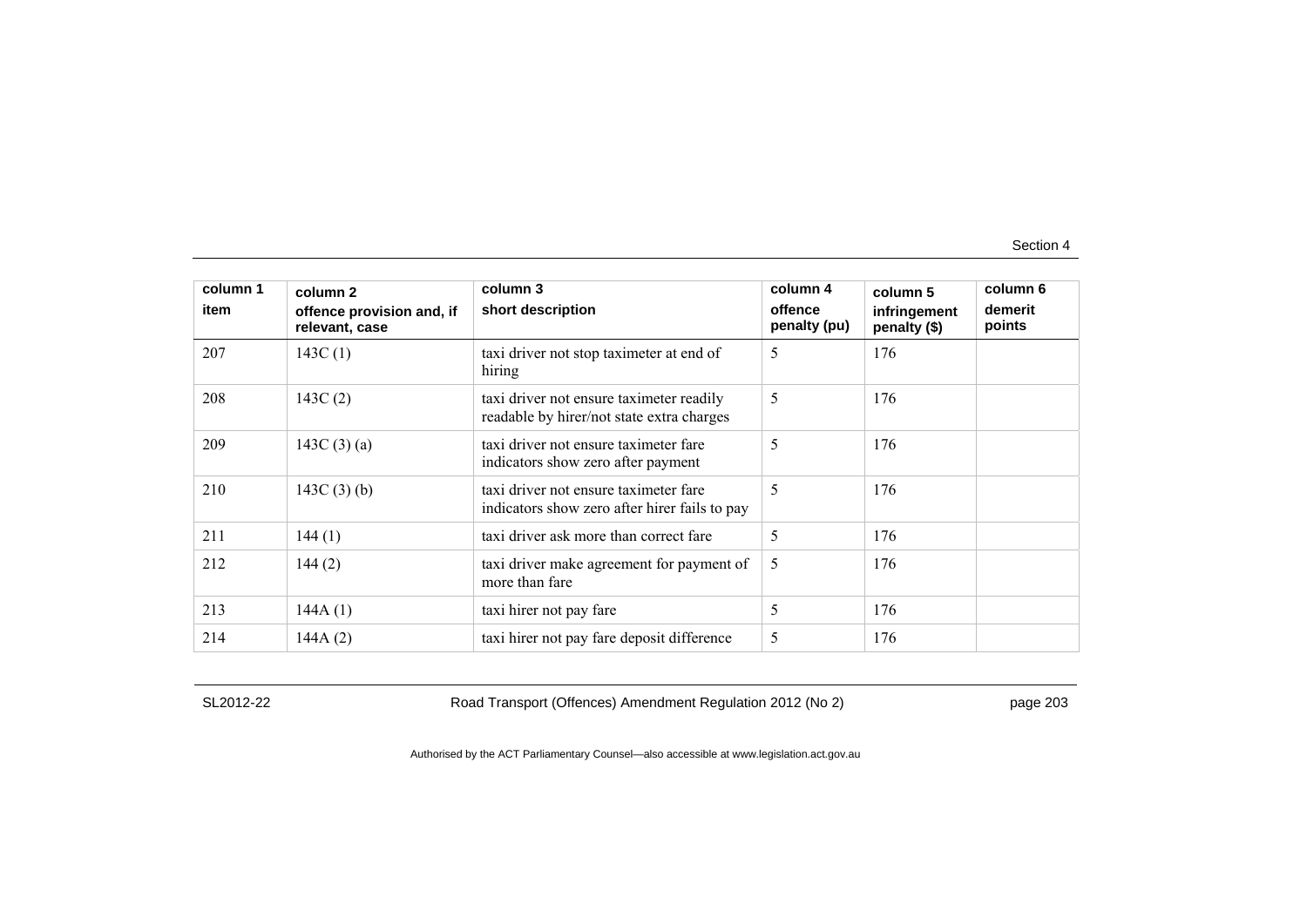| column 1<br>item | column <sub>2</sub><br>offence provision and, if<br>relevant, case | column 3<br>short description                                          | column 4<br>offence<br>penalty (pu) | column 5<br>infringement<br>penalty (\$) | column 6<br>demerit<br>points |
|------------------|--------------------------------------------------------------------|------------------------------------------------------------------------|-------------------------------------|------------------------------------------|-------------------------------|
| 215              | 144A(3)                                                            | taxi driver not pay fare deposit difference                            | 5                                   | 176                                      |                               |
| 216              | 144A(4)                                                            | taxi driver not offer correct change                                   | 5                                   | 176                                      |                               |
| 217              | 144B(1)                                                            | unauthorised use of Taxi Subsidy Scheme<br>voucher                     | 5                                   | 176                                      |                               |
| 218              | 144B(2)                                                            | making false or misleading statement in<br>Taxi Subsidy Scheme voucher | 5                                   | 176                                      |                               |
| 219              | 145(a)                                                             | taxi driver charge fare for<br>breakdown/accident                      | 5                                   | 176                                      |                               |
| 220              | 145(b)                                                             | taxi driver charge fare for avoidable action                           | 5                                   | 176                                      |                               |
| 221              | 146(a)                                                             | taxi passenger offensive behaviour                                     | 10                                  | 231                                      |                               |
| 222              | 146(b)                                                             | taxi passenger offensive language                                      | 10                                  | 231                                      |                               |
| 223              | 147                                                                | taxi passenger drink liquor                                            | 5                                   | 231                                      |                               |

page 204 Road Transport (Offences) Amendment Regulation 2012 (No 2) SL2012-22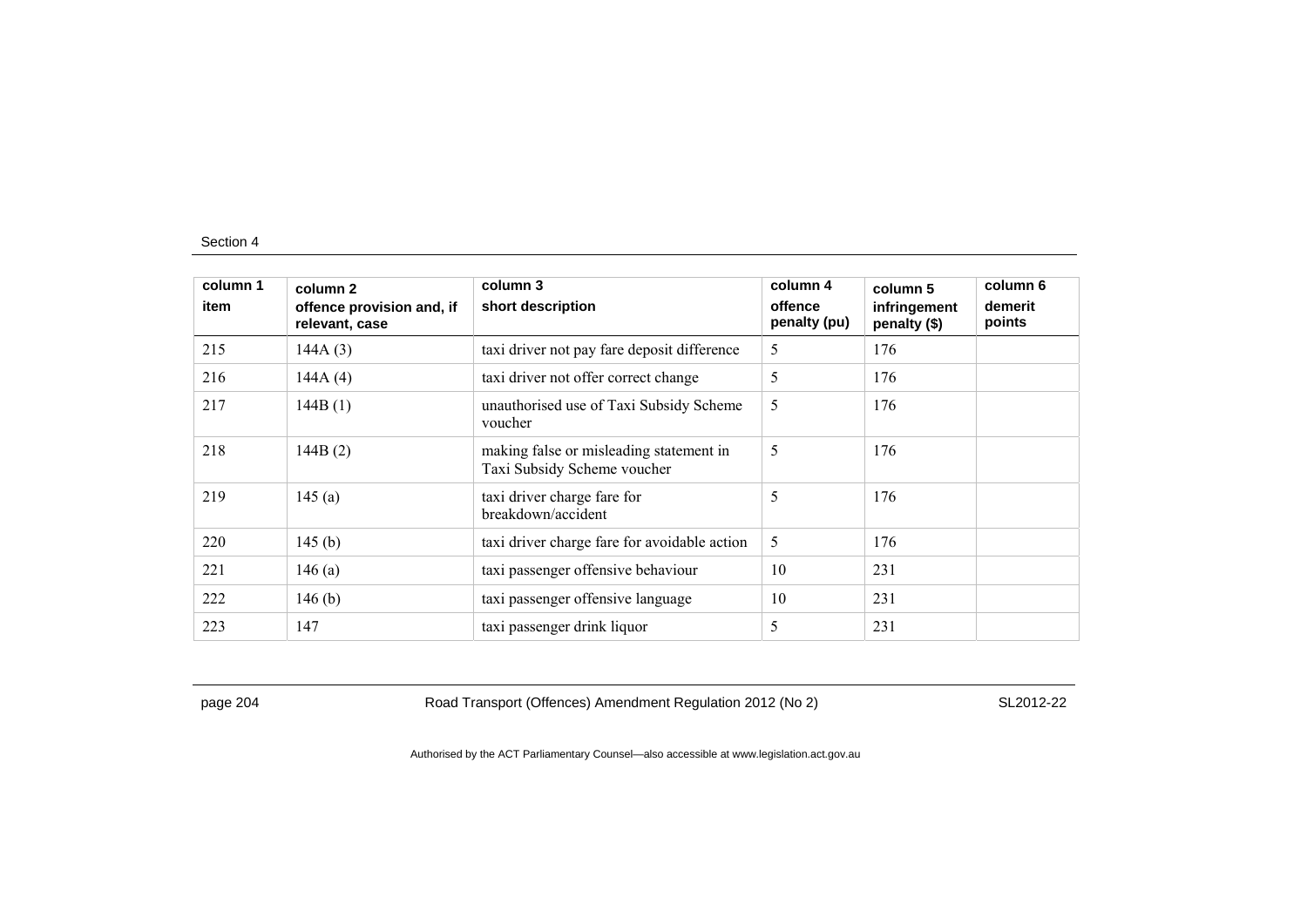| column 1<br>item | column 2<br>offence provision and, if<br>relevant, case | column 3<br>short description                                                                                                            | column 4<br>offence<br>penalty (pu) | column 5<br>infringement<br>penalty (\$) | column 6<br>demerit<br>points |
|------------------|---------------------------------------------------------|------------------------------------------------------------------------------------------------------------------------------------------|-------------------------------------|------------------------------------------|-------------------------------|
| 224              | 148(1)                                                  | taxi passenger eat/drink without taxi<br>driver's agreement                                                                              | 5                                   | 121                                      |                               |
| 225              | 149(1)                                                  | taxi passenger take unconfined<br>dog/cat/bird/other animal into taxi                                                                    | 5                                   | 121                                      |                               |
| 226              | 150(3)                                                  |                                                                                                                                          |                                     |                                          |                               |
| 226.1            | by contravening<br>150(1)(a)                            | taxi passenger not comply with direction<br>by driver/police officer/authorised person<br>because soil/damage taxi/person                | 5                                   | 121                                      |                               |
| 226.2            | by contravening<br>$\bullet$<br>150(1)(b)               | taxi passenger not comply with direction<br>by driver/police officer/authorised person<br>because goods inconvenience/endanger<br>person | 5                                   | 121                                      |                               |
| 227              | 151(2)                                                  | intoxicated taxi passenger not comply with<br>direction by driver/police officer/<br>authorised person                                   | 5                                   | 231                                      |                               |

SL2012-22 Road Transport (Offences) Amendment Regulation 2012 (No 2) page 205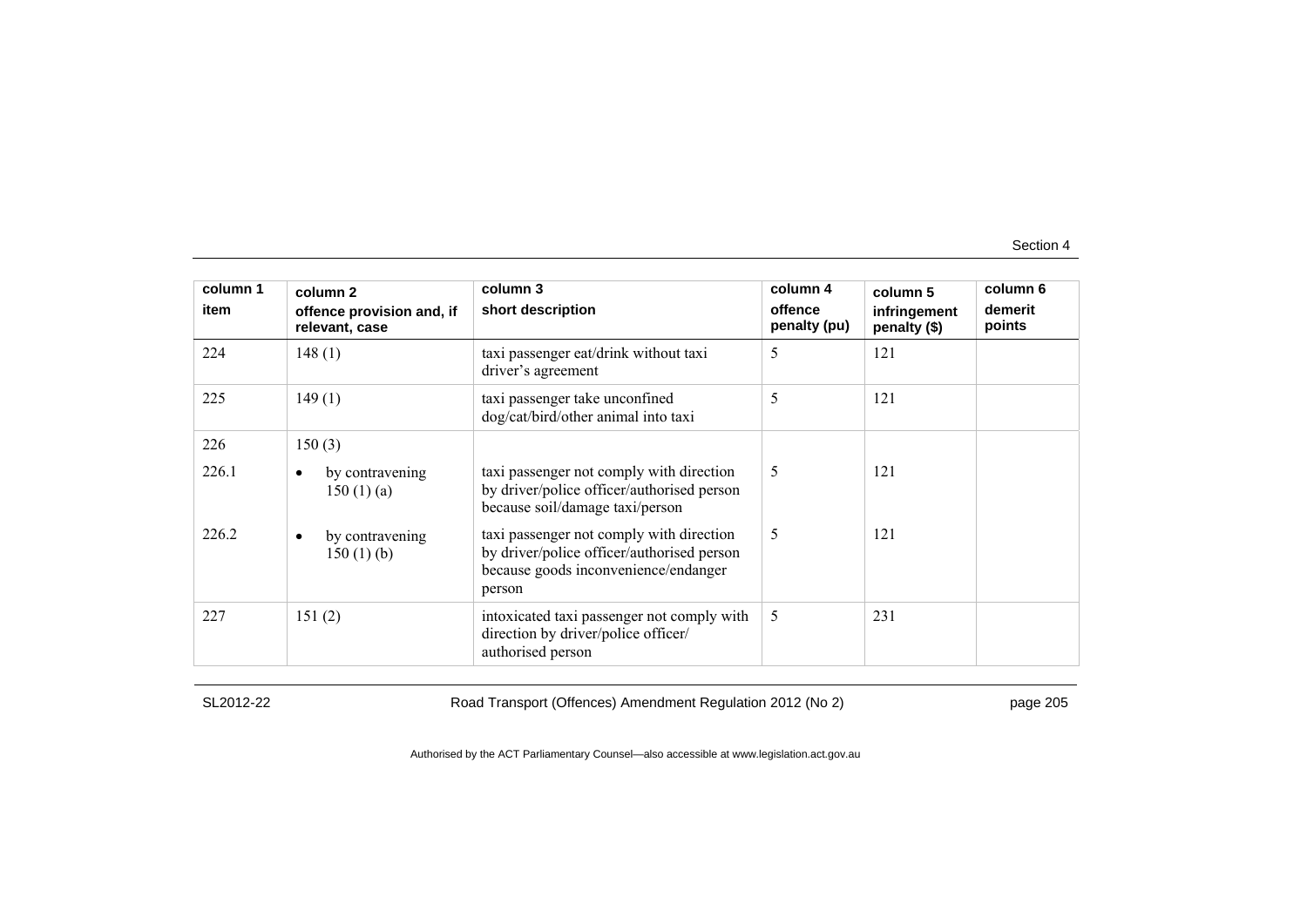| column 1<br>item | column 2<br>offence provision and, if<br>relevant, case | column 3<br>short description                                                                       | column 4<br>offence<br>penalty (pu) | column 5<br>infringement<br>penalty (\$) | column 6<br>demerit<br>points |
|------------------|---------------------------------------------------------|-----------------------------------------------------------------------------------------------------|-------------------------------------|------------------------------------------|-------------------------------|
| 228              | 152(2)                                                  | taxi passenger offender not comply with<br>direction by driver/police officer/<br>authorised person | 5                                   | 231                                      |                               |
| 229              | 154                                                     | taxi passenger not deal with lost property<br>in taxi as required                                   | 5                                   | 121                                      |                               |
| 230              | 156(5)                                                  | not comply with taxi security camera<br>standard                                                    | 20                                  | 247                                      |                               |
| 231              | 157(1)                                                  | interfere with taxi security camera                                                                 | 20                                  | 364                                      |                               |
| 232              | 157(2)                                                  | interfere with taxi security camera<br>recording                                                    | 20                                  | 364                                      |                               |
| 233              | 159                                                     | unlawfully interfere with taximeter                                                                 | 20                                  | 364                                      |                               |
| 234              | 173(1)                                                  | hire car licensee not notify change in<br>name/address                                              | 20                                  | 364                                      |                               |

page 206 Road Transport (Offences) Amendment Regulation 2012 (No 2) SL2012-22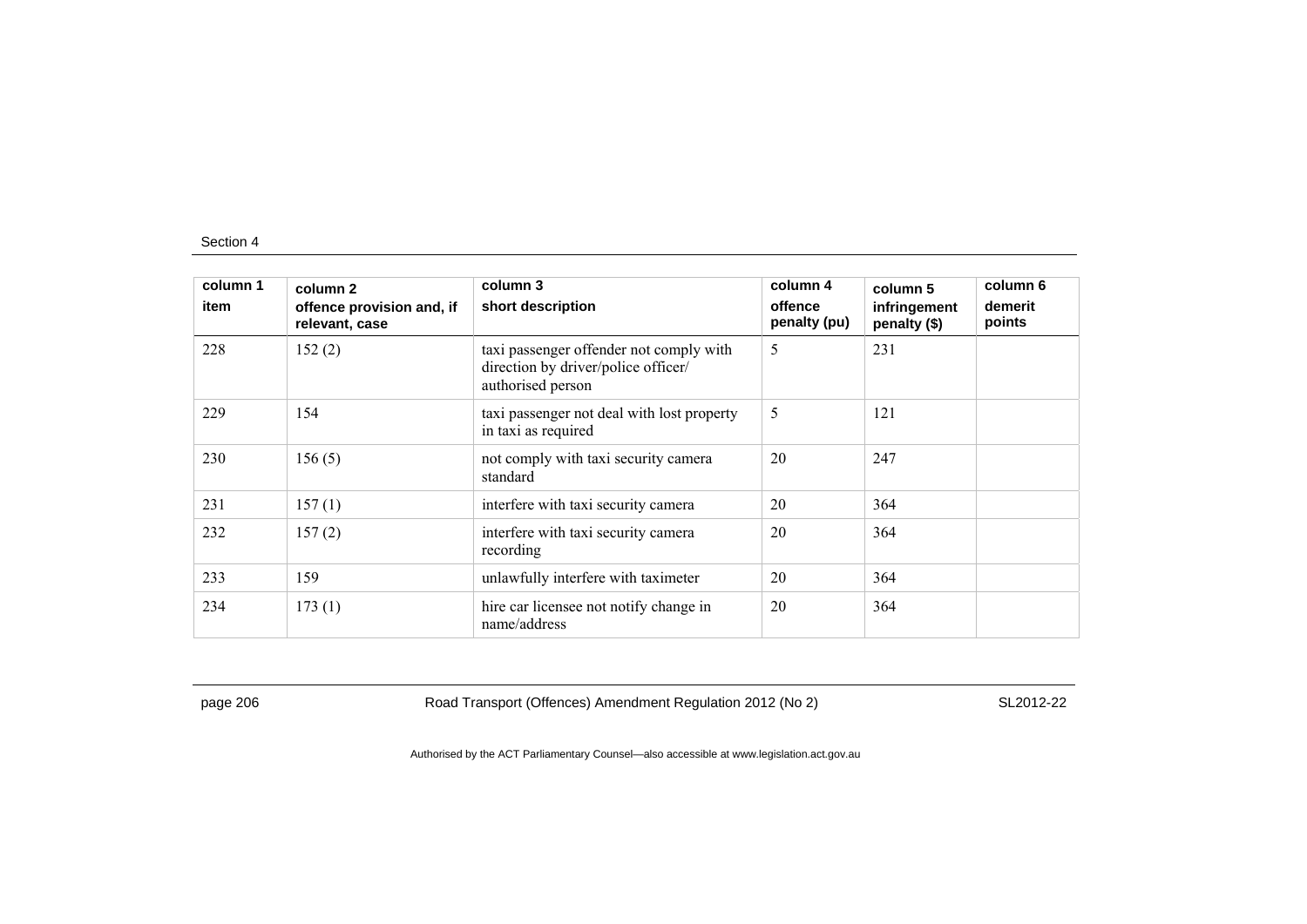| column 1<br>item | column 2<br>offence provision and, if<br>relevant, case | column 3<br>short description                                                                 | column 4<br>offence<br>penalty (pu) | column 5<br>infringement<br>penalty (\$) | column 6<br>demerit<br>points |
|------------------|---------------------------------------------------------|-----------------------------------------------------------------------------------------------|-------------------------------------|------------------------------------------|-------------------------------|
| 235              | 174(1)                                                  | hire car operator contravene condition of<br>hire car licence                                 | 20                                  | 364                                      |                               |
| 236              | 176(1)                                                  | hire car operator not produce licence when<br>required by police officer/authorised<br>person | 5                                   | 121                                      |                               |
| 237              | 177E $(4)(a)$                                           | person operating without stand-by hire car<br>permit label attached to car                    | 20                                  | 364                                      |                               |
| 238              | 177E(4)(b)                                              | person operating with stand-by hire car<br>permit label not properly attached to car          | 20                                  | 364                                      |                               |
| 239              | 177E $(4)(c)$                                           | person operating with stand-by hire car<br>permit label not readable                          | 20                                  | 364                                      |                               |

SL2012-22 Road Transport (Offences) Amendment Regulation 2012 (No 2) page 207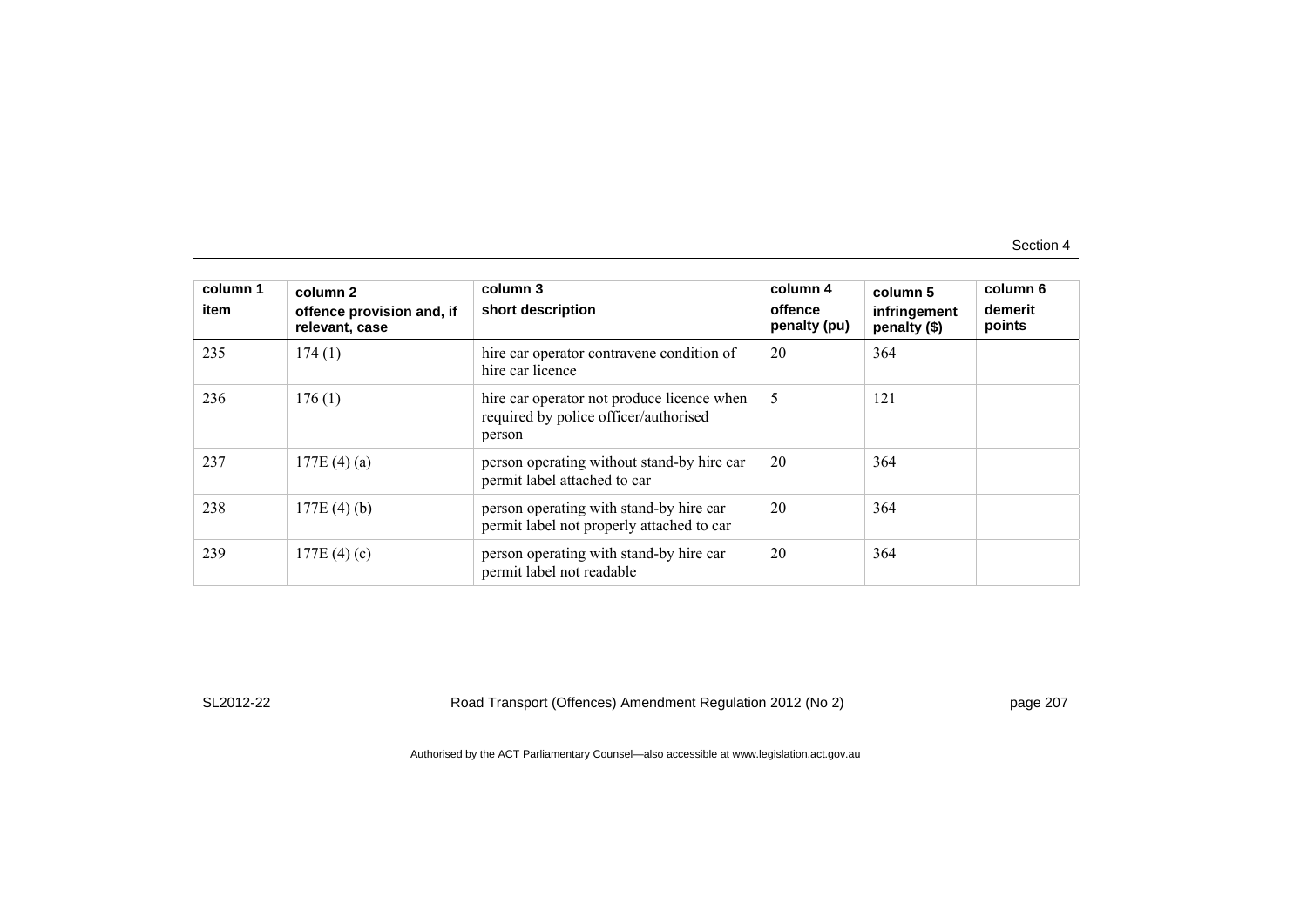| column 1<br>item | column 2<br>offence provision and, if<br>relevant, case | column 3<br>short description                                                                                                | column 4<br>offence<br>penalty (pu) | column 5<br>infringement<br>penalty (\$) | column 6<br>demerit<br>points |
|------------------|---------------------------------------------------------|------------------------------------------------------------------------------------------------------------------------------|-------------------------------------|------------------------------------------|-------------------------------|
| 240              | 177E(5)                                                 |                                                                                                                              |                                     |                                          |                               |
| 240.1            | by contravening<br>$\bullet$<br>177E(4)(a)              | stand-by hire car operator not prevent use<br>of car without permit label attached to car                                    | 20                                  |                                          |                               |
| 240.2            | by contravening<br>٠<br>$177E(4)$ (b)                   | stand-by hire car operator not prevent use<br>of car with permit label not properly<br>attached to car                       | 20                                  |                                          |                               |
| 240.3            | by contravening<br>$\bullet$<br>177E $(4)(c)$           | stand-by hire car operator not prevent use<br>of car with permit label not readable                                          | 20                                  |                                          |                               |
| 241              | 177H(1)                                                 | stand-by hire car driver not produce permit<br>when required by road transport<br>authority/police officer/authorised person | 5                                   | 121                                      |                               |
| 242              | 179(1)                                                  | hire car operator not service/maintain hire<br>car                                                                           | 20                                  | 364                                      |                               |

page 208 Road Transport (Offences) Amendment Regulation 2012 (No 2) SL2012-22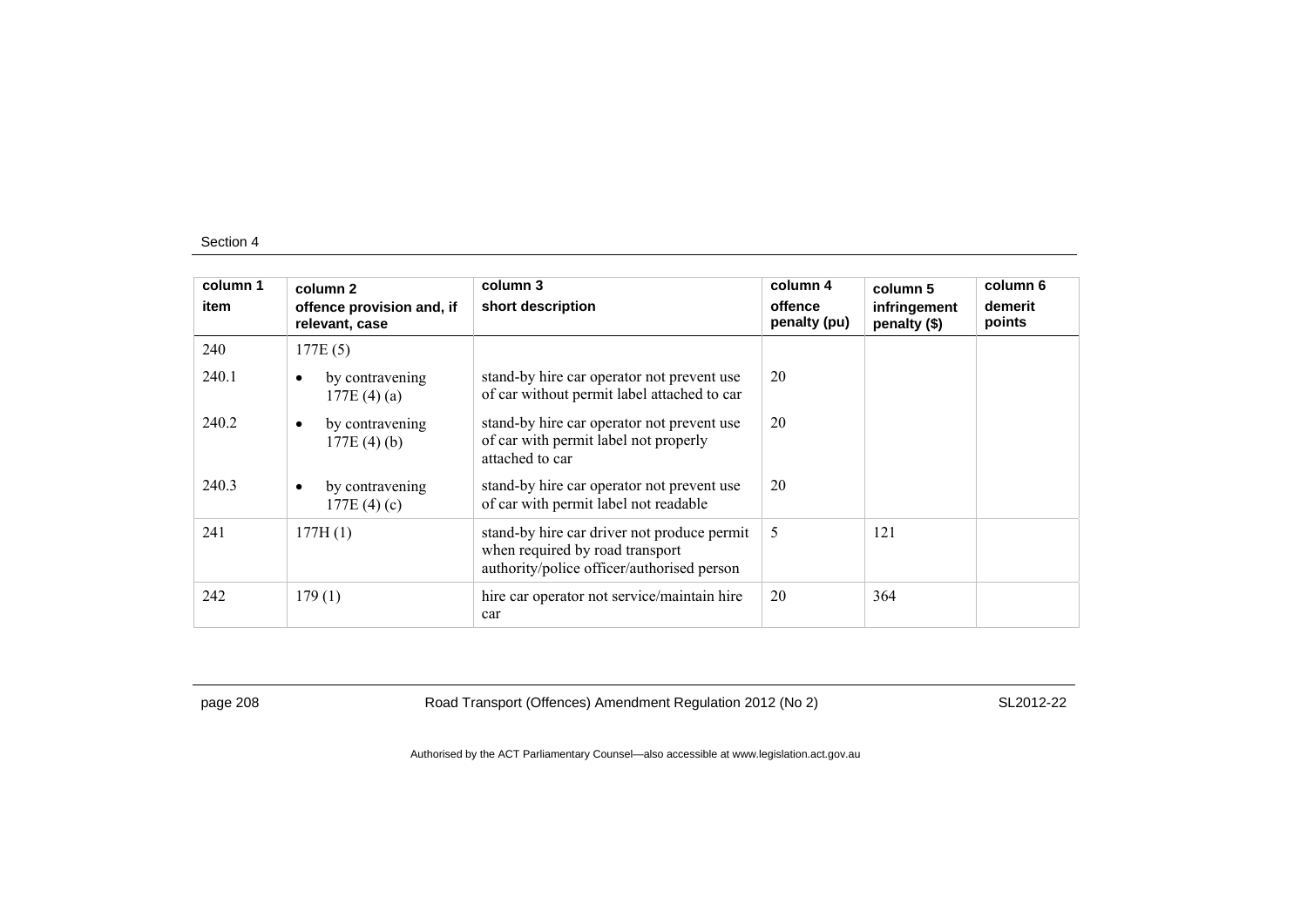| column 1<br>item | column 2<br>offence provision and, if<br>relevant, case | column 3<br>short description                                                                          | column 4<br>offence<br>penalty (pu) | column 5<br>infringement<br>penalty (\$) | column 6<br>demerit<br>points |
|------------------|---------------------------------------------------------|--------------------------------------------------------------------------------------------------------|-------------------------------------|------------------------------------------|-------------------------------|
| 243              | 179(3)                                                  | hire car operator not ensure hire car<br>complies with applicable vehicle standards<br>etc             | 20                                  | 364                                      |                               |
| 244              | 180(1)(a)                                               | hire car operator not ensure hire car<br>interior/exterior/clean/undamaged                             | 10                                  | 231                                      |                               |
| 245              | $180(1)$ (b)                                            | hire car operator not ensure hire car fittings<br>clean/undamaged/properly fitted/securely<br>in place | 10                                  | 231                                      |                               |
| 246              | 181(1)                                                  | hire car operator allow<br>unlicensed/unauthorised person drive hire<br>car                            | 20                                  | 364                                      |                               |
| 247              | 182 $(1)$ $(a)$                                         | hire car operator not record driver's name<br>and address                                              | 10                                  | 231                                      |                               |

SL2012-22 Road Transport (Offences) Amendment Regulation 2012 (No 2) page 209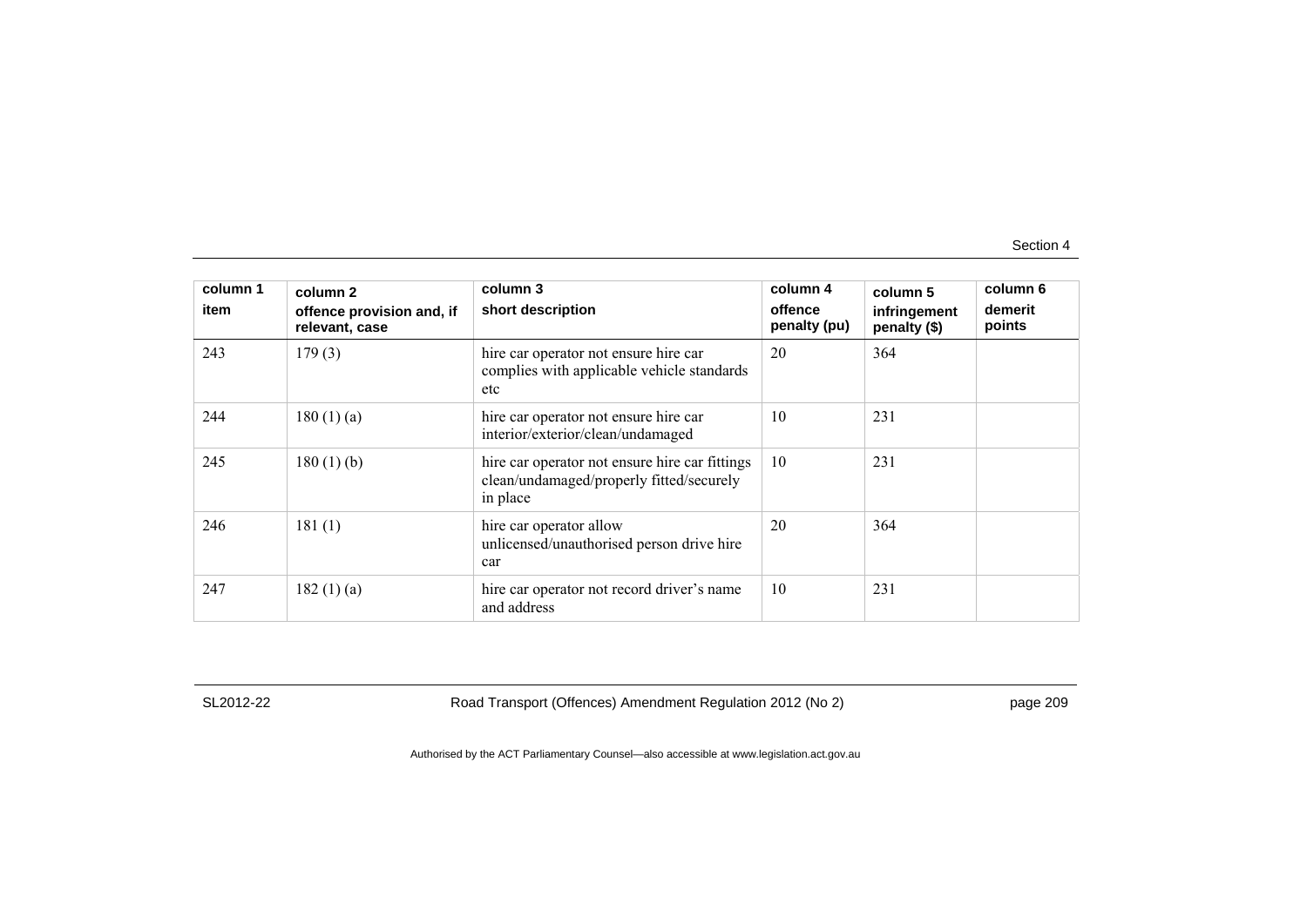| column 1<br>item | column <sub>2</sub><br>offence provision and, if<br>relevant, case | column 3<br>short description                                                       | column 4<br>offence<br>penalty (pu) | column 5<br>infringement<br>penalty (\$) | column 6<br>demerit<br>points |
|------------------|--------------------------------------------------------------------|-------------------------------------------------------------------------------------|-------------------------------------|------------------------------------------|-------------------------------|
| 248              | 182(1)(b)                                                          | hire car operator not record prescribed<br>driver authority information             | 10                                  | 231                                      |                               |
| 249              | 182 $(1)(c)$                                                       | hire car operator not record driving times                                          | 10                                  | 231                                      |                               |
| 250              | 182(1)(d)                                                          | hire car operator not record registration<br>number of hire car driven by driver    | 10                                  | 231                                      |                               |
| 251              | 182(3)                                                             | hire car operator not make record of<br>suspension/cancellation of driver's licence | 10                                  |                                          |                               |
| 252              | 182(4)                                                             | hire car operator not record driver no<br>longer exempt from holding licence        | 10                                  |                                          |                               |

page 210 Road Transport (Offences) Amendment Regulation 2012 (No 2) SL2012-22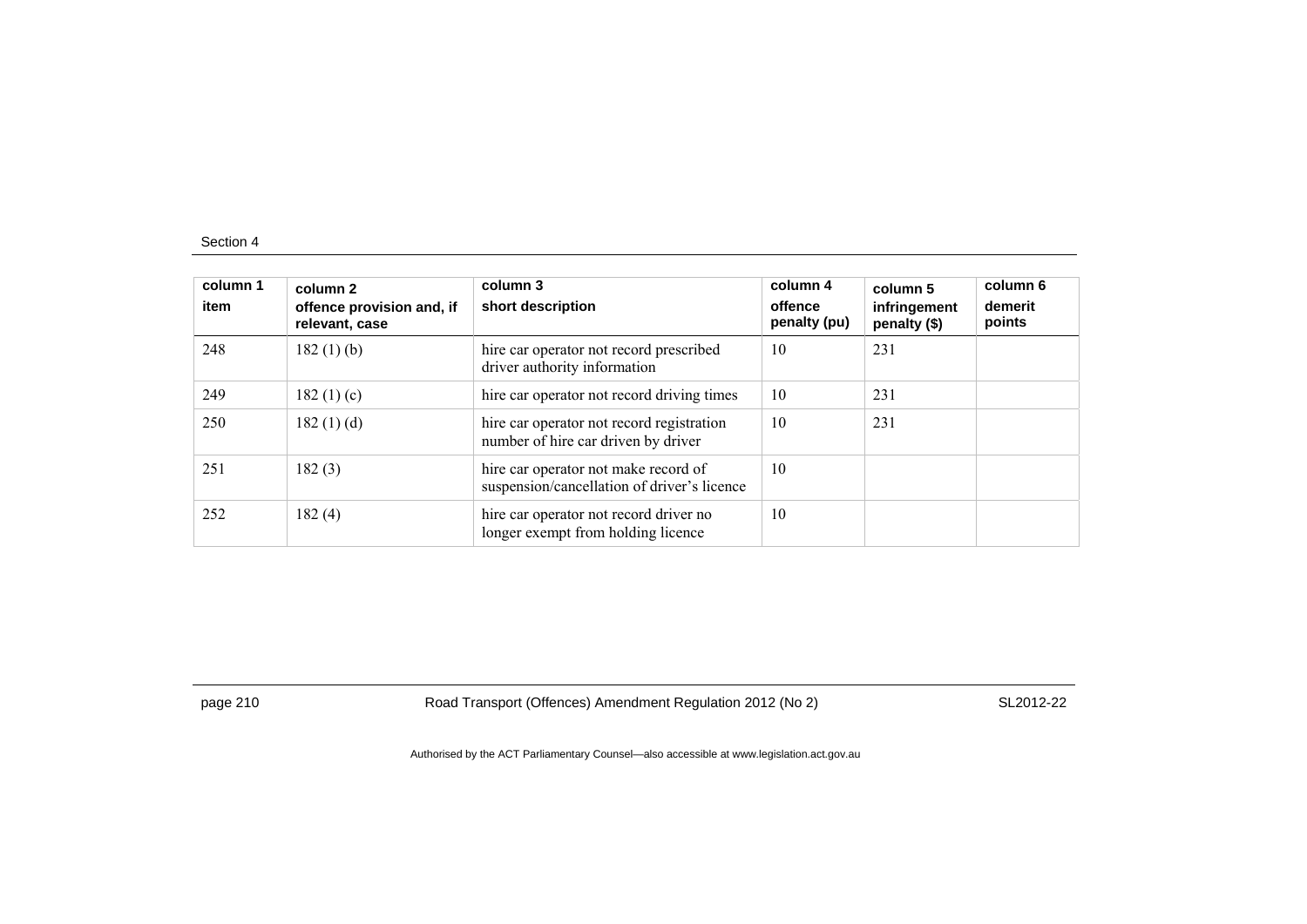| column 1 | column 2                                      | column 3                                                                                                                                    | column 4                | column 5                     | column 6          |
|----------|-----------------------------------------------|---------------------------------------------------------------------------------------------------------------------------------------------|-------------------------|------------------------------|-------------------|
| item     | offence provision and, if<br>relevant, case   | short description                                                                                                                           | offence<br>penalty (pu) | infringement<br>penalty (\$) | demerit<br>points |
| 253      | 182A(2)                                       |                                                                                                                                             |                         |                              |                   |
| 253.1    | by contravening<br>$\bullet$<br>182A(1)(a)    | hire car operator not tell road transport<br>authority about driver's name and address                                                      | 10                      |                              |                   |
| 253.2    | by contravening<br>$\bullet$<br>$182A(1)$ (b) | hire car operator not tell road transport<br>authority about prescribed driver authority<br>information                                     | 10                      |                              |                   |
| 253.3    | by contravening<br>$\bullet$<br>182A(1)(c)    | hire car operator not tell road transport<br>authority about change to driver's name/<br>address/prescribed driver authority<br>information | 10                      |                              |                   |
| 253.4    | by contravening<br>$\bullet$<br>182A(1)(d)    | hire car operator not tell road transport<br>authority about driver no longer driving<br>hire car for operator                              | 10                      |                              |                   |
| 254      | 183 $(2)$ $(a)$                               | hire car operator not keep hire car operator<br>records as required                                                                         | 10                      | 231                          |                   |

SL2012-22 Road Transport (Offences) Amendment Regulation 2012 (No 2) page 211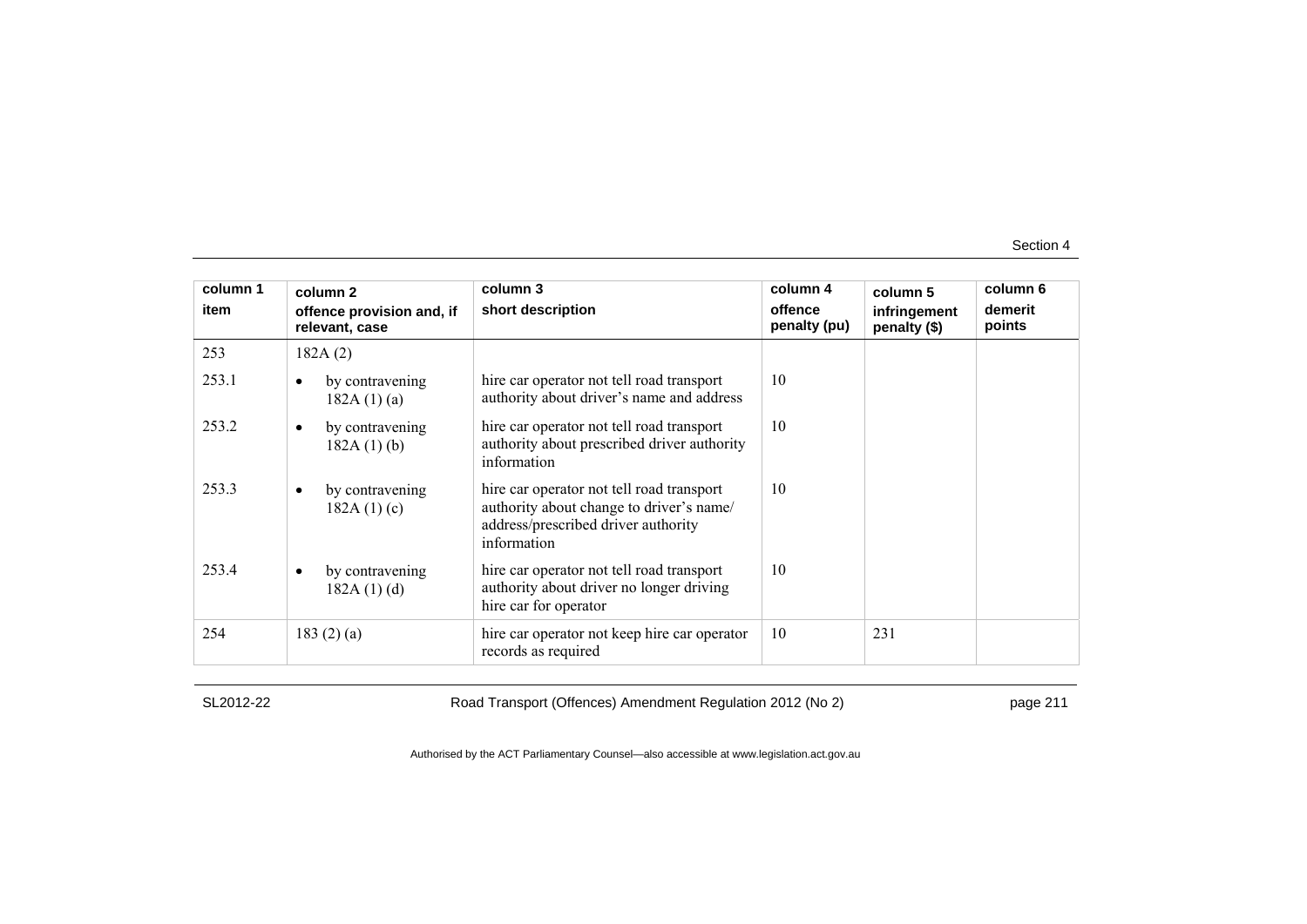| column 1<br>item | column 2<br>offence provision and, if<br>relevant, case | column 3<br>short description                                                           | column 4<br>offence<br>penalty (pu) | column 5<br>infringement<br>penalty (\$) | column 6<br>demerit<br>points |
|------------------|---------------------------------------------------------|-----------------------------------------------------------------------------------------|-------------------------------------|------------------------------------------|-------------------------------|
| 255              | 183 $(2)$ $(b)$                                         | hire car operator not produce hire car<br>operator records as required                  | 10                                  | 231                                      |                               |
| 256              | 183 $(2)$ $(c)$                                         | hire car operator not provide hire car<br>operator records as required                  | 10                                  | 231                                      |                               |
| 257              | 184(1)                                                  | hire car operator not provide annual<br>statistical return                              | 10                                  | 129                                      |                               |
| 258              | 185(1)                                                  | hire car operator not ensure duplicate hire<br>car licence kept in restricted hire car  | 20                                  | 247                                      |                               |
| 259              | 186(2)(a)                                               | person operating without restricted hire car<br>licence label attached to car           | 20                                  | 364                                      |                               |
| 260              | $186(2)$ (b)                                            | person operating with restricted hire car<br>licence label not properly attached to car | 20                                  | 364                                      |                               |
| 261              | 186(2)(c)                                               | person operating with restricted hire car<br>licence label not readable                 | 20                                  | 364                                      |                               |

page 212 Road Transport (Offences) Amendment Regulation 2012 (No 2) SL2012-22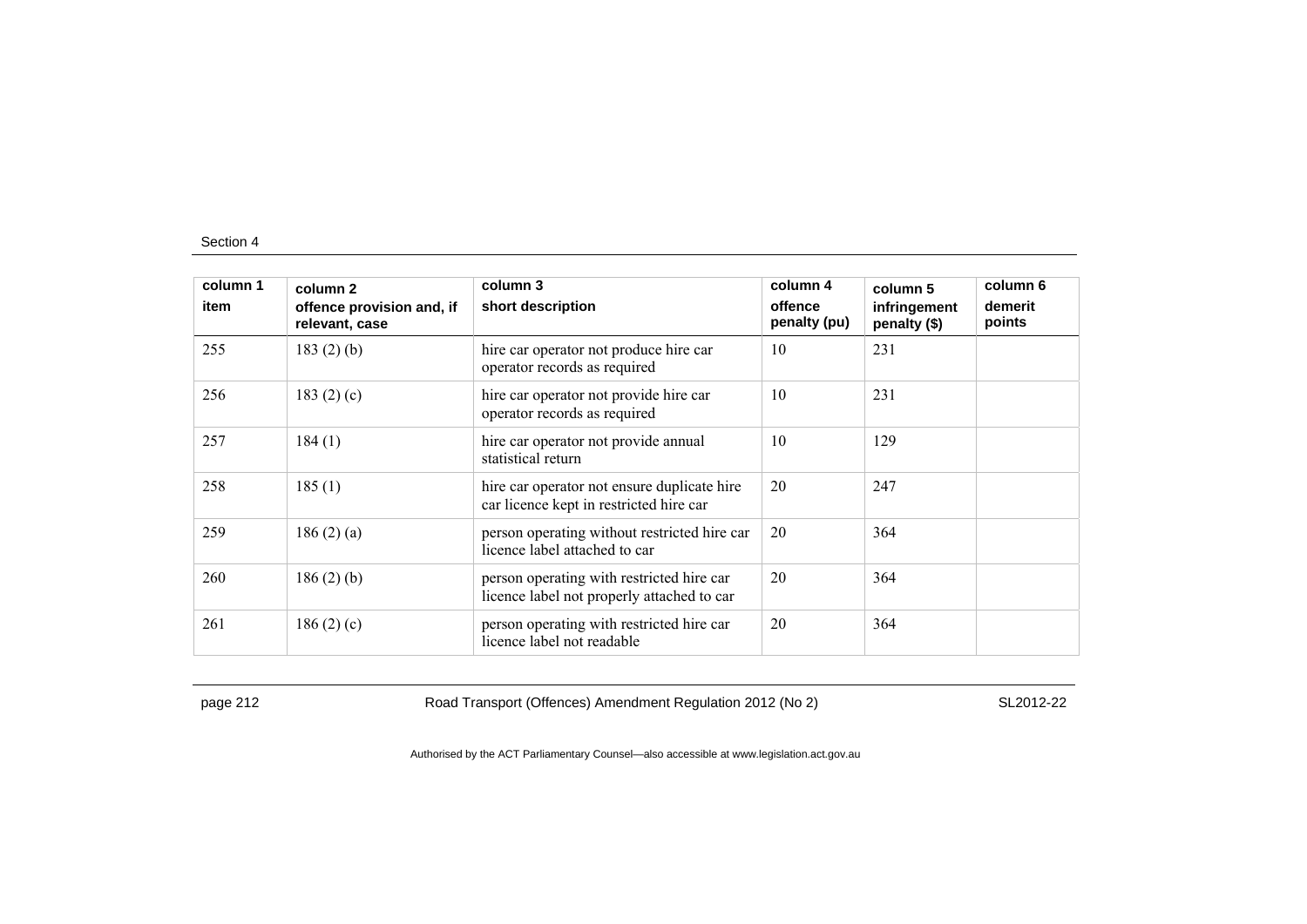| column 1 | column 2                                                       | column 3                                                                                             | column 4                | column 5                     | column 6          |
|----------|----------------------------------------------------------------|------------------------------------------------------------------------------------------------------|-------------------------|------------------------------|-------------------|
| item     | offence provision and, if<br>relevant, case                    | short description                                                                                    | offence<br>penalty (pu) | infringement<br>penalty (\$) | demerit<br>points |
| 262      | 186(3)                                                         |                                                                                                      | 20                      | 364                          |                   |
| 262.1    | in relation to offence<br>$\bullet$<br>against $186(2)(a)$     | fail to prevent use of vehicle without<br>restricted hire car licence label attached                 | 20                      | 364                          |                   |
| 262.2    | in relation to offence<br>$\bullet$<br>against $186(2)$ (b)    | fail to prevent use of vehicle with restricted<br>hire car licence label not attached as<br>required | 20                      | 364                          |                   |
| 262.3    | in relation to offence<br>$\bullet$<br>against 186 $(2)$ $(c)$ | fail to prevent use of vehicle with illegible<br>restricted hire car licence label                   | 20                      | 364                          |                   |
| 263      | 188(1)                                                         | hire car operator not ensure advertisement<br>includes accreditation number                          | 10                      | 341                          |                   |
| 264      | 189(1)                                                         | hire car operator not display security<br>camera notice                                              | 5                       | 231                          |                   |
| 265      | 190(2)                                                         | hire car operator not ensure airconditioning<br>operational/in good repair                           | 10                      | 231                          |                   |

SL2012-22 Road Transport (Offences) Amendment Regulation 2012 (No 2) page 213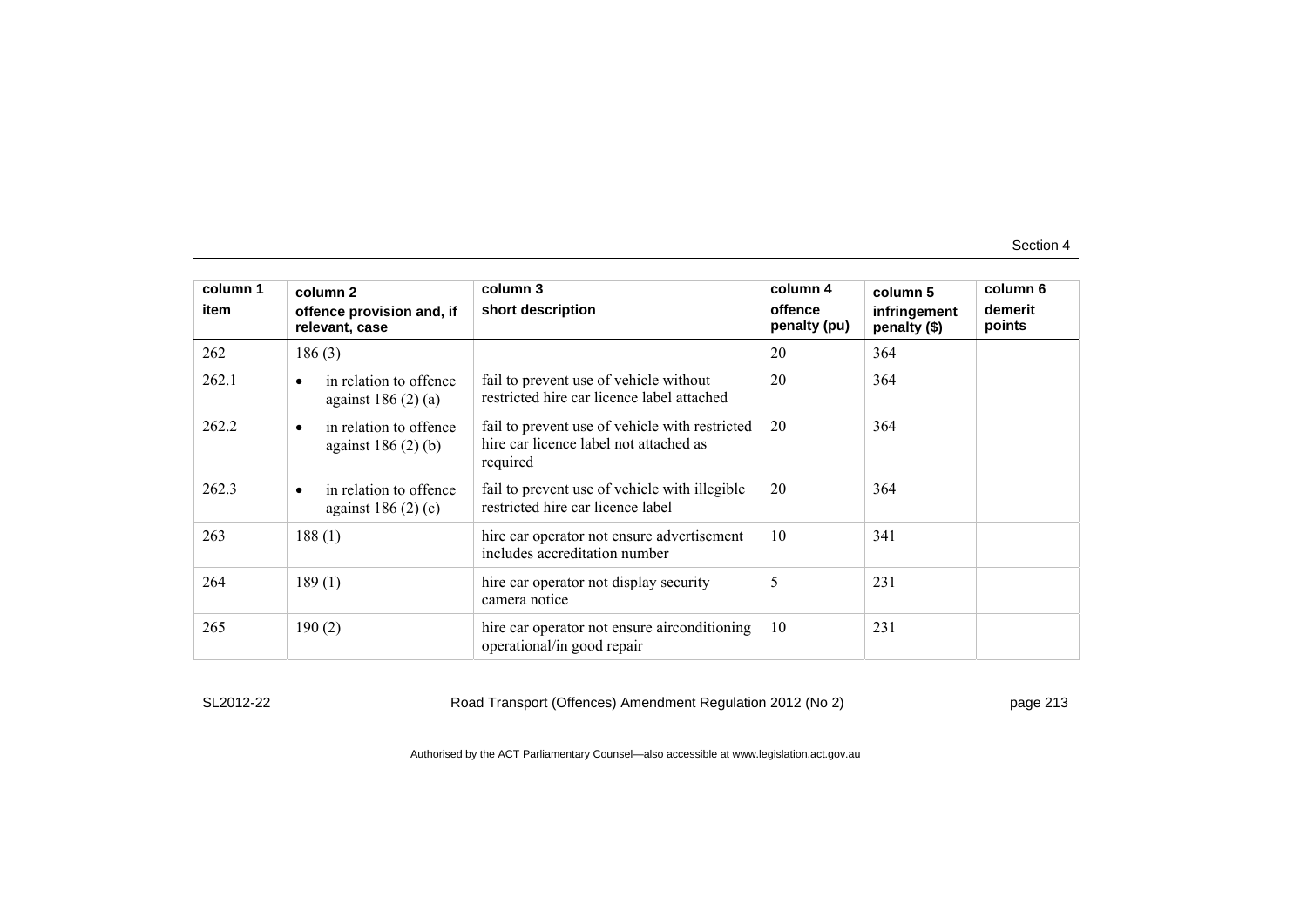| column 1<br>item | column 2<br>offence provision and, if<br>relevant, case | column 3<br>short description                                                      | column 4<br>offence<br>penalty (pu) | column 5<br>infringement<br>penalty (\$) | column 6<br>demerit<br>points |
|------------------|---------------------------------------------------------|------------------------------------------------------------------------------------|-------------------------------------|------------------------------------------|-------------------------------|
| 266              | 191(1)                                                  | hire car operator not ensure only authorised<br>advertisement displayed            | 10                                  | 231                                      |                               |
| 267              | 192(1)                                                  | hire car operator not ensure inappropriate<br>advertisement/document not displayed | 10                                  | 188                                      |                               |
| 268              | 192(3)                                                  | hire car operator not remove inappropriate<br>advertisement/document as directed   | 10                                  | 231                                      |                               |
| 269              | 193(1)                                                  | hire car operator not ensure driver<br>complying with dress code of practice       | 10                                  | 188                                      |                               |
| 270              | 194(3)                                                  |                                                                                    |                                     |                                          |                               |
| 270.1            | by contravening<br>$\bullet$<br>194(2)(a)               | hire car operator not keep security camera<br>recording as required                | 10                                  | 231                                      |                               |
| 270.2            | by contravening<br>٠<br>194(2)(b)                       | hire car operator not destroy security<br>camera recording as required             | 10                                  | 231                                      |                               |

page 214 Road Transport (Offences) Amendment Regulation 2012 (No 2) SL2012-22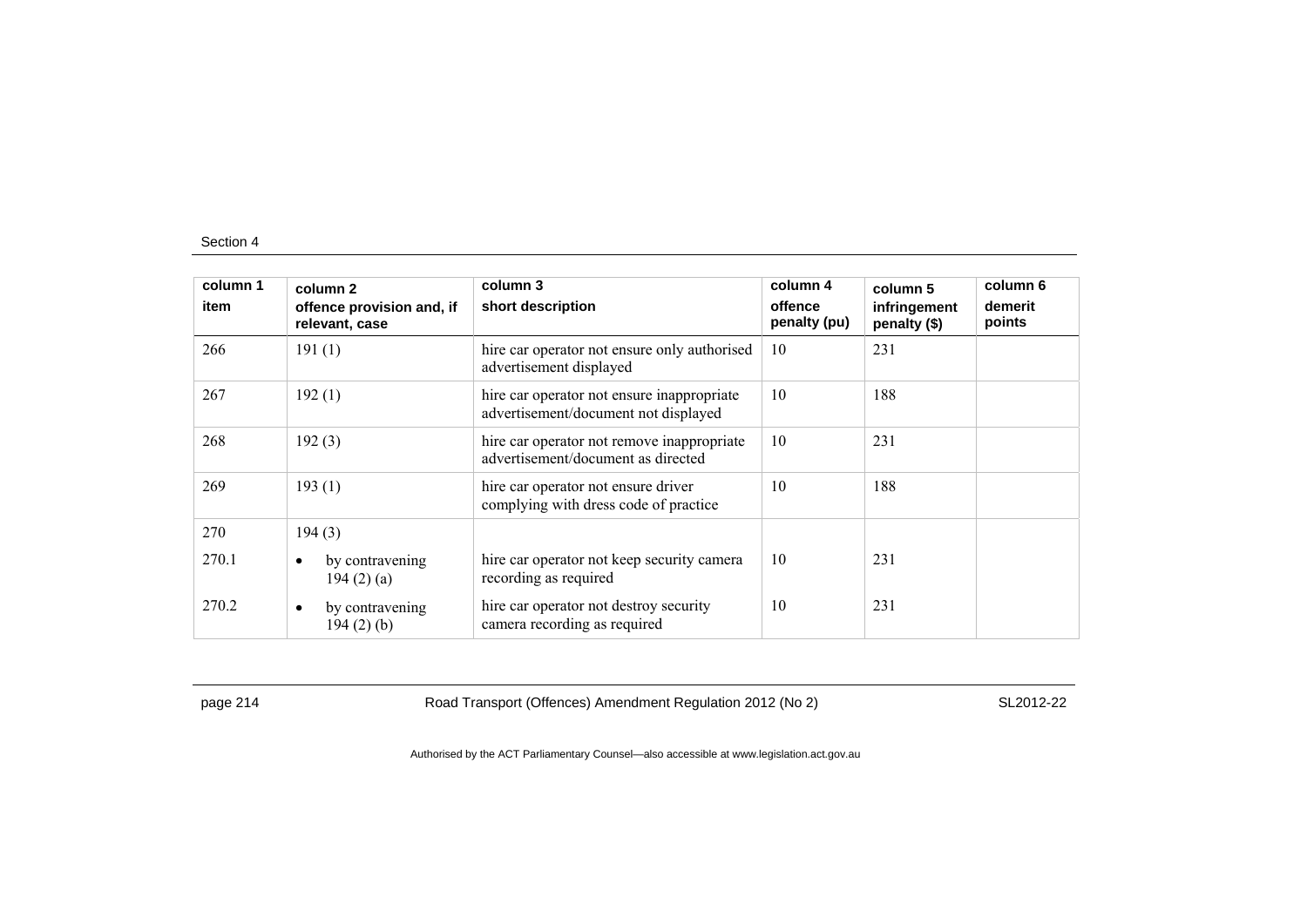| column 1<br>item | column 2<br>offence provision and, if<br>relevant, case | column 3<br>short description                                                                       | column 4<br>offence<br>penalty (pu) | column 5<br>infringement<br>penalty (\$) | column 6<br>demerit<br>points |
|------------------|---------------------------------------------------------|-----------------------------------------------------------------------------------------------------|-------------------------------------|------------------------------------------|-------------------------------|
| 271              | 194(4)                                                  | hire car operator not produce security<br>camera recording to police officer/authority              | 10                                  | 231                                      |                               |
| 272              | 194(5)                                                  | hire car operator not maintain equipment to<br>display security camera recordings                   | 5                                   | 121                                      |                               |
| 273              | 195(2)                                                  | hire car operator not deal with lost property<br>as required                                        | 5                                   | 121                                      |                               |
| 274              | 196(2)                                                  | hire car operator allow hire car operation<br>after time of effect of noncompliance<br>notice       | 20                                  | 364                                      |                               |
| 275              | 196(3)                                                  | hire car operator allow hire car operation<br>after unauthorised removal of<br>noncompliance notice | 20                                  | 364                                      |                               |
| 276              | 197(1)                                                  | hire car driver operate dirty/untidy hire car                                                       | 5                                   | 176                                      |                               |

SL2012-22 Road Transport (Offences) Amendment Regulation 2012 (No 2) page 215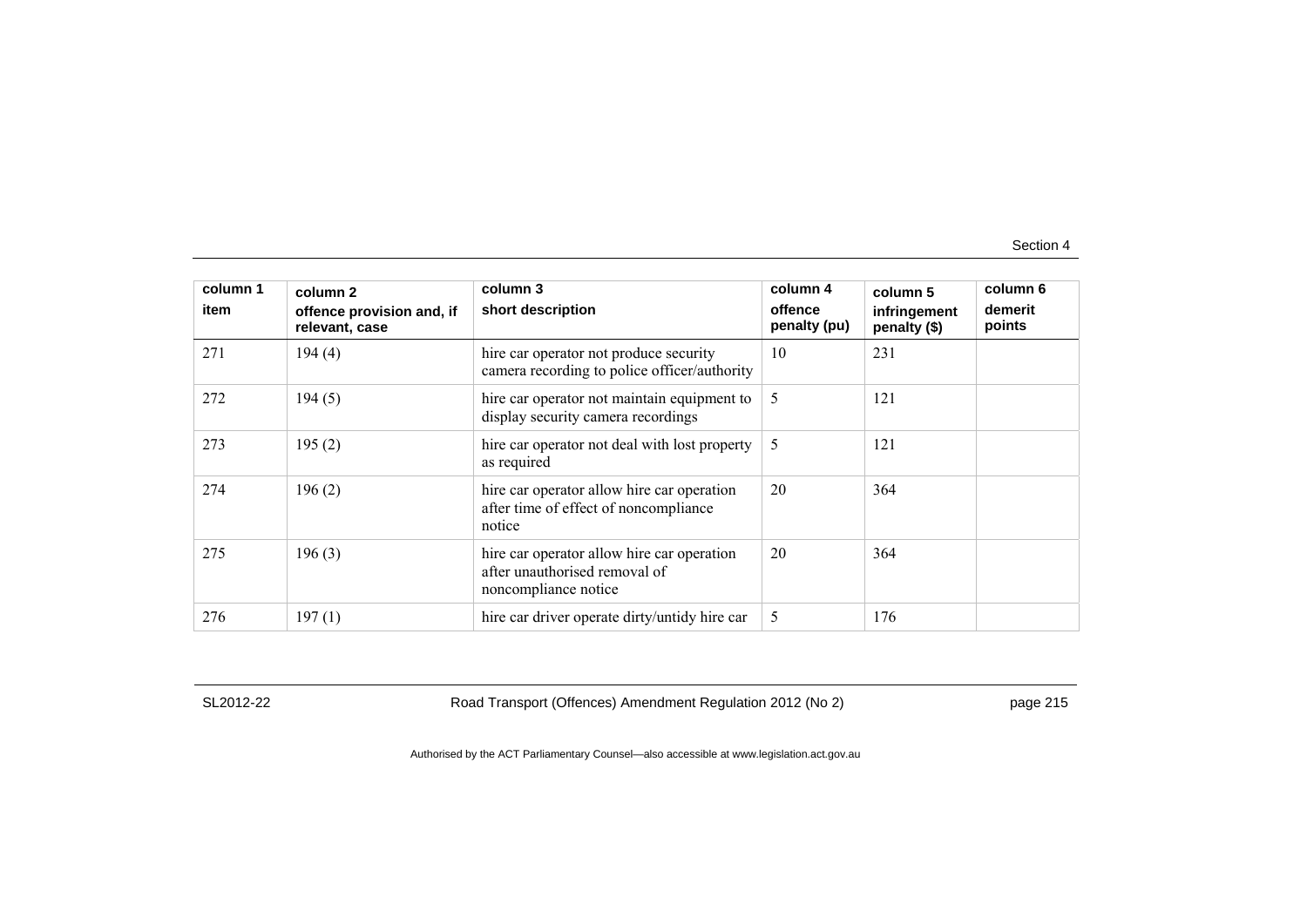| column 1<br>item | column 2<br>offence provision and, if<br>relevant, case | column 3<br>short description                                                       | column 4<br>offence<br>penalty (pu) | column 5<br>infringement<br>penalty (\$) | column 6<br>demerit<br>points |
|------------------|---------------------------------------------------------|-------------------------------------------------------------------------------------|-------------------------------------|------------------------------------------|-------------------------------|
| 277              | 198(2)(a)                                               | hire car driver not check security camera<br>operating                              | 5                                   | 176                                      |                               |
| 278              | $198(2)$ (b)                                            | hire car driver not tell hire car operator<br>security camera not operating         | 5                                   | 176                                      |                               |
| 279              | 199(1)                                                  | hire car driver allow<br>inconvenient/dangerous thing in hire car                   | 5                                   | 121                                      |                               |
| 280              | 200(1)                                                  | hire car driver allow unconfined<br>dog/cat/bird/other animal in hire car           | 5                                   | 121                                      |                               |
| 281              | 201(2)                                                  | hire car driver not deal with lost property<br>as required                          | 5                                   | 121                                      |                               |
| 282              | 202(1)(a)                                               | hire car driver move hire car while door<br>open                                    | 10                                  | 231                                      |                               |
| 283              | 202(1)(b)                                               | hire car driver start/stop hire car subject<br>person to unnecessary risk of injury | 10                                  | 231                                      |                               |

page 216 **Road Transport (Offences) Amendment Regulation 2012 (No 2)** SL2012-22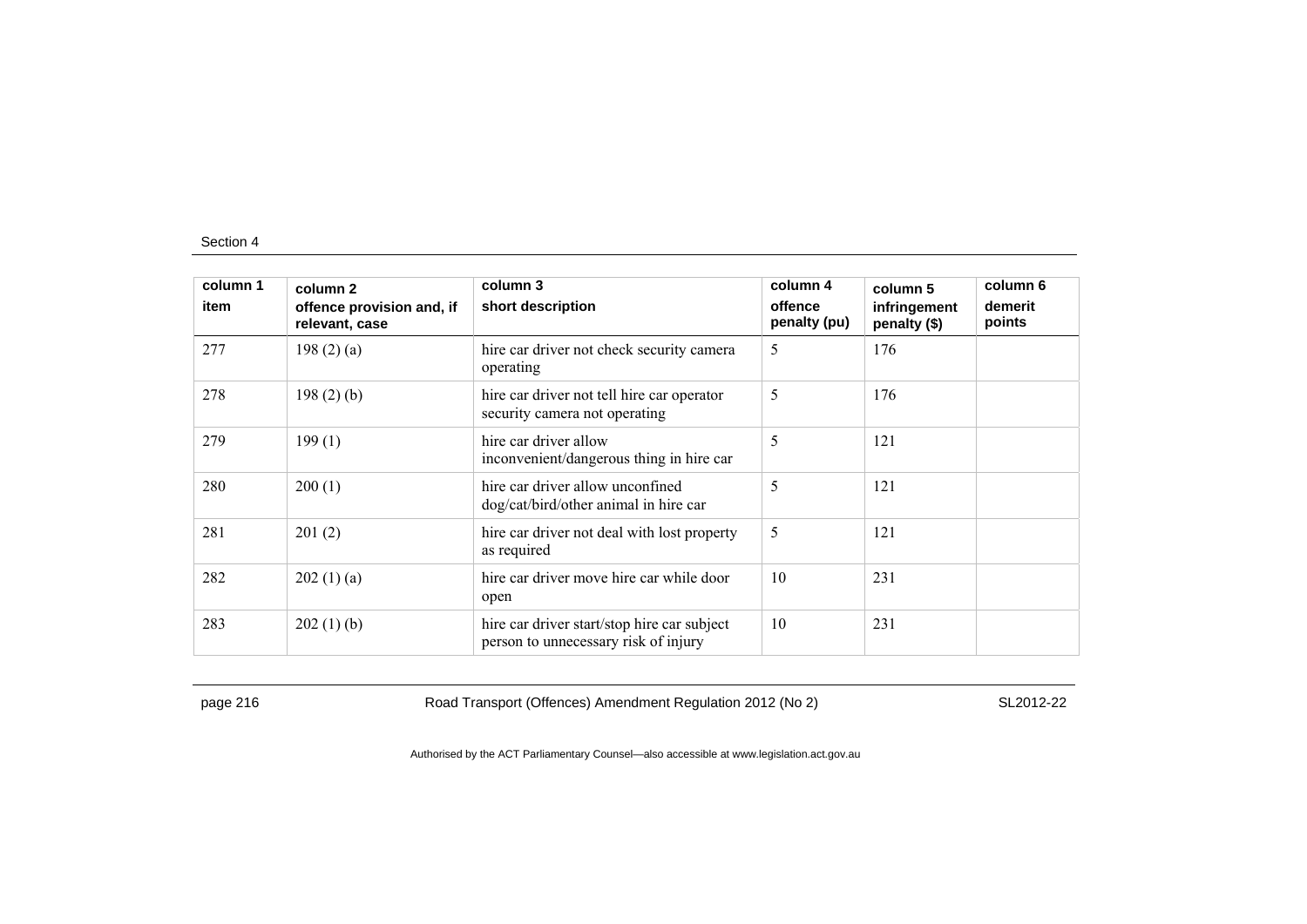| column 1<br>item | column 2<br>offence provision and, if<br>relevant, case | column 3<br>short description                                                      | column 4<br>offence<br>penalty (pu) | column 5<br>infringement<br>penalty (\$) | column 6<br>demerit<br>points |
|------------------|---------------------------------------------------------|------------------------------------------------------------------------------------|-------------------------------------|------------------------------------------|-------------------------------|
| 284              | 202(1)(c)                                               | hire car driver eat/drink in hired hire car                                        | 10                                  | 188                                      |                               |
| 285              | 203(1)(a)                                               | hire car driver not clean/tidy                                                     | 5                                   | 121                                      |                               |
| 286              | 203(1)(b)                                               | hire car driver not behave in orderly way/<br>politely/with propriety              | 5                                   | 121                                      |                               |
| 287              | 203(1)(c)                                               | hire car driver not comply with passenger<br>request                               | 5                                   | 121                                      |                               |
| 288              | 203(2)                                                  | hire car driver not comply with dress code<br>of practice                          | 5                                   | 121                                      |                               |
| 289              | 204(1)                                                  | driver restricted hire car not produce<br>duplicate hire car licence when required | 5                                   | 121                                      |                               |
| 290              | 205(2)                                                  | hire car driver operate hire car after time of<br>effect of noncompliance notice   | 20                                  | 364                                      |                               |

SL2012-22 Road Transport (Offences) Amendment Regulation 2012 (No 2) page 217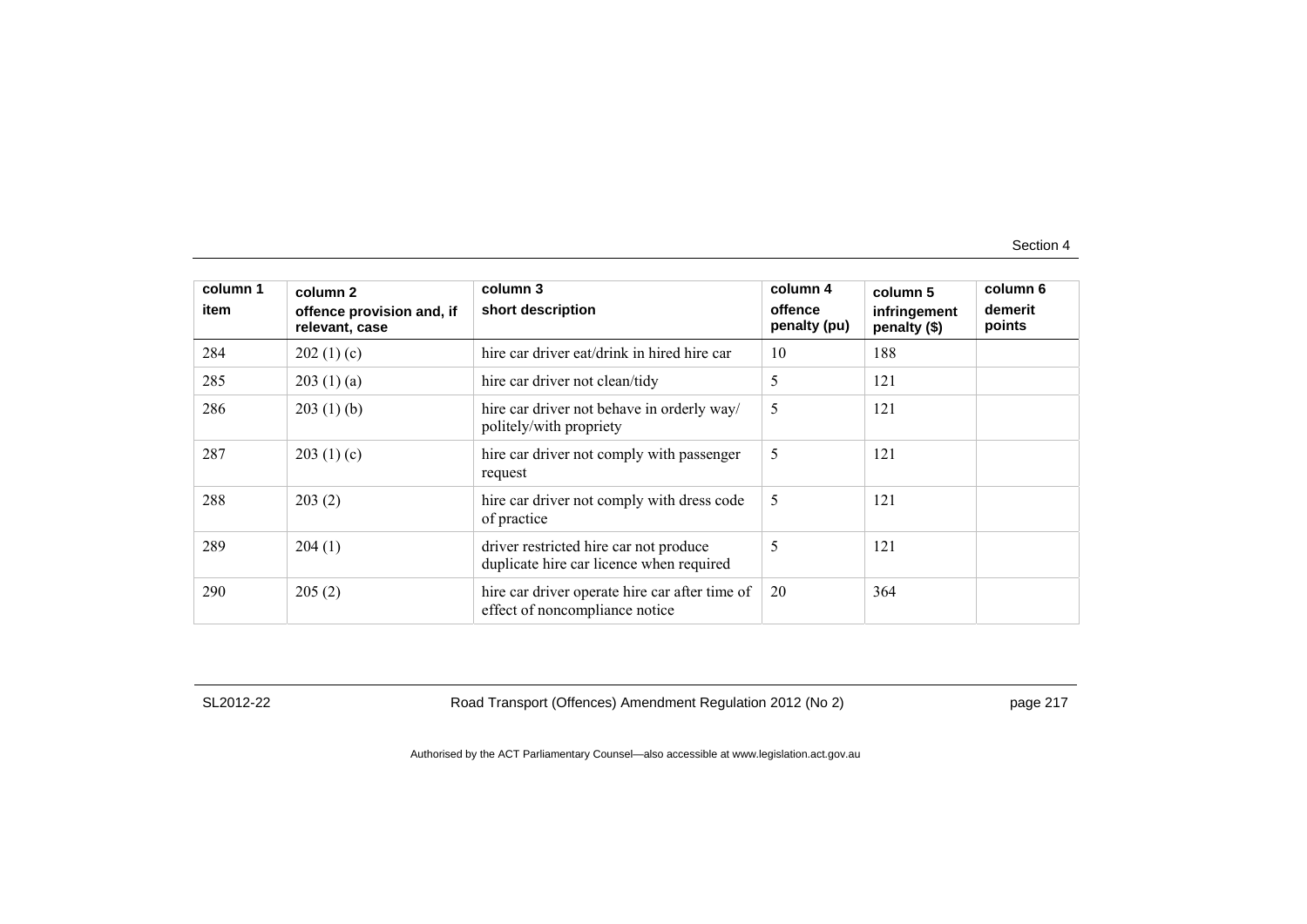| column 1<br>item | column 2<br>offence provision and, if<br>relevant, case | column 3<br>short description                                                             | column 4<br>offence<br>penalty (pu) | column 5<br>infringement<br>penalty (\$) | column 6<br>demerit<br>points |
|------------------|---------------------------------------------------------|-------------------------------------------------------------------------------------------|-------------------------------------|------------------------------------------|-------------------------------|
| 291              | 205(3)                                                  | hire car driver operate hire car after<br>unauthorised removal of noncompliance<br>notice | 20                                  | 364                                      |                               |
| 292              | 206(1)                                                  | person soliciting for passenger/hiring                                                    | 10                                  | 188                                      |                               |
| 293              | 207(3)                                                  | hire car driver not stop hire car<br>parallel/close to side of road                       | 5                                   | 176                                      |                               |
| 294              | 208(1)                                                  | hire car driver allow extra person in hire<br>car without hirer's agreement               | 5                                   | 176                                      |                               |
| 295              | 209(1)                                                  | hire car hirer not pay fare                                                               | 5                                   | 231                                      |                               |
| 296              | 209(4)                                                  | hire car hirer not pay fare under agreement                                               | 5                                   | 176                                      |                               |
| 297              | 210(1)(a)                                               | hire car passenger offensive behaviour                                                    | 10                                  | 231                                      |                               |
| 298              | $210(1)$ (b)                                            | hire car passenger offensive language                                                     | 10                                  | 231                                      |                               |

page 218 **Road Transport (Offences) Amendment Regulation 2012 (No 2)** SL2012-22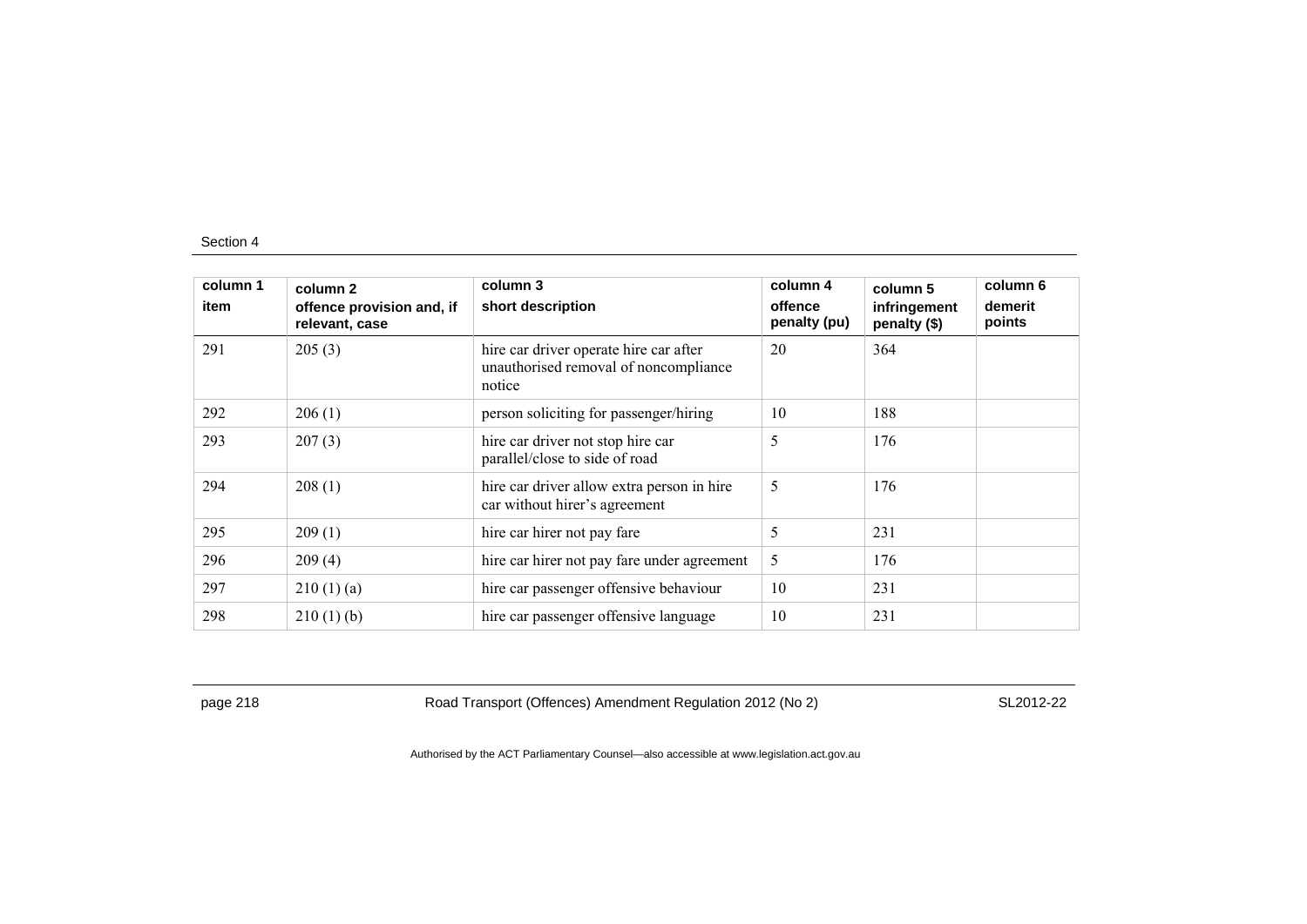| column 1<br>item | column 2<br>offence provision and, if<br>relevant, case | column 3<br>short description                                                                                                                | column 4<br>offence<br>penalty (pu) | column 5<br>infringement<br>penalty $(\$)$ | column 6<br>demerit<br>points |
|------------------|---------------------------------------------------------|----------------------------------------------------------------------------------------------------------------------------------------------|-------------------------------------|--------------------------------------------|-------------------------------|
| 299              | 211(1)                                                  | hire car passenger eat/drink without hire<br>car driver's agreement                                                                          | 5                                   | 121                                        |                               |
| 300              | 212(1)                                                  | hire car passenger take unconfined<br>dog/cat/bird/other animal into hire car                                                                | 5                                   | 121                                        |                               |
| 301              | 213(2)                                                  |                                                                                                                                              |                                     |                                            |                               |
| 301.1            | by contravening<br>٠<br>213(1)(a)                       | hire car passenger not comply with<br>direction by driver/police<br>officer/authorised person because<br>soil/damage hire car/person         | 5                                   | 121                                        |                               |
| 301.2            | by contravening<br>$\bullet$<br>213(1)(b)               | hire car passenger not comply with<br>direction by driver/police<br>officer/authorised person because goods<br>inconvenience/endanger person | 5                                   | 121                                        |                               |
| 302              | 214(2)                                                  | fail to comply with direction given under<br>s $214(1)$ to not get into/out of hire car                                                      | 5                                   | 121                                        |                               |

SL2012-22 Road Transport (Offences) Amendment Regulation 2012 (No 2) page 219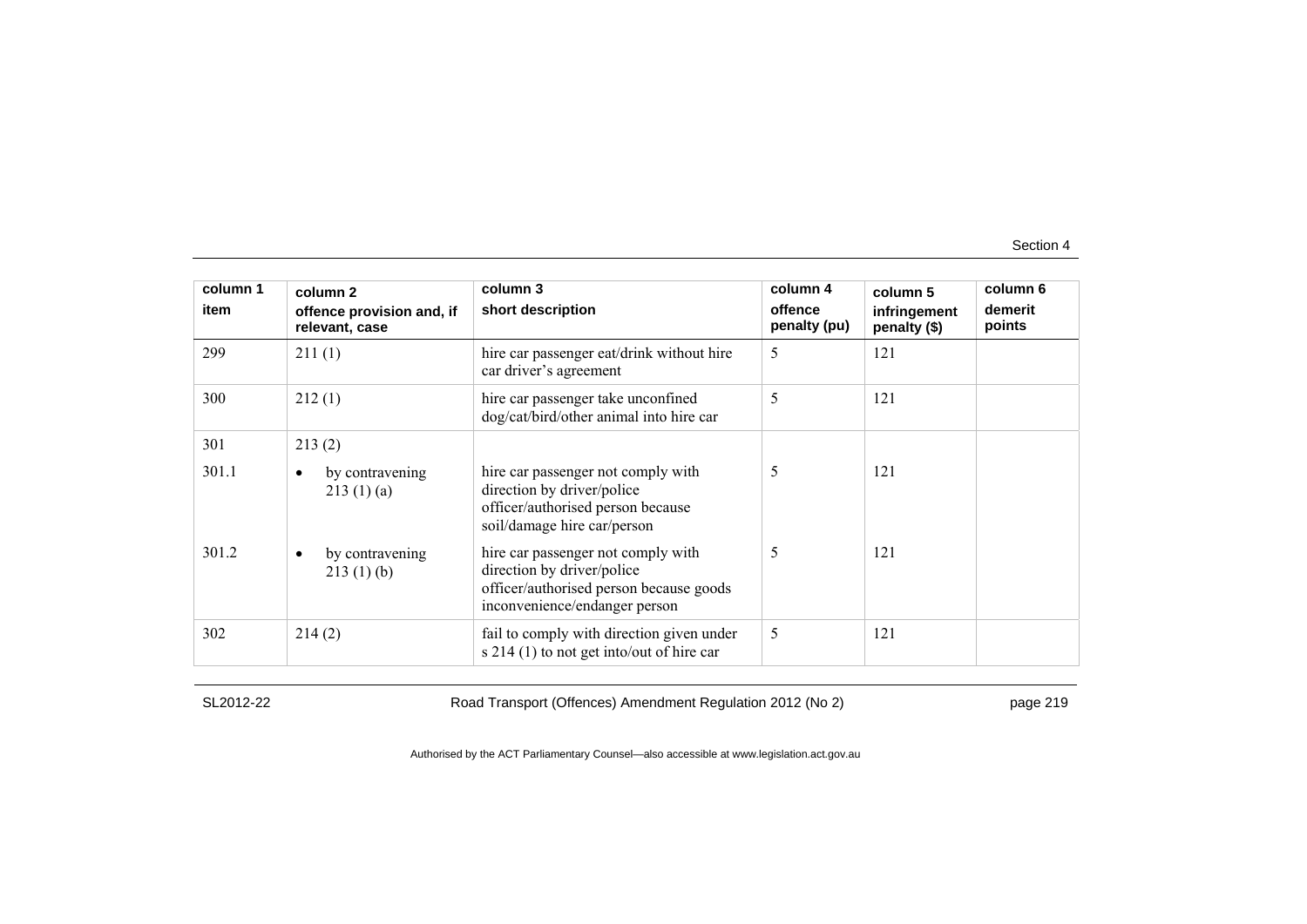| column 1 | column 2                                    | column 3                                                                                                | column 4                | column 5                     | column 6          |
|----------|---------------------------------------------|---------------------------------------------------------------------------------------------------------|-------------------------|------------------------------|-------------------|
| item     | offence provision and, if<br>relevant, case | short description                                                                                       | offence<br>penalty (pu) | infringement<br>penalty (\$) | demerit<br>points |
| 303      | 215(2)                                      | hire car passenger offender not comply<br>with direction by driver/police officer/<br>authorised person | 5                       | 231                          |                   |
| 304      | 217(1)                                      | hire car passenger not deal with lost<br>property in hire car as required                               | 5                       | 121                          |                   |
| 305      | 219(5)                                      | not comply with hire car security camera<br>standard                                                    | 20                      | 247                          |                   |
| 306      | 220(1)                                      | interfere with hire car security camera                                                                 | 20                      | 364                          |                   |
| 307      | 220(2)                                      | interfere with hire car security camera<br>recording                                                    | 20                      | 364                          |                   |
| 308      | 236(4)(a)                                   | person operating without DRS<br>authorisation label attached to vehicle                                 | 20                      | 364                          |                   |
| 309      | 236(4)(b)                                   | person operating with DRS authorisation<br>label not properly attached to vehicle                       | 20                      | 364                          |                   |

page 220 Road Transport (Offences) Amendment Regulation 2012 (No 2) SL2012-22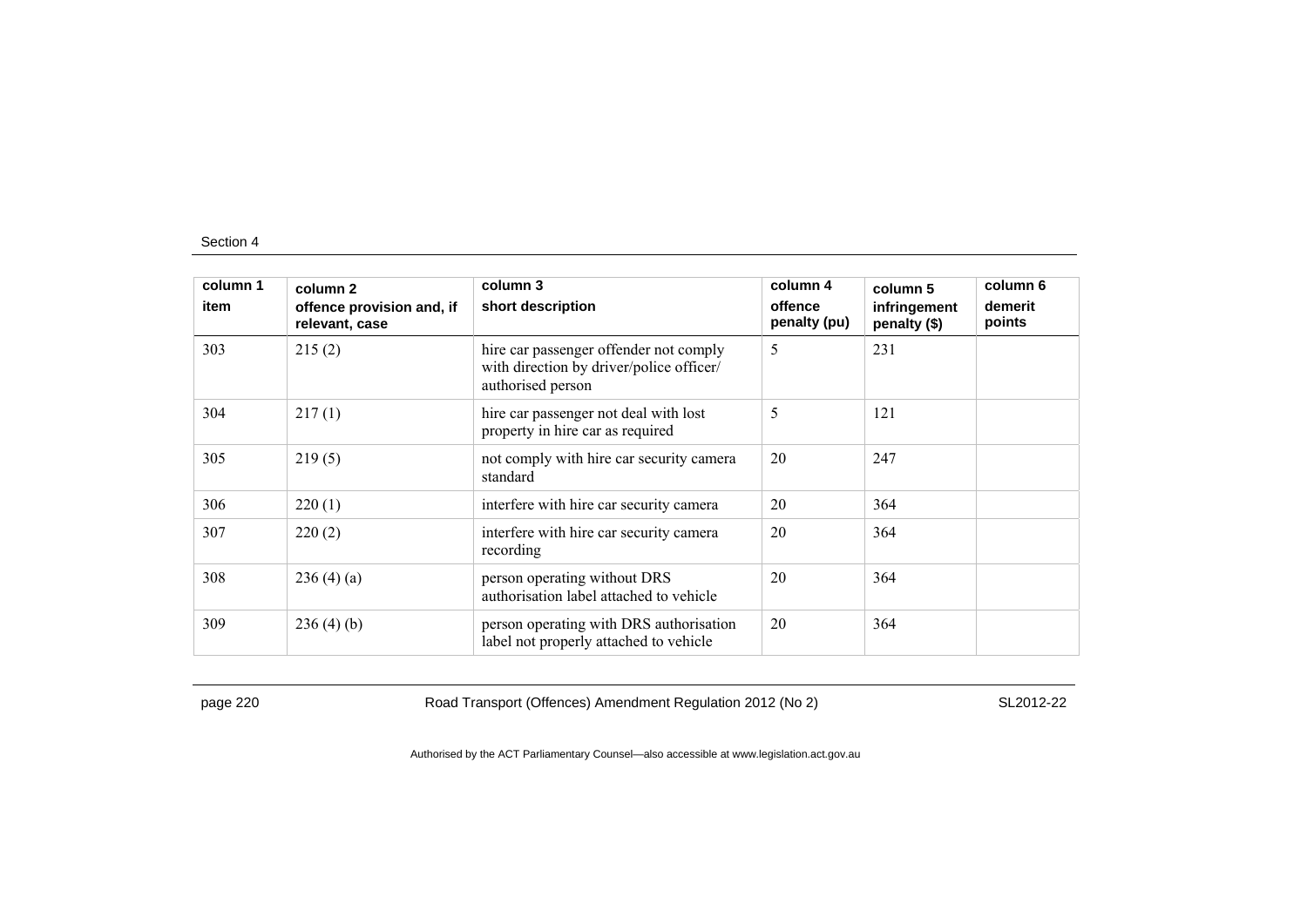| column 1 | column 2                                    | column 3                                                                                                       | column 4                | column 5                     | column 6          |
|----------|---------------------------------------------|----------------------------------------------------------------------------------------------------------------|-------------------------|------------------------------|-------------------|
| item     | offence provision and, if<br>relevant, case | short description                                                                                              | offence<br>penalty (pu) | infringement<br>penalty (\$) | demerit<br>points |
| 310      | 236(4)(c)                                   | person operating with DRS authorisation<br>label not readable                                                  | 20                      | 364                          |                   |
| 311      | 236(5)                                      |                                                                                                                |                         |                              |                   |
| 311.1    | by contravening<br>٠<br>236(4)(a)           | DRS operator failing to prevent use of<br>vehicle without authorisation label attached<br>to vehicle           | 20                      |                              |                   |
| 311.2    | by contravening<br>$\bullet$<br>236(4)(b)   | DRS operator failing to prevent use of<br>vehicle with authorisation label not<br>properly attached to vehicle | 20                      |                              |                   |
| 311.3    | by contravening<br>$\bullet$<br>236(4)(c)   | DRS operator failing to prevent use of<br>vehicle with authorisation label not<br>readable                     | 20                      |                              |                   |
| 312      | 238(1)                                      | DRS authorisation-holder not notify<br>change in name/address                                                  | 20                      | 364                          |                   |

SL2012-22 Road Transport (Offences) Amendment Regulation 2012 (No 2) page 221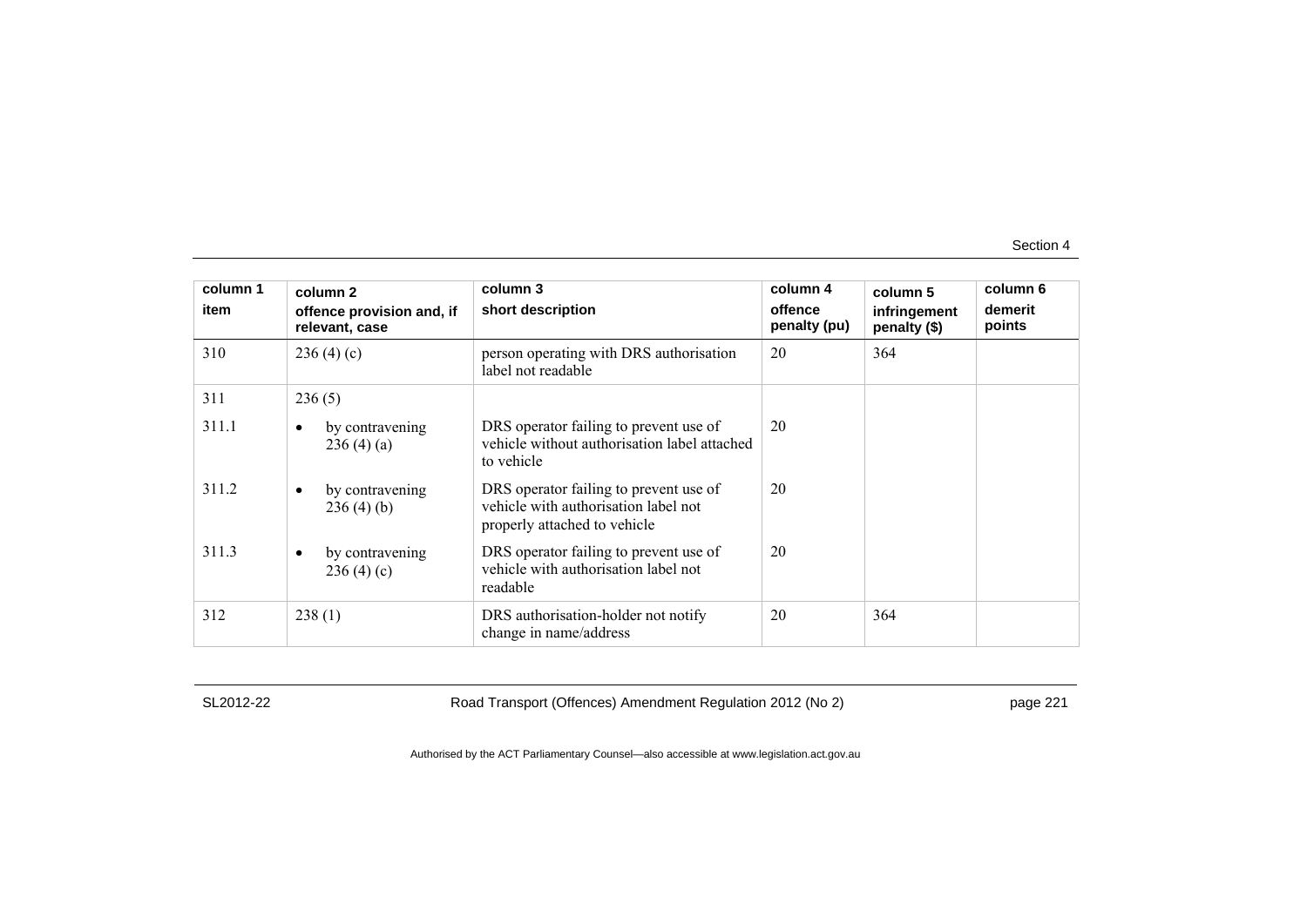| column 1 | column 2                                    | column 3                                                                                                                               | column 4                | column 5                     | column 6          |
|----------|---------------------------------------------|----------------------------------------------------------------------------------------------------------------------------------------|-------------------------|------------------------------|-------------------|
| item     | offence provision and, if<br>relevant, case | short description                                                                                                                      | offence<br>penalty (pu) | infringement<br>penalty (\$) | demerit<br>points |
| 313      | 239(1)                                      | DRS authorisation-holder contravene<br>condition of authorisation                                                                      | 20                      | 364                          |                   |
| 314      | 241(1)                                      | DRS authorisation-holder not produce<br>authorisation when required by road<br>transport authority/police officer/authorised<br>person | 5                       | 121                          |                   |
| 315      | 245(1)                                      | DRS operator not service/maintain DRS<br>vehicle                                                                                       | 20                      |                              |                   |
| 316      | 245(2)                                      | DRS operator not ensure DRS vehicle<br>complies with applicable vehicle standards<br>etc                                               | 20                      |                              |                   |
| 317      | 246(2)                                      |                                                                                                                                        |                         |                              |                   |
| 317.1    | by contravening<br>$\bullet$<br>246(1)(a)   | DRS operator not record DRS vehicle<br>manufacture details                                                                             | 10                      | 231                          |                   |

page 222 Road Transport (Offences) Amendment Regulation 2012 (No 2) SL2012-22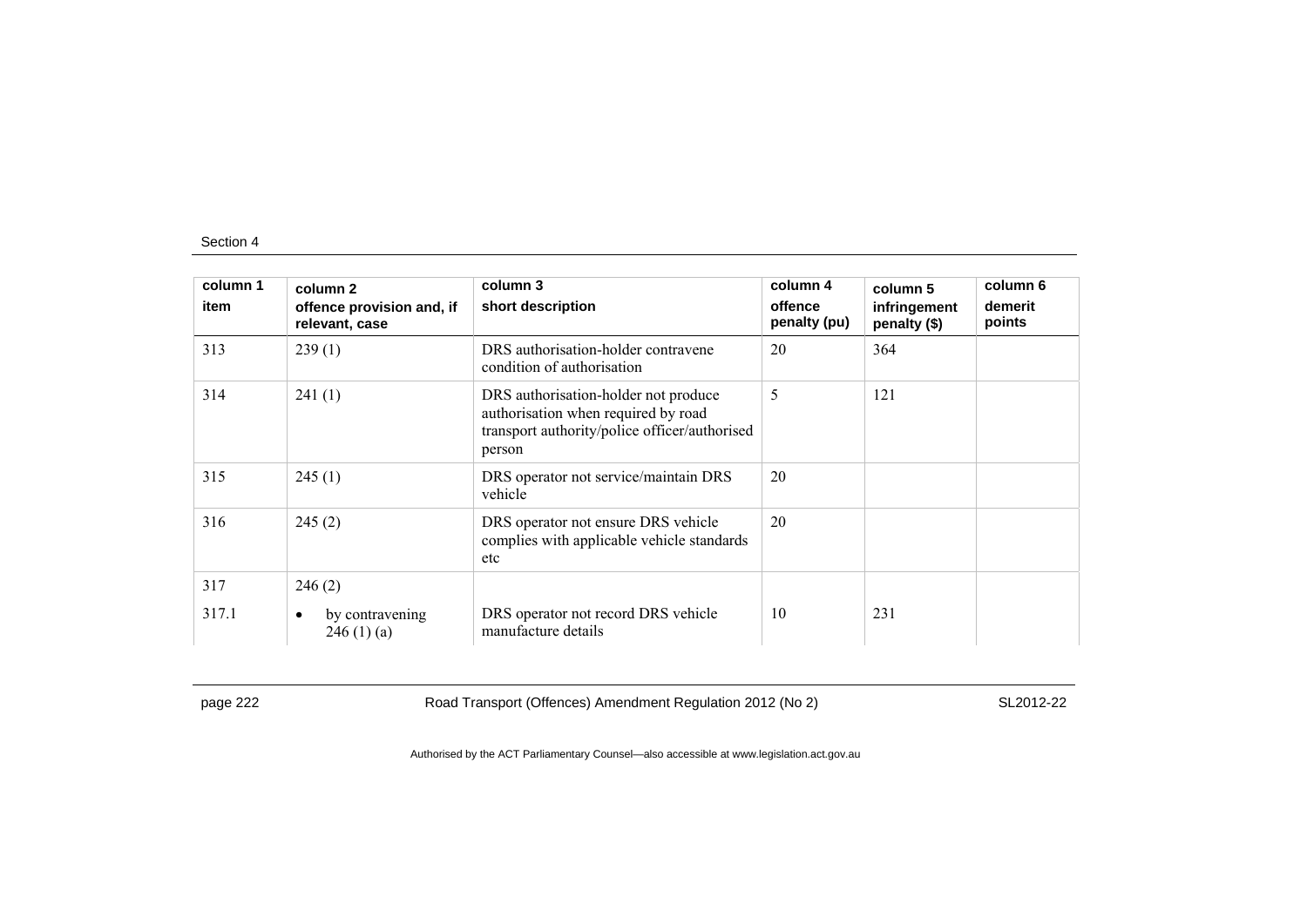| column 1 |           | column 2                                    | column 3                                                                      | column 4                | column 5                     | column 6          |
|----------|-----------|---------------------------------------------|-------------------------------------------------------------------------------|-------------------------|------------------------------|-------------------|
| item     |           | offence provision and, if<br>relevant, case | short description                                                             | offence<br>penalty (pu) | infringement<br>penalty (\$) | demerit<br>points |
| 317.2    | $\bullet$ | by contravening<br>246(1)(b)                | DRS operator not record DRS vehicle<br>registration number                    | 10                      | 231                          |                   |
| 317.3    | $\bullet$ | by contravening<br>246(1)(c)                | DRS operator not record DRS vehicle<br>insurance policies                     | 10                      | 231                          |                   |
| 317.4    | ٠         | by contravening<br>246(1)(d)                | DRS operator not record DRS vehicle<br>passenger capacity if vehicle is a bus | 10                      | 231                          |                   |
| 317.5    | $\bullet$ | by contravening<br>246(1)(e)                | DRS operator not record DRS vehicle<br>operation start/end dates              | 10                      | 231                          |                   |
| 317.6    | $\bullet$ | by contravening<br>$246(1)$ (f)             | DRS operator not record DRS vehicle<br>safety inspections                     | 10                      | 231                          |                   |
| 317.7    | $\bullet$ | by contravening<br>246(1)(g)                | DRS operator not record DRS vehicle<br>safety defects                         | 10                      | 231                          |                   |
| 317.8    | $\bullet$ | by contravening<br>$246(1)$ (h)             | DRS operator not record DRS vehicle<br>maintenance                            | 10                      | 231                          |                   |

SL2012-22 Road Transport (Offences) Amendment Regulation 2012 (No 2) page 223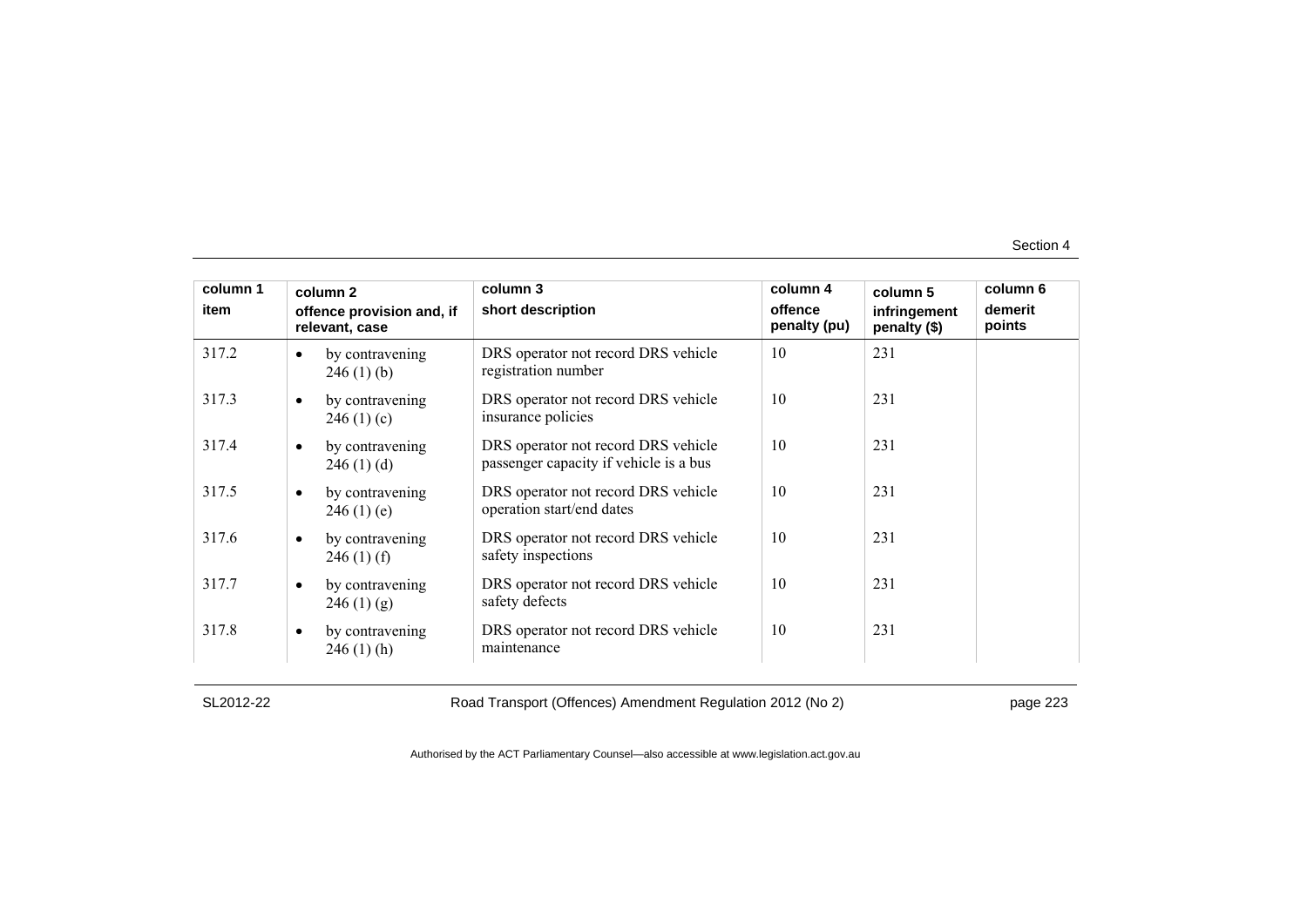| column 1 | column <sub>2</sub>                              | column 3                                                                                                                    | column 4                | column 5                     | column 6          |
|----------|--------------------------------------------------|-----------------------------------------------------------------------------------------------------------------------------|-------------------------|------------------------------|-------------------|
| item     | offence provision and, if<br>relevant, case      | short description                                                                                                           | offence<br>penalty (pu) | infringement<br>penalty (\$) | demerit<br>points |
| 317.9    | by contravening<br>$\bullet$<br>246(1)(i)(i)     | DRS operator not record details of DRS<br>vehicle accident causing death/injury                                             | 10                      | 231                          |                   |
| 317.10   | by contravening<br>$\bullet$<br>246 (1) (i) (ii) | DRS operator not record details of DRS<br>vehicle accident causing property damage                                          | 10                      | 231                          |                   |
| 318      | 247(2)                                           | DRS operator not give notice of additional<br>DRS vehicle                                                                   | 20                      | 129                          |                   |
| 319      | 248(1)                                           | DRS operator not give immediate notice of<br>notifiable accident                                                            | 20                      | 247                          |                   |
| 320      | 248(2)                                           | DRS operator not give follow-up notice of<br>notifiable accident                                                            | 20                      | 247                          |                   |
| 321      | 248(4)                                           | DRS operator not give notice of incident                                                                                    | 20                      | 247                          |                   |
| 322      | 249(1)                                           | DRS operator not ensure interior/exterior/<br>fittings of DRS vehicle clean/undamaged/<br>properly fitted/securely in place | 10                      | 231                          |                   |

page 224 Road Transport (Offences) Amendment Regulation 2012 (No 2) SL2012-22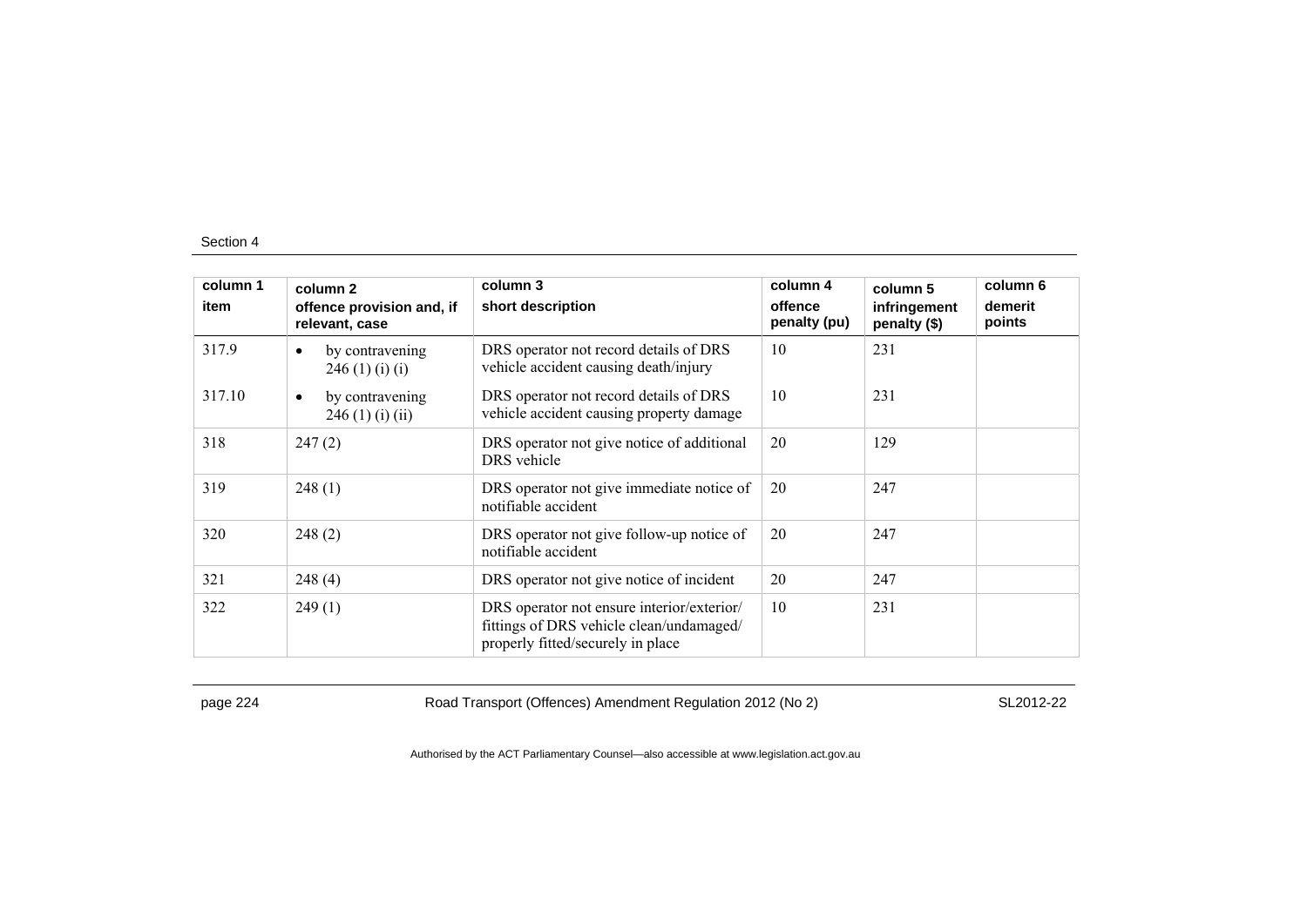| column 1<br>item | column 2<br>offence provision and, if<br>relevant, case | column 3<br>short description                                                  | column 4<br>offence<br>penalty (pu) | column 5<br>infringement<br>penalty (\$) | column 6<br>demerit<br>points |
|------------------|---------------------------------------------------------|--------------------------------------------------------------------------------|-------------------------------------|------------------------------------------|-------------------------------|
| 323              | 250(1)                                                  | DRS operator allow<br>unlicensed/unauthorised person drive DRS<br>vehicle      | 20                                  | 364                                      |                               |
| 324              | 251(2)                                                  |                                                                                |                                     |                                          |                               |
| 324.1            | by contravening<br>$\bullet$<br>251(1)(a)               | DRS operator not record driver's name and<br>address                           | 10                                  |                                          |                               |
| 324.2            | by contravening<br>$\bullet$<br>251(1)(b)               | DRS operator not record prescribed driver<br>authority information             | 10                                  |                                          |                               |
| 324.3            | by contravening<br>$\bullet$<br>251(1)(c)               | DRS operator not record driving<br>dates/times                                 | 10                                  |                                          |                               |
| 325              | 251(4)                                                  | DRS operator not make record of<br>suspension/cancellation of driver's licence | 10                                  |                                          |                               |
| 326              | 251(5)                                                  | DRS operator not record driver no longer<br>exempt from holding licence        | 10                                  |                                          |                               |

SL2012-22 Road Transport (Offences) Amendment Regulation 2012 (No 2) page 225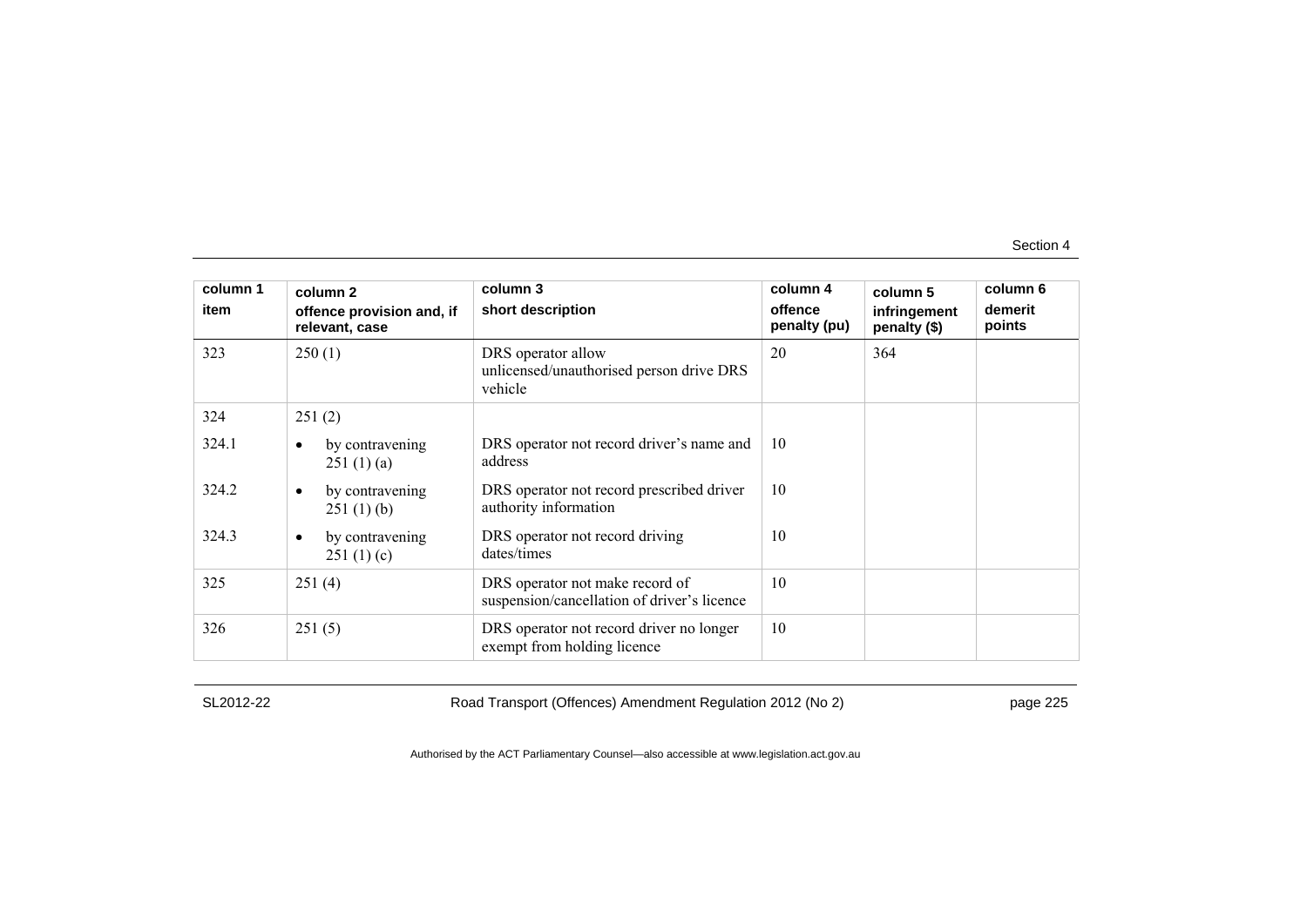| column 1<br>item | column 2<br>offence provision and, if<br>relevant, case | column 3<br>short description                                                                                                          | column 4<br>offence<br>penalty (pu) | column 5<br>infringement<br>penalty (\$) | column 6<br>demerit<br>points |
|------------------|---------------------------------------------------------|----------------------------------------------------------------------------------------------------------------------------------------|-------------------------------------|------------------------------------------|-------------------------------|
| 327              | 252(2)                                                  |                                                                                                                                        |                                     |                                          |                               |
| 327.1            | by contravening<br>$\bullet$<br>252(1)(a)               | DRS operator not tell road transport<br>authority about driver's name and address                                                      | 10                                  |                                          |                               |
| 327.2            | by contravening<br>$\bullet$<br>252(1)(b)               | DRS operator not tell road transport<br>authority about prescribed driver authority<br>information                                     | 10                                  |                                          |                               |
| 327.3            | by contravening<br>$\bullet$<br>252(1)(c)               | DRS operator not tell road transport<br>authority about change to driver's name/<br>address/prescribed driver authority<br>information | 10                                  |                                          |                               |
| 327.4            | by contravening<br>٠<br>252(1)(d)                       | DRS operator not tell road transport<br>authority about driver no longer driving<br>DRS vehicle                                        | 10                                  |                                          |                               |
| 328              | 254(2)(a)                                               | not keep DRS vehicle records as required                                                                                               | 10                                  | 231                                      |                               |

page 226 Road Transport (Offences) Amendment Regulation 2012 (No 2) SL2012-22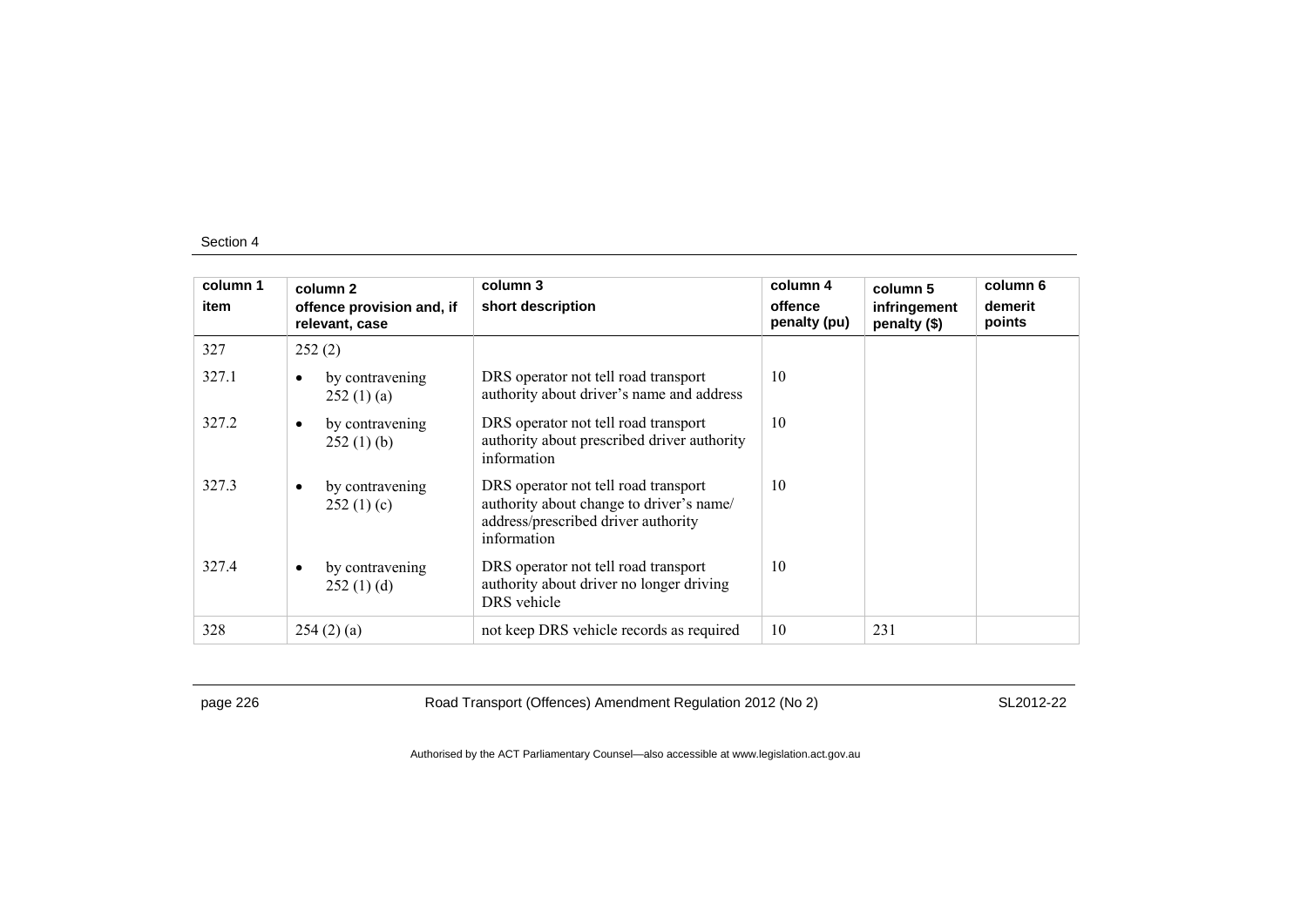| column 1<br>item | column 2<br>offence provision and, if<br>relevant, case | column 3<br>short description                                                          | column 4<br>offence<br>penalty (pu) | column 5<br>infringement<br>penalty (\$) | column 6<br>demerit<br>points |
|------------------|---------------------------------------------------------|----------------------------------------------------------------------------------------|-------------------------------------|------------------------------------------|-------------------------------|
| 329              | $254(2)$ (b)                                            | not produce DRS vehicle records as<br>required                                         | 10                                  | 231                                      |                               |
| 330              | 254(2)(c)                                               | not provide DRS vehicle records as<br>required                                         | 10                                  | 231                                      |                               |
| 331              | 255(2)                                                  | DRS operator not state on DRS vehicle<br>maximum number of bus passengers<br>permitted | 5                                   | 121                                      |                               |
| 332              | 256(1)                                                  | DRS operator not display accreditation<br>information                                  | 5                                   | 121                                      |                               |
| 333              | 257(1)                                                  | DRS operator not ensure advertisement<br>includes accreditation number                 | 10                                  | 231                                      |                               |
| 334              | 258(1)                                                  | DRS operator not ensure required fare<br>information displayed in DRS vehicle          | 5                                   | 121                                      |                               |

SL2012-22 Road Transport (Offences) Amendment Regulation 2012 (No 2) page 227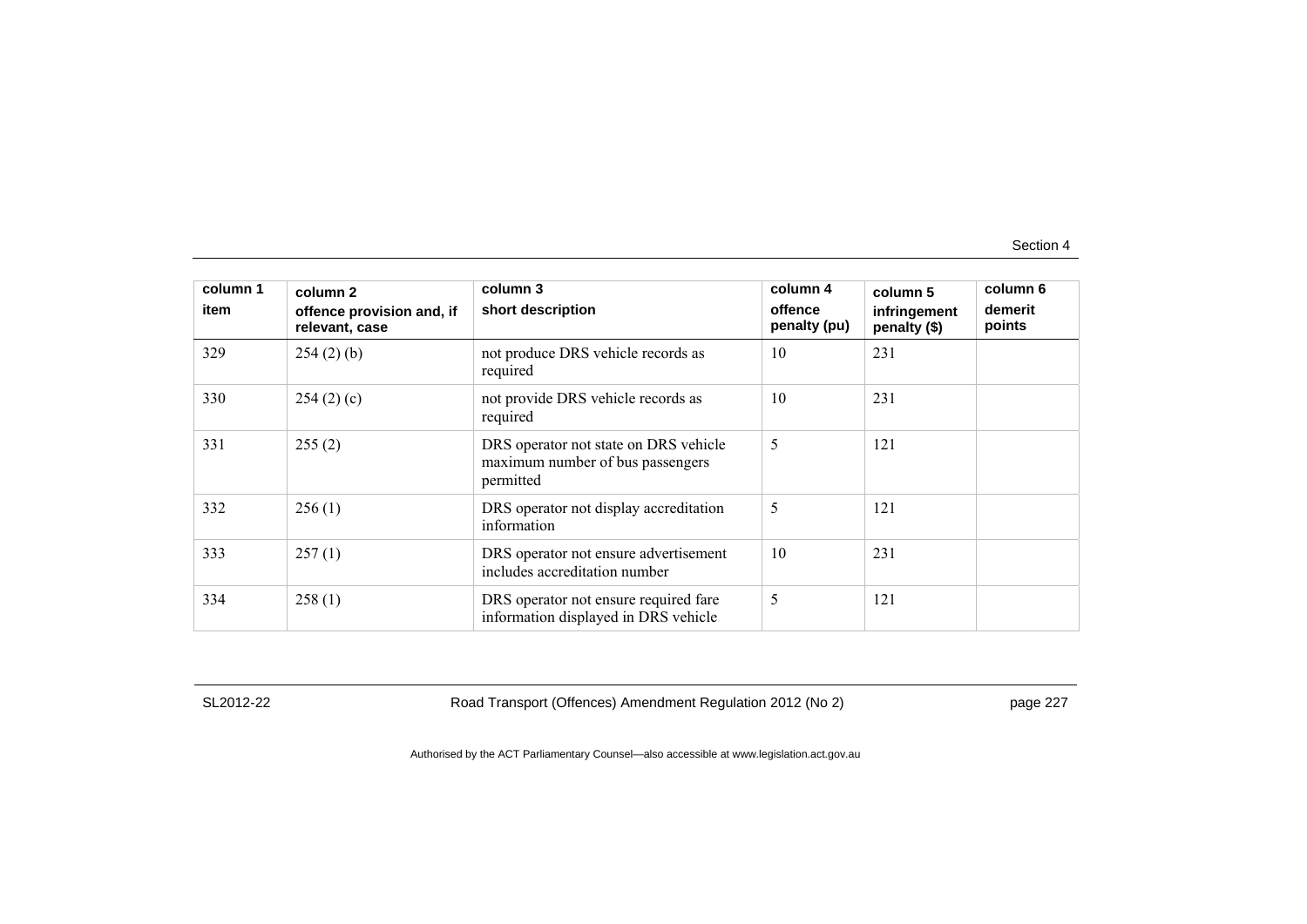| column 1<br>item | column 2<br>offence provision and, if<br>relevant, case | column 3<br>short description                                                 | column 4<br>offence<br>penalty (pu) | column 5<br>infringement<br>penalty (\$) | column 6<br>demerit<br>points |
|------------------|---------------------------------------------------------|-------------------------------------------------------------------------------|-------------------------------------|------------------------------------------|-------------------------------|
| 335              | 259(1)                                                  | DRS operator not display security camera<br>notice                            | 5                                   | 121                                      |                               |
| 336              | 260(2)                                                  | DRS operator not ensure airconditioning<br>operational/in good repair         | 10                                  |                                          |                               |
| 337              | 261(1)                                                  | DRS operator not ensure DRS vehicle<br>fitted with approved signs/livery      | 10                                  | 188                                      |                               |
| 338              | 262(1)                                                  | DRS operator not ensure inappropriate<br>advertisement/document not displayed | 10                                  |                                          |                               |
| 339              | 262(3)                                                  | DRS operator not remove inappropriate<br>advertisement/document as directed   | 10                                  | 231                                      |                               |
| 340              | 263(1)                                                  | DRS operator not ensure driver complying<br>with dress code of practice       | 10                                  |                                          |                               |

page 228 Road Transport (Offences) Amendment Regulation 2012 (No 2) SL2012-22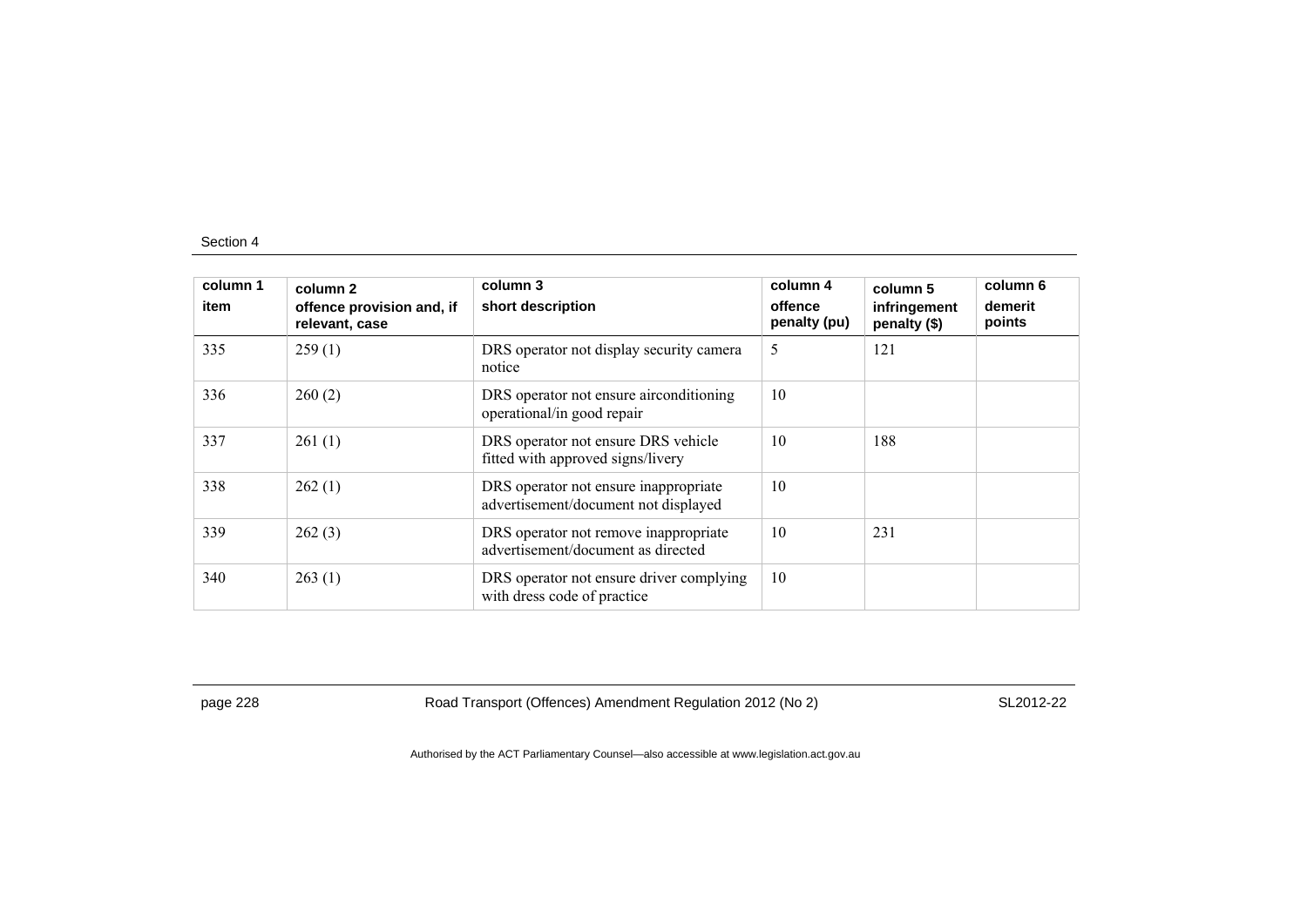| column 1<br>item | column 2<br>offence provision and, if<br>relevant, case | column 3<br>short description                                                               | column 4<br>offence<br>penalty (pu) | column 5<br>infringement<br>penalty (\$) | column 6<br>demerit<br>points |
|------------------|---------------------------------------------------------|---------------------------------------------------------------------------------------------|-------------------------------------|------------------------------------------|-------------------------------|
| 341              | 264(3)                                                  |                                                                                             |                                     |                                          |                               |
| 341.1            | by contravening<br>$\bullet$<br>264(2)(a)               | DRS operator not keep security camera<br>recording as required                              | 10                                  |                                          |                               |
| 341.2            | by contravening<br>$\bullet$<br>264(2)(b)               | DRS operator not destroy security camera<br>recording as required                           | 10                                  |                                          |                               |
| 342              | 264(4)                                                  | DRS operator not produce security camera<br>recording to police officer/authority           | 10                                  |                                          |                               |
| 343              | 264(5)                                                  | DRS operator not maintain equipment to<br>display security camera recordings                | 5                                   |                                          |                               |
| 344              | 265(2)                                                  | DRS operator not deal with lost property as<br>required                                     | 5                                   |                                          |                               |
| 345              | 266(2)                                                  | DRS operator allow DRS vehicle operation<br>after time of effect of noncompliance<br>notice | 20                                  |                                          |                               |

SL2012-22 Road Transport (Offences) Amendment Regulation 2012 (No 2) page 229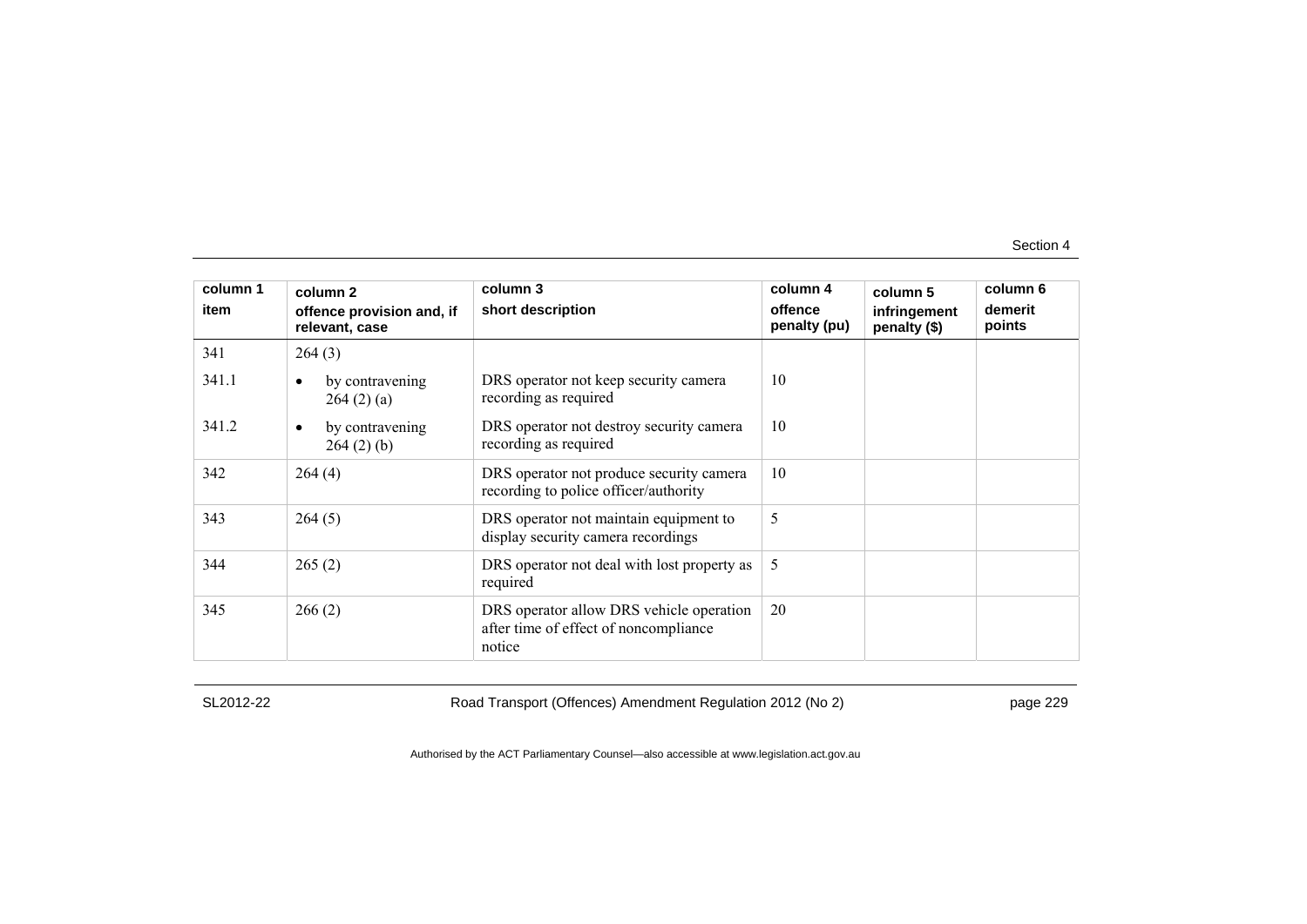| column 1<br>item | column 2<br>offence provision and, if<br>relevant, case | column 3<br>short description                                                                                  | column 4<br>offence<br>penalty (pu) | column 5<br>infringement<br>penalty (\$) | column 6<br>demerit<br>points |
|------------------|---------------------------------------------------------|----------------------------------------------------------------------------------------------------------------|-------------------------------------|------------------------------------------|-------------------------------|
| 346              | 266(3)                                                  | DRS operator allow DRS vehicle operation<br>after unauthorised removal of<br>noncompliance notice              | 20                                  |                                          |                               |
| 347              | 267(1)                                                  | DRS vehicle driver not drop off passenger                                                                      | 5                                   |                                          |                               |
| 348              | 267(2)                                                  | DRS vehicle driver not pick up passenger                                                                       | 5                                   |                                          |                               |
| 349              | 268(1)                                                  | DRS vehicle driver not stop DRS vehicle<br>parallel/close to side of road                                      | 5                                   | 121                                      |                               |
| 350              | 269(2)(a)                                               | DRS vehicle driver carry more than<br>maximum number of bus passengers<br>permitted in DRS vehicle             | 5                                   | 121                                      |                               |
| 351              | 269(2)(b)                                               | DRS vehicle driver carry more than<br>maximum number of seated bus passengers<br>than permitted in DRS vehicle | 5                                   | 121                                      |                               |

page 230 Road Transport (Offences) Amendment Regulation 2012 (No 2) SL2012-22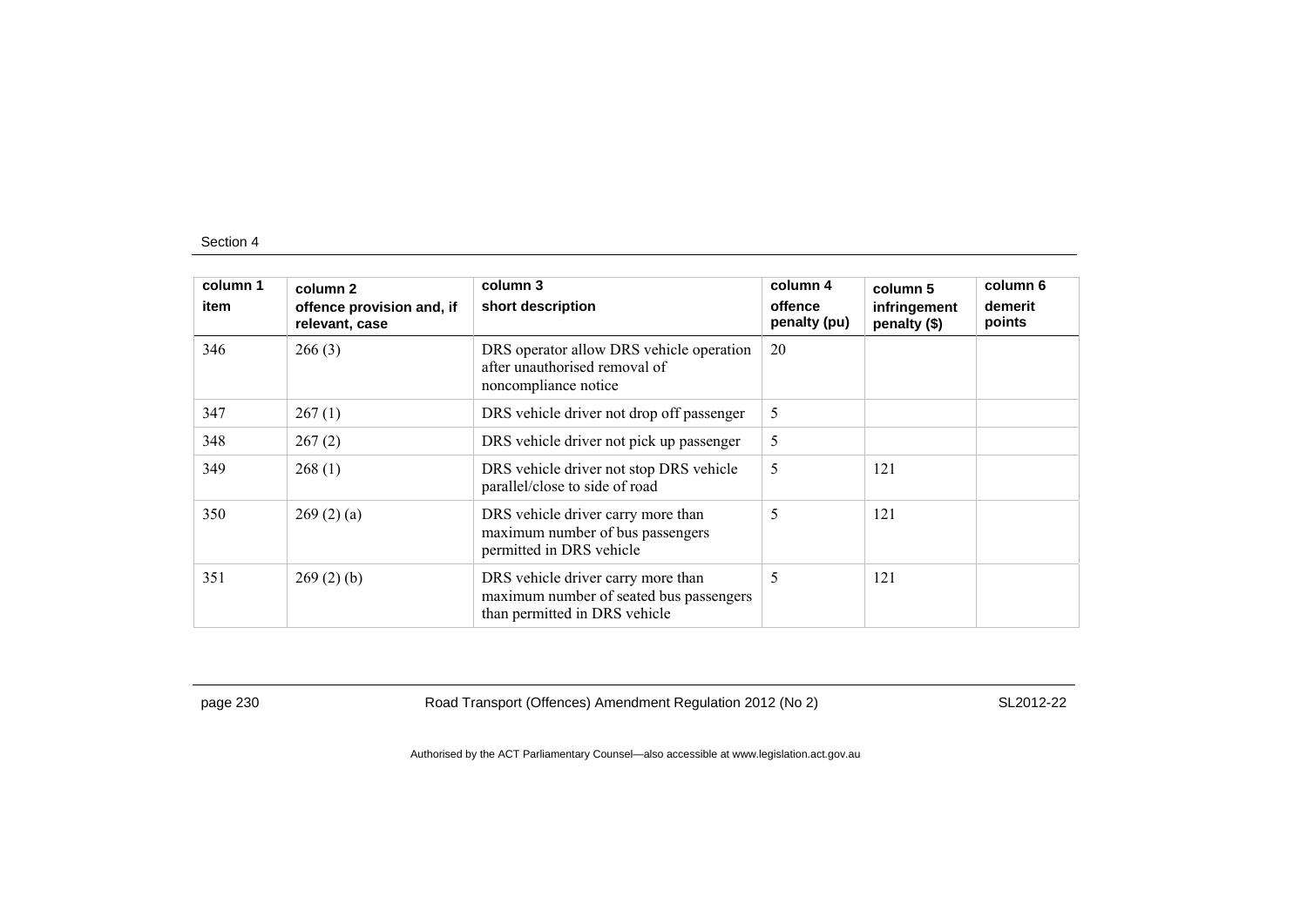| column 1<br>item | column <sub>2</sub><br>offence provision and, if<br>relevant, case | column 3<br>short description                                                                                     | column 4<br>offence<br>penalty (pu) | column 5<br>infringement<br>penalty (\$) | column 6<br>demerit<br>points |
|------------------|--------------------------------------------------------------------|-------------------------------------------------------------------------------------------------------------------|-------------------------------------|------------------------------------------|-------------------------------|
| 352              | 269(2)(c)                                                          | DRS vehicle driver carry more than<br>maximum number of standing bus<br>passengers than permitted in DRS vehicle  | 5                                   | 121                                      |                               |
| 353              | 270(2)                                                             | wheelchair-accessible DRS vehicle driver<br>not carry wheelchair in safe way                                      | 10                                  | 231                                      |                               |
| 354              | 270(3)                                                             | wheelchair-accessible DRS vehicle driver<br>not carry person in wheelchair in safe way                            | 10                                  |                                          |                               |
| 355              | 270(6)                                                             | wheelchair-accessible DRS vehicle driver<br>carry person in scooter/tricycle                                      | 10                                  | 231                                      |                               |
| 356              | 270(7)                                                             | wheelchair-accessible DRS vehicle driver<br>not provide loading assistance for person in<br>wheelchair when asked | 10                                  |                                          |                               |
| 357              | 271(2)(a)                                                          | DRS vehicle driver not check security<br>camera operating                                                         | 5                                   |                                          |                               |

SL2012-22 Road Transport (Offences) Amendment Regulation 2012 (No 2) page 231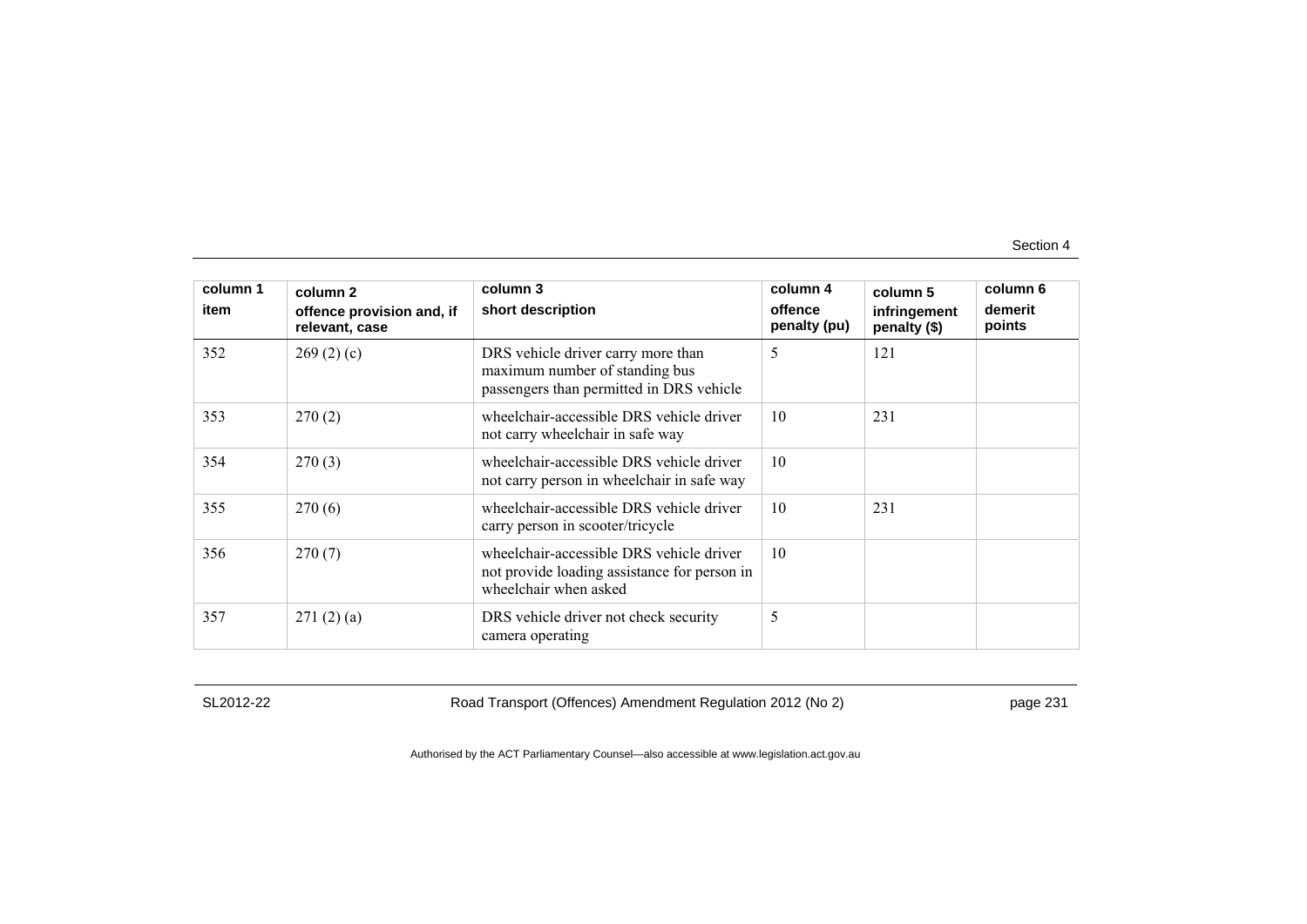| column 1<br>item | column 2<br>offence provision and, if<br>relevant, case | column 3<br>short description                                                                      | column 4<br>offence<br>penalty (pu) | column 5<br>infringement<br>penalty (\$) | column 6<br>demerit<br>points |
|------------------|---------------------------------------------------------|----------------------------------------------------------------------------------------------------|-------------------------------------|------------------------------------------|-------------------------------|
| 358              | 271(2)(b)                                               | DRS vehicle driver not tell authorised<br>operator security camera not operating                   | 5                                   |                                          |                               |
| 359              | 272(1)                                                  | DRS vehicle driver allow<br>inconvenient/dangerous thing in vehicle                                | 5                                   |                                          |                               |
| 360              | 273(2)                                                  | DRS vehicle driver not deal with lost<br>property as required                                      | 5                                   |                                          |                               |
| 361              | 274(1)(a)                                               | DRS vehicle driver solicit passenger                                                               | 10                                  |                                          |                               |
| 362              | $274(1)$ (b)                                            | DRS vehicle driver move DRS vehicle<br>with door open                                              | 10                                  | 231                                      |                               |
| 363              | 274(1)(c)                                               | DRS vehicle driver start/stop vehicle in<br>way to subject person to unnecessary risk<br>of injury | 10                                  |                                          |                               |
| 364              | 275(1)(a)                                               | DRS vehicle driver not clean and tidy                                                              | 5                                   |                                          |                               |

page 232 Road Transport (Offences) Amendment Regulation 2012 (No 2) SL2012-22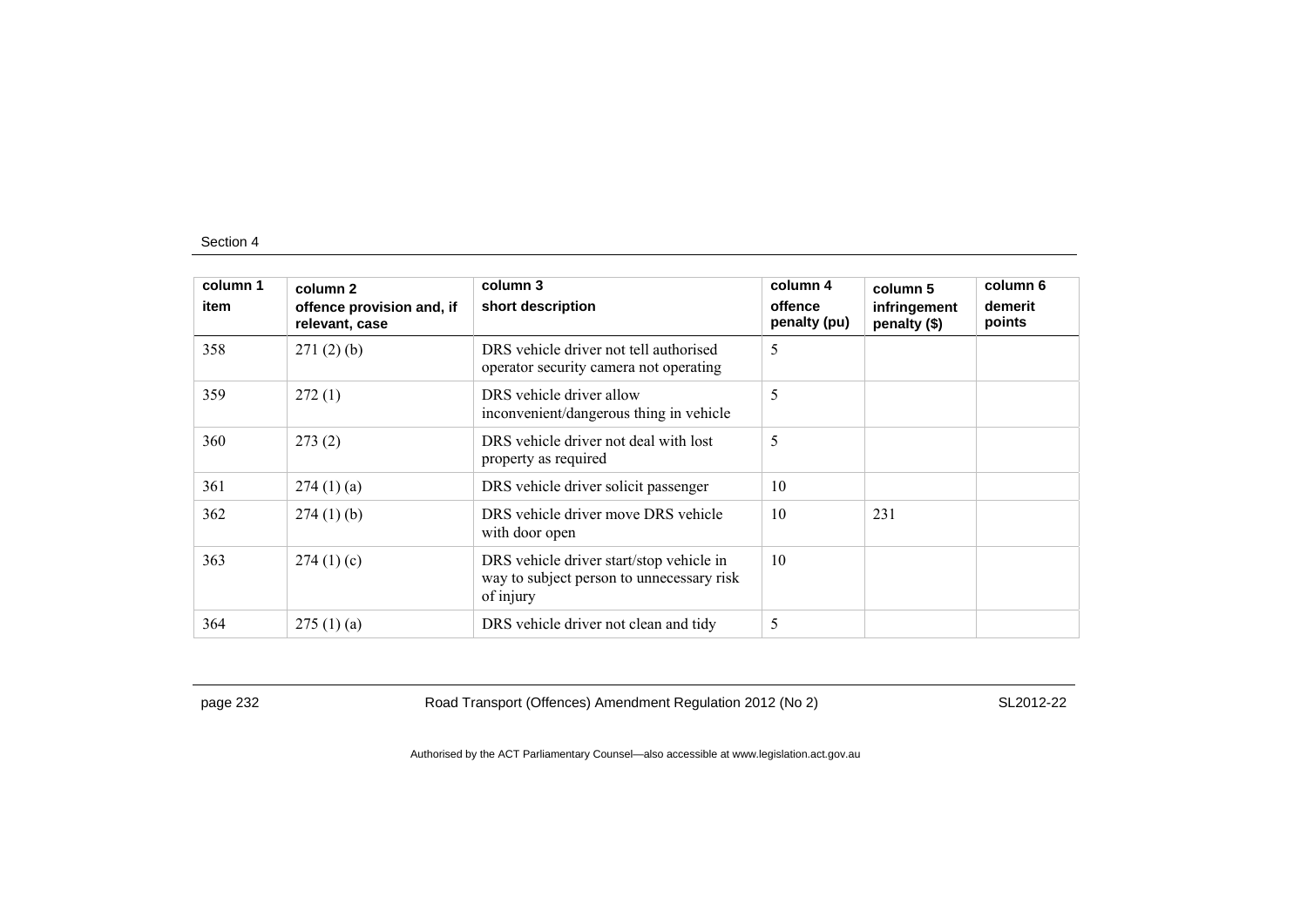| column 1<br>item | column <sub>2</sub><br>offence provision and, if<br>relevant, case | column 3<br>short description                                           | column 4<br>offence<br>penalty (pu) | column 5<br>infringement<br>penalty (\$) | column 6<br>demerit<br>points |
|------------------|--------------------------------------------------------------------|-------------------------------------------------------------------------|-------------------------------------|------------------------------------------|-------------------------------|
| 365              | 275(1)(b)                                                          | DRS vehicle driver not behave in orderly<br>way/politely/with propriety | 5                                   |                                          |                               |
| 366              | 275(2)                                                             | DRS driver not comply with dress code of<br>practice                    | 5                                   | 121                                      |                               |
| 367              | 276(1)                                                             | DRS vehicle driver operate dirty/untidy<br>DRS vehicle                  | 5                                   |                                          |                               |
| 368              | 277(2)                                                             | DRS vehicle driver leave driver's seat                                  | 5                                   | 121                                      |                               |
| 369              | 278(2)(a)                                                          | DRS vehicle driver allow passenger in bus<br>driver's compartment       | 5                                   |                                          |                               |
| 370              | 278(2)(b)                                                          | DRS vehicle driver allow passenger on bus<br>driver's seat              | 5                                   |                                          |                               |
| 371              | 278(3)(a)                                                          | DRS vehicle driver allow passenger on<br>unauthorised part of bus       | 5                                   |                                          |                               |

SL2012-22 Road Transport (Offences) Amendment Regulation 2012 (No 2) page 233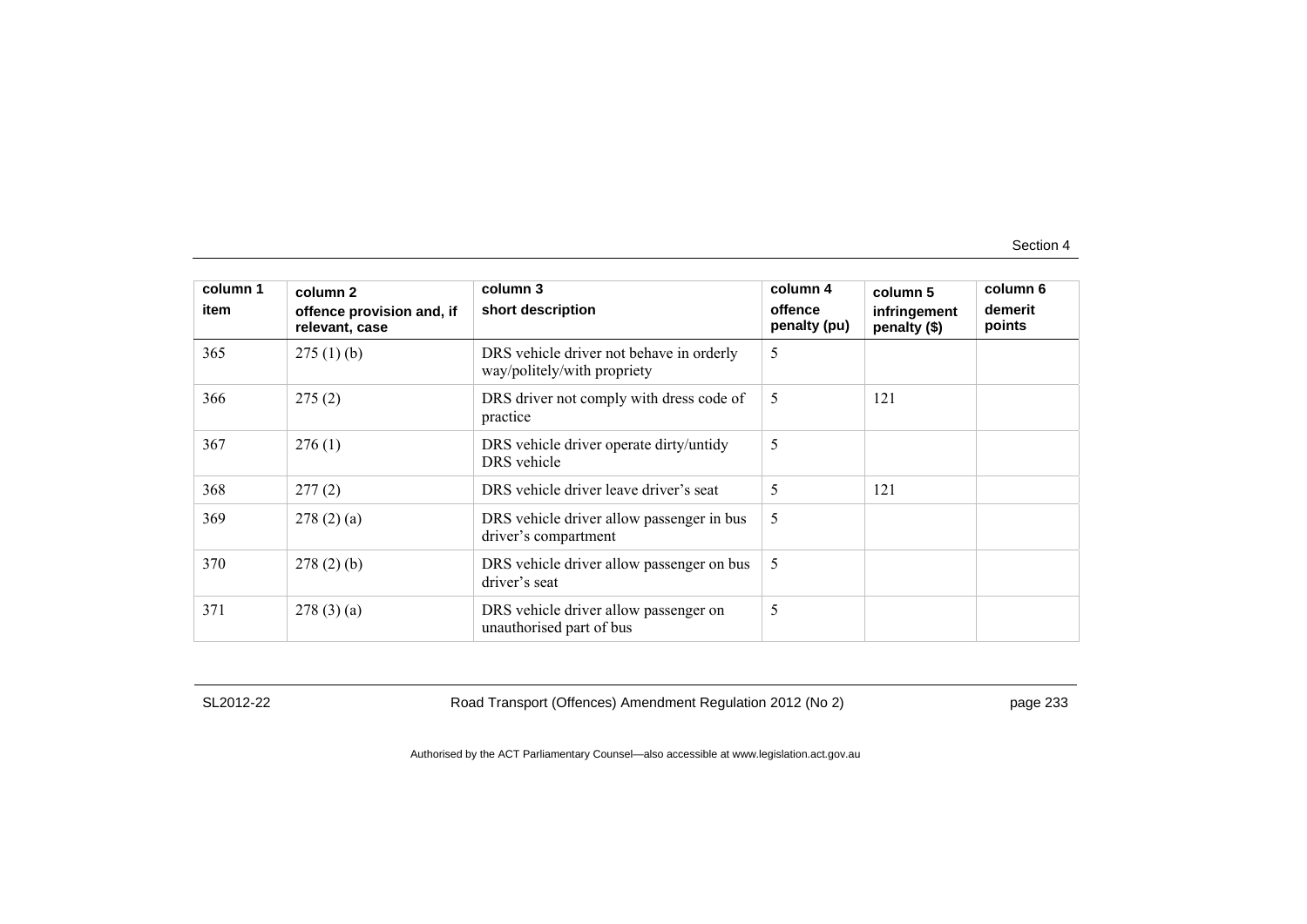| column 1 | column 2                                    | column 3                                                                                    | column 4                | column 5                     | column 6          |
|----------|---------------------------------------------|---------------------------------------------------------------------------------------------|-------------------------|------------------------------|-------------------|
| item     | offence provision and, if<br>relevant, case | short description                                                                           | offence<br>penalty (pu) | infringement<br>penalty (\$) | demerit<br>points |
| 372      | $278(3)$ (b)                                | DRS vehicle driver allow passenger<br>beside/in front of bus driver's seat                  | 5                       |                              |                   |
| 373      | 279(2)                                      | DRS vehicle driver operate vehicle after<br>time of effect of noncompliance notice          | 20                      | 364                          |                   |
| 374      | 279(3)                                      | DRS vehicle driver operate vehicle after<br>unauthorised removal of noncompliance<br>notice | 20                      |                              |                   |
| 375      | 281(1)                                      | travel on DRS vehicle without valid DRS<br>ticket                                           | 5                       | 121                          |                   |
| 376      | 282(1)                                      | transfer DRS ticket to someone else                                                         | 5                       | 121                          |                   |
| 377      | 283(1)(a)                                   | use damaged/defaced DRS ticket                                                              | 5                       | 121                          |                   |
| 378      | 283(1)(b)                                   | use changed DRS ticket                                                                      | 5                       | 121                          |                   |
| 379      | 284(1)                                      | use concession DRS ticket when not<br>entitled                                              | 5                       | 121                          |                   |

page 234 Road Transport (Offences) Amendment Regulation 2012 (No 2) SL2012-22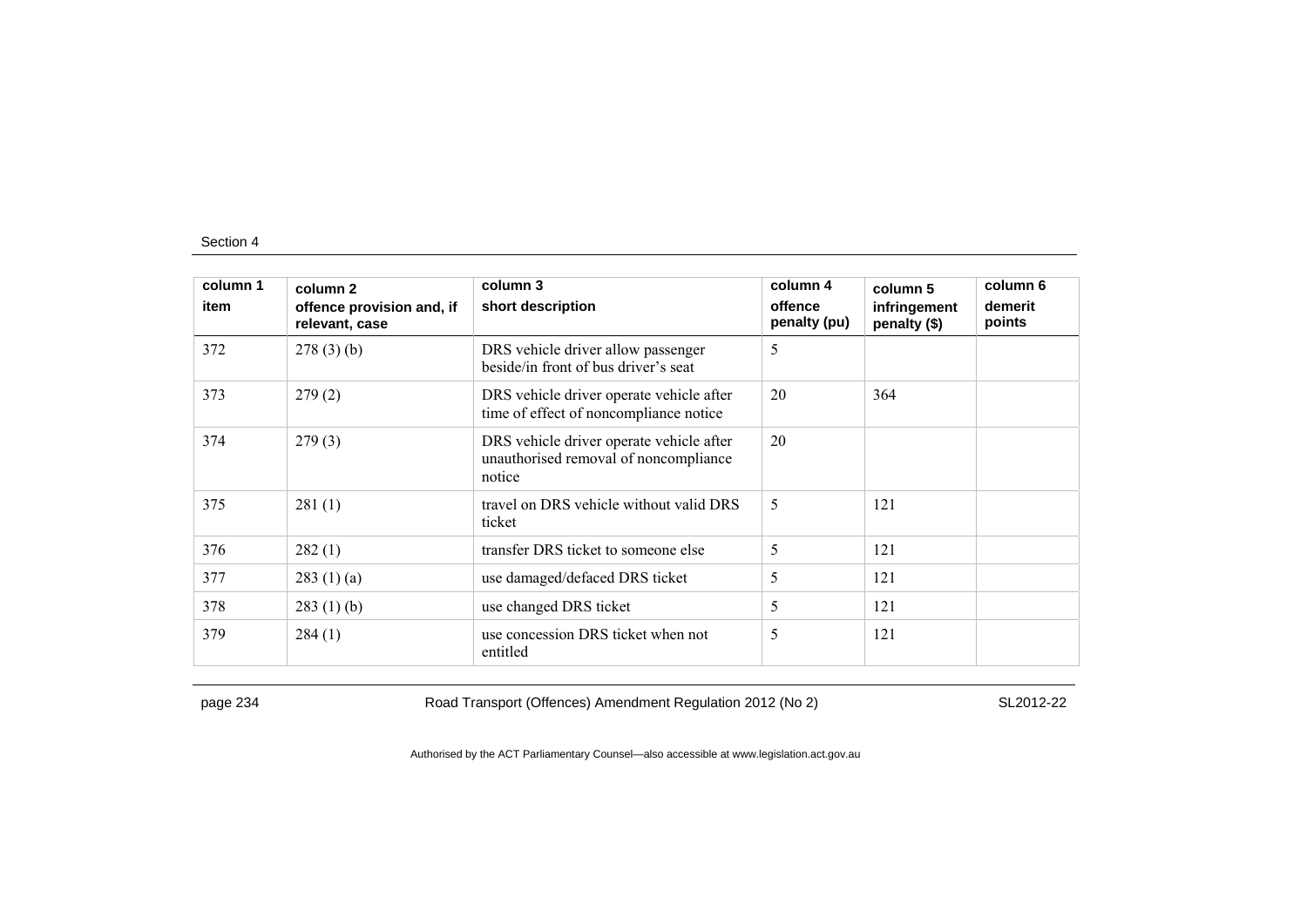| column 1<br>item | column 2<br>offence provision and, if<br>relevant, case | column 3<br>short description                                                                                                      | column 4<br>offence<br>penalty (pu) | column 5<br>infringement<br>penalty (\$) | column 6<br>demerit<br>points |
|------------------|---------------------------------------------------------|------------------------------------------------------------------------------------------------------------------------------------|-------------------------------------|------------------------------------------|-------------------------------|
| 380              | 284(3)                                                  | not produce evidence of entitlement to<br>DRS ticket concession                                                                    | 5                                   | 121                                      |                               |
| 381              | 284(7)(a)                                               | provide document containing false/<br>misleading/incomplete information for<br>DRS ticket concession application                   | 20                                  |                                          |                               |
| 382              | $284(7)$ (b)                                            | provide document containing false/<br>misleading/incomplete information for<br>evidence of entitlement to DRS ticket<br>concession | 20                                  |                                          |                               |
| 383              | 284(8)(a)                                               | state false/misleading thing for DRS ticket<br>concession application/evidence of<br>entitlement to DRS ticket concession          | 20                                  |                                          |                               |

SL2012-22 Road Transport (Offences) Amendment Regulation 2012 (No 2) page 235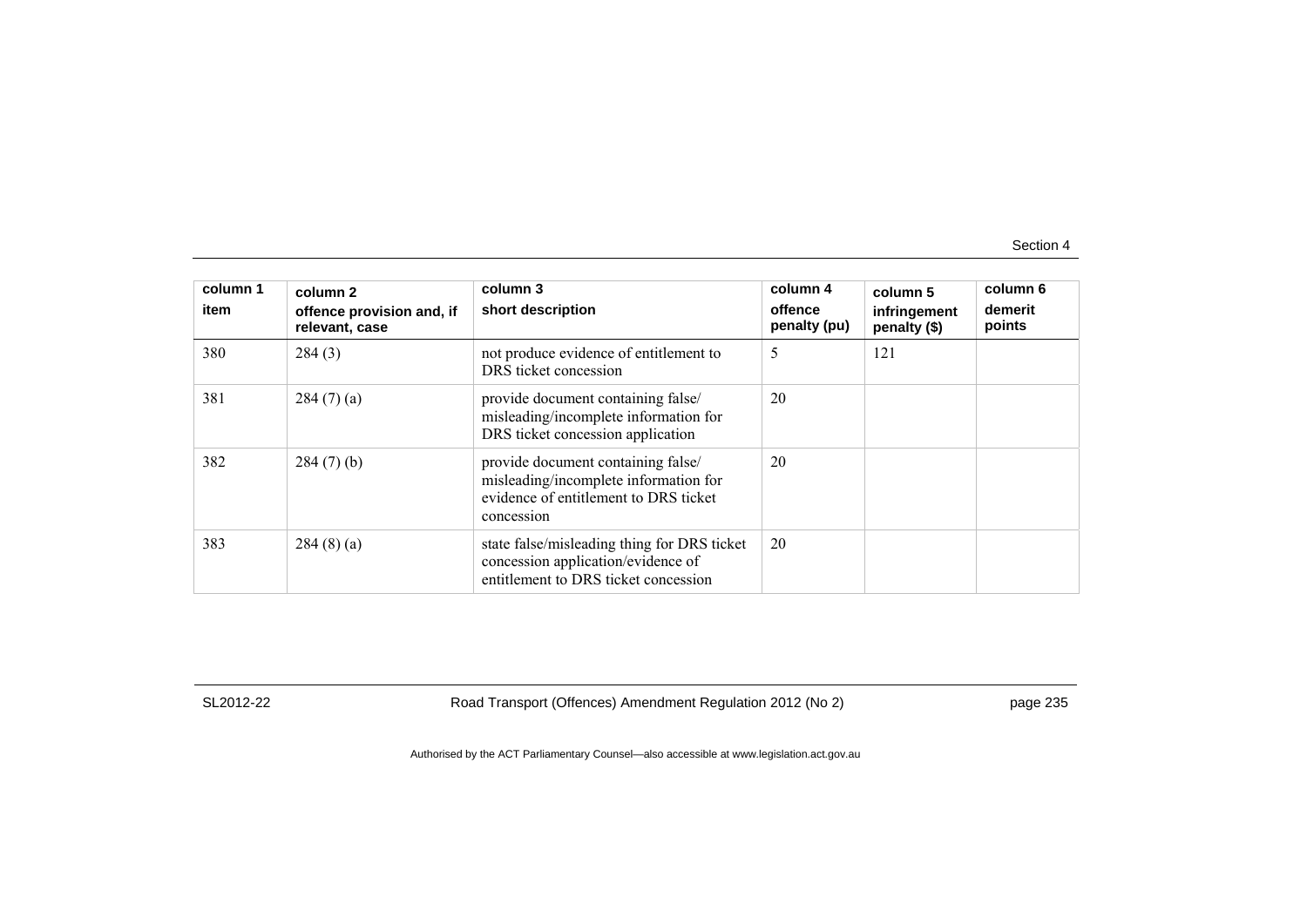| column 1 | column 2                                    | column 3                                                                                                                                      | column 4                | column 5                     | column 6          |
|----------|---------------------------------------------|-----------------------------------------------------------------------------------------------------------------------------------------------|-------------------------|------------------------------|-------------------|
| item     | offence provision and, if<br>relevant, case | short description                                                                                                                             | offence<br>penalty (pu) | infringement<br>penalty (\$) | demerit<br>points |
| 384      | 284(8)(b)                                   | omit thing from statement for DRS ticket<br>concession application/evidence of<br>entitlement to DRS ticket concession so it<br>is misleading | 20                      |                              |                   |
| 385      | 285(1)                                      | not make DRS ticket available to<br>authorised person for inspection/<br>processing                                                           | 5                       | 121                          |                   |
| 386      | 286(1)                                      | interfere with comfort/safety of person in<br>DRS vehicle                                                                                     | 5                       |                              |                   |
| 387      | 287(1)                                      | occupy reserved DRS vehicle seat                                                                                                              | 5                       | 121                          |                   |
| 388      | 288(1)                                      | drink/possess open container of liquor in<br>DRS vehicle                                                                                      | 5                       | 121                          |                   |
| 389      | 289(1)                                      | eat/drink on DRS vehicle contrary to sign                                                                                                     | 5                       | 121                          |                   |
| 390      | 290(1)(a)                                   | get on/get off moving DRS vehicle                                                                                                             | 5                       | 121                          |                   |

page 236 Road Transport (Offences) Amendment Regulation 2012 (No 2) SL2012-22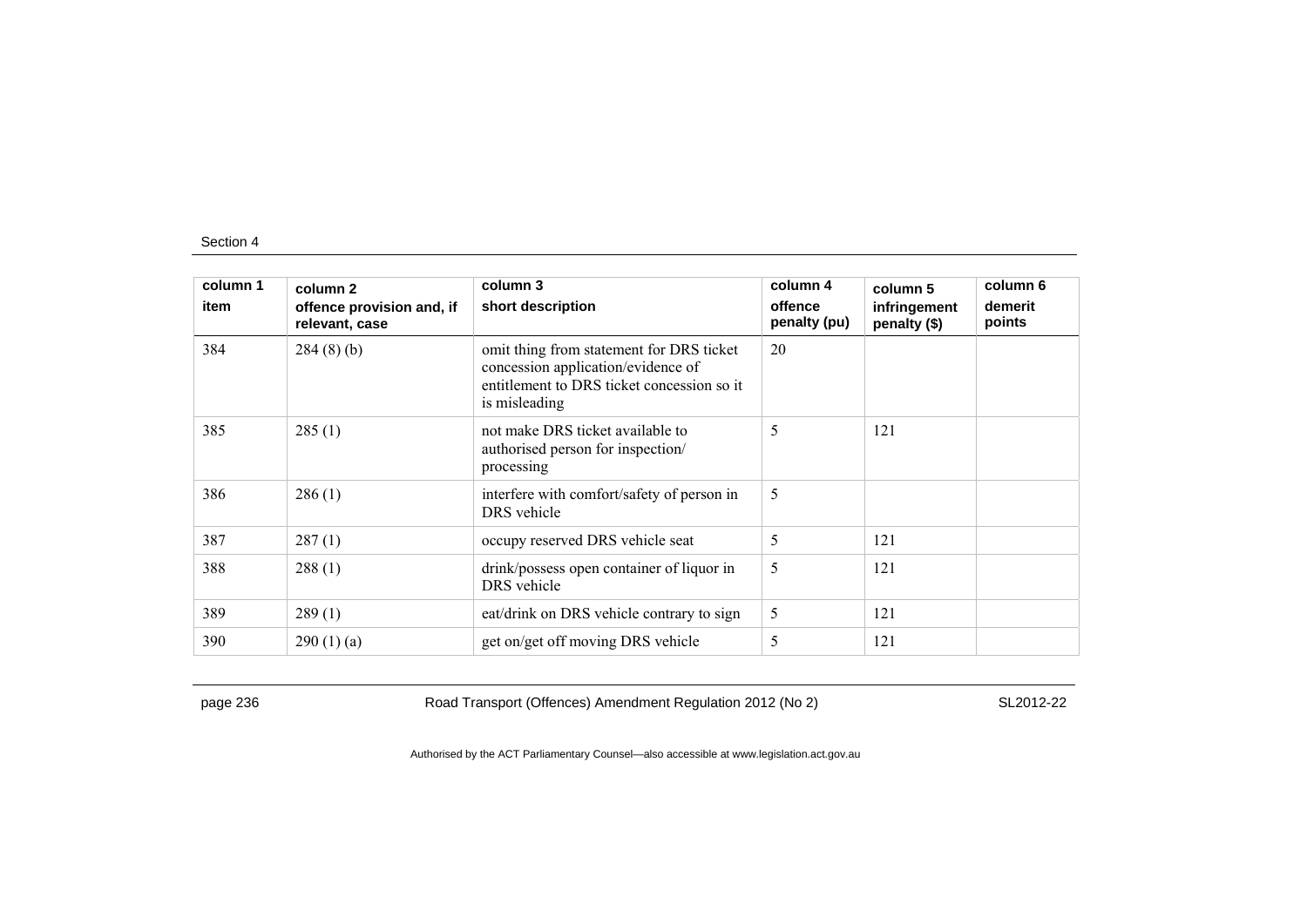| column 1<br>item | column 2<br>offence provision and, if | column 3<br>short description                           | column 4<br>offence | column 5<br>infringement | column 6<br>demerit |
|------------------|---------------------------------------|---------------------------------------------------------|---------------------|--------------------------|---------------------|
|                  | relevant, case                        |                                                         | penalty (pu)        | penalty (\$)             | points              |
| 391              | 290(1)(b)                             | get on/get off DRS vehicle through<br>window/roof hatch | 5                   | 121                      |                     |
| 392              | 291(1)(a)                             | interfere with DRS vehicle equipment                    | 5                   | 121                      |                     |
| 393              | 291(1)(b)                             | block DRS vehicle door                                  | 5                   | 121                      |                     |
| 394              | 291 $(1)(c)$                          | unlock DRS vehicle door                                 | 5                   | 121                      |                     |
| 395              | 291(1)(d)                             | open door while DRS vehicle moving                      | 5                   | 121                      |                     |
| 396              | 291(1)(e)                             | interfere with automatic DRS vehicle door               | 5                   | 121                      |                     |
| 397              | 292(1)                                | throw thing in/from DRS vehicle                         | 5                   | 121                      |                     |
| 398              | 293(2)(a)                             | DRS vehicle passenger enter bus driver's<br>compartment | 5                   | 121                      |                     |
| 399              | 293(2)(b)                             | DRS vehicle passenger occupy bus driver's<br>seat       | 5                   | 121                      |                     |

SL2012-22 Road Transport (Offences) Amendment Regulation 2012 (No 2) page 237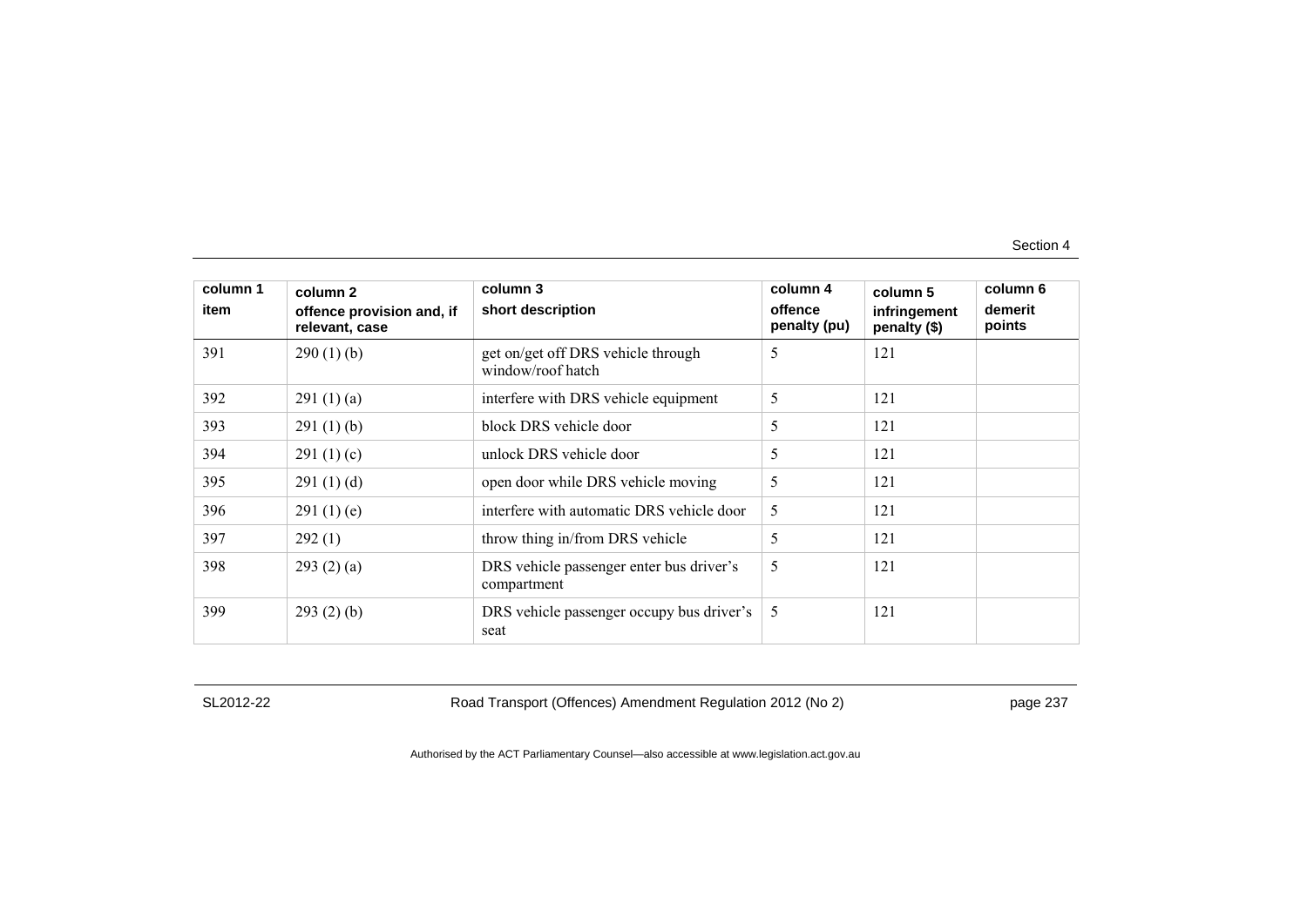| column 1<br>item | column 2<br>offence provision and, if<br>relevant, case | column 3<br>short description                                          | column 4<br>offence<br>penalty (pu) | column 5<br>infringement<br>penalty (\$) | column 6<br>demerit<br>points |
|------------------|---------------------------------------------------------|------------------------------------------------------------------------|-------------------------------------|------------------------------------------|-------------------------------|
| 400              | 293(3)(a)                                               | DRS vehicle passenger travel on<br>unauthorised part of bus            | 5                                   | 121                                      |                               |
| 401              | 293(3)(b)                                               | DRS vehicle passenger beside/in front of<br>bus driver's seat          | 5                                   | 121                                      |                               |
| 402              | 294(1)                                                  | remove property of DRS operator from<br>DRS vehicle                    | 5                                   | 121                                      |                               |
| 403              | 295(1)                                                  | deposit litter/dangerous thing in DRS<br>vehicle                       | 5                                   | 121                                      |                               |
| 404              | 296(1)                                                  | DRS vehicle passenger take animal on<br>DRS vehicle without permission | 5                                   | 121                                      |                               |

page 238 Road Transport (Offences) Amendment Regulation 2012 (No 2) SL2012-22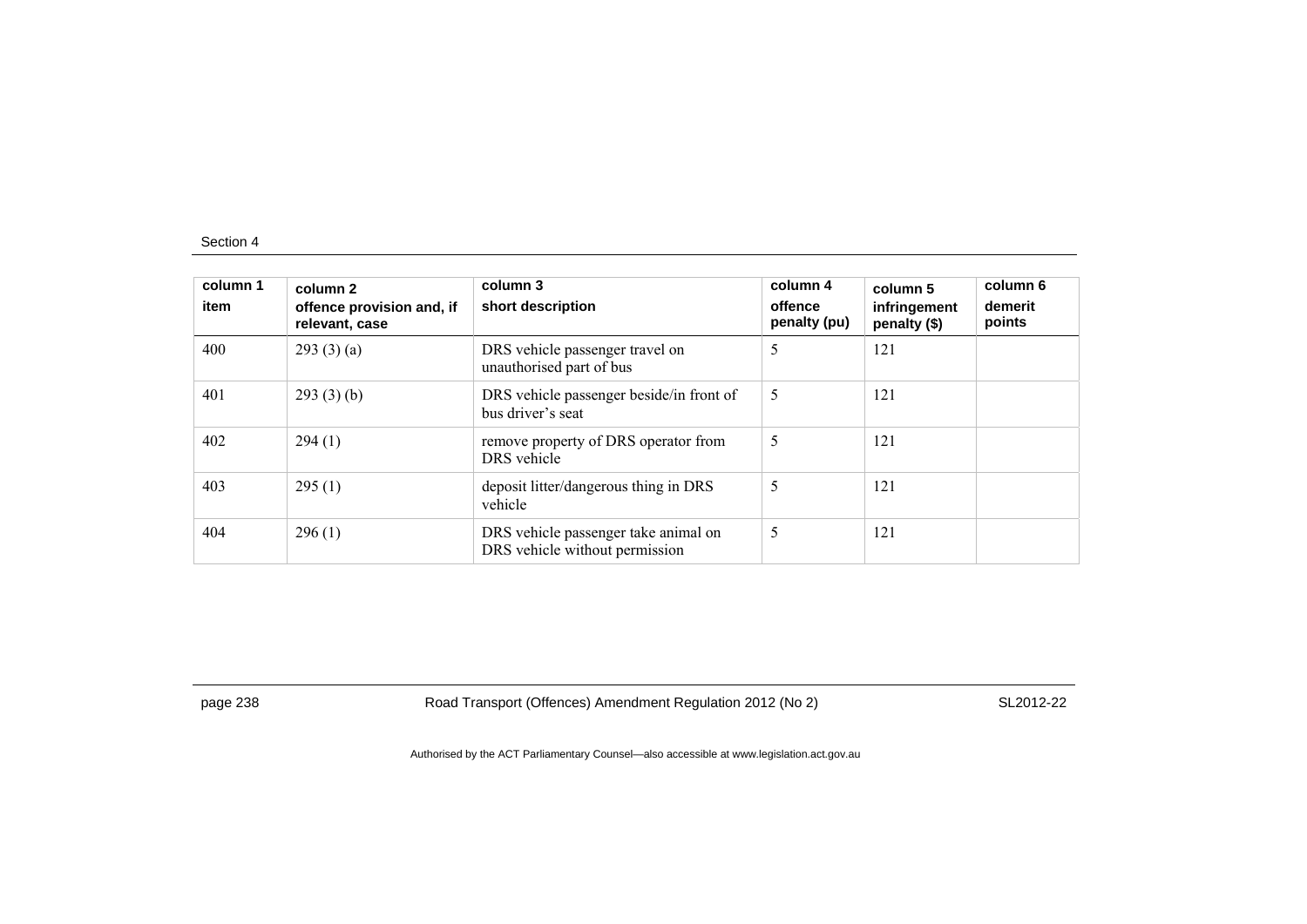| column 1 | column 2                                     | column 3                                                                                                                                        | column 4                | column 5                     | column 6          |
|----------|----------------------------------------------|-------------------------------------------------------------------------------------------------------------------------------------------------|-------------------------|------------------------------|-------------------|
| item     | offence provision and, if<br>relevant, case  | short description                                                                                                                               | offence<br>penalty (pu) | infringement<br>penalty (\$) | demerit<br>points |
| 405      | 297(2)                                       |                                                                                                                                                 |                         |                              |                   |
| 405.1    | by contravening<br>297(1)(a)                 | DRS vehicle passenger not comply with<br>direction by driver/police<br>officer/authorised person because<br>soil/damage DRS vehicle/person      | 5                       | 121                          |                   |
| 405.2    | by contravening<br>$\bullet$<br>$297(1)$ (b) | DRS vehicle passenger not comply with<br>direction by driver/police<br>officer/authorised person because goods<br>inconvenience/endanger person | 5                       | 121                          |                   |
| 406      | 298(2)                                       | intoxicated DRS vehicle passenger not<br>comply with direction by driver/police<br>officer/authorised person                                    | 5                       | 121                          |                   |
| 407      | 299(2)                                       | DRS vehicle passenger offender not<br>comply with direction by driver/police<br>officer/authorised person                                       | 5                       | 121                          |                   |

SL2012-22 Road Transport (Offences) Amendment Regulation 2012 (No 2) page 239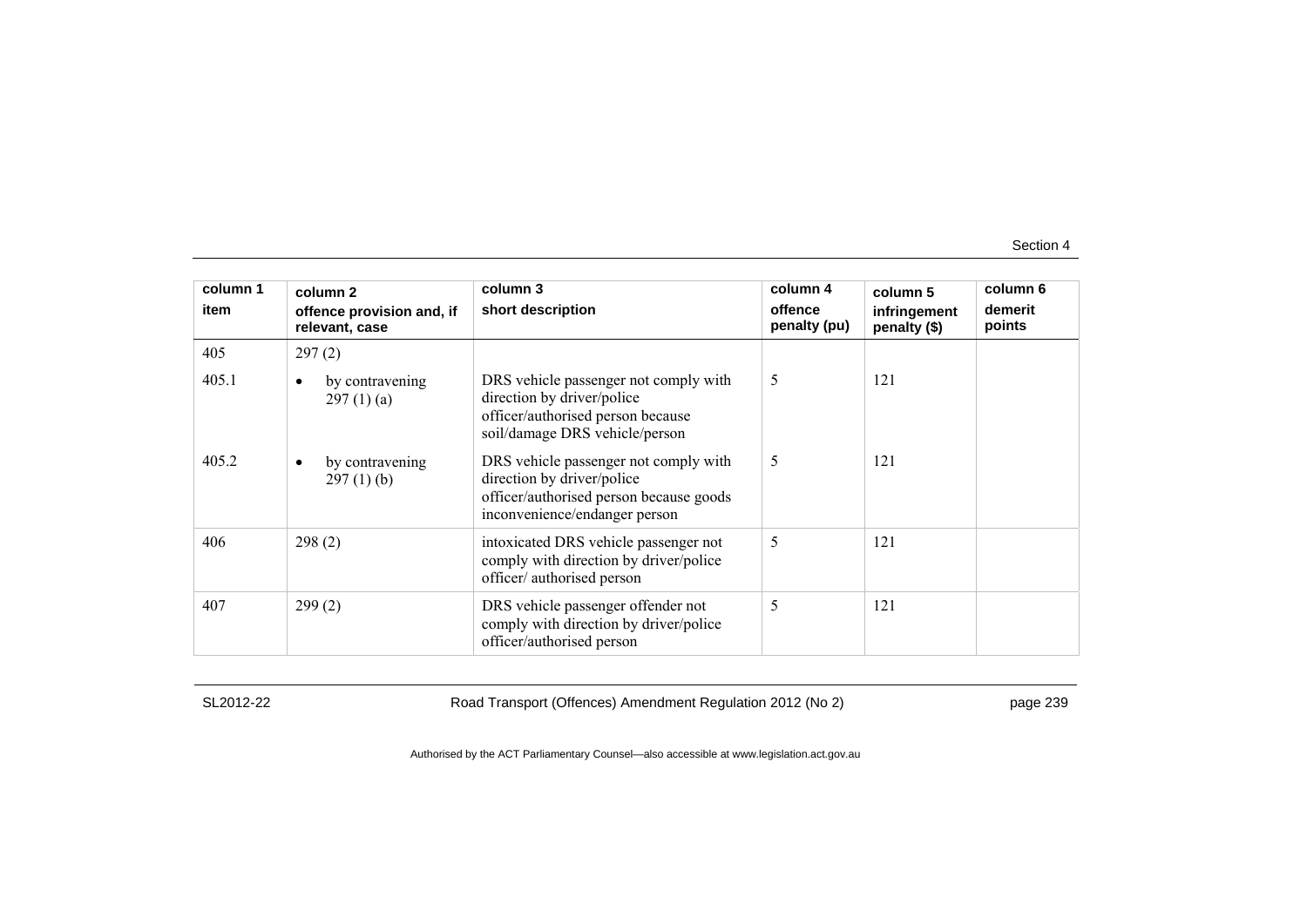| column 1<br>item | column 2<br>offence provision and, if<br>relevant, case | column 3<br>short description                                                    | column 4<br>offence<br>penalty (pu) | column 5<br>infringement<br>penalty (\$) | column 6<br>demerit<br>points |
|------------------|---------------------------------------------------------|----------------------------------------------------------------------------------|-------------------------------------|------------------------------------------|-------------------------------|
| 408              | 301(1)                                                  | DRS vehicle passenger not deal with lost<br>property on DRS vehicle as required  | 5                                   | 121                                      |                               |
| 409              | 303(5)                                                  | not comply with DRS vehicle security<br>camera standard                          | 20                                  |                                          |                               |
| 410              | 304(1)                                                  | interfere with DRS vehicle security camera                                       | 20                                  | 364                                      |                               |
| 411              | 304(2)                                                  | interfere with DRS vehicle security camera<br>recording                          | 20                                  | 364                                      |                               |
| 412              | 307(1)                                                  | public passenger vehicle driver—not<br>display driver authority card as required | 20                                  | 247                                      |                               |

page 240 Road Transport (Offences) Amendment Regulation 2012 (No 2) SL2012-22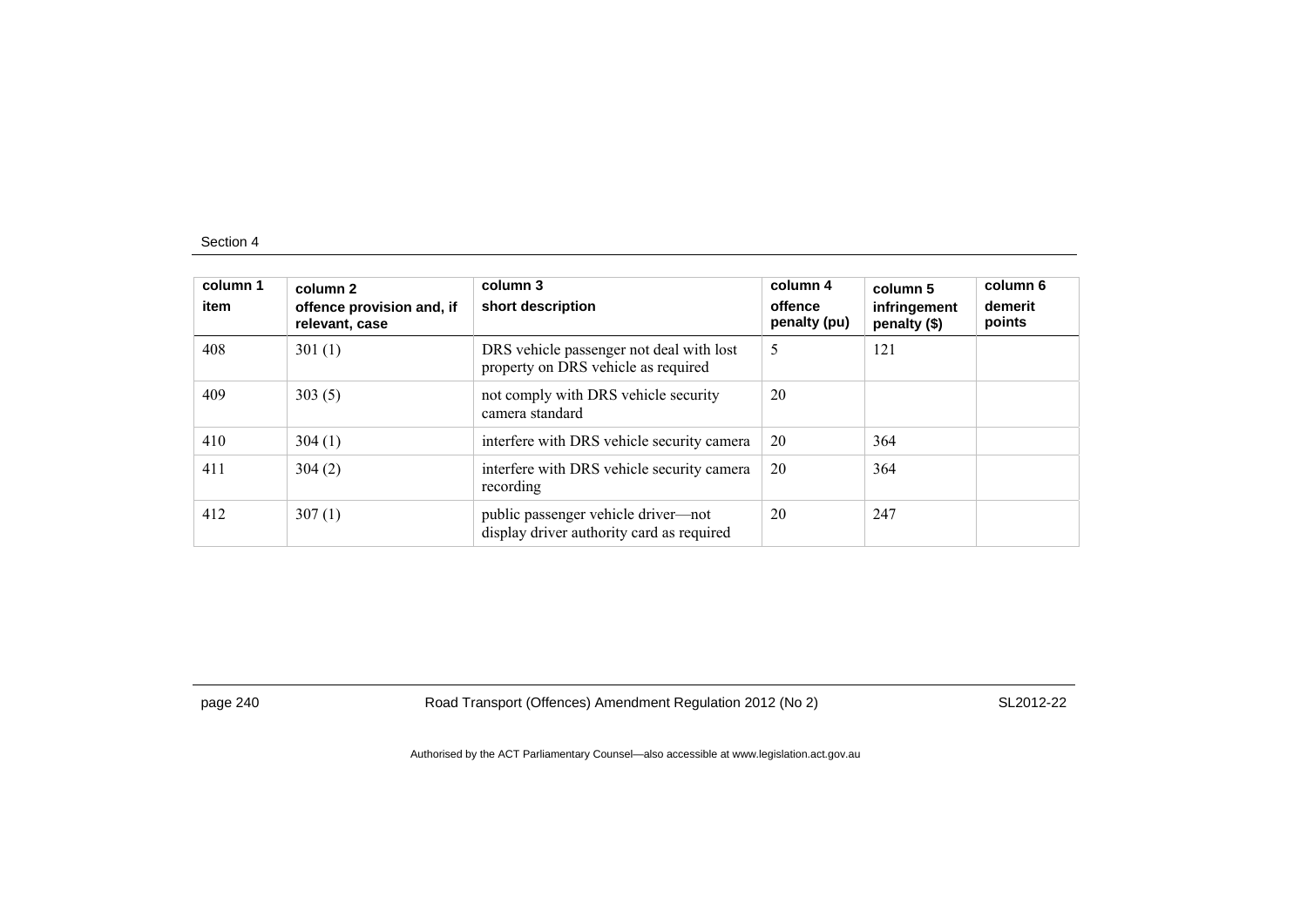| column 1<br>item | column 2<br>offence provision and, if<br>relevant, case | column 3<br>short description                                                                                             | column 4<br>offence<br>penalty (pu) | column 5<br>infringement<br>penalty (\$) | column 6<br>demerit<br>points |
|------------------|---------------------------------------------------------|---------------------------------------------------------------------------------------------------------------------------|-------------------------------------|------------------------------------------|-------------------------------|
| 413              | 308(1)                                                  | driver of public passenger vehicle—not<br>produce driver authority card to police<br>officer/authorised person on request |                                     | 231                                      |                               |
| 414              | 326(1)                                                  | not return suspended/cancelled certificate<br>of accreditation/hire car licence/taxi licence<br>as required               |                                     | 121                                      |                               |

SL2012-22 Road Transport (Offences) Amendment Regulation 2012 (No 2) page 241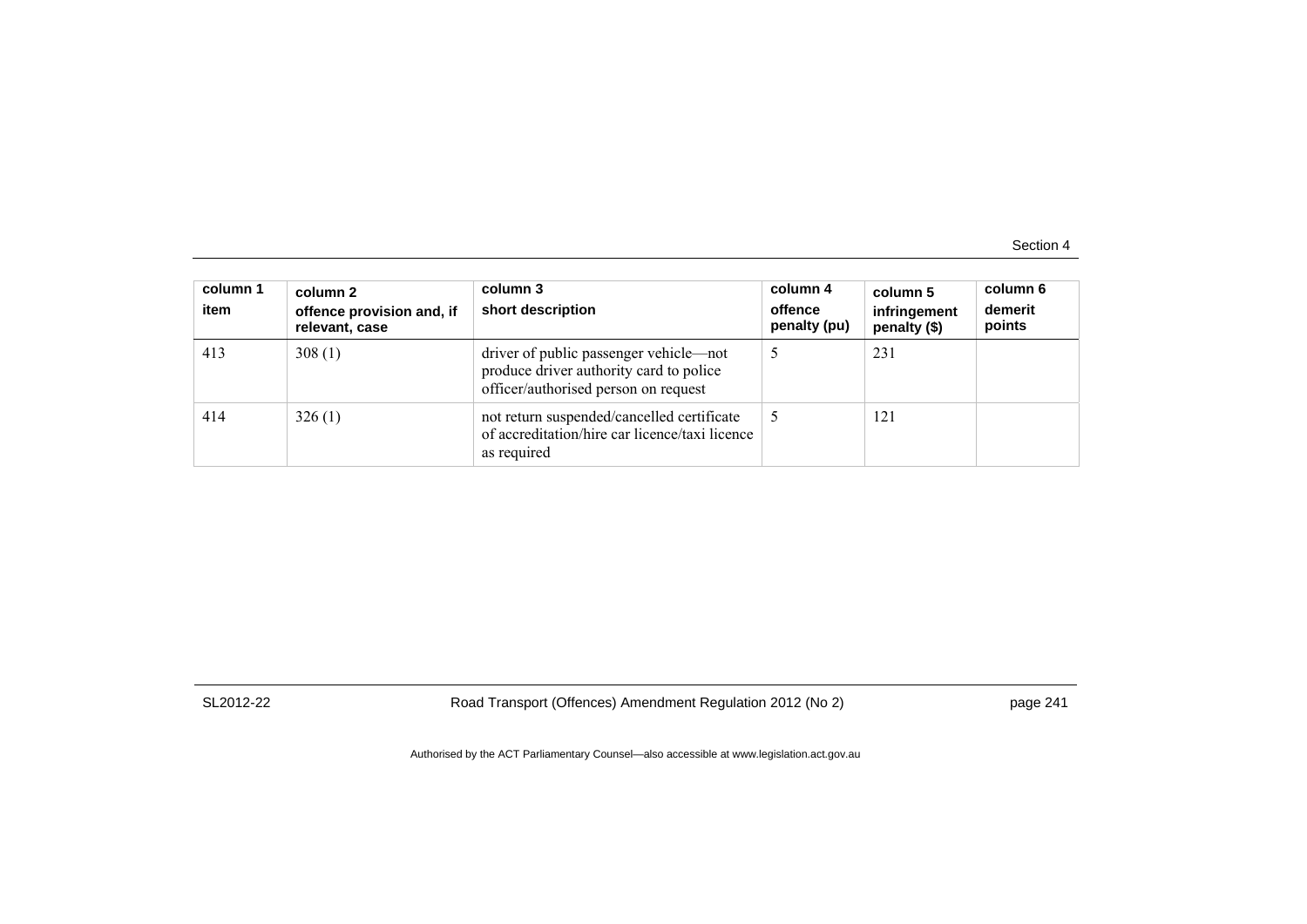## **Part 1.12 Road Transport (Safety and Traffic Management) Act 1999**

| column 1<br>item | column 2<br>offence provision and, if<br>relevant, case | column 3<br>short description                                                                            | column 4<br>offence<br>penalty (pu) | column 5<br>infringement<br>penalty (\$) | column 6<br>demerit<br>points |
|------------------|---------------------------------------------------------|----------------------------------------------------------------------------------------------------------|-------------------------------------|------------------------------------------|-------------------------------|
|                  | 5A(1)(a)                                                | organise/promote/take part in race with<br>another vehicle                                               | 20                                  | 284                                      | 3                             |
|                  | 5A(1)(b)                                                | organise/promote/take part in attempt to<br>break vehicle speed record                                   | 20                                  | 284                                      | 3                             |
|                  | 5A(1)(c)                                                | organise/promote/take part in trial of<br>vehicle's maximum speed/acceleration                           | 20                                  | 284                                      | 3                             |
| 4                | 5A(1)(d)                                                | organise/promote/take part in trial of driver<br>skill/reliability of/mechanical condition of<br>vehicle | 20                                  | 284                                      | 3                             |

page 242 Road Transport (Offences) Amendment Regulation 2012 (No 2) SL2012-22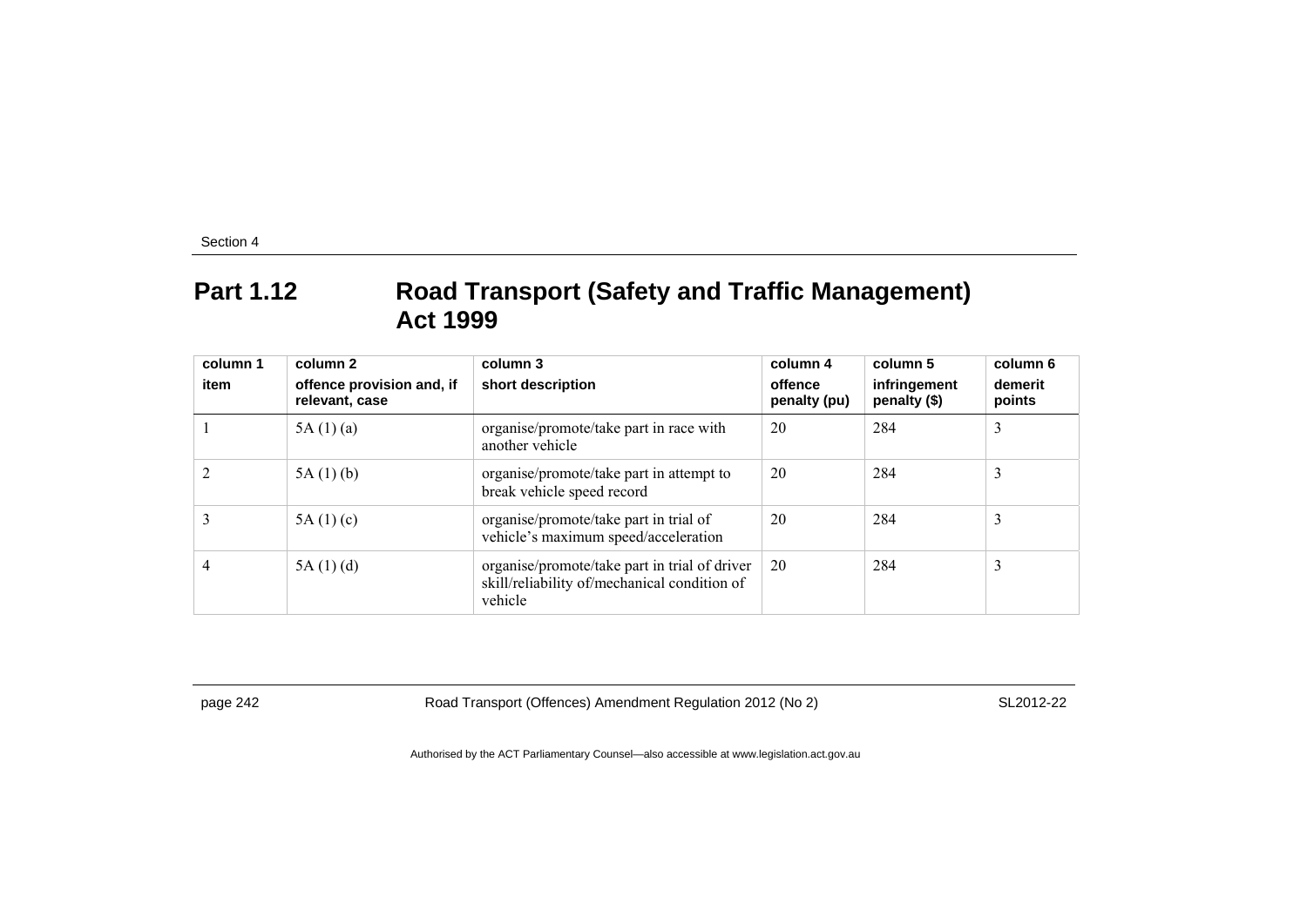| column 1<br>item | column 2<br>offence provision and, if<br>relevant, case | column 3<br>short description                                                                     | column 4<br>offence<br>penalty (pu) | column 5<br>infringement<br>penalty (\$) | column 6<br>demerit<br>points |
|------------------|---------------------------------------------------------|---------------------------------------------------------------------------------------------------|-------------------------------------|------------------------------------------|-------------------------------|
|                  | 5A(5)                                                   | organiser/promoter/participant in race/<br>attempt/trial not comply with condition of<br>approval | 20                                  | 284                                      | 3                             |
| 6                | 5B(2)                                                   |                                                                                                   |                                     |                                          |                               |
| 6.1              | if prohibited<br>substance on surface                   | aggravated burnout                                                                                | 30                                  | 639                                      | 3                             |
| 6.2              | if no prohibited<br>substance on surface                | burnout                                                                                           | 20                                  | 467                                      | 3                             |
|                  | 5B(4)                                                   | engage in other prohibited conduct                                                                | 20                                  | 284                                      | 3                             |

SL2012-22 Road Transport (Offences) Amendment Regulation 2012 (No 2) page 243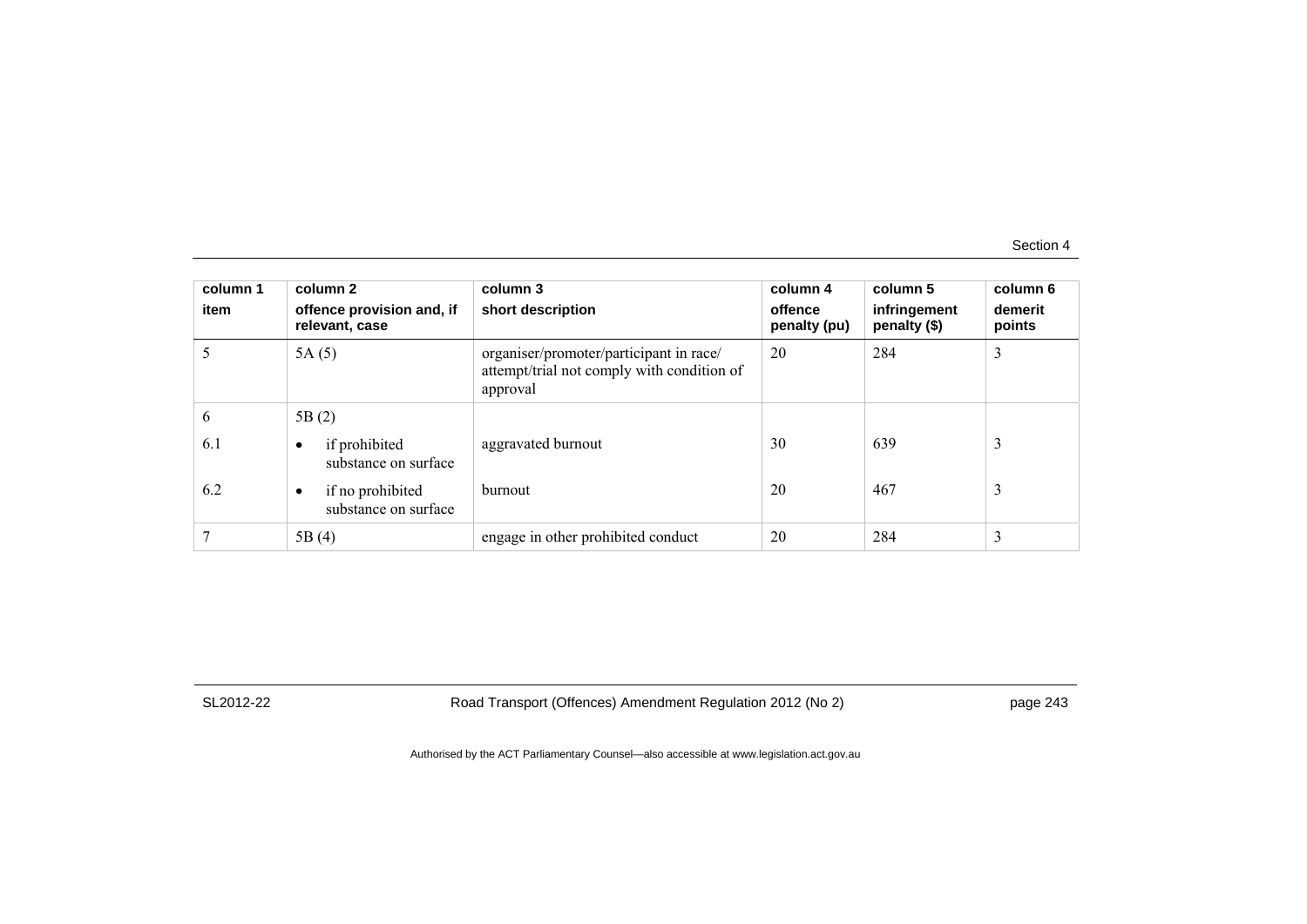| column 1 | column 2                                                         | column 3                                                          | column 4                                      | column 5                     | column 6          |
|----------|------------------------------------------------------------------|-------------------------------------------------------------------|-----------------------------------------------|------------------------------|-------------------|
| item     | offence provision and, if<br>relevant, case                      | short description                                                 | offence<br>penalty (pu)                       | infringement<br>penalty (\$) | demerit<br>points |
| 8        | 6(1)                                                             |                                                                   |                                               |                              |                   |
| 8.1      | if the driving<br>$\bullet$<br>occasions death                   | negligent driving occasioning death                               | $200 \frac{\mu}{24}$<br>months<br>prison/both |                              |                   |
| 8.2      | if the driving<br>$\bullet$<br>occasions grievous<br>bodily harm | negligent driving occasioning grievous<br>bodily harm             | $100 \text{ pu}/12$<br>months<br>prison/both  |                              |                   |
| 8.3      | in any other case<br>$\bullet$                                   | negligent driving                                                 | 20                                            | 230                          | $3$ (NS)          |
| 9        | 7(1)                                                             | drive furiously/recklessly/at speed<br>dangerous/in way dangerous | $100 \text{ pu}/12$<br>months<br>prison/both  |                              |                   |
| 10       | 8(1)                                                             | drive with intent to menace                                       | $100 \text{ pu}/12$<br>months<br>prison/both  |                              |                   |

page 244 Road Transport (Offences) Amendment Regulation 2012 (No 2) SL2012-22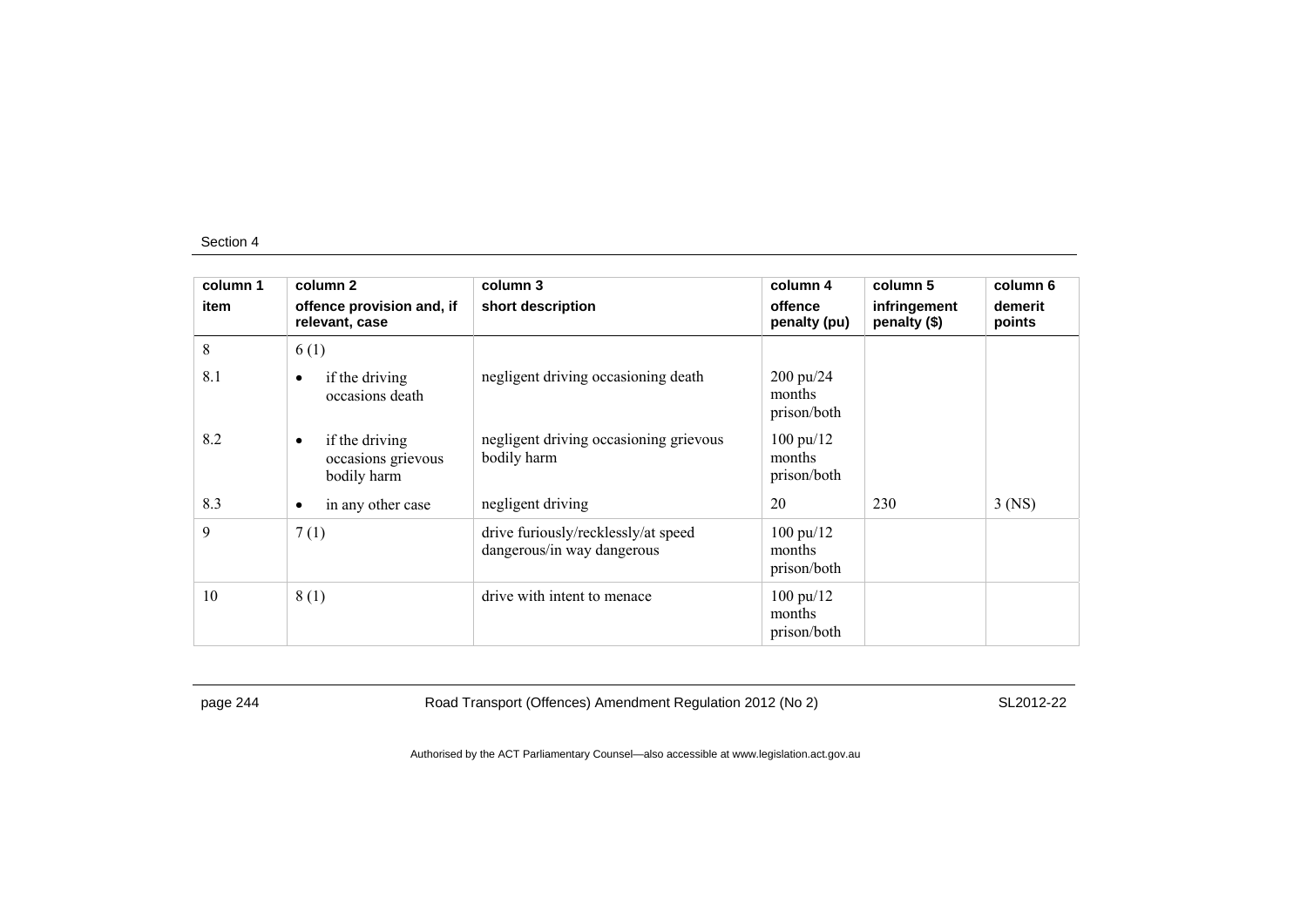| column 1 | column 2                                    | column 3                                                                         | column 4                                     | column 5                     | column 6          |
|----------|---------------------------------------------|----------------------------------------------------------------------------------|----------------------------------------------|------------------------------|-------------------|
| item     | offence provision and, if<br>relevant, case | short description                                                                | offence<br>penalty (pu)                      | infringement<br>penalty (\$) | demerit<br>points |
| 11       | 8(2)                                        | drive knowing other may be menaced                                               | $100 \text{ pu}/12$<br>months<br>prison/both |                              |                   |
| 12       | 9(1)                                        | sell/offer for sale/buy traffic offence<br>evasion article                       | 20                                           | 1 3 6 6                      |                   |
| 13       | 9(2)                                        | drive/park vehicle with traffic offence<br>evasion article                       | 20                                           | 1 3 6 6                      |                   |
| 14       | 9(3)                                        | responsible person vehicle driven/parked<br>with traffic offence evasion article | 20                                           | 1 3 6 6                      |                   |
| 15       | 10(6)                                       | not surrender traffic offence evasion article<br>as required                     | 20                                           | 1 3 6 6                      |                   |
| 16       | 12                                          | knowingly drive/stand unsafely loaded<br>vehicle causing death/injury/damage     | $50 \text{ pu}/6$<br>months<br>prison/both   |                              |                   |

SL2012-22 Road Transport (Offences) Amendment Regulation 2012 (No 2) page 245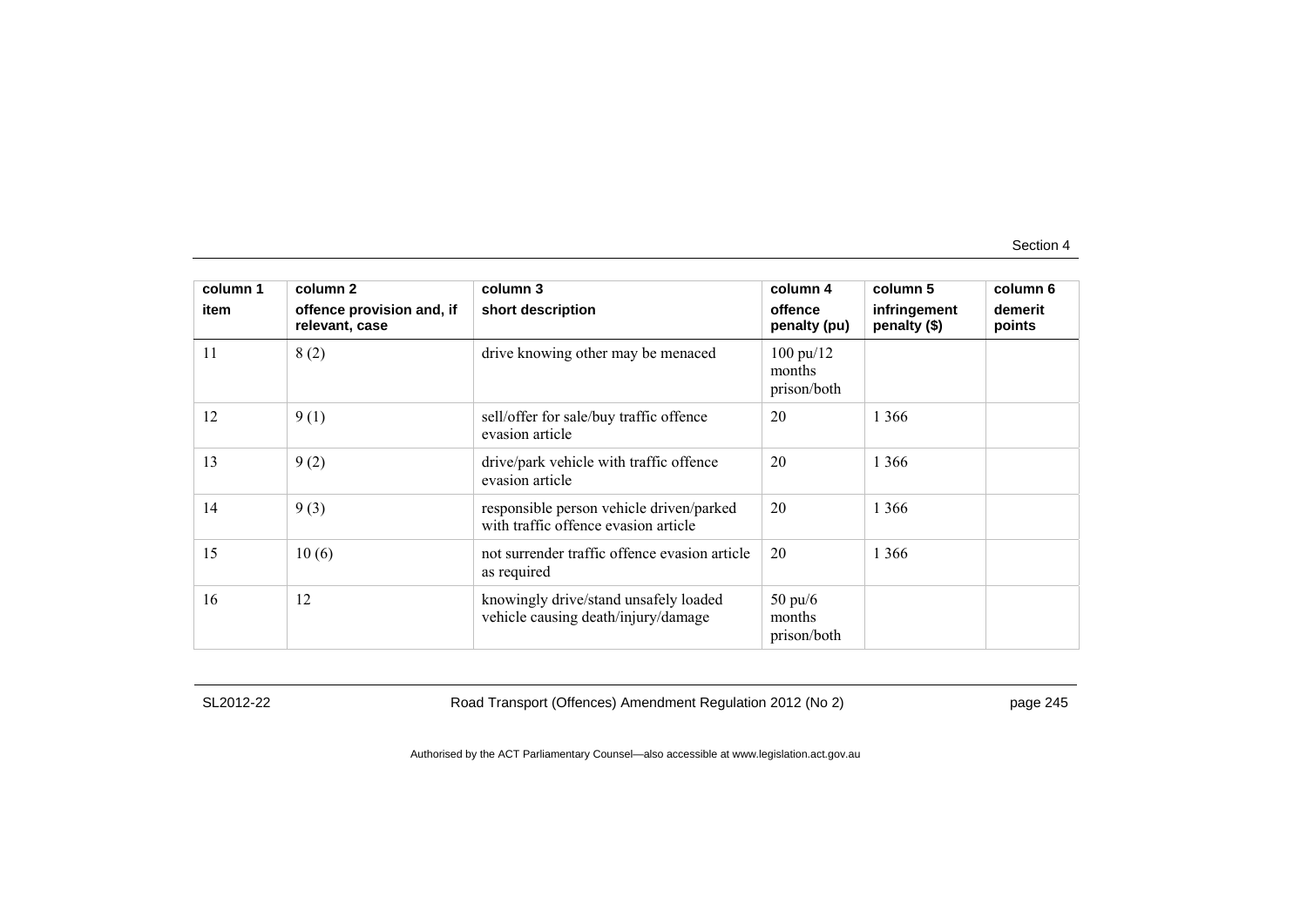| column 1 | column 2                                    | column 3                                                                                                         | column 4                                   | column 5                     | column 6          |
|----------|---------------------------------------------|------------------------------------------------------------------------------------------------------------------|--------------------------------------------|------------------------------|-------------------|
| item     | offence provision and, if<br>relevant, case | short description                                                                                                | offence<br>penalty (pu)                    | infringement<br>penalty (\$) | demerit<br>points |
| 17       | 13(1)                                       | responsible person for unsafely loaded<br>vehicle causing death/injury/damage                                    | $50 \text{ pu}/6$<br>months<br>prison/both |                              |                   |
| 18       | 13(2)                                       | director/manager of corporation<br>responsible person for unsafely loaded<br>vehicle causing death/injury/damage | $50 \text{ pu}/6$<br>months<br>prison/both |                              |                   |
| 19       | 16                                          | not stop/give assistance after accident<br>causing death/injury                                                  | $200 \text{ pu}/2$<br>years<br>prison/both |                              |                   |
| 20       | 19(1)(a)                                    | install/display traffic control device<br>without authority                                                      | 20                                         |                              |                   |
| 21       | 19(1)(b)                                    | interfere with/change/remove traffic<br>control device without authority                                         | 20                                         |                              |                   |
| 22       | 19(2)                                       | install/display false sign/signal/<br>marking/structure/device                                                   | 20                                         |                              |                   |

page 246 Road Transport (Offences) Amendment Regulation 2012 (No 2) SL2012-22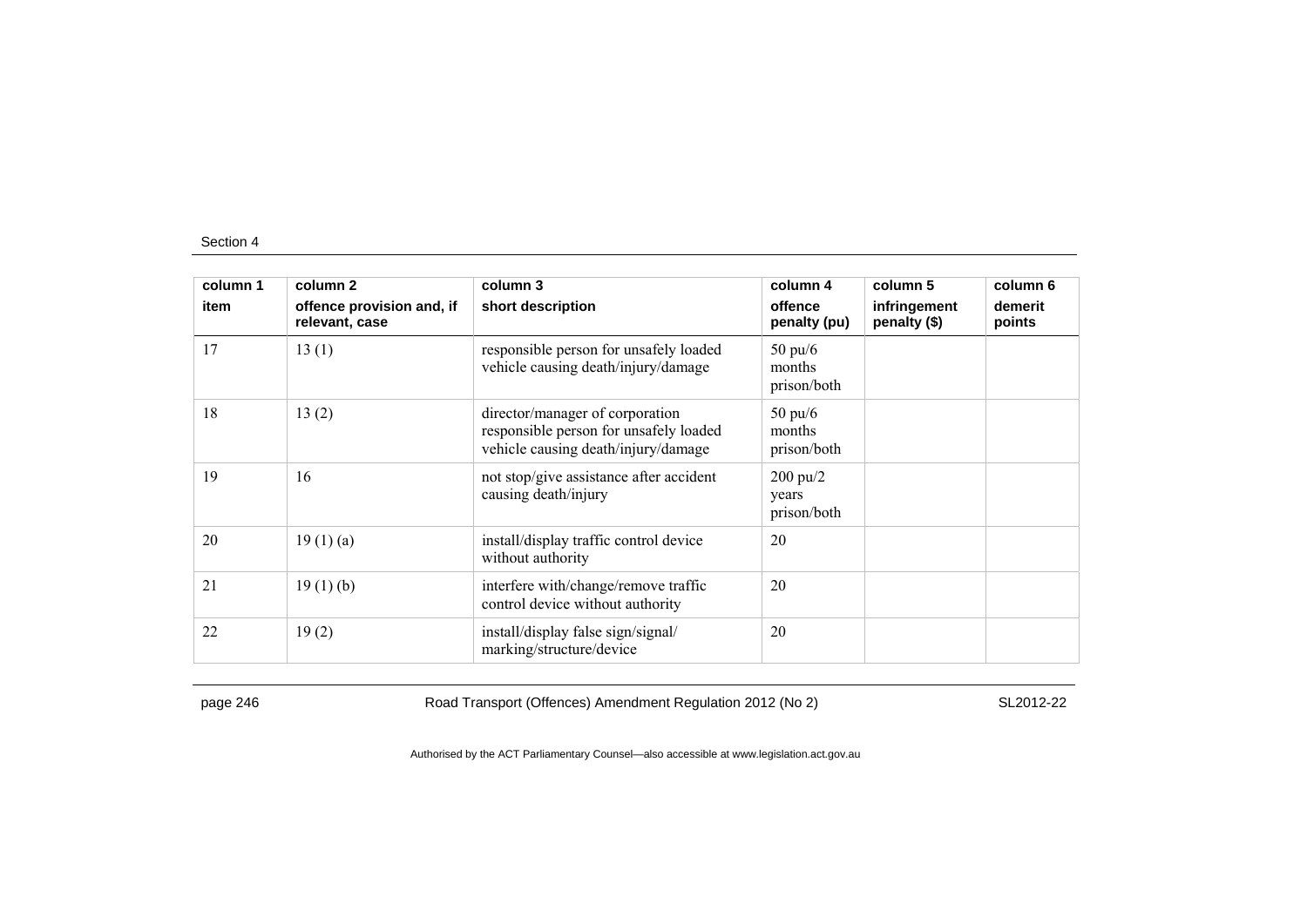| column 1<br>item | column 2<br>offence provision and, if<br>relevant, case | column 3<br>short description                                                                                            | column 4<br>offence<br>penalty (pu) | column 5<br>infringement<br>penalty (\$) | column 6<br>demerit<br>points |
|------------------|---------------------------------------------------------|--------------------------------------------------------------------------------------------------------------------------|-------------------------------------|------------------------------------------|-------------------------------|
| 23               | 20(3)                                                   | not comply with direction to remove traffic<br>control device                                                            | 20                                  |                                          |                               |
| 24               | 26(a)                                                   | knowingly/recklessly interfere with traffic<br>offence detection device/operation of<br>traffic offence detection device | 30                                  |                                          |                               |
| 25               | 26(b)                                                   | knowingly/recklessly interfere with seal on<br>traffic offence detection device                                          | 30                                  |                                          |                               |
| 26               | 26(c)                                                   | knowingly/recklessly interfere with thing<br>produced by traffic offence detection<br>device                             | 30                                  |                                          |                               |
| 27               | 30(2)                                                   | not comply with direction-closed<br>road/road related area                                                               | 20                                  |                                          |                               |

SL2012-22 Road Transport (Offences) Amendment Regulation 2012 (No 2) page 247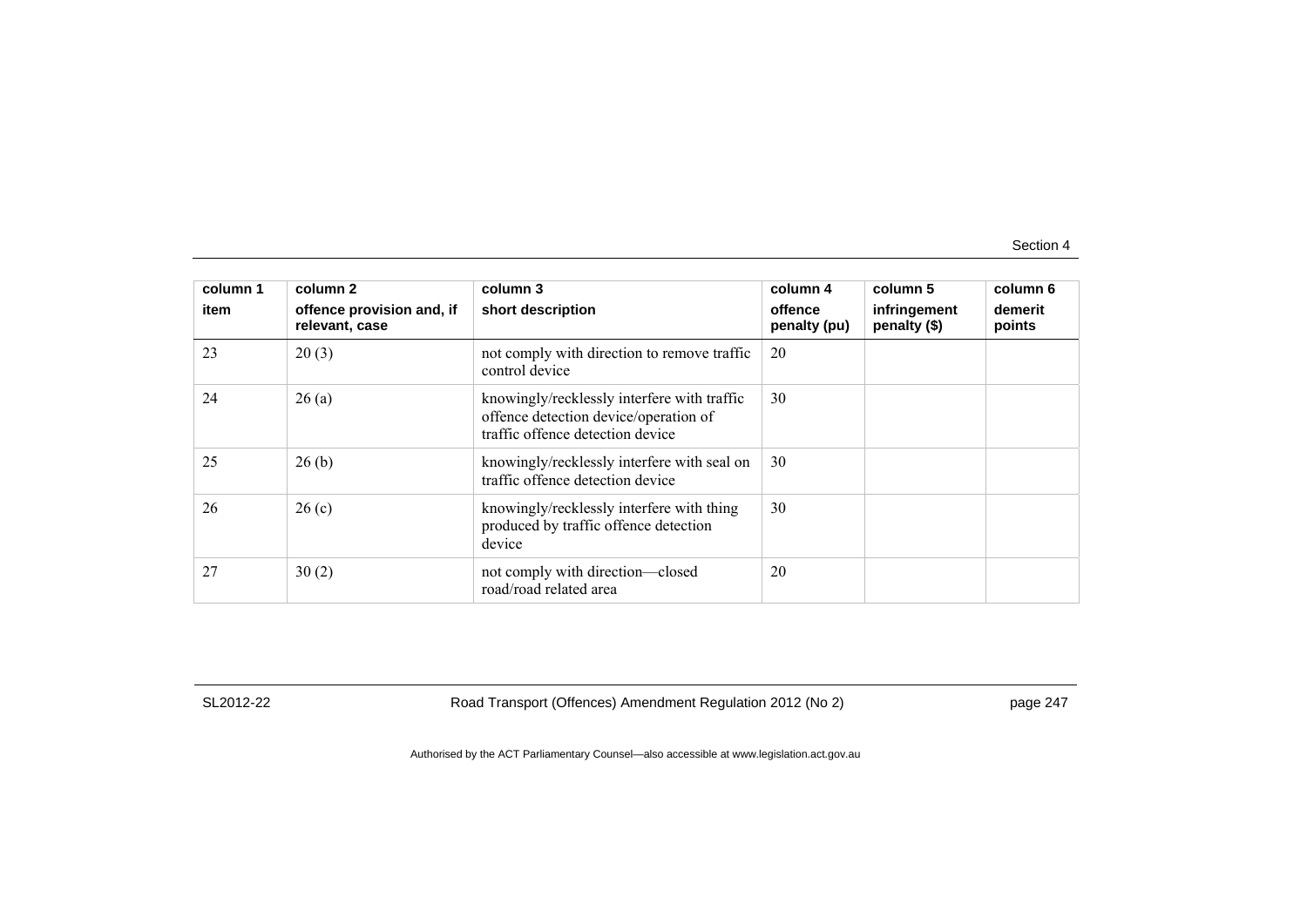## **Part 1.13 Road Transport (Safety and Traffic Management) Regulation 2000**

| column 1 | column 2                                    | column 3                                                                                                        | column 4                | column 5                     | column 6          |
|----------|---------------------------------------------|-----------------------------------------------------------------------------------------------------------------|-------------------------|------------------------------|-------------------|
| item     | offence provision and, if<br>relevant, case | short description                                                                                               | offence<br>penalty (pu) | infringement<br>penalty (\$) | demerit<br>points |
|          | 37                                          | make unnecessary noise by turning<br>on/running/not turning off engine                                          | 20                      | 136                          |                   |
|          | 38(1)                                       | use motor vehicle/trailer without adequate<br>precautions to prevent oil/grease dropping<br>onto road           | 20                      | 136                          |                   |
|          | 38(2)                                       | responsible person for vehicle/trailer not<br>take reasonable steps to prevent oil/grease<br>dropping onto road | 20                      | 136                          |                   |
| 4        | 39(1)                                       | travel on part of trailer not designed for<br>passengers/goods                                                  | 20                      | 105                          |                   |

page 248 Road Transport (Offences) Amendment Regulation 2012 (No 2) SL2012-22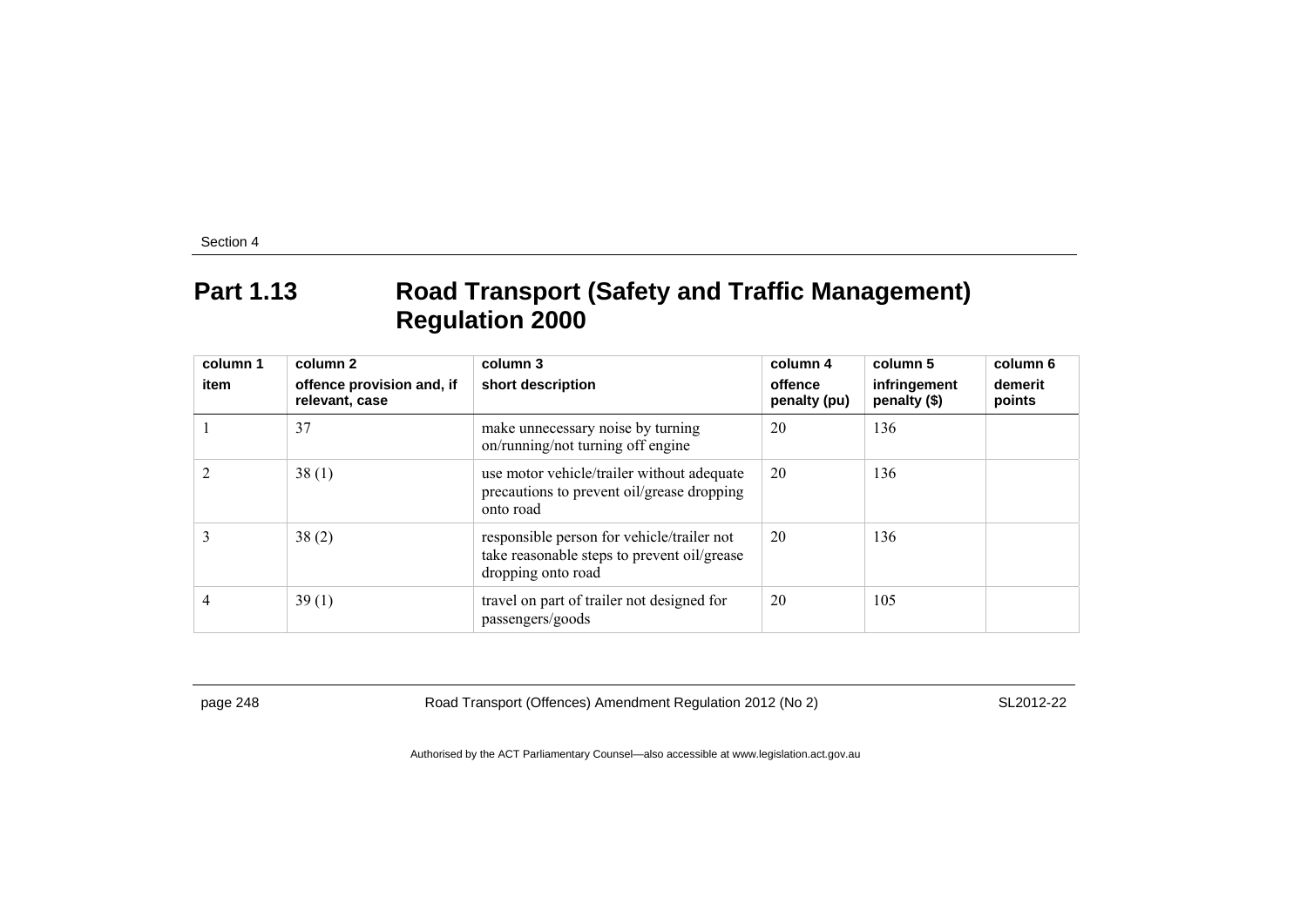| column 1<br>item | column 2<br>offence provision and, if<br>relevant, case | column 3<br>short description                                                           | column 4<br>offence<br>penalty (pu) | column 5<br>infringement<br>penalty (\$) | column 6<br>demerit<br>points |
|------------------|---------------------------------------------------------|-----------------------------------------------------------------------------------------|-------------------------------------|------------------------------------------|-------------------------------|
| 5                | 39(2)                                                   | travel on unenclosed part of trailer<br>designed for goods                              | 20                                  | 105                                      |                               |
| 6                | 40(1)                                                   | passenger in sidecar not sitting in place<br>designed for passenger                     | 20                                  | 105                                      |                               |
|                  | 40(2)                                                   | ride motorbike with passenger in sidecar<br>not sitting in place designed for passenger | 20                                  | 105                                      |                               |
| 8                | 41 $(1)$                                                | drive articulated vehicle towing other<br>vehicle                                       | 20                                  | 100                                      |                               |
| 9                | 41(2)                                                   | drive motor vehicle towing more than<br>1 vehicle                                       | 20                                  | 100                                      |                               |
| 10               | 42(1)(a)                                                | drive motor vehicle towing vehicle<br>exceeding towing attachment capacity              | 20                                  | 219                                      |                               |
| 11               | 42(1)(b)                                                | drive motor vehicle towing vehicle<br>exceeding maximum laden weight                    | 20                                  | 219                                      |                               |

SL2012-22 Road Transport (Offences) Amendment Regulation 2012 (No 2) page 249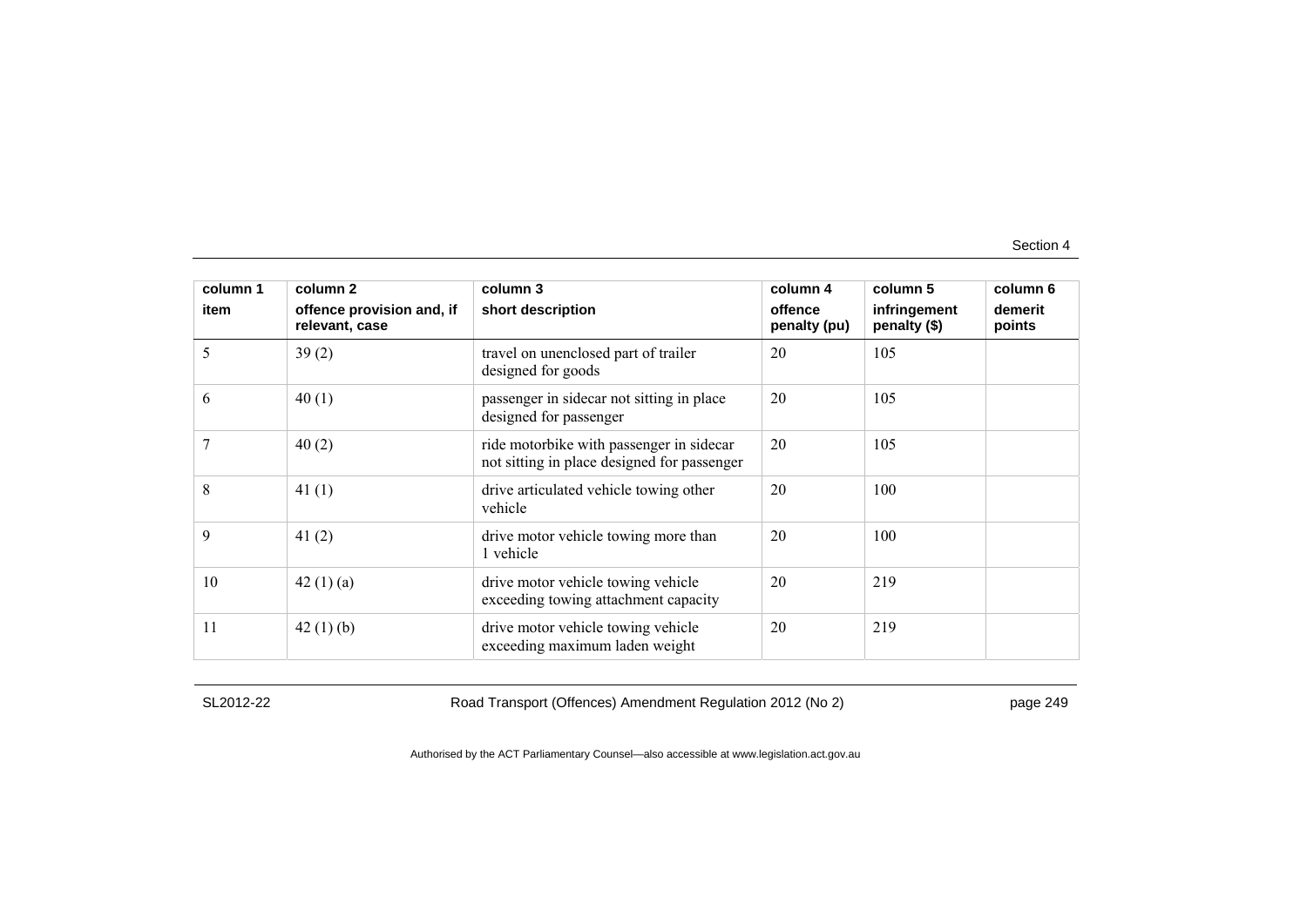| column 1 | column 2                                    | column 3                                                                                                           | column 4                | column 5                     | column 6          |
|----------|---------------------------------------------|--------------------------------------------------------------------------------------------------------------------|-------------------------|------------------------------|-------------------|
| item     | offence provision and, if<br>relevant, case | short description                                                                                                  | offence<br>penalty (pu) | infringement<br>penalty (\$) | demerit<br>points |
| 12       | 43(1)                                       | unlawful operation of spotlight/searchlight                                                                        | 20                      | 105                          |                   |
| 13       | 43 $(2)$ $(a)$                              | unlawful operation of additional headlight<br>in built-up area                                                     | 20                      | 105                          |                   |
| 14       | 43 $(2)$ $(b)$ $(i)$                        | unlawful operation of additional headlight<br>$\leq$ 200 $\text{m}$ behind vehicle travelling in same<br>direction | 20                      | 105                          |                   |
| 15       | 43 $(2)$ $(b)$ $(ii)$                       | unlawful operation of additional headlight<br>$\leq$ 200 $\text{m}$ from oncoming vehicle                          | 20                      | 105                          |                   |
| 16       | 44(1)                                       | park outside metered space                                                                                         | 20                      | 83                           |                   |
| 17       | 44(2)                                       | park in occupied metered space                                                                                     | 20                      | 83                           |                   |
| 18       | 44(3)                                       | park not completely in metered space                                                                               | 20                      | 83                           |                   |
| 19       | 44A(1)                                      | park without paying meter fee                                                                                      | 20                      | 83                           |                   |
| 20       | 44B(1)                                      | park after meter expired                                                                                           | 20                      | 83                           |                   |

page 250 Road Transport (Offences) Amendment Regulation 2012 (No 2) SL2012-22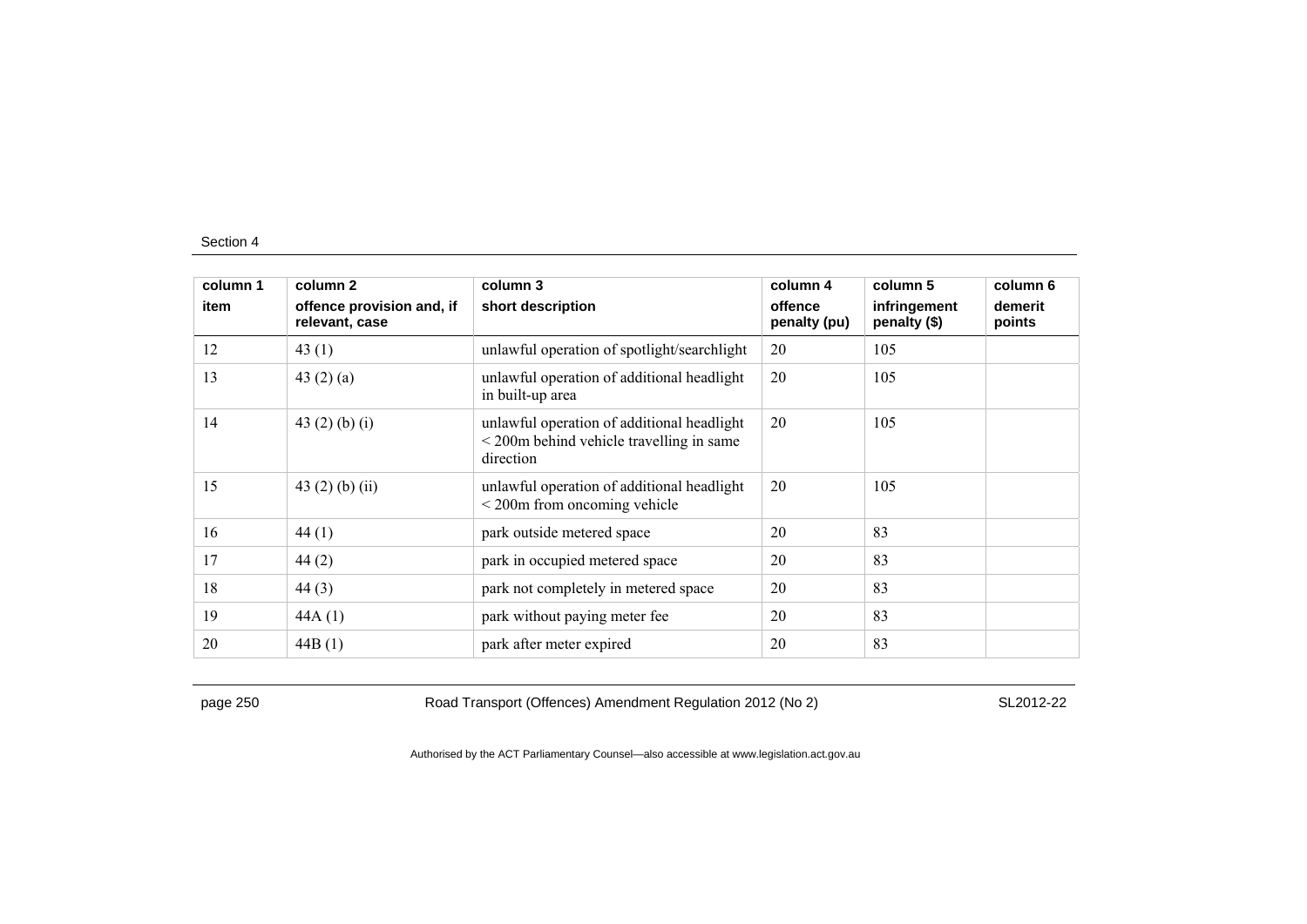| column 1 | column 2                                    | column 3                                                                       | column 4                | column 5                     | column 6          |
|----------|---------------------------------------------|--------------------------------------------------------------------------------|-------------------------|------------------------------|-------------------|
| item     | offence provision and, if<br>relevant, case | short description                                                              | offence<br>penalty (pu) | infringement<br>penalty (\$) | demerit<br>points |
| 21       | 44B(2)                                      | park for longer than allowed by meter signs                                    | 20                      | 83                           |                   |
| 22       | 46(2)                                       | park in closed metered space                                                   | 20                      | 83                           |                   |
| 23       | 47(a)                                       | insert prohibited thing into parking meter                                     | 20                      | 96                           |                   |
| 24       | 47(b)                                       | attach anything to parking meter                                               | 20                      | 96                           |                   |
| 25       | 48(a)                                       | interfere with parking meter                                                   | 20                      | 453                          |                   |
| 26       | 48(b)                                       | fraudulently operate parking meter                                             | 20                      |                              |                   |
| 27       | 49(1)                                       | park outside ticket space                                                      | 20                      | 83                           |                   |
| 28       | 49(3)                                       | park in occupied ticket space                                                  | 20                      | 83                           |                   |
| 29       | 49(4)                                       | park not completely in ticket space                                            | 20                      | 83                           |                   |
| 30       | 49A(1)                                      | park without current/current equivalent<br>ticket displayed/properly displayed | 20                      | 83                           |                   |
| 31       | 49B(1)                                      | park after ticket expired                                                      | 20                      | 83                           |                   |

SL2012-22 Road Transport (Offences) Amendment Regulation 2012 (No 2) page 251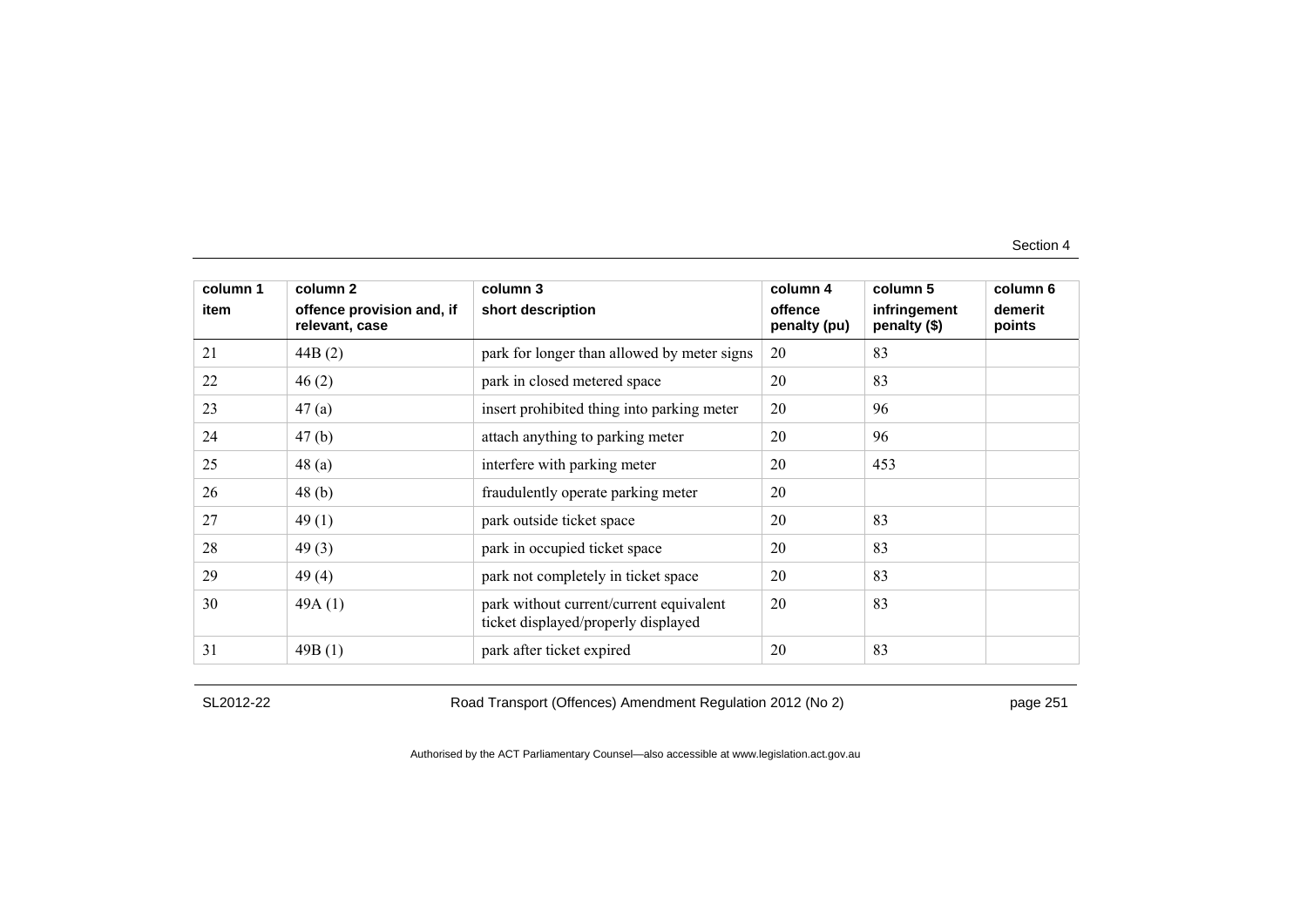| column 1<br>item | column 2<br>offence provision and, if<br>relevant, case | column 3<br>short description                      | column 4<br>offence<br>penalty (pu) | column 5<br>infringement<br>penalty (\$) | column 6<br>demerit<br>points |
|------------------|---------------------------------------------------------|----------------------------------------------------|-------------------------------------|------------------------------------------|-------------------------------|
| 32               | 49B(2)                                                  | park for longer than allowed by ticket signs       | 20                                  | 83                                       |                               |
| 33               | 51(3)                                                   | park in closed ticket area/space                   | 20                                  | 83                                       |                               |
| 34               | 52(2)(a)                                                | display thing falsely resembling parking<br>ticket | 20                                  | 442                                      |                               |
| 35               | 52(2)(b)                                                | display changed/damaged/defaced parking<br>ticket  | 20                                  | 442                                      |                               |
| 36               | 53 $(a)$                                                | insert prohibited thing into ticket machine        | 20                                  | 453                                      |                               |
| 37               | 53(b)                                                   | attach anything to ticket machine                  | 20                                  | 96                                       |                               |
| 38               | 54(a)                                                   | interfere with ticket machine                      | 20                                  | 453                                      |                               |
| 39               | 54(b)                                                   | fraudulently operate ticket machine                | 20                                  |                                          |                               |
| 40               | 55                                                      | interfere with parking ticket                      | 20                                  |                                          |                               |

page 252 Road Transport (Offences) Amendment Regulation 2012 (No 2) SL2012-22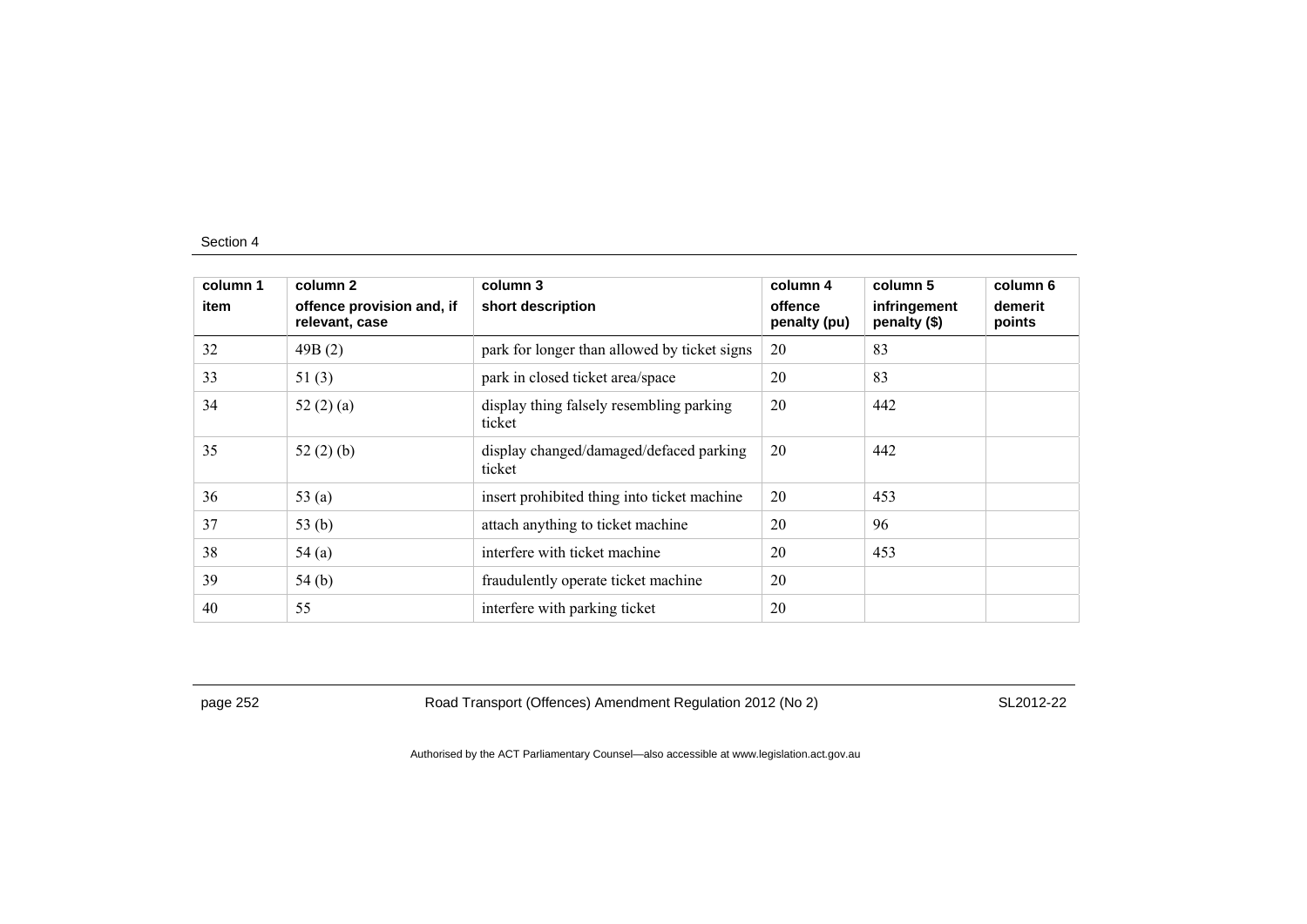| column 1 | column <sub>2</sub>                                                                     | column 3                                                            | column 4                | column 5                     | column 6          |
|----------|-----------------------------------------------------------------------------------------|---------------------------------------------------------------------|-------------------------|------------------------------|-------------------|
| item     | offence provision and, if<br>relevant, case                                             | short description                                                   | offence<br>penalty (pu) | infringement<br>penalty (\$) | demerit<br>points |
| 41       | 56(1)                                                                                   | display parking permit without being<br>entitled                    | 20                      |                              |                   |
| 42       | 56(2)                                                                                   | display mobility parking scheme authority<br>without being entitled | 20                      |                              |                   |
| 43       | 56A                                                                                     | interfere with parking permit/mobility<br>parking scheme authority  | 20                      |                              |                   |
| 44       | 57A(1)                                                                                  |                                                                     |                         |                              |                   |
| 44.1     | for a bus zone in a<br>$\bullet$<br>clearway, transit lane<br>or bus lane               | stop public bus in bus zone<br>(clearway/transit lane/bus lane)     | 20                      | 156                          |                   |
| 44.2     | other than for a bus<br>$\bullet$<br>zone in a clearway,<br>transit lane or bus<br>lane | stop public bus in bus zone (not<br>clearway/transit lane/bus lane) | 20                      | 112                          |                   |

SL2012-22 Road Transport (Offences) Amendment Regulation 2012 (No 2) page 253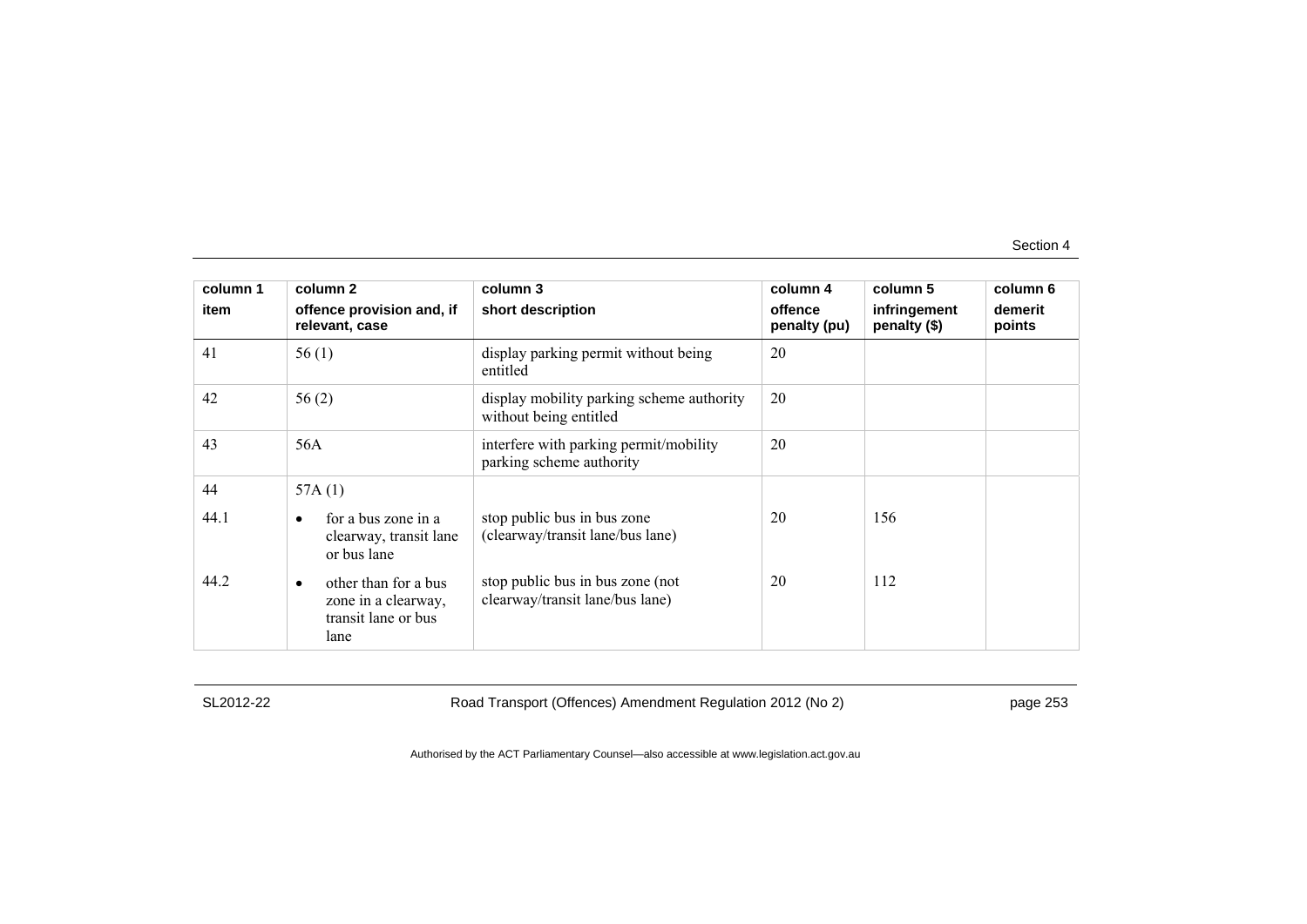| column 1 | column 2                                    | column 3                                                                                                      | column 4                | column 5                     | column 6          |
|----------|---------------------------------------------|---------------------------------------------------------------------------------------------------------------|-------------------------|------------------------------|-------------------|
| item     | offence provision and, if<br>relevant, case | short description                                                                                             | offence<br>penalty (pu) | infringement<br>penalty (\$) | demerit<br>points |
| 45       | 57A(3)                                      | stop public bus at/near bus stop                                                                              | 20                      | 112                          |                   |
| 46       | 60                                          | interfere with/interrupt funeral<br>procession/other procession/vehicle in<br>procession/person in procession | 20                      | 105                          |                   |
| 47       | 61                                          | drive on road closed to traffic                                                                               | 20                      | 105                          |                   |
| 48       | 62(1)                                       | ride wheeled recreational device/wheeled<br>toy while attached to another vehicle                             | 20                      | 71                           |                   |
| 49       | 62(2)                                       | rider permit wheeled recreational<br>device/wheeled toy to be drawn by vehicle                                | 20                      | 71                           |                   |
| 50       | 62(3)                                       | rider permit wheeled recreational<br>device/wheeled toy to be power assisted                                  | 20                      | 71                           |                   |
| 51       | 64(1)                                       | obscure traffic control device                                                                                | 20                      | 167                          |                   |
| 52       | 64(3)                                       | not remove obstruction to traffic control<br>device as directed                                               | 20                      | 167                          |                   |

page 254 Road Transport (Offences) Amendment Regulation 2012 (No 2) SL2012-22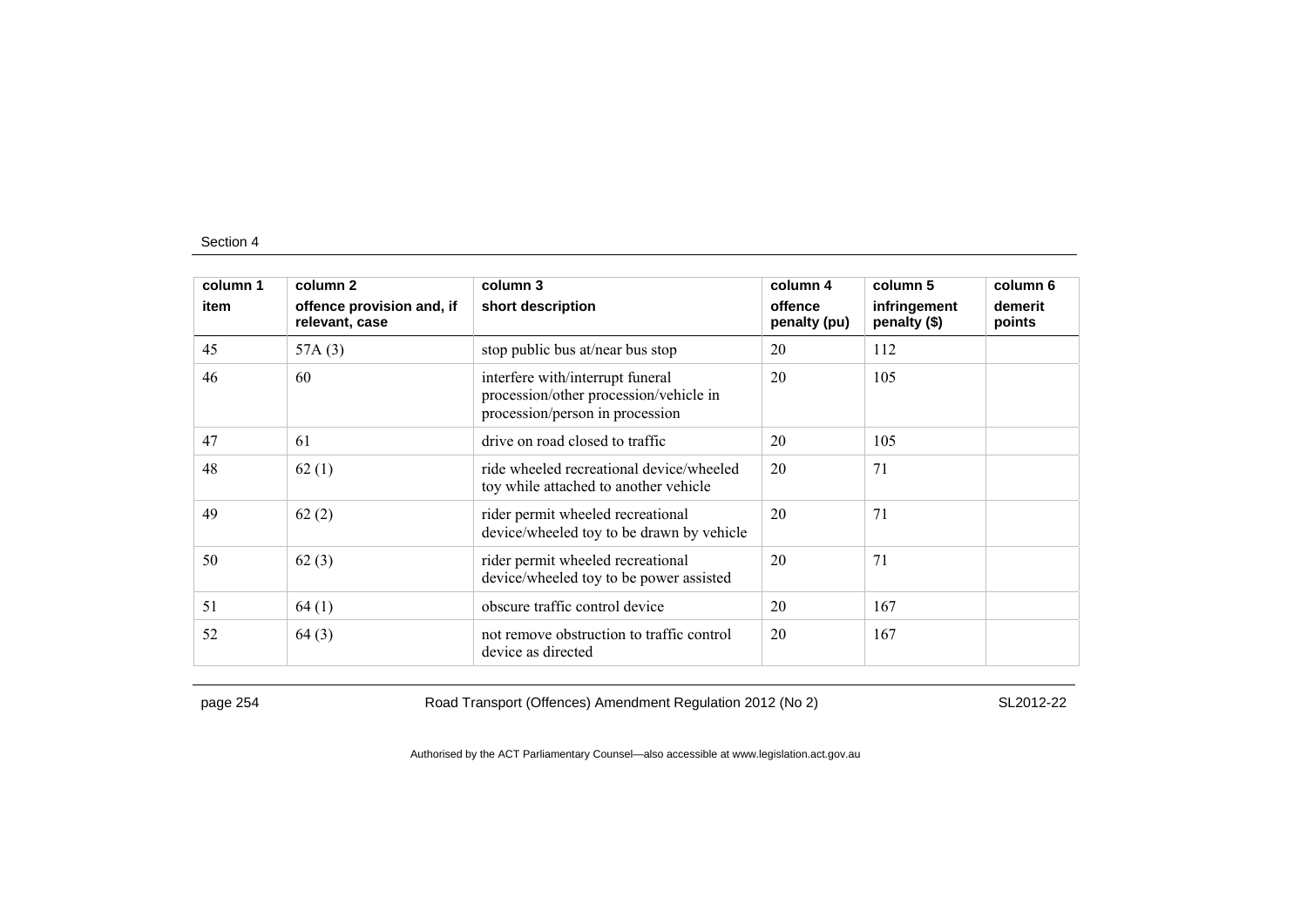| column 1 | column 2                                    | column 3                                                                                                                                               | column 4                | column 5                     | column 6          |
|----------|---------------------------------------------|--------------------------------------------------------------------------------------------------------------------------------------------------------|-------------------------|------------------------------|-------------------|
| item     | offence provision and, if<br>relevant, case | short description                                                                                                                                      | offence<br>penalty (pu) | infringement<br>penalty (\$) | demerit<br>points |
| 53       | 65                                          | Unlawfully display <i>do not overtake turning</i><br>vehicle sign                                                                                      | 20                      | 167                          |                   |
| 54       | 85(2)                                       | park stock truck/enclosed<br>semitrailer/commercial vehicle with<br>height $> 3.6$ m on residential land                                               | 20                      | 156                          |                   |
| 55       | 85A(1)                                      | park more than 1 heavy vehicle/second<br>heavy vehicle on residential land                                                                             | 20                      | 156                          |                   |
| 56       | 85B(1)                                      | park heavy vehicle on residential land-<br>any part of vehicle in front of setback line<br>of front boundary/less than 1.5m from any<br>other boundary | 20                      | 156                          |                   |
| 57       | 86(2)                                       | park vehicle/combination with<br>length $>$ 7.5m and GVM $>$ 4.5t on land<br>adjoining residential land longer than<br>1 hour                          | 20                      | 94                           |                   |

SL2012-22 Road Transport (Offences) Amendment Regulation 2012 (No 2) page 255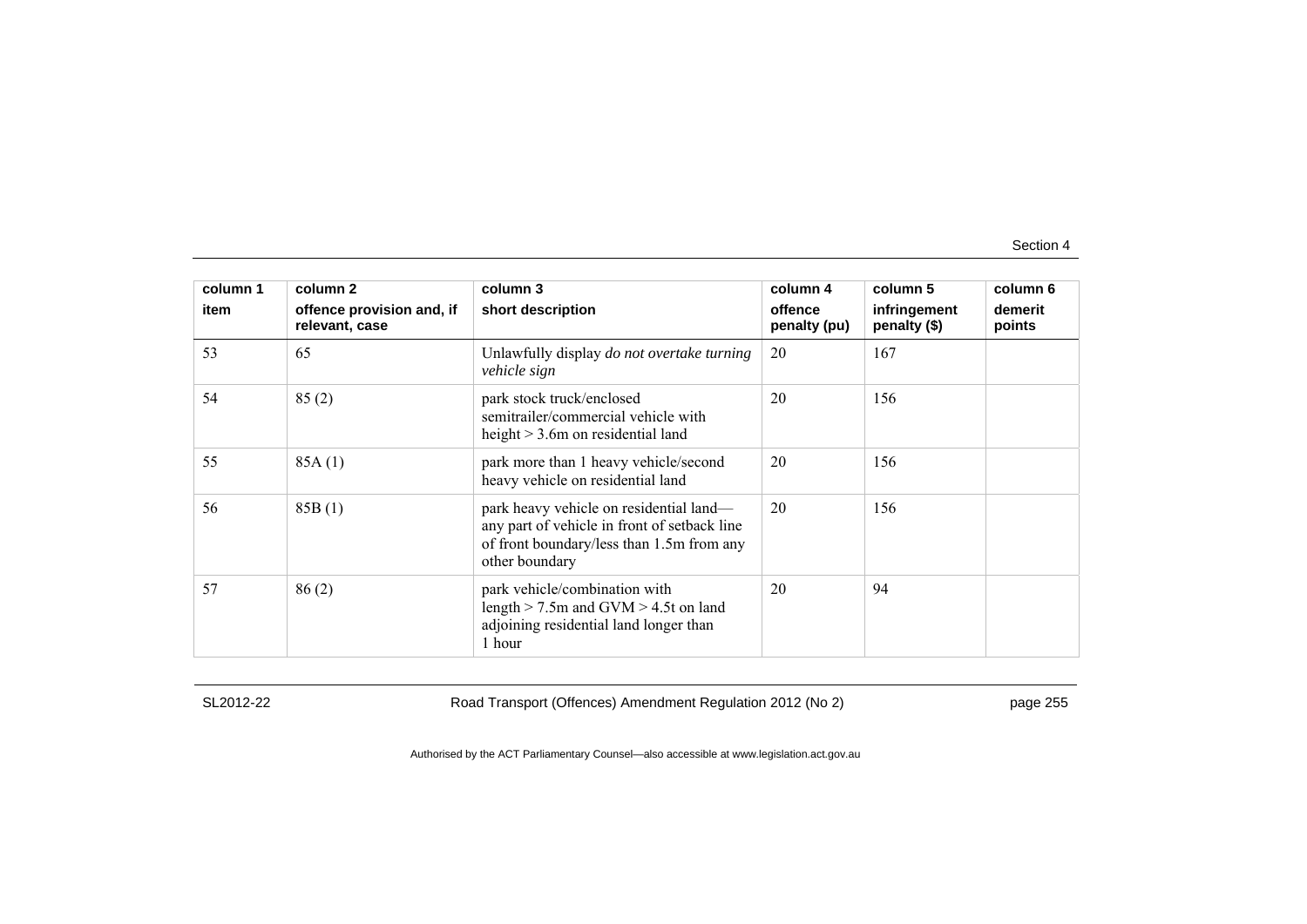| column 1 | column 2                                    | column 3                                                                                                                        | column 4                | column 5                     | column 6          |
|----------|---------------------------------------------|---------------------------------------------------------------------------------------------------------------------------------|-------------------------|------------------------------|-------------------|
| item     | offence provision and, if<br>relevant, case | short description                                                                                                               | offence<br>penalty (pu) | infringement<br>penalty (\$) | demerit<br>points |
| 58       | 87(2)                                       | park commercial vehicle with length $> 6m/$<br>height $> 2.6$ m / GVM $> 3.75$ t on residential<br>land with multi-unit housing | 20                      | 156                          |                   |
| 59       | 87 <sub>B</sub>                             | run refrigeration unit of heavy vehicle<br>parked on residential land                                                           | 20                      | 156                          |                   |
| 60       | 87C(1)                                      | operating heavy vehicle parked on<br>residential land between 10 pm and 6 am                                                    | 20                      | 156                          |                   |
| 61       | 87C(2)                                      | existing operator operating heavy vehicle<br>parked on residential land between<br>midnight and 5.30 am                         | 20                      | 156                          |                   |
| 62       | 93(2)                                       | fail to take reasonable steps to comply with<br>requirement under $s$ 93 (1) (d)                                                | 5                       |                              |                   |
| 63       | 101B                                        | not return parking permit/mobility parking<br>scheme authority as required                                                      | 20                      |                              |                   |

page 256 Road Transport (Offences) Amendment Regulation 2012 (No 2) SL2012-22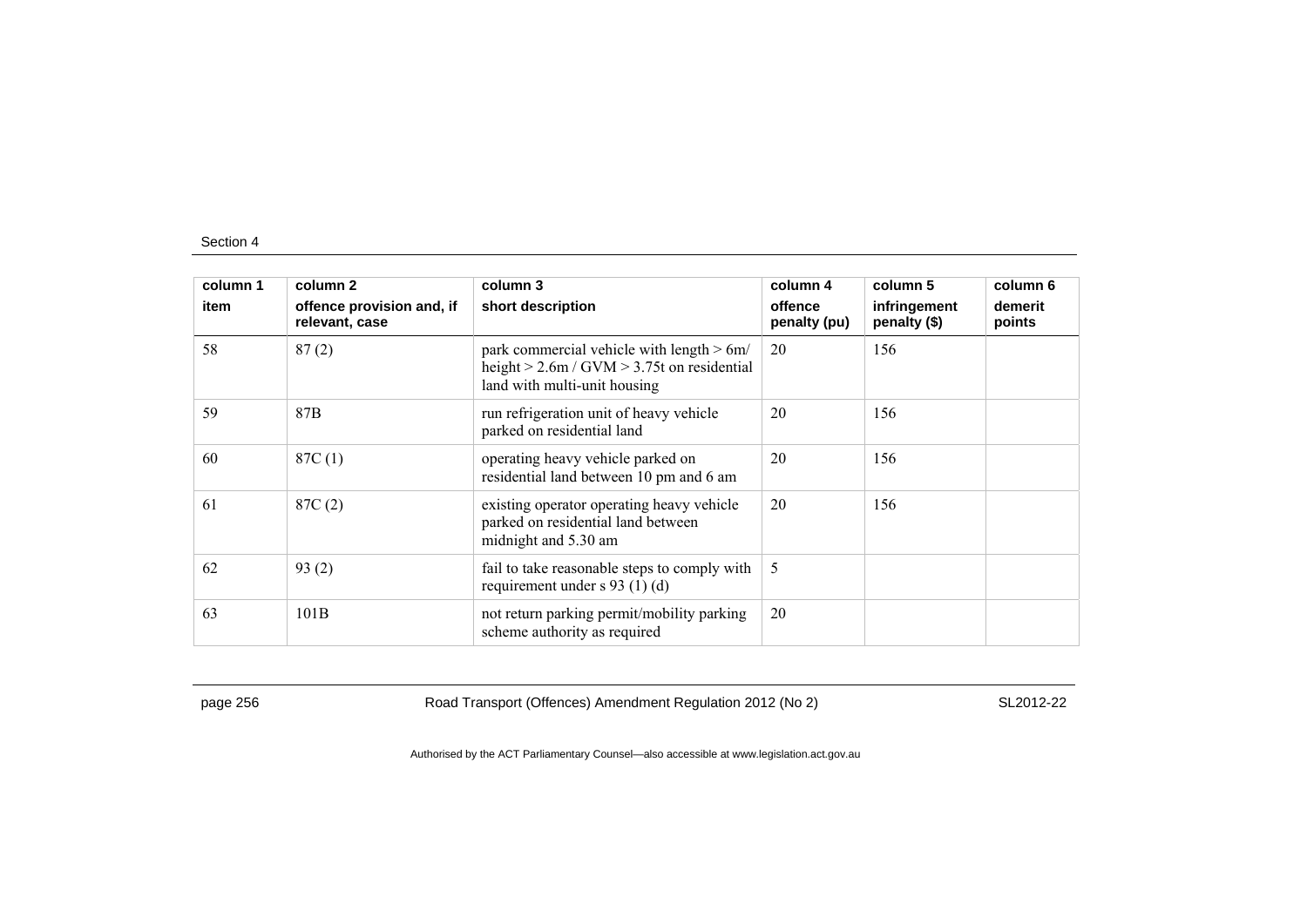| column 1<br>item | column 2<br>offence provision and, if<br>relevant, case | column 3<br>short description                                                | column 4<br>offence<br>penalty (pu) | column 5<br>infringement<br>penalty (\$) | column 6<br>demerit<br>points |
|------------------|---------------------------------------------------------|------------------------------------------------------------------------------|-------------------------------------|------------------------------------------|-------------------------------|
| 64               | 109(2)                                                  | not stop vehicle if requested/signalled by<br>police officer                 | 20                                  |                                          |                               |
| 65               | 110(2)                                                  | not comply with notice prohibiting car<br>minding                            | 20                                  |                                          |                               |
| 66               | 113(1)                                                  | responsible person/person in charge vehicle<br>not inspecting driver licence | 20                                  | 105                                      |                               |
| 67               | 114                                                     | custodian permit use of vehicle without<br>owner's consent                   | 20                                  |                                          |                               |

SL2012-22 Road Transport (Offences) Amendment Regulation 2012 (No 2) page 257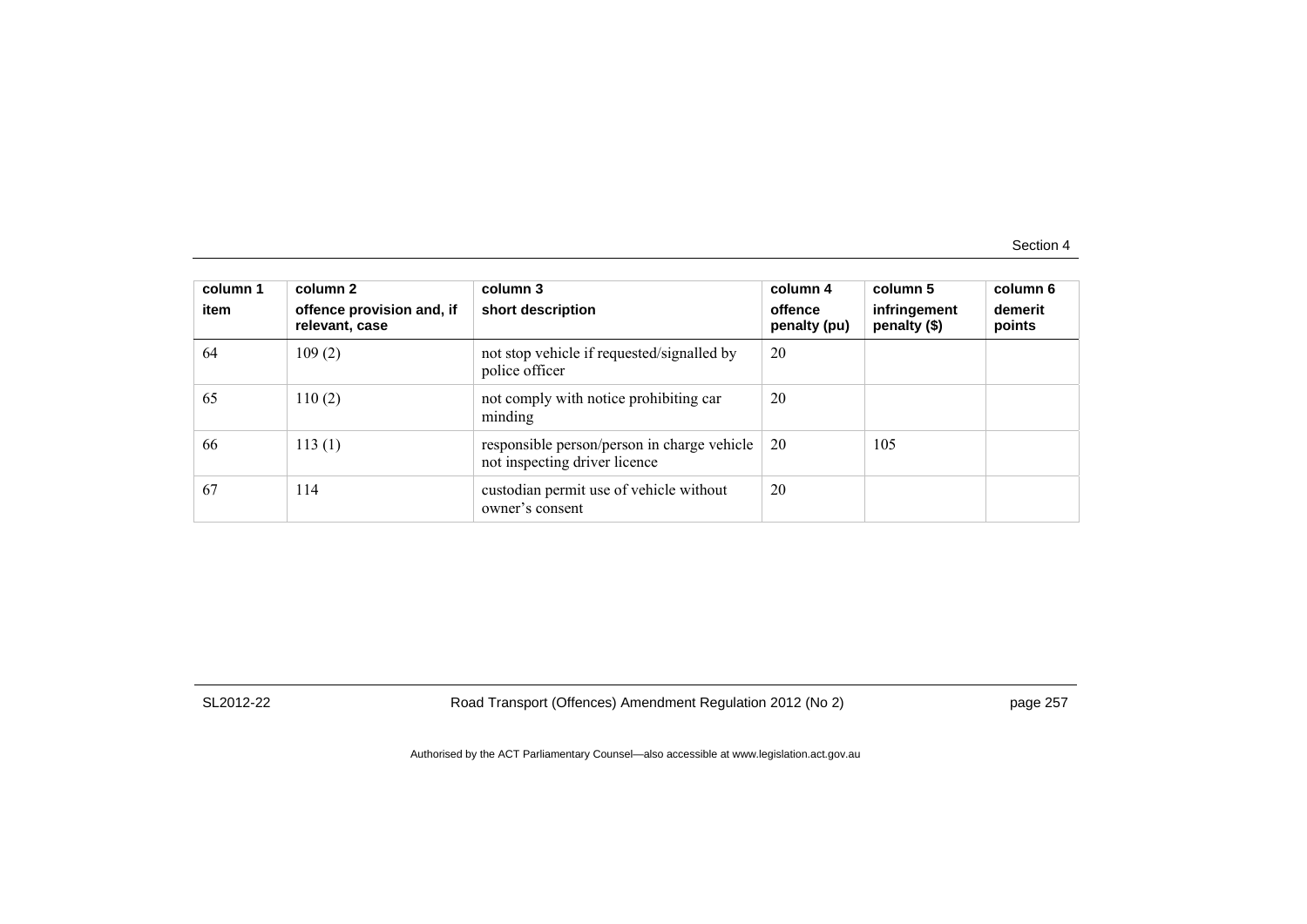## **Part 1.13A Road Transport (Third-Party Insurance) Act 2008**

| column 1<br>item | column 2<br>offence provision and, if | column 3<br>short description                               | column 4<br>offence              | column 5<br>infringement | column 6<br>demerit |
|------------------|---------------------------------------|-------------------------------------------------------------|----------------------------------|--------------------------|---------------------|
|                  | relevant, case                        |                                                             | penalty (pu)                     | penalty (\$)             | points              |
|                  | 17(1)                                 | use uninsured motor vehicle on road or<br>road related area | 50                               | 581                      |                     |
| $\overline{2}$   | 112                                   | party not give document/information as<br>required          | 100                              |                          |                     |
| 3                | 116(1)                                | knowingly make false/misleading<br>statement                | $100$ pu/1 year<br>prison/both   |                          |                     |
| 4                | 116(2)                                | recklessly make false/misleading statement                  | 50pu/<br>6 months<br>prison/both |                          |                     |
| 5                | 180(1)                                | issue CTP policy while not licensed insurer                 | 100                              |                          |                     |
| 6                | 180(2)                                | purport to issue CTP policy while not<br>licensed insurer   | 100                              |                          |                     |

page 258 Road Transport (Offences) Amendment Regulation 2012 (No 2) SL2012-22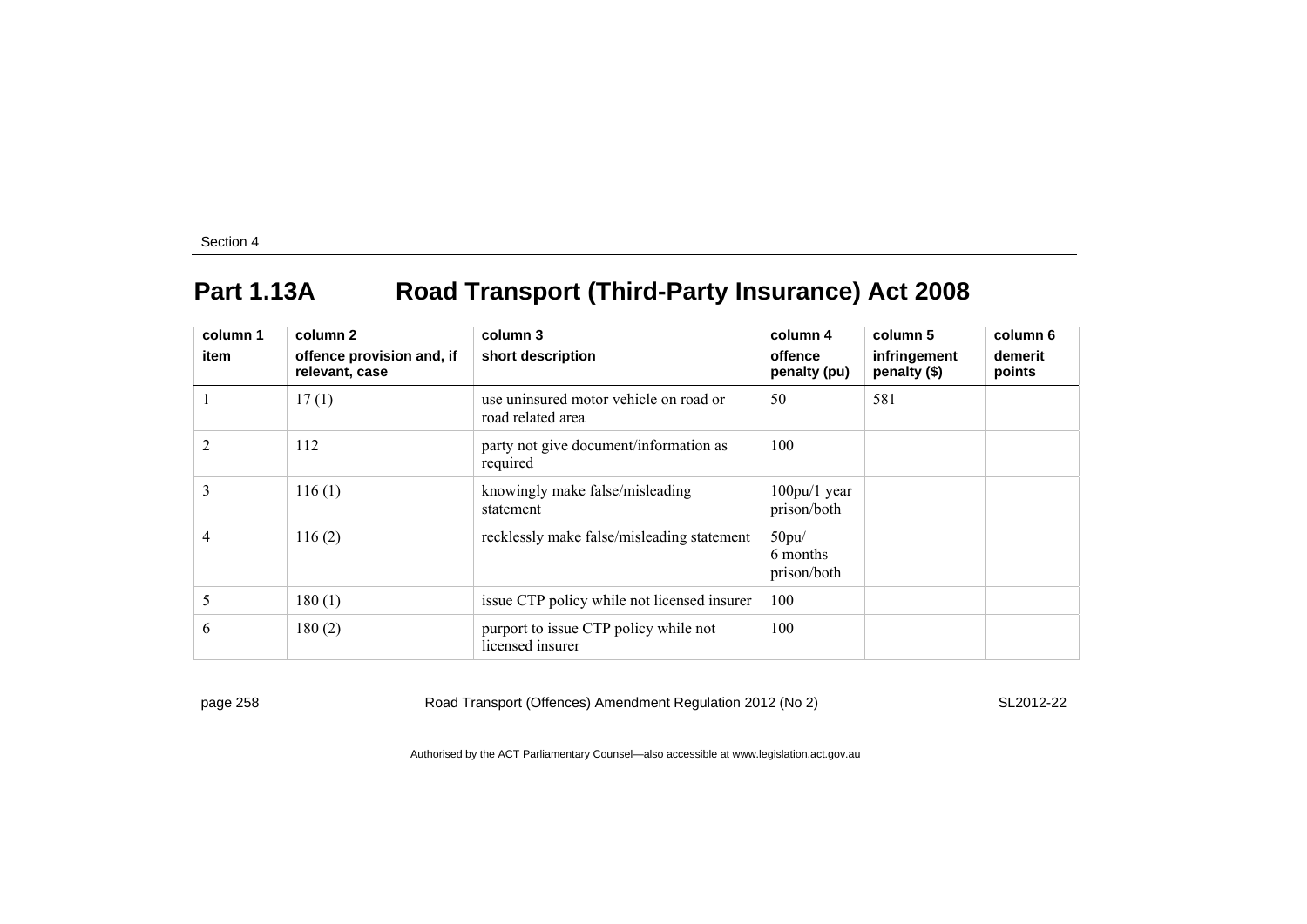| column 1 | column 2                                    | column 3                                                                                             | column 4                | column 5                     | column 6          |
|----------|---------------------------------------------|------------------------------------------------------------------------------------------------------|-------------------------|------------------------------|-------------------|
| item     | offence provision and, if<br>relevant, case | short description                                                                                    | offence<br>penalty (pu) | infringement<br>penalty (\$) | demerit<br>points |
| 7        | 188(1)                                      | licensed insurer contravene condition of<br>CTP insurer license                                      | 100                     |                              |                   |
| 8        | 190                                         | engage in conduct that would, if licensed<br>insurer, contravene condition of<br>CTP insurer licence | 100                     |                              |                   |
| 9        | 197                                         | licensed insurer issue CTP policy while<br>license suspended                                         | 100                     |                              |                   |
| 10       | 221(1)(a)                                   | licensed insurer not keep records<br>prescribed by regulation                                        | 100                     |                              |                   |
| 11       | 221(1)(b)                                   | licensed insurer not keep records directed<br>by CTP regulator                                       | 100                     |                              |                   |
| 12       | 222(1)(a)                                   | licensed insurer not give records prescribed<br>by regulation to CTP regulator                       | 100                     |                              |                   |

SL2012-22 Road Transport (Offences) Amendment Regulation 2012 (No 2) page 259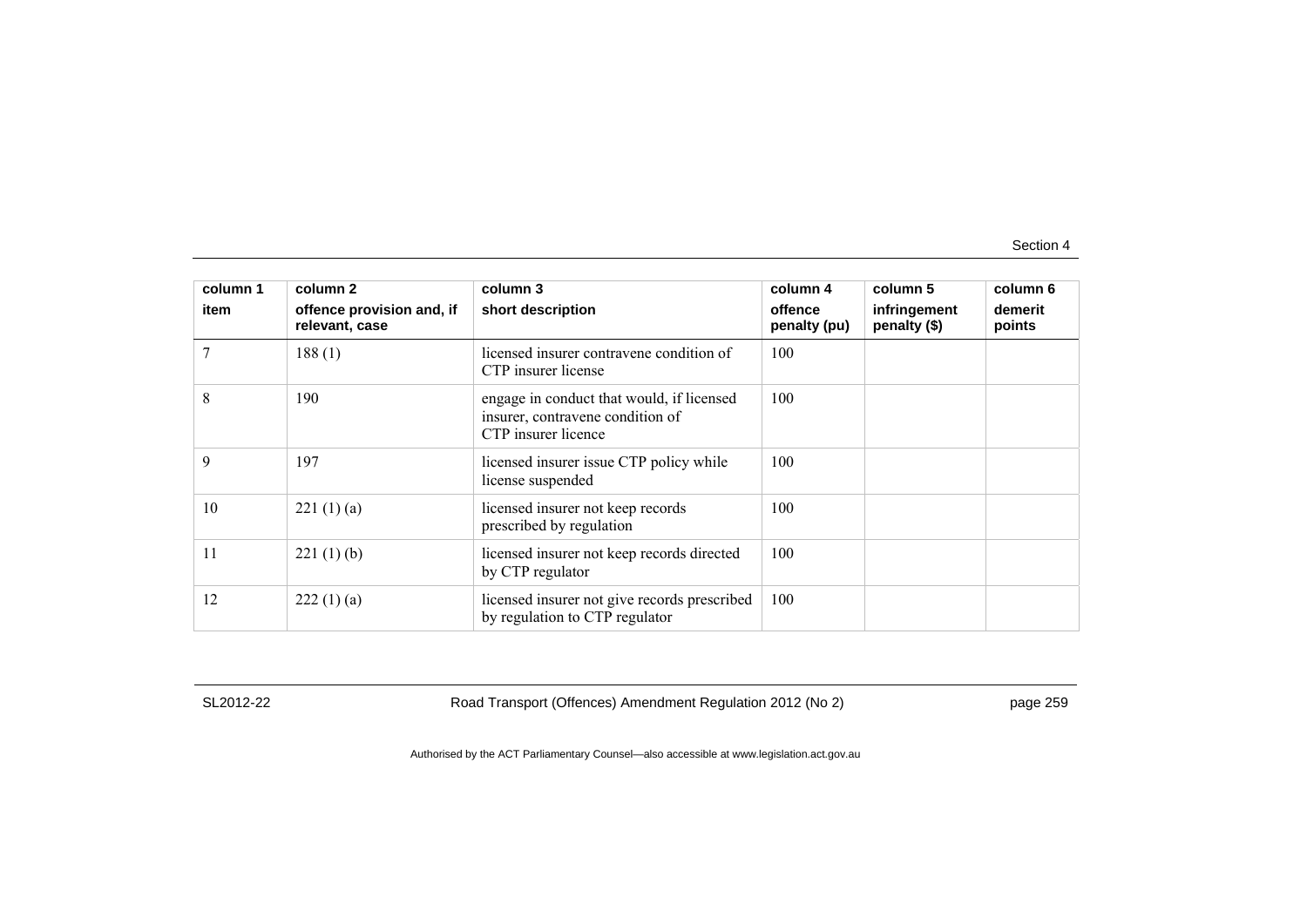| column 1 | column 2                                    | column 3                                                                        | column 4                | column 5                     | column 6          |
|----------|---------------------------------------------|---------------------------------------------------------------------------------|-------------------------|------------------------------|-------------------|
| item     | offence provision and, if<br>relevant, case | short description                                                               | offence<br>penalty (pu) | infringement<br>penalty (\$) | demerit<br>points |
| 13       | $222(1)$ (b)                                | licensed insurer not give records directed<br>by CTP regulator to CTP regulator | 100                     |                              |                   |
| 14       | 222(2)(a)                                   | licensed insurer not give returns as<br>prescribed by regulation                | 100                     |                              |                   |
| 15       | $222(2)$ (b)                                | licensed insurer not give returns as directed<br>by CTP regulator               | 100                     |                              |                   |
| 16       | 222(3)(a)                                   | licensed insurer not include in return<br>details prescribed by regulation      | 100                     |                              |                   |
| 17       | $222(3)$ (b)                                | licensed insurer not include in return<br>details directed by CTP regulator     | 100                     |                              |                   |
| 18       | 222(4)(a)                                   | licensed insurer not include with return<br>document prescribed by regulation   | 100                     |                              |                   |
| 19       | 222(4)(b)                                   | licensed insurer not include with return<br>document directed by CTP regulator  | 100                     |                              |                   |

page 260 Road Transport (Offences) Amendment Regulation 2012 (No 2) SL2012-22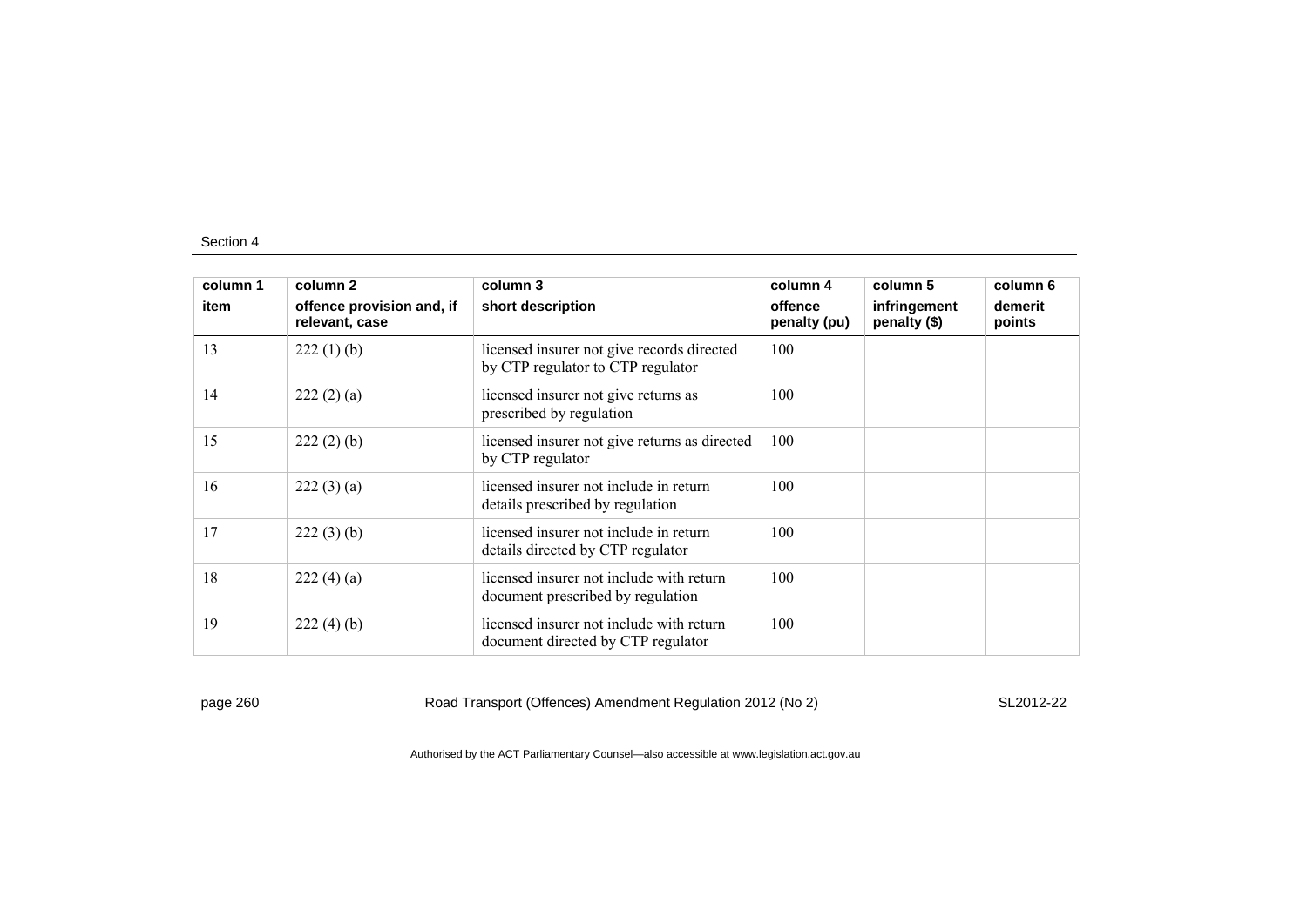| column 1 | column 2                                    | column 3                                                                                            | column 4                               | column 5                     | column 6          |
|----------|---------------------------------------------|-----------------------------------------------------------------------------------------------------|----------------------------------------|------------------------------|-------------------|
| item     | offence provision and, if<br>relevant, case | short description                                                                                   | offence<br>penalty (pu)                | infringement<br>penalty (\$) | demerit<br>points |
| 20       | 222(5)(a)                                   | licensed insurer not give return to<br>CTP regulator not later than 6 weeks after<br>end of quarter | 100                                    |                              |                   |
| 21       | $222(5)$ (b)                                | licensed insurer not give return to<br>CTP regulator not later than other stated<br>time            | 100                                    |                              |                   |
| 22       | 225                                         | licensed insurer not provide all reasonable<br>assistance requested by auditor                      | 100                                    |                              |                   |
| 23       | 229(1)                                      | licensed insurer/former licensed insurer not<br>comply with request for information etc.            | 100                                    |                              |                   |
| 24       | 233                                         | contravene court order made to protect<br>interests of CTP policy holders                           | $20$ pu $/$<br>6 months<br>prison/both |                              |                   |

SL2012-22 Road Transport (Offences) Amendment Regulation 2012 (No 2) page 261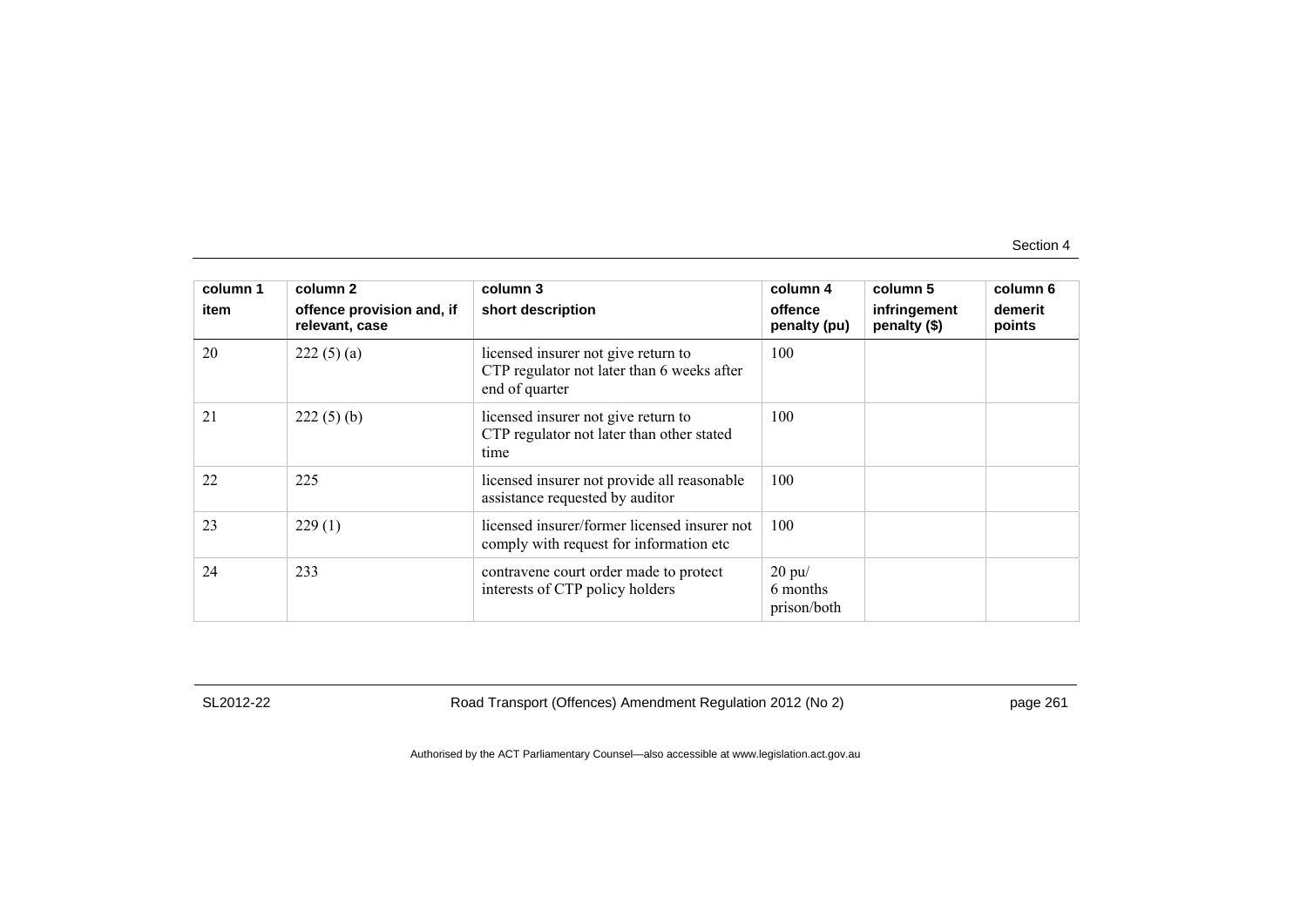| column 1<br>item | column 2<br>offence provision and, if<br>relevant, case | column 3<br>short description                                                                                                                | column 4<br>offence<br>penalty (pu) | column 5<br>infringement<br>penalty (\$) | column 6<br>demerit<br>points |
|------------------|---------------------------------------------------------|----------------------------------------------------------------------------------------------------------------------------------------------|-------------------------------------|------------------------------------------|-------------------------------|
| 25               | 234                                                     | licensed insurer/former licensed insurer not<br>tell CTP regulator about event/thing in<br>writing within 21 days                            | 100                                 |                                          |                               |
| 26               | 235                                                     | licensed insurer not tell CTP regulator<br>about decrease/proposed decrease in issued<br>capital of the insurer in writing within 21<br>days | 100                                 |                                          |                               |
| 27               | 236(1)                                                  | licensed insurer not tell CTP regulator<br>about receiving bidder's statement or<br>target's statement in writing within 21 days             | 100                                 |                                          |                               |
| 28               | 243                                                     | liquidator of insolvent insurer not give<br>motor accident claim about CTP policy<br>issued by insolvent insurer to nominal<br>defendant     | 20                                  |                                          |                               |

page 262 Road Transport (Offences) Amendment Regulation 2012 (No 2) SL2012-22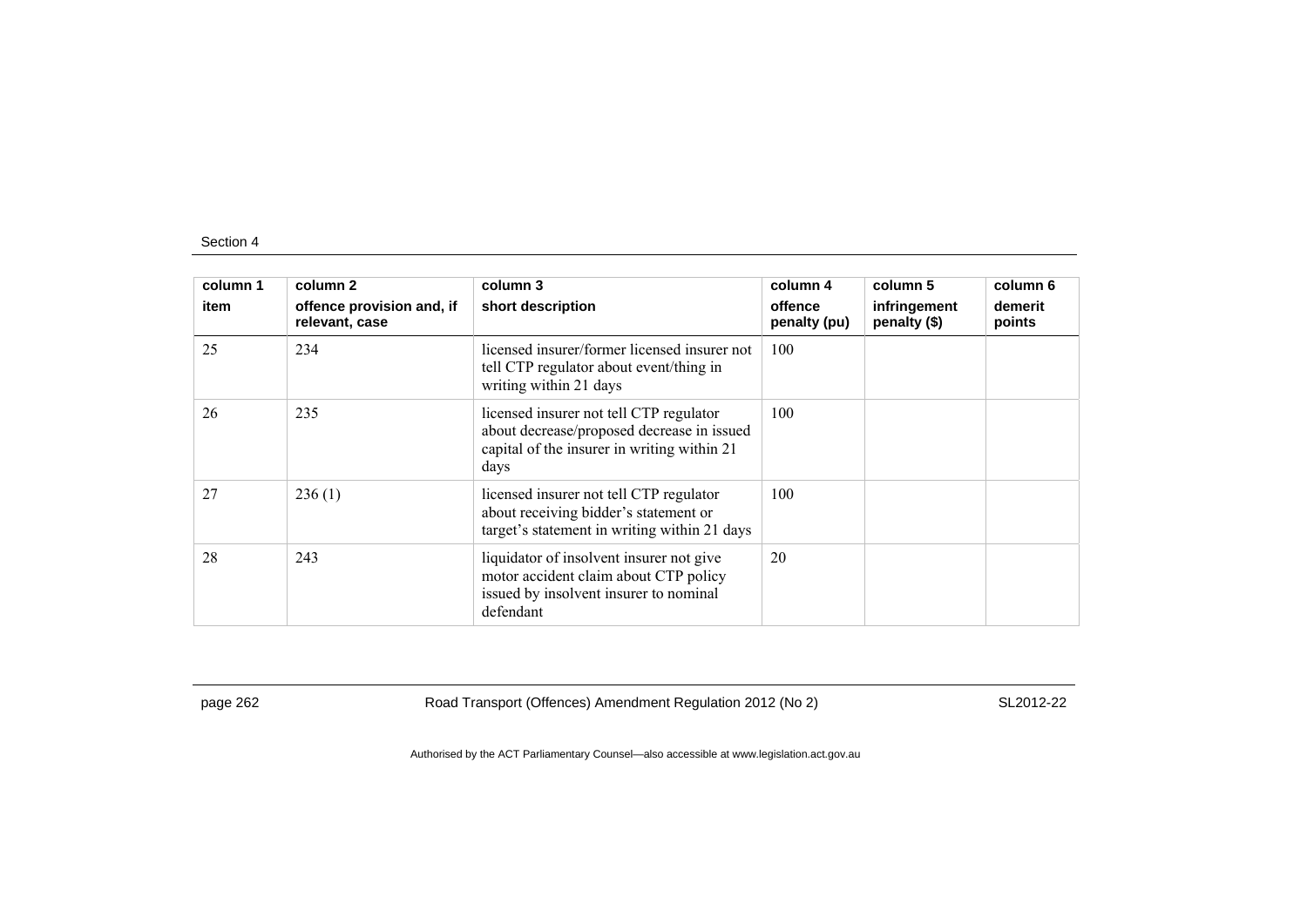| column 1<br>item | column 2<br>offence provision and, if<br>relevant, case | column 3<br>short description                                                                                                   | column 4<br>offence<br>penalty (pu) | column 5<br>infringement<br>penalty (\$) | column 6<br>demerit<br>points |
|------------------|---------------------------------------------------------|---------------------------------------------------------------------------------------------------------------------------------|-------------------------------------|------------------------------------------|-------------------------------|
| 29               | 244(1)                                                  | liquidator of insolvent company not give<br>information to nominal defendant within<br>45 days after request                    | 20                                  |                                          |                               |
| 30               | 245(1)                                                  | liquidator of insolvent insurer not allow<br>person authorised by Minister to inspect<br>documents within 45 days after request | 20                                  |                                          |                               |
| 31               | 253(2)                                                  | not take all reasonable steps to comply<br>with requirement of authorised person                                                | 50                                  |                                          |                               |
| 32               | 269(3)                                                  | licensed insurer not give CTP regulator<br>periodic return/information required by<br>CTP regulator                             | 150                                 |                                          |                               |

SL2012-22 Road Transport (Offences) Amendment Regulation 2012 (No 2) page 263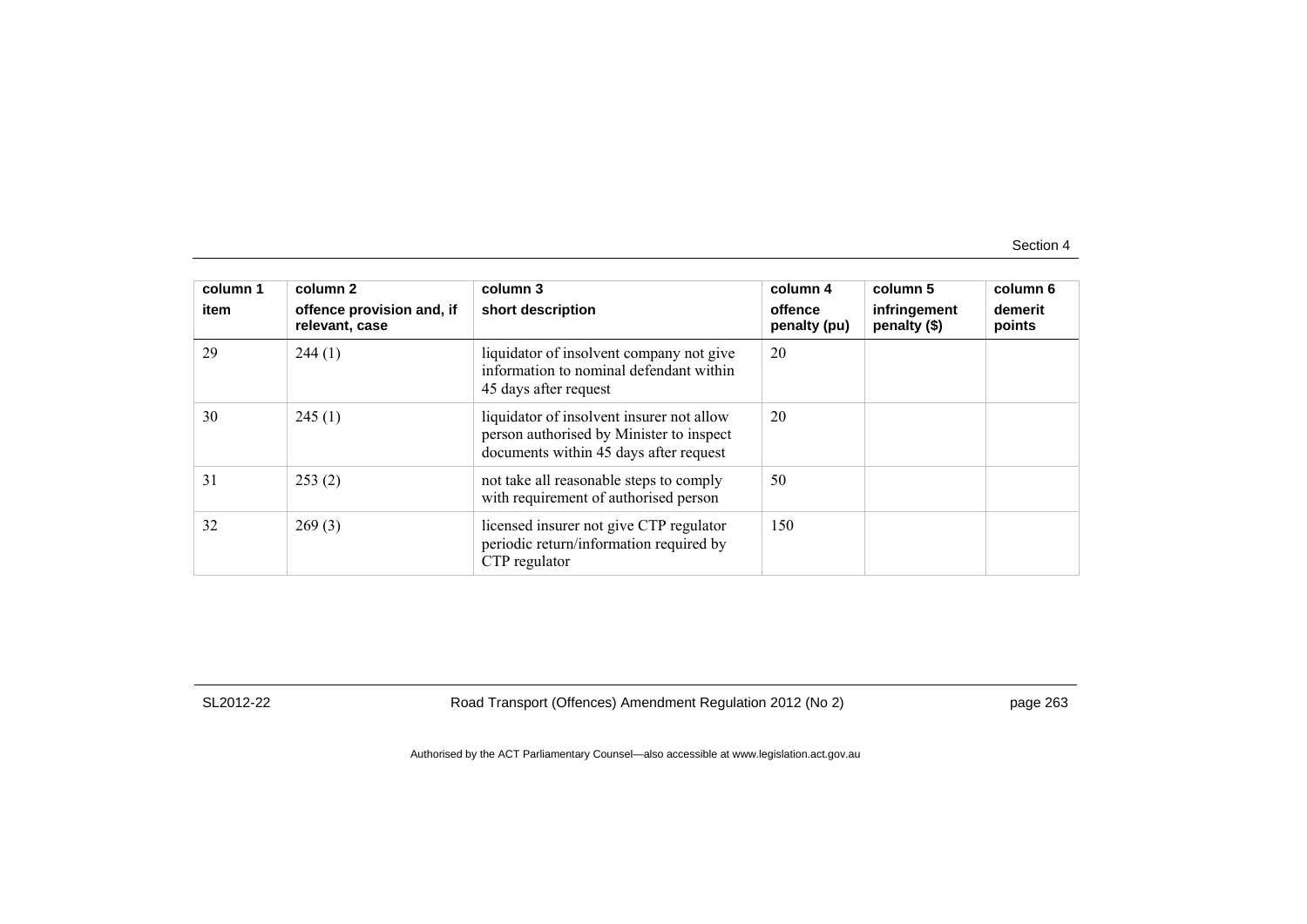| column 1<br>item | column 2<br>offence provision and, if<br>relevant, case | column 3<br>short description                              | column 4<br>offence<br>penalty (pu) | column 5<br>infringement<br>penalty (\$) | column 6<br>demerit<br>points |
|------------------|---------------------------------------------------------|------------------------------------------------------------|-------------------------------------|------------------------------------------|-------------------------------|
| 33               | 271(2)(a)                                               | make record of protected information about<br>someone else | 50pu/<br>6 months<br>prison/both    |                                          |                               |
| 34               | 271(2)(b)                                               | divulge protected information about<br>someone else        | 50pu/<br>6 months<br>prison/both    |                                          |                               |

page 264 Road Transport (Offences) Amendment Regulation 2012 (No 2) SL2012-22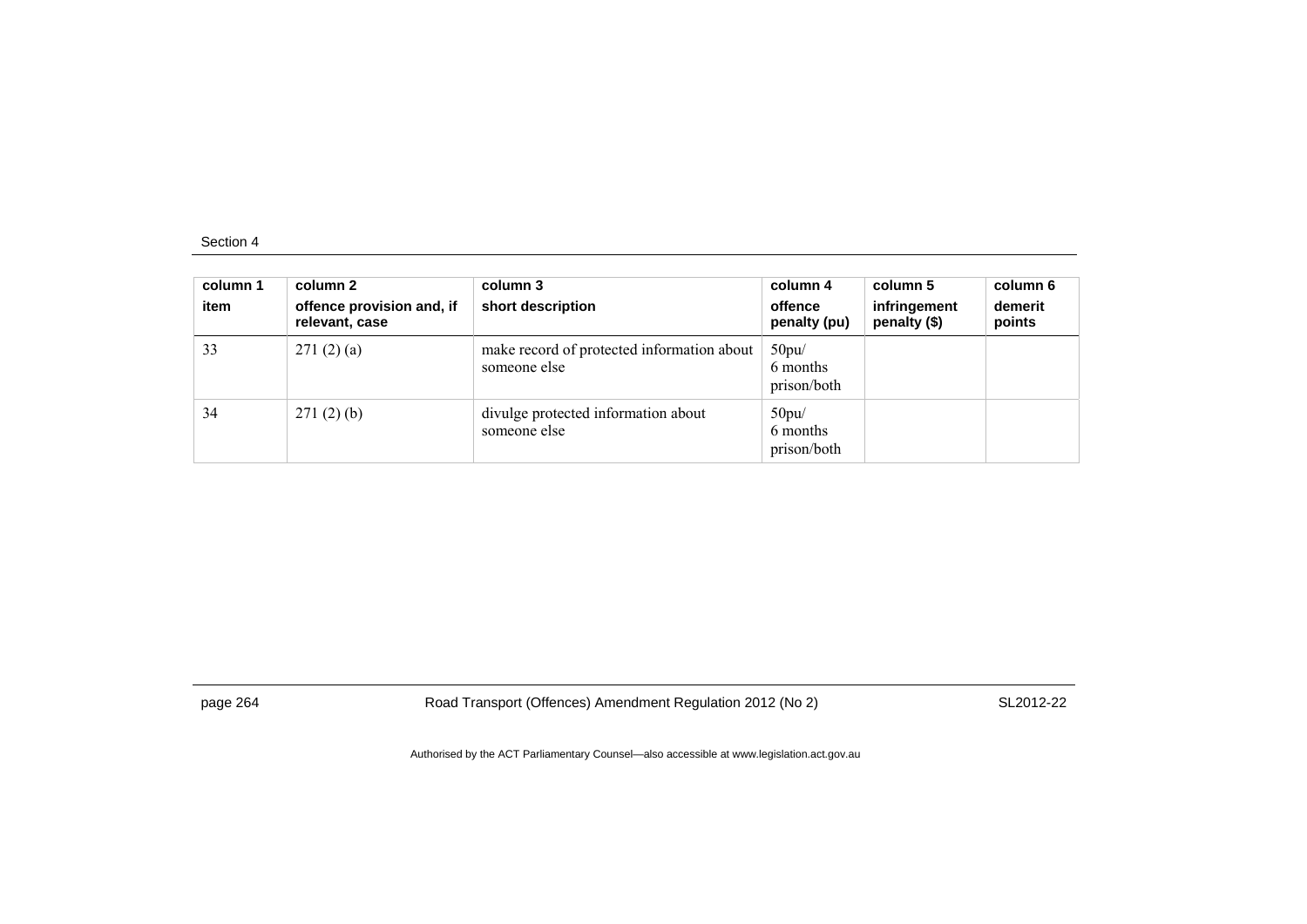# **Part 1.13B Road Transport (Third-Party Insurance) Regulation 2008**

| column 1<br>item | column 2<br>offence provision and, if<br>relevant, case | column 3<br>short description                                              | column 4<br>offence<br>penalty (pu) | column 5<br>infringement<br>penalty (\$) | column 6<br>demerit<br>points |
|------------------|---------------------------------------------------------|----------------------------------------------------------------------------|-------------------------------------|------------------------------------------|-------------------------------|
|                  | 30D(1)                                                  | licensed insurer not pay amount in<br>collection notice on/before due date | 20                                  |                                          |                               |

SL2012-22 Road Transport (Offences) Amendment Regulation 2012 (No 2) page 265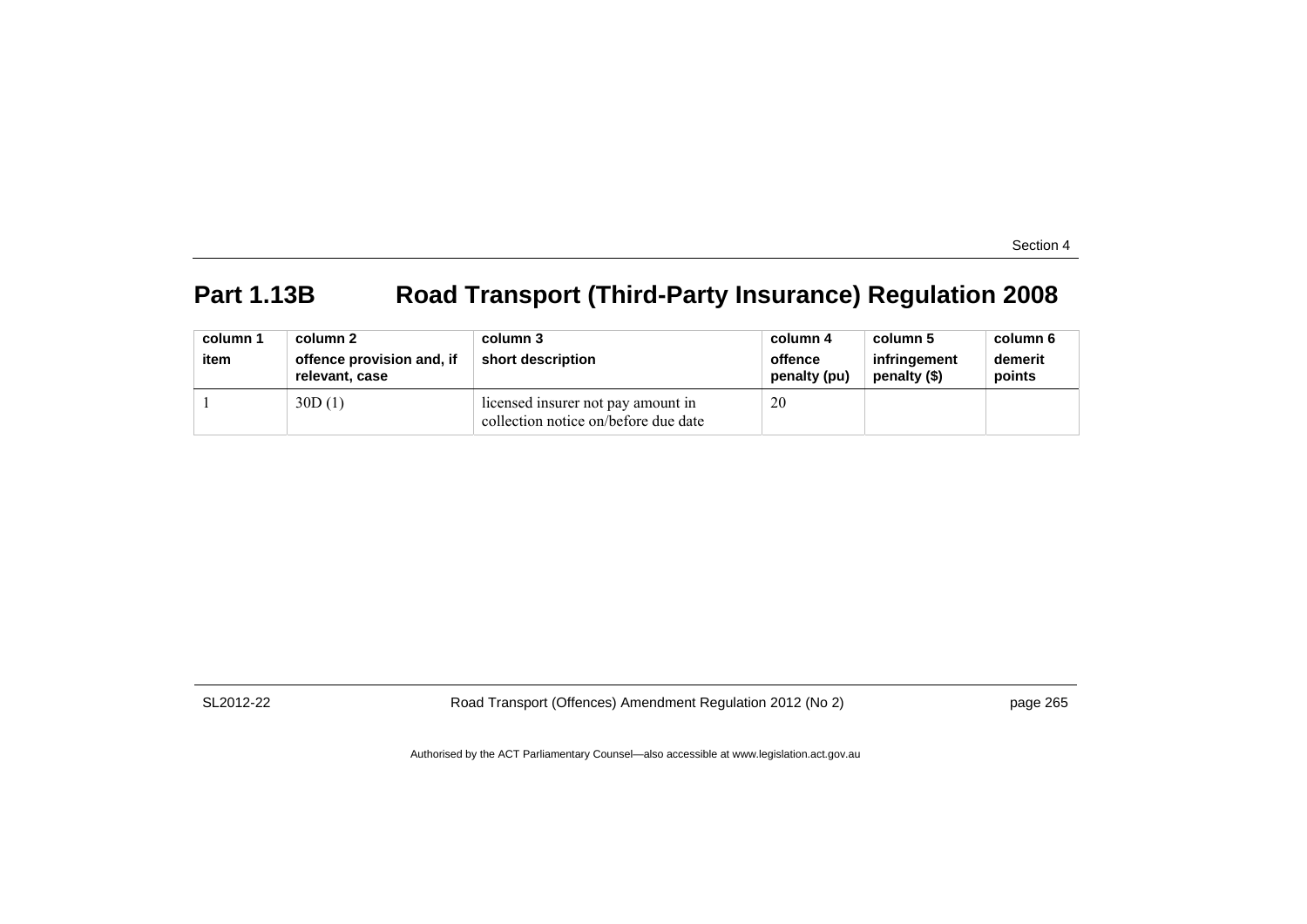## **Part 1.14 Road Transport (Vehicle Registration) Act 1999**

| column 1<br>item | column 2<br>offence provision and, if | column 3<br>short description                                                                                                                                     | column 4<br>offence | column 5<br>infringement | column 6<br>demerit |
|------------------|---------------------------------------|-------------------------------------------------------------------------------------------------------------------------------------------------------------------|---------------------|--------------------------|---------------------|
|                  | relevant, case                        |                                                                                                                                                                   | penalty (pu)        | penalty (\$)             | points              |
|                  | 17B(5)                                | not comply with requirement by police<br>officer/authorised person for approved<br>premises enforcement purposes                                                  | 20                  | 105                      |                     |
| $\overline{2}$   | 18(1)                                 | use unregistered/suspended vehicle                                                                                                                                | 20                  | 543                      |                     |
| 3                | 19(1)(a)                              | register/renew registration/obtain<br>unregistered vehicle permit/renew<br>unregistered vehicle permit by false<br>statement/misrepresentation/dishonest<br>means | 20                  |                          |                     |
| 4                | 19(1)(b)                              | possess registration device/plate/document<br>obtained by false<br>statement/misrepresentation/dishonest<br>means                                                 | 20                  |                          |                     |

page 266 Road Transport (Offences) Amendment Regulation 2012 (No 2) SL2012-22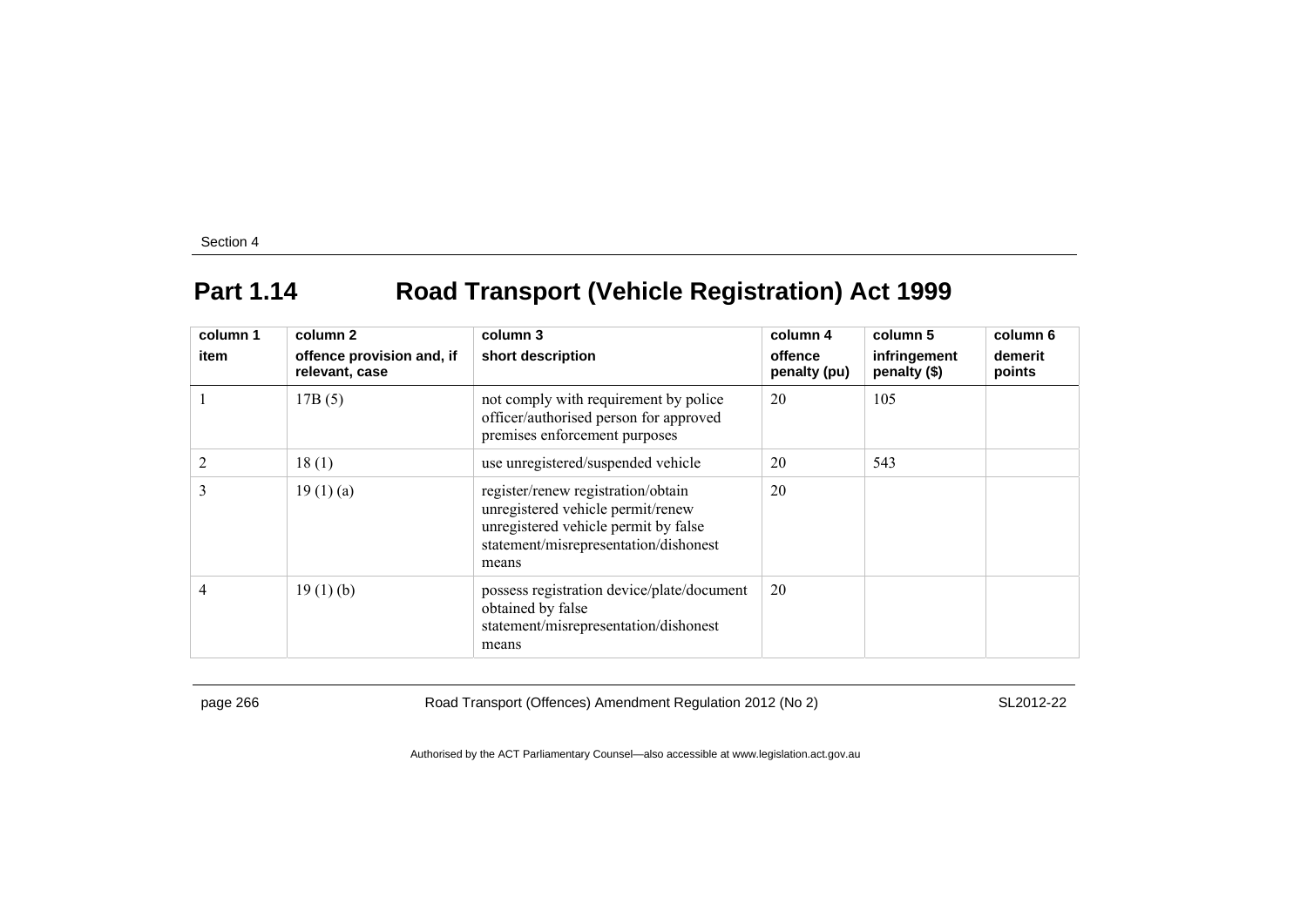| column 1 | column 2                                    | column 3                                                                                      | column 4                                   | column 5                     | column 6          |
|----------|---------------------------------------------|-----------------------------------------------------------------------------------------------|--------------------------------------------|------------------------------|-------------------|
| item     | offence provision and, if<br>relevant, case | short description                                                                             | offence<br>penalty (pu)                    | infringement<br>penalty (\$) | demerit<br>points |
| 5        | 20(a)                                       | forge/fraudulently change/use/lend/allow to<br>be used registration device/plate/document     | $50 \text{ pu}/6$<br>months<br>prison/both |                              |                   |
| 6        | 20(b)                                       | knowingly possess forged/fraudulently<br>changed registration device/plate/document           | $50 \text{ pu/}6$<br>months<br>prison/both |                              |                   |
|          | 20(c)                                       | possess false registration<br>device/plate/document calculated to<br>deceive                  | $50 \text{ pu/}6$<br>months<br>prison/both |                              |                   |
| 8        | 21(2)(a)                                    | not ensure registration device/<br>plate/document installed/displayed/<br>attached to vehicle | 5                                          |                              |                   |
| 9        | 21(2)(b)                                    | not carry/cause to carry prescribed<br>registration document                                  | 5                                          |                              |                   |

SL2012-22 Road Transport (Offences) Amendment Regulation 2012 (No 2) page 267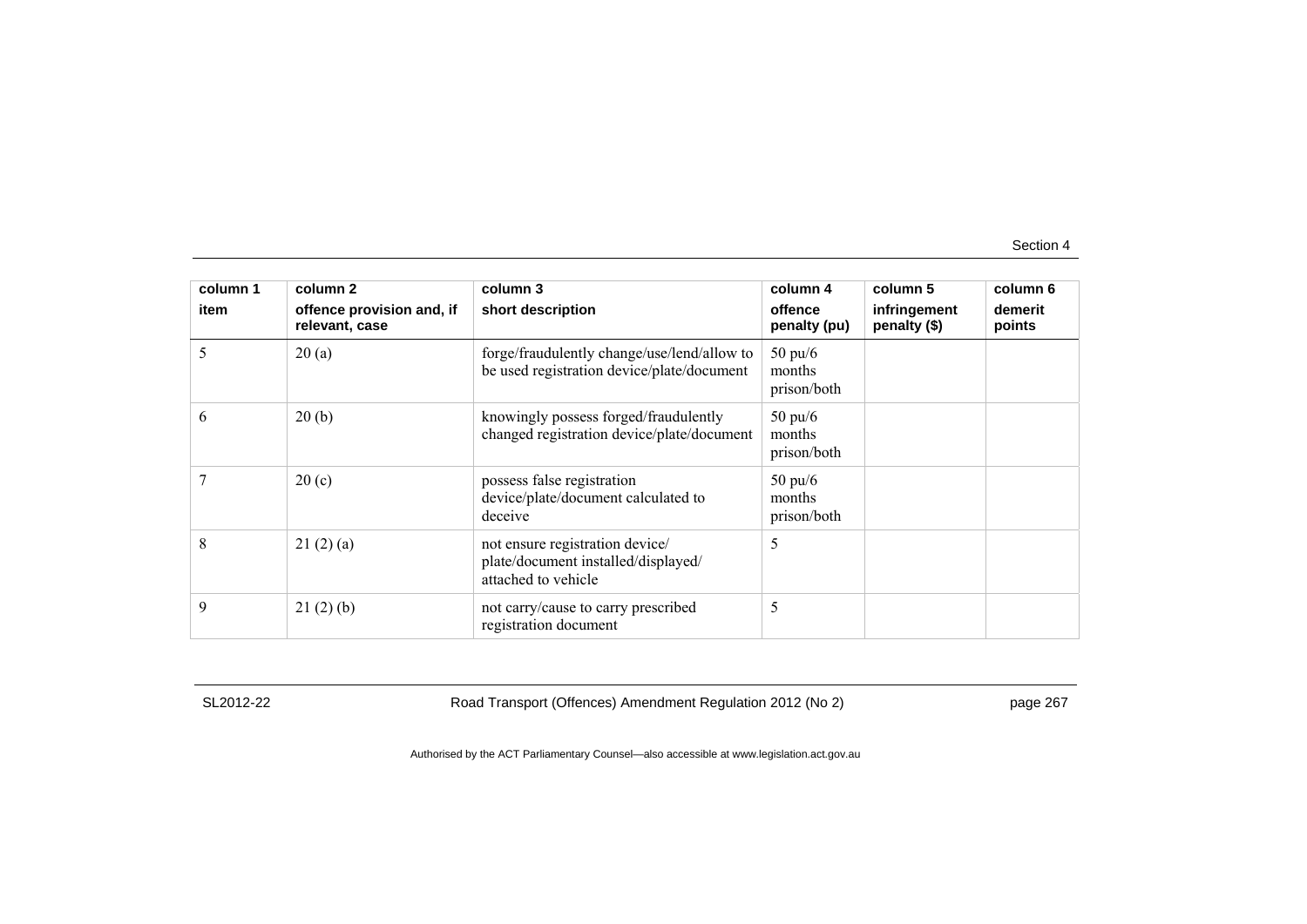| column 1 | column 2                                    | column 3                                                                                                                  | column 4                | column 5                     | column 6          |
|----------|---------------------------------------------|---------------------------------------------------------------------------------------------------------------------------|-------------------------|------------------------------|-------------------|
| item     | offence provision and, if<br>relevant, case | short description                                                                                                         | offence<br>penalty (pu) | infringement<br>penalty (\$) | demerit<br>points |
| 10       | 21(2)(c)                                    | not produce prescribed registration<br>device/plate/document when required                                                | 5                       |                              |                   |
| 11       | 21(2)(d)                                    | not keep required registration records                                                                                    | 5                       |                              |                   |
| 12       | 21(3)                                       | not comply with direction/condition of<br>road transport authority about registration                                     | 50                      |                              |                   |
| 13       | 22(1)(a)                                    | use vehicle with unissued/false<br>numberplate/registration label<br>installed/displayed/attached                         | 20                      |                              |                   |
| 14       | 22(1)(b)                                    | use vehicle with fraudulently/deceptively<br>changed numberplate/registration<br>label/thing installed/displayed/attached | 20                      |                              |                   |
| 15       | 22(1)(c)                                    | use vehicle with thing deceptively<br>resembling numberplate/registration label<br>installed/displayed/attached           | 20                      |                              |                   |

page 268 Road Transport (Offences) Amendment Regulation 2012 (No 2) SL2012-22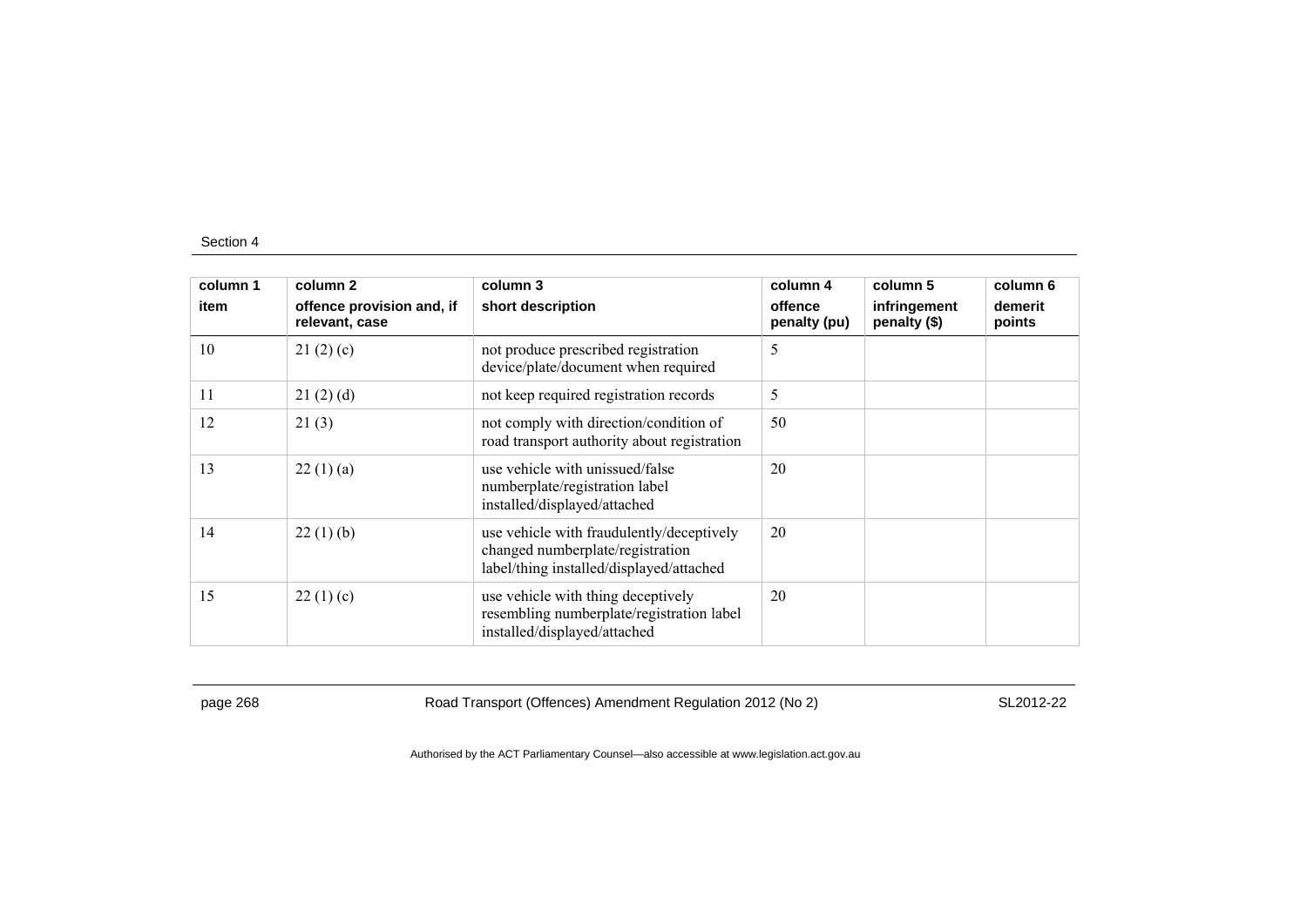| column 1 | column 2                                                    | column 3                                                                                                                                                                                                  | column 4                | column 5                     | column 6          |
|----------|-------------------------------------------------------------|-----------------------------------------------------------------------------------------------------------------------------------------------------------------------------------------------------------|-------------------------|------------------------------|-------------------|
| item     | offence provision and, if<br>relevant, case                 | short description                                                                                                                                                                                         | offence<br>penalty (pu) | infringement<br>penalty (\$) | demerit<br>points |
| 16       | 22(2)                                                       |                                                                                                                                                                                                           |                         |                              |                   |
| 16.1     | in relation to<br>٠<br>contravention of<br>22(1)(a)         | registered operator of vehicle not take<br>reasonable precautions to prevent vehicle<br>use with false numberplate/registration<br>label installed/displayed/attached                                     | 20                      |                              |                   |
| 16.2     | in relation to<br>$\bullet$<br>contravention of<br>22(1)(b) | registered operator of vehicle not take<br>reasonable precautions to prevent vehicle<br>use with fraudulently/deceptively changed<br>numberplate/registration label/thing<br>installed/displayed/attached | 20                      |                              |                   |
| 16.3     | in relation to<br>$\bullet$<br>contravention of<br>22(1)(c) | registered operator of vehicle not take<br>reasonable precautions to prevent vehicle<br>use with thing deceptively resembling<br>numberplate/registration label<br>installed/displayed/attached           | 20                      |                              |                   |

SL2012-22 Road Transport (Offences) Amendment Regulation 2012 (No 2) page 269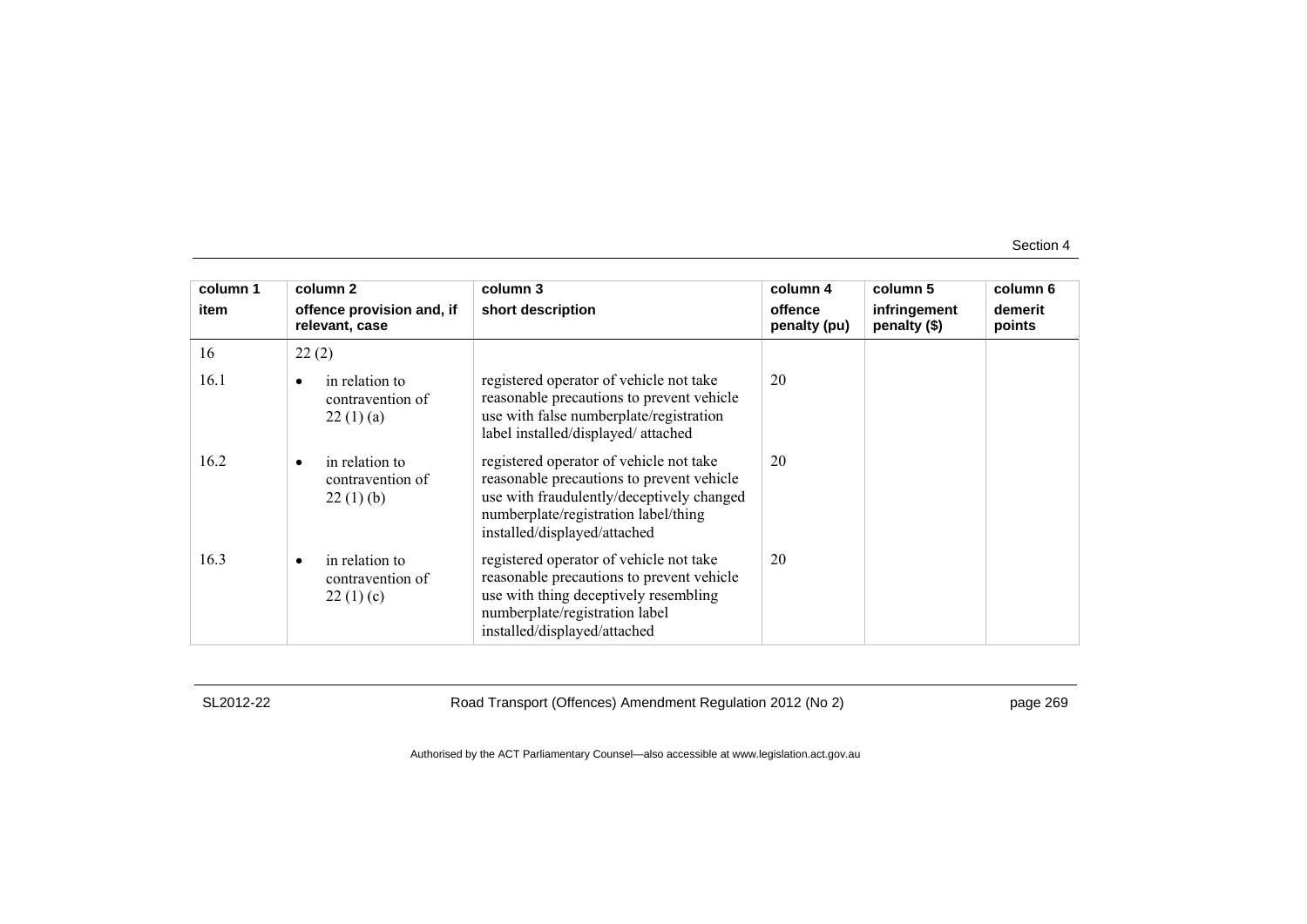| column 1 | column 2                                    | column 3                                                                                                      | column 4                                   | column 5                     | column 6          |
|----------|---------------------------------------------|---------------------------------------------------------------------------------------------------------------|--------------------------------------------|------------------------------|-------------------|
| item     | offence provision and, if<br>relevant, case | short description                                                                                             | offence<br>penalty (pu)                    | infringement<br>penalty (\$) | demerit<br>points |
| 17       | 22(3)(a)                                    | remove numberplate/registration<br>label/thing installed/displayed/attached to<br>vehicle                     | 20                                         |                              |                   |
| 18       | 22(3)(b)                                    | deface/damage/interfere with<br>numberplate/registration label/thing                                          | 20                                         |                              |                   |
| 19       | 23(2)(a)                                    | unlawfully stamp/attach vehicle<br>identification number                                                      | $50 \text{ pu}/6$<br>months<br>prison/both |                              |                   |
| 20       | 23(2)(b)                                    | unlawfully change/deface/remove/<br>obliterate identification number                                          | $50 \text{ pu}/6$<br>months<br>prison/both |                              |                   |
| 21       | 23(2)(c)                                    | unlawfully possess part of vehicle knowing<br>identification number is<br>changed/defaced/removed/obliterated | $50 \text{ pu}/6$<br>months<br>prison/both |                              |                   |

page 270 Road Transport (Offences) Amendment Regulation 2012 (No 2) SL2012-22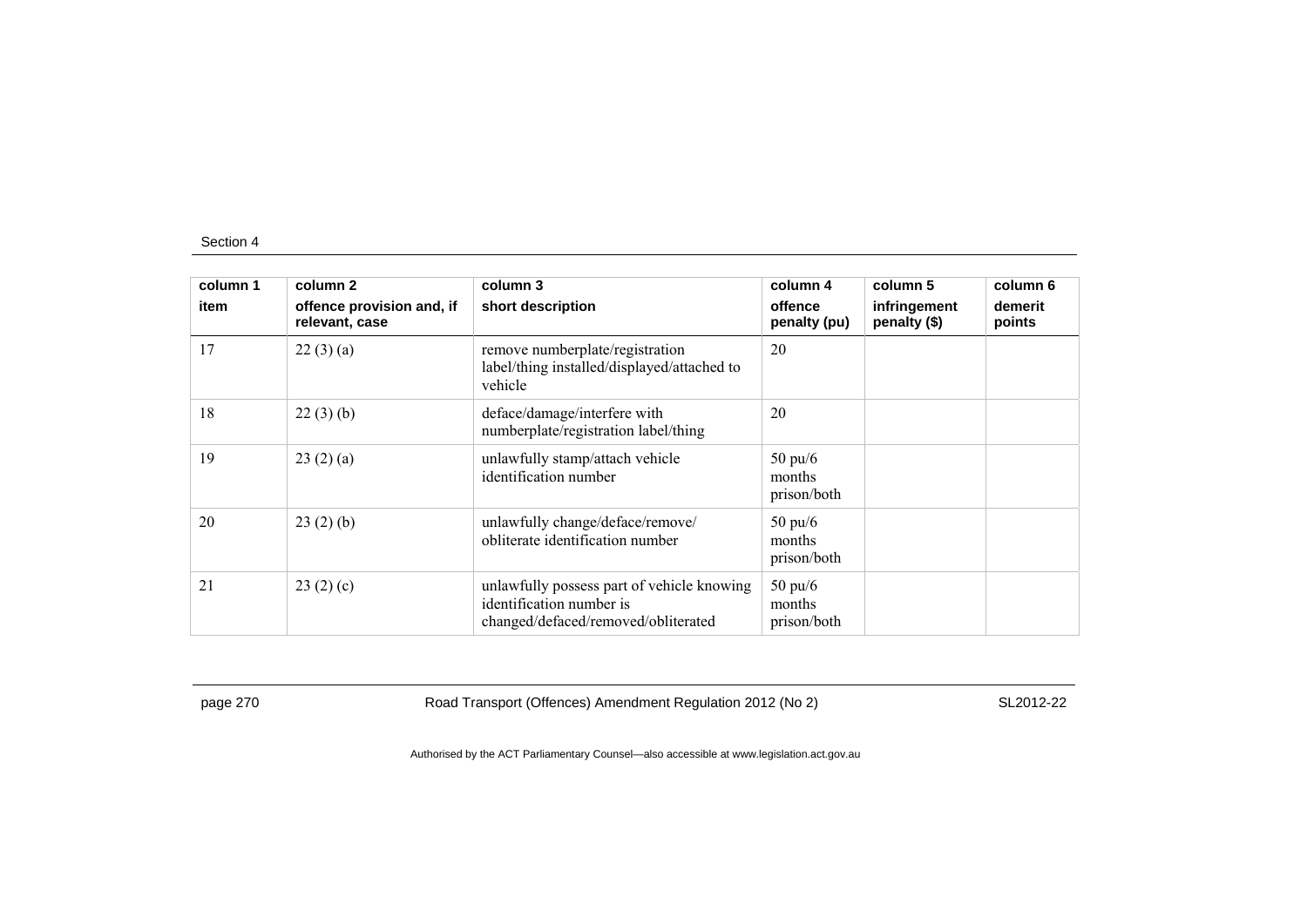| column 1<br>item | column 2<br>offence provision and, if<br>relevant, case | column 3<br>short description                                                            | column 4<br>offence<br>penalty (pu) | column 5<br>infringement<br>penalty (\$) | column 6<br>demerit<br>points |
|------------------|---------------------------------------------------------|------------------------------------------------------------------------------------------|-------------------------------------|------------------------------------------|-------------------------------|
| 22               | 25(3)                                                   | responsible person not give police<br>officer/authorised person reasonable<br>assistance | 20                                  |                                          |                               |
| 23               | 26                                                      | use defective vehicle contrary to section 25<br>condition/prohibition                    | 20                                  | 291                                      |                               |
| 24               | 27(4)                                                   | not comply with request/signal by police<br>officer/authorised person                    | 20                                  |                                          |                               |
| 25               | 28(1)                                                   | use dangerously defective vehicle                                                        | 20                                  |                                          |                               |

SL2012-22 Road Transport (Offences) Amendment Regulation 2012 (No 2) page 271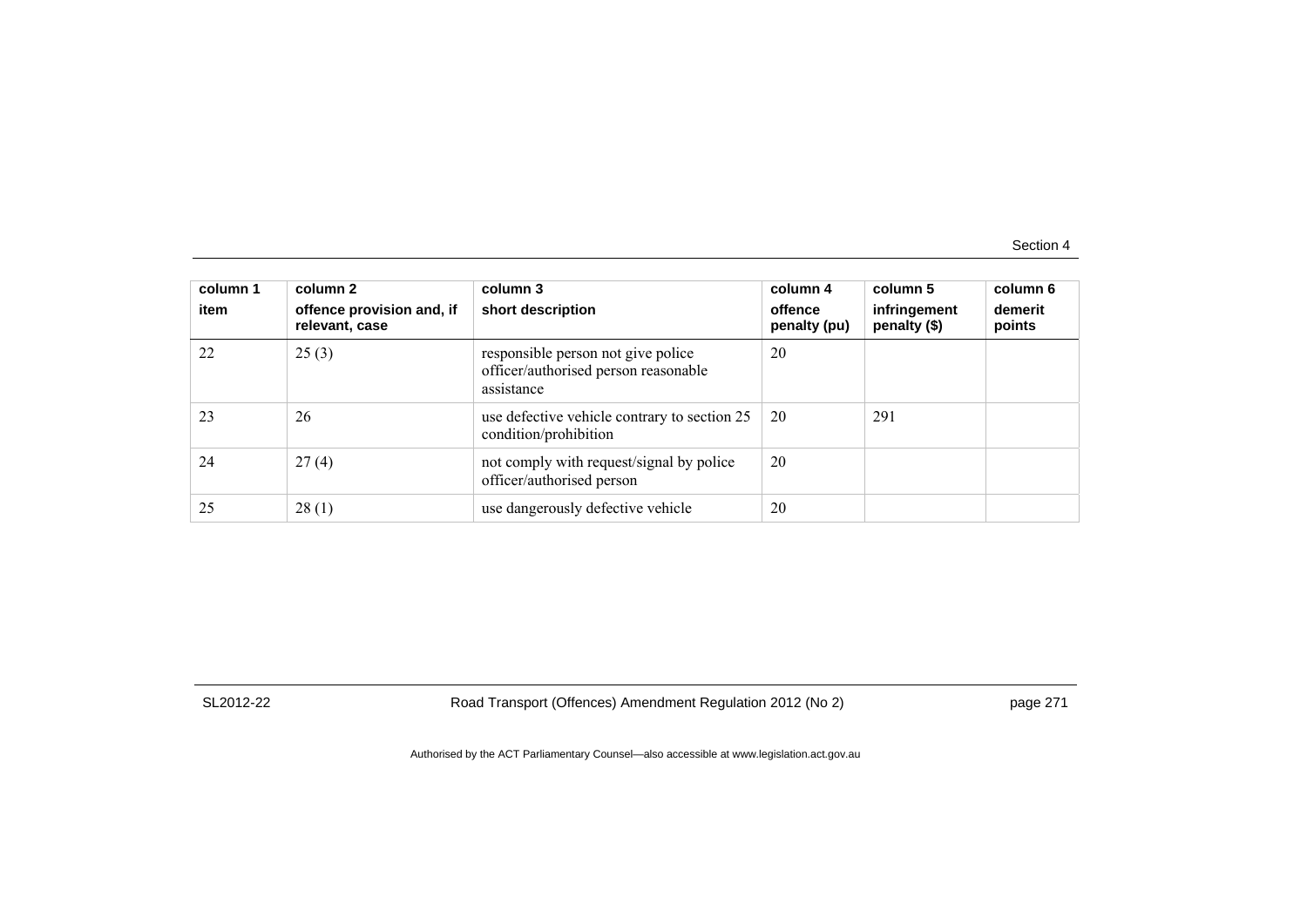## **Part 1.15 Road Transport (Vehicle Registration) Regulation 2000**

| column 1<br>item | column 2<br>offence provision and, if<br>relevant, case | column 3<br>short description                                                                                          | column 4<br>offence<br>penalty (pu) | column 5<br>infringement<br>penalty (\$) | column 6<br>demerit<br>points |
|------------------|---------------------------------------------------------|------------------------------------------------------------------------------------------------------------------------|-------------------------------------|------------------------------------------|-------------------------------|
|                  | 33(7)                                                   | person who is not registered operator<br>use/permit someone else to use vehicle in<br>breach of registration condition | 20                                  | 105                                      |                               |
| $\overline{2}$   | 41 $(1)(a)$                                             | not tell authority about damaged<br>registration certificate as required                                               | 20                                  | 105                                      |                               |
| 3                | 41 $(1)$ $(b)$                                          | not return damaged registration certificate<br>to authority as required                                                | 20                                  | 105                                      |                               |
| 4                | 42(1)                                                   | not tell authority about lost/stolen/<br>destroyed registration certificate as<br>required                             | 20                                  | 105                                      |                               |

page 272 Road Transport (Offences) Amendment Regulation 2012 (No 2) SL2012-22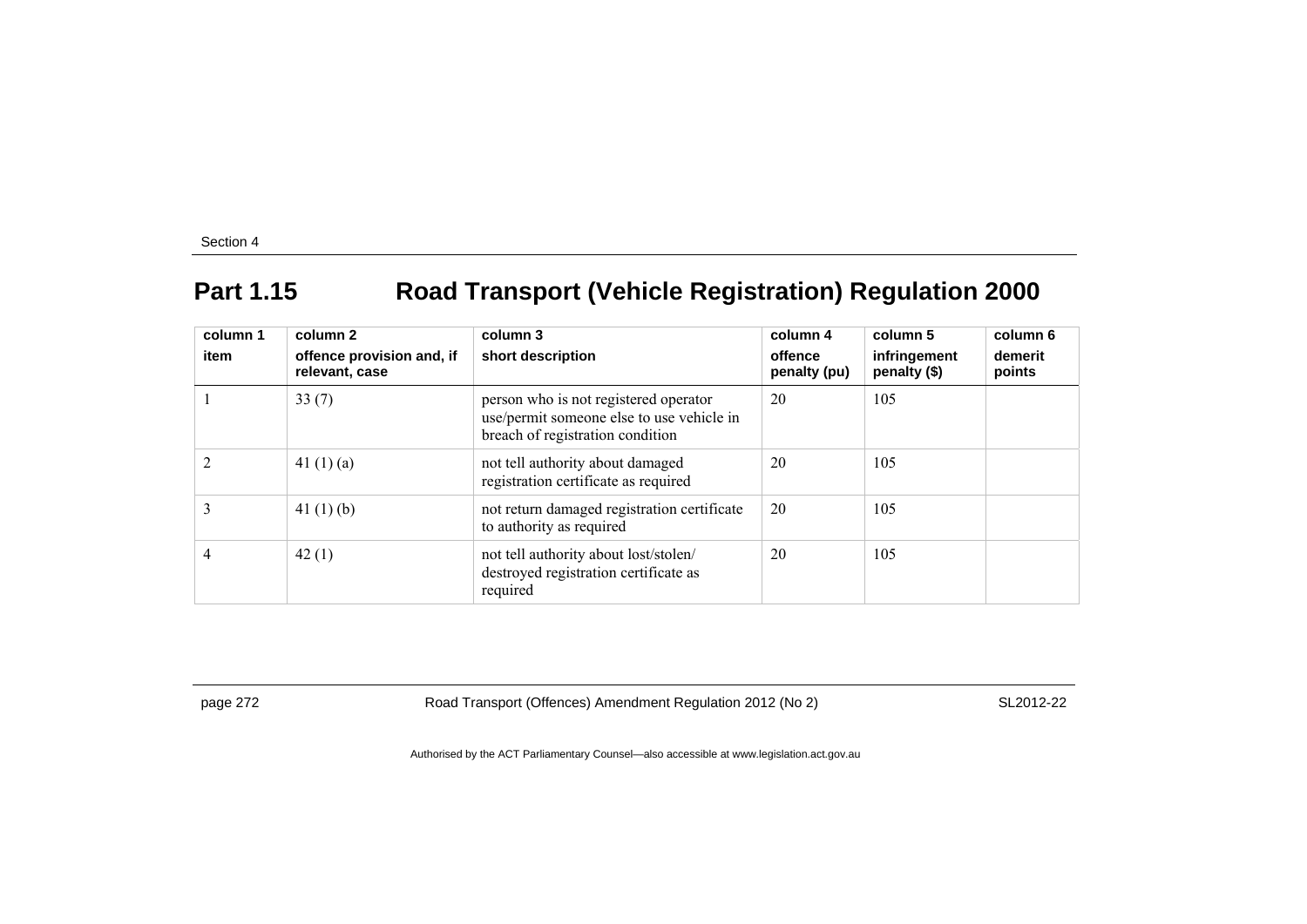| column 1 | column 2                                    | column 3                                                                                                                               | column 4                | column 5                     | column 6          |
|----------|---------------------------------------------|----------------------------------------------------------------------------------------------------------------------------------------|-------------------------|------------------------------|-------------------|
| item     | offence provision and, if<br>relevant, case | short description                                                                                                                      | offence<br>penalty (pu) | infringement<br>penalty (\$) | demerit<br>points |
| 5        | 42(3)                                       | not provide statement confirming/<br>explaining circumstances of loss/theft/<br>destruction of registration certificate as<br>required | 20                      | 105                          |                   |
| 6        | 43(a)                                       | not tell authority about recovered<br>registration certificate as required                                                             | 20                      | 105                          |                   |
|          | 43(b)                                       | not give recovered registration certificate to<br>authority                                                                            | 20                      | 105                          |                   |
| 8        | 45 $(1)(a)$                                 | use vehicle without current registration<br>label attached                                                                             | 20                      | 105                          |                   |
| 9        | 45(1)(b)                                    | use vehicle with registration label not<br>attached as required                                                                        | 20                      | 105                          |                   |
| 10       | 45 $(1)(c)$                                 | use vehicle with illegible registration label                                                                                          | 20                      | 105                          |                   |

SL2012-22 Road Transport (Offences) Amendment Regulation 2012 (No 2) page 273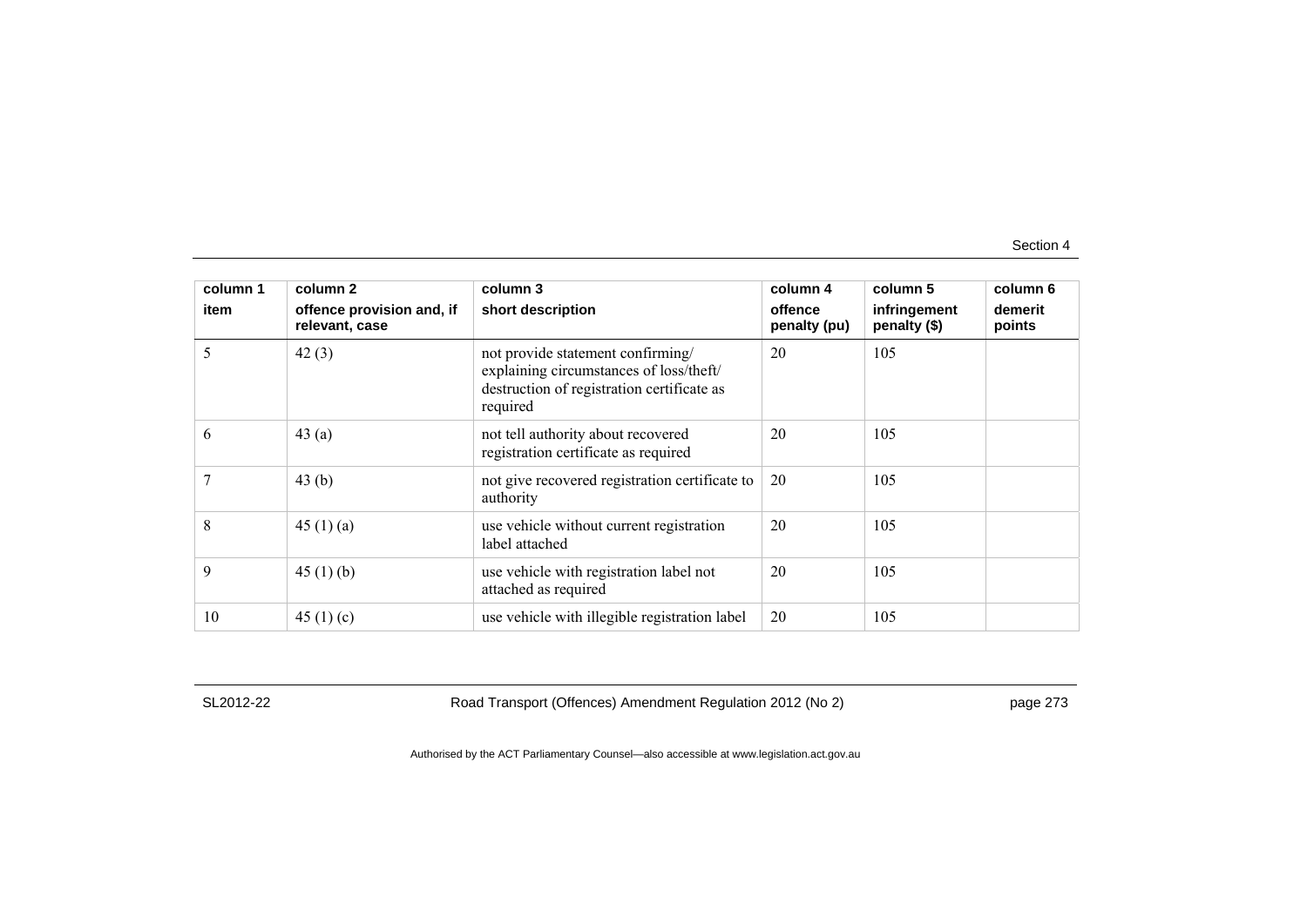| column 1 | column 2                                                  | column 3                                                                           | column 4                | column 5                     | column 6          |
|----------|-----------------------------------------------------------|------------------------------------------------------------------------------------|-------------------------|------------------------------|-------------------|
| item     | offence provision and, if<br>relevant, case               | short description                                                                  | offence<br>penalty (pu) | infringement<br>penalty (\$) | demerit<br>points |
| 11       | 45(2)                                                     |                                                                                    |                         |                              |                   |
| 11.1     | in relation to offence<br>$\bullet$<br>against $45(1)(a)$ | fail to prevent use of vehicle without<br>current registration label attached      | 20                      | 105                          |                   |
| 11.2     | in relation to offence<br>$\bullet$<br>against $45(1)(b)$ | fail to prevent use of vehicle with<br>registration label not attached as required | 20                      | 105                          |                   |
| 11.3     | in relation to offence<br>$\bullet$<br>against $45(1)(c)$ | fail to prevent use of vehicle with illegible<br>registration label                | 20                      | 105                          |                   |
| 12       | 45A(3)                                                    | use unissued registration certificate to<br>pretend registered                     | 20                      |                              |                   |
| 13       | 45A(4)                                                    | attach unissued registration label to vehicle                                      | 20                      | 105                          |                   |
| 14       | 52(4)                                                     | not return numberplate after change of<br>registration number as required          | 20                      | 105                          |                   |
| 15       | 57(2)                                                     | not return non-standard numberplate as<br>required                                 | 20                      | 105                          |                   |

page 274 Road Transport (Offences) Amendment Regulation 2012 (No 2) SL2012-22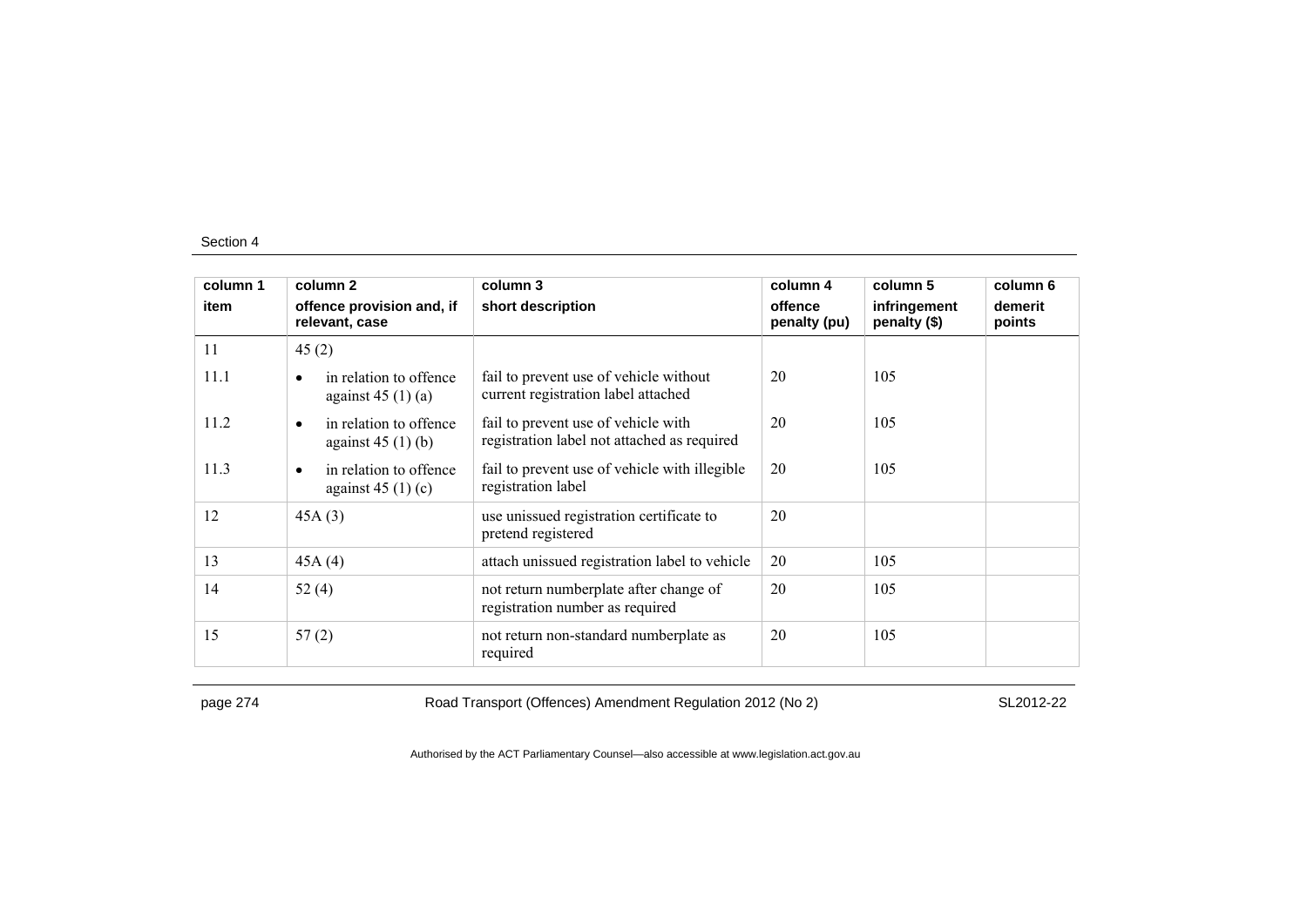| column 1 | column 2                                                  | column 3                                                                                | column 4                | column 5                     | column 6          |
|----------|-----------------------------------------------------------|-----------------------------------------------------------------------------------------|-------------------------|------------------------------|-------------------|
| item     | offence provision and, if<br>relevant, case               | short description                                                                       | offence<br>penalty (pu) | infringement<br>penalty (\$) | demerit<br>points |
| 16       | 60(1)(a)                                                  | use vehicle without required<br>numberplates/numberplate attached                       | 20                      | 105                          |                   |
| 17       | 60(1)(b)                                                  | use vehicle with numberplate not attached<br>as required                                | 20                      | 105                          |                   |
| 18       | 60(1)(c)                                                  | use vehicle with illegible numberplate                                                  | 20                      | 105                          |                   |
| 19       | 60(2)                                                     |                                                                                         |                         |                              |                   |
| 19.1     | in relation to offence<br>against $60(1)(a)$              | fail to prevent use of vehicle without<br>required numberplates/numberplate<br>attached | 20                      | 105                          |                   |
| 19.2     | in relation to offence<br>$\bullet$<br>against $60(1)(b)$ | fail to prevent use of vehicle with<br>numberplate not attached as required             | 20                      | 105                          |                   |
| 19.3     | in relation to offence<br>٠<br>against $60(1)(c)$         | fail to prevent use of vehicle with illegible<br>numberplate                            | 20                      | 105                          |                   |

SL2012-22 Road Transport (Offences) Amendment Regulation 2012 (No 2) page 275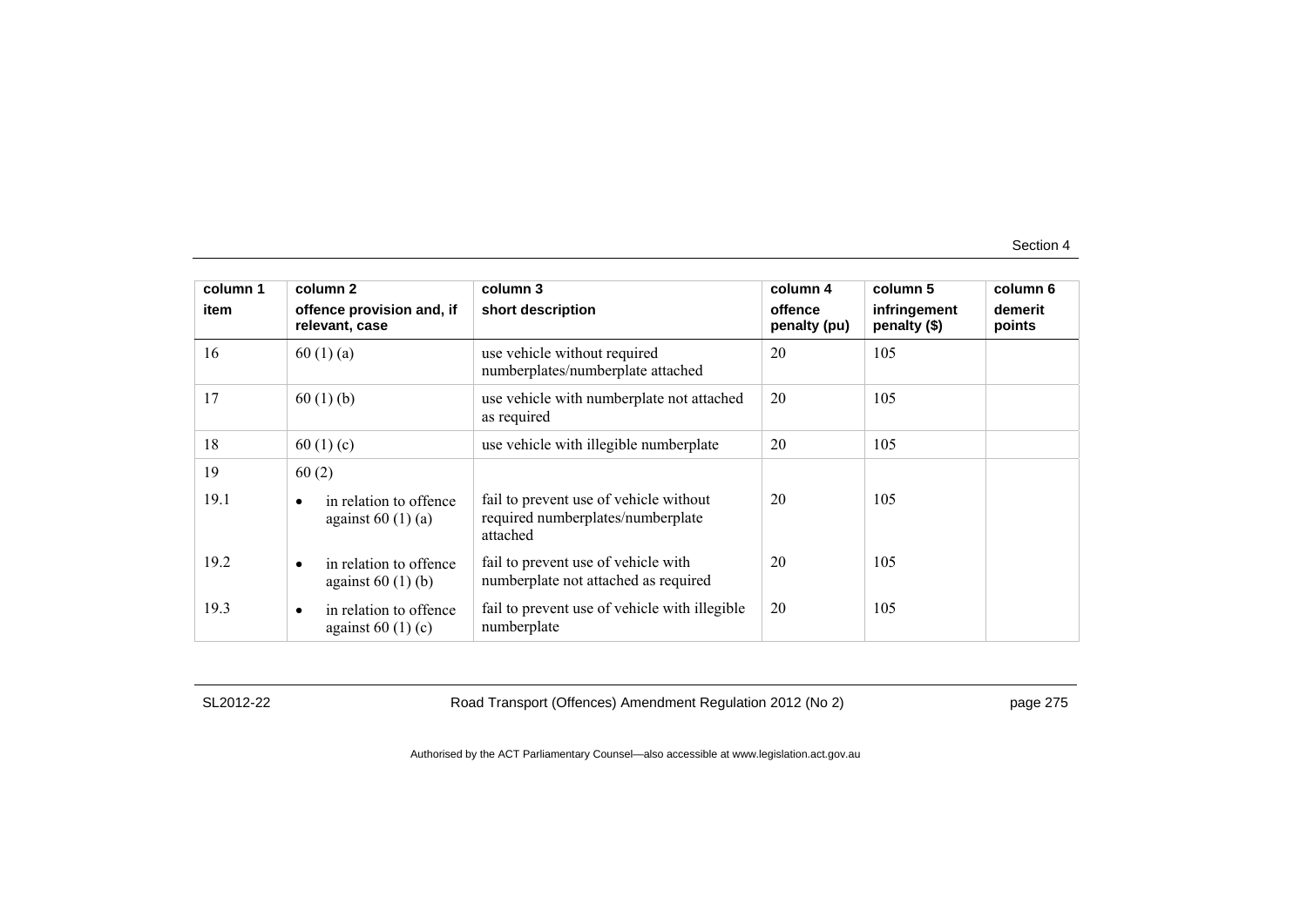| column 1<br>item | column 2<br>offence provision and, if<br>relevant, case | column 3<br>short description                                                                                         | column 4<br>offence<br>penalty (pu) | column 5<br>infringement<br>penalty (\$) | column 6<br>demerit<br>points |
|------------------|---------------------------------------------------------|-----------------------------------------------------------------------------------------------------------------------|-------------------------------------|------------------------------------------|-------------------------------|
| 20               | 64(1)(a)                                                | not tell authority about damaged<br>numberplate as required                                                           | 20                                  | 105                                      |                               |
| 21               | 64(1)(b)                                                | not return damaged numberplate/<br>numberplate with same number as<br>damaged numberplate to authority as<br>required | 20                                  | 105                                      |                               |
| 22               | 65(1)(a)                                                | not tell authority about lost/stolen/<br>destroyed vehicle numberplate                                                | 20                                  | 105                                      |                               |
| 23               | 65 $(1)$ (b)                                            | not return numberplate with same number<br>as lost/stolen/destroyed vehicle<br>numberplate                            | 20                                  | 105                                      |                               |
| 24               | 65(2)                                                   | not tell authority about lost/stolen/<br>destroyed bicycle rack numberplate                                           | 20                                  | 105                                      |                               |

page 276 Road Transport (Offences) Amendment Regulation 2012 (No 2) SL2012-22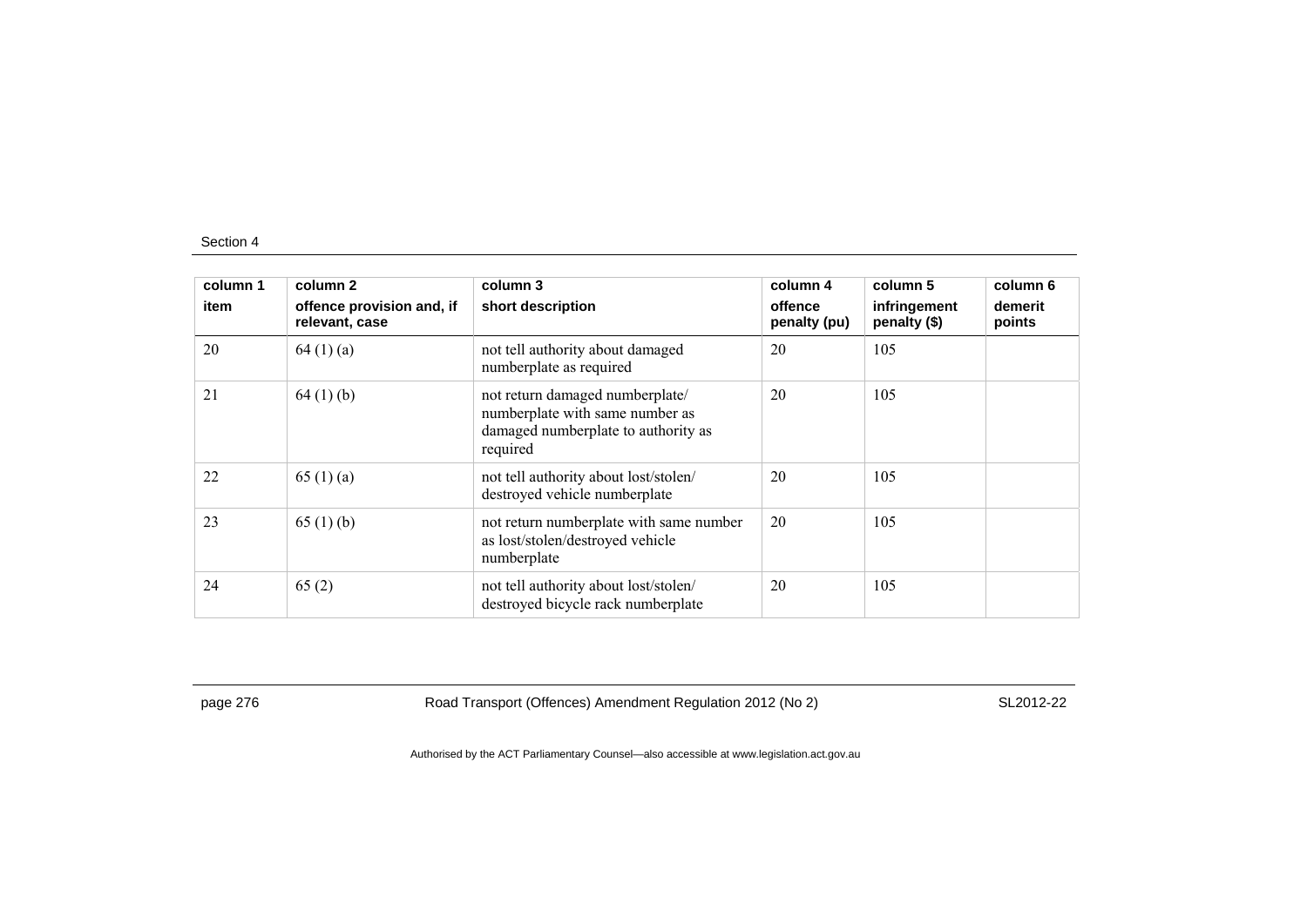| column 1 | column 2                                    | column 3                                                                                                                  | column 4                | column 5                     | column 6          |
|----------|---------------------------------------------|---------------------------------------------------------------------------------------------------------------------------|-------------------------|------------------------------|-------------------|
| item     | offence provision and, if<br>relevant, case | short description                                                                                                         | offence<br>penalty (pu) | infringement<br>penalty (\$) | demerit<br>points |
| 25       | 65(4)                                       | not provide statement confirming/<br>explaining circumstances of loss/theft/<br>destruction of numberplate as required    | 20                      | 105                          |                   |
| 26       | 66(a)                                       | not tell authority about recovered<br>numberplate as required                                                             | 20                      | 105                          |                   |
| 27       | 66(b)                                       | not give recovered numberplate to<br>authority as required                                                                | 20                      | 105                          |                   |
| 28       | 69(2)(a)                                    | not tell authority orally about change to<br>vehicle garage address/operator's name/<br>operator's address as required    | 20                      | 105                          |                   |
| 29       | 69(2)(b)                                    | not tell authority in writing about change to<br>vehicle garage address/operator's<br>name/operator's address as required | 20                      | 105                          |                   |
| 30       | 71(2)                                       | not tell authority about changed vehicle<br>description as required                                                       | 20                      | 105                          |                   |

SL2012-22 Road Transport (Offences) Amendment Regulation 2012 (No 2) page 277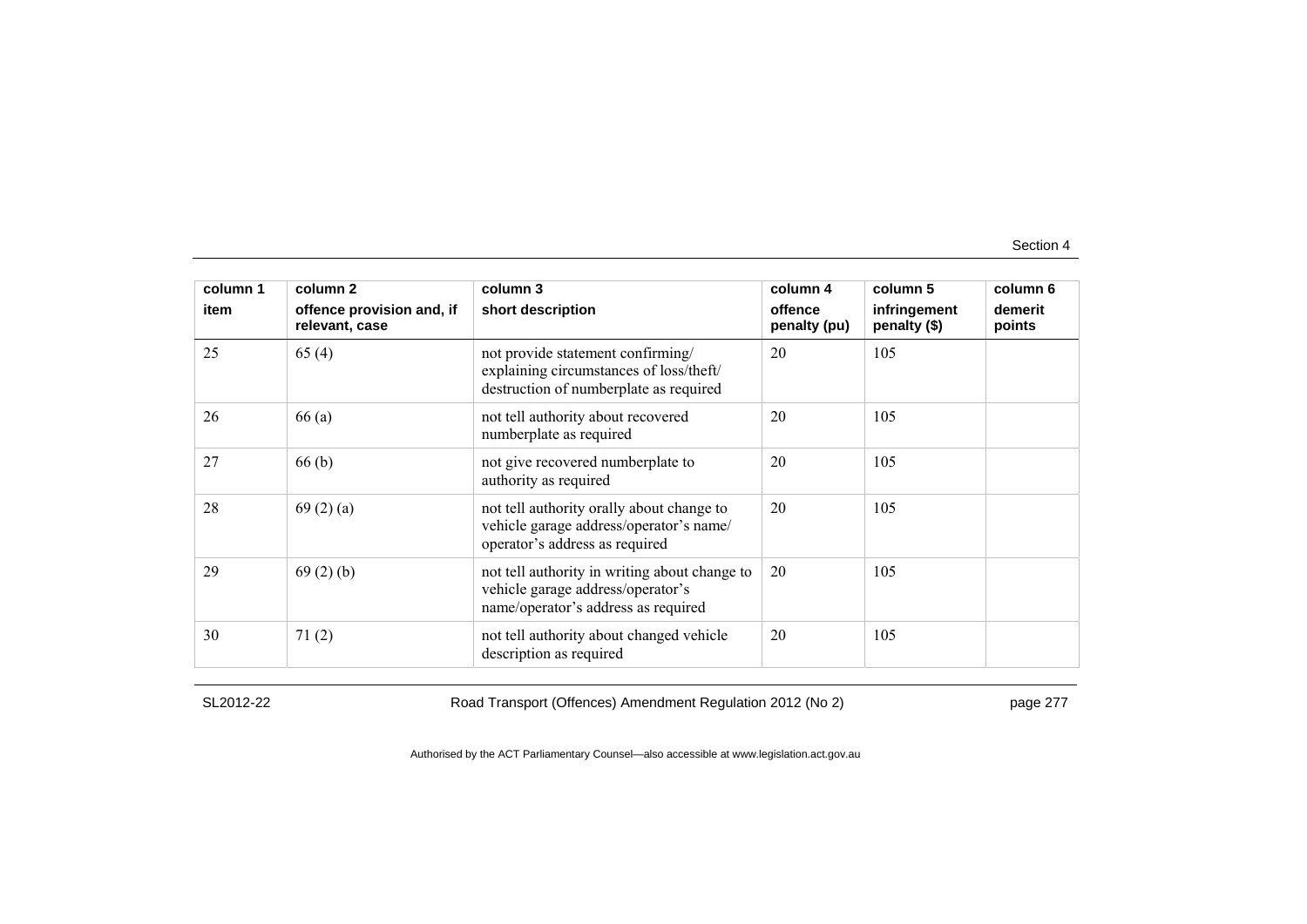| column 1 | column 2                                    | column 3                                                                                                                      | column 4                | column 5                     | column 6          |
|----------|---------------------------------------------|-------------------------------------------------------------------------------------------------------------------------------|-------------------------|------------------------------|-------------------|
| item     | offence provision and, if<br>relevant, case | short description                                                                                                             | offence<br>penalty (pu) | infringement<br>penalty (\$) | demerit<br>points |
| 31       | 71(3)(a)                                    | not ensure changed vehicle not used before<br>authority told about change                                                     | 20                      | 105                          |                   |
| 32       | 71(3)(b)                                    | not ensure changed vehicle not used before<br>additional amount paid                                                          | 20                      | 105                          |                   |
| 33       | 72(4)                                       |                                                                                                                               |                         |                              |                   |
| 33.1     | for notice under<br>٠<br>72(1)              | not provide evidence/document/produce<br>vehicle for inspection as required for<br>registrable vehicles register verification | 20                      | 105                          |                   |
| 33.2     | for notice under<br>$\bullet$<br>72(3)      | not produce vehicle for inspection at<br>changed time/place as required for<br>registrable vehicles register verification     | 20                      | 105                          |                   |
| 34       | 73(2)                                       | disposer of vehicle not give transfer of<br>registration form to acquirer of vehicle as<br>required                           | 20                      | 105                          |                   |

page 278 Road Transport (Offences) Amendment Regulation 2012 (No 2) SL2012-22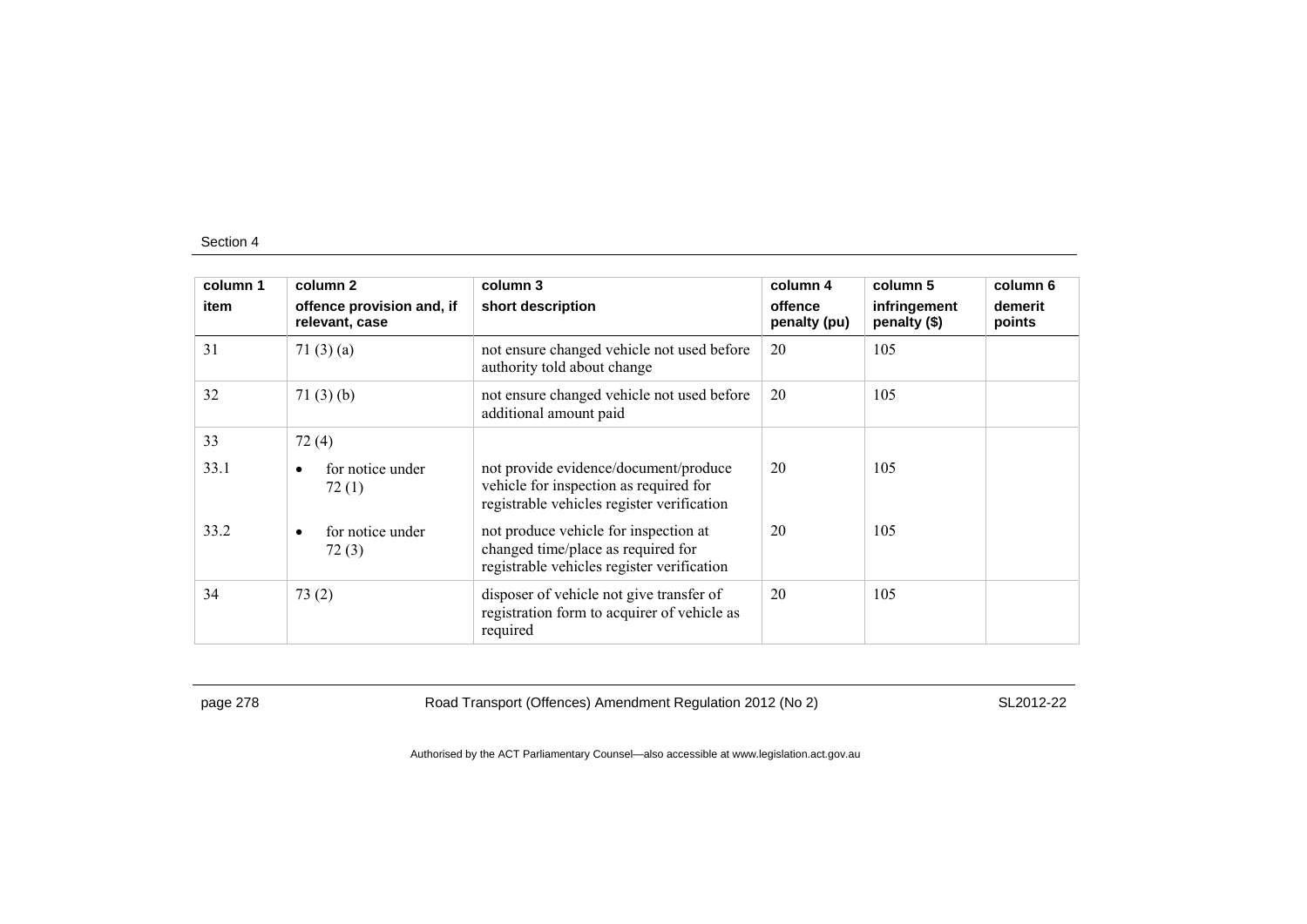| column 1 | column 2                                    | column 3                                                                                                                  | column 4                | column 5                     | column 6          |
|----------|---------------------------------------------|---------------------------------------------------------------------------------------------------------------------------|-------------------------|------------------------------|-------------------|
| item     | offence provision and, if<br>relevant, case | short description                                                                                                         | offence<br>penalty (pu) | infringement<br>penalty (\$) | demerit<br>points |
| 35       | 74(2)                                       | acquirer of vehicle not give transfer of<br>registration form with duty payable to<br>authority as required               | 20                      | 105                          |                   |
| 36       | 74 (4)                                      | acquirer of vehicle not give form about<br>court order/legal process with duty payable<br>to authority as required        | 20                      | 105                          |                   |
| 37       | 76(2)                                       | holder of security interest not give form<br>about taking/returning vehicle with duty<br>payable to authority as required | 20                      | 105                          |                   |
| 38       | 77(5)                                       | first transferee after death of operator not<br>return certificate of registration to authority<br>as required            | 20                      | 105                          |                   |
| 39       | 82(3)                                       | registered operator not return numberplates<br>as required after registration expiry                                      | 20                      | 105                          |                   |
| 40       | 85(6)(a)                                    | not destroy cancelled registration label                                                                                  | 20                      | 105                          |                   |

SL2012-22 Road Transport (Offences) Amendment Regulation 2012 (No 2) page 279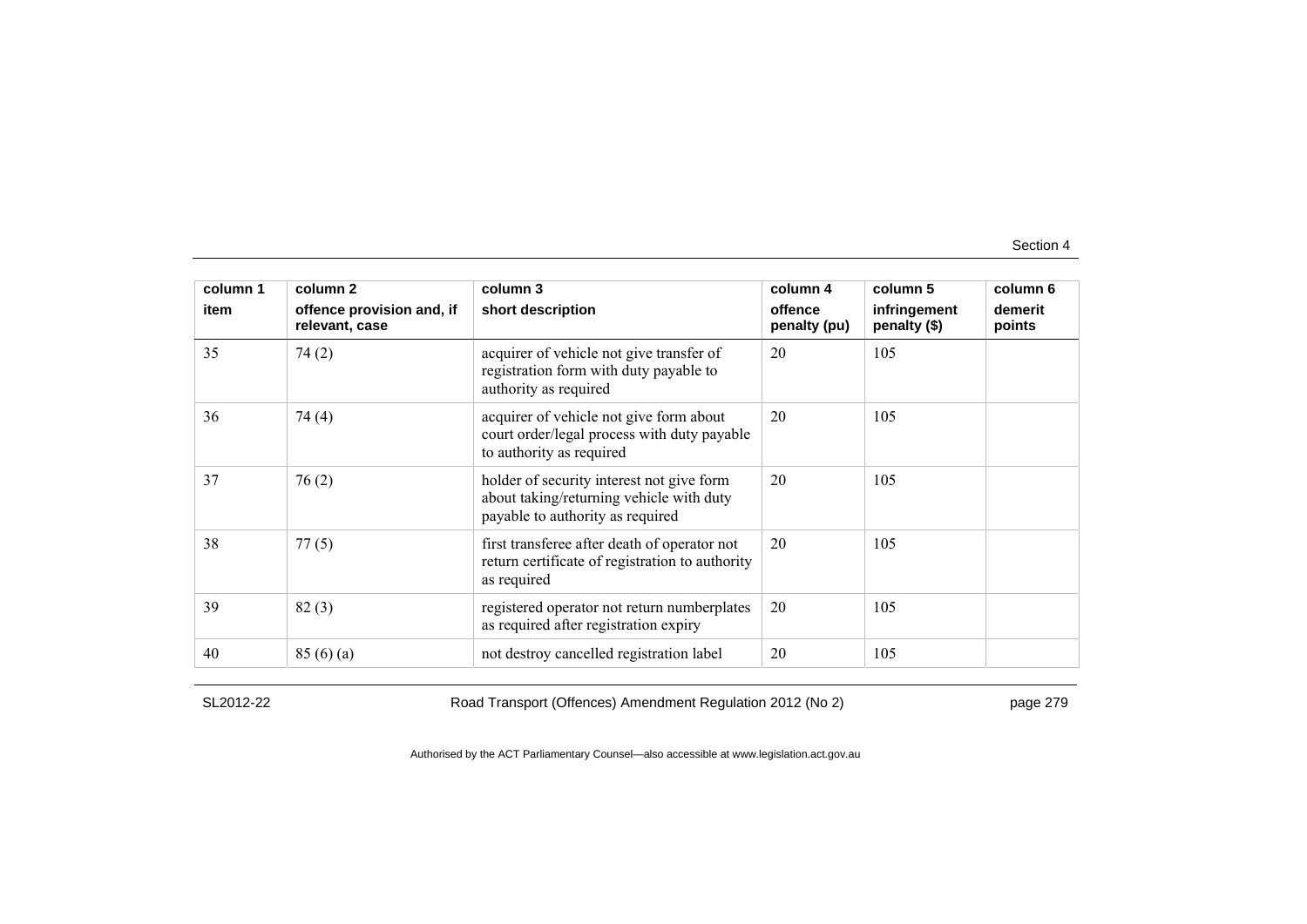| column 1<br>item | column <sub>2</sub><br>offence provision and, if<br>relevant, case | column 3<br>short description                                                                                                                         | column 4<br>offence<br>penalty (pu) | column 5<br>infringement<br>penalty (\$) | column 6<br>demerit<br>points |
|------------------|--------------------------------------------------------------------|-------------------------------------------------------------------------------------------------------------------------------------------------------|-------------------------------------|------------------------------------------|-------------------------------|
| 41               | 85(6)(b)                                                           | not return registration certificate and<br>numberplates after cancellation as required                                                                | 20                                  | 105                                      |                               |
| 42               | 87                                                                 | unregistered vehicle permit label not<br>attached to vehicle as required                                                                              | 20                                  | 105                                      |                               |
| 43               | 89(2)                                                              | not return recalled trader's plate to<br>authority as required                                                                                        | 20                                  | 105                                      |                               |
| 44               | 91(1)                                                              | not tell authority about lost/stolen/<br>destroyed identification label for trader's<br>plate as required                                             | 20                                  | 105                                      |                               |
| 45               | 91(3)                                                              | not provide statement confirming/<br>explaining circumstances of loss/theft/<br>destruction of identification label for<br>trader's plate as required | 20                                  | 105                                      |                               |

page 280 Road Transport (Offences) Amendment Regulation 2012 (No 2) SL2012-22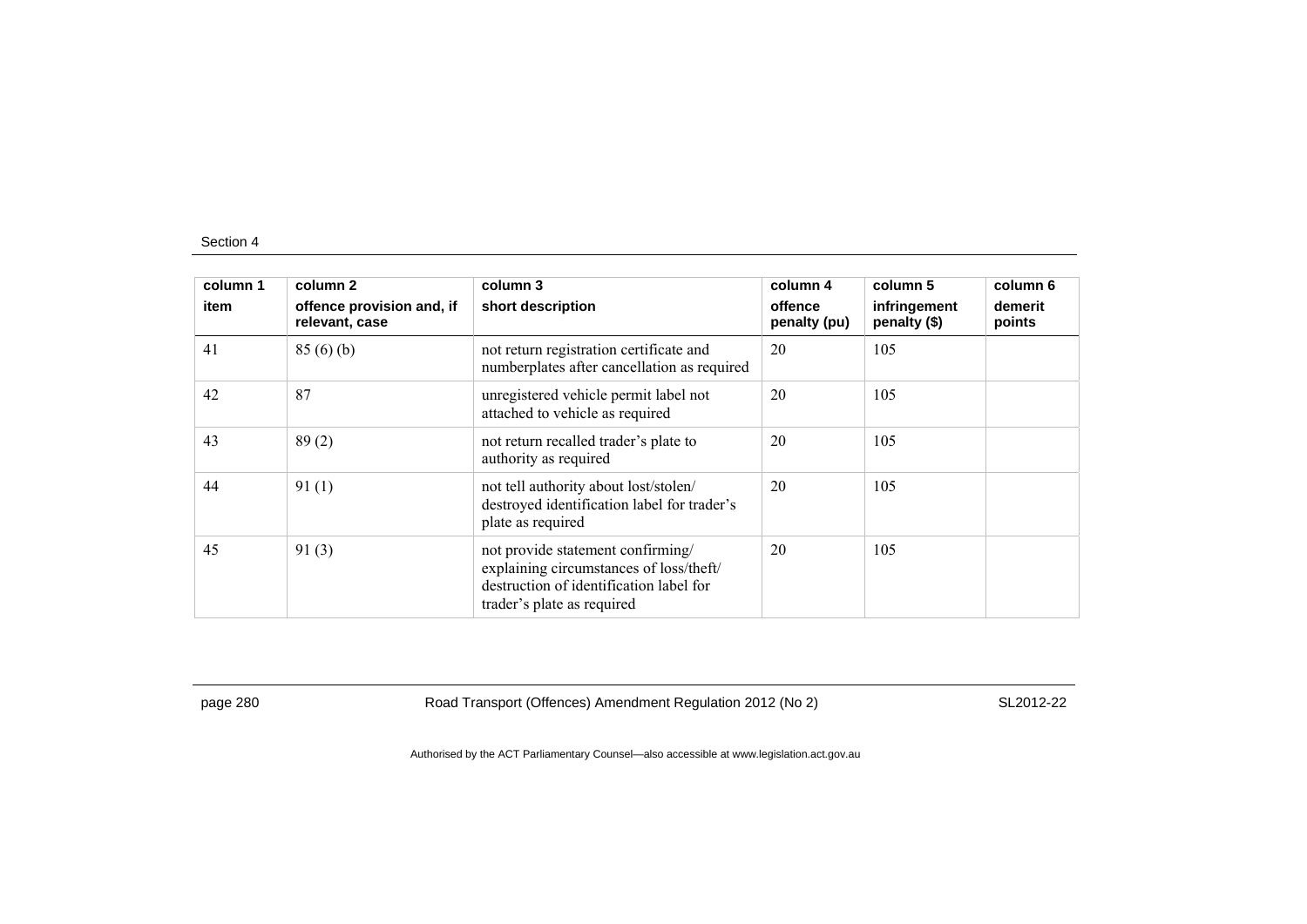| column 1<br>item | column 2<br>offence provision and, if<br>relevant, case | column 3<br>short description                                                                | column 4<br>offence<br>penalty (pu) | column 5<br>infringement<br>penalty (\$) | column 6<br>demerit<br>points |
|------------------|---------------------------------------------------------|----------------------------------------------------------------------------------------------|-------------------------------------|------------------------------------------|-------------------------------|
| 46               | 93(a)                                                   | not tell authority about recovered<br>identification label for trader's plate as<br>required | 20                                  | 105                                      |                               |
| 47               | 93(b)                                                   | not give recovered identification label for<br>trader's plate to authority as required       | 20                                  | 105                                      |                               |
| 48               | 97(1)(a)                                                | use vehicle with illegible trader's plate<br>identification label                            | 20                                  | 105                                      |                               |
| 49               | 97(1)(b)                                                | use vehicle with changed trader's plate<br>identification label                              | 20                                  | 105                                      |                               |
| 50               | 97 $(1)(c)$                                             | use vehicle with trader's plate<br>identification label for another trader's<br>plate        | 20                                  | 105                                      |                               |
| 51               | 97(1)(d)                                                | use vehicle with void trader's plate<br>identification label                                 | 20                                  | 105                                      |                               |

SL2012-22 Road Transport (Offences) Amendment Regulation 2012 (No 2) page 281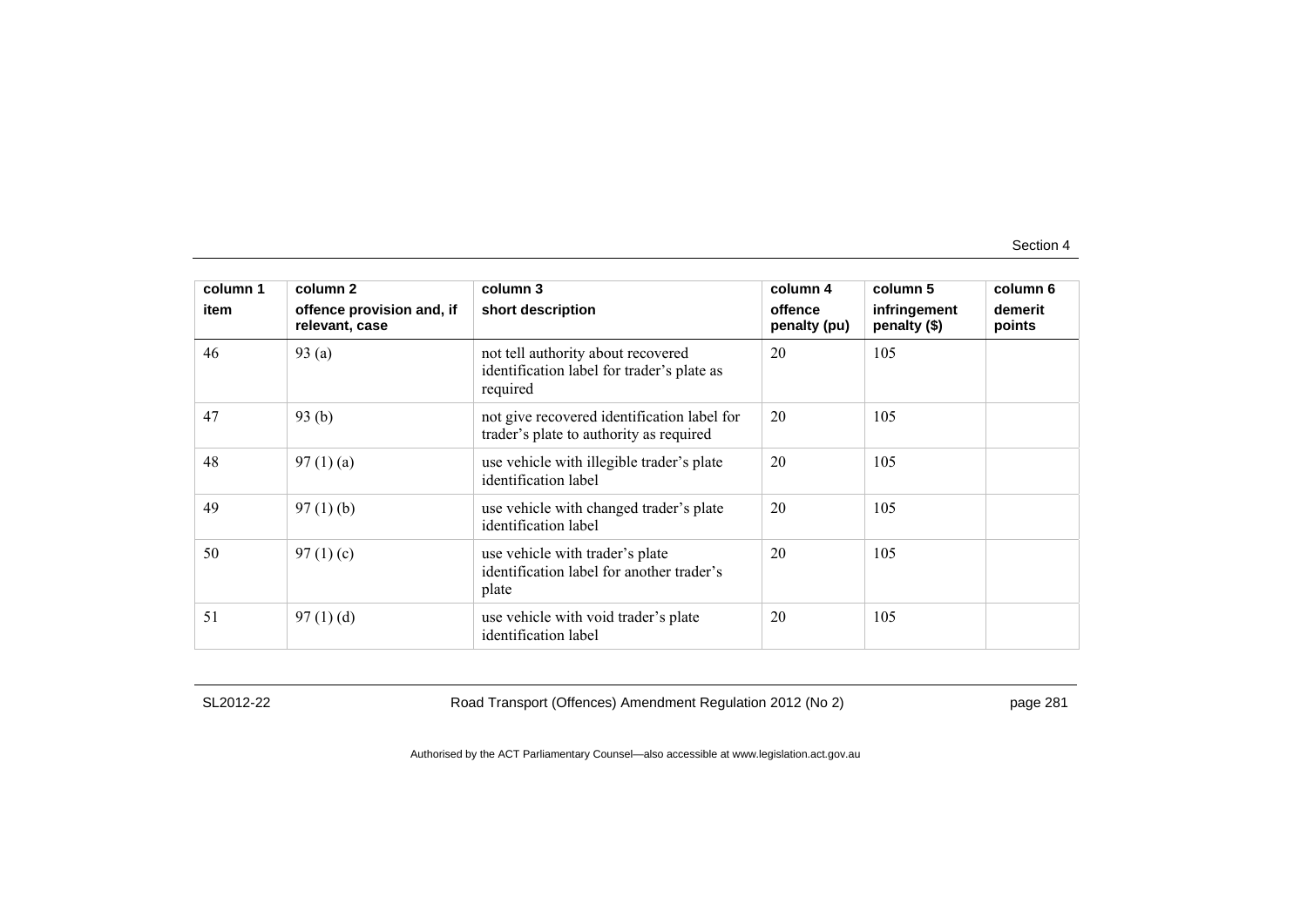| column 1 | column 2                                    | column 3                                                                                                                                           | column 4                | column 5                     | column 6          |
|----------|---------------------------------------------|----------------------------------------------------------------------------------------------------------------------------------------------------|-------------------------|------------------------------|-------------------|
| item     | offence provision and, if<br>relevant, case | short description                                                                                                                                  | offence<br>penalty (pu) | infringement<br>penalty (\$) | demerit<br>points |
| 52       | $97(1)$ (e)                                 | use vehicle with expired trader's plate<br>identification label                                                                                    | 20                      | 105                          |                   |
| 53       | 97(2)                                       | lend/part with trader's plate identification<br>label                                                                                              | 20                      | 105                          |                   |
| 54       | 98(a)                                       | not record use of trader's plate for journey<br>as required                                                                                        | 20                      | 105                          |                   |
| 55       | 98(b)                                       | not keep record of use of trader's plate as<br>required                                                                                            | 20                      | 105                          |                   |
| 56       | 98 <sub>(c)</sub>                           | not produce record of use of trader's plate<br>to police officer/authorised person                                                                 | 20                      | 105                          |                   |
| 57       | 99(2)                                       | driver/person in charge/person issued<br>trader's plate not answer police<br>officer's/authorised person's question<br>about use of trader's plate | 20                      | 105                          |                   |

page 282 Road Transport (Offences) Amendment Regulation 2012 (No 2) SL2012-22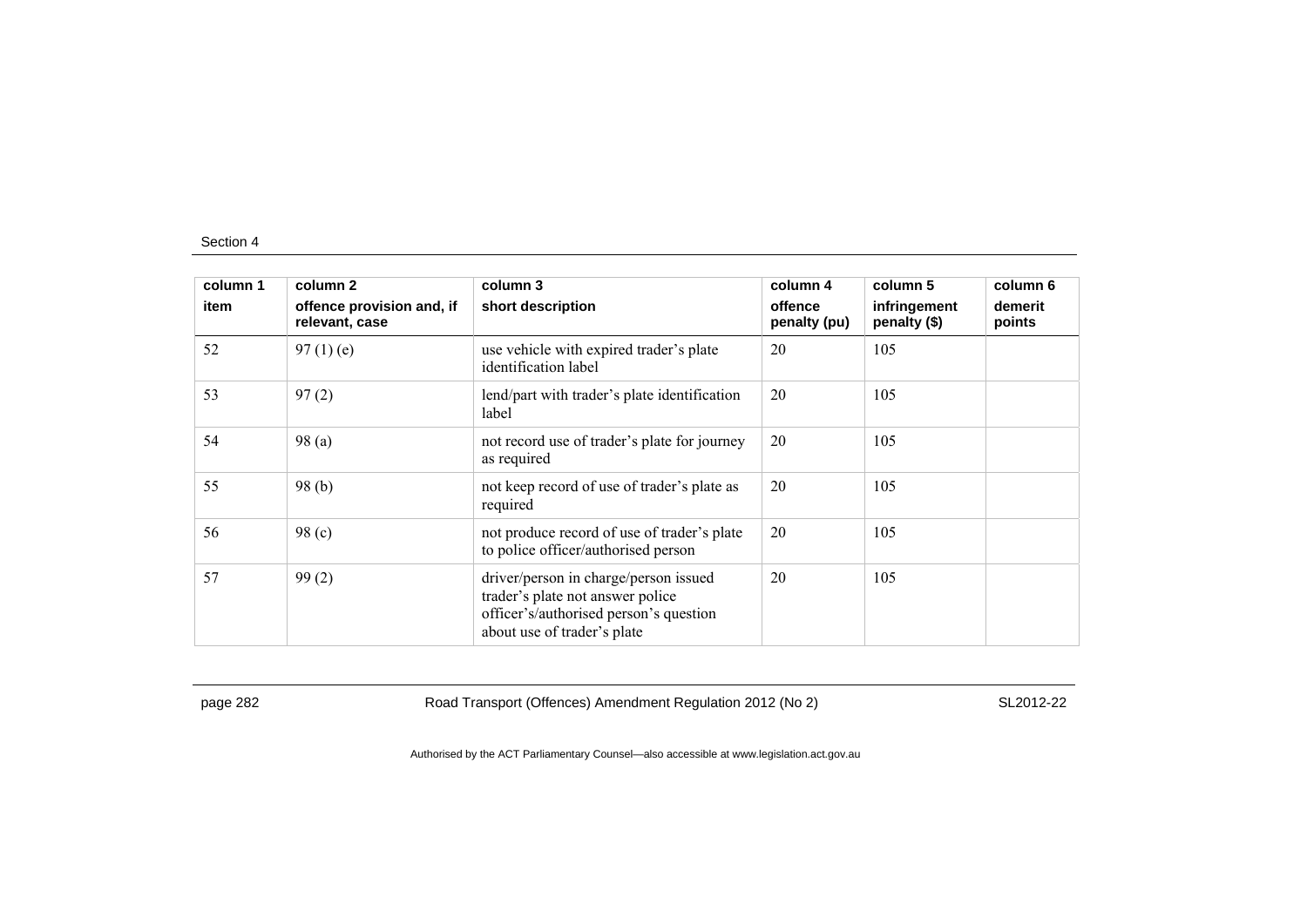| column 1 | column 2                                    | column 3                                                                                              | column 4                | column 5                     | column 6          |
|----------|---------------------------------------------|-------------------------------------------------------------------------------------------------------|-------------------------|------------------------------|-------------------|
| item     | offence provision and, if<br>relevant, case | short description                                                                                     | offence<br>penalty (pu) | infringement<br>penalty (\$) | demerit<br>points |
| 58       | 100(1)                                      | not notify authority of sale/disposition/<br>cessation of business with trader's plate as<br>required | 20                      | 105                          |                   |
| 59       | 101(2)                                      | not return trader's plate not entitled to as<br>required                                              | 20                      | 105                          |                   |
| 60       | 101(3)                                      | not return expired trader's plate as required                                                         | 20                      | 105                          |                   |
| 61       | 107(2)                                      | drive unsafely maintained vehicle                                                                     | 20                      | 291                          |                   |
| 62       | 107(3)                                      | tow unsafely maintained combination<br>vehicle                                                        | 20                      | 291                          |                   |
| 63       | 107(4)                                      | operator not maintain vehicle safe to drive                                                           | 20                      | 291                          |                   |
| 64       | 107(5)                                      | operator not maintain trailer safe to tow                                                             | 20                      | 291                          |                   |
| 65       | 108(2)                                      | drive vehicle without emission control<br>system fitted                                               | 20                      | 136                          |                   |

SL2012-22 Road Transport (Offences) Amendment Regulation 2012 (No 2) page 283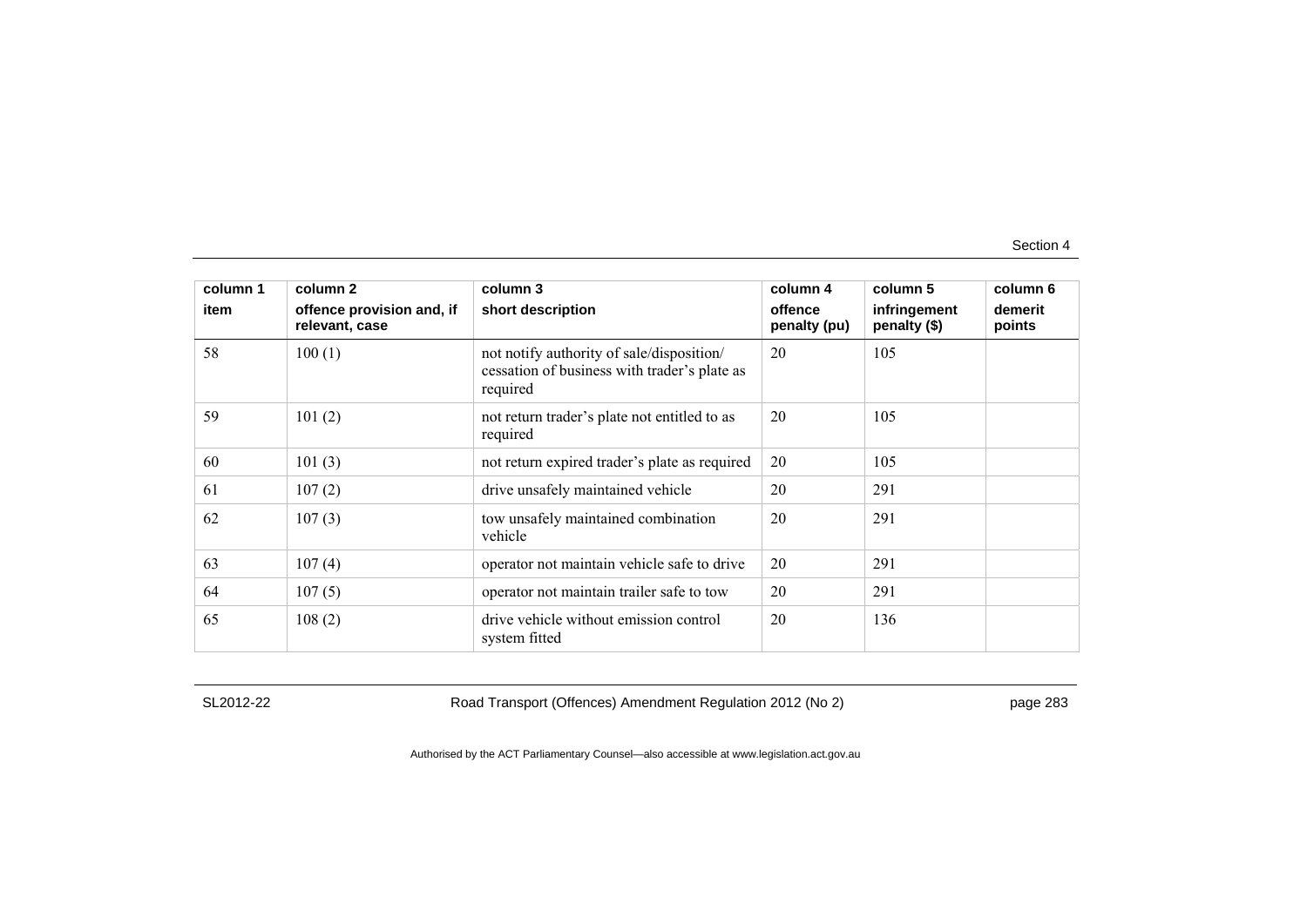| column 1<br>item | column 2<br>offence provision and, if<br>relevant, case | column 3<br>short description                                          | column 4<br>offence<br>penalty (pu) | column 5<br>infringement<br>penalty (\$) | column 6<br>demerit<br>points |
|------------------|---------------------------------------------------------|------------------------------------------------------------------------|-------------------------------------|------------------------------------------|-------------------------------|
| 66               | 108(3)                                                  | drive vehicle with emission control system<br>not maintained           | 20                                  | 136                                      |                               |
| 67               | 108(4)                                                  | tow combination vehicle without emission<br>control system fitted      | 20                                  | 136                                      |                               |
| 68               | 108(5)                                                  | tow combination vehicle with emission<br>control system not maintained | 20                                  | 136                                      |                               |
| 69               | 108(6)                                                  | operator not ensure emission control<br>system fitted to vehicle       | 20                                  | 136                                      |                               |
| 70               | 108(7)                                                  | operator not ensure emission control<br>system maintained              | 20                                  | 136                                      |                               |

page 284 Road Transport (Offences) Amendment Regulation 2012 (No 2) SL2012-22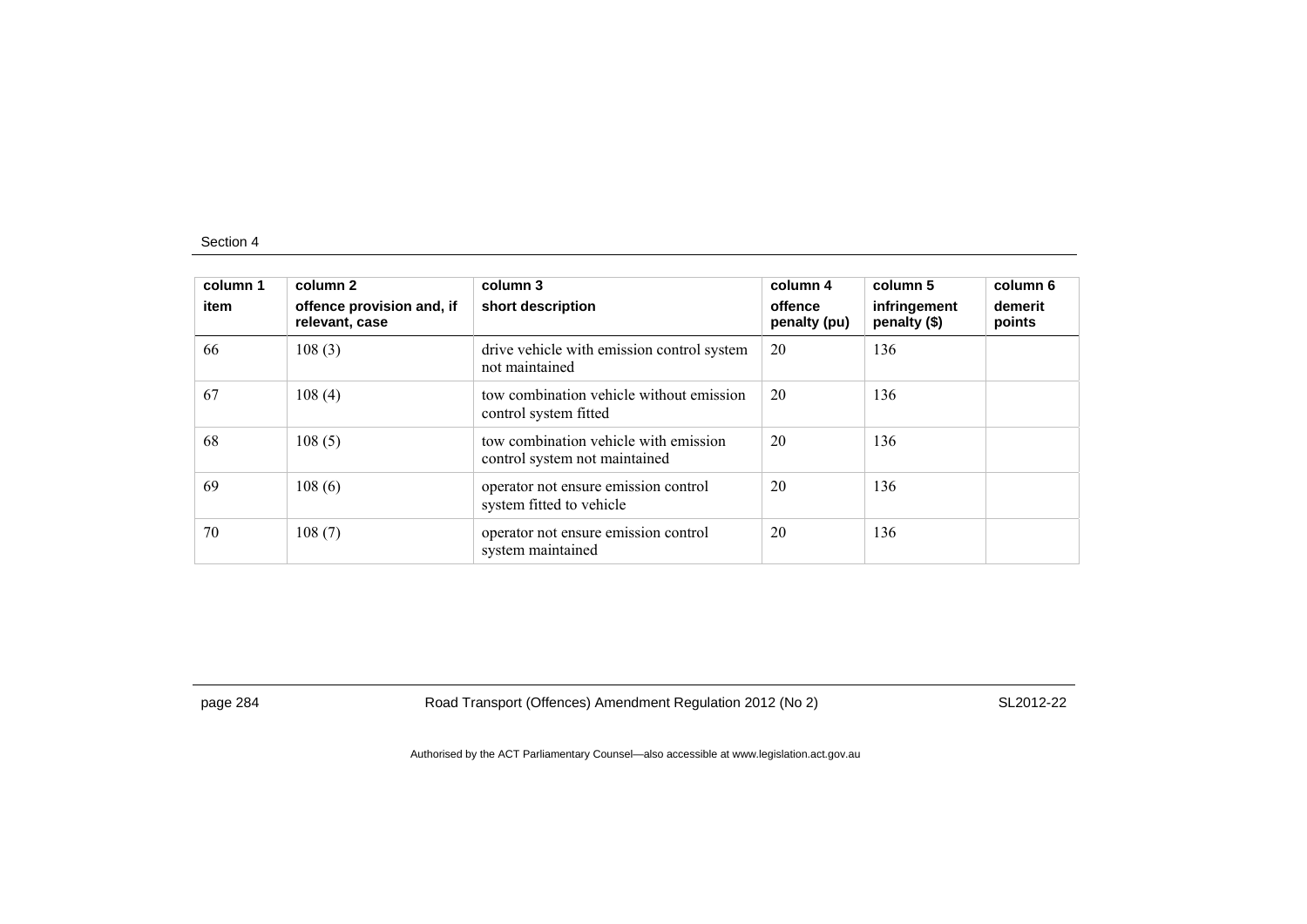| column 1 | column 2                                                                                                                                         | column 3                                                                                                       | column 4                | column 5                     | column 6          |
|----------|--------------------------------------------------------------------------------------------------------------------------------------------------|----------------------------------------------------------------------------------------------------------------|-------------------------|------------------------------|-------------------|
| item     | offence provision and, if<br>relevant, case                                                                                                      | short description                                                                                              | offence<br>penalty (pu) | infringement<br>penalty (\$) | demerit<br>points |
| 71       | 109(2)                                                                                                                                           |                                                                                                                |                         |                              |                   |
| 71.1     | plant not comply with<br>٠<br>sch 1, s 1.6                                                                                                       | driver/operator plant not comply with<br>specifications/unsafe                                                 | 20                      | 291                          |                   |
| 71.2     | motor vehicle not<br>٠<br>comply with sch 1,<br>ss 1.16-1.21 in<br>relation to seatbelts,<br>seatbelt anchorages or<br>head restraints           | driver/operator motor vehicle not comply<br>with standard—seatbelts/seatbelt<br>anchorages/head restraints     | 20                      | 291                          |                   |
| 71.3     | motor vehicle not<br>٠<br>comply with sch 1,<br>$ss$ 1.16-1.21 in<br>relation to<br>suspension, vehicle<br>body or chassis<br>structural members | driver/operator motor vehicle not comply<br>with standard—suspension/vehicle<br>body/chassis structural member | 20                      | 136                          |                   |

SL2012-22 Road Transport (Offences) Amendment Regulation 2012 (No 2) page 285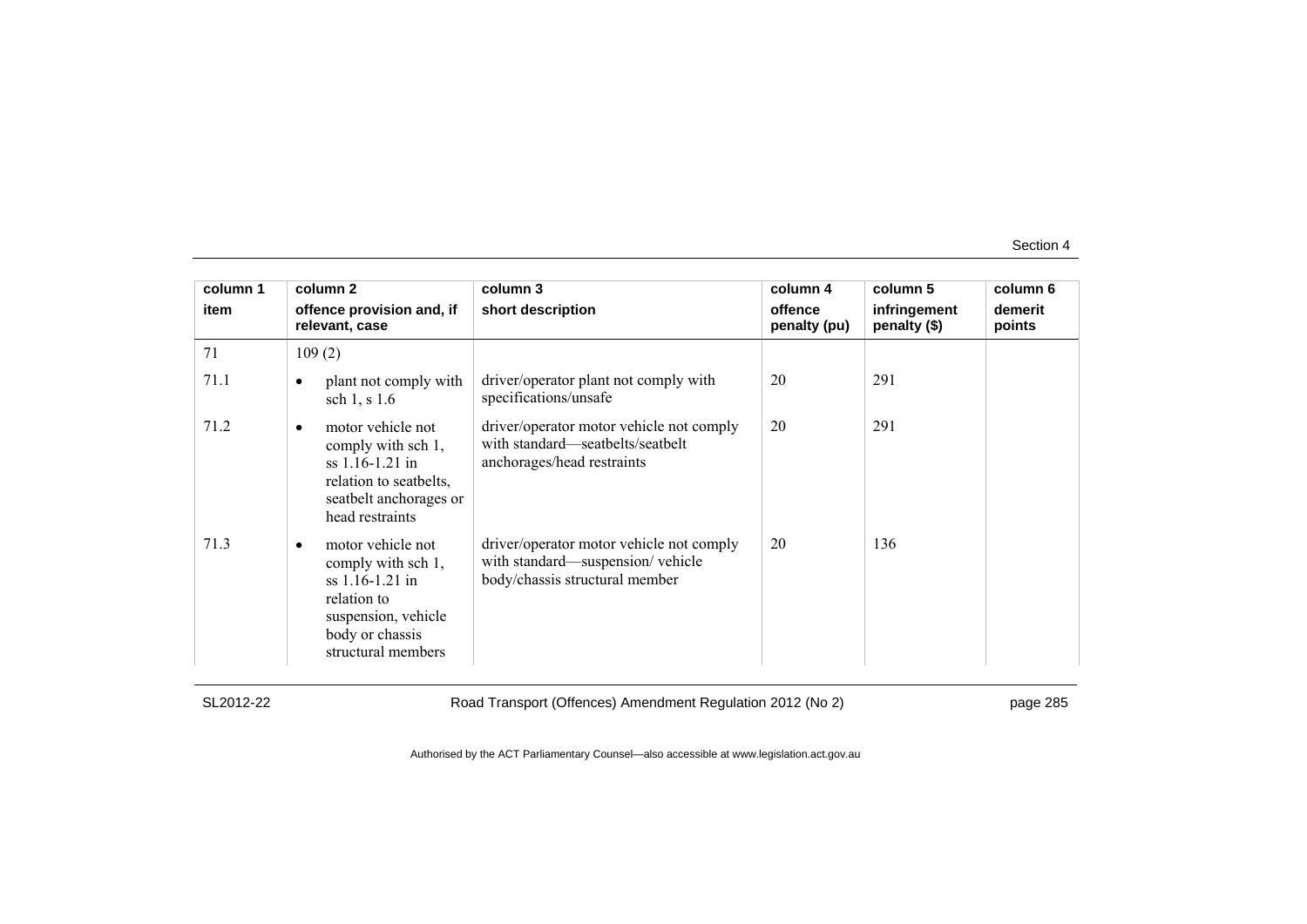| column 1<br>item | column 2<br>offence provision and, if<br>relevant, case                                                                                                                                                           | column 3<br>short description                                      | column 4<br>offence<br>penalty (pu) | column 5<br>infringement<br>penalty (\$) | column 6<br>demerit<br>points |
|------------------|-------------------------------------------------------------------------------------------------------------------------------------------------------------------------------------------------------------------|--------------------------------------------------------------------|-------------------------------------|------------------------------------------|-------------------------------|
| 71.4             | motor vehicle not<br>$\bullet$<br>comply with sch 1,<br>$ss$ 1.16-1.21 in<br>relation to anything<br>not dealt with<br>elsewhere in this item<br>or another provision<br>not dealt with<br>elsewhere in this item | driver/operator motor vehicle not comply<br>with standard—other    | 20                                  | 105                                      |                               |
| 71.5             | motor vehicle not<br>$\bullet$<br>comply with sch 1,<br>$ss$ 1.16-1.21 in<br>relation to steering or<br>s 1.25                                                                                                    | driver/operator motor vehicle not comply<br>with standard—steering | 20                                  | 219                                      |                               |

page 286 Road Transport (Offences) Amendment Regulation 2012 (No 2) SL2012-22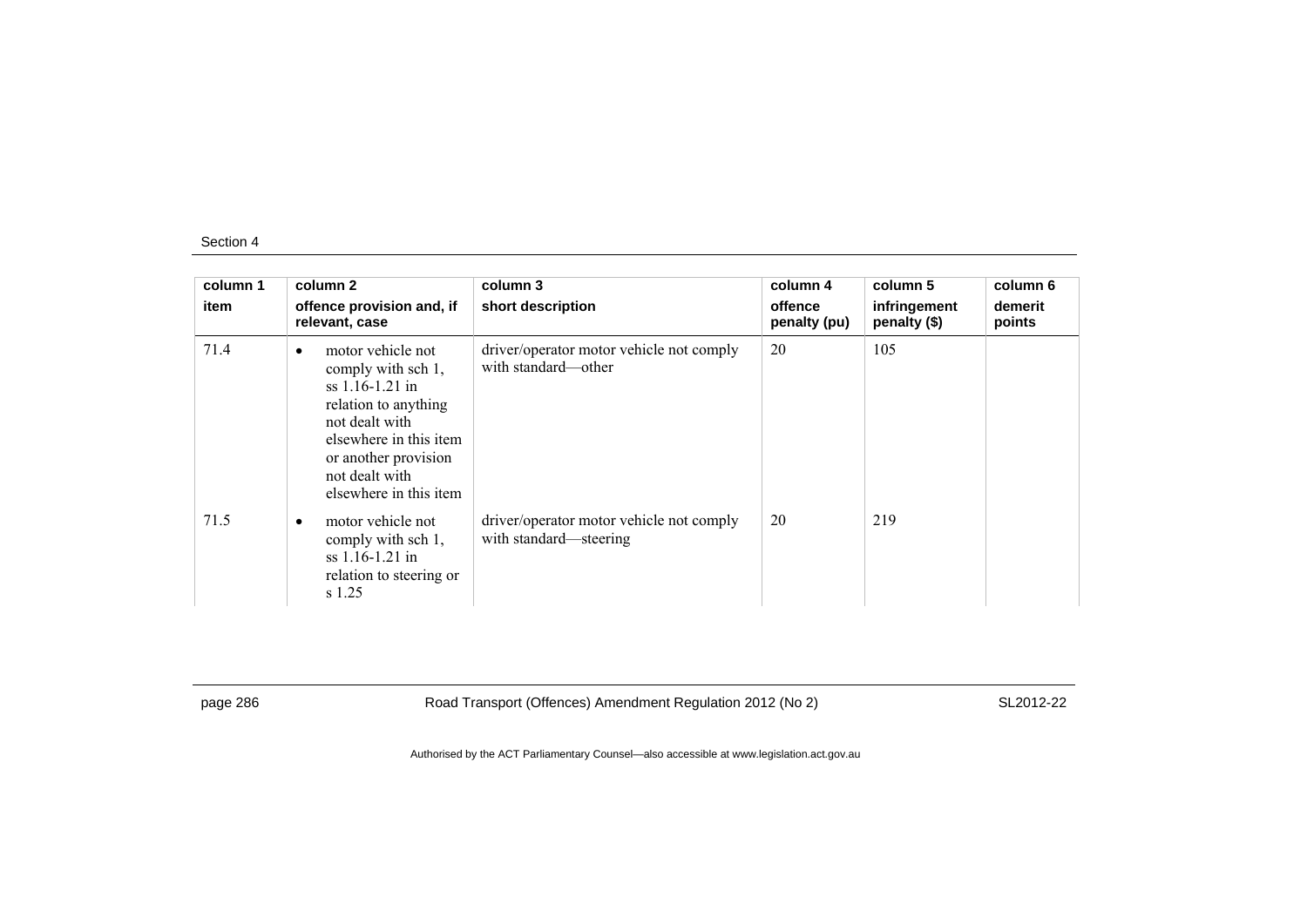| column 1 | column 2                                                                                                                                          | column 3                                                                                   | column 4                | column 5                     | column 6          |
|----------|---------------------------------------------------------------------------------------------------------------------------------------------------|--------------------------------------------------------------------------------------------|-------------------------|------------------------------|-------------------|
| item     | offence provision and, if<br>relevant, case                                                                                                       | short description                                                                          | offence<br>penalty (pu) | infringement<br>penalty (\$) | demerit<br>points |
| 71.6     | motor vehicle not<br>$\bullet$<br>comply with sch 1,<br>$ss$ 1.16-1.21 in<br>relation to turning<br>ability or s 1.26                             | driver/operator motor vehicle not comply<br>with standard—turning ability                  | 20                      | 105                          |                   |
| 71.7     | motor vehicle not<br>$\bullet$<br>comply with sch 1,<br>$ss$ 1.16-1.21 in<br>relation to ability to<br>travel backwards and<br>forwards or s 1.27 | driver/operator motor vehicle not comply<br>with standard—travel backwards and<br>forwards | 20                      | 105                          |                   |
| 71.8     | motor vehicle not<br>comply with sch 1,<br>$ss$ 1.16-1.21 in<br>relation to protrusions<br>or $s$ 1.28                                            | driver/operator motor vehicle not comply<br>with standard—protrusions                      | 20                      | 105                          |                   |

SL2012-22 Road Transport (Offences) Amendment Regulation 2012 (No 2) page 287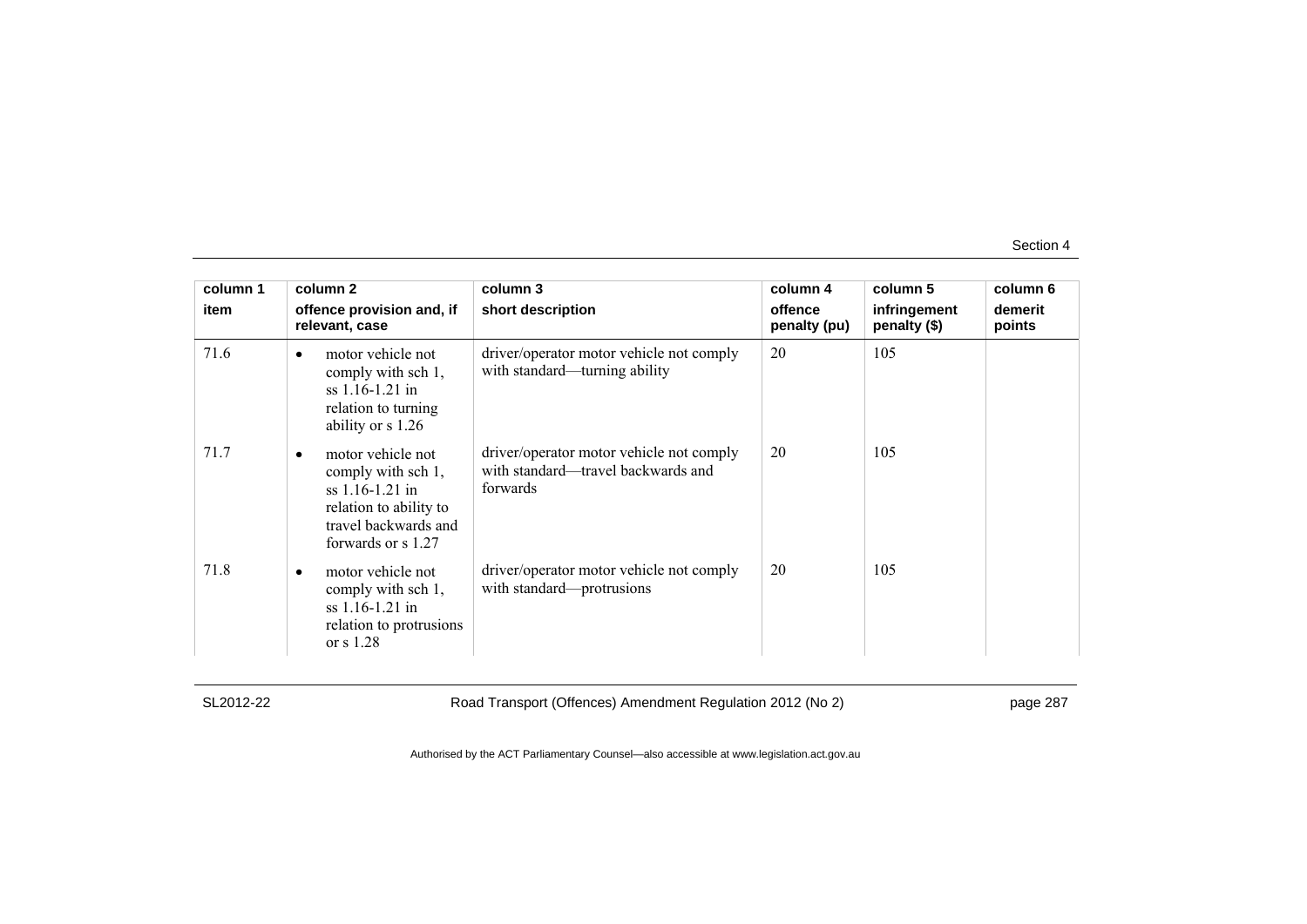| column 1<br>item | column 2<br>offence provision and, if<br>relevant, case                                                                                                      | column 3<br>short description                                                               | column 4<br>offence<br>penalty (pu) | column 5<br>infringement<br>penalty (\$) | column 6<br>demerit<br>points |
|------------------|--------------------------------------------------------------------------------------------------------------------------------------------------------------|---------------------------------------------------------------------------------------------|-------------------------------------|------------------------------------------|-------------------------------|
| 71.9             | motor vehicle not<br>$\bullet$<br>comply with sch 1,<br>$ss$ 1.16-1.21 in<br>relation to oil, grease<br>or fuel (other than<br>LPG) containment or<br>s 1.29 | driver/operator motor vehicle not comply<br>with standard-oil/grease/fuel containment       | 20                                  | 136                                      |                               |
| 71.10            | motor vehicle not<br>$\bullet$<br>comply with sch 1,<br>$ss$ 1.16-1.21 in<br>relation to driver's<br>view or location of<br>controls or $\frac{s}{1.30}$     | driver/operator motor vehicle not comply<br>with standard—driver's view/control<br>location | 20                                  | 105                                      |                               |

page 288 Road Transport (Offences) Amendment Regulation 2012 (No 2) SL2012-22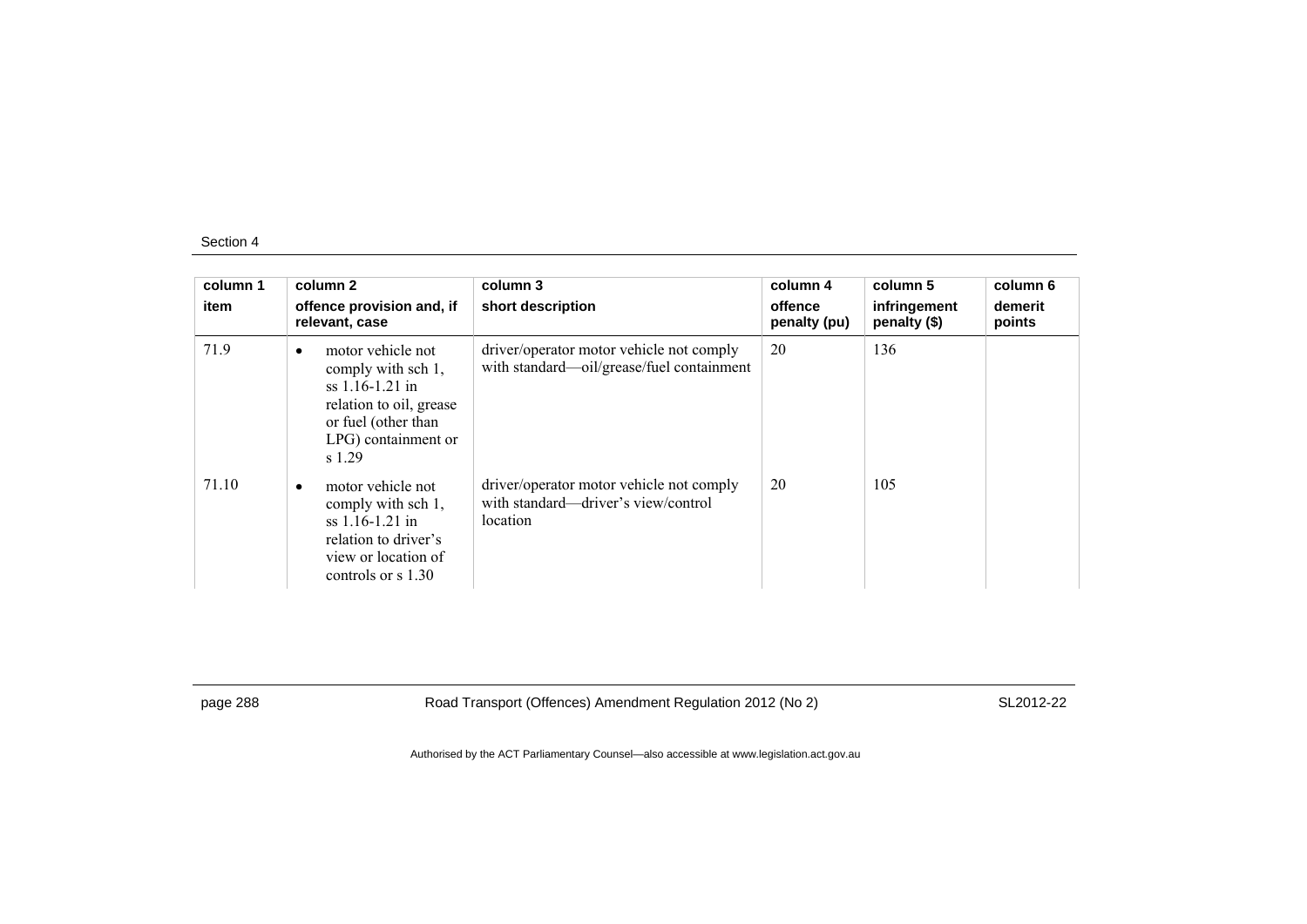| column 1<br>item | column 2<br>offence provision and, if<br>relevant, case                                                                                  | column 3<br>short description                                                        | column 4<br>offence<br>penalty (pu) | column 5<br>infringement<br>penalty (\$) | column 6<br>demerit<br>points |
|------------------|------------------------------------------------------------------------------------------------------------------------------------------|--------------------------------------------------------------------------------------|-------------------------------------|------------------------------------------|-------------------------------|
| 71.11            | motor vehicle not<br>$\bullet$<br>comply with sch 1,<br>$ss$ 1.16-1.21 in<br>relation to seating or<br>s 1.31                            | driver/operator motor vehicle not comply<br>with standard—seating                    | 20                                  | 136                                      |                               |
| 71.12            | motor vehicle not<br>$\bullet$<br>comply with sch 1,<br>$ss$ 1.16-1.21 in<br>relation to child<br>restraint anchorages<br>or $\sin 1.32$ | driver/operator motor vehicle not comply<br>with standard—child restraint anchorages | 20                                  | 291                                      |                               |

SL2012-22 Road Transport (Offences) Amendment Regulation 2012 (No 2) page 289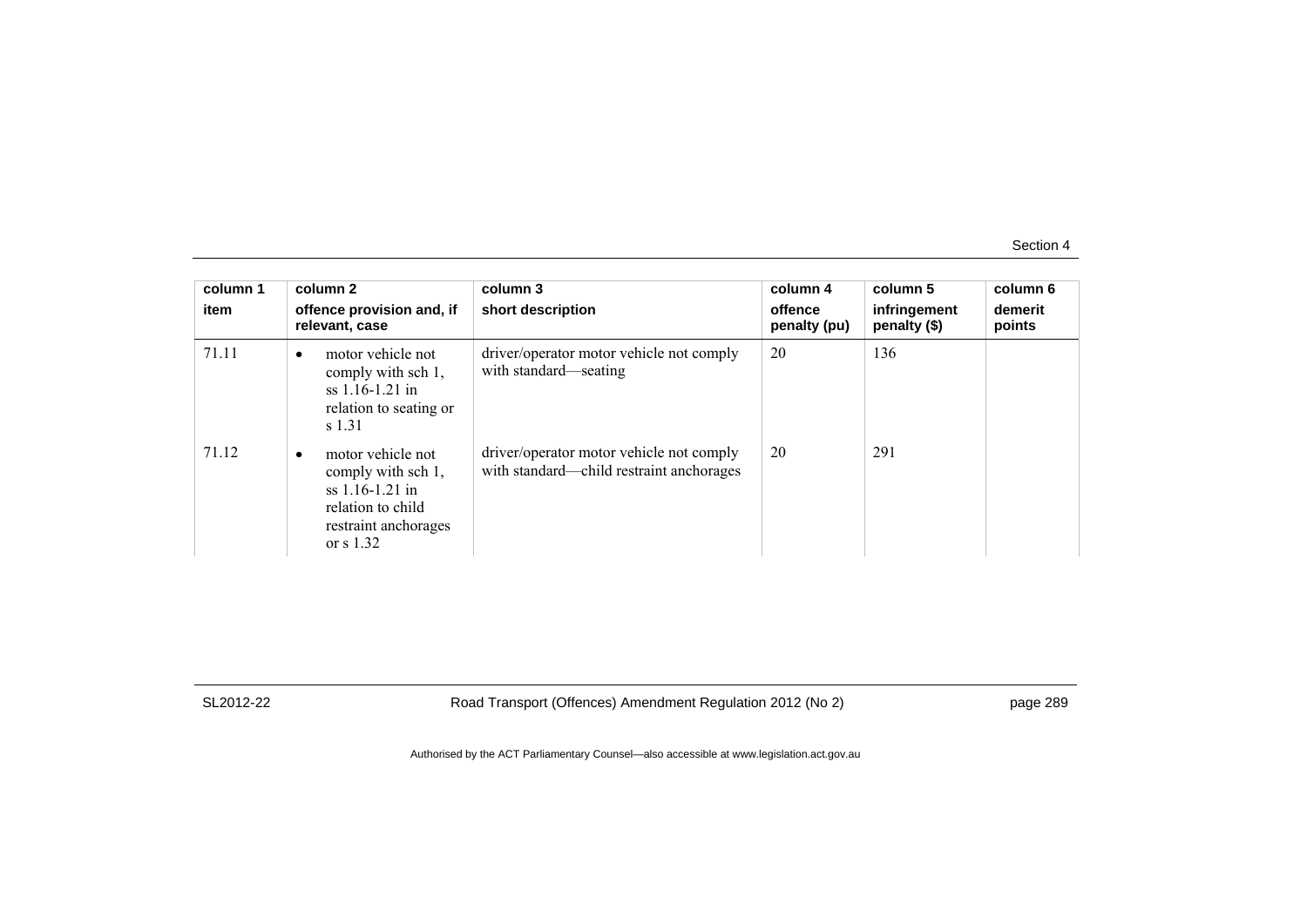| column 1<br>item | column 2<br>offence provision and, if<br>relevant, case                                                                            | column 3<br>short description                                                            | column 4<br>offence<br>penalty (pu) | column 5<br>infringement<br>penalty (\$) | column 6<br>demerit<br>points |
|------------------|------------------------------------------------------------------------------------------------------------------------------------|------------------------------------------------------------------------------------------|-------------------------------------|------------------------------------------|-------------------------------|
| 71.13            | motor vehicle not<br>$\bullet$<br>comply with sch 1,<br>$ss$ 1.16-1.21 in<br>relation to door<br>latches or hinges or<br>s 1.33    | driver/operator motor vehicle not comply<br>with standard—door latches/hinges            | 20                                  | 105                                      |                               |
| 71.14            | motor vehicle not<br>comply with sch 1,<br>$ss$ 1.16-1.21 in<br>relation to mudguards<br>or spray suppression<br>devices or s 1.34 | driver/operator motor vehicle not comply<br>with standard—mudguards/spray<br>suppression | 20                                  | 105                                      |                               |

page 290 Road Transport (Offences) Amendment Regulation 2012 (No 2) SL2012-22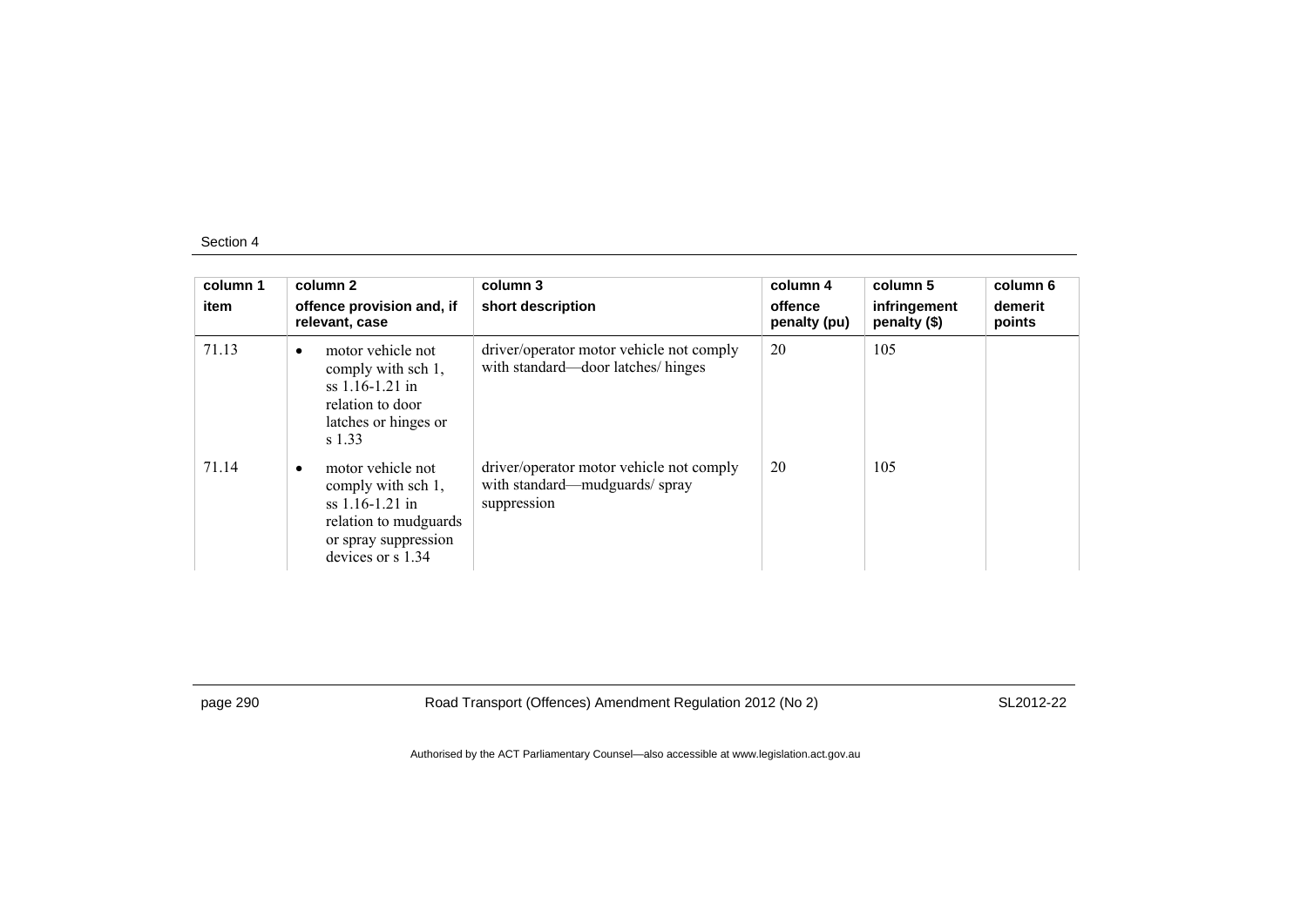| column 1<br>item | column 2<br>offence provision and, if<br>relevant, case                                                                                   | column 3<br>short description                                                       | column 4<br>offence<br>penalty (pu) | column 5<br>infringement<br>penalty (\$) | column 6<br>demerit<br>points |
|------------------|-------------------------------------------------------------------------------------------------------------------------------------------|-------------------------------------------------------------------------------------|-------------------------------------|------------------------------------------|-------------------------------|
| 71.15            | motor vehicle not<br>$\bullet$<br>comply with sch 1,<br>$ss$ 1.16-1.21 in<br>relation to horns or<br>other audible devices<br>or $s$ 1.35 | driver/operator motor vehicle not comply<br>with standard—horn/other audible device | 20                                  | 105                                      |                               |
| 71.16            | motor vehicle not<br>comply with sch 1,<br>$ss$ 1.16-1.21 in<br>relation to rear-vision<br>mirrors or<br>$ss$ 1.36-1.38                   | driver/operator motor vehicle not comply<br>with standard—rear-vision mirrors       | 20                                  | 105                                      |                               |

SL2012-22 Road Transport (Offences) Amendment Regulation 2012 (No 2) page 291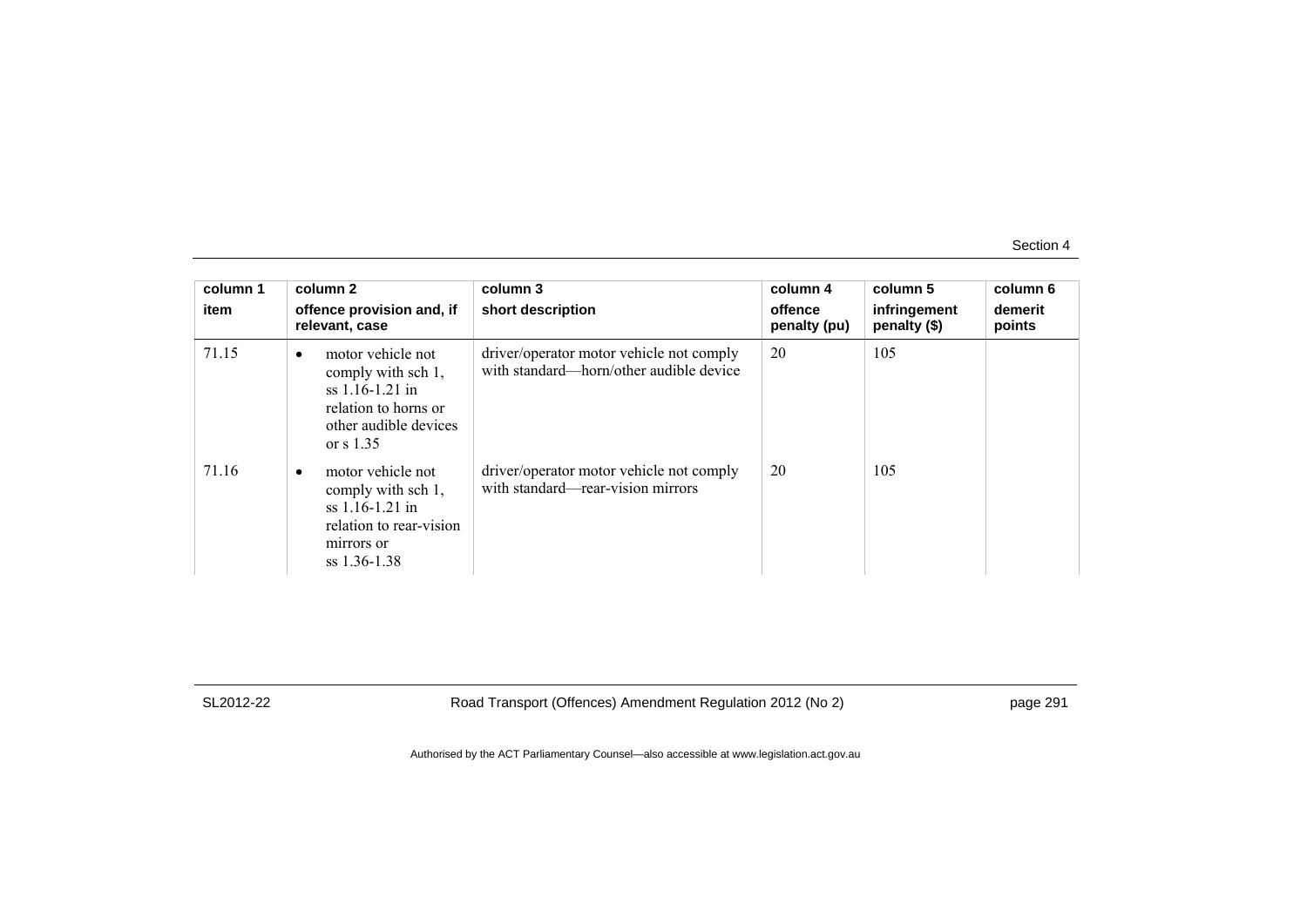| column 1<br>item | column 2<br>offence provision and, if<br>relevant, case                                                                                                                        | column 3<br>short description                                                                                                   | column 4<br>offence<br>penalty (pu) | column 5<br>infringement<br>penalty (\$) | column 6<br>demerit<br>points |
|------------------|--------------------------------------------------------------------------------------------------------------------------------------------------------------------------------|---------------------------------------------------------------------------------------------------------------------------------|-------------------------------------|------------------------------------------|-------------------------------|
| 71.17            | motor vehicle not<br>٠<br>comply with sch 1,<br>$ss$ 1.16-1.21 in<br>relation to automatic<br>transmission or<br>automatic<br>transmission controls<br>or indicators or s 1.39 | driver/operator motor vehicle not comply<br>with standard—automatic<br>transmission/automatic transmission<br>control/indicator | 20                                  | 105                                      |                               |
| 71.18            | motor vehicle not<br>٠<br>comply with sch 1,<br>$ss$ 1.16-1.21 in<br>relation to diesel<br>engines or diesel<br>engine devices or<br>s 1.40                                    | driver/operator motor vehicle not comply<br>with standard—diesel engine/diesel engine<br>device                                 | 20                                  | 105                                      |                               |

page 292 Road Transport (Offences) Amendment Regulation 2012 (No 2) SL2012-22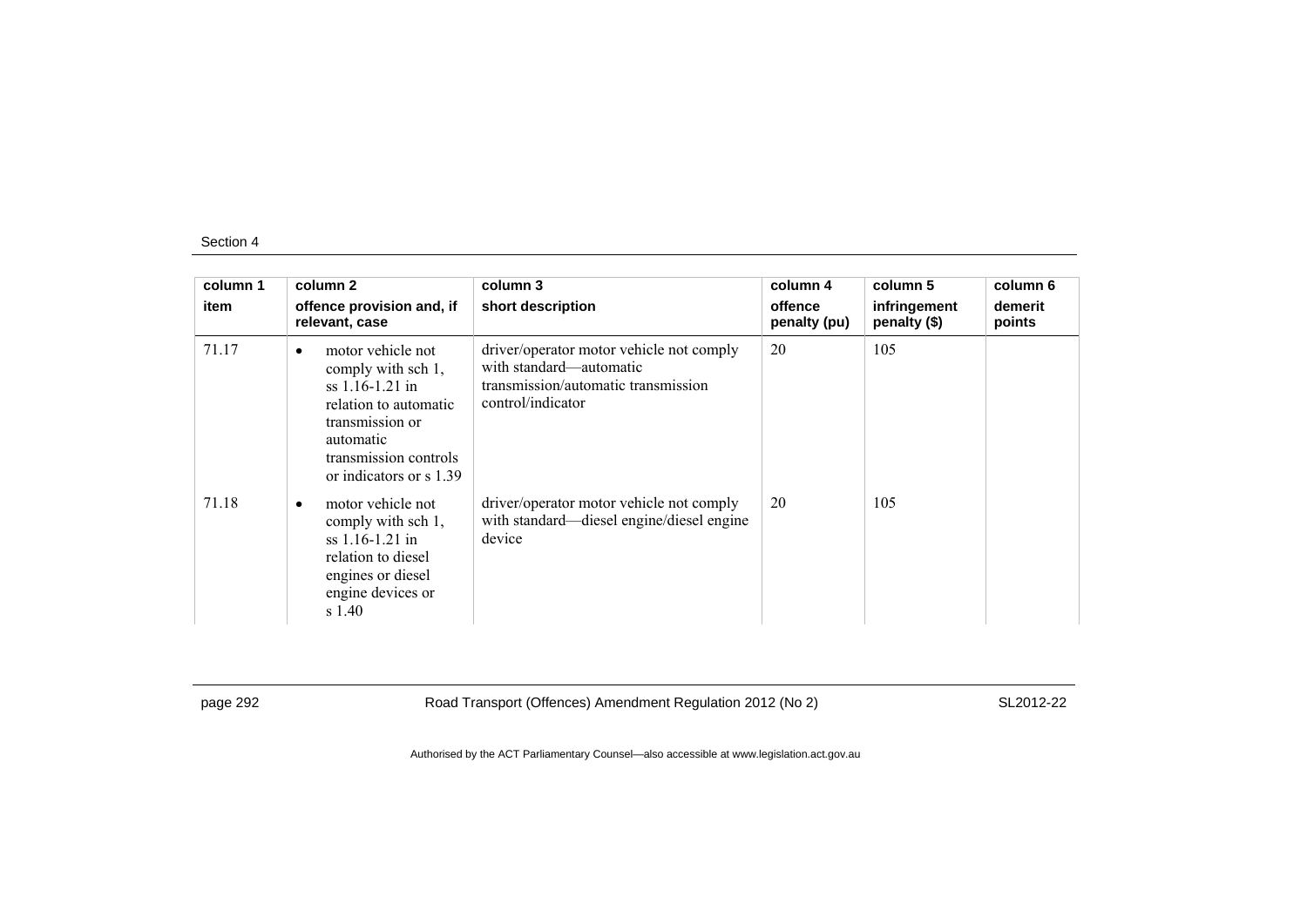| column 1<br>item | column 2<br>offence provision and, if<br>relevant, case                                                                                                                                                                | column 3<br>short description                                                                                                                                   | column 4<br>offence<br>penalty (pu) | column 5<br>infringement<br>penalty (\$) | column 6<br>demerit<br>points |
|------------------|------------------------------------------------------------------------------------------------------------------------------------------------------------------------------------------------------------------------|-----------------------------------------------------------------------------------------------------------------------------------------------------------------|-------------------------------------|------------------------------------------|-------------------------------|
| 71.19            | motor vehicle not<br>comply with sch 1,<br>$ss$ 1.16-1.21 in<br>relation to bonnet<br>securing devices or<br>s 1.41                                                                                                    | driver/operator motor vehicle not comply<br>with standard—bonnet securing device                                                                                | 20                                  | 105                                      |                               |
| 71.20            | motor vehicle not<br>comply with sch 1,<br>ss 1.16-1.21 in<br>relation to electrical<br>wiring, components,<br>connections,<br>installations,<br>connectors or<br>conductors or other<br>electrical items or<br>s 1.42 | driver/operator motor vehicle not comply<br>with standard—electrical<br>wiring/components/connection/installation/<br>connector/conductor/other electrical item | 20                                  | 105                                      |                               |

SL2012-22 Road Transport (Offences) Amendment Regulation 2012 (No 2) page 293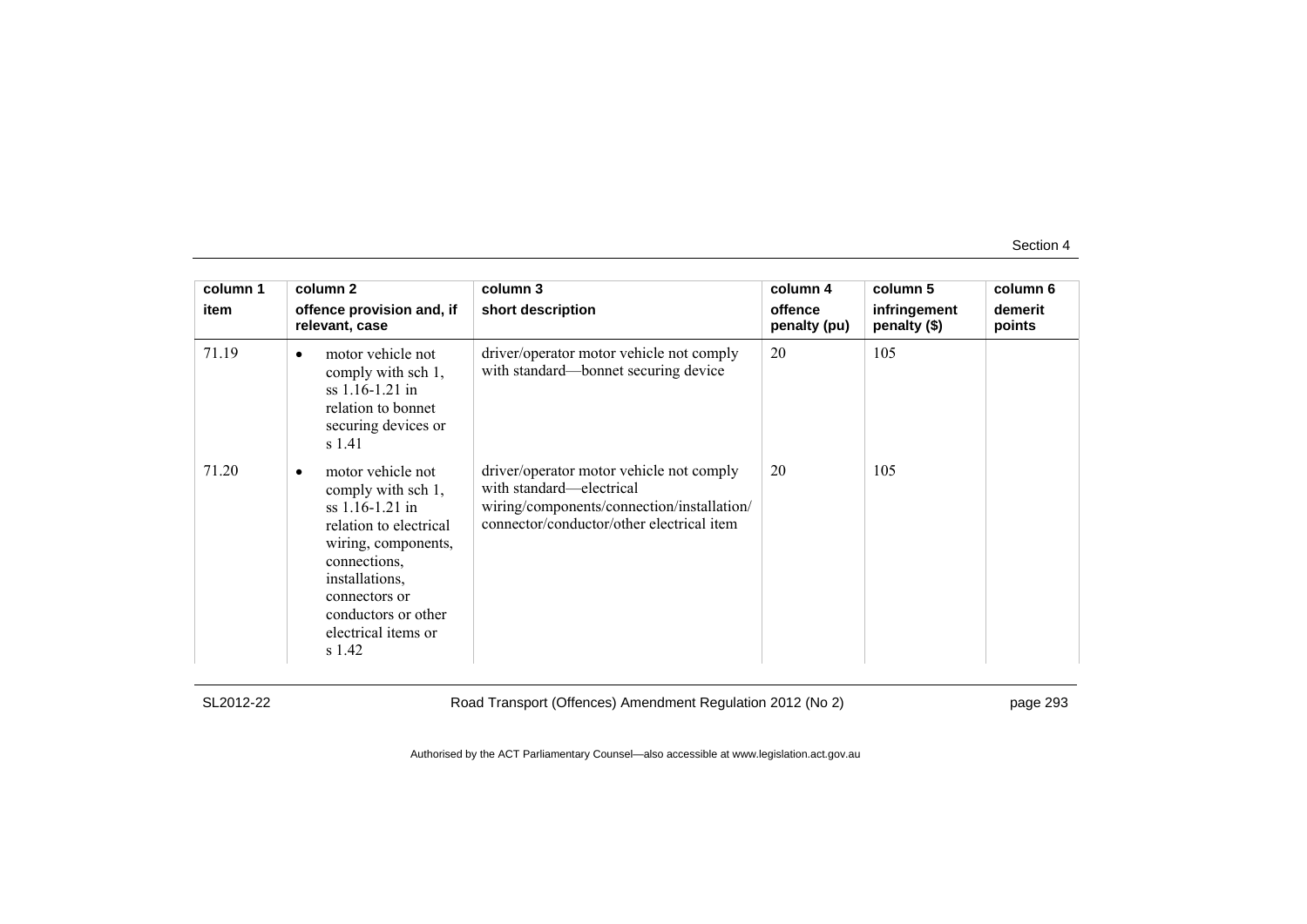| column 1<br>item | column 2<br>offence provision and, if<br>relevant, case                                                                                    | column 3<br>short description                                                                        | column 4<br>offence<br>penalty (pu) | column 5<br>infringement<br>penalty (\$) | column 6<br>demerit<br>points |
|------------------|--------------------------------------------------------------------------------------------------------------------------------------------|------------------------------------------------------------------------------------------------------|-------------------------------------|------------------------------------------|-------------------------------|
| 71.21            | motor vehicle not<br>$\bullet$<br>comply with sch 1,<br>$ss$ 1.16-1.21 in<br>relation to<br>speedometers or<br>$s$ 1.43                    | driver/operator motor vehicle not comply<br>with standard-speedometer                                | 20                                  | 105                                      |                               |
| 71.22            | motor vehicle not<br>comply with sch 1,<br>$ss$ 1.16-1.21 in<br>relation to television<br>receivers or visual<br>display units or $s$ 1.44 | driver/operator motor vehicle not comply<br>with standard—television receiver/visual<br>display unit | 20                                  | 105                                      |                               |

page 294 Road Transport (Offences) Amendment Regulation 2012 (No 2) SL2012-22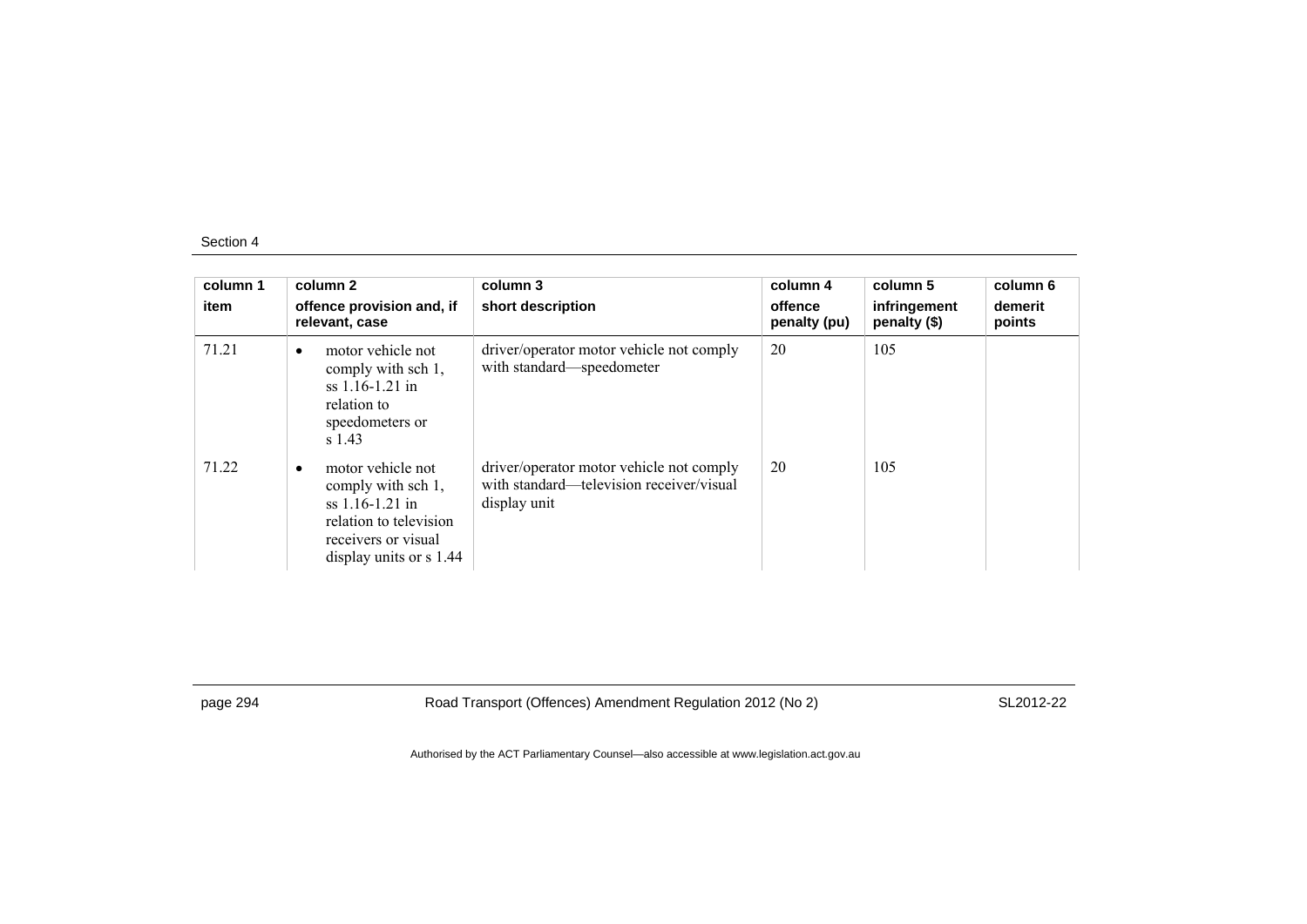| column 1 | column 2                                                                                                                                                                                                              | column 3                                                                                                                                                  | column 4                | column 5                     | column 6          |
|----------|-----------------------------------------------------------------------------------------------------------------------------------------------------------------------------------------------------------------------|-----------------------------------------------------------------------------------------------------------------------------------------------------------|-------------------------|------------------------------|-------------------|
| item     | offence provision and, if<br>relevant, case                                                                                                                                                                           | short description                                                                                                                                         | offence<br>penalty (pu) | infringement<br>penalty (\$) | demerit<br>points |
| 71.23    | motor vehicle (other<br>٠<br>than motorbike,<br>motortrike or moped)<br>not comply with<br>sch 1, ss 1.16-1.21 in<br>relation to<br>windscreens,<br>windows, interior<br>partitions or glazing<br>or ss $1.45 - 1.47$ | driver/operator motor (other than<br>motorbike, motortrike or moped) vehicle<br>not comply with standard—windscreen/<br>window/interior partition/glazing | 20                      | 105                          |                   |
| 71.24    | motor vehicle not<br>٠<br>comply with sch 1,<br>$ss$ 1.16-1.21 in<br>relation to<br>windscreen-wipers or<br>washers or s 1.48                                                                                         | driver/operator motor vehicle not comply<br>with standard—windscreen-wipers/washers                                                                       | 20                      | 105                          |                   |

SL2012-22 Road Transport (Offences) Amendment Regulation 2012 (No 2) page 295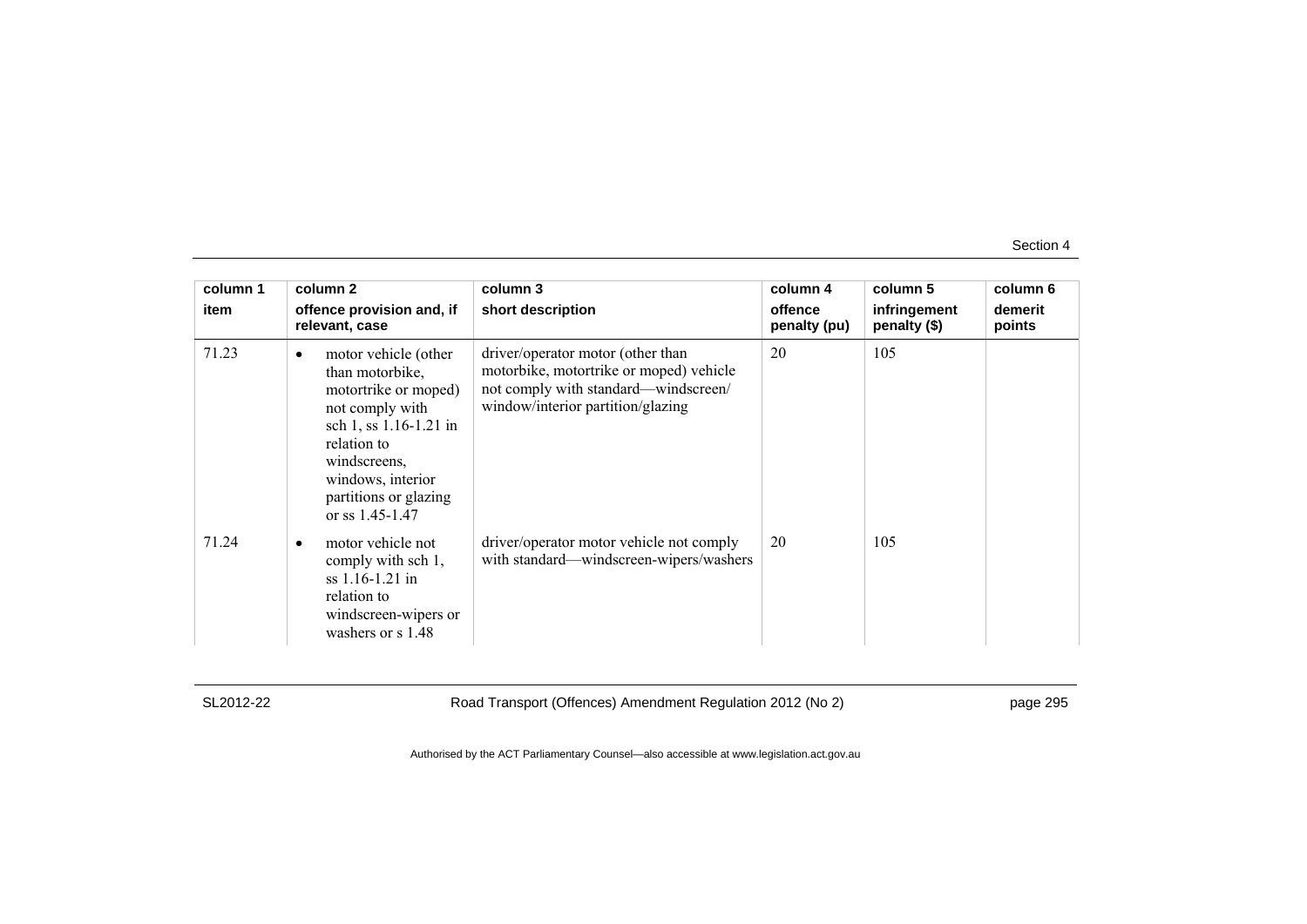| column 1<br>item | column 2<br>offence provision and, if<br>relevant, case                                                                                                               | column 3<br>short description                                         | column 4<br>offence<br>penalty (pu) | column 5<br>infringement<br>penalty (\$) | column 6<br>demerit<br>points |
|------------------|-----------------------------------------------------------------------------------------------------------------------------------------------------------------------|-----------------------------------------------------------------------|-------------------------------------|------------------------------------------|-------------------------------|
| 71.25            | motor vehicle not<br>$\bullet$<br>comply with sch 1,<br>ss $1.16 - 1.21$ or s $1.49$<br>in relation to wheels<br>(including wheel)<br>rims, tracks, studs or<br>nuts) | driver/operator motor vehicle not comply<br>with standard—road wheels | 20                                  | 136                                      |                               |
| 71.26            | motor vehicle not<br>$\bullet$<br>comply with sch 1,<br>ss $1.16 - 1.21$ or s $1.49$<br>in relation to tyres or<br>$ss$ 1.50-1.57                                     | driver/operator motor vehicle not comply<br>with standard—tyres       | 20                                  | 105                                      |                               |

page 296 Road Transport (Offences) Amendment Regulation 2012 (No 2) SL2012-22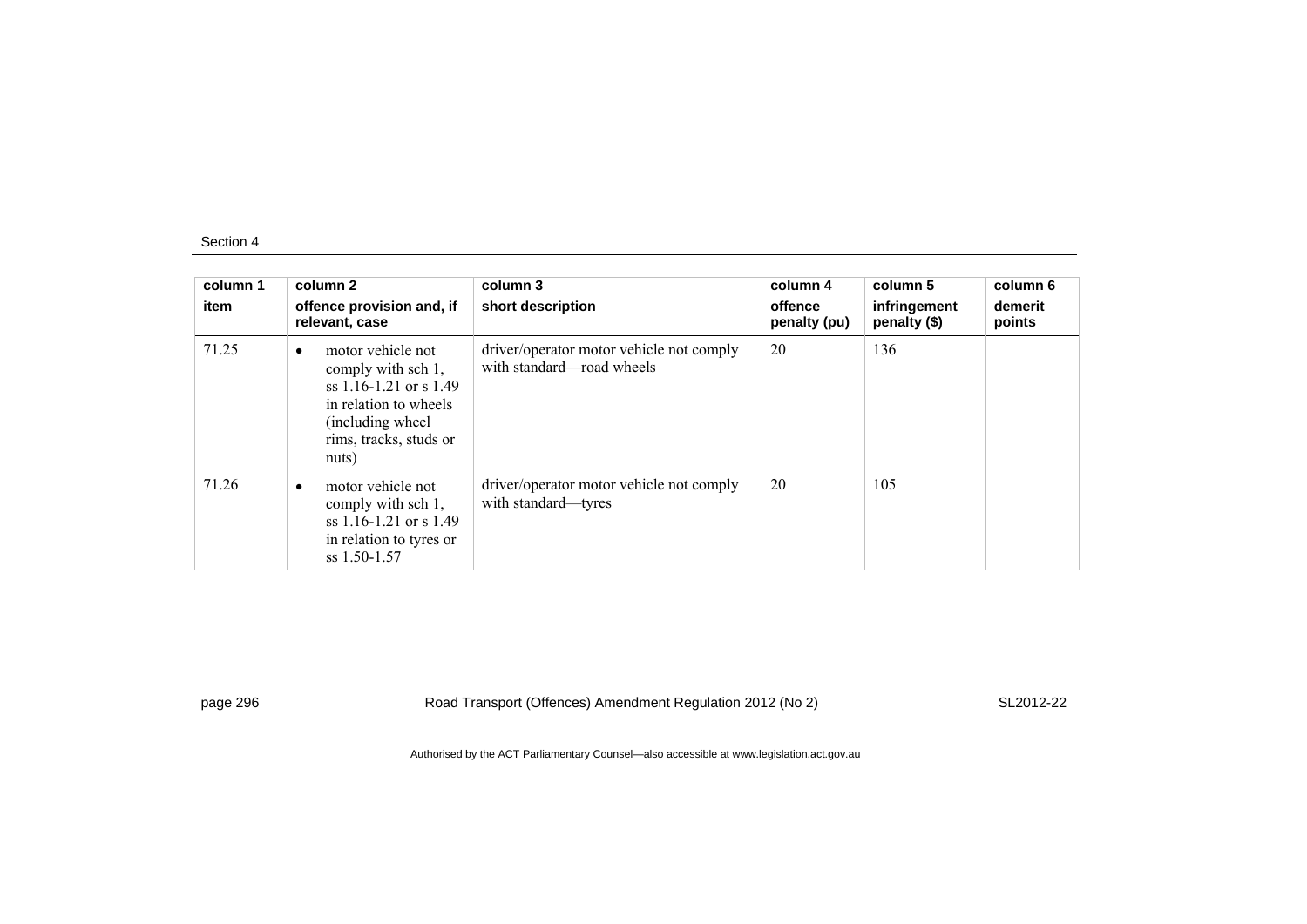| column 1 | column 2                                                                                                                                                                      | column 3                                                                                                                              | column 4                | column 5                     | column 6          |
|----------|-------------------------------------------------------------------------------------------------------------------------------------------------------------------------------|---------------------------------------------------------------------------------------------------------------------------------------|-------------------------|------------------------------|-------------------|
| item     | offence provision and, if<br>relevant, case                                                                                                                                   | short description                                                                                                                     | offence<br>penalty (pu) | infringement<br>penalty (\$) | demerit<br>points |
| 71.27    | motor vehicle not<br>$\bullet$<br>comply with sch 1,<br>ss 1.16-1.21 in<br>relation to motorbike<br>steering, handlebars,<br>footrests or<br>chainguards or<br>$ss$ 1.58-1.60 | driver/operator motor vehicle not comply<br>with standard—motorbike<br>steering/handlebars/footrests/chainguard                       | 20                      | 105                          |                   |
| 71.28    | accredited operator of<br>public passenger<br>vehicle not comply<br>with sch $1$ , s $1.60A$<br>requirement in<br>relation to fire.<br>extinguisher                           | accredited operator not comply with<br>standard—minimum classification and<br>rating/required number/location of fire<br>extinguisher | 20                      | 132                          |                   |

SL2012-22 Road Transport (Offences) Amendment Regulation 2012 (No 2) page 297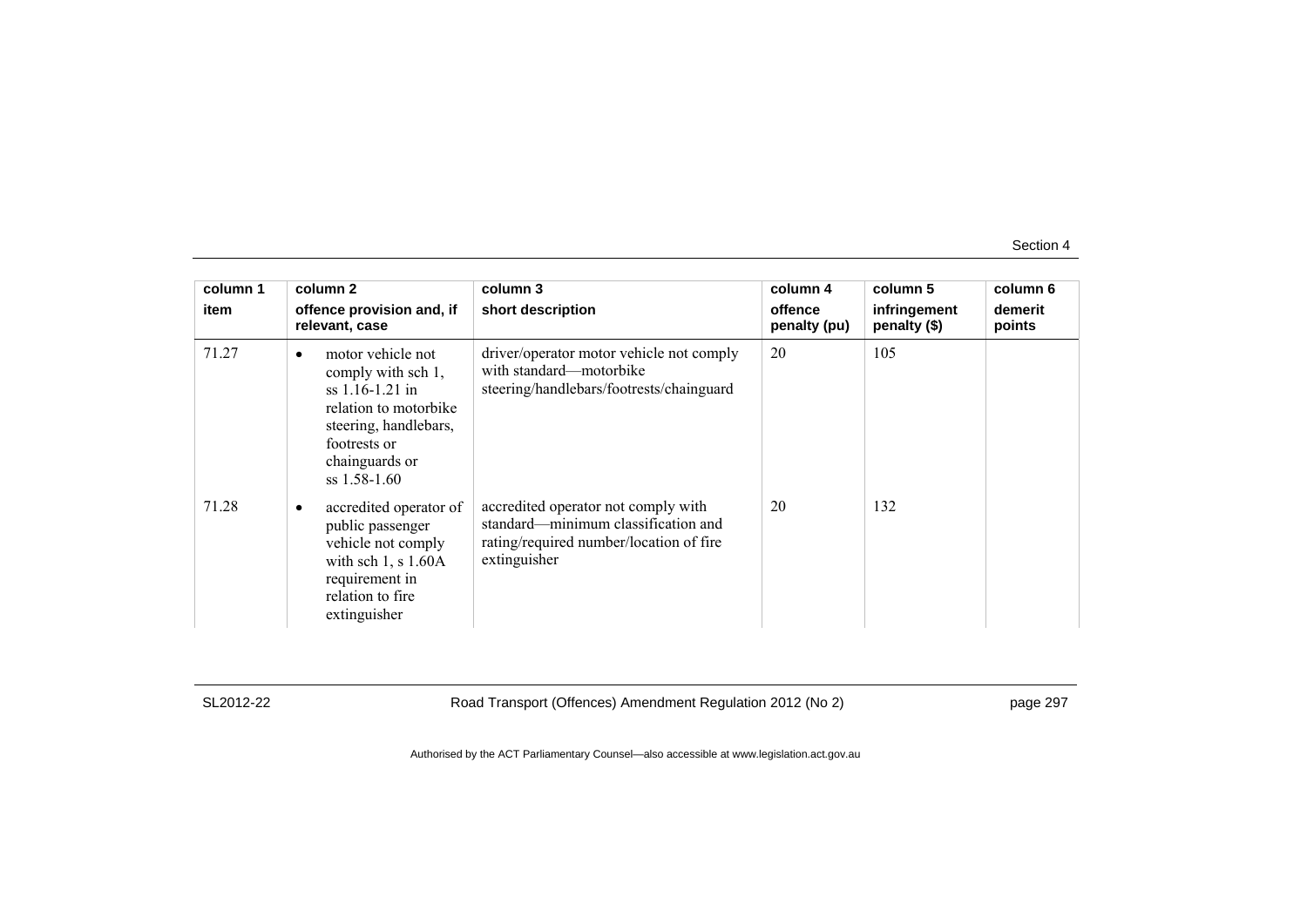| column 1<br>item | column 2<br>offence provision and, if<br>relevant, case                                                                                                          | column 3<br>short description                                                                     | column 4<br>offence<br>penalty (pu) | column 5<br>infringement<br>penalty (\$) | column 6<br>demerit<br>points |
|------------------|------------------------------------------------------------------------------------------------------------------------------------------------------------------|---------------------------------------------------------------------------------------------------|-------------------------------------|------------------------------------------|-------------------------------|
| 71.29            | accredited operator of<br>٠<br>public passenger<br>vehicle not comply<br>with sch $1, s 1.60B$ in<br>relation to proper<br>working order of fire<br>extinguisher | accredited operator not comply with<br>standard—keep fire extinguisher in proper<br>working order | 20                                  | 132                                      |                               |
| 71.30            | motor vehicle not<br>٠<br>comply with sch 1,<br>$ss$ 1.16-1.21 in<br>relation to vehicle or<br>engine identification<br>numbers or $s$ 1.61                      | driver/operator motor vehicle not comply<br>with standard—vehicle/engine<br>identification number | 20                                  | 105                                      |                               |

page 298 Road Transport (Offences) Amendment Regulation 2012 (No 2) SL2012-22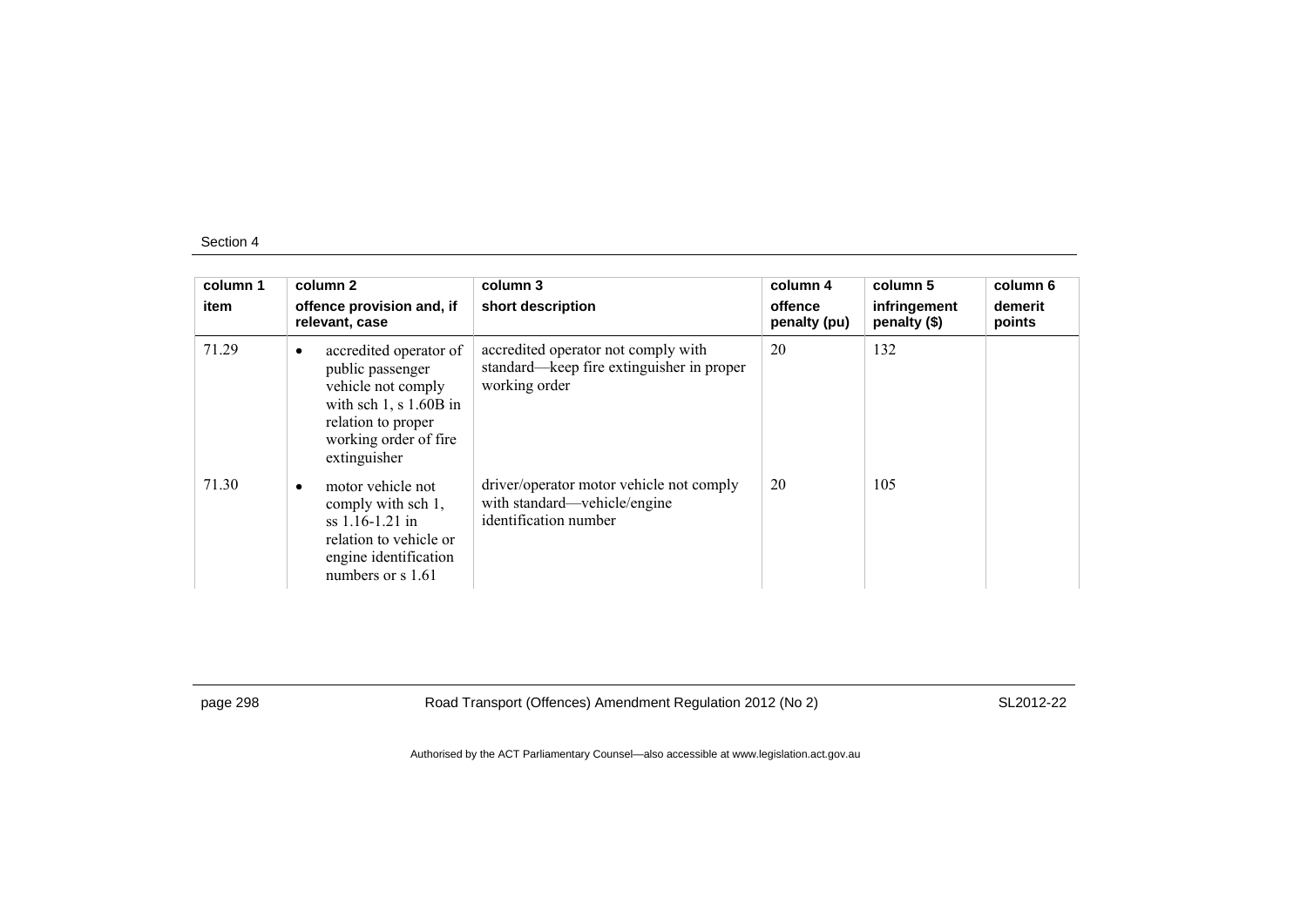| column 1<br>item | column 2<br>offence provision and, if<br>relevant, case                                                                   | column 3<br>short description                                               | column 4<br>offence<br>penalty (pu) | column 5<br>infringement<br>penalty $(\$)$ | column 6<br>demerit<br>points |
|------------------|---------------------------------------------------------------------------------------------------------------------------|-----------------------------------------------------------------------------|-------------------------------------|--------------------------------------------|-------------------------------|
| 71.31            | motor vehicle not<br>$\bullet$<br>comply with sch 1,<br>ss $1.16 - 1.21$ in<br>relation to compliance<br>plates or s 1.62 | driver/operator motor vehicle not comply<br>with standard—compliance plate  | 20                                  | 105                                        |                               |
| 71.32            | motor vehicle not<br>٠<br>comply with sch 1,<br>$ss$ 1.16-1.21 in<br>relation to white or<br>silver band or s 1.64        | driver/operator motor vehicle not comply<br>with standard—white/silver band | 20                                  | 105                                        |                               |

SL2012-22 Road Transport (Offences) Amendment Regulation 2012 (No 2) page 299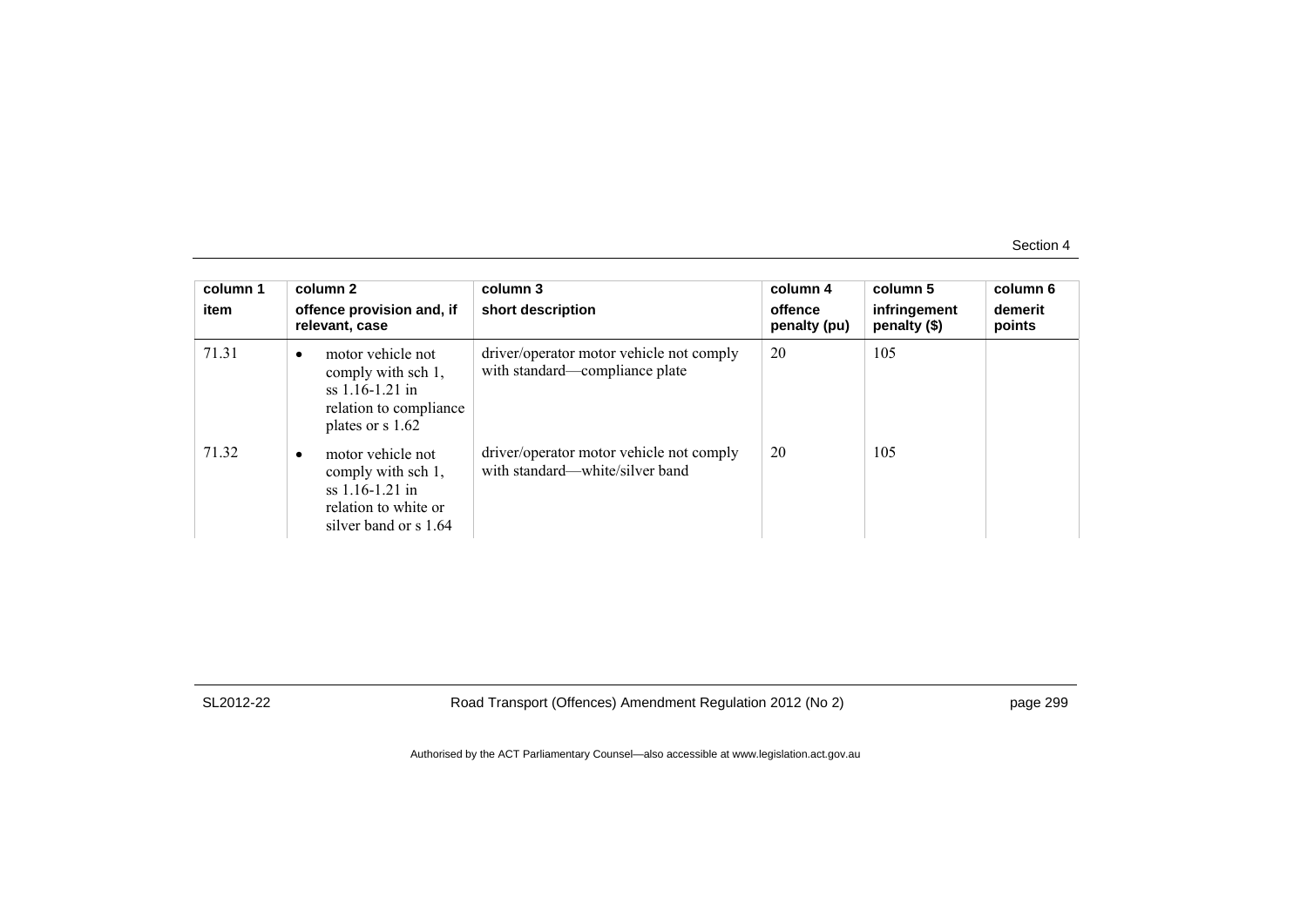| column 1<br>item | column 2<br>offence provision and, if<br>relevant, case                                                                                                | column 3<br>short description                                                       | column 4<br>offence<br>penalty (pu) | column 5<br>infringement<br>penalty (\$) | column 6<br>demerit<br>points |
|------------------|--------------------------------------------------------------------------------------------------------------------------------------------------------|-------------------------------------------------------------------------------------|-------------------------------------|------------------------------------------|-------------------------------|
| 71.33            | motor vehicle not<br>$\bullet$<br>comply with sch 1,<br>$ss$ 1.16-1.21 in<br>relation to<br>unauthorised or<br>prohibited warning<br>signs or $s$ 1.66 | driver/operator motor vehicle not comply<br>with standard—unauthorised warning sign | 20                                  | 105                                      |                               |
| 71.34            | motor vehicle not<br>comply with sch 1,<br>$ss$ 1.16-1.21 in<br>relation to left-hand<br>drive signs or $s$ 1.68                                       | driver/operator motor vehicle not comply<br>with standard—left-hand drive sign      | 20                                  | 105                                      |                               |

page 300 Road Transport (Offences) Amendment Regulation 2012 (No 2) SL2012-22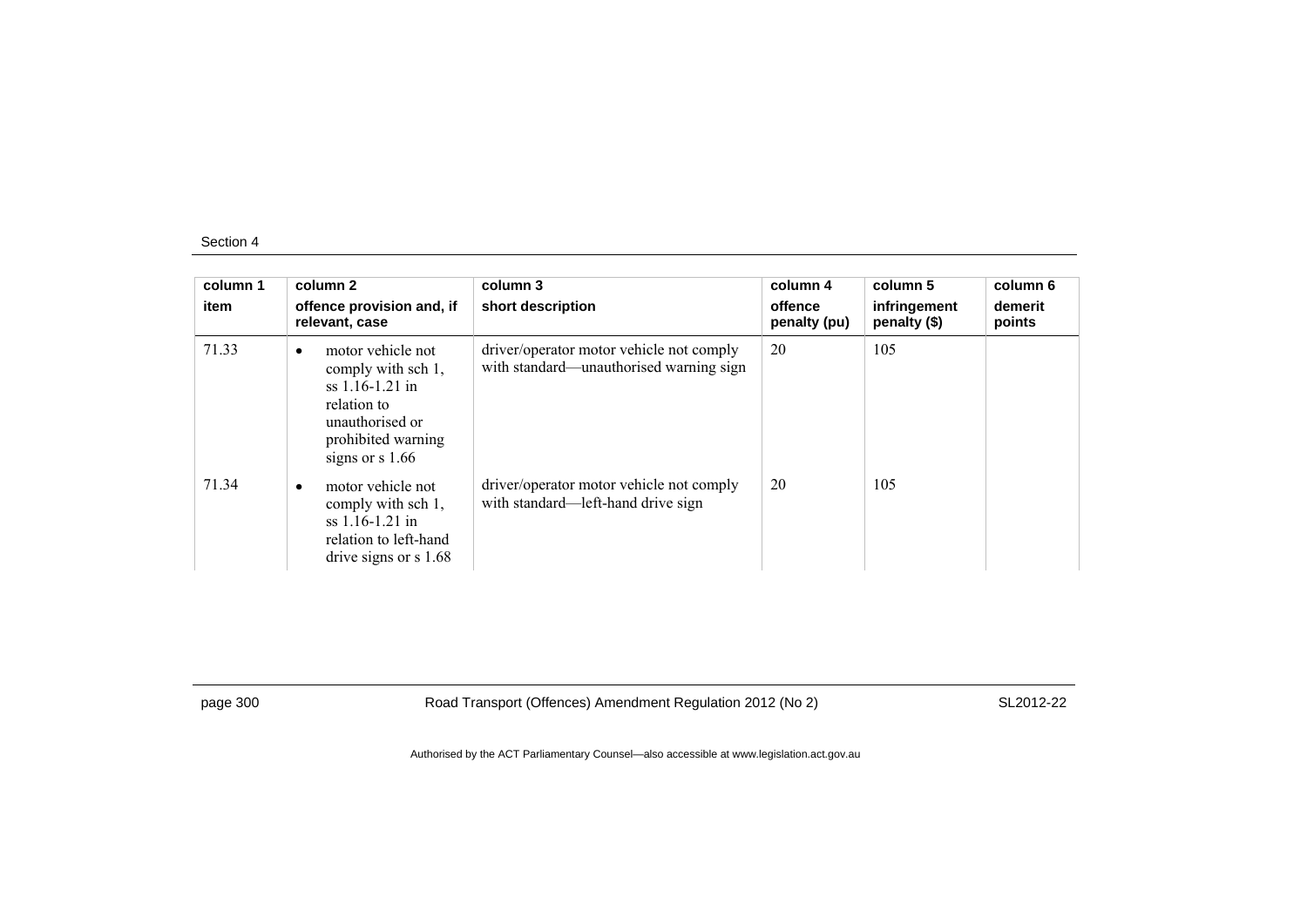| column 1<br>item | column 2<br>offence provision and, if<br>relevant, case                                                                                                                                                                           | column 3<br>short description                                                                                                       | column 4<br>offence<br>penalty (pu) | column 5<br>infringement<br>penalty (\$) | column 6<br>demerit<br>points |
|------------------|-----------------------------------------------------------------------------------------------------------------------------------------------------------------------------------------------------------------------------------|-------------------------------------------------------------------------------------------------------------------------------------|-------------------------------------|------------------------------------------|-------------------------------|
| 71.35            | motor vehicle not<br>comply with sch 1,<br>$ss$ 1.16-1.21 in<br>relation to axles or<br>axle groups or<br>$ss$ 1.69-1.70                                                                                                          | driver/operator motor vehicle not comply<br>with standard—axles/axle groups                                                         | 20                                  | 105                                      |                               |
| 71.36            | motor vehicle not<br>comply with sch 1,<br>$ss$ 1.16-1.21 in<br>relation to motor<br>vehicle dimensions<br>(including width,<br>length, rear overhang,<br>height or ground<br>clearance) or<br>ss 1.71-1.73, s 1.78<br>and s 1.79 | driver/operator motor vehicle not comply<br>with standard—width/length/rear<br>overhang/height/ground clearance/other<br>dimensions | 20                                  | 105                                      |                               |

SL2012-22 Road Transport (Offences) Amendment Regulation 2012 (No 2) page 301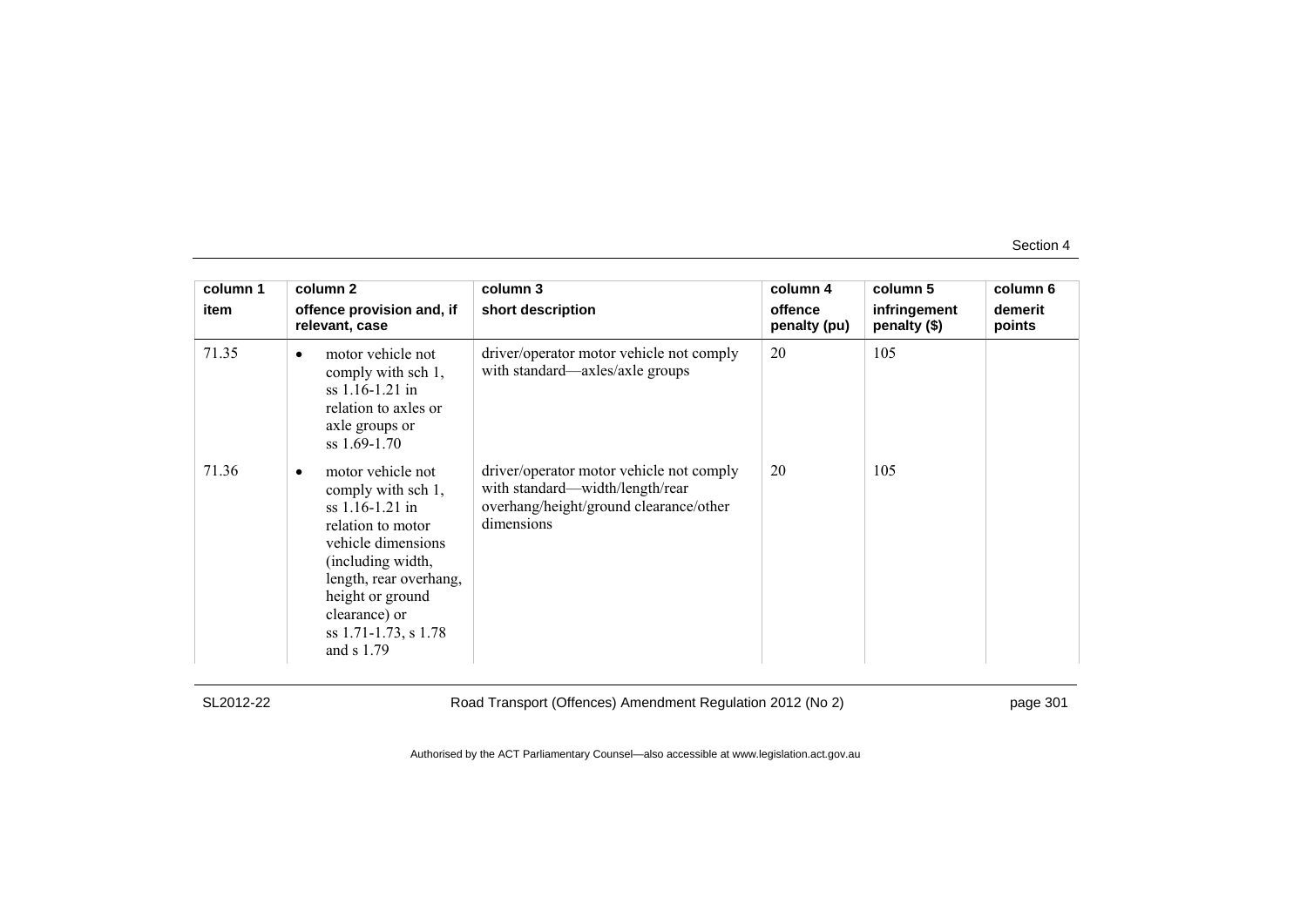| column 1<br>item | column 2<br>offence provision and, if<br>relevant, case                                                                                                        | column 3<br>short description                                                                                                                                                                                                                                                                                            | column 4<br>offence<br>penalty (pu) | column 5<br>infringement<br>penalty (\$) | column 6<br>demerit<br>points |
|------------------|----------------------------------------------------------------------------------------------------------------------------------------------------------------|--------------------------------------------------------------------------------------------------------------------------------------------------------------------------------------------------------------------------------------------------------------------------------------------------------------------------|-------------------------------------|------------------------------------------|-------------------------------|
| 71.37            | motor vehicle not<br>$\bullet$<br>comply with sch 1,<br>$ss$ 1.16-1.21 in<br>relation to lights or<br>ss 1.80-1.113,<br>s 1.124, s 1.125 and<br>ss 1.130-1.132 | driver/operator motor vehicle not comply<br>with standard—headlights/parking<br>lights/daytime running lights/tail-<br>lights/numberplate lights/clearance<br>lights/external cabin lights/side marker<br>lights/brakelights/reversing lights/direction<br>indicator lights/fog lights/prohibited<br>lights/other lights | 20                                  | 105                                      |                               |
| 71.38            | motor vehicle not<br>$\bullet$<br>comply with sch 1,<br>$ss$ 1.16-1.21<br>in relation to<br>reflectors or<br>ss 1.114-1.119                                    | driver/operator motor vehicle not comply<br>with standard—rear reflectors/side<br>reflectors/front reflectors/other reflectors                                                                                                                                                                                           | 20                                  | 105                                      |                               |

page 302 Road Transport (Offences) Amendment Regulation 2012 (No 2) SL2012-22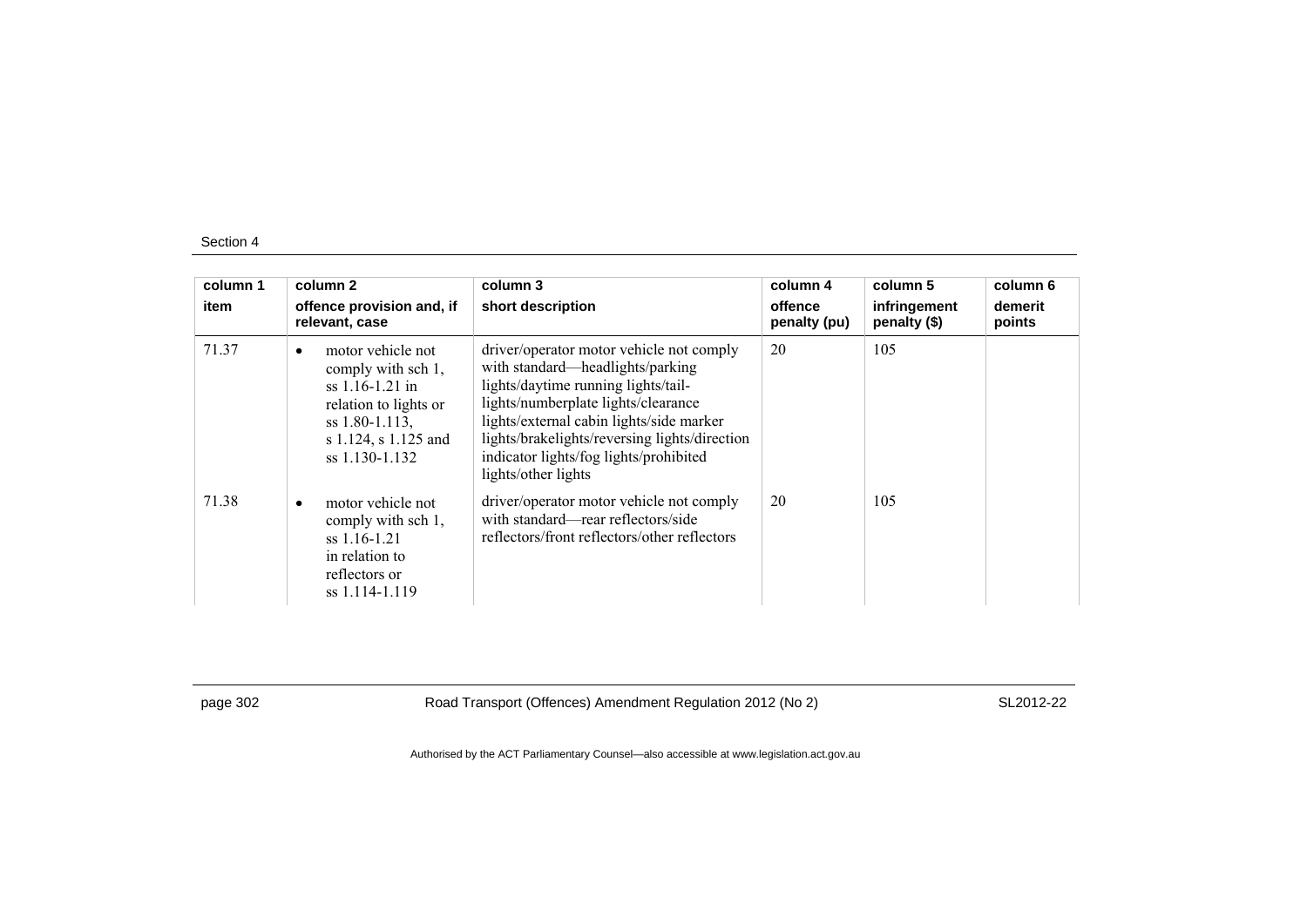| column 1<br>item | column 2<br>offence provision and, if<br>relevant, case                                                                                                                   | column 3<br>short description                                                                   | column 4<br>offence<br>penalty (pu) | column 5<br>infringement<br>penalty (\$) | column 6<br>demerit<br>points |
|------------------|---------------------------------------------------------------------------------------------------------------------------------------------------------------------------|-------------------------------------------------------------------------------------------------|-------------------------------------|------------------------------------------|-------------------------------|
| 71.39            | motor vehicle not<br>$\bullet$<br>comply with sch 1,<br>$ss$ 1.16-1.21 in<br>relation to warning<br>lights or signs on<br>buses carrying<br>children or<br>ss 1.121-1.123 | driver/operator bus not comply with<br>standard—warning lights/sign on bus<br>carrying children | 20                                  | 136                                      |                               |
| 71.40            | motor vehicle not<br>comply with sch 1,<br>$ss$ 1.16-1.21 in<br>relation to rear<br>marking plates or<br>s 1.126                                                          | driver/operator motor vehicle not comply<br>with standard—rear marking plates                   | 20                                  | 105                                      |                               |

SL2012-22 Road Transport (Offences) Amendment Regulation 2012 (No 2) page 303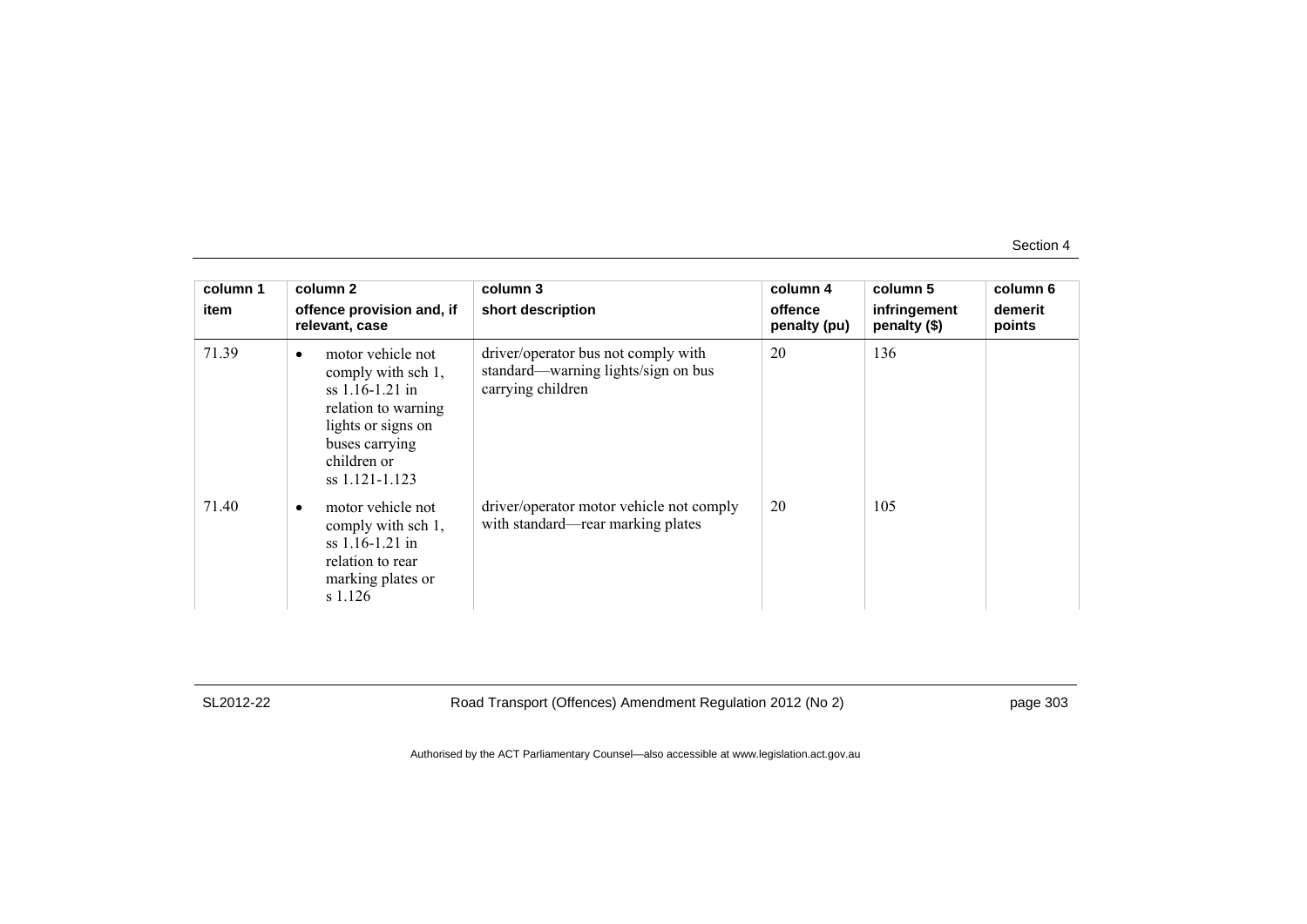| column 1<br>item | column 2<br>offence provision and, if<br>relevant, case                                                                             | column 3<br>short description                                                | column 4<br>offence<br>penalty (pu) | column 5<br>infringement<br>penalty (\$) | column 6<br>demerit<br>points |
|------------------|-------------------------------------------------------------------------------------------------------------------------------------|------------------------------------------------------------------------------|-------------------------------------|------------------------------------------|-------------------------------|
| 71.41            | motor vehicle not<br>$\bullet$<br>comply with sch 1,<br>$ss$ 1.16-1.21 in<br>relation to signalling<br>devices or<br>ss 1.127-1.129 | driver/operator motor vehicle not comply<br>with standard—signalling devices | 20                                  | 105                                      |                               |
| 71.42            | motor vehicle not<br>$\bullet$<br>comply with sch 1,<br>$ss$ 1.16-1.21 in<br>relation to brakes or<br>ss 1.133-1.139                | driver/operator motor vehicle not comply<br>with standard—brakes             | 20                                  | 219                                      |                               |

page 304 Road Transport (Offences) Amendment Regulation 2012 (No 2) SL2012-22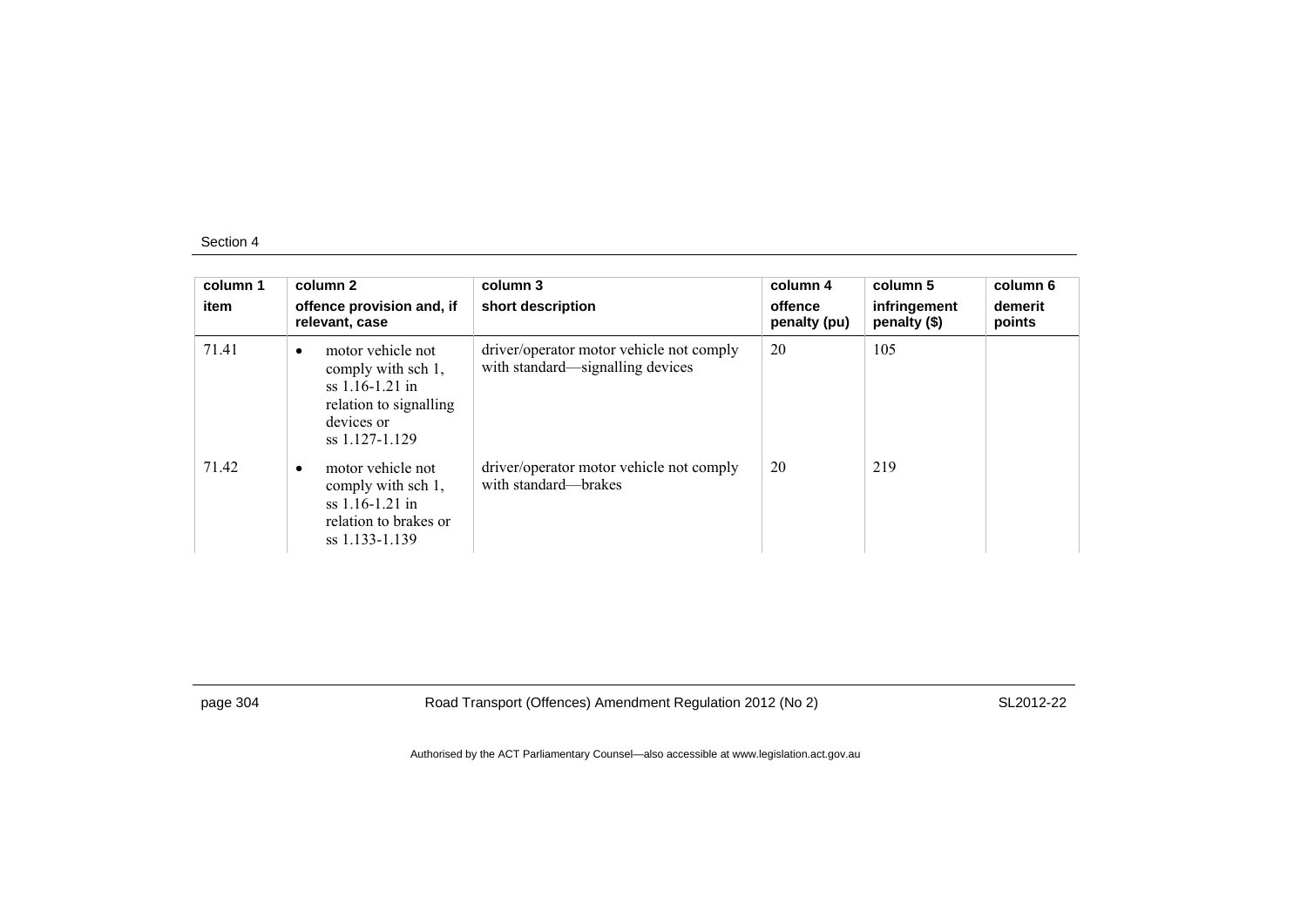| column 1<br>item | column 2<br>offence provision and, if<br>relevant, case                                                                                                         | column 3<br>short description                                                                  | column 4<br>offence<br>penalty (pu) | column 5<br>infringement<br>penalty (\$) | column 6<br>demerit<br>points |
|------------------|-----------------------------------------------------------------------------------------------------------------------------------------------------------------|------------------------------------------------------------------------------------------------|-------------------------------------|------------------------------------------|-------------------------------|
| 71.43            | motor vehicle not<br>$\bullet$<br>comply with sch 1,<br>$ss$ 1.16-1.21 in<br>relation to crankcase<br>gases or other exhaust<br>emissions or<br>ss 1.154-1.155A | driver/operator motor vehicle not comply<br>with standard—crankcase gases/exhaust<br>emissions | 20                                  | 132                                      |                               |
| 71.44            | motor vehicle not<br>comply with sch 1,<br>$ss$ 1.16-1.21 in<br>relation to exhaust<br>systems (other than<br>noise emissions) or<br>s 1.156                    | driver/operator motor vehicle not comply<br>with standard—exhaust system                       | 20                                  | 136                                      |                               |

SL2012-22 Road Transport (Offences) Amendment Regulation 2012 (No 2) page 305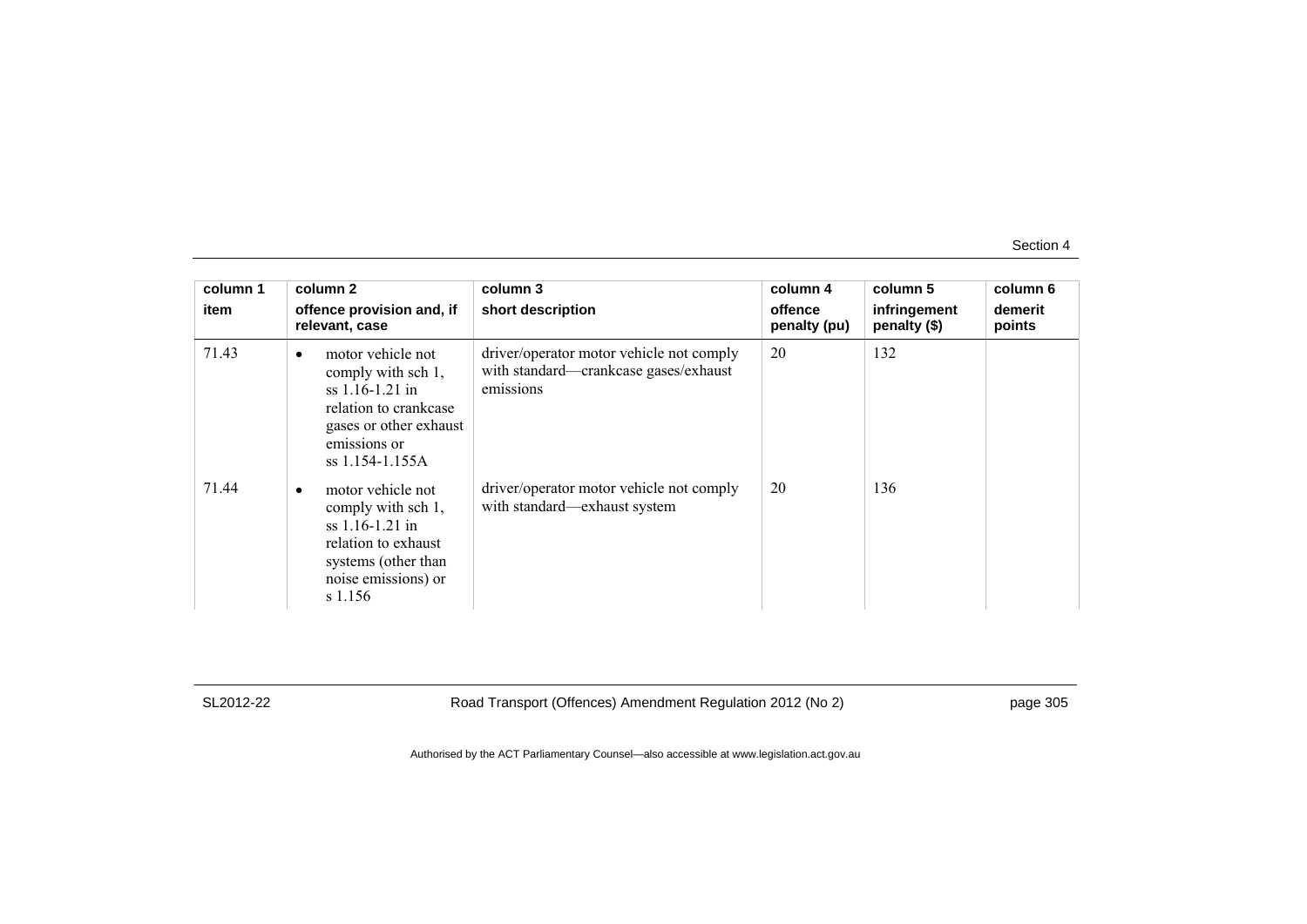| column 1<br>item | column 2<br>offence provision and, if<br>relevant, case                                                                                     | column 3<br>short description                                                               | column 4<br>offence<br>penalty (pu) | column 5<br>infringement<br>penalty (\$) | column 6<br>demerit<br>points |
|------------------|---------------------------------------------------------------------------------------------------------------------------------------------|---------------------------------------------------------------------------------------------|-------------------------------------|------------------------------------------|-------------------------------|
| 71.45            | motor vehicle not<br>٠<br>comply with sch 1,<br>$ss$ 1.16-1.21 in<br>relation to noise<br>emissions or<br>ss 1.157-1.161                    | driver/operator motor vehicle not comply<br>with standard—noise emissions                   | 20                                  | 136                                      |                               |
| 71.46            | motor vehicle not<br>comply with sch 1,<br>$ss$ 1.16-1.21 in<br>relation to LPG fuel<br>systems (including)<br>LPG labelling) or<br>s 1.162 | driver/operator motor vehicle not comply<br>with standard—LPG fuel systems/LPG<br>labelling | 20                                  | 136                                      |                               |

page 306 Road Transport (Offences) Amendment Regulation 2012 (No 2) SL2012-22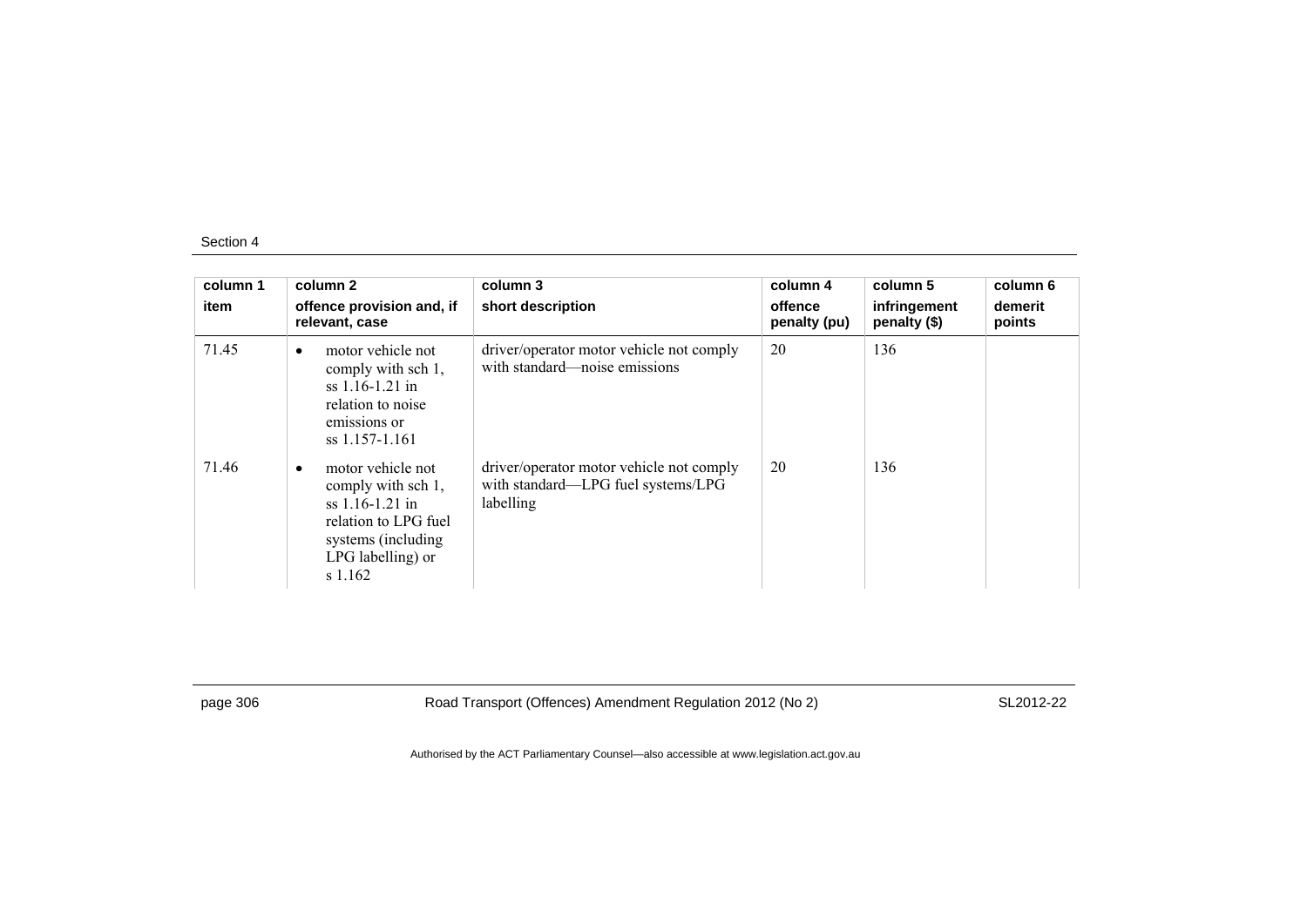| column 1<br>item | column 2<br>offence provision and, if<br>relevant, case                                                                               | column 3<br>short description                                                               | column 4<br>offence<br>penalty (pu) | column 5<br>infringement<br>penalty (\$) | column 6<br>demerit<br>points |
|------------------|---------------------------------------------------------------------------------------------------------------------------------------|---------------------------------------------------------------------------------------------|-------------------------------------|------------------------------------------|-------------------------------|
| 71.47            | motor vehicle not<br>$\bullet$<br>comply with sch 1,<br>$ss$ 1.16-1.21 in<br>relation to natural gas<br>fuel systems or<br>s1.162A    | driver/operator motor vehicle not comply<br>with standard—natural gas fuel systems          | 20                                  | 132                                      |                               |
| 71.48            | motor vehicle not<br>comply with sch 1,<br>$ss$ 1.16-1.21 in<br>relation to unleaded<br>petrol motor vehicles<br>or $\frac{s}{1.163}$ | driver/operator motor vehicle not comply<br>with standard—unleaded petrol motor<br>vehicles | 20                                  | 136                                      |                               |

SL2012-22 Road Transport (Offences) Amendment Regulation 2012 (No 2) page 307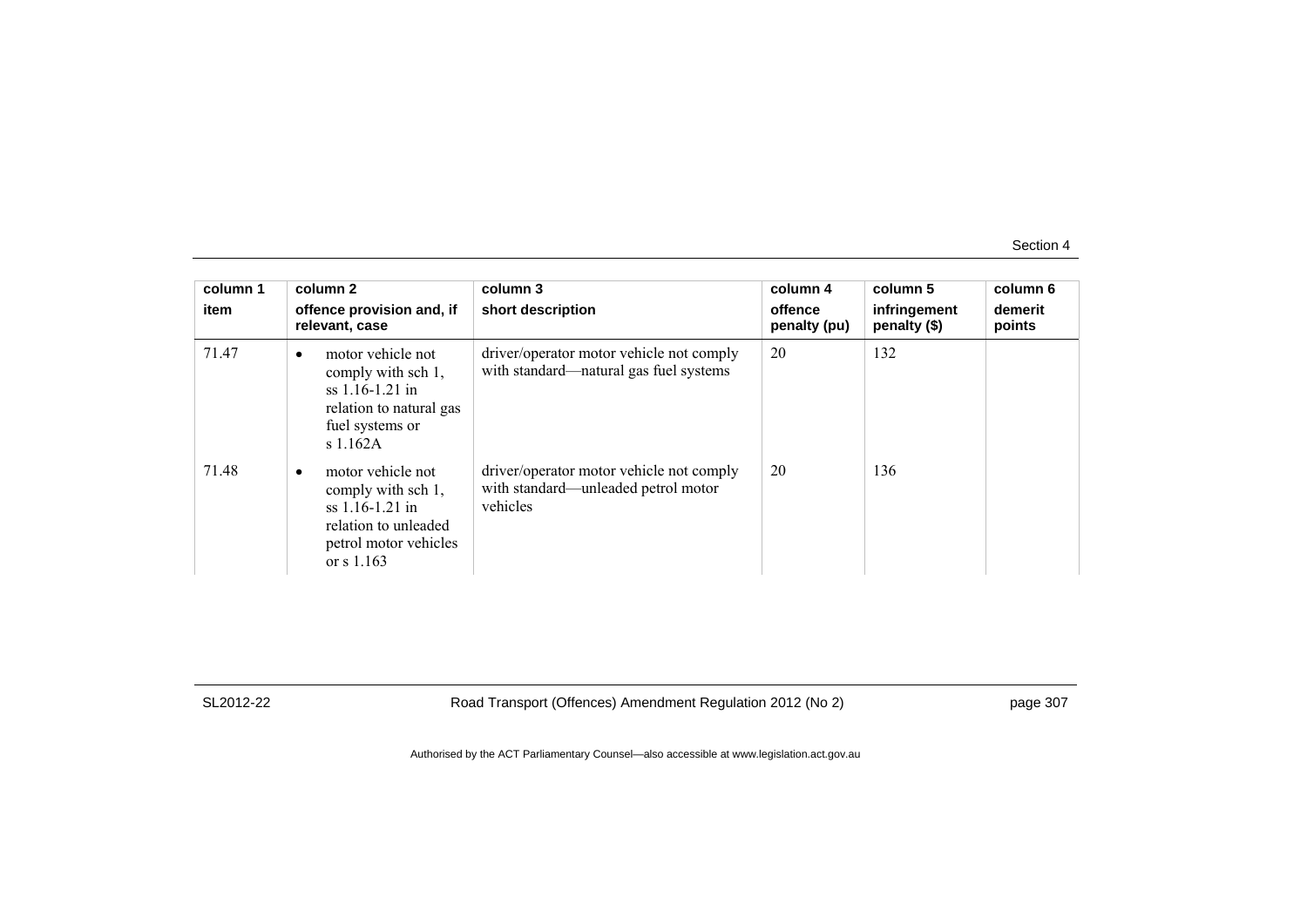| column 1<br>item | column 2<br>offence provision and, if<br>relevant, case                                                              | column 3<br>short description                                            | column 4<br>offence<br>penalty (pu) | column 5<br>infringement<br>penalty (\$) | column 6<br>demerit<br>points |
|------------------|----------------------------------------------------------------------------------------------------------------------|--------------------------------------------------------------------------|-------------------------------------|------------------------------------------|-------------------------------|
| 71.49            | motor vehicle not<br>comply with sch 1,<br>$ss$ 1.16-1.21 in<br>relation to speed<br>limiting or<br>$ss$ 1.164-1.165 | driver/operator motor vehicle not comply<br>with standard—speed limiting | 20                                  | 136                                      |                               |
| 71.50            | motor vehicle not<br>comply with sch 1,<br>$ss$ 1.16-1.21 in<br>relation to couplings<br>or ss $1.166 - 1.167$       | driver/operator motor vehicle not comply<br>with standard—couplings      | 20                                  | 136                                      |                               |

page 308 Road Transport (Offences) Amendment Regulation 2012 (No 2) SL2012-22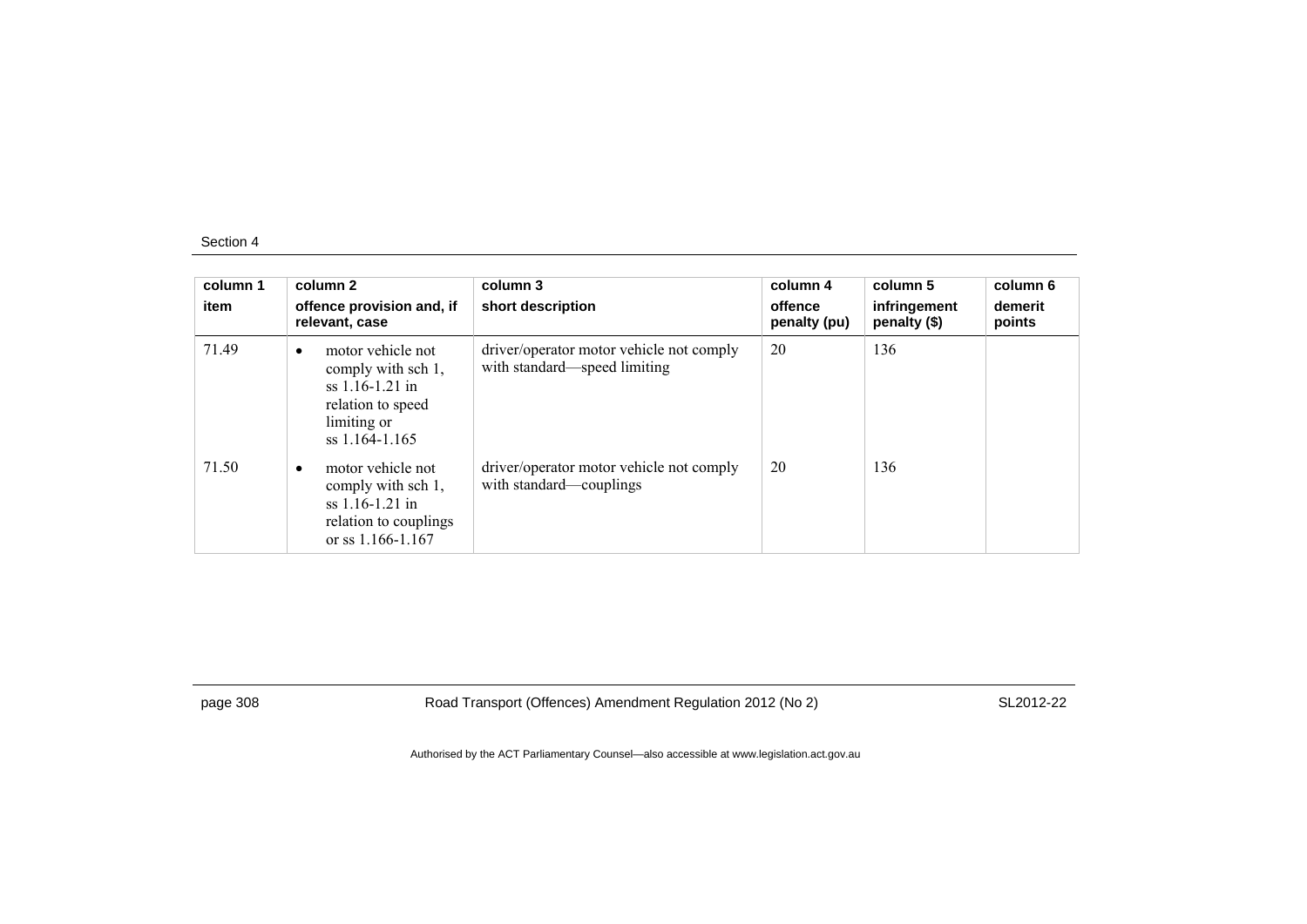| column 1<br>item | column 2<br>offence provision and, if<br>relevant, case                                                                                       | column 3<br>short description                                                                                                              | column 4<br>offence<br>penalty (pu) | column 5<br>infringement<br>penalty (\$) | column 6<br>demerit<br>points |
|------------------|-----------------------------------------------------------------------------------------------------------------------------------------------|--------------------------------------------------------------------------------------------------------------------------------------------|-------------------------------------|------------------------------------------|-------------------------------|
| 72               | 110(2)                                                                                                                                        |                                                                                                                                            |                                     |                                          |                               |
| 72.1             | trailer not comply<br>٠<br>with sch $1$ ,<br>$ss$ 1.16-1.21 in<br>relation to<br>suspension, vehicle<br>body or chassis<br>structural members | driver motor vehicle towing trailer/<br>operator trailer not comply with standard—<br>suspension/vehicle body/chassis structural<br>member | 20                                  | 136                                      |                               |

SL2012-22 Road Transport (Offences) Amendment Regulation 2012 (No 2) page 309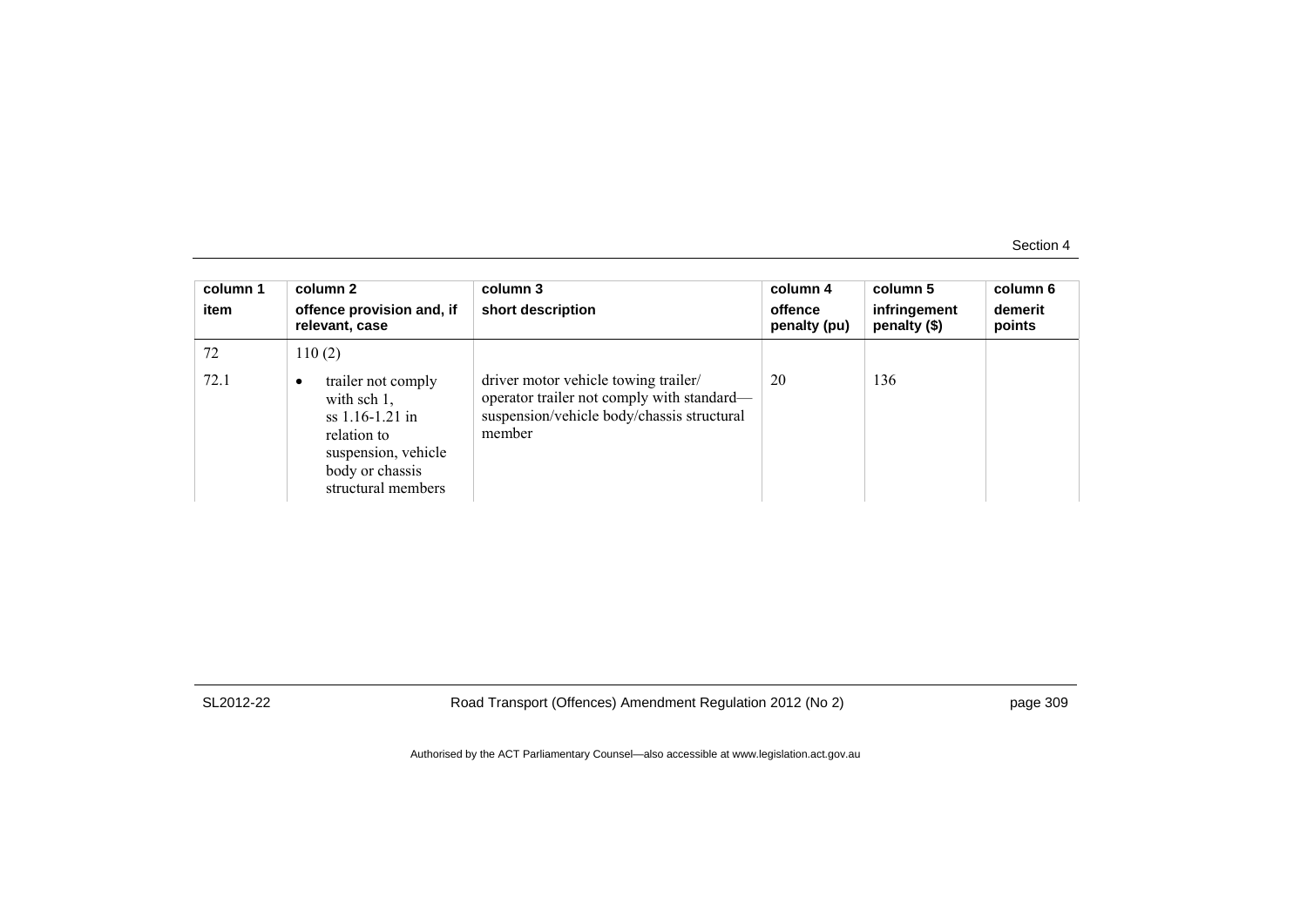| column 1<br>item | column 2<br>offence provision and, if<br>relevant, case                                                                                                                                                        | column 3<br>short description                                                                     | column 4<br>offence<br>penalty (pu) | column 5<br>infringement<br>penalty (\$) | column 6<br>demerit<br>points |
|------------------|----------------------------------------------------------------------------------------------------------------------------------------------------------------------------------------------------------------|---------------------------------------------------------------------------------------------------|-------------------------------------|------------------------------------------|-------------------------------|
| 72.2             | trailer not comply<br>$\bullet$<br>with $sch 1$ ,<br>$ss$ 1.16-1.21 in<br>relation to anything<br>not dealt with<br>elsewhere in this item<br>or another provision<br>not dealt with<br>elsewhere in this item | driver motor vehicle towing trailer/<br>operator trailer not comply with standard-<br>other       | 20                                  | 105                                      |                               |
| 72.3             | trailer not comply<br>$\bullet$<br>with sch $1$ ,<br>$ss$ 1.16-1.21 in<br>relation to protrusions<br>or $s$ 1.28                                                                                               | driver motor vehicle towing trailer/<br>operator trailer not comply with standard—<br>protrusions | 20                                  | 105                                      |                               |

page 310 Road Transport (Offences) Amendment Regulation 2012 (No 2) SL2012-22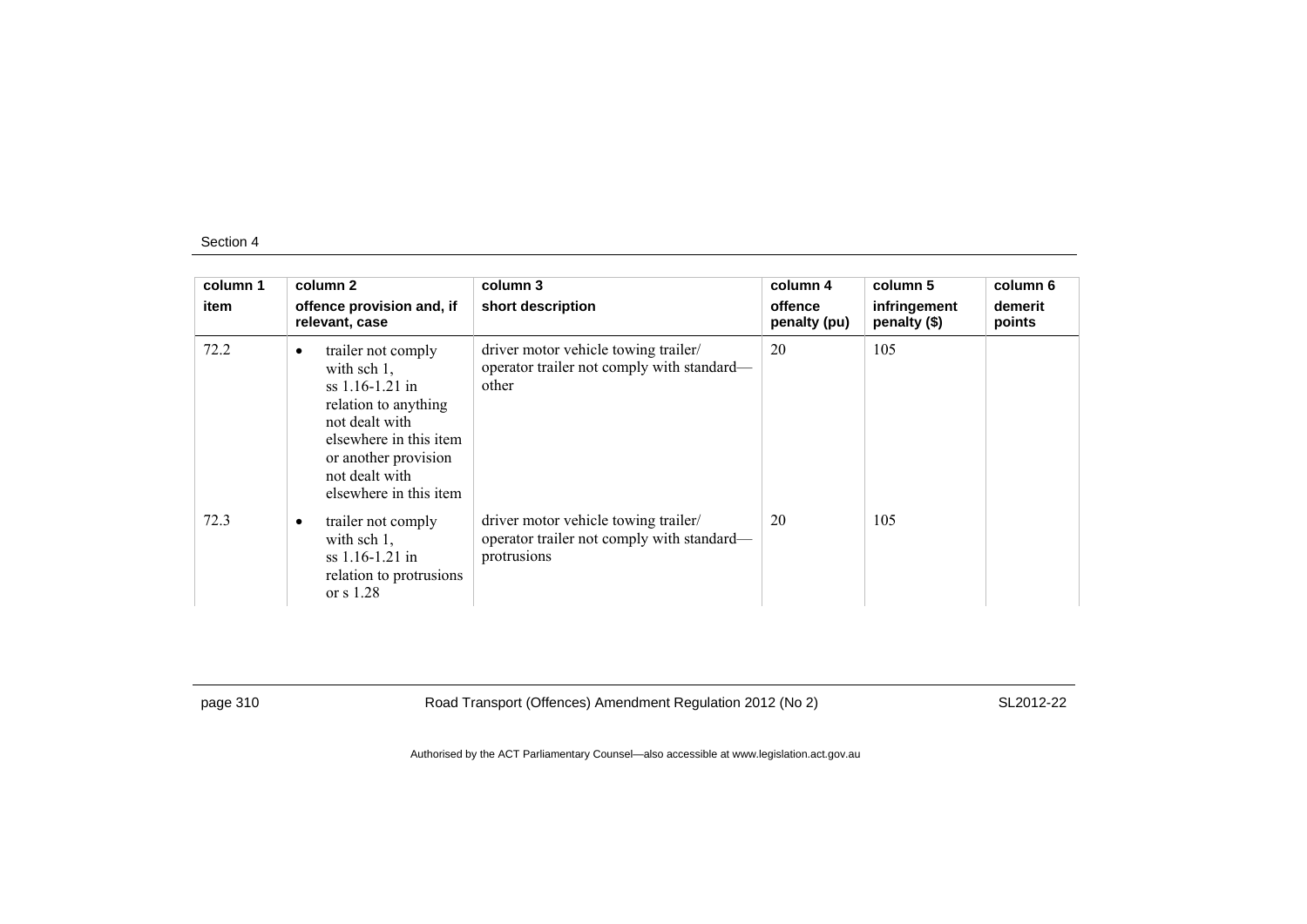| column 1<br>item | column 2<br>offence provision and, if<br>relevant, case                                                                                                   | column 3<br>short description                                                                                     | column 4<br>offence<br>penalty (pu) | column 5<br>infringement<br>penalty $(\$)$ | column 6<br>demerit<br>points |
|------------------|-----------------------------------------------------------------------------------------------------------------------------------------------------------|-------------------------------------------------------------------------------------------------------------------|-------------------------------------|--------------------------------------------|-------------------------------|
| 72.4             | trailer not comply<br>$\bullet$<br>with sch $1$ ,<br>$ss$ 1.16-1.21 in<br>relation to oil, grease<br>or fuel (other than<br>LPG) containment or<br>s 1.29 | driver motor vehicle towing trailer/<br>operator trailer not comply with standard—<br>oil/grease/fuel containment | 20                                  | 136                                        |                               |
| 72.5             | trailer not comply<br>٠<br>with sch $1$ ,<br>ss 1.16-1.21 in<br>relation to door<br>latches or hinges or<br>s 1.33                                        | driver motor vehicle towing trailer/<br>operator trailer not comply with standard—<br>door latches/hinges         | 20                                  | 105                                        |                               |

SL2012-22 Road Transport (Offences) Amendment Regulation 2012 (No 2) page 311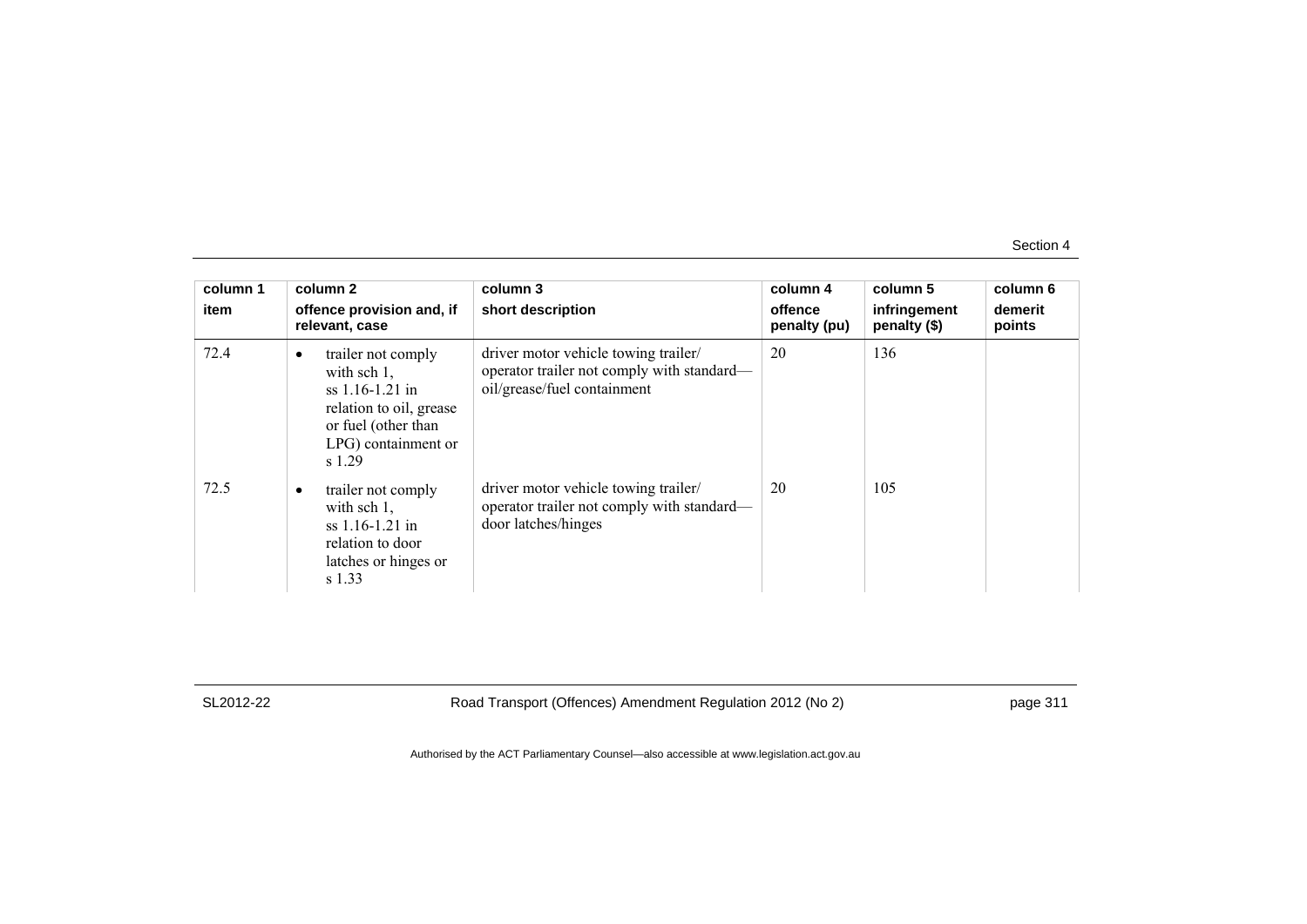| column 1 | column 2                                                                                                                                                                                                            | column 3                                                                                                                                                                         | column 4                | column 5                     | column 6          |
|----------|---------------------------------------------------------------------------------------------------------------------------------------------------------------------------------------------------------------------|----------------------------------------------------------------------------------------------------------------------------------------------------------------------------------|-------------------------|------------------------------|-------------------|
| item     | offence provision and, if<br>relevant, case                                                                                                                                                                         | short description                                                                                                                                                                | offence<br>penalty (pu) | infringement<br>penalty (\$) | demerit<br>points |
| 72.6     | trailer not comply<br>$\bullet$<br>with sch $1$ ,<br>$ss$ 1.16-1.21 in<br>relation to mudguards<br>or spray suppression<br>devices or $s$ 1.34                                                                      | driver motor vehicle towing trailer/<br>operator trailer not comply with standard—<br>mudguards/spray suppression                                                                | 20                      | 105                          |                   |
| 72.7     | trailer not comply<br>$\bullet$<br>with sch $1$ ,<br>$ss$ 1.16-1.21 in<br>relation to electrical<br>wiring, connections,<br>installations,<br>connectors or<br>conductors or other<br>electrical items or<br>s 1.42 | driver motor vehicle towing trailer/<br>operator trailer not comply with standard—<br>electrical wiring/connection/<br>installation/connector/conductor/other<br>electrical item | 20                      | 105                          |                   |

page 312 Road Transport (Offences) Amendment Regulation 2012 (No 2) SL2012-22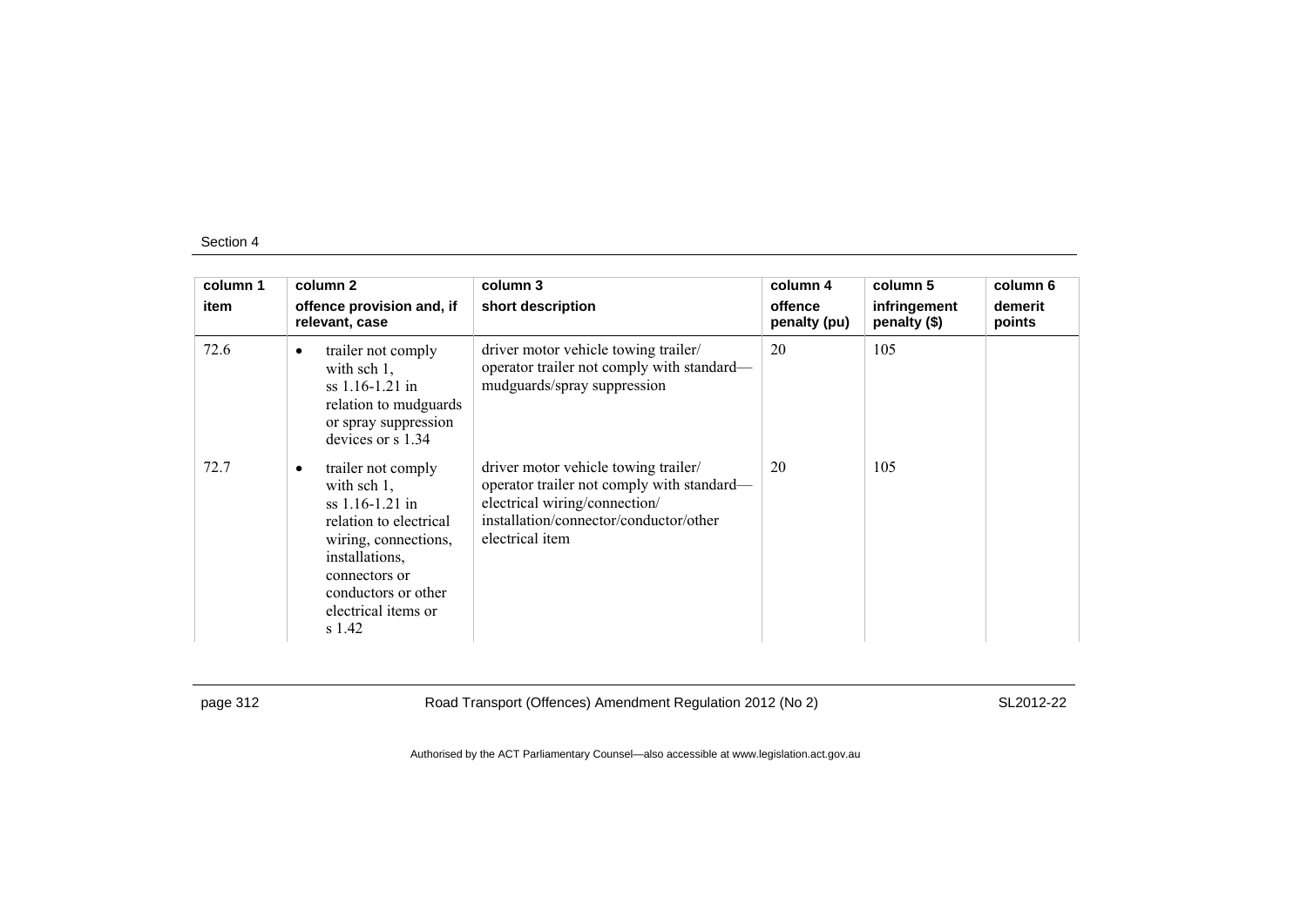| column 1<br>item | column 2<br>offence provision and, if<br>relevant, case                                                                                               | column 3<br>short description                                                                     | column 4<br>offence<br>penalty (pu) | column 5<br>infringement<br>penalty (\$) | column 6<br>demerit<br>points |
|------------------|-------------------------------------------------------------------------------------------------------------------------------------------------------|---------------------------------------------------------------------------------------------------|-------------------------------------|------------------------------------------|-------------------------------|
| 72.8             | trailer not comply<br>with $sch 1$ ,<br>ss $1.16 - 1.21$ or s $1.49$<br>in relation to wheels<br>(including wheel)<br>rims, tracks, studs or<br>nuts) | driver motor vehicle towing trailer/<br>operator trailer not comply with standard—<br>road wheels | 20                                  | 136                                      |                               |
| 72.9             | trailer not comply<br>with sch $1$ ,<br>ss $1.16 - 1.21$ or s $1.49$<br>in relation to tyres or<br>ss 1.50-1.57                                       | driver motor vehicle towing trailer/<br>operator trailer not comply with standard-<br>tyres       | 20                                  | 105                                      |                               |

SL2012-22 Road Transport (Offences) Amendment Regulation 2012 (No 2) page 313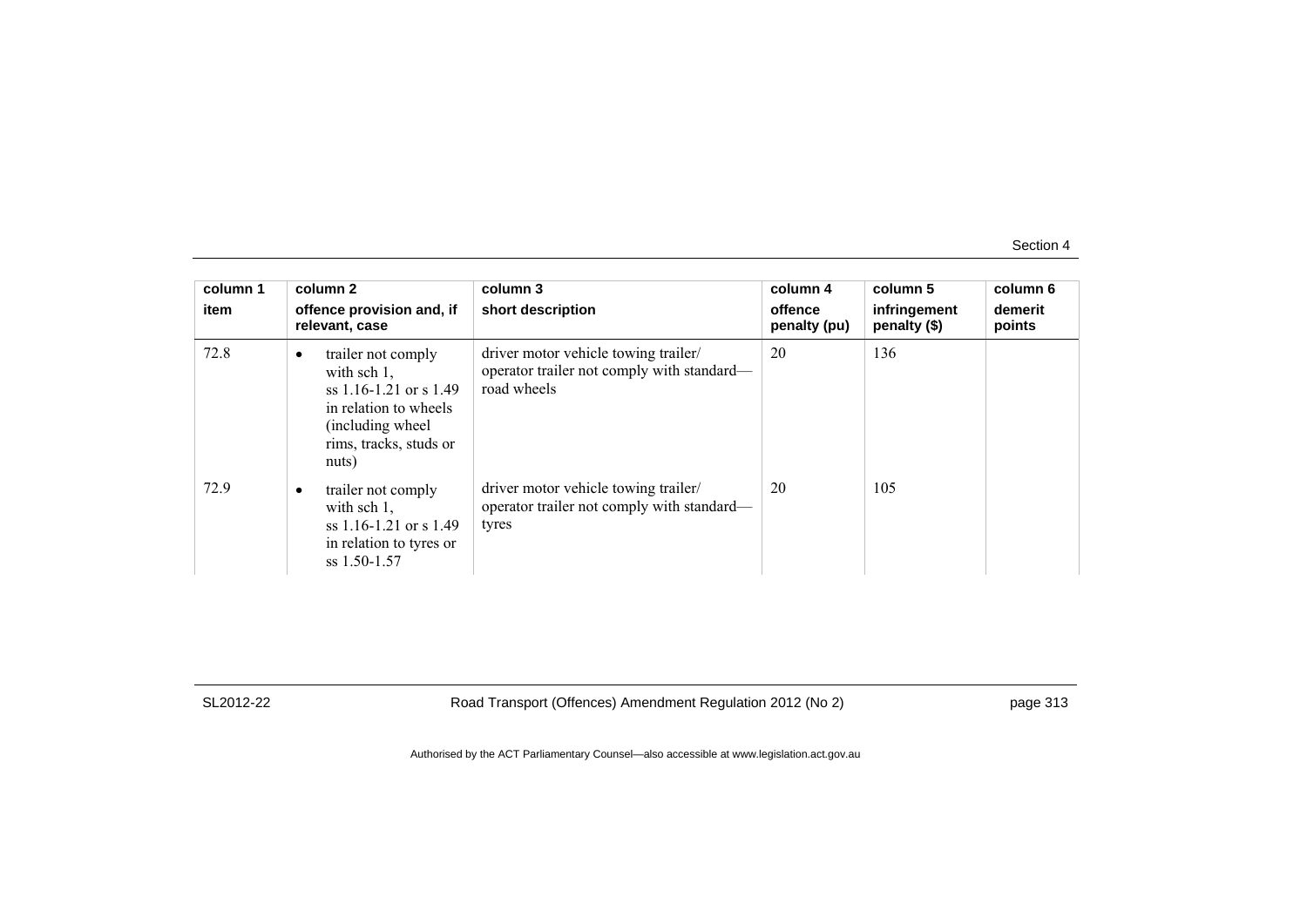| column 1 | column 2                                                                                                                                       | column 3                                                                                                            | column 4                | column 5                     | column 6          |
|----------|------------------------------------------------------------------------------------------------------------------------------------------------|---------------------------------------------------------------------------------------------------------------------|-------------------------|------------------------------|-------------------|
| item     | offence provision and, if<br>relevant, case                                                                                                    | short description                                                                                                   | offence<br>penalty (pu) | infringement<br>penalty (\$) | demerit<br>points |
| 72.10    | trailer not comply<br>$\bullet$<br>with sch $1$ ,<br>$ss$ 1.16-1.21 in<br>relation to vehicle<br>identification<br>numbers or $\frac{s}{1.61}$ | driver motor vehicle towing trailer/<br>operator trailer not comply with standard—<br>vehicle identification number | 20                      | 105                          |                   |
| 72.11    | trailer not comply<br>٠<br>with sch $1$ ,<br>$ss$ 1.16-1.21 in<br>relation to compliance<br>plates or s 1.63                                   | driver motor vehicle towing trailer/<br>operator trailer not comply with standard—<br>compliance plate              | 20                      | 105                          |                   |
| 72.12    | trailer not comply<br>٠<br>with sch $1$ ,<br>ss 1.16-1.21 in<br>relation to white or<br>silver band or s 1.64                                  | driver motor vehicle towing trailer/<br>operator trailer not comply with standard—<br>white/silver band             | 20                      | 105                          |                   |

page 314 Road Transport (Offences) Amendment Regulation 2012 (No 2) SL2012-22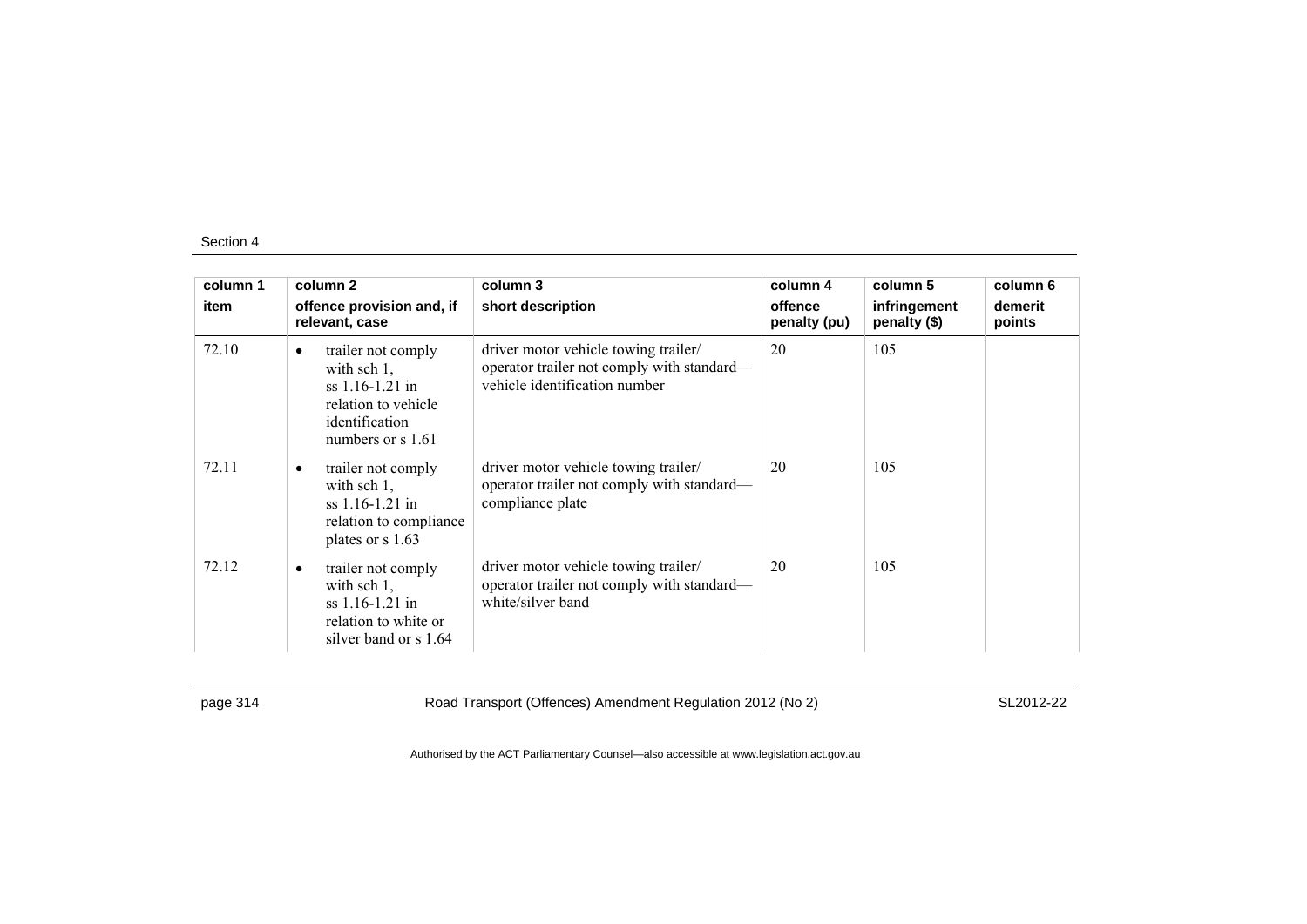| column 1<br>item | column 2<br>offence provision and, if<br>relevant, case                                                                                           | column 3<br>short description                                                                                   | column 4<br>offence<br>penalty (pu) | column 5<br>infringement<br>penalty $(\$)$ | column 6<br>demerit<br>points |
|------------------|---------------------------------------------------------------------------------------------------------------------------------------------------|-----------------------------------------------------------------------------------------------------------------|-------------------------------------|--------------------------------------------|-------------------------------|
| 72.13            | trailer not comply<br>$\bullet$<br>with sch 1, or<br>ss 1.16-1.21 in<br>relation to<br>unauthorised or<br>prohibited warning<br>signs or $s$ 1.66 | driver motor vehicle towing trailer/<br>operator trailer not comply with standard—<br>unauthorised warning sign | 20                                  | 105                                        |                               |
| 72.14            | trailer not comply<br>with sch $1$ ,<br>$ss$ 1.16-1.21 in<br>relation to axles or<br>axle groups or s 1.69<br>and $s$ 1.70                        | driver motor vehicle towing trailer/<br>operator trailer not comply with standard—<br>axles/axle groups         | 20                                  | 105                                        |                               |

SL2012-22 Road Transport (Offences) Amendment Regulation 2012 (No 2) page 315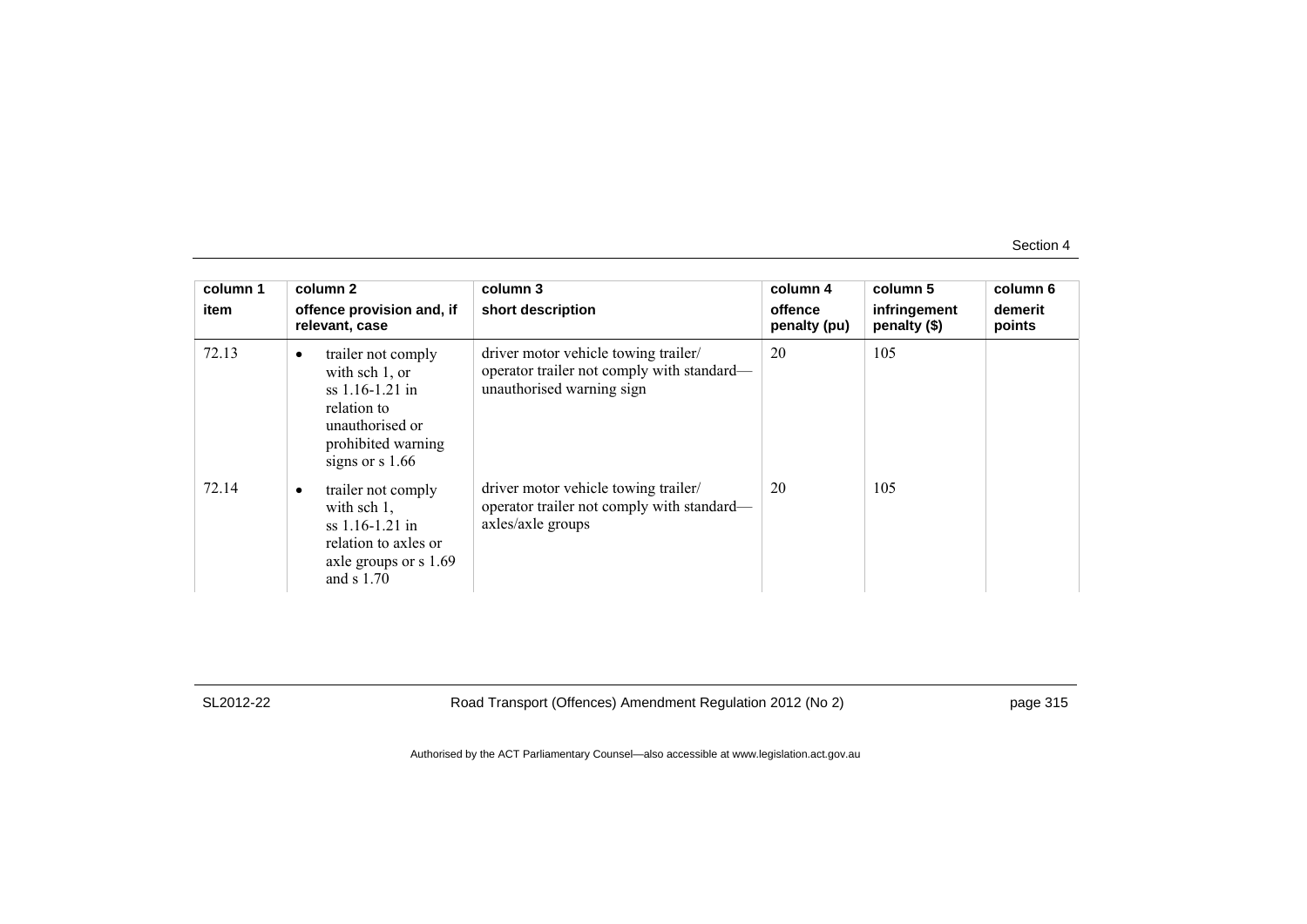| column 1 | column 2                                                                                                                                                                                                                         | column 3                                                                                                                                                                                                                                                                     | column 4                | column 5                     | column 6          |
|----------|----------------------------------------------------------------------------------------------------------------------------------------------------------------------------------------------------------------------------------|------------------------------------------------------------------------------------------------------------------------------------------------------------------------------------------------------------------------------------------------------------------------------|-------------------------|------------------------------|-------------------|
| item     | offence provision and, if<br>relevant, case                                                                                                                                                                                      | short description                                                                                                                                                                                                                                                            | offence<br>penalty (pu) | infringement<br>penalty (\$) | demerit<br>points |
| 72.15    | trailer not comply<br>$\bullet$<br>with sch $1$ ,<br>$ss$ 1.16-1.21 in<br>relation to trailer<br>dimensions (including)<br>width, length, rear<br>overhang, drawbar<br>length, height or<br>ground clearance) or<br>ss 1.71-1.79 | driver motor vehicle towing trailer/<br>operator trailer not comply with standard—<br>width/length/rear overhang/drawbar<br>length/height/other dimensions                                                                                                                   | 20                      | 105                          |                   |
| 72.16    | trailer not comply<br>٠<br>with sch $1$ ,<br>ss 1.16-1.21 in<br>relation to lights or<br>$ss$ 1.80-1.113,<br>s 1.124, s 1.125 and<br>ss 1.130-1.132                                                                              | driver motor vehicle towing trailer/<br>operator trailer not comply with standard—<br>tail-lights/numberplate lights/clearance<br>lights/side marker lights/<br>brakelights/reversing lights/direction<br>indicator lights/rear fog lights/prohibited<br>lights/other lights | 20                      | 105                          |                   |

page 316 Road Transport (Offences) Amendment Regulation 2012 (No 2) SL2012-22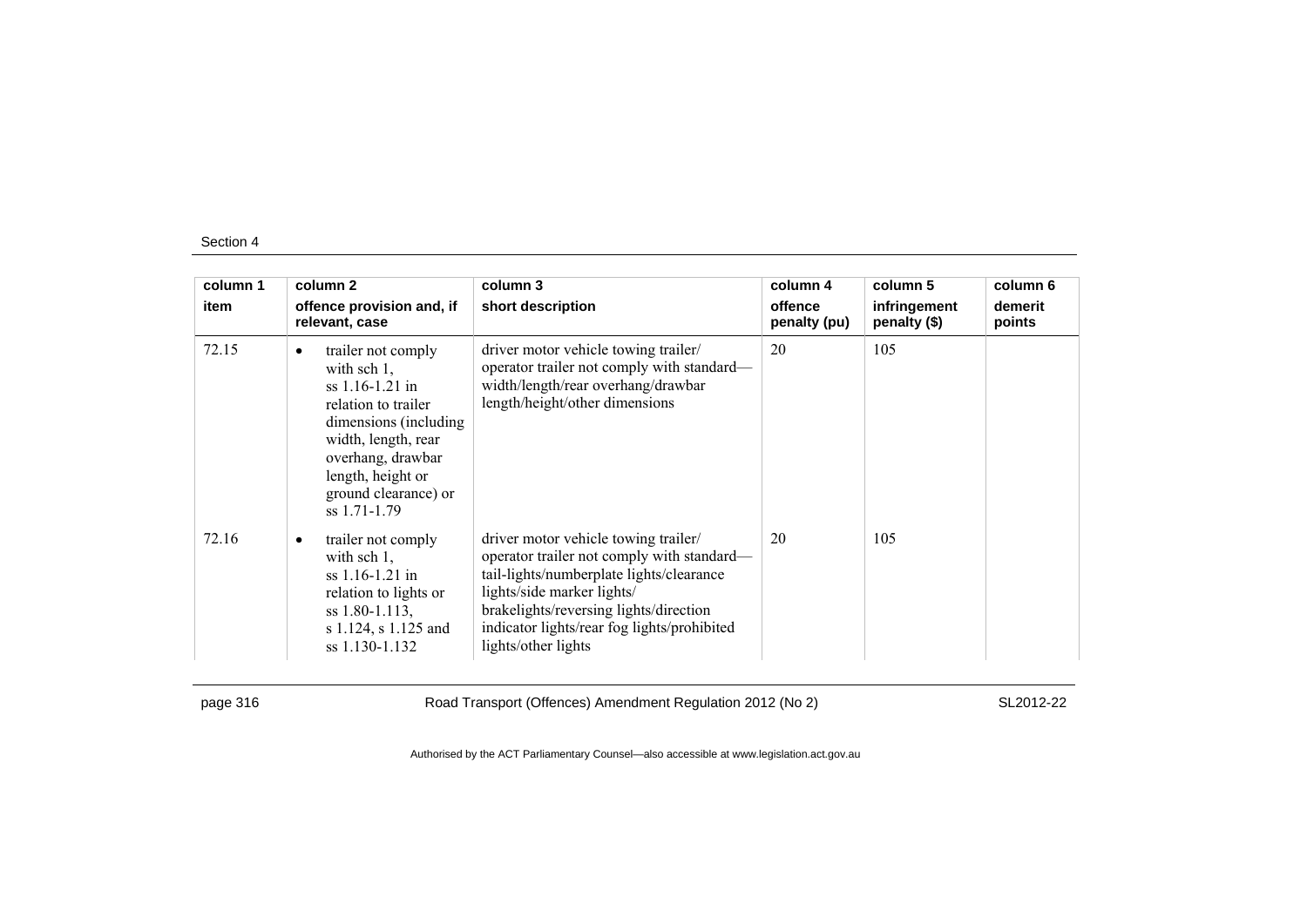| column 1<br>item | column 2<br>offence provision and, if<br>relevant, case                                                                | column 3<br>short description                                                                                                                              | column 4<br>offence<br>penalty (pu) | column 5<br>infringement<br>penalty (\$) | column 6<br>demerit<br>points |
|------------------|------------------------------------------------------------------------------------------------------------------------|------------------------------------------------------------------------------------------------------------------------------------------------------------|-------------------------------------|------------------------------------------|-------------------------------|
| 72.17            | trailer not comply<br>$\bullet$<br>with sch $1$ ,<br>ss 1.16-1.21<br>in relation to<br>reflectors or<br>ss 1.114-1.119 | driver motor vehicle towing trailer/<br>operator trailer not comply with standard—<br>rear reflectors/side reflectors/front<br>reflectors/other reflectors | 20                                  | 105                                      |                               |
| 72.18            | trailer not comply<br>with sch $1$ ,<br>$ss 1.16 1.21$ in<br>relation to rear<br>marking plates or<br>s 1.126          | driver motor vehicle towing trailer/<br>operator trailer not comply with standard—<br>rear marking plates                                                  | 20                                  | 105                                      |                               |

SL2012-22 Road Transport (Offences) Amendment Regulation 2012 (No 2) page 317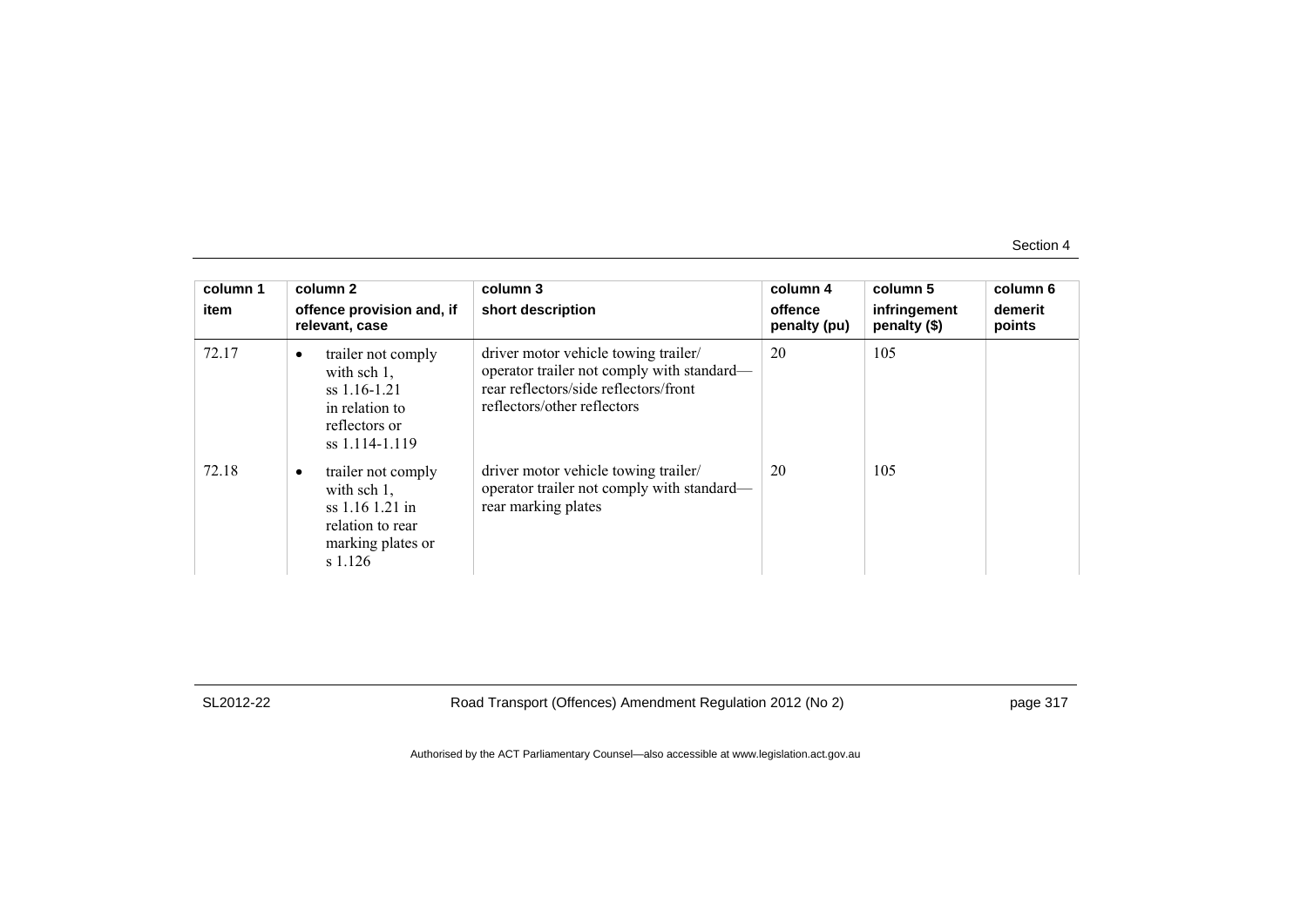| column 1<br>item | column 2<br>offence provision and, if<br>relevant, case                                                                                 | column 3<br>short description                                                                       | column 4<br>offence<br>penalty (pu) | column 5<br>infringement<br>penalty (\$) | column 6<br>demerit<br>points |
|------------------|-----------------------------------------------------------------------------------------------------------------------------------------|-----------------------------------------------------------------------------------------------------|-------------------------------------|------------------------------------------|-------------------------------|
| 72.19            | trailer not comply<br>$\bullet$<br>with sch $1$ ,<br>$ss$ 1.16-1.21 in<br>relation to brakes or<br>ss 1.133-1.136 and<br>ss 1.140-1.142 | driver motor vehicle towing trailer/<br>operator trailer not comply with standard—<br><b>brakes</b> | 20                                  | 219                                      |                               |
| 72.20            | trailer not comply<br>$\bullet$<br>with sch $1$ ,<br>$ss$ 1.16-1.21 in<br>relation to couplings<br>or s $1.166$ and s $1.167$           | driver motor vehicle towing trailer/<br>operator trailer not comply with standard—<br>couplings     | 20                                  | 136                                      |                               |

page 318 Road Transport (Offences) Amendment Regulation 2012 (No 2) SL2012-22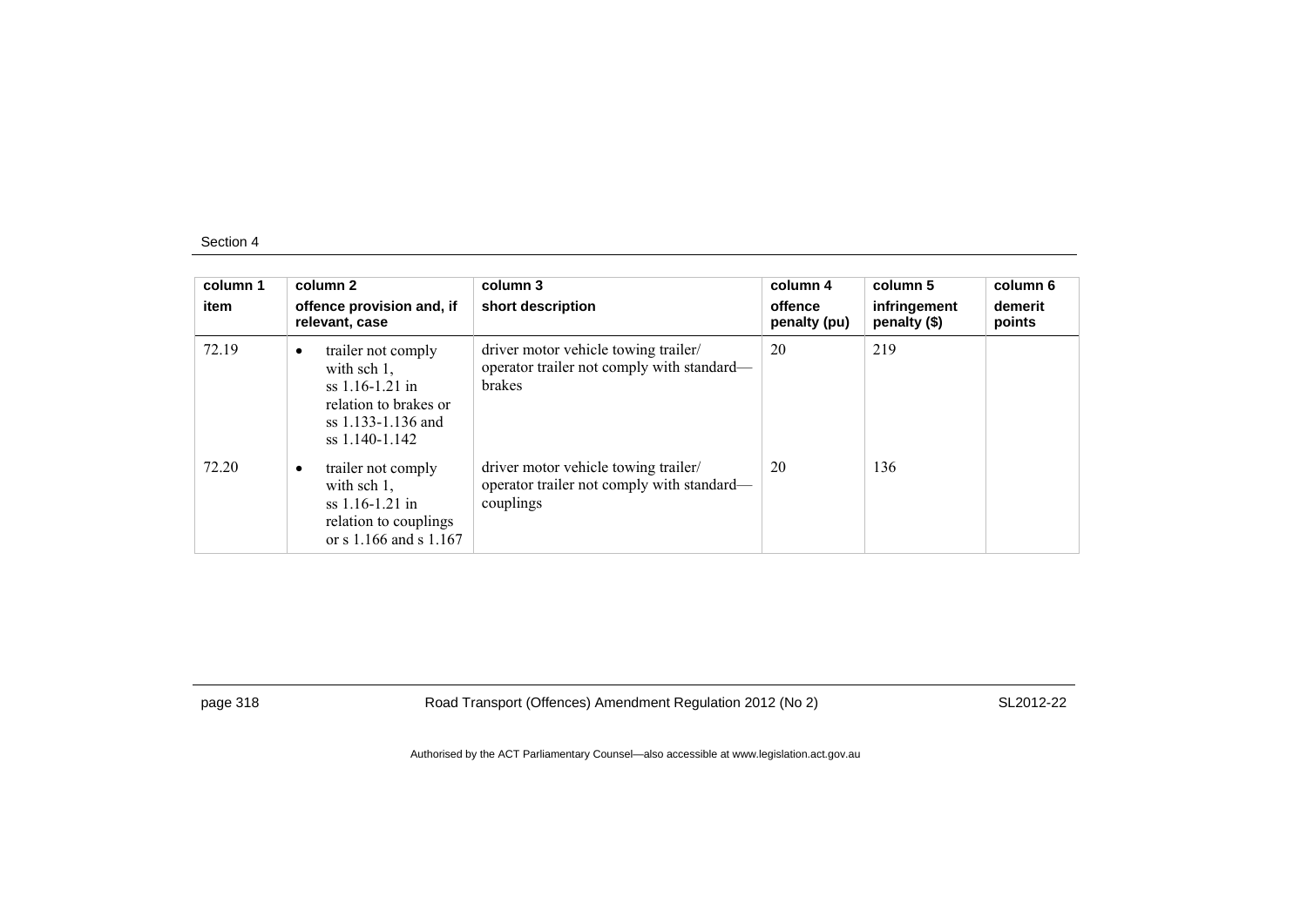| column 1 | column 2                                                                                                                                                                                                 | column 3                                                              | column 4                | column 5                     | column 6          |
|----------|----------------------------------------------------------------------------------------------------------------------------------------------------------------------------------------------------------|-----------------------------------------------------------------------|-------------------------|------------------------------|-------------------|
| item     | offence provision and, if<br>relevant, case                                                                                                                                                              | short description                                                     | offence<br>penalty (pu) | infringement<br>penalty (\$) | demerit<br>points |
| 73       | 111(1)                                                                                                                                                                                                   |                                                                       |                         |                              |                   |
| 73.1     | combination not<br>٠<br>comply with sch 1,<br>$ss$ 1.16-1.21 in<br>relation to something<br>not dealt with<br>elsewhere in this item<br>or another provision<br>not dealt with<br>elsewhere in this item | driver/operator combination not comply<br>with standard—other         | 20                      | 136                          |                   |
| 73.2     | combination not<br>٠<br>comply with sch 1,<br>ss 1.16-1.21 in<br>relation to warning<br>signs or ss $1.65-1.67$                                                                                          | driver/operator combination not comply<br>with standard—warning signs | 20                      | 136                          |                   |

SL2012-22 Road Transport (Offences) Amendment Regulation 2012 (No 2) page 319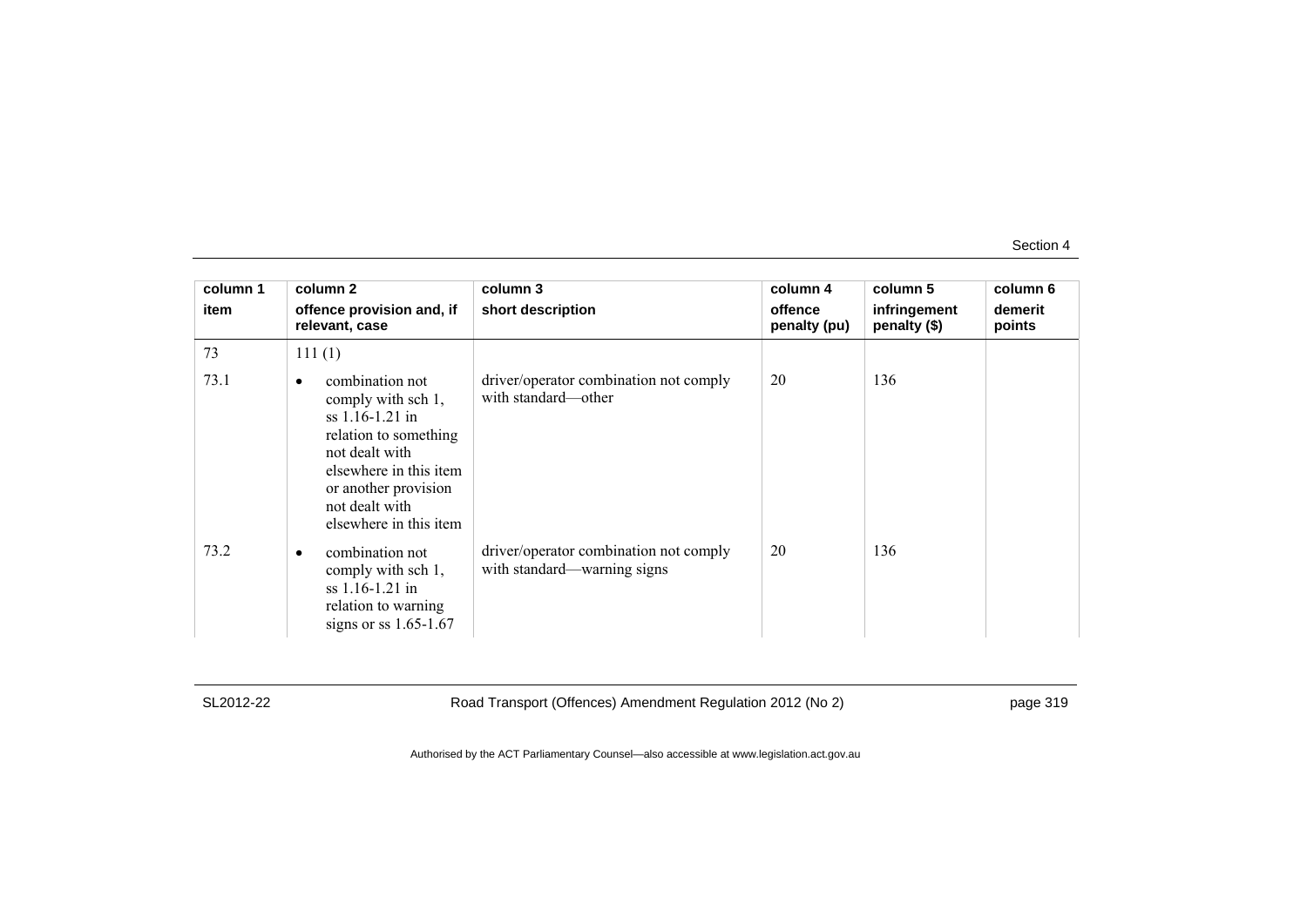| column 1<br>item | column 2<br>offence provision and, if<br>relevant, case                                                                                                                | column 3<br>short description                                                                        | column 4<br>offence<br>penalty (pu) | column 5<br>infringement<br>penalty (\$) | column 6<br>demerit<br>points |
|------------------|------------------------------------------------------------------------------------------------------------------------------------------------------------------------|------------------------------------------------------------------------------------------------------|-------------------------------------|------------------------------------------|-------------------------------|
| 73.3             | combination not<br>$\bullet$<br>comply with sch 1,<br>$ss$ 1.16-1.21 in<br>relation to dimensions<br>(including length or<br>ground clearance) or<br>s 1.75 and s 1.79 | driver/operator combination not comply<br>with standard—length/ground clearance/<br>other dimensions | 20                                  | 136                                      |                               |
| 73.4             | combination not<br>$\bullet$<br>comply with sch 1,<br>$ss$ 1.16-1.21 in<br>relation to brakes or<br>ss 1.133-1.136                                                     | driver/operator combination not comply<br>with standard—brakes                                       | 20                                  | 219                                      |                               |

page 320 Road Transport (Offences) Amendment Regulation 2012 (No 2) SL2012-22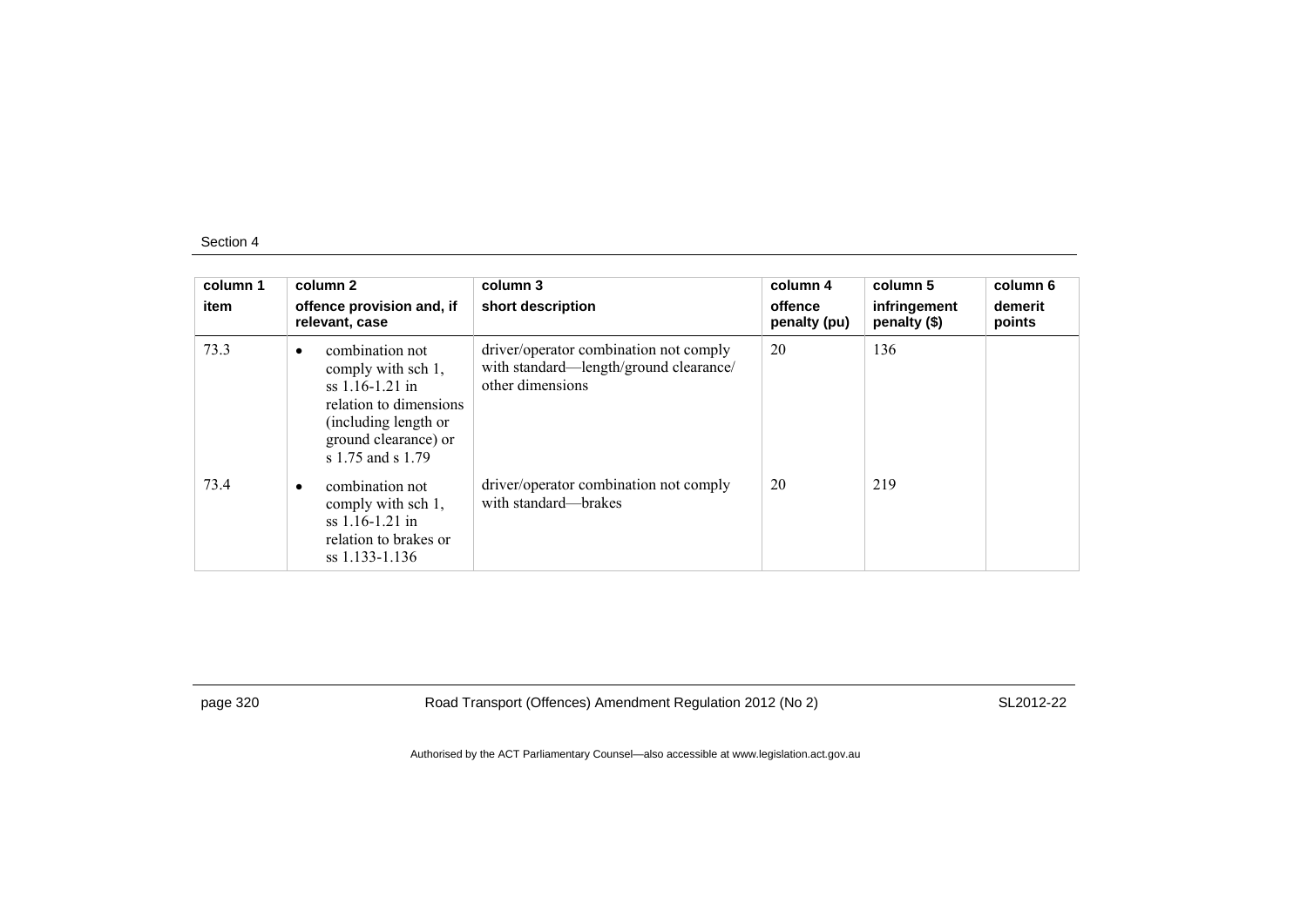| column 1<br>item | column 2<br>offence provision and, if<br>relevant, case                                                                                                                                                                        | column 3<br>short description                                            | column 4<br>offence<br>penalty (pu) | column 5<br>infringement<br>penalty (\$) | column 6<br>demerit<br>points |
|------------------|--------------------------------------------------------------------------------------------------------------------------------------------------------------------------------------------------------------------------------|--------------------------------------------------------------------------|-------------------------------------|------------------------------------------|-------------------------------|
| 74               | 111(2)                                                                                                                                                                                                                         |                                                                          |                                     |                                          |                               |
| 74.1             | vehicle in<br>$\bullet$<br>combination not<br>comply with sch 1,<br>$ss$ 1.16-1.21 in<br>relation to something<br>not dealt with<br>elsewhere in this item<br>or another provision<br>not dealt with<br>elsewhere in this item | driver/operator vehicle in combination not<br>comply with standard—other | 20                                  | 136                                      |                               |

SL2012-22 Road Transport (Offences) Amendment Regulation 2012 (No 2) page 321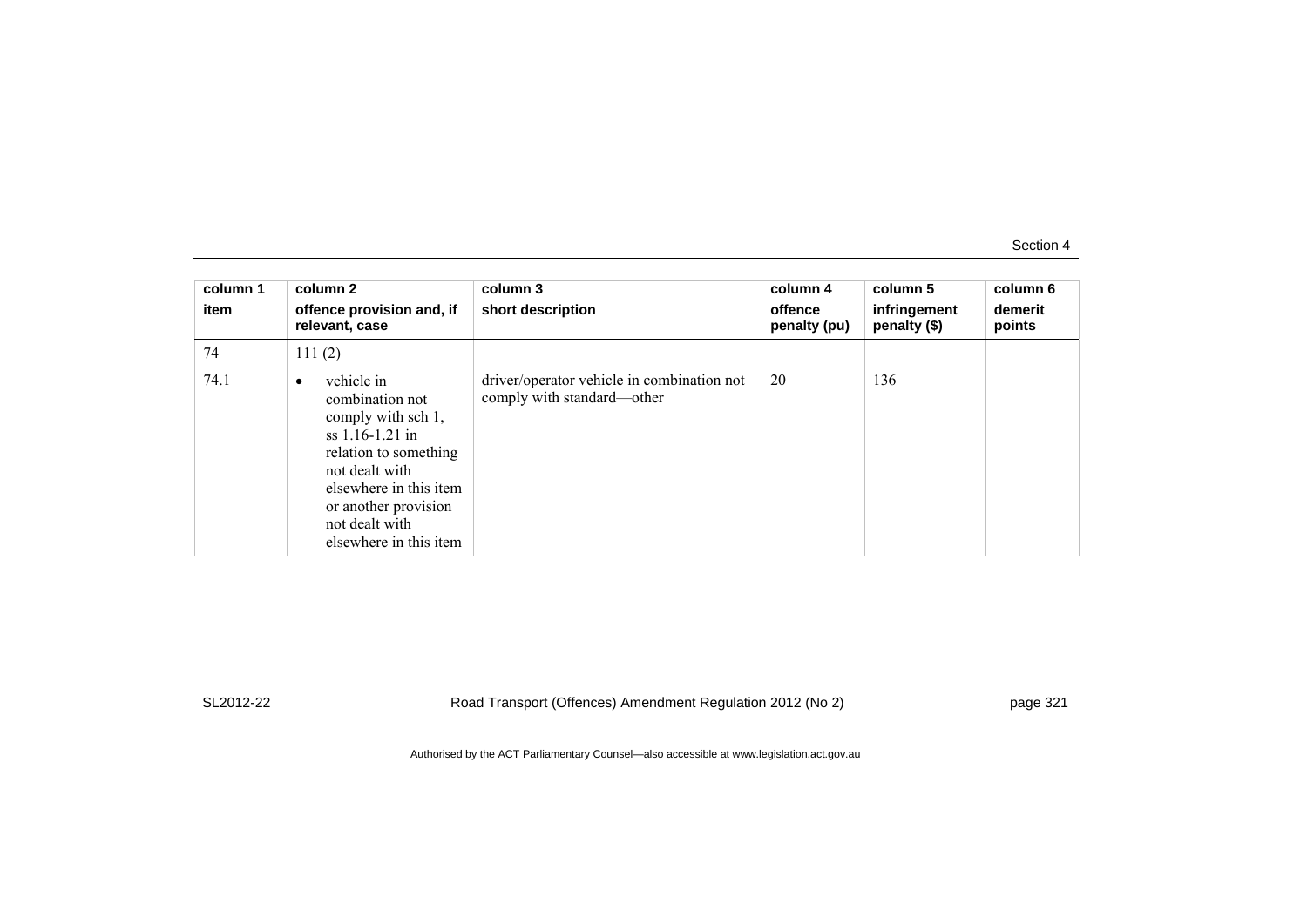| column 1 | column 2                                                                                                                                               | column 3                                                                     | column 4                | column 5                     | column 6          |
|----------|--------------------------------------------------------------------------------------------------------------------------------------------------------|------------------------------------------------------------------------------|-------------------------|------------------------------|-------------------|
| item     | offence provision and, if<br>relevant, case                                                                                                            | short description                                                            | offence<br>penalty (pu) | infringement<br>penalty (\$) | demerit<br>points |
| 74.2     | vehicle in<br>$\bullet$<br>combination not<br>comply with sch 1,<br>$ss$ 1.16-1.21 in<br>relation to brakes or<br>ss 1.133-1.136 and<br>ss 1.143-1.153 | driver/operator vehicle in combination not<br>comply with standard—brakes    | 20                      | 219                          |                   |
| 74.3     | vehicle in<br>$\bullet$<br>combination not<br>comply with sch 1,<br>ss 1.16-1.21 in<br>relation to couplings<br>or ss 1.166-1.180                      | driver/operator vehicle in combination not<br>comply with standard—couplings | 20                      | 136                          |                   |
| 75       | 114(3)(a)                                                                                                                                              | modify/add component contrary to<br>standards                                | 20                      | 105                          |                   |

page 322 Road Transport (Offences) Amendment Regulation 2012 (No 2) SL2012-22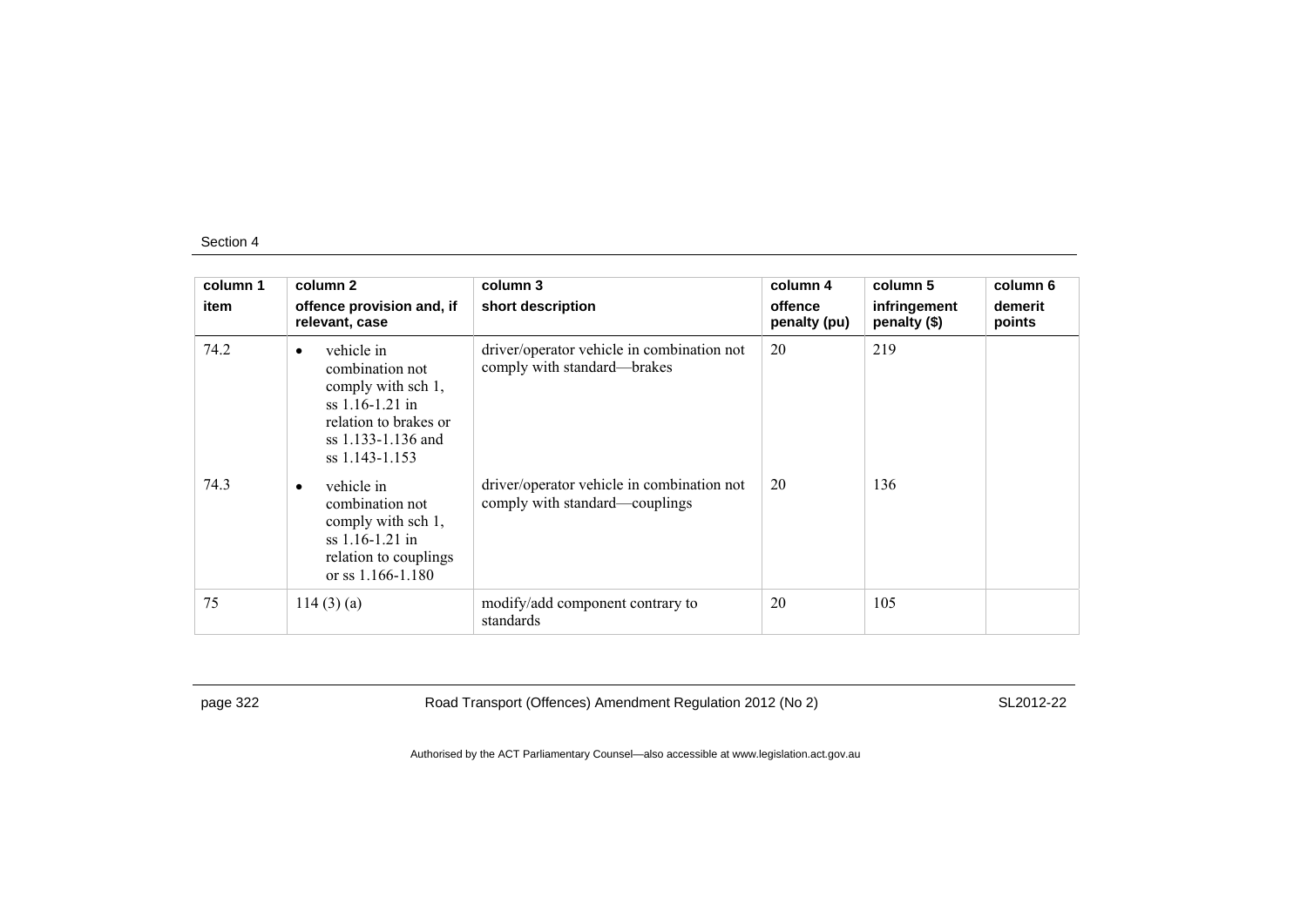| column 1 | column 2                                    | column 3                                                                                                                    | column 4                | column 5                     | column 6          |
|----------|---------------------------------------------|-----------------------------------------------------------------------------------------------------------------------------|-------------------------|------------------------------|-------------------|
| item     | offence provision and, if<br>relevant, case | short description                                                                                                           | offence<br>penalty (pu) | infringement<br>penalty (\$) | demerit<br>points |
| 76       | $114(3)$ (b)                                | modify/add component without<br>certification                                                                               | 20                      | 105                          |                   |
| 77       | 122(1)(a)                                   | authorised examiner not tell authority<br>about change of name as required                                                  | 5                       | 105                          |                   |
| 78       | $122(1)$ (b)                                | authorised examiner not return certificate<br>of appointment to authority for amendment<br>after change of name as required | 5                       | 105                          |                   |
| 79       | 122(2)(a)                                   | authorised examiner not tell authority<br>orally about change of address as required                                        | 5                       | 105                          |                   |
| 80       | 122(2)(b)                                   | authorised examiner not tell authority in<br>writing about change of address as required                                    | 5                       | 105                          |                   |
| 81       | 126                                         | authorised examiner appointment<br>cancelled/suspended not return certificate<br>of appointment to authority as required    | 20                      | 105                          |                   |

SL2012-22 Road Transport (Offences) Amendment Regulation 2012 (No 2) page 323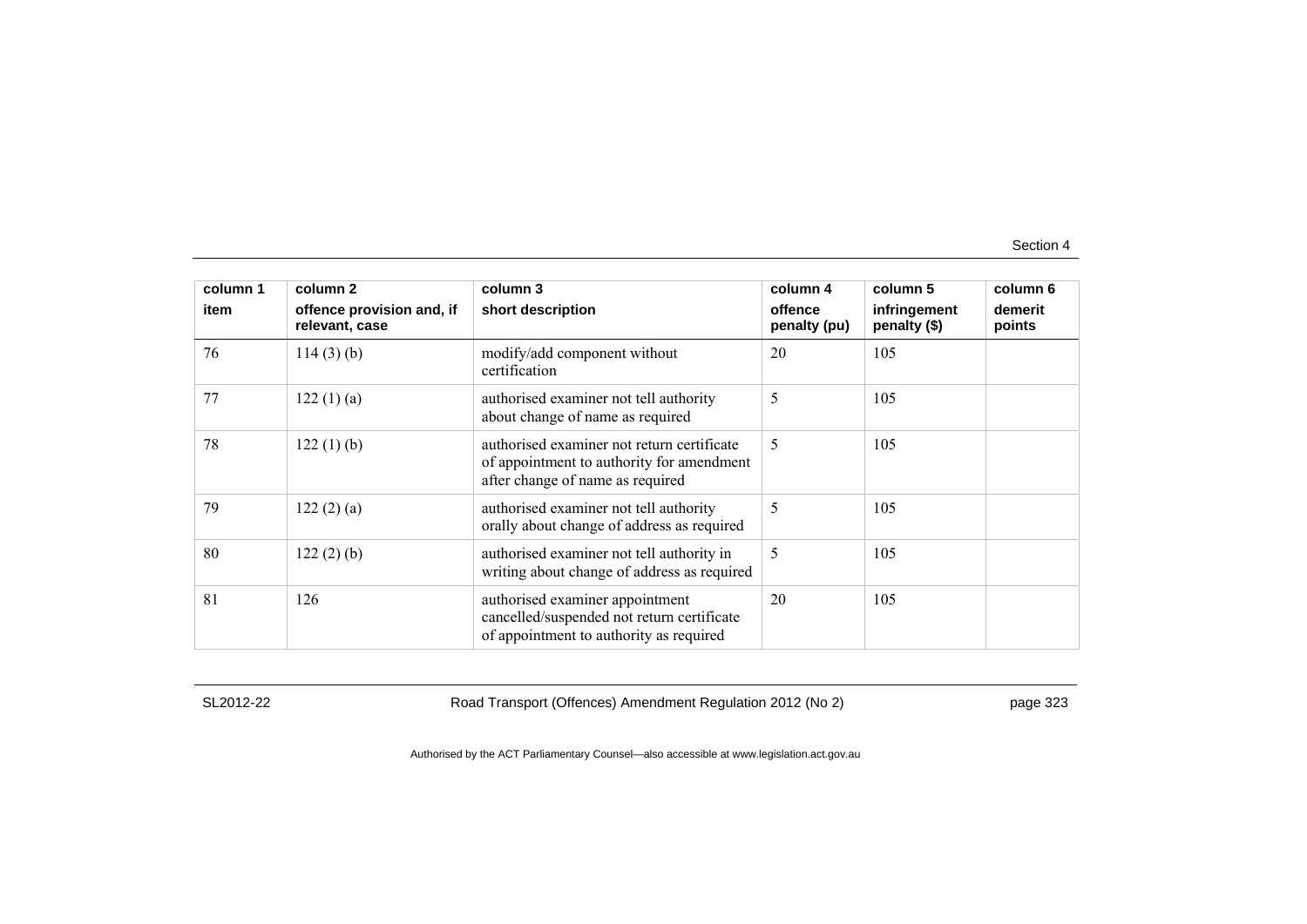| column 1 | column 2                                    | column 3                                                                                                                                       | column 4                | column 5                     | column 6          |
|----------|---------------------------------------------|------------------------------------------------------------------------------------------------------------------------------------------------|-------------------------|------------------------------|-------------------|
| item     | offence provision and, if<br>relevant, case | short description                                                                                                                              | offence<br>penalty (pu) | infringement<br>penalty (\$) | demerit<br>points |
| 82       | 137                                         | proprietor approval cancelled/suspended<br>not return certificate of approval of<br>premises to authority as required                          | 20                      | 105                          |                   |
| 83       | 138                                         | proprietor not display certificate of<br>approval of premises as required                                                                      | 5                       | 105                          |                   |
| 84       | 139(1)(a)                                   | proprietor not keep up-to-date copy of light<br>vehicle manual/heavy vehicle<br>manual/Australian design rules at premises                     | 5                       | 105                          |                   |
| 85       | $139(1)$ (b)                                | proprietor not keep up-to-date copy of<br>document applied/adopted/incorporated in<br>light vehicle manual/heavy vehicle manual<br>at premises | 5                       | 105                          |                   |
| 86       | 139(2)                                      | proprietor not make copy of required<br>documents available for inspection as<br>required                                                      | 5                       | 105                          |                   |

page 324 Road Transport (Offences) Amendment Regulation 2012 (No 2) SL2012-22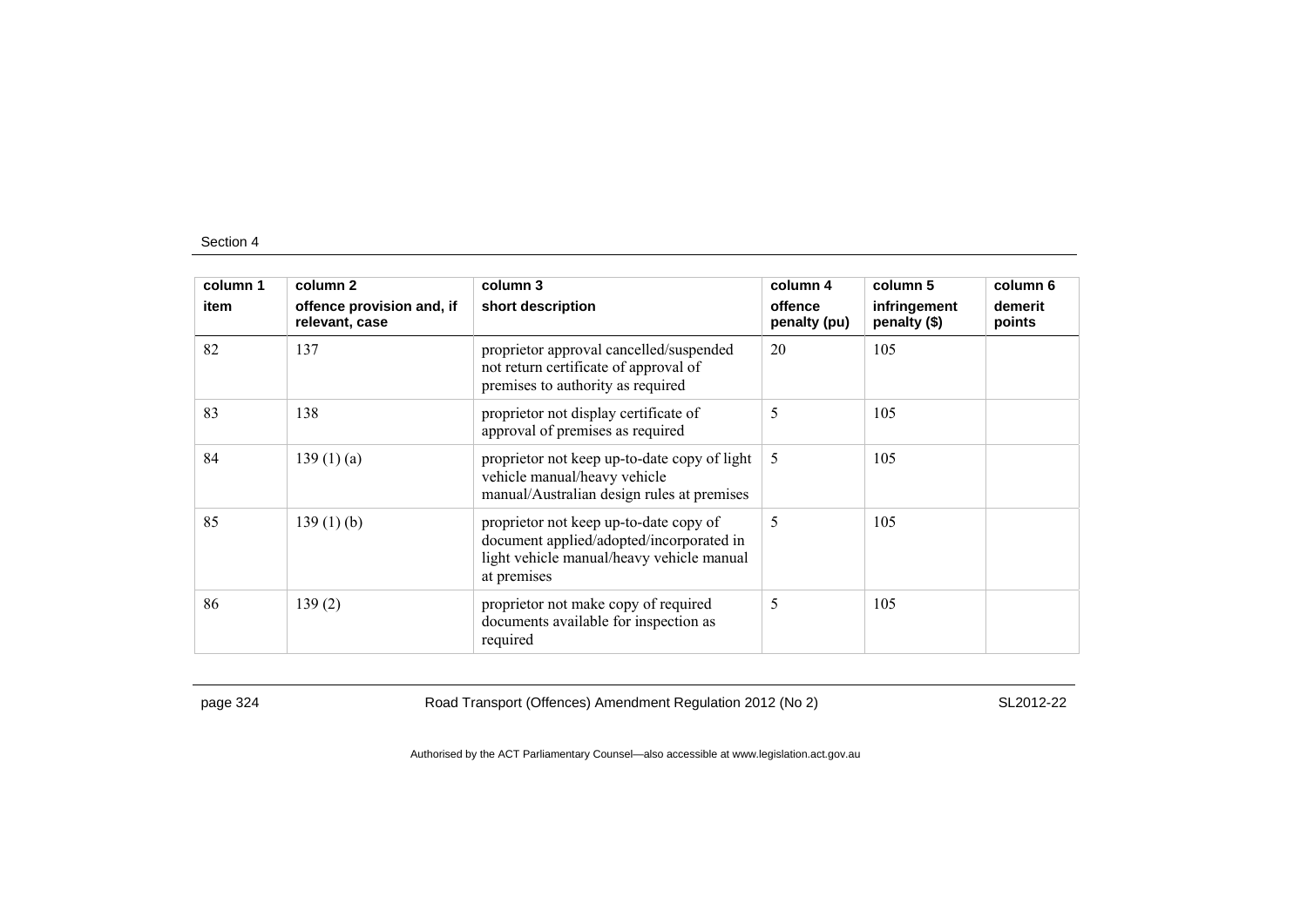| column 1 | column 2                                    | column 3                                                                                                                    | column 4                | column 5                     | column 6          |
|----------|---------------------------------------------|-----------------------------------------------------------------------------------------------------------------------------|-------------------------|------------------------------|-------------------|
| item     | offence provision and, if<br>relevant, case | short description                                                                                                           | offence<br>penalty (pu) | infringement<br>penalty (\$) | demerit<br>points |
| 87       | 140                                         | proprietor not display approved inspection<br>station notice as required                                                    | 5                       | 105                          |                   |
| 88       | 141(a)                                      | previous proprietor not tell authority in<br>writing about ceasing to be proprietor as<br>required                          | 5                       | 105                          |                   |
| 89       | 141 $(b)$                                   | previous proprietor not return certificate of<br>approval for premises after ceasing to be<br>proprietor as required        | 5                       | 105                          |                   |
| 90       | 142(a)                                      | proprietor not tell authority about change<br>of name as required                                                           | 5                       | 105                          |                   |
| 91       | 142(b)                                      | proprietor not return certificate of approval<br>of premises to authority for amendment<br>after change of name as required | 5                       | 105                          |                   |

SL2012-22 Road Transport (Offences) Amendment Regulation 2012 (No 2) page 325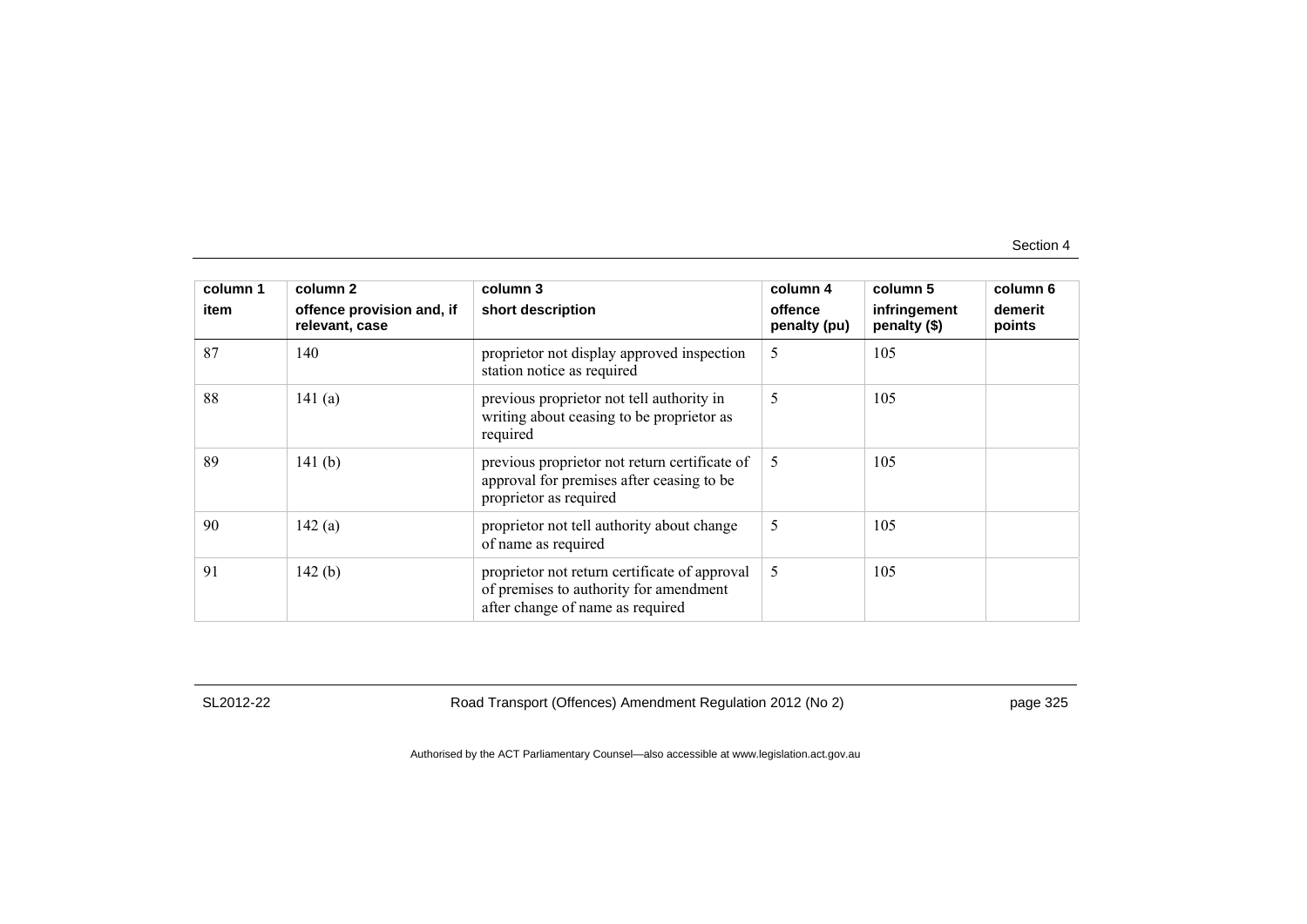| column 1 | column 2                                    | column 3                                                                                                                                                            | column 4                | column 5                     | column 6          |
|----------|---------------------------------------------|---------------------------------------------------------------------------------------------------------------------------------------------------------------------|-------------------------|------------------------------|-------------------|
| item     | offence provision and, if<br>relevant, case | short description                                                                                                                                                   | offence<br>penalty (pu) | infringement<br>penalty (\$) | demerit<br>points |
| 92       | 143(4)                                      |                                                                                                                                                                     |                         |                              |                   |
| 92.1     | for notice under<br>$\bullet$<br>143(2)     | registered operator/person in control not<br>produce vehicle for inspection as required                                                                             | 20                      | 105                          |                   |
| 92.2     | for notice under<br>$\bullet$<br>143(3)     | registered operator/person in control not<br>produce vehicle for inspection at changed<br>time/place as required                                                    | 20                      | 105                          |                   |
| 93       | 147(a)                                      | proprietor allow employee not authorised<br>examiner to test/inspect vehicle                                                                                        | 20                      | 105                          |                   |
| 94       | 147(b)                                      | proprietor allow employee authorised<br>examiner to test/inspect vehicle not in<br>certificate of approval for<br>premises/examiner's certificate of<br>appointment | 20                      | 105                          |                   |
| 95       | 149(1)                                      | person not authorised examiner inspect/<br>test vehicle                                                                                                             | 20                      | 105                          |                   |

page 326 Road Transport (Offences) Amendment Regulation 2012 (No 2) SL2012-22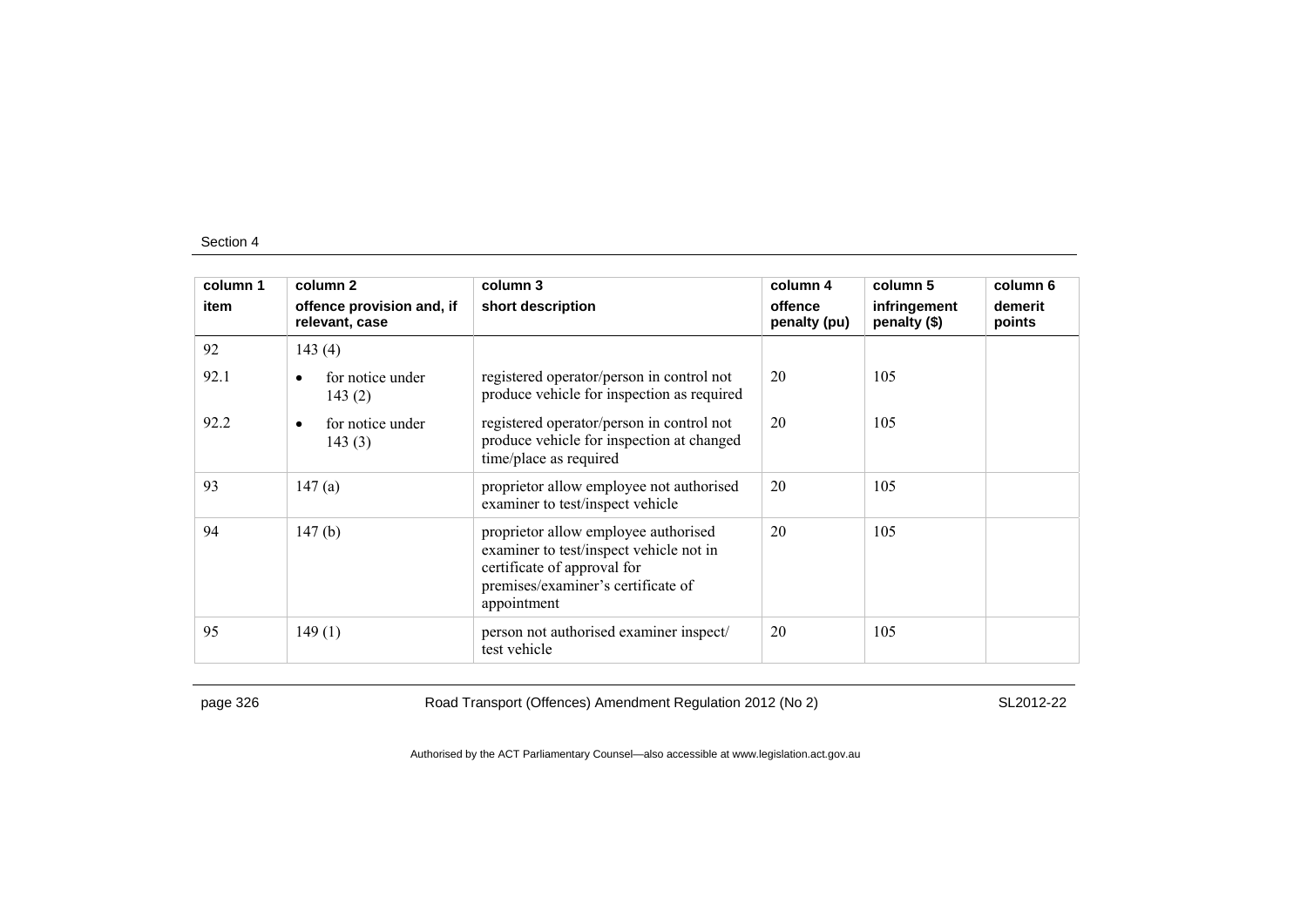| column 1 | column 2                                    | column 3                                                                                       | column 4                | column 5                     | column 6          |
|----------|---------------------------------------------|------------------------------------------------------------------------------------------------|-------------------------|------------------------------|-------------------|
| item     | offence provision and, if<br>relevant, case | short description                                                                              | offence<br>penalty (pu) | infringement<br>penalty (\$) | demerit<br>points |
| 96       | 149(2)                                      | pretend to be authorised examiner                                                              | 20                      | 219                          |                   |
| 97       | 149(3)                                      | proprietor unapproved premises permit<br>inspection/testing of vehicle at premises             | 20                      | 105                          |                   |
| 98       | 149(4)                                      | proprietor pretend premises approved                                                           | 20                      | 219                          |                   |
| 99       | 155(3)                                      | operator not have allotted engine number<br>stamped on/attached to vehicle part as<br>required | 20                      | 105                          |                   |
| 100      | 156(1)                                      | stamp/attach component identification<br>number to vehicle part without authority              | 20                      | 105                          |                   |
| 101      | 156(3)                                      | change/deface/remove/interfere with<br>component identification number without<br>authority    | 20                      | 105                          |                   |

SL2012-22 Road Transport (Offences) Amendment Regulation 2012 (No 2) page 327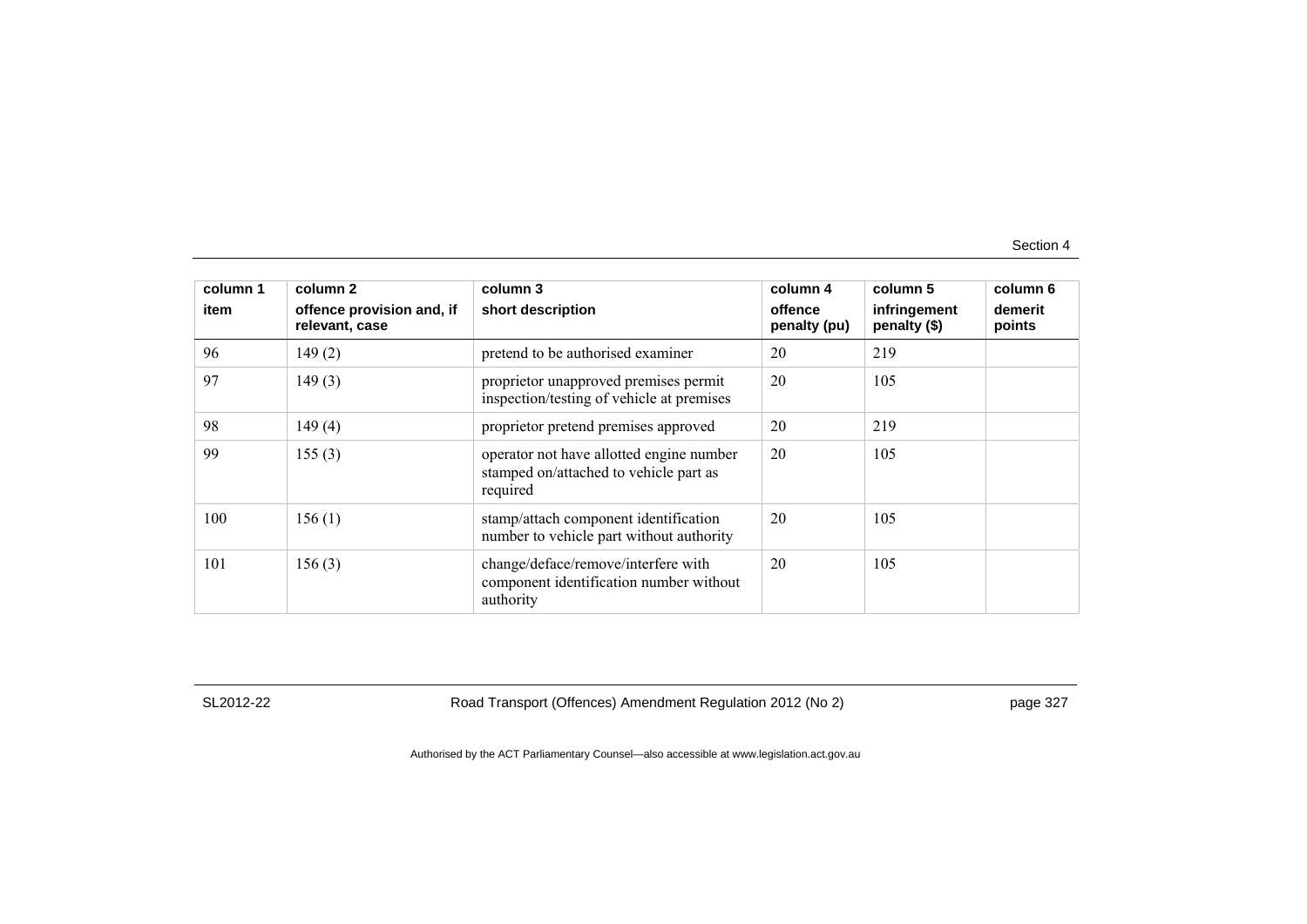| column 1<br>item | column 2<br>offence provision and, if<br>relevant, case | column 3<br>short description                                                                                                          | column 4<br>offence<br>penalty (pu) | column 5<br>infringement<br>penalty (\$) | column 6<br>demerit<br>points |
|------------------|---------------------------------------------------------|----------------------------------------------------------------------------------------------------------------------------------------|-------------------------------------|------------------------------------------|-------------------------------|
| 102              | 156(4)                                                  | knowingly possess vehicle part with<br>changed/defaced/removed/interfered with<br>component identification number without<br>authority | 20                                  | 105                                      |                               |
| 103              | 157(a)                                                  | person changing/replacing vehicle part not<br>tell authority about change/replacement as<br>required                                   | 20                                  | 105                                      |                               |
| 104              | 157(b)                                                  | person changing/replacing vehicle part not<br>keep copy of notice as required                                                          | 20                                  | 105                                      |                               |
| 105              | 157(c)                                                  | person changing/replacing vehicle part not<br>produce copy of notice to police<br>officer/authorised person                            | 20                                  | 105                                      |                               |

page 328 Road Transport (Offences) Amendment Regulation 2012 (No 2) SL2012-22